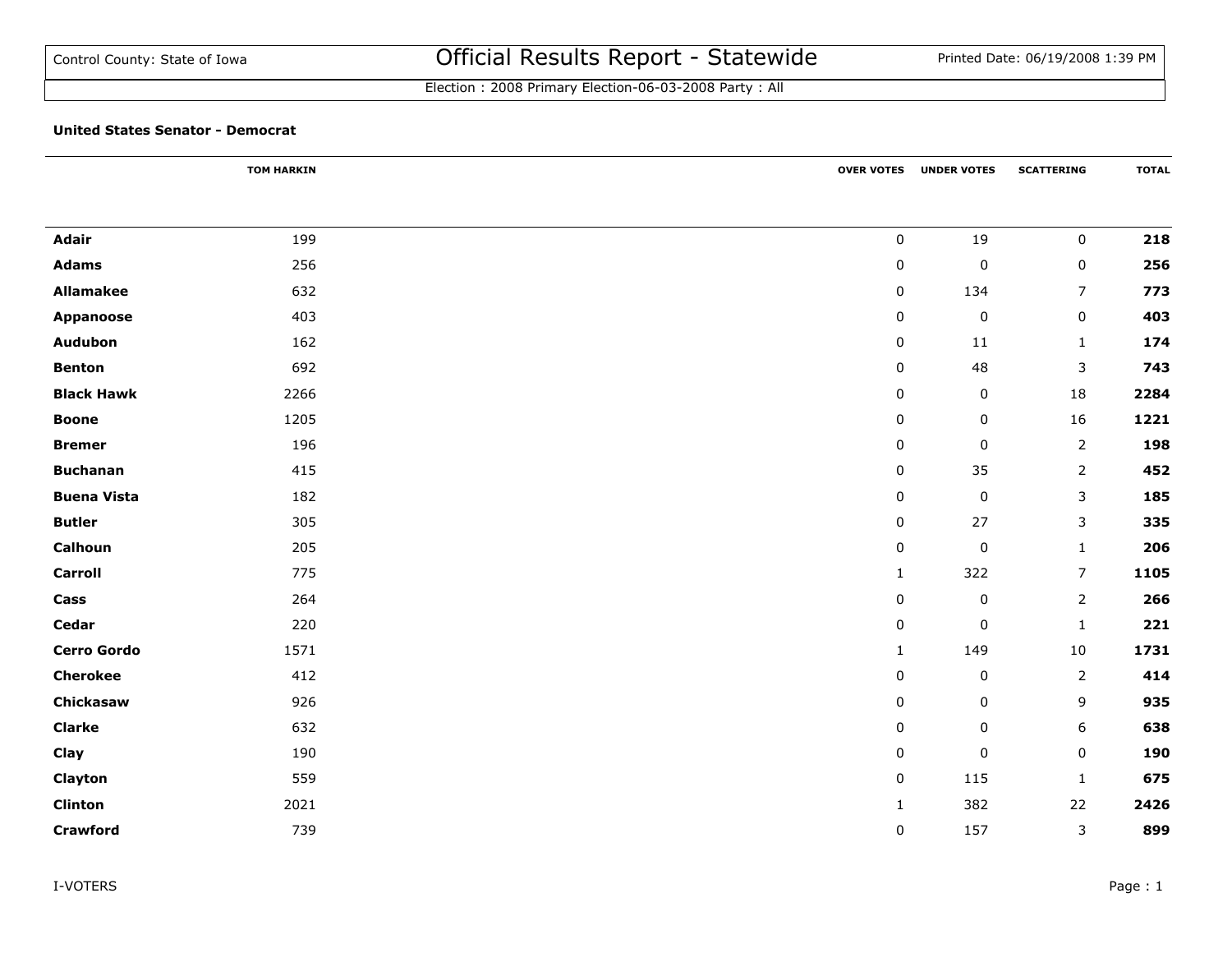Election : 2008 Primary Election-06-03-2008 Party : All

|                   | <b>TOM HARKIN</b> |           | <b>OVER VOTES UNDER VOTES</b> | <b>SCATTERING</b> | <b>TOTAL</b> |
|-------------------|-------------------|-----------|-------------------------------|-------------------|--------------|
|                   |                   |           |                               |                   |              |
| <b>Dallas</b>     | 959               | $\pmb{0}$ | 101                           | ${\bf 11}$        | 1071         |
| <b>Davis</b>      | 898               | $\pmb{0}$ | $\pmb{0}$                     | $11\,$            | 909          |
| <b>Decatur</b>    | 445               | $\pmb{0}$ | $\pmb{0}$                     | $\sqrt{6}$        | 451          |
| <b>Delaware</b>   | 213               | 0         | 0                             | $\mathbf 0$       | 213          |
| <b>Des Moines</b> | 2364              | $\pmb{0}$ | $\pmb{0}$                     | 15                | 2379         |
| <b>Dickinson</b>  | 162               | $\pmb{0}$ | 11                            | $\mathbf{1}$      | 174          |
| <b>Dubuque</b>    | 2317              | $\pmb{0}$ | 419                           | 14                | 2750         |
| <b>Emmet</b>      | 1346              | 0         | 326                           | 9                 | 1681         |
| Fayette           | 623               | 0         | 58                            | 0                 | 681          |
| Floyd             | 205               | $\pmb{0}$ | 21                            | $\mathbf{1}$      | 227          |
| Franklin          | 163               | $\pmb{0}$ | $\pmb{0}$                     | $\mathbf 0$       | 163          |
| <b>Fremont</b>    | 225               | $\pmb{0}$ | $\pmb{0}$                     | $\mathbf 0$       | 225          |
| Greene            | 248               | $\pmb{0}$ | $\pmb{0}$                     | $\mathbf{1}$      | 249          |
| Grundy            | 258               | $\pmb{0}$ | 23                            | $\mathbf 0$       | 281          |
| Guthrie           | 319               | $\pmb{0}$ | 24                            | 5                 | 348          |
| <b>Hamilton</b>   | 323               | $\pmb{0}$ | 24                            | 5                 | 352          |
| <b>Hancock</b>    | 183               | $\pmb{0}$ | $\pmb{0}$                     | $\overline{2}$    | 185          |
| <b>Hardin</b>     | 275               | 0         | 28                            | $\mathbf 0$       | 303          |
| <b>Harrison</b>   | 826               | 0         | $\pmb{0}$                     | 8                 | 834          |
| <b>Henry</b>      | 277               | 0         | 16                            | $\overline{2}$    | 295          |
| <b>Howard</b>     | 381               | $\pmb{0}$ | $\pmb{0}$                     | $\mathbf 0$       | 381          |
| Humboldt          | 205               | $\pmb{0}$ | $\pmb{0}$                     | $\mathsf{3}$      | 208          |
| Ida               | 151               | $\pmb{0}$ | $\pmb{0}$                     | $\mathbf 0$       | 151          |
| Iowa              | 515               | $\pmb{0}$ | $\pmb{0}$                     | 3                 | 518          |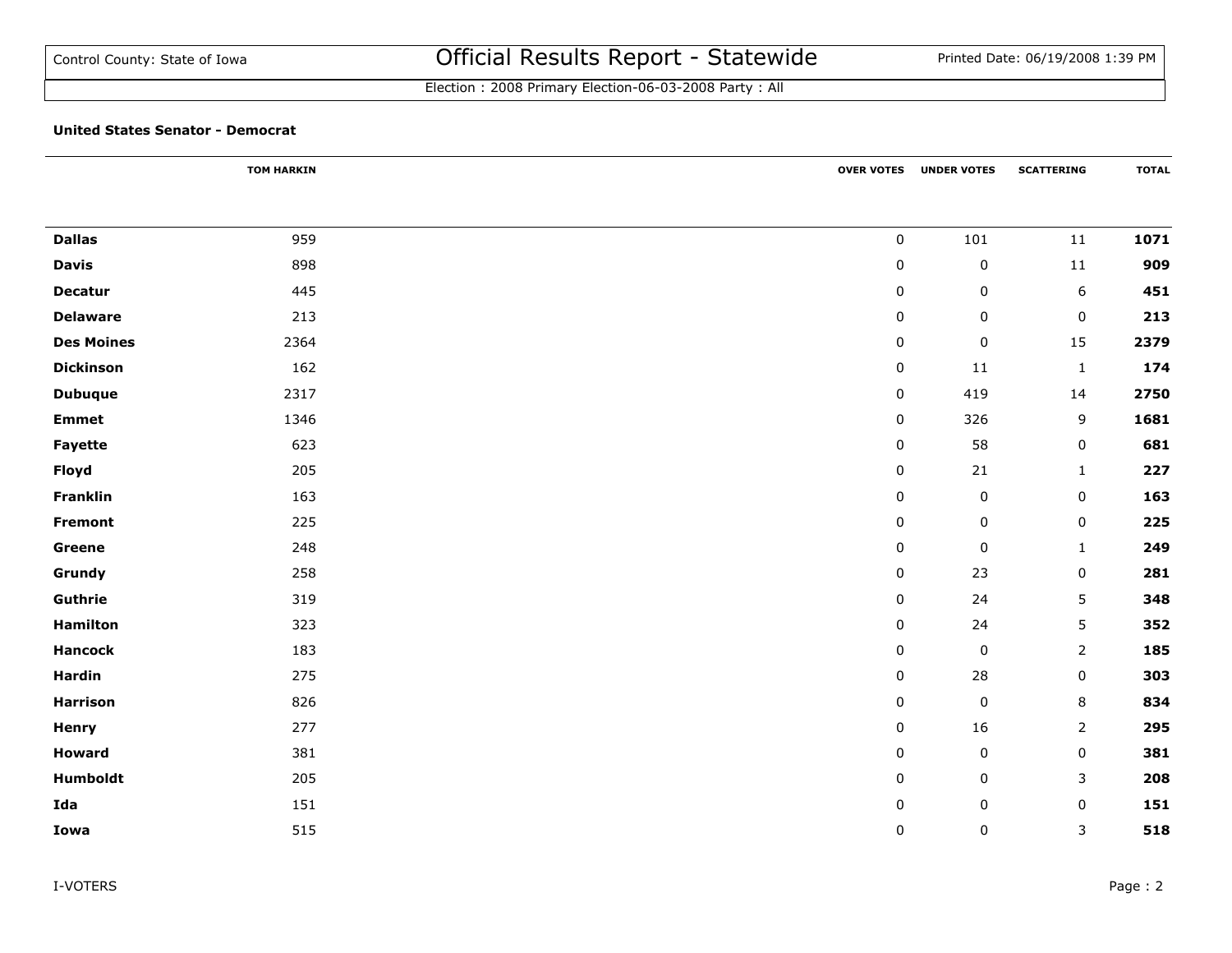|                  | <b>TOM HARKIN</b> |             | <b>OVER VOTES UNDER VOTES</b> | <b>SCATTERING</b> | <b>TOTAL</b> |
|------------------|-------------------|-------------|-------------------------------|-------------------|--------------|
|                  |                   |             |                               |                   |              |
| <b>Jackson</b>   | 284               | $\pmb{0}$   | 38                            | $\overline{2}$    | 324          |
| <b>Jasper</b>    | 2568              | $\mathbf 1$ | 374                           | 42                | 2985         |
| <b>Jefferson</b> | 1151              | $\pmb{0}$   | 265                           | $11\,$            | 1427         |
| Johnson          | 3221              | $\pmb{0}$   | 382                           | 49                | 3652         |
| <b>Jones</b>     | 437               | $\pmb{0}$   | $\pmb{0}$                     | $\mathbf 1$       | 438          |
| <b>Keokuk</b>    | 1420              | 0           | $\pmb{0}$                     | 11                | 1431         |
| Kossuth          | 968               | $\pmb{0}$   | 226                           | 5                 | 1199         |
| Lee              | 2819              | $\pmb{0}$   | 409                           | $11\,$            | 3239         |
| Linn             | 7135              | 0           | $\pmb{0}$                     | 94                | 7229         |
| Louisa           | 109               | 0           | 8                             | $\mathbf 0$       | 117          |
| Lucas            | 421               | 0           | 0                             | $\overline{2}$    | 423          |
| Lyon             | 101               | 0           | $\overline{7}$                | $\mathbf{1}$      | 109          |
| <b>Madison</b>   | 873               | 0           | 199                           | 20                | 1092         |
| Mahaska          | 507               | 0           | 56                            | $\mathbf{1}$      | 564          |
| <b>Marion</b>    | 1384              | 0           | 198                           | 2                 | 1584         |
| <b>Marshall</b>  | 644               | 0           | 60                            | 6                 | 710          |
| <b>Mills</b>     | 112               | $\pmb{0}$   | $\pmb{0}$                     | $\overline{2}$    | 114          |
| <b>Mitchell</b>  | 383               | 0           | $\pmb{0}$                     | $\pmb{0}$         | 383          |
| Monona           | 427               | 0           | 0                             | $\mathbf{1}$      | 428          |
| <b>Monroe</b>    | 810               | 0           | $\pmb{0}$                     | 6                 | 816          |
| Montgomery       | 206               | 0           | $\pmb{0}$                     | $\mathbf 0$       | 206          |
| <b>Muscatine</b> | 725               | $\pmb{0}$   | 127                           | 4                 | 856          |
| O'Brien          | 108               | 0           | $\mathsf 3$                   | $\pmb{0}$         | 111          |
| Osceola          | 95                | 0           | $\pmb{0}$                     | $\pmb{0}$         | 95           |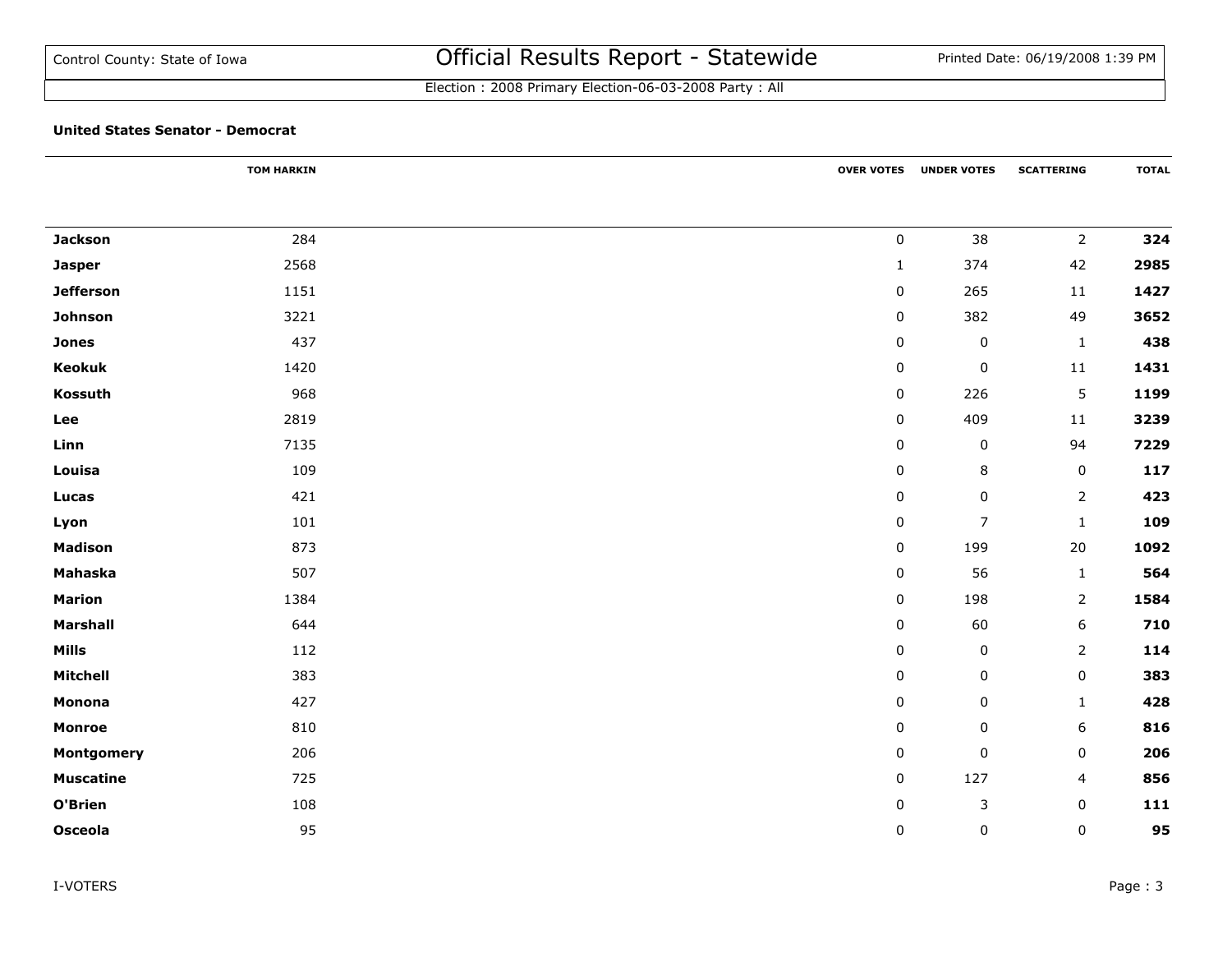Election : 2008 Primary Election-06-03-2008 Party : All

|                   | <b>TOM HARKIN</b> |                     | <b>OVER VOTES UNDER VOTES</b> | <b>SCATTERING</b>   | <b>TOTAL</b> |
|-------------------|-------------------|---------------------|-------------------------------|---------------------|--------------|
| Page              | 181               | $\mathbf{1}$        | $\overline{7}$                | $\mathbf 0$         | 189          |
| Palo Alto         | 408               | $\pmb{0}$           | 117                           | $\overline{2}$      | 527          |
| Plymouth          | 134               | $\pmb{0}$           | $\pmb{0}$                     | $\pmb{0}$           | 134          |
| <b>Pocahontas</b> | 127               | 0                   | 18                            | 0                   | 145          |
| Polk              | 19255             | 6                   | 2649                          | 452                 | 22362        |
| Pottawattamie     | 672               | 0                   | $\mathsf 0$                   | $\overline{7}$      | 679          |
| <b>Poweshiek</b>  | 850               | 0                   | $\pmb{0}$                     | 5                   | 855          |
| Ringgold          | 571               | 0                   | $\mathsf 0$                   | $\mathbf{1}$        | 572          |
| Sac               | 116               | 0                   | $\mathsf 0$                   | 0                   | 116          |
| <b>Scott</b>      | 973               | $\mathsf{O}\xspace$ | $\pmb{0}$                     | $11\,$              | 984          |
| <b>Shelby</b>     | 440               | $\pmb{0}$           | 122                           | $\overline{2}$      | 564          |
| <b>Sioux</b>      | 120               | $\pmb{0}$           | $\pmb{0}$                     | $\pmb{0}$           | 120          |
| <b>Story</b>      | 2094              | $\pmb{0}$           | $\pmb{0}$                     | 18                  | 2112         |
| <b>Tama</b>       | 607               | $\pmb{0}$           | $71$                          | $\boldsymbol{6}$    | 684          |
| <b>Taylor</b>     | 157               | $\pmb{0}$           | 20                            | $\pmb{0}$           | 177          |
| <b>Union</b>      | 423               | 0                   | 53                            | 0                   | 476          |
| <b>Van Buren</b>  | 226               | $\mathbf{1}$        | 34                            | 4                   | 265          |
| Wapello           | 1681              | 0                   | 345                           | 36                  | 2062         |
| Warren            | 870               | 0                   | $\pmb{0}$                     | 9                   | 879          |
| Washington        | 537               | 0                   | $\mathsf 0$                   | 2                   | 539          |
| Wayne             | 178               | $\mathbf 0$         | $\pmb{0}$                     | $\mathsf{O}\xspace$ | 178          |
| Webster           | 1425              | $\pmb{0}$           | 274                           | 21                  | 1720         |
| Winnebago         | 424               | $\pmb{0}$           | $\pmb{0}$                     | $\pmb{0}$           | 424          |
| Winneshiek        | 902               | $\mathbf 0$         | 101                           | 5                   | 1008         |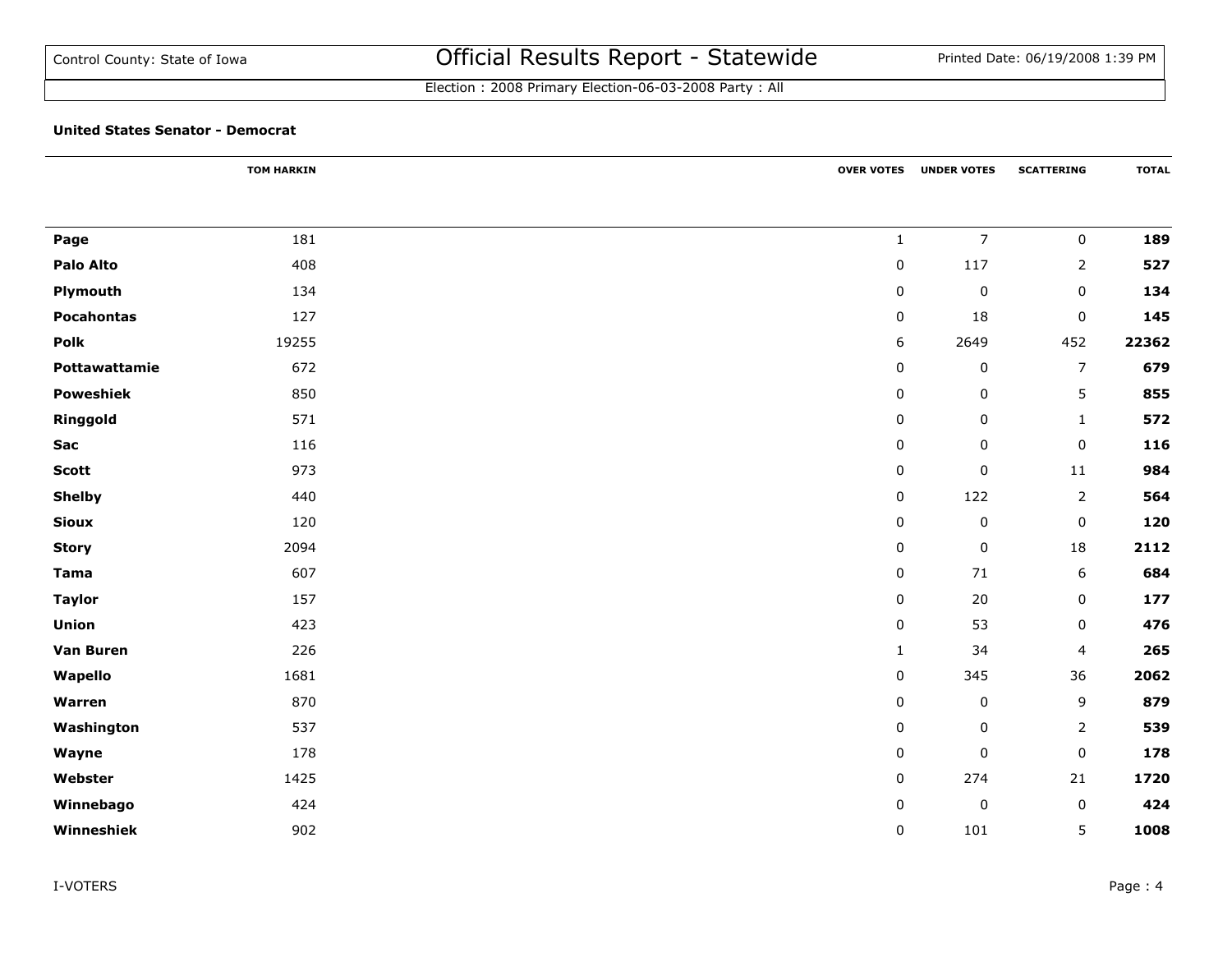Election : 2008 Primary Election-06-03-2008 Party : All

| <b>TOM HARKIN</b> |       | <b>OVER VOTES</b> | <b>UNDER VOTES</b> | <b>SCATTERING</b> | <b>TOTAL</b> |  |
|-------------------|-------|-------------------|--------------------|-------------------|--------------|--|
|                   |       |                   |                    |                   |              |  |
|                   |       |                   |                    |                   |              |  |
| Woodbury          | 457   | 0                 | 28                 | 4                 | 489          |  |
| Worth             | 404   | 0                 | 0                  |                   | 405          |  |
| Wright            | 337   | 0                 | $\mathbf 0$        |                   | 338          |  |
| <b>Total</b>      | 90785 | 12                | 8641               | 1074              | 100512       |  |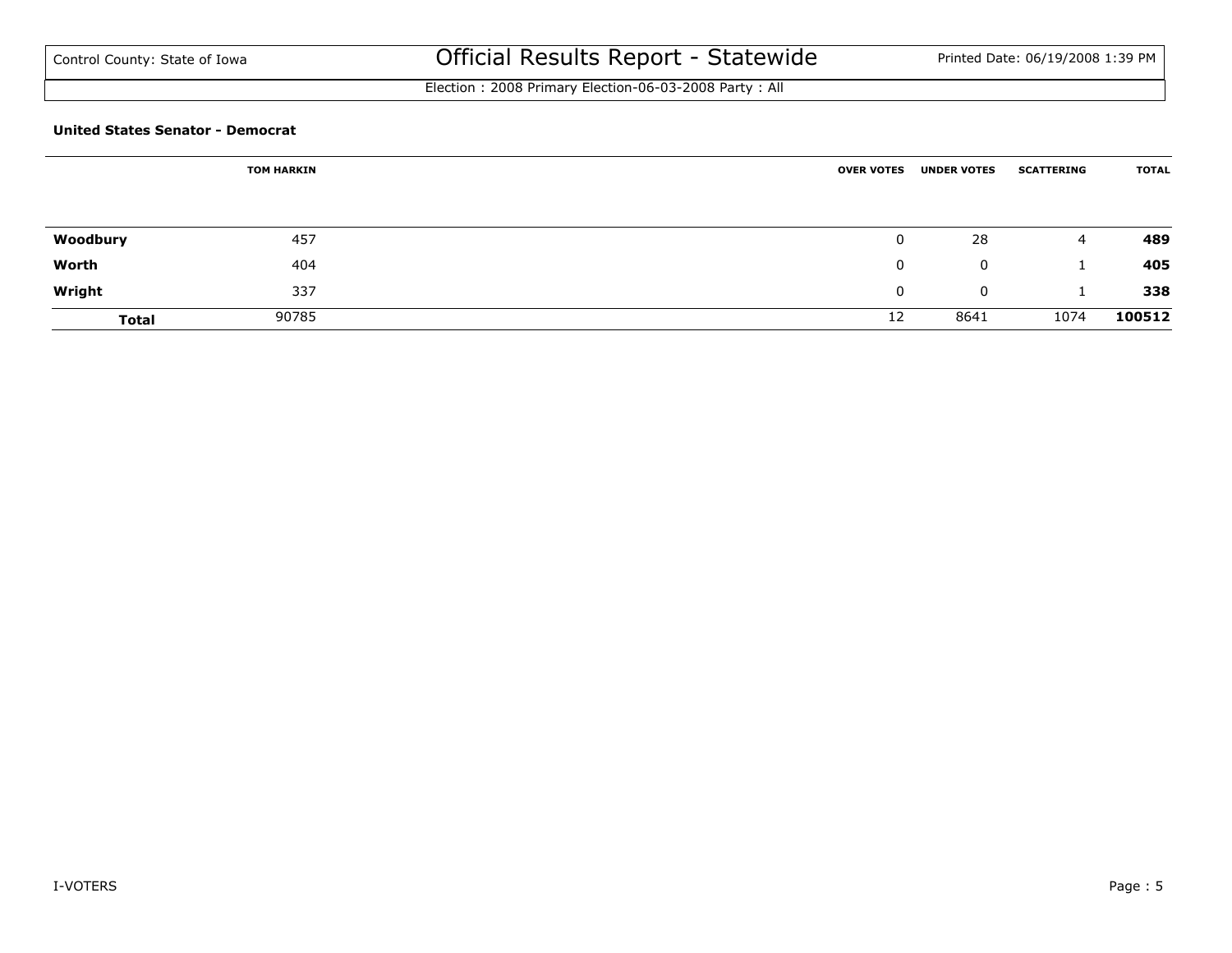|                    | <b>GEORGE S.</b><br><b>EICHHORN</b> | <b>STEVE</b><br><b>RATHJE</b> | <b>CHRISTOPHE</b><br><b>R REED</b> | <b>OVER VOTES</b> | <b>UNDER VOTES</b> | <b>SCATTERING</b>       | <b>TOTAL</b> |
|--------------------|-------------------------------------|-------------------------------|------------------------------------|-------------------|--------------------|-------------------------|--------------|
|                    |                                     |                               |                                    |                   |                    |                         |              |
| <b>Adair</b>       | 105                                 | 77                            | 153                                | $\mathbf{1}$      | 78                 | $\mathbf{1}$            | 415          |
| <b>Adams</b>       | 45                                  | 43                            | 60                                 | $\pmb{0}$         | 0                  | $\pmb{0}$               | 148          |
| <b>Allamakee</b>   | 140                                 | 214                           | 164                                | $\pmb{0}$         | 126                | $1\,$                   | 645          |
| <b>Appanoose</b>   | 126                                 | 135                           | 326                                | $\pmb{0}$         | 0                  | $\mathbf{1}$            | 588          |
| <b>Audubon</b>     | 34                                  | 25                            | 36                                 | 0                 | 28                 | $\pmb{0}$               | 123          |
| <b>Benton</b>      | 184                                 | 346                           | 115                                | 0                 | 66                 | $\overline{2}$          | 713          |
| <b>Black Hawk</b>  | 619                                 | 786                           | 559                                | $\pmb{0}$         | 0                  | $\overline{7}$          | 1971         |
| <b>Boone</b>       | 183                                 | 94                            | 167                                | 0                 | 0                  | 3                       | 447          |
| <b>Bremer</b>      | 163                                 | 114                           | 91                                 | 0                 | 0                  | $\mathbf{1}$            | 369          |
| <b>Buchanan</b>    | 69                                  | 127                           | 95                                 | $\pmb{0}$         | 19                 | $\pmb{0}$               | 310          |
| <b>Buena Vista</b> | 188                                 | 131                           | 136                                | $\pmb{0}$         | 0                  | $\mathbf 2$             | 457          |
| <b>Butler</b>      | 346                                 | 377                           | 411                                | $\pmb{0}$         | 327                | 5                       | 1466         |
| Calhoun            | 195                                 | 47                            | 51                                 | 0                 | 0                  | $\pmb{0}$               | 293          |
| <b>Carroll</b>     | 86                                  | 94                            | 88                                 | 0                 | 43                 | 2                       | 313          |
| Cass               | 466                                 | 367                           | 892                                | 0                 | 0                  | 6                       | 1731         |
| Cedar              | 254                                 | 116                           | 73                                 | $\pmb{0}$         | 0                  | 0                       | 443          |
| <b>Cerro Gordo</b> | 276                                 | 137                           | 185                                | $\pmb{0}$         | 64                 | $\overline{\mathbf{4}}$ | 666          |
| <b>Cherokee</b>    | 186                                 | 79                            | 164                                | $\pmb{0}$         | 0                  | $\pmb{0}$               | 429          |
| Chickasaw          | 87                                  | 69                            | 84                                 | $\pmb{0}$         | 0                  | $\mathbf{1}$            | 241          |
| <b>Clarke</b>      | 121                                 | 122                           | 181                                | 0                 | 0                  | 3                       | 427          |
| Clay               | 274                                 | 134                           | 240                                | 0                 | 0                  | $\mathbf{1}$            | 649          |
| Clayton            | 67                                  | 289                           | 65                                 | $\pmb{0}$         | 40                 | $\mathbf{1}$            | 462          |
| <b>Clinton</b>     | 206                                 | 413                           | 179                                | 0                 | 161                | 12                      | 971          |
| <b>Crawford</b>    | 232                                 | 168                           | 361                                | 0                 | 371                | 5                       | 1137         |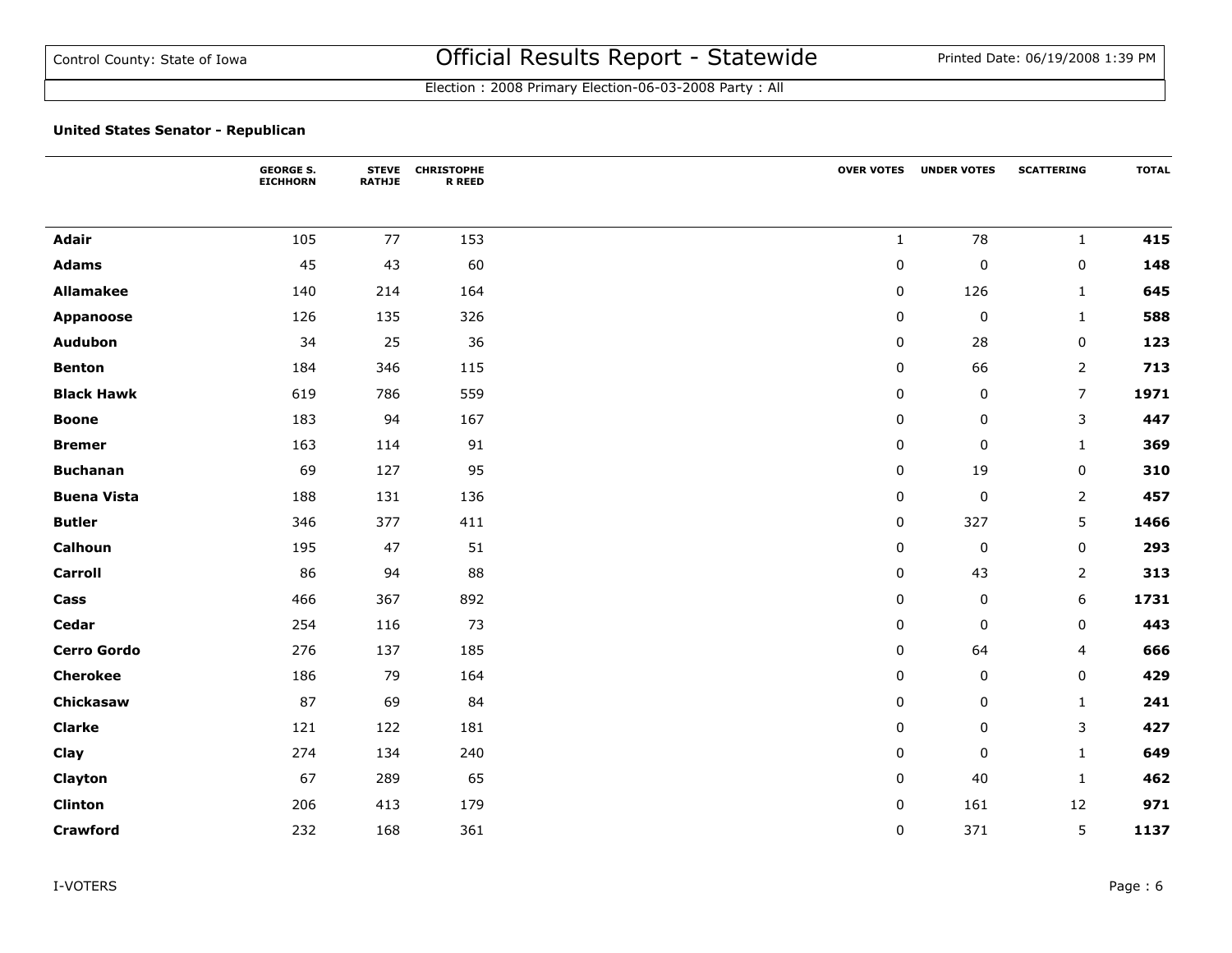|                   | <b>GEORGE S.</b><br><b>EICHHORN</b> | <b>STEVE</b><br><b>RATHJE</b> | <b>CHRISTOPHE</b><br><b>R REED</b> |              | <b>OVER VOTES UNDER VOTES</b> | <b>SCATTERING</b> | <b>TOTAL</b> |
|-------------------|-------------------------------------|-------------------------------|------------------------------------|--------------|-------------------------------|-------------------|--------------|
|                   |                                     |                               |                                    |              |                               |                   |              |
| <b>Dallas</b>     | 233                                 | 185                           | 233                                | $\mathbf 0$  | 48                            | $\pmb{0}$         | 699          |
| <b>Davis</b>      | 84                                  | 60                            | 149                                | $\mathbf 0$  | $\pmb{0}$                     | $\overline{2}$    | 295          |
| <b>Decatur</b>    | 81                                  | 75                            | 122                                | 0            | 0                             | $\pmb{0}$         | 278          |
| <b>Delaware</b>   | 126                                 | 399                           | 159                                | $\mathbf 0$  | 0                             | 3                 | 687          |
| <b>Des Moines</b> | 168                                 | 162                           | 186                                | 0            | $\pmb{0}$                     | $\mathbf{1}$      | 517          |
| <b>Dickinson</b>  | 184                                 | 110                           | 223                                | 0            | 215                           | $\mathbf{1}$      | 733          |
| <b>Dubuque</b>    | 302                                 | 212                           | 169                                | $\pmb{0}$    | 49                            | $\overline{2}$    | 734          |
| <b>Emmet</b>      | 47                                  | 54                            | 74                                 | $\pmb{0}$    | 48                            | $\mathbf{1}$      | 224          |
| Fayette           | 204                                 | 311                           | 274                                | $\pmb{0}$    | 118                           | $\mathbf 0$       | 907          |
| <b>Floyd</b>      | 48                                  | 28                            | 60                                 | $\mathbf 0$  | 12                            | $\pmb{0}$         | 148          |
| Franklin          | 143                                 | 60                            | 81                                 | $\mathbf 0$  | $\pmb{0}$                     | $\pmb{0}$         | 284          |
| Fremont           | 194                                 | 201                           | 448                                | $\pmb{0}$    | $\pmb{0}$                     | $\mathbf{1}$      | 844          |
| Greene            | 173                                 | 161                           | 193                                | $\pmb{0}$    | $\pmb{0}$                     | $\overline{2}$    | 529          |
| Grundy            | 198                                 | 264                           | 244                                | $\mathbf 0$  | 148                           | 5                 | 859          |
| Guthrie           | 204                                 | 126                           | 242                                | 0            | 152                           | 2                 | 726          |
| <b>Hamilton</b>   | 258                                 | 45                            | 58                                 | 0            | 12                            | 0                 | 373          |
| <b>Hancock</b>    | 167                                 | 74                            | 64                                 | $\mathbf 0$  | $\pmb{0}$                     | $\mathbf{1}$      | 306          |
| <b>Hardin</b>     | 127                                 | 107                           | 102                                | 0            | 31                            | $\pmb{0}$         | 367          |
| <b>Harrison</b>   | 129                                 | 50                            | 99                                 | 0            | 0                             | $\overline{7}$    | 285          |
| <b>Henry</b>      | 214                                 | 300                           | 509                                | $\mathbf{1}$ | 288                           | 4                 | 1316         |
| <b>Howard</b>     | 74                                  | 75                            | 114                                | $\mathbf 0$  | $\pmb{0}$                     | $\mathbf{1}$      | 264          |
| Humboldt          | 112                                 | 47                            | 84                                 | $\pmb{0}$    | 0                             | $\pmb{0}$         | 243          |
| Ida               | 218                                 | 156                           | 249                                | 0            | $\pmb{0}$                     | $\mathbf{1}$      | 624          |
| Iowa              | 81                                  | 108                           | $70\,$                             | 0            | 0                             | 0                 | 259          |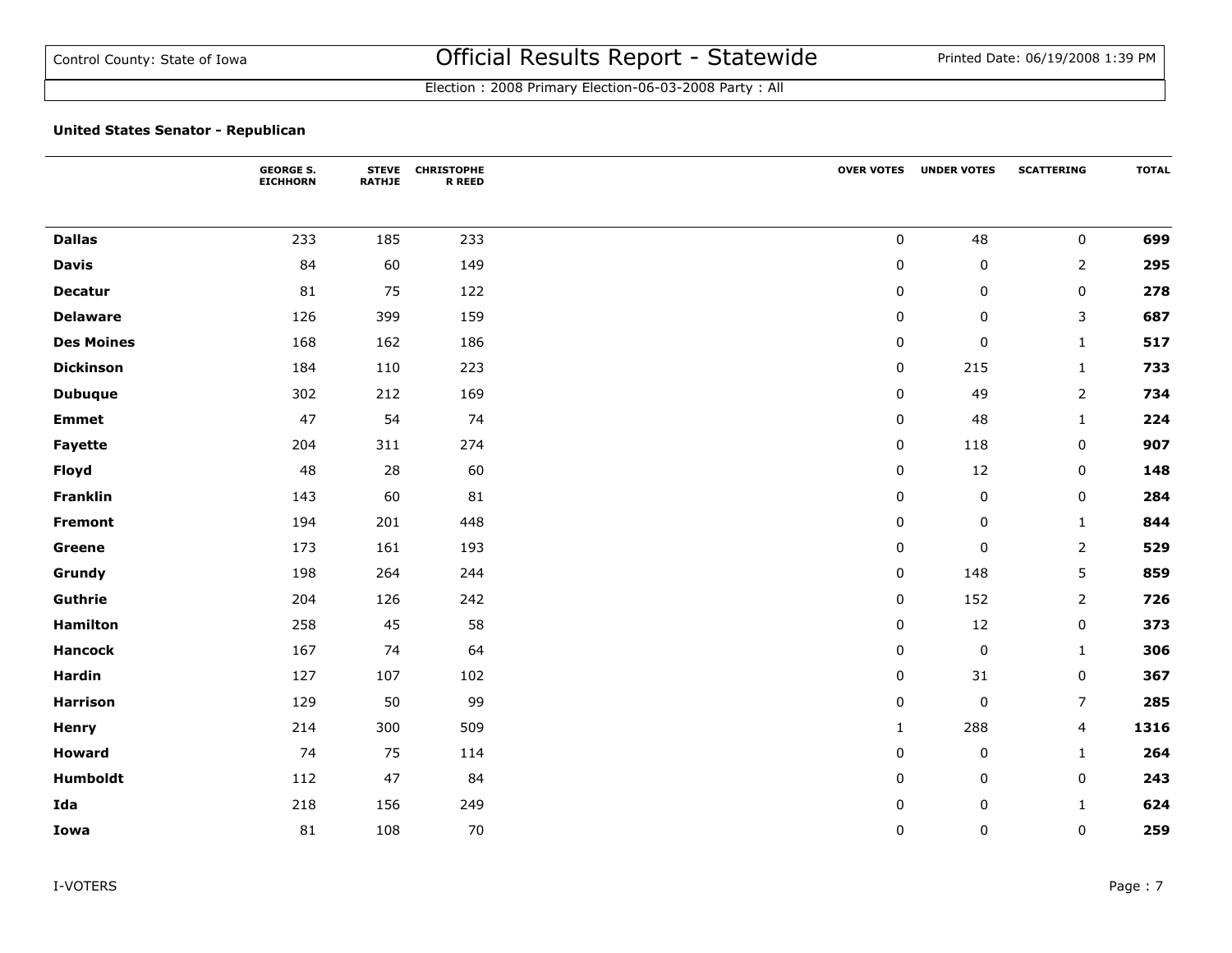|                  | <b>GEORGE S.</b><br><b>EICHHORN</b> | <b>STEVE</b><br><b>RATHJE</b> | <b>CHRISTOPHE</b><br><b>R REED</b> |              | <b>OVER VOTES UNDER VOTES</b> | <b>SCATTERING</b> | <b>TOTAL</b> |
|------------------|-------------------------------------|-------------------------------|------------------------------------|--------------|-------------------------------|-------------------|--------------|
|                  |                                     |                               |                                    |              |                               |                   |              |
| <b>Jackson</b>   | 49                                  | 62                            | 36                                 | $\mathbf 0$  | 9                             | $\mathbf{1}$      | 157          |
| <b>Jasper</b>    | 278                                 | 204                           | 201                                | $\mathbf 0$  | 34                            | $\mathbf{1}$      | 718          |
| <b>Jefferson</b> | 168                                 | 117                           | 298                                | $\pmb{0}$    | 196                           | 3                 | 782          |
| Johnson          | 432                                 | 541                           | 356                                | $\mathbf{1}$ | 141                           | $\overline{7}$    | 1478         |
| <b>Jones</b>     | 197                                 | 257                           | 134                                | 0            | 0                             | $\pmb{0}$         | 588          |
| <b>Keokuk</b>    | 89                                  | 45                            | 96                                 | 0            | 0                             | $\mathbf{1}$      | 231          |
| Kossuth          | 150                                 | 59                            | 99                                 | $\mathbf 0$  | 64                            | $\pmb{0}$         | 372          |
| Lee              | 165                                 | 194                           | 154                                | $\mathbf 0$  | 60                            | $\mathbf 2$       | 575          |
| Linn             | 1405                                | 2973                          | 1187                               | 0            | 0                             | 25                | 5590         |
| Louisa           | 81                                  | 80                            | 101                                | 0            | 73                            | $\pmb{0}$         | 335          |
| Lucas            | 62                                  | 78                            | 105                                | 0            | 0                             | $\mathbf{1}$      | 246          |
| Lyon             | 317                                 | 207                           | 383                                | $\mathbf 0$  | 379                           | 6                 | 1292         |
| <b>Madison</b>   | 118                                 | 94                            | 116                                | $\mathbf 0$  | 57                            | $\pmb{0}$         | 385          |
| <b>Mahaska</b>   | 184                                 | 79                            | 135                                | $\mathbf 0$  | 37                            | 0                 | 435          |
| <b>Marion</b>    | 385                                 | 493                           | 522                                | 0            | 335                           | 3                 | 1738         |
| <b>Marshall</b>  | 216                                 | 232                           | 191                                | $\mathbf 0$  | 39                            | $\mathbf 2$       | 680          |
| <b>Mills</b>     | 270                                 | 185                           | 397                                | $\mathbf 0$  | 0                             | 6                 | 858          |
| <b>Mitchell</b>  | 177                                 | 118                           | 152                                | $\mathbf 0$  | 0                             | $\mathbf{1}$      | 448          |
| <b>Monona</b>    | 96                                  | 69                            | 102                                | 0            | 0                             | 2                 | 269          |
| <b>Monroe</b>    | 50                                  | 54                            | 88                                 | 0            | 0                             | $\mathbf{1}$      | 193          |
| Montgomery       | 316                                 | 318                           | 745                                | 0            | 0                             | 6                 | 1385         |
| <b>Muscatine</b> | 471                                 | 414                           | 500                                | $\mathbf 0$  | 348                           | 3                 | 1736         |
| O'Brien          | 289                                 | 157                           | 363                                | 0            | 314                           | 3                 | 1126         |
| <b>Osceola</b>   | 284                                 | 190                           | 388                                | 0            | 0                             | 6                 | 868          |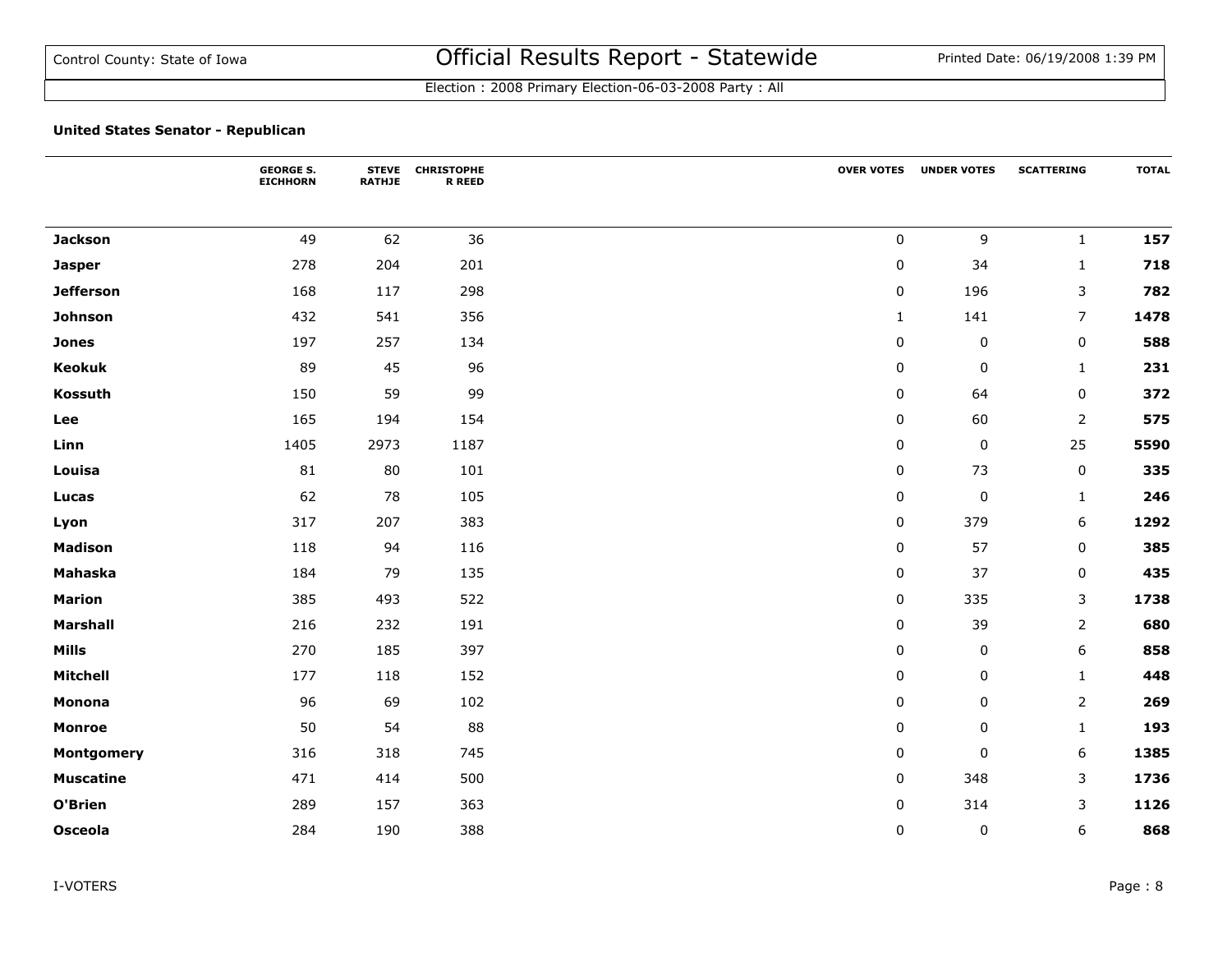|                   | <b>GEORGE S.</b><br><b>EICHHORN</b> | <b>STEVE</b><br><b>RATHJE</b> | <b>CHRISTOPHE</b><br><b>R REED</b> | <b>OVER VOTES</b> | <b>UNDER VOTES</b> | <b>SCATTERING</b> | <b>TOTAL</b> |
|-------------------|-------------------------------------|-------------------------------|------------------------------------|-------------------|--------------------|-------------------|--------------|
|                   |                                     |                               |                                    |                   |                    |                   |              |
| Page              | 340                                 | 261                           | 682                                | $\mathsf 0$       | 332                | $\overline{2}$    | 1617         |
| <b>Palo Alto</b>  | 58                                  | 38                            | 49                                 | $\pmb{0}$         | 27                 | 0                 | 172          |
| Plymouth          | 311                                 | 131                           | 376                                | $\mathbf 0$       | $\pmb{0}$          | $\mathbf 0$       | 818          |
| <b>Pocahontas</b> | 60                                  | 23                            | 64                                 | $\pmb{0}$         | 27                 | 0                 | 174          |
| Polk              | 2890                                | 1623                          | 2437                               | $\mathbf 0$       | 726                | 40                | 7716         |
| Pottawattamie     | 514                                 | 273                           | 494                                | $\mathbf{1}$      | $\pmb{0}$          | 5                 | 1287         |
| <b>Poweshiek</b>  | 183                                 | 69                            | 63                                 | $\pmb{0}$         | 0                  | $\mathbf{1}$      | 316          |
| Ringgold          | 124                                 | 65                            | 211                                | $\pmb{0}$         | 0                  | $\pmb{0}$         | 400          |
| Sac               | 113                                 | 67                            | 82                                 | $\pmb{0}$         | 0                  | 0                 | 262          |
| <b>Scott</b>      | 789                                 | 689                           | 330                                | $\pmb{0}$         | 0                  | 9                 | 1817         |
| <b>Shelby</b>     | 106                                 | 66                            | 133                                | $\mathbf{1}$      | 113                | $\pmb{0}$         | 419          |
| <b>Sioux</b>      | 506                                 | 247                           | 512                                | $\pmb{0}$         | $\pmb{0}$          | $1\,$             | 1266         |
| <b>Story</b>      | 316                                 | 332                           | 288                                | $\pmb{0}$         | $\mathbf 0$        | $\mathbf{1}$      | 937          |
| <b>Tama</b>       | 148                                 | 199                           | 132                                | $\pmb{0}$         | 60                 | $\overline{2}$    | 541          |
| <b>Taylor</b>     | 67                                  | 32                            | 113                                | $\pmb{0}$         | 51                 | $\mathbf{1}$      | 264          |
| Union             | 84                                  | 108                           | 175                                | $\pmb{0}$         | 92                 | $\mathbf{1}$      | 460          |
| Van Buren         | 136                                 | 90                            | 263                                | $\pmb{0}$         | 181                | $\mathbf{1}$      | 671          |
| Wapello           | 196                                 | 279                           | 302                                | $\pmb{0}$         | 193                | 5                 | 975          |
| Warren            | 206                                 | 120                           | 167                                | $\pmb{0}$         | 0                  | $\mathbf{1}$      | 494          |
| Washington        | 337                                 | 356                           | 518                                | $\mathbf 0$       | 0                  | $\overline{2}$    | 1213         |
| Wayne             | 40                                  | 32                            | 77                                 | $\mathbf 0$       | $\mathbf 0$        | 0                 | 149          |
| Webster           | 654                                 | 124                           | 187                                | $\pmb{0}$         | 93                 | 4                 | 1062         |
| Winnebago         | 361                                 | 254                           | 500                                | $\pmb{0}$         | $\pmb{0}$          | $\overline{2}$    | 1117         |
| Winneshiek        | 193                                 | 241                           | 220                                | $\mathbf 0$       | 212                | 4                 | 870          |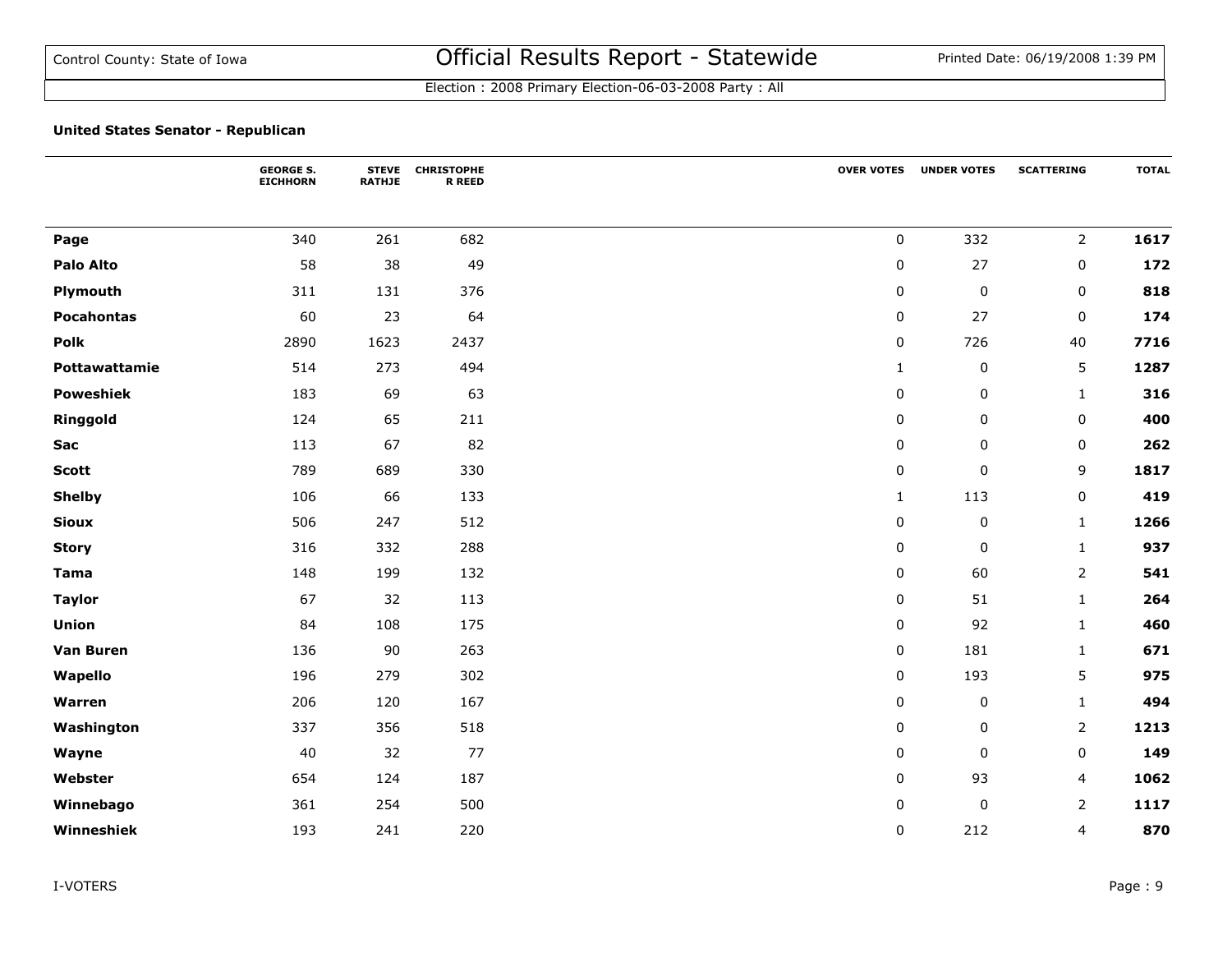Election : 2008 Primary Election-06-03-2008 Party : All

|              | <b>GEORGE S.</b><br><b>EICHHORN</b> | <b>STEVE</b><br><b>RATHJE</b> | <b>CHRISTOPHE</b><br><b>R REED</b> | <b>OVER VOTES</b> | <b>UNDER VOTES</b> | <b>SCATTERING</b> | <b>TOTAL</b> |
|--------------|-------------------------------------|-------------------------------|------------------------------------|-------------------|--------------------|-------------------|--------------|
| Woodbury     | 399                                 | 141                           | 483                                |                   | 139                |                   | 1164         |
| Worth        | 78                                  | 29                            | 66                                 | 0                 | 0                  | 0                 | 173          |
| Wright       | 511                                 | 79                            | 109                                | 0                 | 0                  |                   | 700          |
| <b>Total</b> | 24390                               | 21062                         | 24964                              | O                 | 6776               | 256               | 77454        |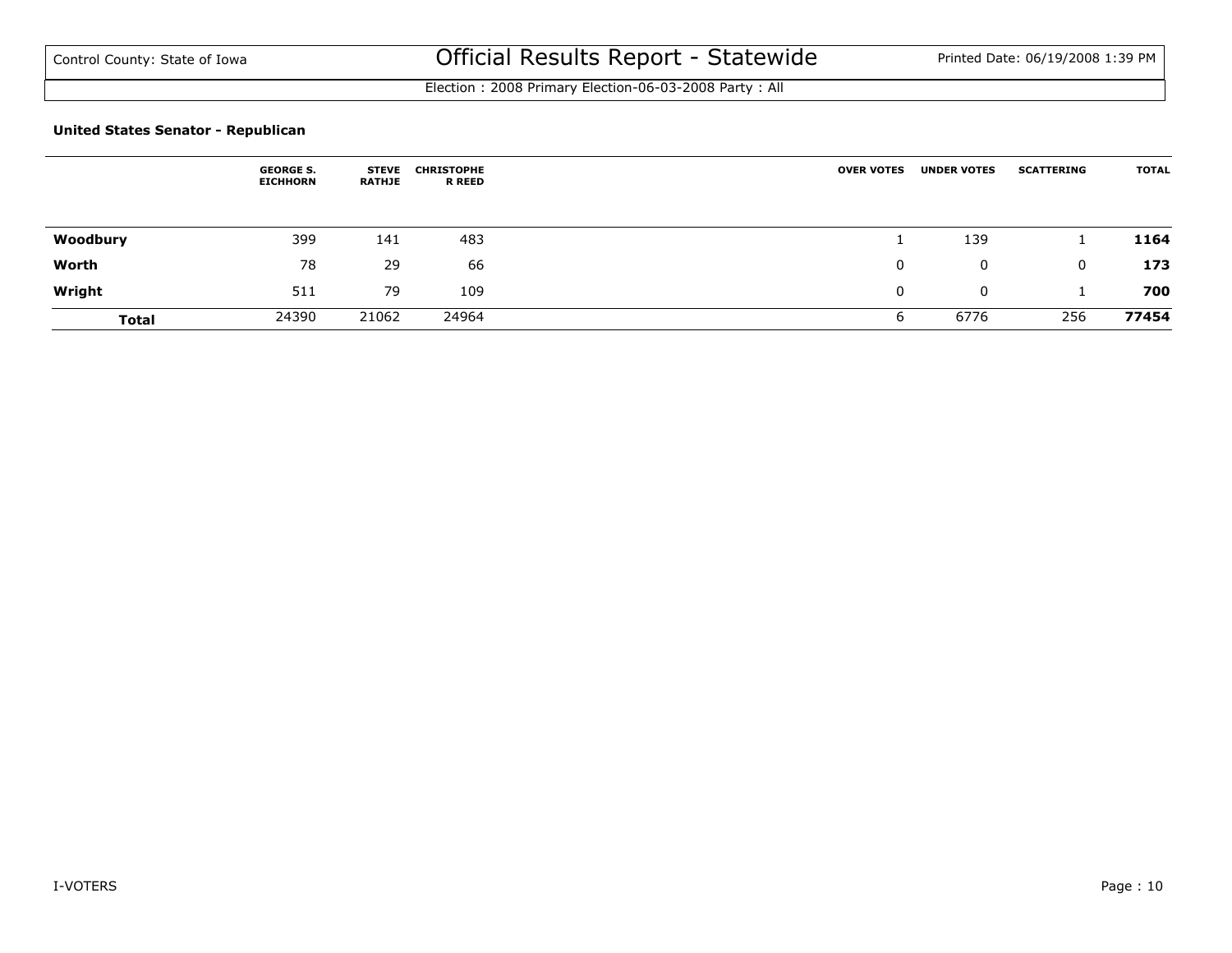Election : 2008 Primary Election-06-03-2008 Party : All

#### **United States Representative District 1 - Democrat**

|                   | <b>BRUCE</b><br><b>BRALEY</b> | <b>OVER VOTES</b> | <b>UNDER VOTES</b> | <b>SCATTERING</b> | <b>TOTAL</b> |
|-------------------|-------------------------------|-------------------|--------------------|-------------------|--------------|
|                   |                               |                   |                    |                   |              |
| <b>Black Hawk</b> | 2320                          | $\pmb{0}$         | 0                  | 21                | 2341         |
| <b>Bremer</b>     | 197                           | $\mathbf 0$       | $\pmb{0}$          | $\overline{2}$    | 199          |
| <b>Buchanan</b>   | 415                           | $\pmb{0}$         | 36                 | $\mathbf{1}$      | 452          |
| <b>Butler</b>     | 304                           | $\pmb{0}$         | 26                 | 5                 | 335          |
| Clayton           | 557                           | 0                 | 118                | 0                 | 675          |
| <b>Clinton</b>    | 1992                          | $\pmb{0}$         | 421                | 13                | 2426         |
| <b>Delaware</b>   | 204                           | $\pmb{0}$         | $\mathbf 0$        | $\mathbf{1}$      | 205          |
| <b>Dubuque</b>    | 2321                          | 0                 | 419                | $10\,$            | 2750         |
| Fayette           | 617                           | $\pmb{0}$         | 63                 | $\mathbf{1}$      | 681          |
| <b>Jackson</b>    | 276                           | $\pmb{0}$         | 48                 | 0                 | 324          |
| <b>Jones</b>      | 439                           | $\pmb{0}$         | $\pmb{0}$          | $\mathbf{1}$      | 440          |
| <b>Scott</b>      | 954                           | $\pmb{0}$         | $\pmb{0}$          | $\overline{7}$    | 961          |
| <b>Total</b>      | 10596                         | 0                 | 1131               | 62                | 11789        |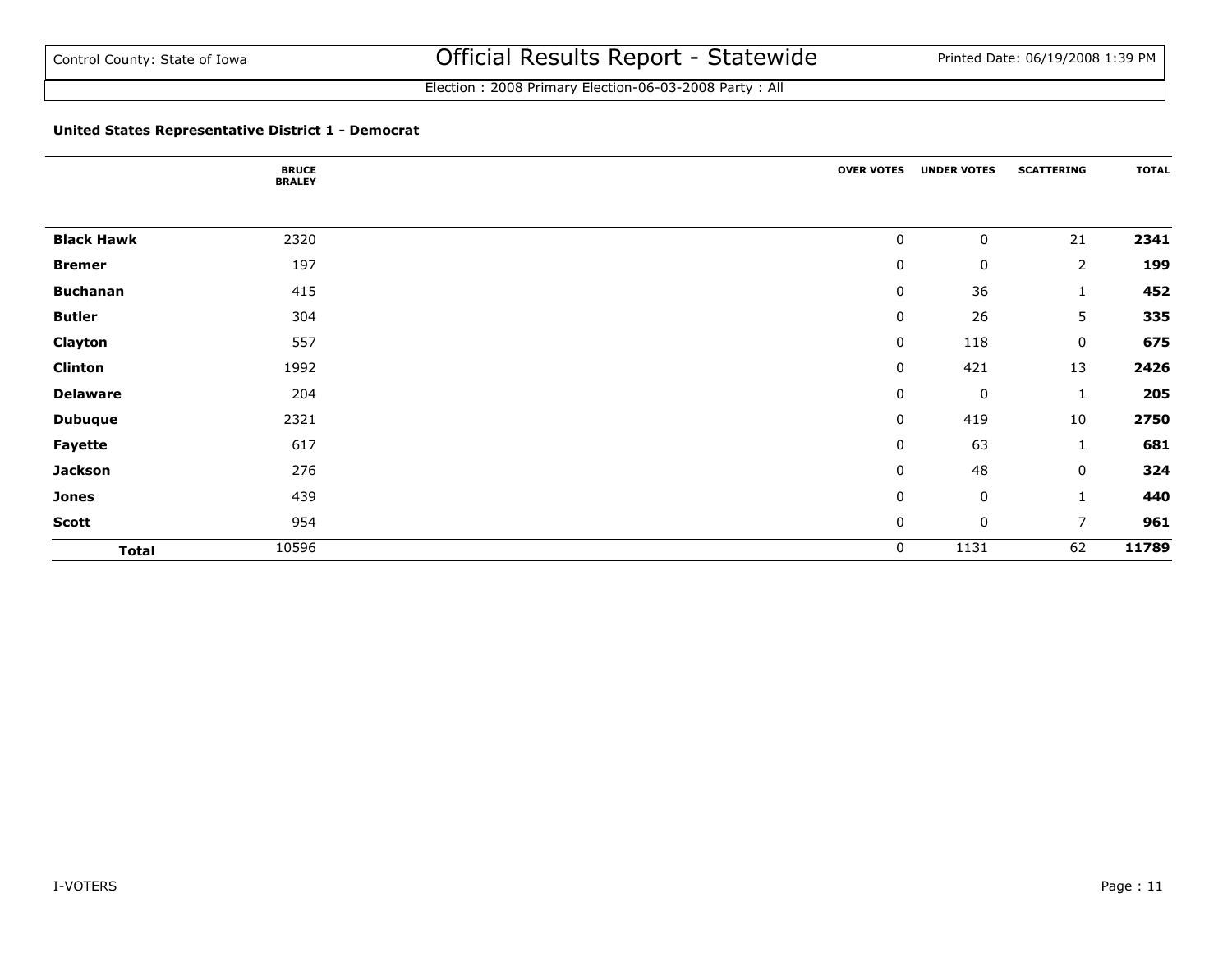Election : 2008 Primary Election-06-03-2008 Party : All

## **United States Representative District 1 - Republican**

|                   | <b>DAVID</b><br><b>HARTSUCH</b> | <b>OVER VOTES</b> | <b>UNDER VOTES</b> | <b>SCATTERING</b> | <b>TOTAL</b> |
|-------------------|---------------------------------|-------------------|--------------------|-------------------|--------------|
|                   |                                 |                   |                    |                   |              |
| <b>Black Hawk</b> | 1838                            | $\pmb{0}$         | $\pmb{0}$          | 10                | 1848         |
| <b>Bremer</b>     | 334                             | $\mathbf 0$       | 0                  | 0                 | 334          |
| <b>Buchanan</b>   | 275                             | $\pmb{0}$         | 32                 | 0                 | 307          |
| <b>Butler</b>     | 1107                            | 0                 | 353                | 6                 | 1466         |
| Clayton           | 379                             | $\pmb{0}$         | 82                 | 1                 | 462          |
| <b>Clinton</b>    | 739                             | $\mathbf 0$       | 224                | 8                 | 971          |
| <b>Delaware</b>   | 582                             | $\pmb{0}$         | $\mathbf 0$        | 3                 | 585          |
| <b>Dubuque</b>    | 591                             | 0                 | 147                | 8                 | 746          |
| Fayette           | 719                             | 0                 | 186                | $\overline{2}$    | 907          |
| <b>Jackson</b>    | 124                             | $\mathbf 0$       | 32                 | 1                 | 157          |
| <b>Jones</b>      | 496                             | $\pmb{0}$         | $\pmb{0}$          | 3                 | 499          |
| <b>Scott</b>      | 1681                            | 0                 | $\pmb{0}$          | 17                | 1698         |
| <b>Total</b>      | 8865                            | 0                 | 1056               | 59                | 9980         |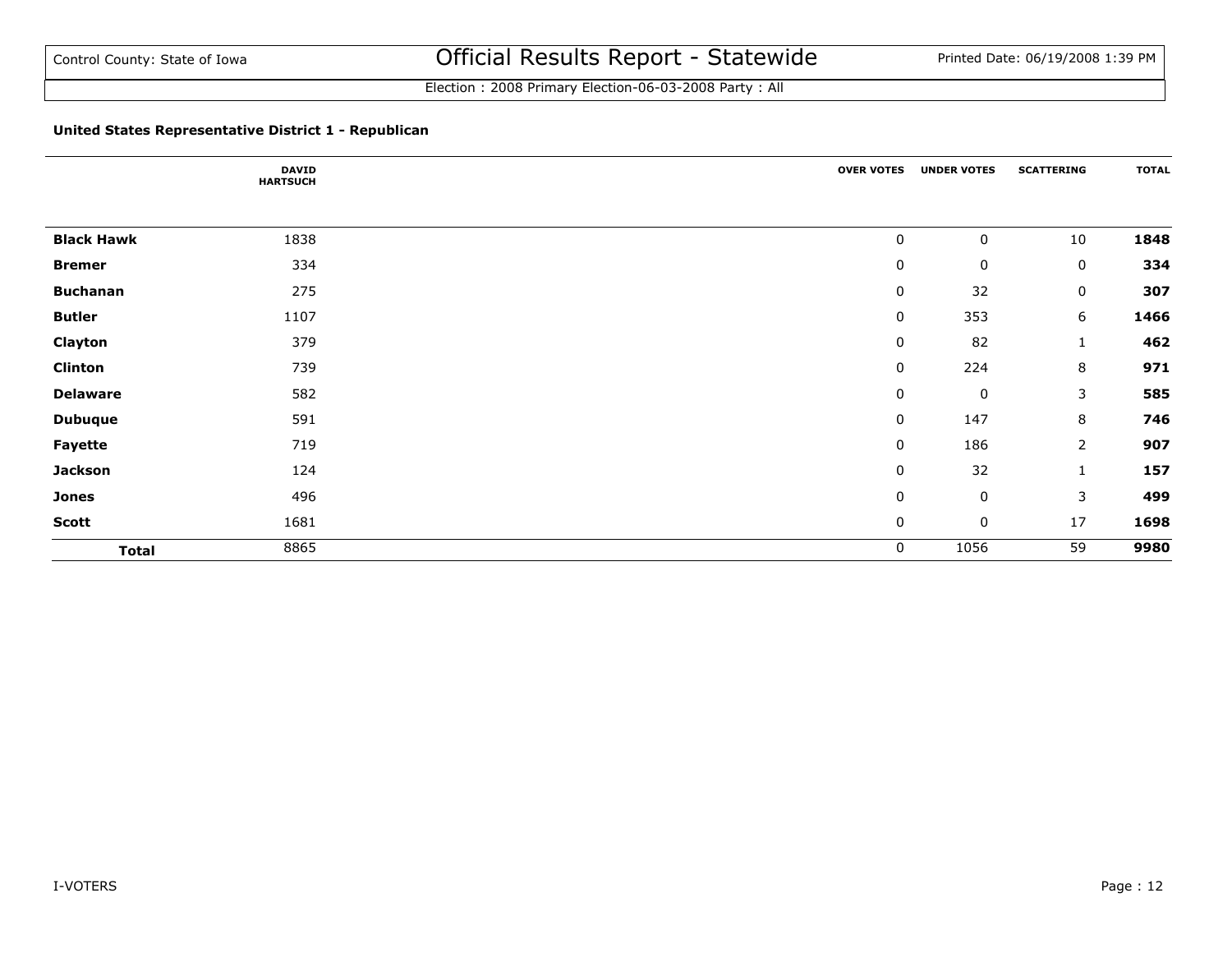Election : 2008 Primary Election-06-03-2008 Party : All

## **United States Representative District 2 - Democrat**

|                   | <b>DAVE</b><br><b>LOEBSACK</b> | <b>OVER VOTES</b> | <b>UNDER VOTES</b> | <b>SCATTERING</b> | <b>TOTAL</b> |
|-------------------|--------------------------------|-------------------|--------------------|-------------------|--------------|
|                   |                                |                   |                    |                   |              |
| <b>Appanoose</b>  | 366                            | $\pmb{0}$         | 0                  | 0                 | 366          |
| Cedar             | 217                            | $\mathbf 0$       | $\pmb{0}$          | $\overline{2}$    | 219          |
| <b>Davis</b>      | 820                            | $\mathbf 0$       | $\pmb{0}$          | 4                 | 824          |
| <b>Des Moines</b> | 2216                           | $\mathbf 0$       | $\pmb{0}$          | 13                | 2229         |
| <b>Henry</b>      | 271                            | $\mathbf 0$       | 20                 | $\overline{4}$    | 295          |
| <b>Jefferson</b>  | 1052                           | $\mathbf 0$       | 368                | $\overline{7}$    | 1427         |
| Johnson           | 3137                           | $\mathbf 0$       | 461                | 54                | 3652         |
| Lee               | 2705                           | $\mathbf 0$       | 523                | $11\,$            | 3239         |
| Linn              | 7089                           | $\mathbf 0$       | $\mathbf 0$        | 85                | 7174         |
| Louisa            | 99                             | $\mathbf 0$       | 18                 | $\mathbf 0$       | 117          |
| <b>Muscatine</b>  | 685                            | $\mathbf 0$       | 169                | $\overline{2}$    | 856          |
| <b>Van Buren</b>  | 214                            | $\mathbf 0$       | 45                 | 6                 | 265          |
| Wapello           | 1565                           | $\mathbf 0$       | 455                | 42                | 2062         |
| Washington        | 490                            | $\mathbf 0$       | $\mathbf 0$        | $\mathbf 1$       | 491          |
| Wayne             | 158                            | $\mathbf 0$       | $\pmb{0}$          | 0                 | 158          |
| <b>Total</b>      | 21084                          | 0                 | 2059               | 231               | 23374        |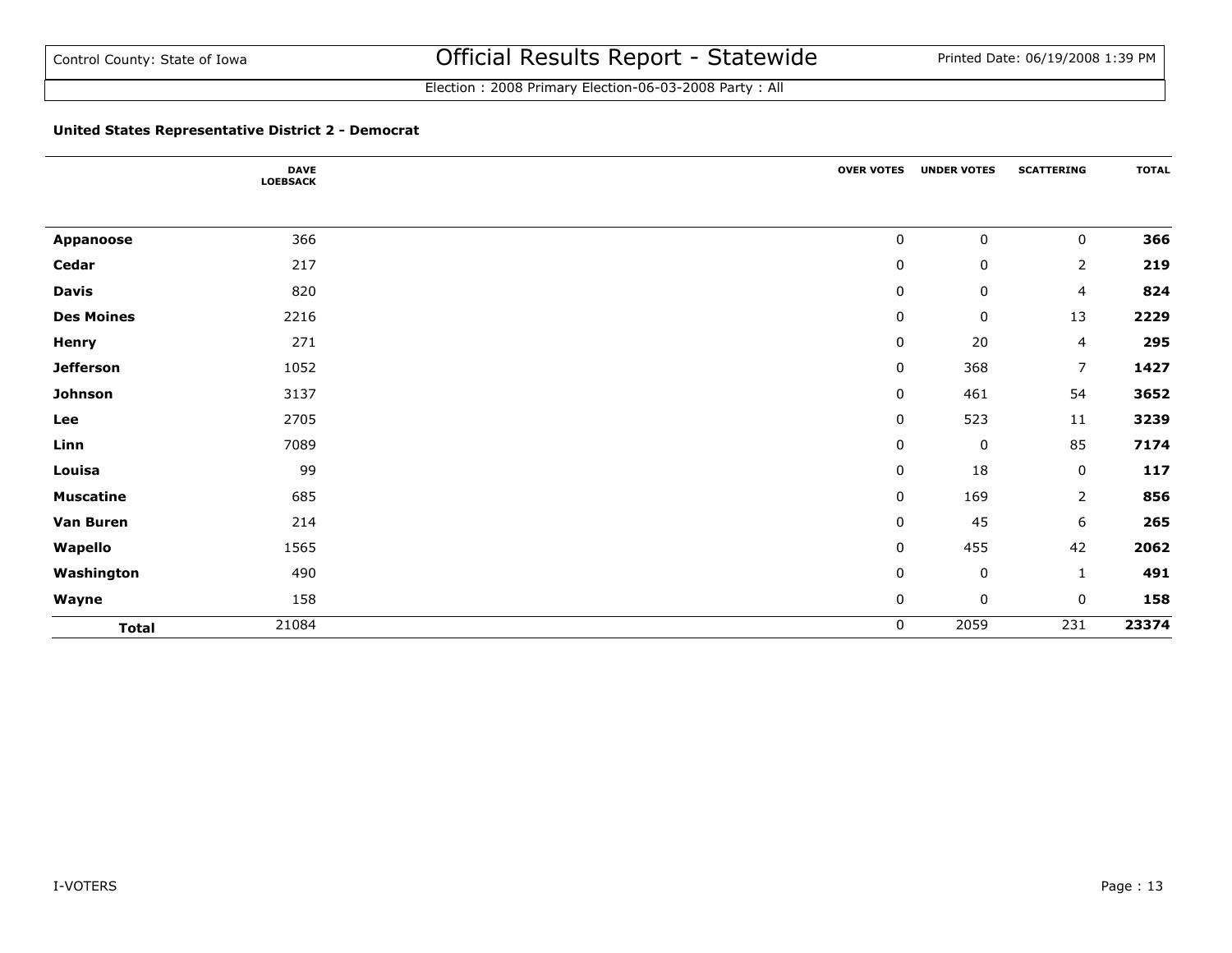## **United States Representative District 2 - Republican**

|                   |      | LEE HARDER MARIANNETT<br>Е<br>MILLER-<br><b>MEEKS</b> | <b>PETER</b><br><b>TEAHEN</b> | <b>OVER VOTES</b> | <b>UNDER VOTES</b> | <b>SCATTERING</b> | <b>TOTAL</b> |
|-------------------|------|-------------------------------------------------------|-------------------------------|-------------------|--------------------|-------------------|--------------|
| Appanoose         | 116  | 439                                                   | 111                           | 0                 | $\mathbf 0$        | 0                 | 666          |
| Cedar             | 76   | 192                                                   | 206                           | $\pmb{0}$         | $\mathbf 0$        | $\mathbf{1}$      | 475          |
| <b>Davis</b>      | 59   | 184                                                   | 74                            | $\pmb{0}$         | 0                  | 3                 | 320          |
| <b>Des Moines</b> | 88   | 198                                                   | 252                           | $\pmb{0}$         | $\pmb{0}$          | $\mathbf 0$       | 538          |
| <b>Henry</b>      | 312  | 459                                                   | 350                           | 4                 | 190                | $\mathbf{1}$      | 1316         |
| <b>Jefferson</b>  | 119  | 451                                                   | 137                           | $\pmb{0}$         | 73                 | $\overline{2}$    | 782          |
| Johnson           | 111  | 756                                                   | 589                           | $\pmb{0}$         | 21                 | $\mathbf{1}$      | 1478         |
| Lee               | 99   | 283                                                   | 167                           | $\pmb{0}$         | 25                 | 1                 | 575          |
| Linn              | 449  | 1604                                                  | 4133                          | $\pmb{0}$         | $\mathbf 0$        | 8                 | 6194         |
| Louisa            | 55   | 92                                                    | 152                           | $\overline{2}$    | 34                 | $\mathbf 0$       | 335          |
| <b>Muscatine</b>  | 214  | 809                                                   | 476                           | $\overline{2}$    | 233                | $\overline{2}$    | 1736         |
| Van Buren         | 133  | 365                                                   | 74                            | $\mathbf 0$       | 99                 | $\mathbf 0$       | 671          |
| Wapello           | 89   | 810                                                   | 68                            | $\mathbf 0$       | $\overline{7}$     | $\mathbf{1}$      | 975          |
| Washington        | 291  | 647                                                   | 442                           | $\pmb{0}$         | 0                  | $\overline{2}$    | 1382         |
| Wayne             | 47   | 83                                                    | 27                            | $\mathbf{1}$      | $\mathbf 0$        | $\mathbf 0$       | 158          |
| <b>Total</b>      | 2258 | 7372                                                  | 7258                          | 9                 | 682                | 22                | 17601        |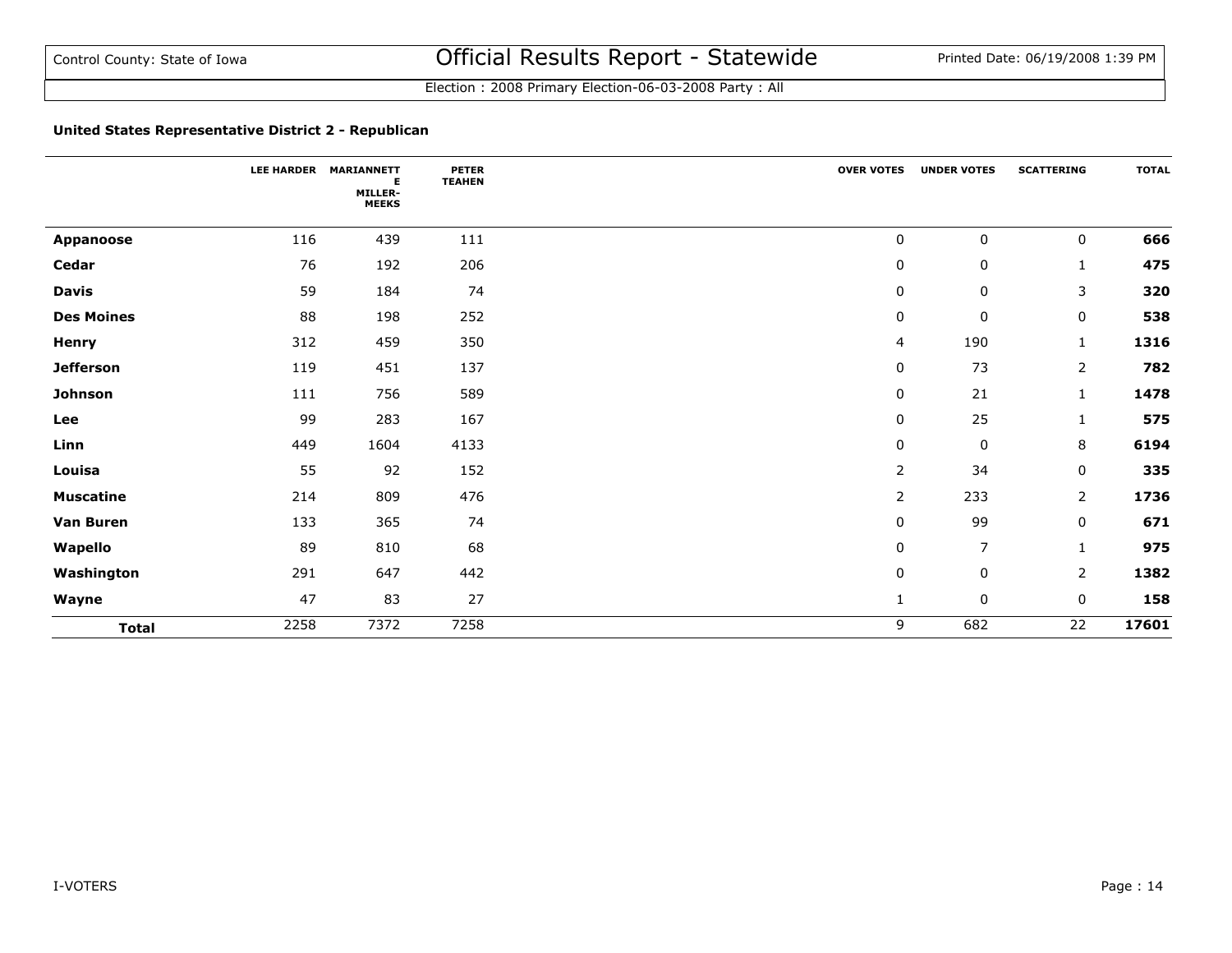Election : 2008 Primary Election-06-03-2008 Party : All

## **United States Representative District 3 - Democrat**

|               | <b>LEONARD L.</b><br><b>BOSWELL</b> | <b>ED FALLON</b> | <b>OVER VOTES</b> | <b>UNDER VOTES</b> | <b>SCATTERING</b> | <b>TOTAL</b> |
|---------------|-------------------------------------|------------------|-------------------|--------------------|-------------------|--------------|
|               |                                     |                  |                   |                    |                   |              |
| <b>Benton</b> | 596                                 | 133              | $\mathbf 0$       | 14                 | $\mathbf 0$       | 743          |
| Grundy        | 208                                 | 70               | $\pmb{0}$         | $\overline{2}$     | $\mathbf{1}$      | 281          |
| Iowa          | 459                                 | 103              | 0                 | $\pmb{0}$          | 0                 | 562          |
| <b>Jasper</b> | 1998                                | 930              | 0                 | 56                 | $\overline{2}$    | 2986         |
| Keokuk        | 1195                                | 460              | 0                 | $\mathbf 0$        | 4                 | 1659         |
| Lucas         | 360                                 | 136              | 0                 | $\pmb{0}$          | $\mathbf{1}$      | 497          |
| Mahaska       | 449                                 | 100              | $\pmb{0}$         | 15                 | $\mathbf 0$       | 564          |
| <b>Marion</b> | 1103                                | 435              | 0                 | 46                 | 0                 | 1584         |
| <b>Monroe</b> | 740                                 | 194              | 0                 | $\pmb{0}$          | 0                 | 934          |
| Polk          | 12282                               | 9880             | 4                 | 167                | 29                | 22362        |
| Poweshiek     | 539                                 | 392              | 0                 | $\pmb{0}$          | 0                 | 931          |
| Tama          | 472                                 | 202              | 0                 | 10                 | 0                 | 684          |
| <b>Total</b>  | 20401                               | 13035            | 4                 | 310                | 37                | 33787        |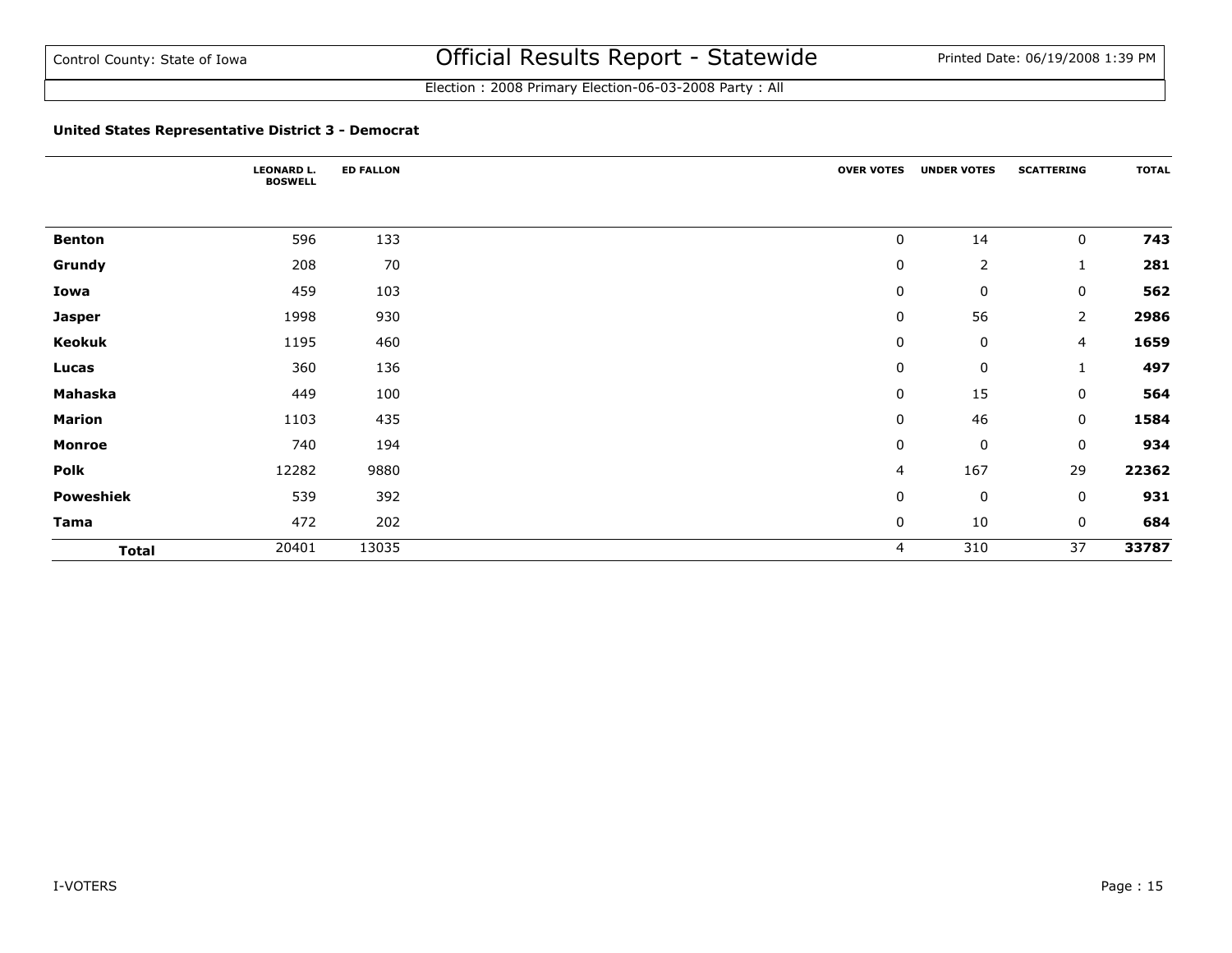Election : 2008 Primary Election-06-03-2008 Party : All

## **United States Representative District 3 - Republican**

|               | <b>KIM SCHMETT</b> | <b>OVER VOTES</b> | <b>UNDER VOTES</b> | <b>SCATTERING</b> | <b>TOTAL</b> |
|---------------|--------------------|-------------------|--------------------|-------------------|--------------|
|               |                    |                   |                    |                   |              |
| <b>Benton</b> | 558                | 0                 | 152                | 3                 | 713          |
| Grundy        | 674                | 0                 | 183                | $\overline{2}$    | 859          |
| Iowa          | 232                | 0                 | $\pmb{0}$          | 1                 | 233          |
| <b>Jasper</b> | 606                | $\pmb{0}$         | 111                | $\mathbf{1}$      | 718          |
| Keokuk        | 208                | 0                 | $\mathbf 0$        | $\overline{2}$    | 210          |
| Lucas         | 226                | 0                 | 0                  | $\mathbf{1}$      | 227          |
| Mahaska       | 363                | 0                 | 72                 | $\mathbf{1}$      | 436          |
| <b>Marion</b> | 1238               | $\pmb{0}$         | 496                | 4                 | 1738         |
| <b>Monroe</b> | 178                | 0                 | $\pmb{0}$          | $\mathbf 0$       | 178          |
| Polk          | 5694               | 0                 | 1894               | 128               | 7716         |
| Poweshiek     | 285                | $\pmb{0}$         | $\pmb{0}$          | $\mathbf 0$       | 285          |
| <b>Tama</b>   | 404                | $\pmb{0}$         | 130                | $\overline{7}$    | 541          |
| <b>Total</b>  | 10666              | 0                 | 3038               | 150               | 13854        |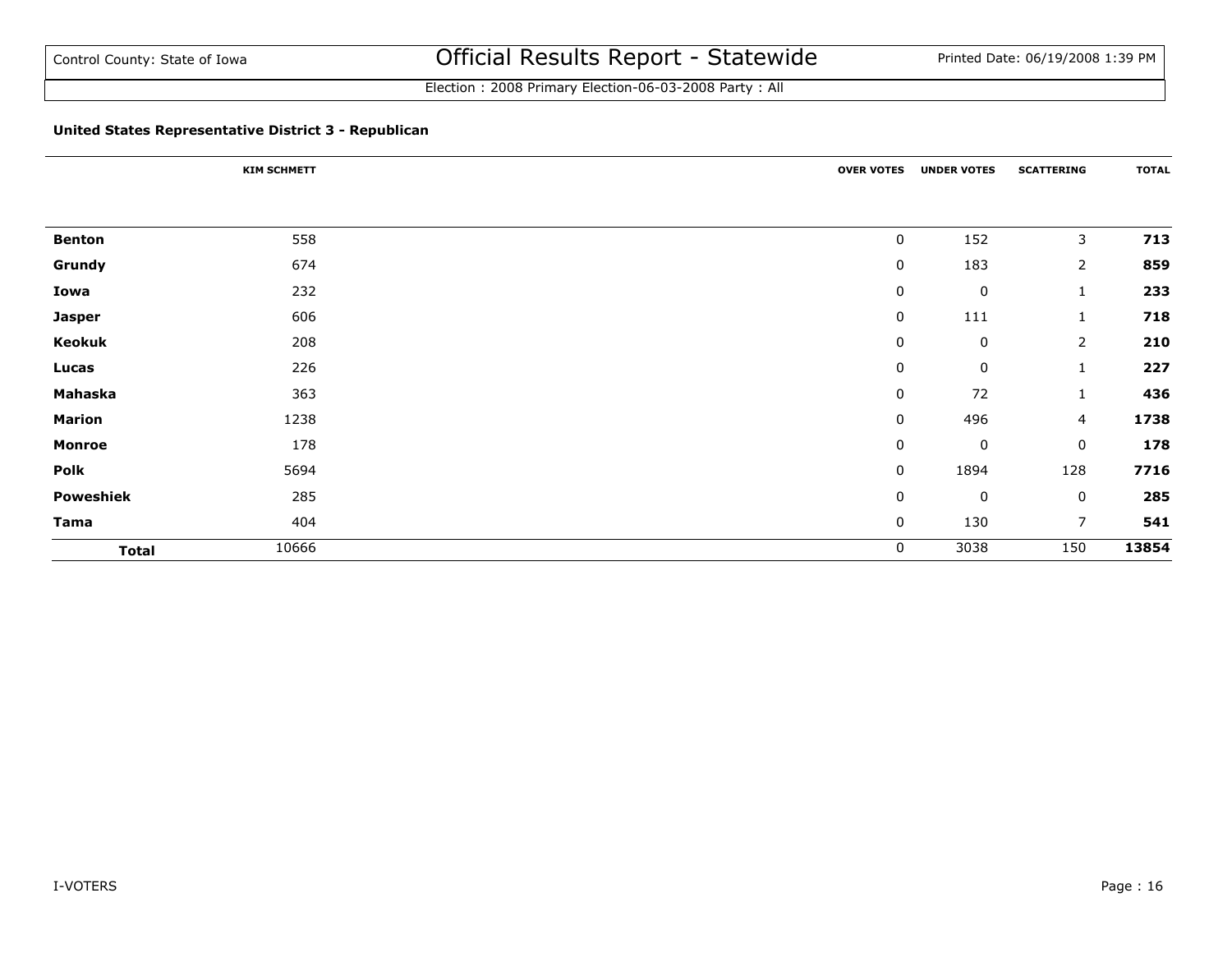#### **United States Representative District 4 - Democrat**

|                    | <b>BECKY</b><br><b>GREENWALD</b> | <b>KURT MEYER</b> | WILLIAM J.<br><b>MEYERS</b> | <b>KEVIN</b><br><b>MISKELL</b> |                | <b>OVER VOTES UNDER VOTES</b> | <b>SCATTERING</b> | <b>TOTAL</b> |
|--------------------|----------------------------------|-------------------|-----------------------------|--------------------------------|----------------|-------------------------------|-------------------|--------------|
|                    |                                  |                   |                             |                                |                |                               |                   |              |
| <b>Allamakee</b>   | 309                              | 177               | 89                          | 36                             | 0              | 162                           | $\mathbf 0$       | 773          |
| <b>Boone</b>       | 639                              | 236               | 157                         | 140                            | $\pmb{0}$      | 0                             | 3                 | 1175         |
| Calhoun            | 112                              | 45                | 24                          | 17                             | 0              | 0                             | 0                 | 198          |
| <b>Cerro Gordo</b> | 727                              | 442               | 189                         | 191                            | 3              | 175                           | $\overline{4}$    | 1731         |
| Chickasaw          | 367                              | 269               | 109                         | 83                             | $\mathbf 0$    | $\pmb{0}$                     | $\overline{2}$    | 830          |
| <b>Dallas</b>      | 845                              | 103               | 58                          | 39                             | $\mathbf{1}$   | 24                            | $\mathbf{1}$      | 1071         |
| <b>Emmet</b>       | 515                              | 304               | 223                         | 83                             | $\overline{7}$ | 548                           | 3                 | 1683         |
| <b>Floyd</b>       | 108                              | 78                | 12                          | $\boldsymbol{7}$               | 0              | 20                            | 2                 | 227          |
| <b>Franklin</b>    | 85                               | 37                | 34                          | 13                             | 0              | 0                             | 0                 | 169          |
| Greene             | 151                              | 54                | 30                          | $\boldsymbol{7}$               | $\mathbf 0$    | 0                             | $\mathbf 0$       | 242          |
| <b>Hamilton</b>    | 166                              | 55                | 31                          | 78                             | $\pmb{0}$      | 21                            | 0                 | 351          |
| <b>Hancock</b>     | 104                              | 32                | 24                          | 25                             | $\pmb{0}$      | 0                             | $\overline{2}$    | 187          |
| <b>Hardin</b>      | 130                              | 76                | 29                          | 32                             | $\overline{2}$ | 34                            | 0                 | 303          |
| <b>Howard</b>      | 145                              | 125               | 52                          | 23                             | $\pmb{0}$      | 0                             | $\mathbf 0$       | 345          |
| Humboldt           | 76                               | 45                | 71                          | 11                             | 0              | 0                             | $\mathbf{1}$      | 204          |
| Kossuth            | 431                              | 342               | 98                          | 51                             | 3              | 272                           | $\overline{2}$    | 1199         |
| <b>Madison</b>     | 460                              | 155               | 136                         | 79                             | $\mathsf{2}$   | 256                           | 4                 | 1092         |
| <b>Marshall</b>    | 402                              | 129               | 75                          | 42                             | $\mathbf{1}$   | 61                            | $\mathbf{1}$      | 711          |
| <b>Mitchell</b>    | 54                               | 300               | 47                          | 14                             | $\pmb{0}$      | 0                             | $\mathbf 0$       | 415          |
| <b>Palo Alto</b>   | 223                              | 107               | 48                          | 21                             | 0              | 127                           | $\mathbf{1}$      | 527          |
| <b>Pocahontas</b>  | 65                               | 31                | 21                          | 11                             | 0              | 17                            | 0                 | 145          |
| <b>Story</b>       | 1129                             | 497               | 98                          | 446                            | $\mathbf 0$    | 0                             | $\mathbf 0$       | 2170         |
| Warren             | 554                              | 199               | 75                          | 72                             | $\mathbf 0$    | 0                             | $\overline{2}$    | 902          |
| Webster            | 645                              | 507               | 150                         | 139                            | $\overline{4}$ | 270                           | 5                 | 1720         |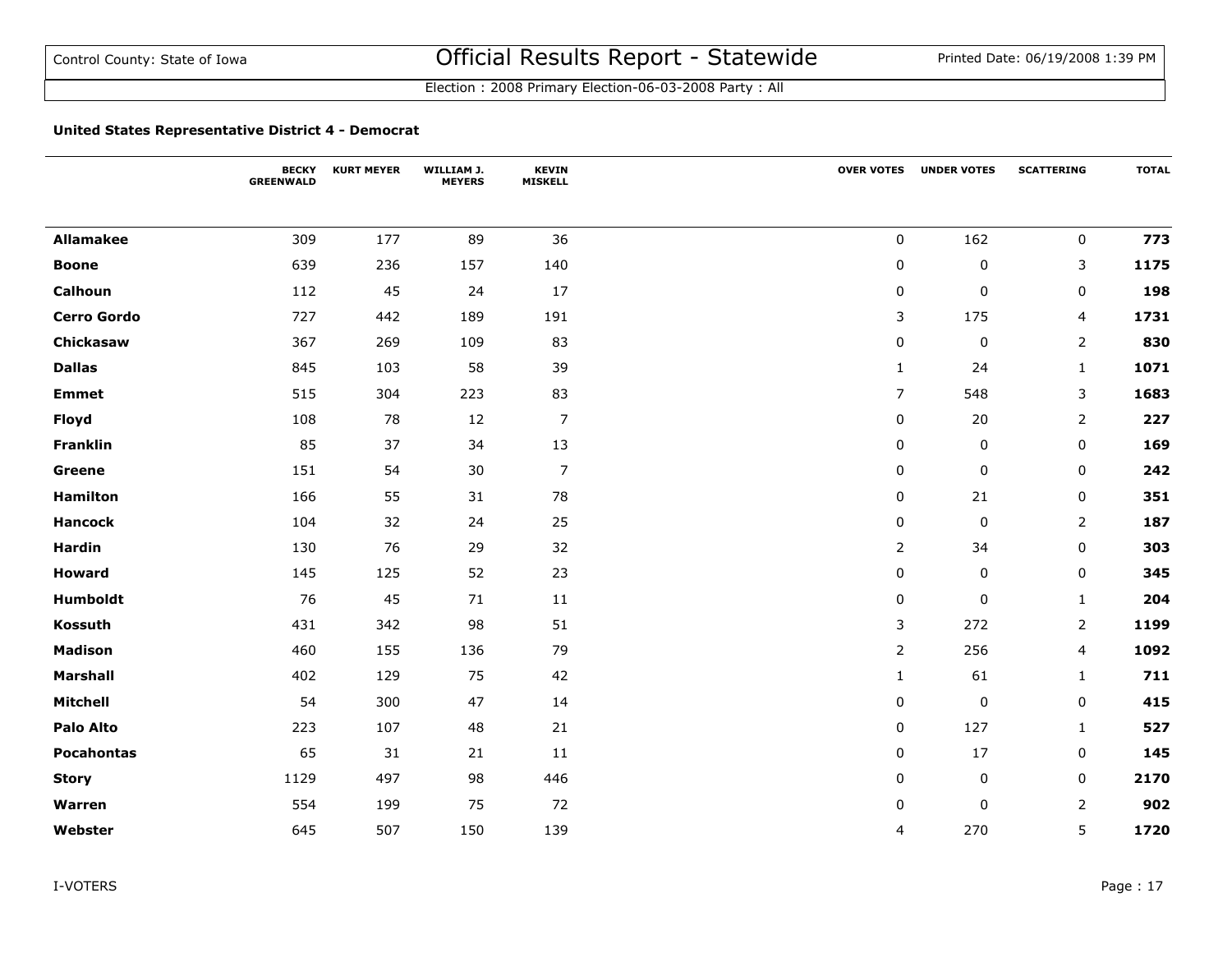Election : 2008 Primary Election-06-03-2008 Party : All

#### **United States Representative District 4 - Democrat**

|              | <b>BECKY</b><br><b>GREENWALD</b> | <b>KURT MEYER</b> | WILLIAM J.<br><b>MEYERS</b> | <b>KEVIN</b><br><b>MISKELL</b> | <b>OVER VOTES</b> | <b>UNDER VOTES</b> | <b>SCATTERING</b> | <b>TOTAL</b> |
|--------------|----------------------------------|-------------------|-----------------------------|--------------------------------|-------------------|--------------------|-------------------|--------------|
| Winnebago    | 178                              | 131               | 57                          | 31                             | 0                 | 0                  |                   | 398          |
| Winneshiek   | 329                              | 369               | 51                          | 64                             | 0                 | 193                | 2                 | 1008         |
| Worth        | 154                              | 126               | 56                          | 69                             | 0                 | 0                  | 0                 | 405          |
| Wright       | 144                              | 70                | 42                          | 61                             | 0                 | 0                  | 0                 | 317          |
| <b>Total</b> | 9247                             | 5041              | 2086                        | 1885                           | 23                | 2180               | 36                | 20498        |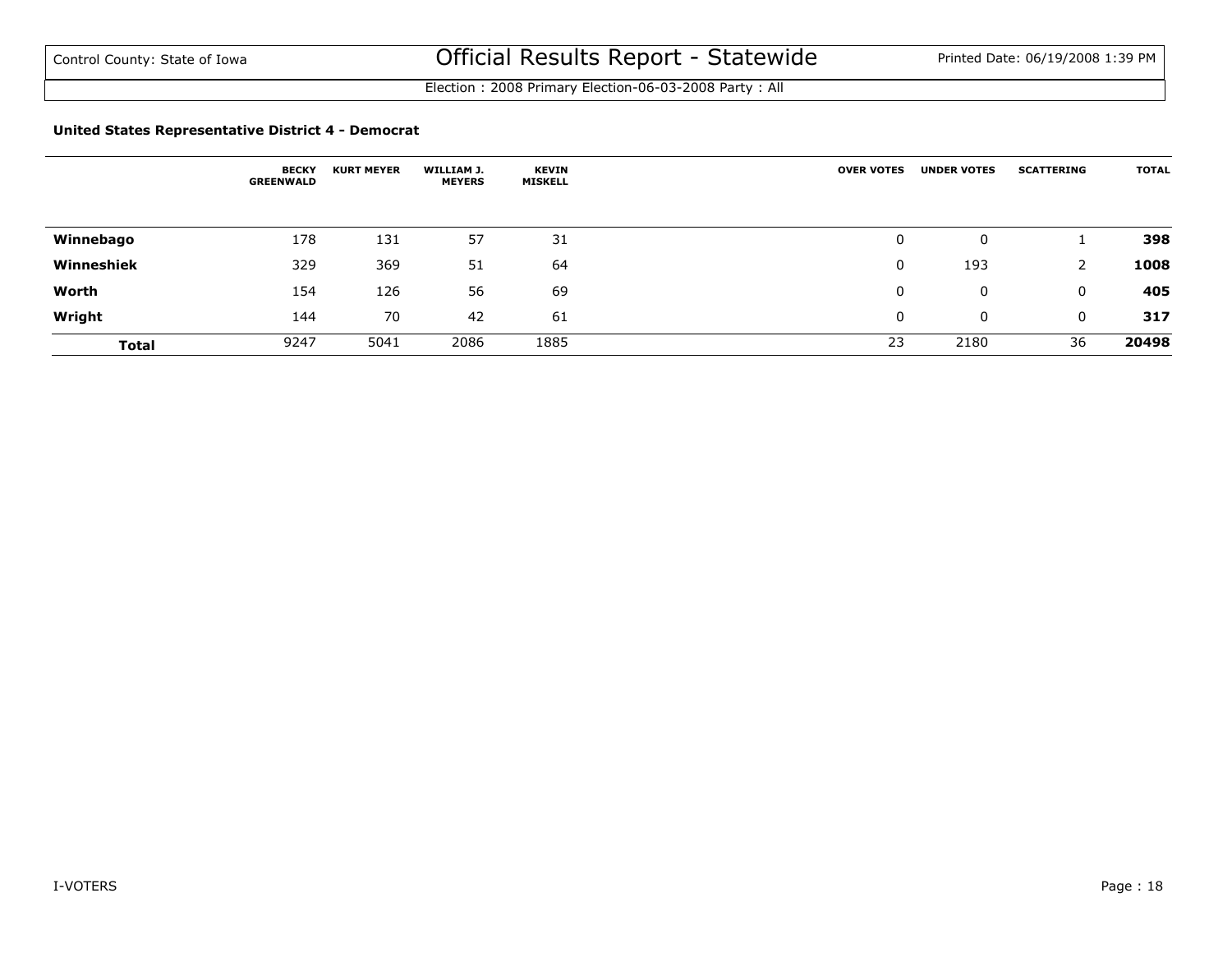Election : 2008 Primary Election-06-03-2008 Party : All

## **United States Representative District 4 - Republican**

|                    | <b>TOM LATHAM</b> | <b>OVER VOTES</b> | <b>UNDER VOTES</b> | <b>SCATTERING</b> | <b>TOTAL</b> |
|--------------------|-------------------|-------------------|--------------------|-------------------|--------------|
|                    |                   |                   |                    |                   |              |
| <b>Allamakee</b>   | 568               | $\pmb{0}$         | $77\,$             | $\mathbf 0$       | 645          |
| <b>Boone</b>       | 453               | $\pmb{0}$         | $\pmb{0}$          | 5                 | 458          |
| Calhoun            | 299               | $\mathbf 0$       | $\pmb{0}$          | 1                 | 300          |
| <b>Cerro Gordo</b> | 620               | $\mathbf 0$       | 41                 | 4                 | 665          |
| Chickasaw          | 246               | 0                 | 0                  | $\mathbf{1}$      | 247          |
| <b>Dallas</b>      | 645               | 0                 | 50                 | 4                 | 699          |
| <b>Emmet</b>       | 211               | $\pmb{0}$         | 17                 | $\mathbf 0$       | 228          |
| <b>Floyd</b>       | 134               | 0                 | 13                 | $\mathbf{1}$      | 148          |
| Franklin           | 296               | 0                 | $\pmb{0}$          | 3                 | 299          |
| Greene             | 621               | 0                 | $\pmb{0}$          | $\overline{2}$    | 623          |
| <b>Hamilton</b>    | 360               | 0                 | 13                 | 0                 | 373          |
| <b>Hancock</b>     | 337               | $\mathbf 0$       | $\pmb{0}$          | 3                 | 340          |
| <b>Hardin</b>      | 347               | 0                 | 20                 | 0                 | 367          |
| <b>Howard</b>      | 306               | 0                 | $\pmb{0}$          | 0                 | 306          |
| Humboldt           | 258               | $\mathbf 0$       | $\pmb{0}$          | $\mathbf 0$       | 258          |
| Kossuth            | 338               | 0                 | 34                 | 0                 | 372          |
| <b>Madison</b>     | 356               | $\pmb{0}$         | 27                 | $\overline{2}$    | 385          |
| <b>Marshall</b>    | 637               | 0                 | 39                 | 4                 | 680          |
| Mitchell           | 512               | 0                 | $\pmb{0}$          | $\mathbf{1}$      | 513          |
| <b>Palo Alto</b>   | 146               | 0                 | 26                 | 0                 | 172          |
| <b>Pocahontas</b>  | 162               | 0                 | 12                 | 0                 | 174          |
| <b>Story</b>       | 918               | $\pmb{0}$         | $\pmb{0}$          | $\overline{2}$    | 920          |
| Warren             | 478               | 0                 | $\pmb{0}$          | $\overline{7}$    | 485          |
| Webster            | 972               | $\pmb{0}$         | 87                 | 3                 | 1062         |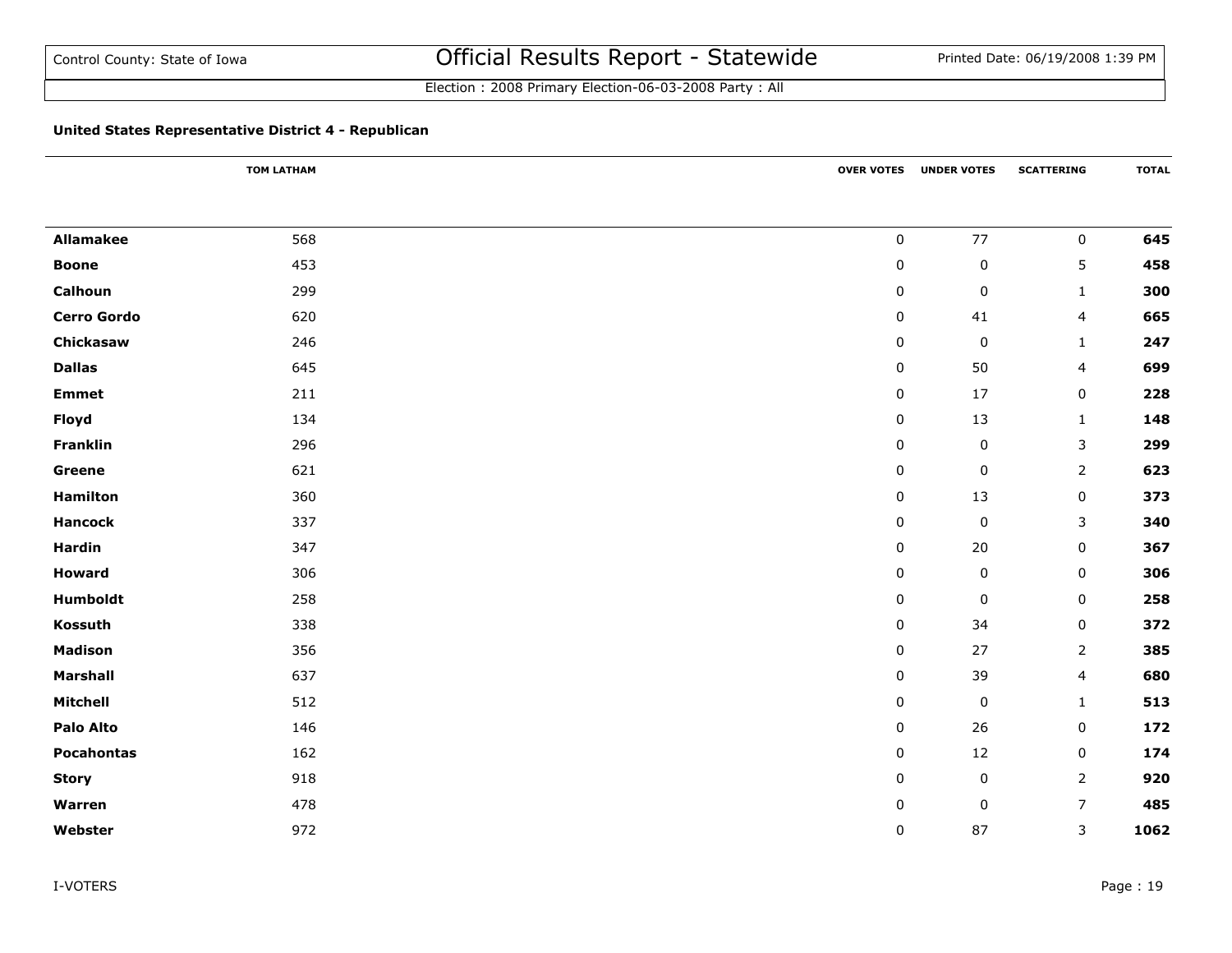Election : 2008 Primary Election-06-03-2008 Party : All

## **United States Representative District 4 - Republican**

|              | <b>TOM LATHAM</b> | <b>OVER VOTES</b> | <b>UNDER VOTES</b> | <b>SCATTERING</b> | <b>TOTAL</b> |
|--------------|-------------------|-------------------|--------------------|-------------------|--------------|
|              |                   |                   |                    |                   |              |
| Winnebago    | 1294              | 0                 | 0                  |                   | 1295         |
| Winneshiek   | 765               | 0                 | 105                | 0                 | 870          |
| Worth        | 189               | 0                 | 0                  | 2                 | 191          |
| Wright       | 676               | 0                 | 0                  |                   | 677          |
| <b>Total</b> | 13144             | 0                 | 561                | 47                | 13752        |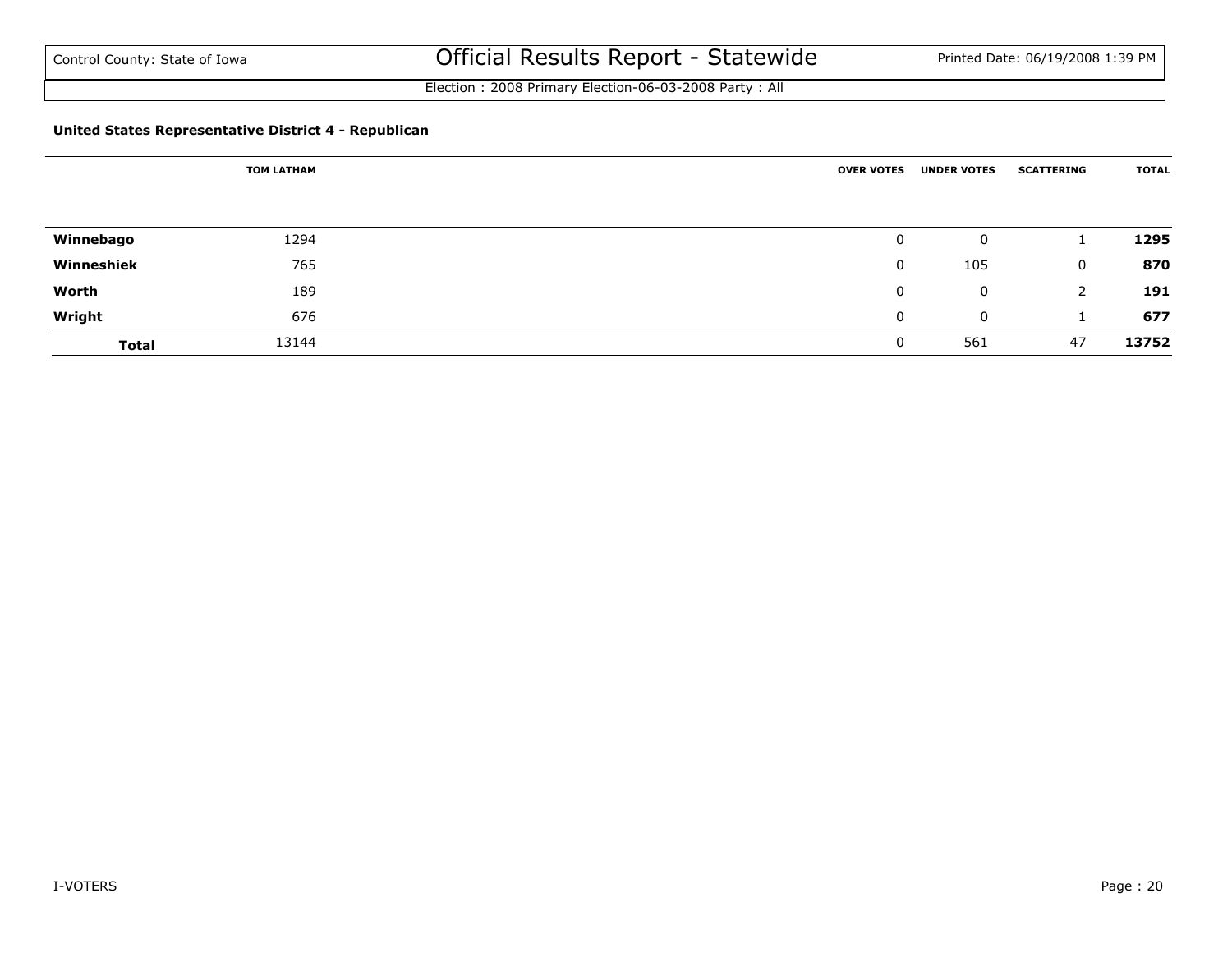Election : 2008 Primary Election-06-03-2008 Party : All

## **United States Representative District 5 - Democrat**

|                    | <b>ROB HUBLER</b> |           | <b>OVER VOTES UNDER VOTES</b> | <b>SCATTERING</b> | <b>TOTAL</b> |
|--------------------|-------------------|-----------|-------------------------------|-------------------|--------------|
|                    |                   |           |                               |                   |              |
| <b>Adair</b>       | 165               | $\pmb{0}$ | 53                            | $\mathbf 0$       | 218          |
| <b>Adams</b>       | 199               | 0         | $\pmb{0}$                     | $\mathbf{1}$      | 200          |
| Audubon            | 114               | 0         | 59                            | $\mathbf{1}$      | 174          |
| <b>Buena Vista</b> | 158               | 0         | $\pmb{0}$                     | $\mathbf 0$       | 158          |
| <b>Carroll</b>     | 543               | $\pmb{0}$ | 559                           | $\mathsf{3}$      | 1105         |
| Cass               | 231               | 0         | $\pmb{0}$                     | $\mathbf 0$       | 231          |
| <b>Cherokee</b>    | 315               | 0         | $\pmb{0}$                     | 4                 | 319          |
| <b>Clarke</b>      | 514               | 0         | $\mathsf 0$                   | $\overline{2}$    | 516          |
| Clay               | 157               | 0         | $\pmb{0}$                     | $\mathbf 0$       | 157          |
| <b>Crawford</b>    | 506               | $\pmb{0}$ | 389                           | 4                 | 899          |
| <b>Decatur</b>     | 359               | 0         | $\pmb{0}$                     | $\mathbf 0$       | 359          |
| <b>Dickinson</b>   | 135               | 0         | 38                            | $\mathbf{1}$      | 174          |
| <b>Fremont</b>     | 180               | 0         | $\pmb{0}$                     | $\mathbf 0$       | 180          |
| Guthrie            | 271               | $\pmb{0}$ | 73                            | 4                 | 348          |
| <b>Harrison</b>    | 668               | 0         | $\pmb{0}$                     | $\mathsf{3}$      | 671          |
| Ida                | 105               | 0         | $\pmb{0}$                     | $\mathbf 0$       | 105          |
| Lyon               | 76                | $\pmb{0}$ | 32                            | $\mathbf{1}$      | 109          |
| <b>Mills</b>       | 91                | 0         | $\pmb{0}$                     | $\mathbf{1}$      | 92           |
| Monona             | 324               | 0         | $\pmb{0}$                     | $\overline{2}$    | 326          |
| <b>Montgomery</b>  | 178               | 0         | $\pmb{0}$                     | $\overline{2}$    | 180          |
| O'Brien            | 80                | 0         | 30                            | $\mathbf{1}$      | 111          |
| <b>Osceola</b>     | 64                | 0         | $\pmb{0}$                     | $\mathbf 0$       | 64           |
| Page               | 153               | $\pmb{0}$ | 36                            | $\pmb{0}$         | 189          |
| Plymouth           | 108               | 0         | $\pmb{0}$                     | $\pmb{0}$         | 108          |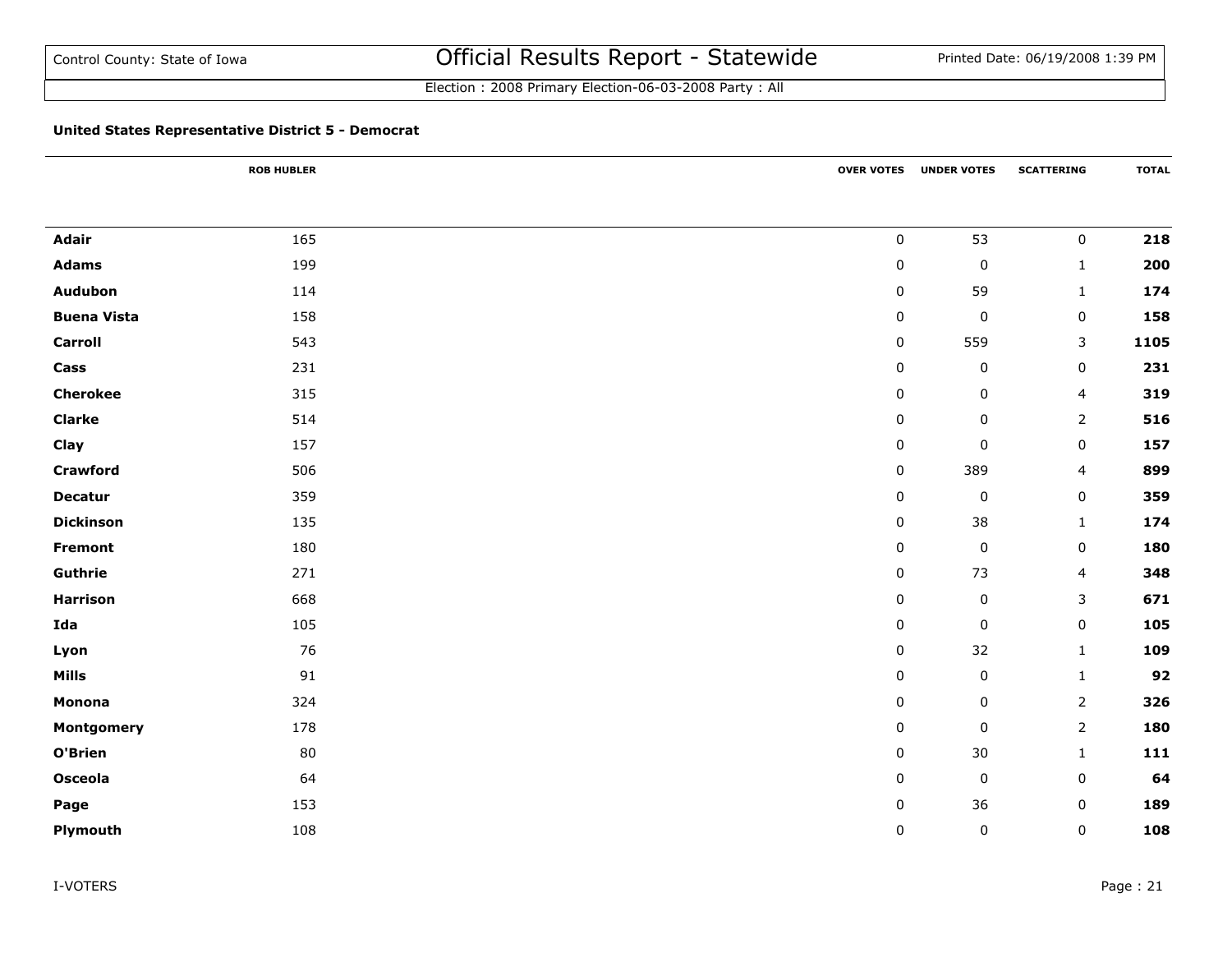Election : 2008 Primary Election-06-03-2008 Party : All

#### **United States Representative District 5 - Democrat**

|               | <b>ROB HUBLER</b> | <b>OVER VOTES</b> | <b>UNDER VOTES</b> | <b>SCATTERING</b> | <b>TOTAL</b> |
|---------------|-------------------|-------------------|--------------------|-------------------|--------------|
|               |                   |                   |                    |                   |              |
| Pottawattamie | 565               | 0                 | 0                  | 8                 | 573          |
| Ringgold      | 410               | 0                 | 0                  | $\mathbf{1}$      | 411          |
| Sac           | 99                | 0                 | 0                  | $\mathbf 0$       | 99           |
| <b>Shelby</b> | 348               | 0                 | 215                | $\mathbf 0$       | 563          |
| <b>Sioux</b>  | 103               | 0                 | 0                  | 0                 | 103          |
| <b>Taylor</b> | 119               | 0                 | 58                 | 0                 | 177          |
| <b>Union</b>  | 324               | 0                 | 148                | $\overline{2}$    | 474          |
| Woodbury      | 390               | 0                 | 97                 | $\overline{2}$    | 489          |
| <b>Total</b>  | 8052              | 0                 | 1787               | 43                | 9882         |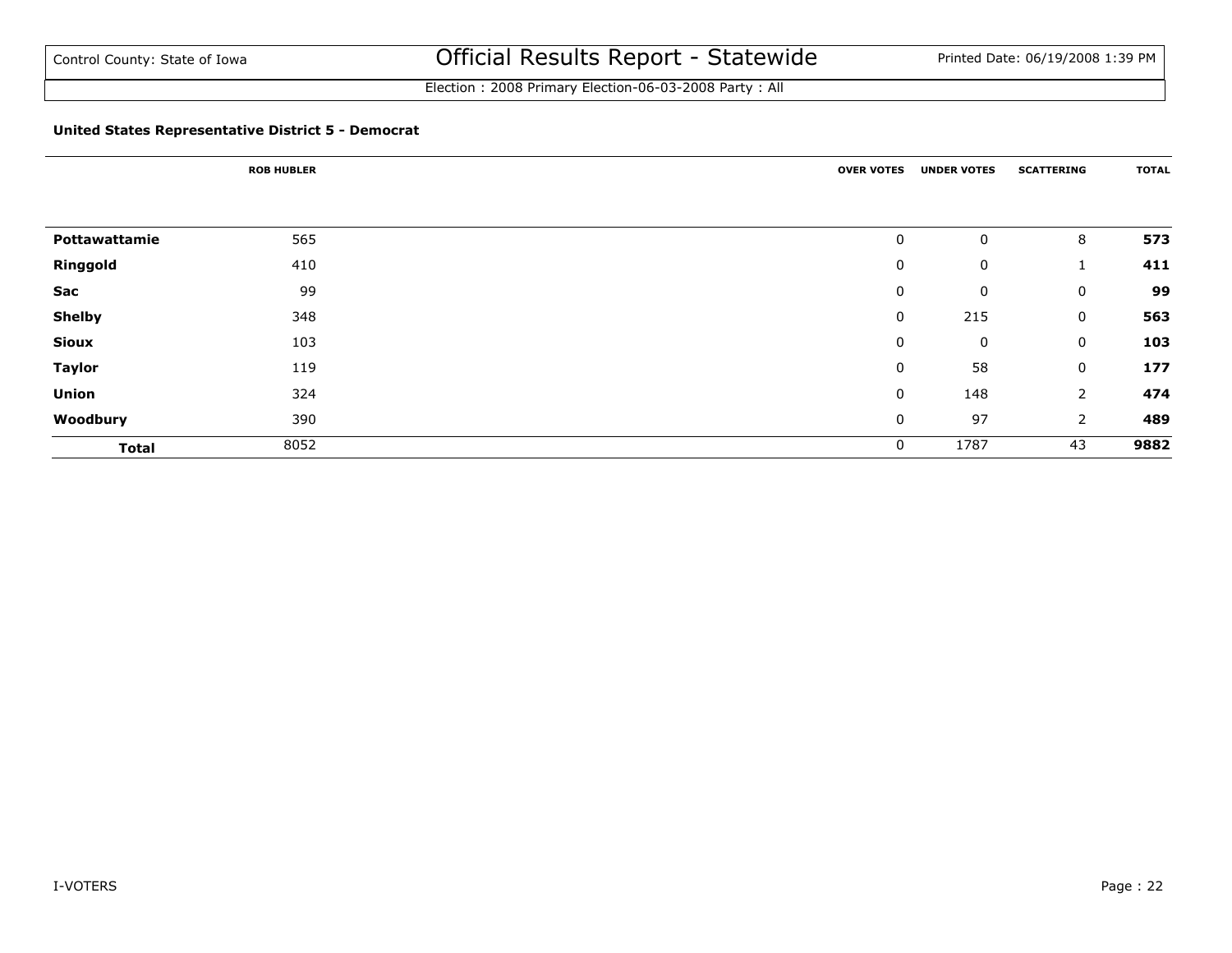## **United States Representative District 5 - Republican**

|                    | <b>STEVE KING</b> |             | <b>OVER VOTES UNDER VOTES</b> | <b>SCATTERING</b> | <b>TOTAL</b> |
|--------------------|-------------------|-------------|-------------------------------|-------------------|--------------|
|                    |                   |             |                               |                   |              |
| <b>Adair</b>       | 326               | $\mathbf 0$ | 89                            | $\mathbf 0$       | 415          |
| <b>Adams</b>       | 143               | 0           | $\pmb{0}$                     | 0                 | 143          |
| Audubon            | 105               | 0           | 17                            | $\mathbf{1}$      | 123          |
| <b>Buena Vista</b> | 500               | $\pmb{0}$   | $\pmb{0}$                     | $\boldsymbol{6}$  | 506          |
| <b>Carroll</b>     | 259               | $\pmb{0}$   | 49                            | 5                 | 313          |
| Cass               | 1894              | $\mathbf 0$ | $\pmb{0}$                     | 23                | 1917         |
| <b>Cherokee</b>    | 484               | $\pmb{0}$   | $\pmb{0}$                     | $\overline{2}$    | 486          |
| <b>Clarke</b>      | 458               | 0           | 0                             | 0                 | 458          |
| Clay               | 680               | $\mathbf 0$ | $\pmb{0}$                     | 4                 | 684          |
| <b>Crawford</b>    | 949               | $\pmb{0}$   | 179                           | 9                 | 1137         |
| <b>Decatur</b>     | 292               | $\mathbf 0$ | $\pmb{0}$                     | $\mathbf 0$       | 292          |
| <b>Dickinson</b>   | 561               | $\pmb{0}$   | 170                           | $\overline{2}$    | 733          |
| <b>Fremont</b>     | 921               | 0           | $\pmb{0}$                     | 5                 | 926          |
| Guthrie            | 608               | $\pmb{0}$   | 115                           | $\mathsf{3}$      | 726          |
| <b>Harrison</b>    | 318               | $\pmb{0}$   | $\pmb{0}$                     | $\mathbf{1}$      | 319          |
| Ida                | 734               | $\mathbf 0$ | $\pmb{0}$                     | $\overline{4}$    | 738          |
| Lyon               | 1017              | $\pmb{0}$   | 272                           | 3                 | 1292         |
| <b>Mills</b>       | 971               | $\mathbf 0$ | $\pmb{0}$                     | 6                 | 977          |
| Monona             | 281               | $\pmb{0}$   | $\pmb{0}$                     | $\mathbf{1}$      | 282          |
| Montgomery         | 1561              | 0           | $\pmb{0}$                     | 10                | 1571         |
| O'Brien            | 892               | 0           | 224                           | 10                | 1126         |
| <b>Osceola</b>     | 983               | 0           | $\pmb{0}$                     | 3                 | 986          |
| Page               | 1369              | $\pmb{0}$   | 236                           | 12                | 1617         |
| Plymouth           | 890               | $\mathbf 0$ | $\pmb{0}$                     | $\mathbf{3}$      | 893          |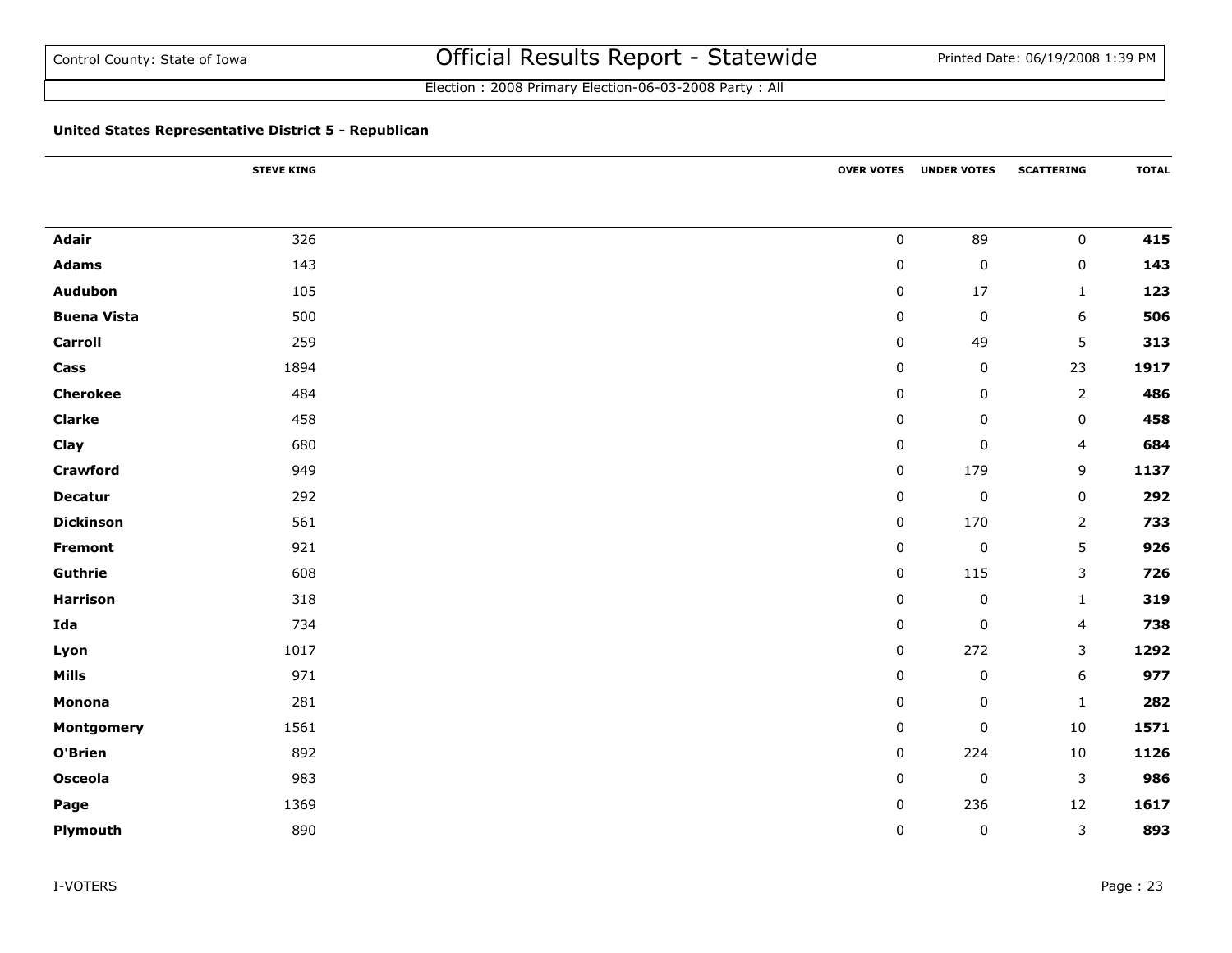Election : 2008 Primary Election-06-03-2008 Party : All

## **United States Representative District 5 - Republican**

|               | <b>STEVE KING</b> | <b>OVER VOTES</b> | <b>UNDER VOTES</b> | <b>SCATTERING</b> | <b>TOTAL</b> |
|---------------|-------------------|-------------------|--------------------|-------------------|--------------|
|               |                   |                   |                    |                   |              |
| Pottawattamie | 1369              | 0                 | 0                  | 26                | 1395         |
| Ringgold      | 450               | 0                 | 0                  | 0                 | 450          |
| Sac           | 272               | 0                 | 0                  | 0                 | 272          |
| <b>Shelby</b> | 367               | 0                 | 50                 | 2                 | 419          |
| <b>Sioux</b>  | 1365              | 0                 | 0                  | 6                 | 1371         |
| <b>Taylor</b> | 228               | 0                 | 35                 | $\perp$           | 264          |
| <b>Union</b>  | 362               | 0                 | 96                 | $\overline{2}$    | 460          |
| Woodbury      | 1054              | 0                 | 100                | 10                | 1164         |
| <b>Total</b>  | 22663             | 0                 | 1632               | 160               | 24455        |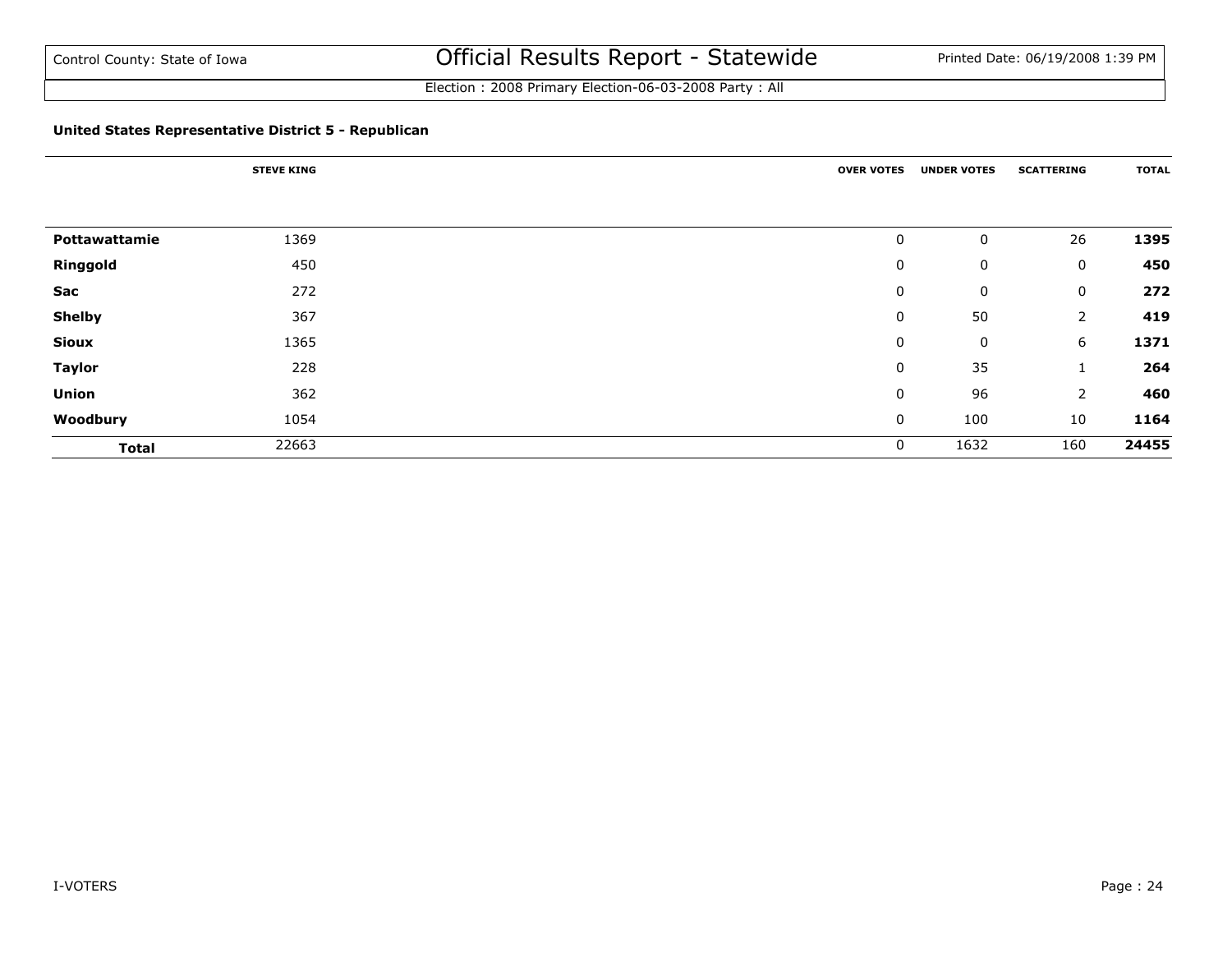Election : 2008 Primary Election-06-03-2008 Party : All

#### **State Senator District 02 - Democrat**

|              | <b>OVER VOTES</b> | <b>UNDER VOTES</b> | <b>SCATTERING</b> | <b>TOTAL</b> |
|--------------|-------------------|--------------------|-------------------|--------------|
| Lyon         | $\mathbf 0$       | 103                | 6                 | 109          |
| Plymouth     | $\mathbf{0}$      | 0                  | 3                 | 3            |
| <b>Sioux</b> | $\mathbf{0}$      |                    | 3                 | 4            |
| <b>Total</b> | 0                 | 104                | 12                | 116          |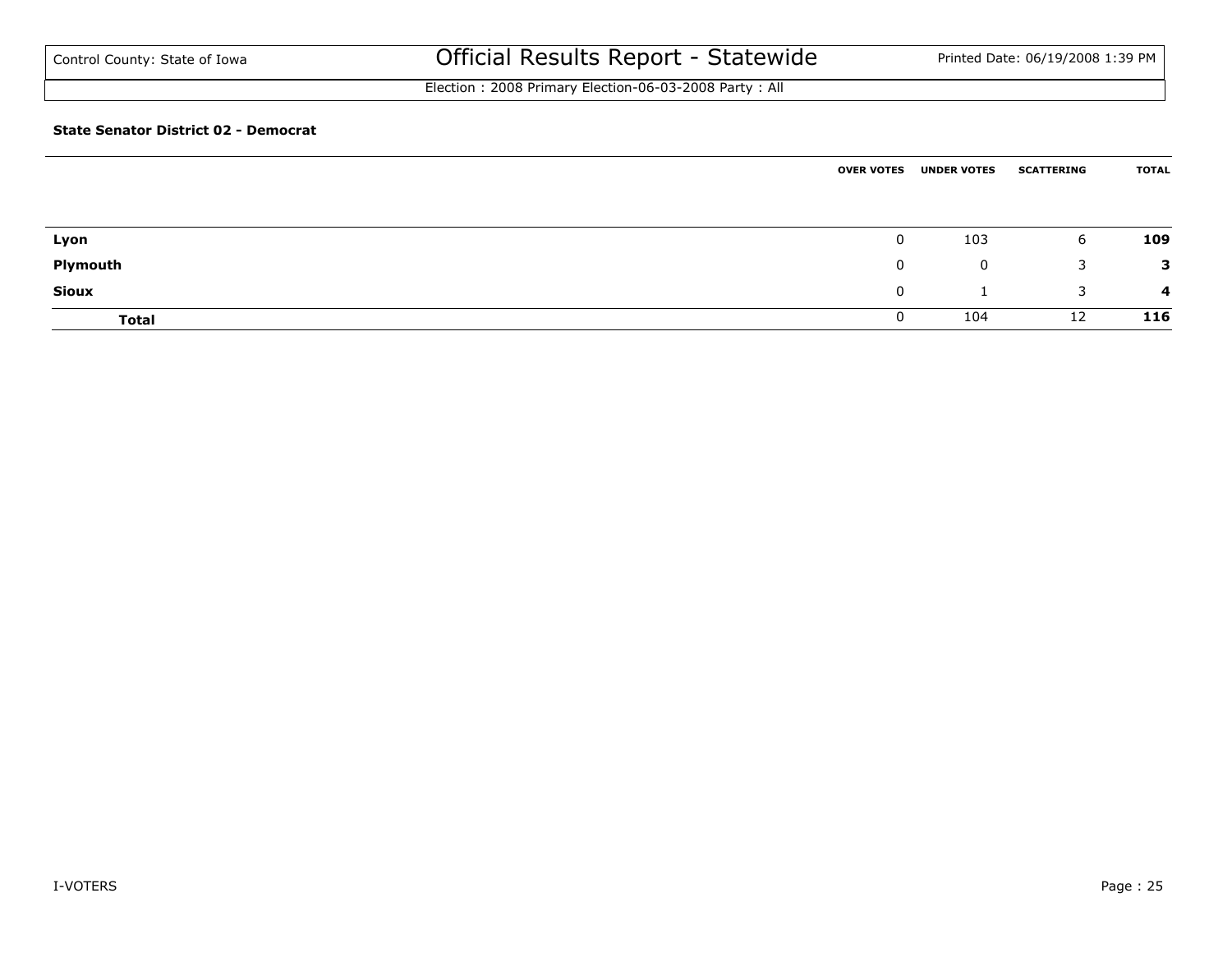Election : 2008 Primary Election-06-03-2008 Party : All

## **State Senator District 02 - Republican**

|              | <b>RANDY</b><br><b>FEENSTRA</b> | <b>OVER VOTES</b> | <b>UNDER VOTES</b> | <b>SCATTERING</b> | <b>TOTAL</b> |
|--------------|---------------------------------|-------------------|--------------------|-------------------|--------------|
|              |                                 |                   |                    |                   |              |
| Lyon         | 985                             |                   | 303                | 4                 | 1292         |
| Plymouth     | 562                             | 0                 | $\mathbf 0$        |                   | 563          |
| <b>Sioux</b> | 1388                            | 0                 | $\mathbf 0$        | 3                 | 1391         |
| <b>Total</b> | 2935                            |                   | 303                | 8                 | 3246         |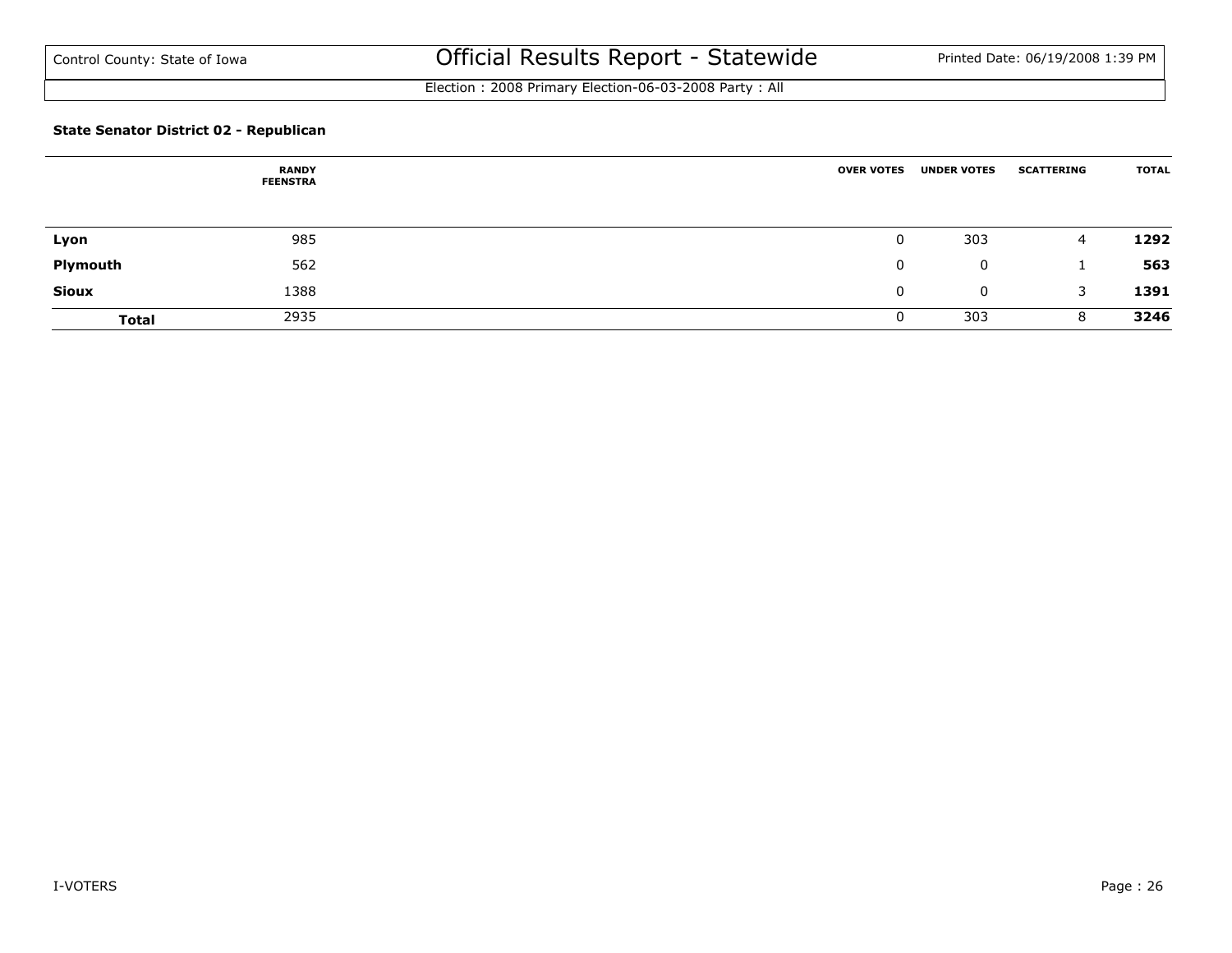Election : 2008 Primary Election-06-03-2008 Party : All

#### **State Senator District 04 - Democrat**

|                  | JOHN P.<br><b>KIBBIE</b> | <b>OVER VOTES</b> | <b>UNDER VOTES</b> | <b>SCATTERING</b> | <b>TOTAL</b> |
|------------------|--------------------------|-------------------|--------------------|-------------------|--------------|
|                  |                          |                   |                    |                   |              |
| <b>Emmet</b>     | 1357                     | 0                 | 318                | 7                 | 1682         |
| Humboldt         | 192                      | 0                 | 0                  | 3                 | 195          |
| Kossuth          | 916                      | 0                 | 278                | 5                 | 1199         |
| <b>Palo Alto</b> | 447                      | 0                 | 79                 |                   | 527          |
| Pocahontas       | 131                      | 0                 | 14                 | 0                 | 145          |
| Webster          | 66                       | 0                 | 17                 |                   | 84           |
| <b>Total</b>     | 3109                     | 0                 | 706                | 17                | 3832         |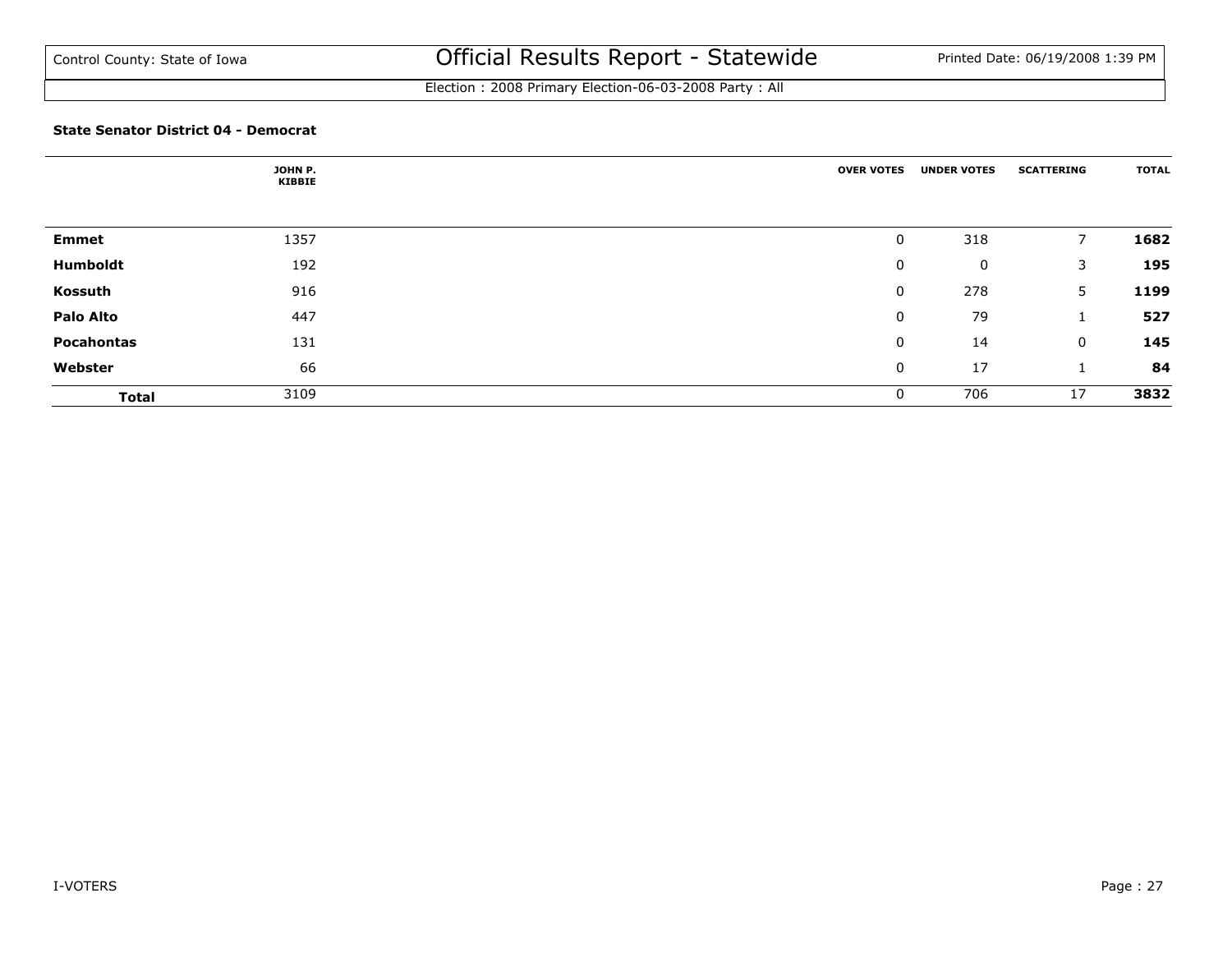Election : 2008 Primary Election-06-03-2008 Party : All

#### **State Senator District 04 - Republican**

|                  | <b>OVER VOTES</b> | <b>UNDER VOTES</b> | <b>SCATTERING</b> | <b>TOTAL</b>            |
|------------------|-------------------|--------------------|-------------------|-------------------------|
| <b>Emmet</b>     | 0                 | 224                | 2                 | 226                     |
| Humboldt         | 0                 | 0                  | ⇁                 | $\overline{\mathbf{z}}$ |
| Kossuth          | 0                 | 361                | 11                | 372                     |
| <b>Palo Alto</b> | 0                 | 169                | 3                 | 172                     |
| Pocahontas       | 0                 | 171                | 3                 | 174                     |
| Webster          | 0                 | 32                 | 0                 | 32                      |
| <b>Total</b>     |                   | 957                | 26                | 983                     |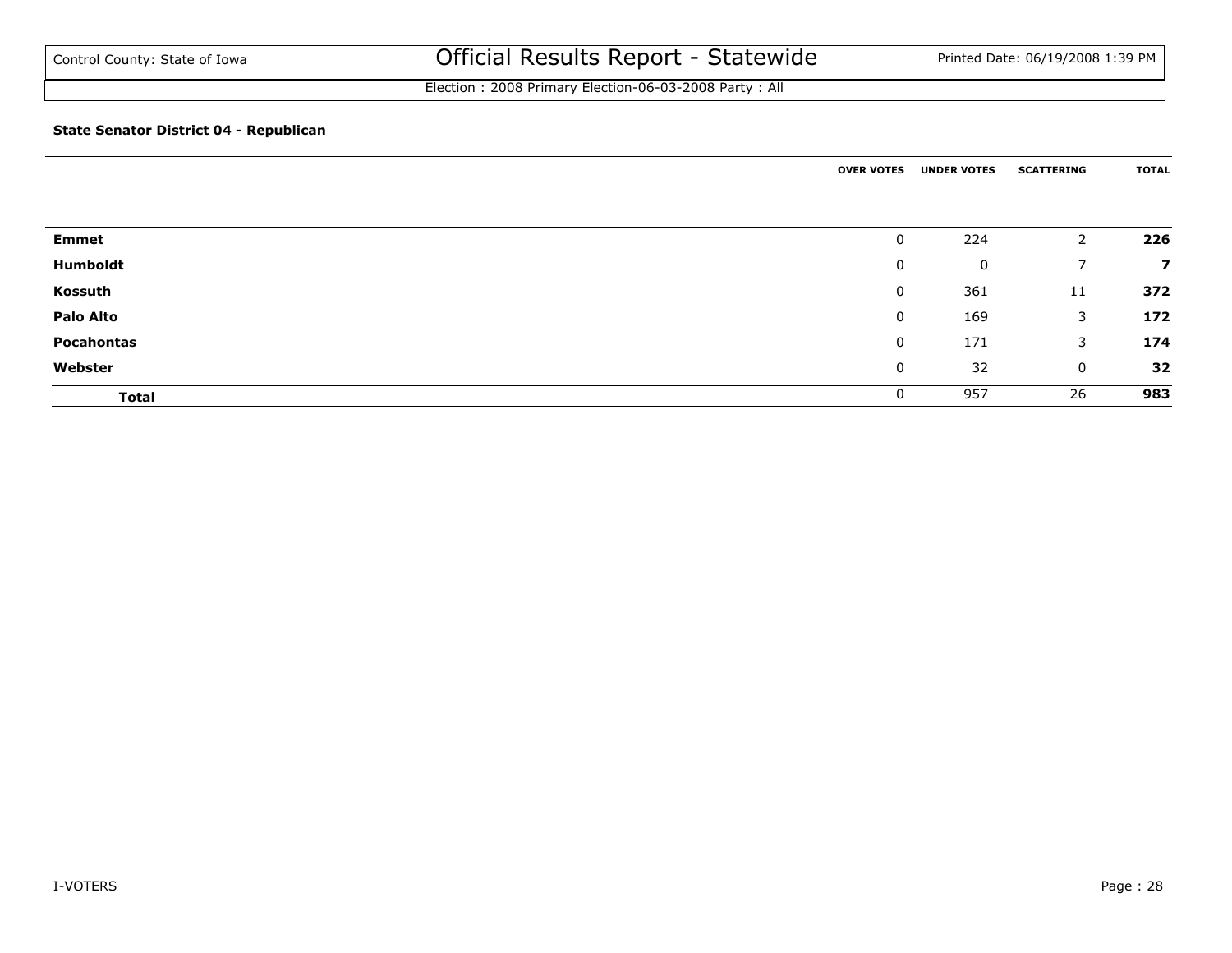Election : 2008 Primary Election-06-03-2008 Party : All

#### **State Senator District 06 - Democrat**

|                    | <b>DOUG</b><br><b>THOMPSON</b> | <b>OVER VOTES</b> | <b>UNDER VOTES</b> | <b>SCATTERING</b> | <b>TOTAL</b> |
|--------------------|--------------------------------|-------------------|--------------------|-------------------|--------------|
|                    |                                |                   |                    |                   |              |
| <b>Cerro Gordo</b> | 276                            | 0                 | 45                 | $\mathbf 0$       | 321          |
| <b>Franklin</b>    | 150                            | 0                 | 0                  | $\mathbf 0$       | 150          |
| <b>Hancock</b>     | 172                            | 0                 | 0                  | $\overline{4}$    | 176          |
| Winnebago          | 380                            | 0                 | 0                  |                   | 381          |
| Worth              | 368                            | 0                 | 0                  |                   | 369          |
| <b>Total</b>       | 1346                           | 0                 | 45                 | 6                 | 1397         |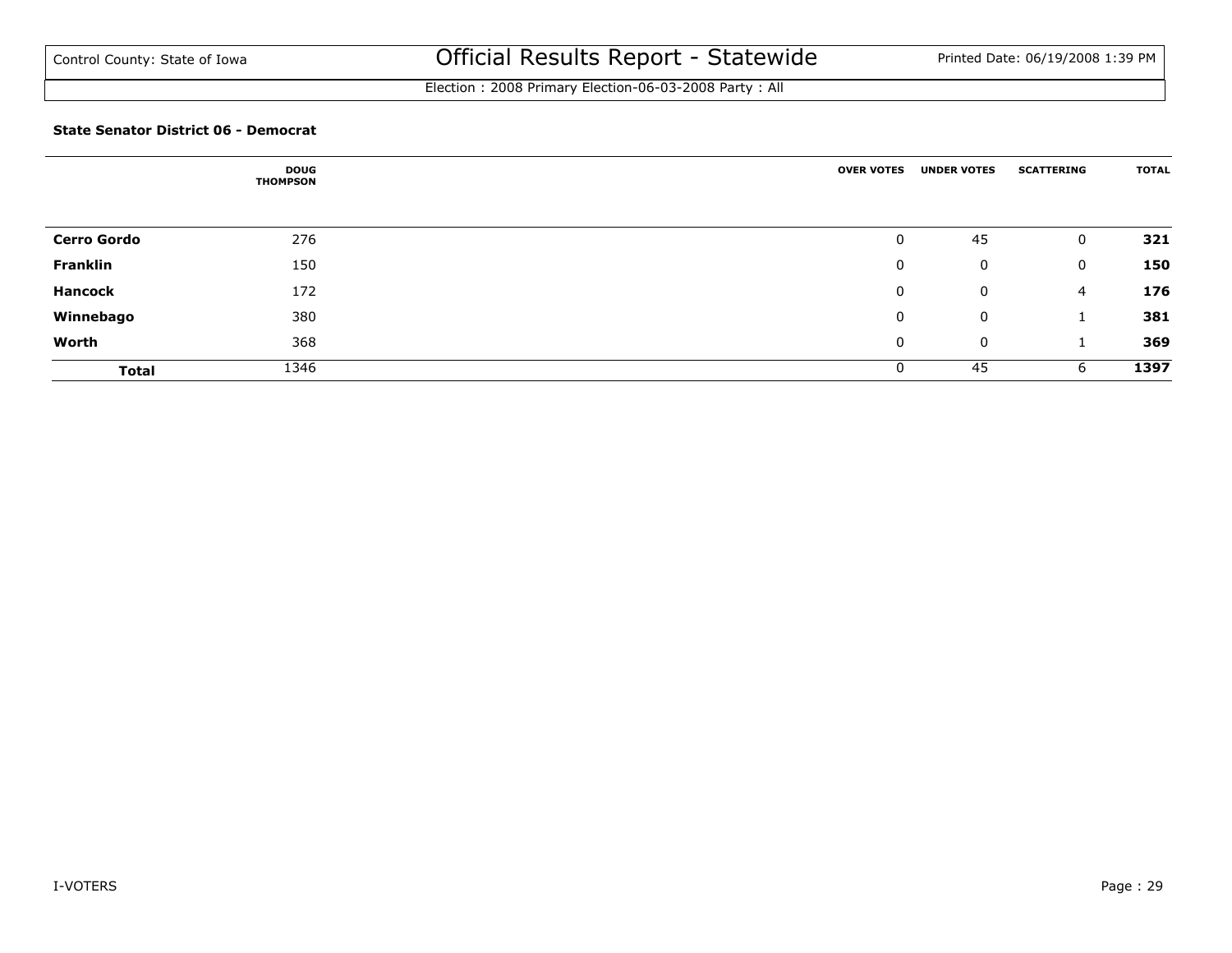Election : 2008 Primary Election-06-03-2008 Party : All

## **State Senator District 06 - Republican**

|                    | <b>MERLIN</b><br><b>BARTZ</b> | <b>OVER VOTES</b> | <b>UNDER VOTES</b> | <b>SCATTERING</b> | <b>TOTAL</b> |
|--------------------|-------------------------------|-------------------|--------------------|-------------------|--------------|
|                    |                               |                   |                    |                   |              |
| <b>Cerro Gordo</b> | 258                           | 0                 | 13                 | 3                 | 274          |
| <b>Franklin</b>    | 273                           | 0                 | 0                  | 0                 | 273          |
| <b>Hancock</b>     | 323                           | 0                 | 0                  |                   | 324          |
| Winnebago          | 1263                          | 0                 | 0                  | $\mathbf 0$       | 1263         |
| Worth              | 197                           | 0                 | 0                  | 0                 | 197          |
| <b>Total</b>       | 2314                          | 0                 | 13                 | 4                 | 2331         |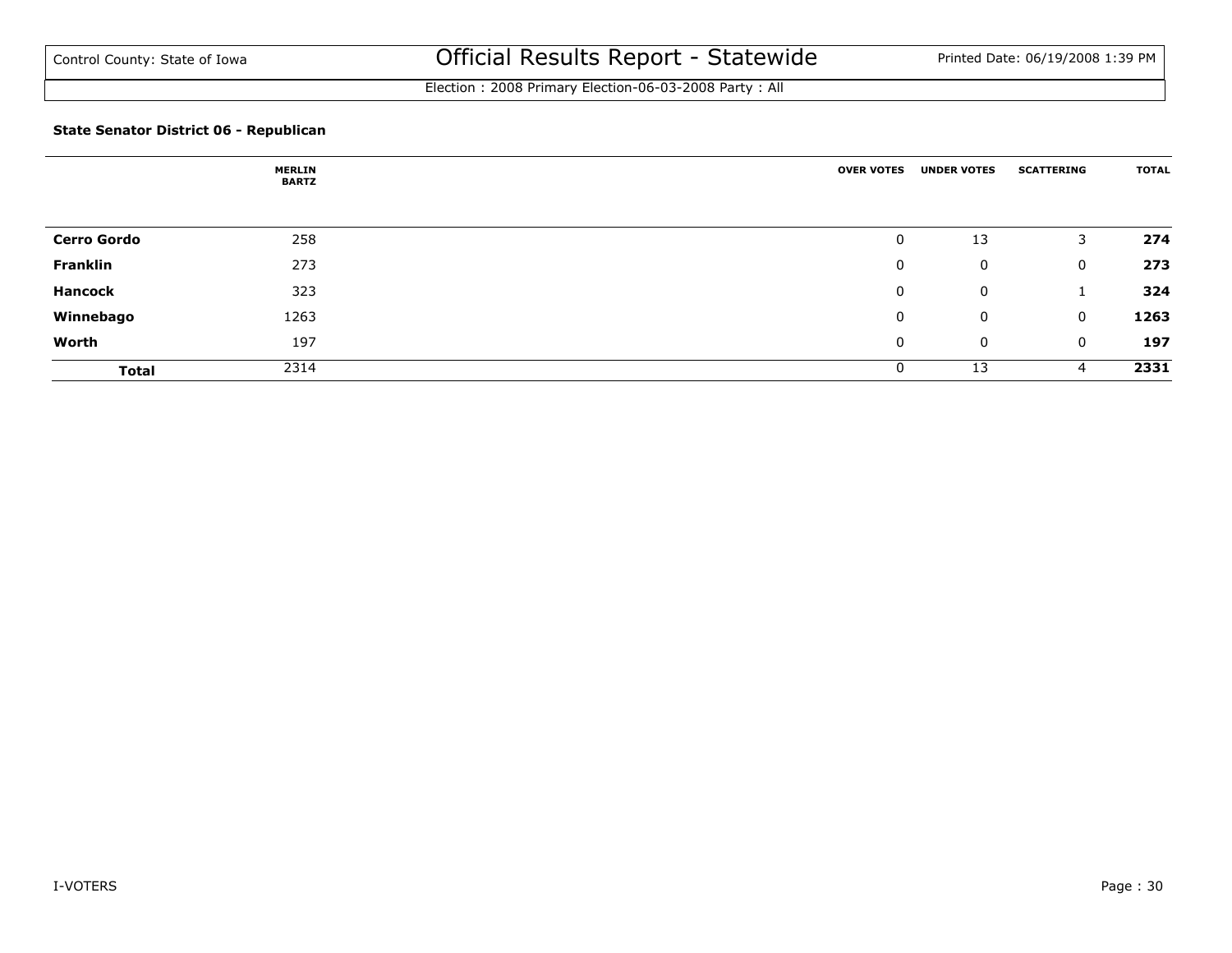Election : 2008 Primary Election-06-03-2008 Party : All

#### **State Senator District 08 - Democrat**

|                  | <b>MARY JO</b><br><b>WILHELM</b> | <b>OVER VOTES</b> | <b>UNDER VOTES</b> | <b>SCATTERING</b> | <b>TOTAL</b> |
|------------------|----------------------------------|-------------------|--------------------|-------------------|--------------|
|                  |                                  |                   |                    |                   |              |
| <b>Allamakee</b> | 595                              | $\mathbf{0}$      | 176                | 2                 | 773          |
| Chickasaw        | 825                              | 0                 | 0                  |                   | 826          |
| Howard           | 317                              | 0                 | 0                  | 3                 | 320          |
| Winneshiek       | 806                              | 0                 | 197                | 5                 | 1008         |
| <b>Total</b>     | 2543                             | $\mathbf 0$       | 373                | 11                | 2927         |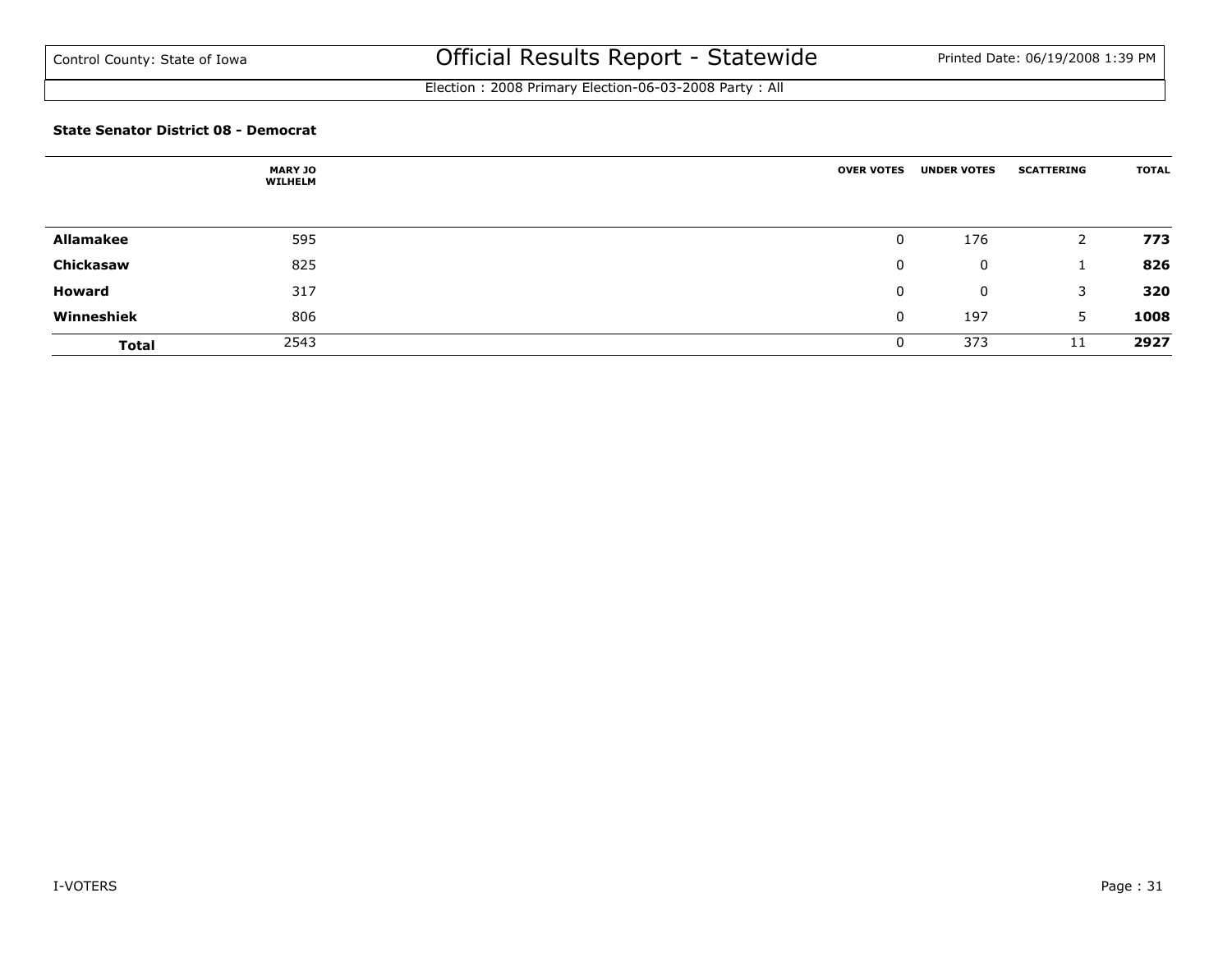Election : 2008 Primary Election-06-03-2008 Party : All

## **State Senator District 08 - Republican**

|                  | <b>MARK</b><br><b>ZIEMAN</b> | <b>OVER VOTES</b> | <b>UNDER VOTES</b> | <b>SCATTERING</b> | <b>TOTAL</b> |
|------------------|------------------------------|-------------------|--------------------|-------------------|--------------|
|                  |                              |                   |                    |                   |              |
| <b>Allamakee</b> | 548                          | 0                 | 95                 |                   | 645          |
| Chickasaw        | 240                          | 0                 | 0                  |                   | 241          |
| Howard           | 278                          | 0                 | $\mathbf 0$        | 2                 | 280          |
| Winneshiek       | 692                          |                   | 169                | 8                 | 870          |
| <b>Total</b>     | 1758                         |                   | 264                | 13                | 2036         |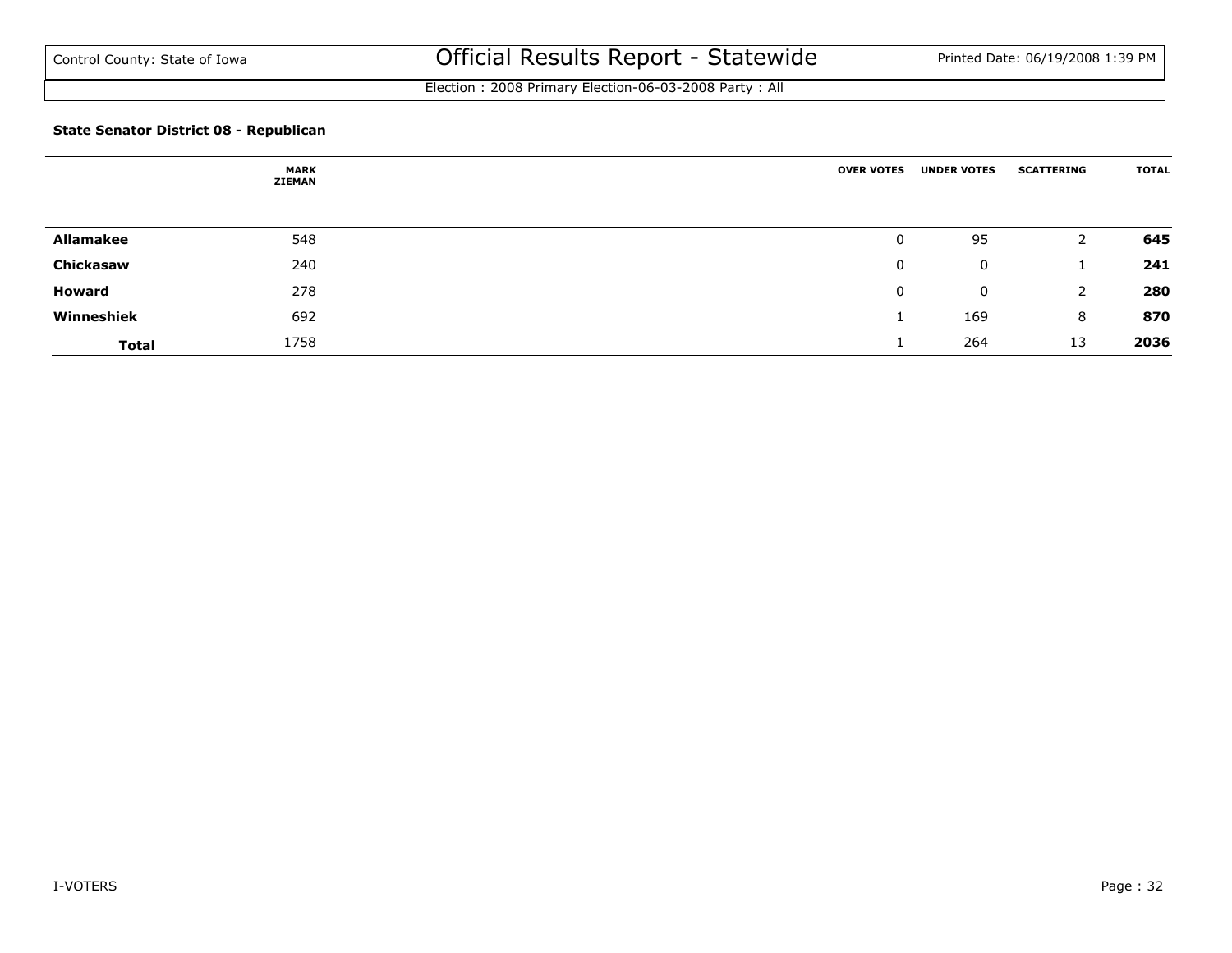Election : 2008 Primary Election-06-03-2008 Party : All

#### **State Senator District 10 - Democrat**

|                   | <b>JEFF</b><br><b>DANIELSON</b> | <b>OVER VOTES</b> | <b>UNDER VOTES</b> | <b>SCATTERING</b> | <b>TOTAL</b> |
|-------------------|---------------------------------|-------------------|--------------------|-------------------|--------------|
| <b>Black Hawk</b> | 772                             |                   | U                  | 4                 | 776          |
| <b>Total</b>      | 772                             |                   |                    |                   | 776          |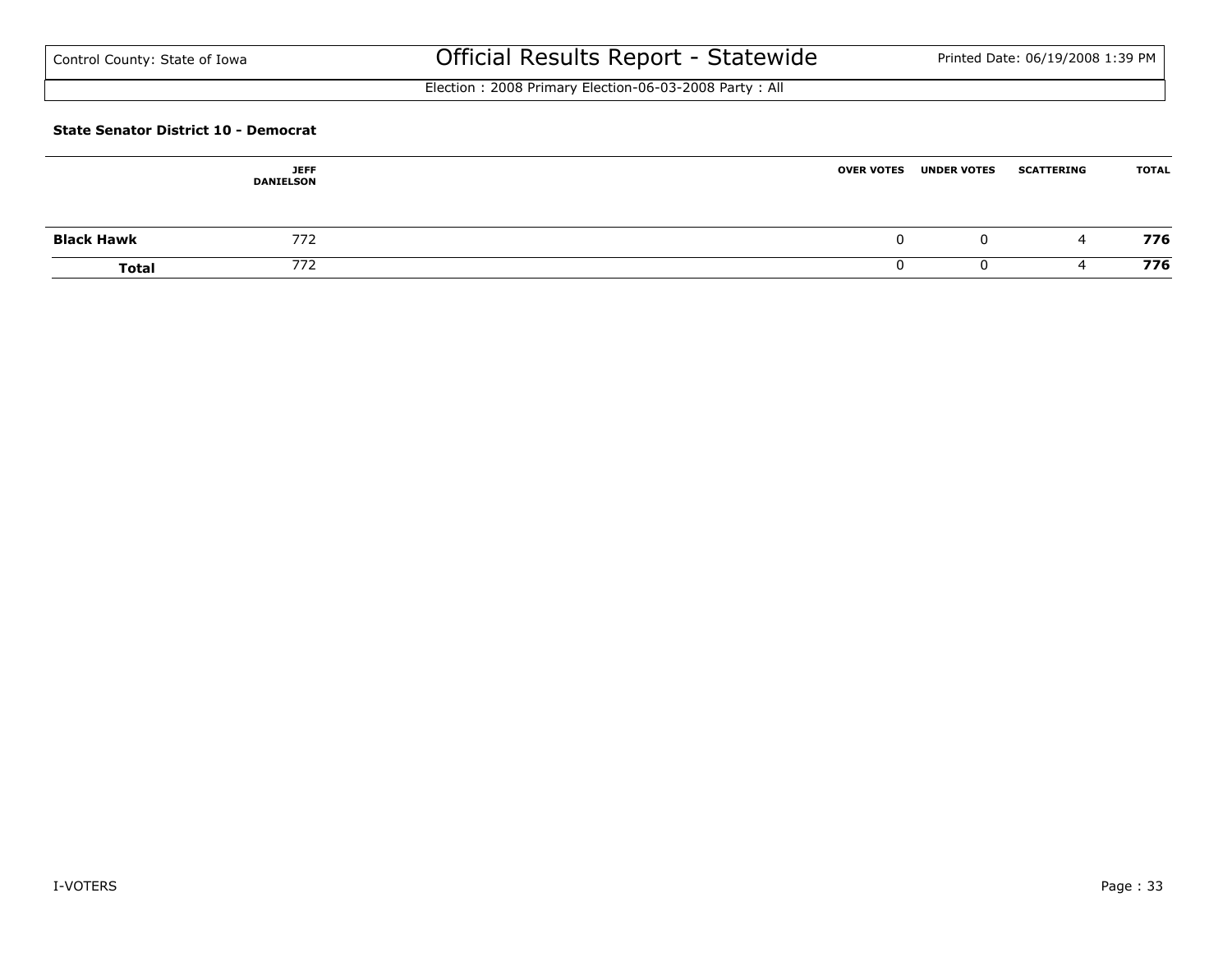Election : 2008 Primary Election-06-03-2008 Party : All

#### **State Senator District 10 - Republican**

|                   | <b>WALT</b><br><b>ROGERS</b> | <b>OVER VOTES</b> | <b>UNDER VOTES</b> | <b>SCATTERING</b> | <b>TOTAL</b> |
|-------------------|------------------------------|-------------------|--------------------|-------------------|--------------|
| <b>Black Hawk</b> | 1104                         |                   | 0                  |                   | 1107         |
| <b>Total</b>      | 1104                         |                   |                    |                   | 1107         |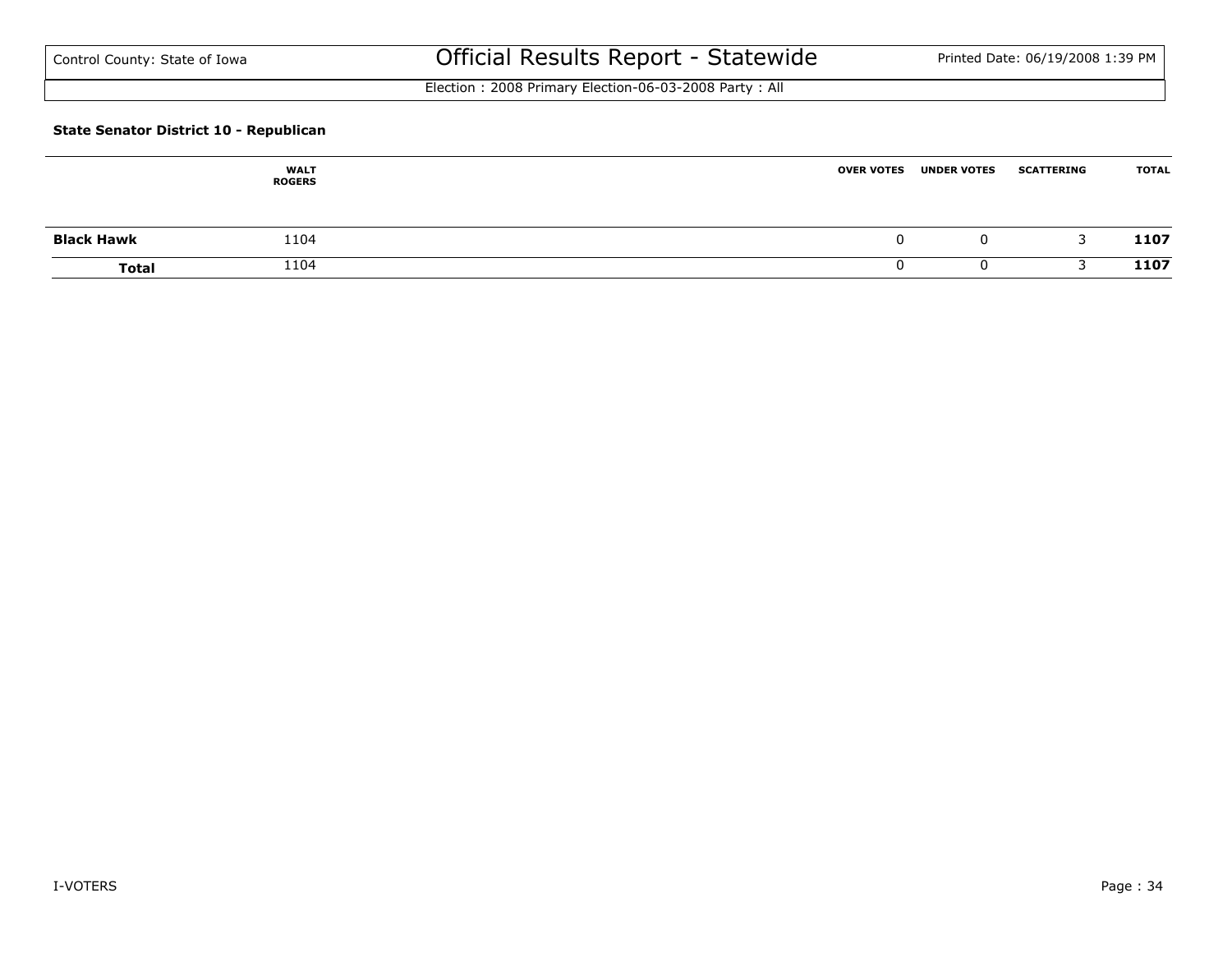Election : 2008 Primary Election-06-03-2008 Party : All

#### **State Senator District 12 - Democrat**

|                   | <b>BRIAN</b><br><b>SCHOENJAHN</b> | <b>OVER VOTES</b> | <b>UNDER VOTES</b> | <b>SCATTERING</b> | <b>TOTAL</b> |
|-------------------|-----------------------------------|-------------------|--------------------|-------------------|--------------|
|                   |                                   |                   |                    |                   |              |
| <b>Black Hawk</b> | 126                               | 0                 | 0                  | $\mathbf 0$       | 126          |
| <b>Buchanan</b>   | 412                               | 0                 | 38                 | 2                 | 452          |
| Clayton           | 544                               | 0                 | 131                | $\mathbf 0$       | 675          |
| <b>Delaware</b>   | 71                                | 0                 | 0                  |                   | 72           |
| Fayette           | 114                               | 0                 | 17                 |                   | 132          |
| <b>Total</b>      | 1267                              | 0                 | 186                | 4                 | 1457         |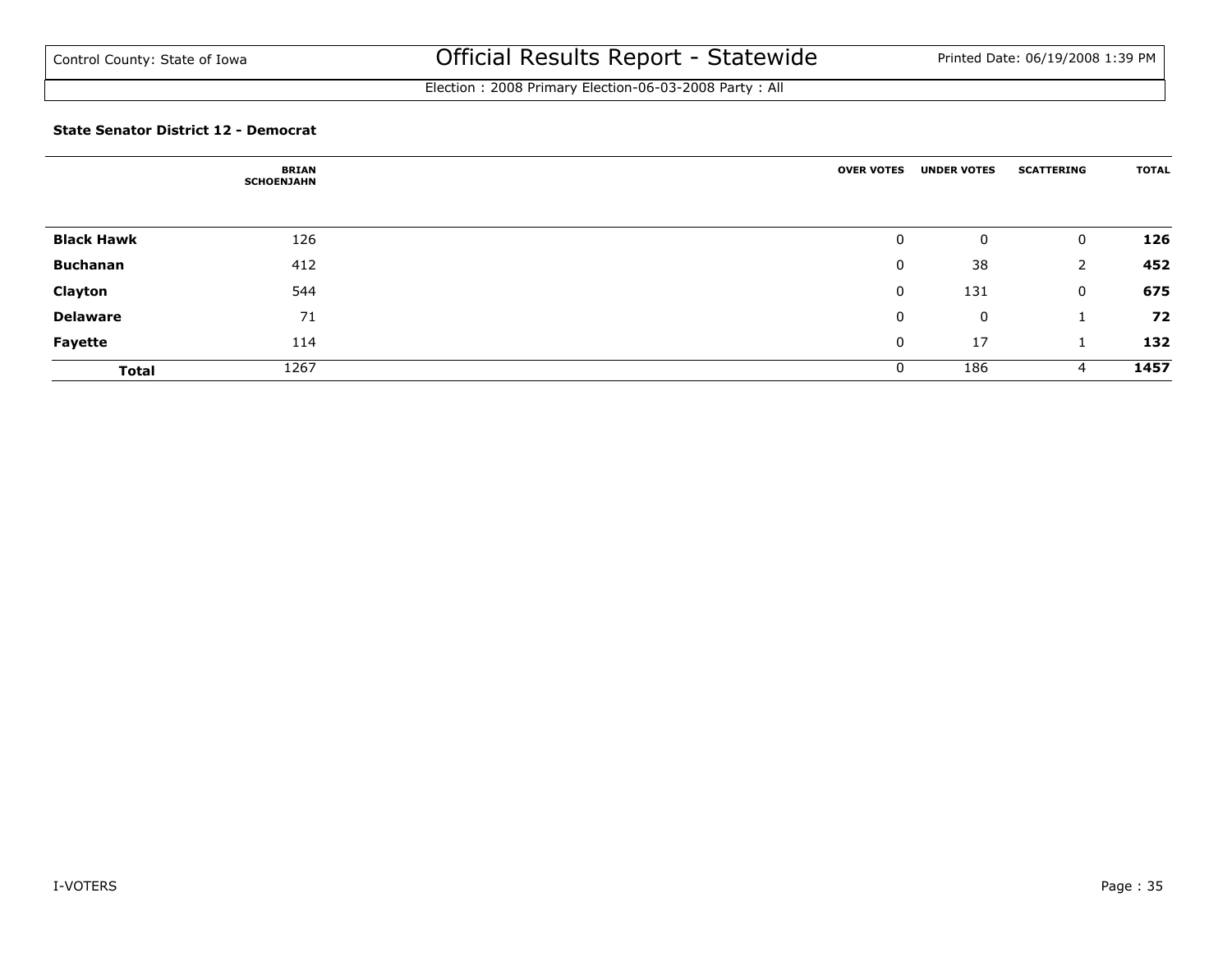Election : 2008 Primary Election-06-03-2008 Party : All

## **State Senator District 12 - Republican**

|                   | <b>REBECCA</b><br><b>WEARMOUTH</b> | <b>OVER VOTES</b> | <b>UNDER VOTES</b> | <b>SCATTERING</b> | <b>TOTAL</b> |
|-------------------|------------------------------------|-------------------|--------------------|-------------------|--------------|
|                   |                                    |                   |                    |                   |              |
| <b>Black Hawk</b> | 97                                 | 0                 | 0                  | 0                 | 97           |
| <b>Buchanan</b>   | 267                                | 0                 | 41                 | 2                 | 310          |
| Clayton           | 378                                | 0                 | 82                 | 2                 | 462          |
| <b>Delaware</b>   | 133                                | 0                 | 0                  | 0                 | 133          |
| <b>Fayette</b>    | 207                                | 0                 | 61                 |                   | 269          |
| <b>Total</b>      | 1082                               | 0                 | 184                | 5                 | 1271         |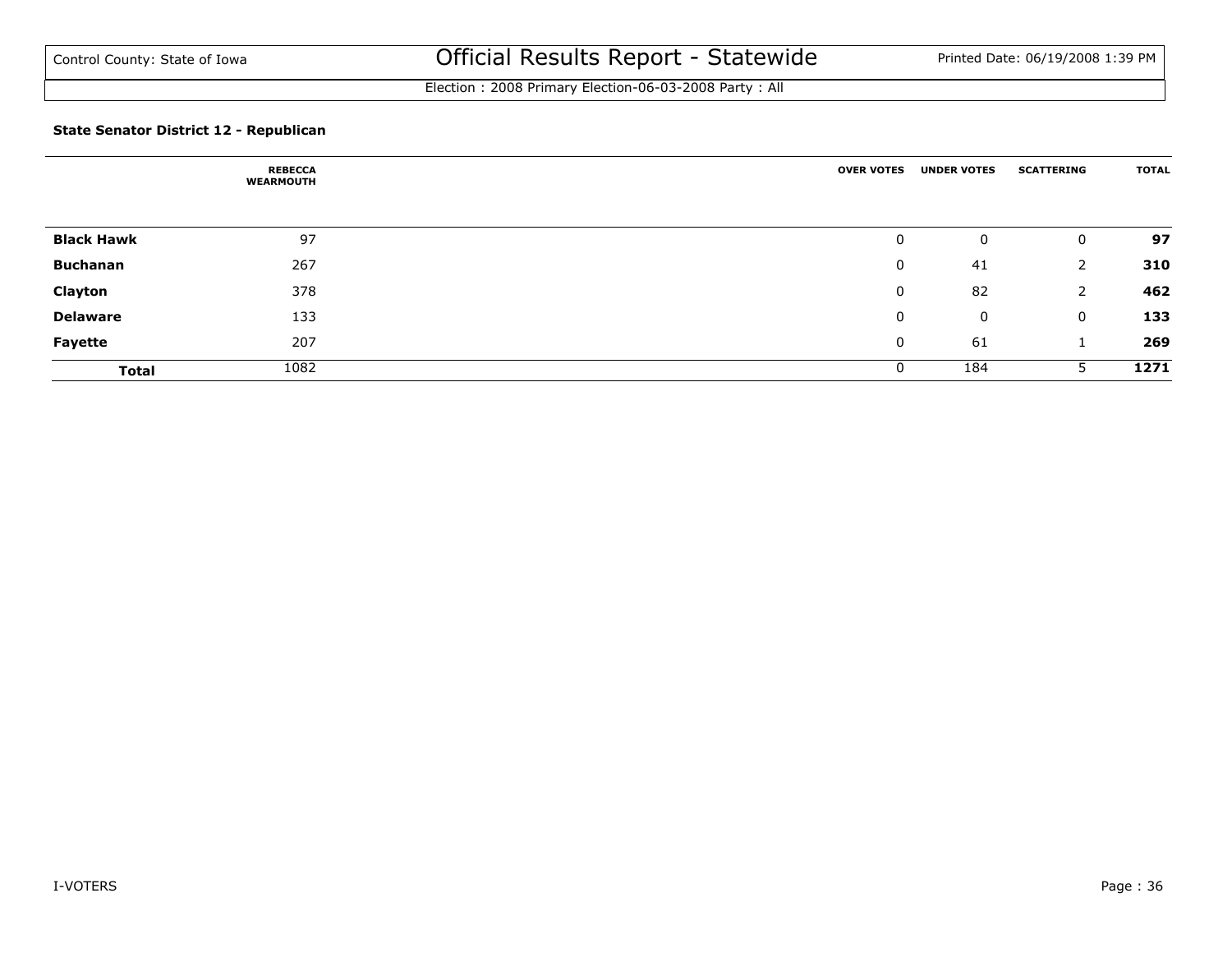# Official Results Report - Statewide Printed Date: 06/19/2008 1:39 PM

Election : 2008 Primary Election-06-03-2008 Party : All

#### **State Senator District 14 - Democrat**

|                | <b>PAM JOCHUM</b> | <b>OVER VOTES</b> | <b>UNDER VOTES</b> | <b>SCATTERING</b> | <b>TOTAL</b> |
|----------------|-------------------|-------------------|--------------------|-------------------|--------------|
| <b>Dubuque</b> | 2066              |                   | 323                | 20                | 2409         |
| <b>Total</b>   | 2066              |                   | 323                | 20                | 2409         |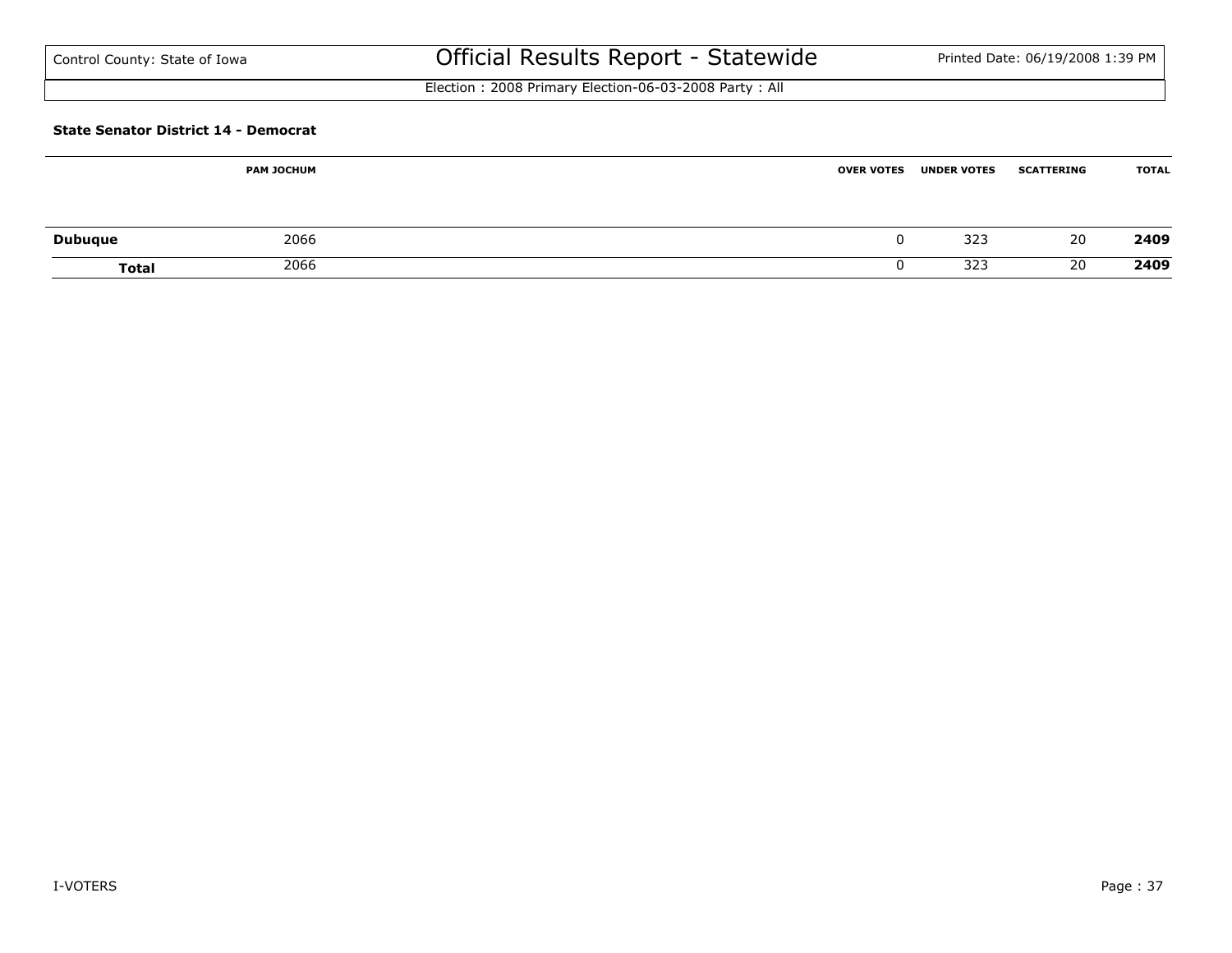Election : 2008 Primary Election-06-03-2008 Party : All

### **State Senator District 14 - Republican**

|                | <b>JOHN</b><br><b>HULSIZER JR.</b> | <b>OVER VOTES</b> | <b>UNDER VOTES</b> | <b>SCATTERING</b> | <b>TOTAL</b> |
|----------------|------------------------------------|-------------------|--------------------|-------------------|--------------|
| <b>Dubuque</b> | 326                                |                   | 63                 |                   | 391          |
| <b>Total</b>   | 326                                |                   | 63                 |                   | 391          |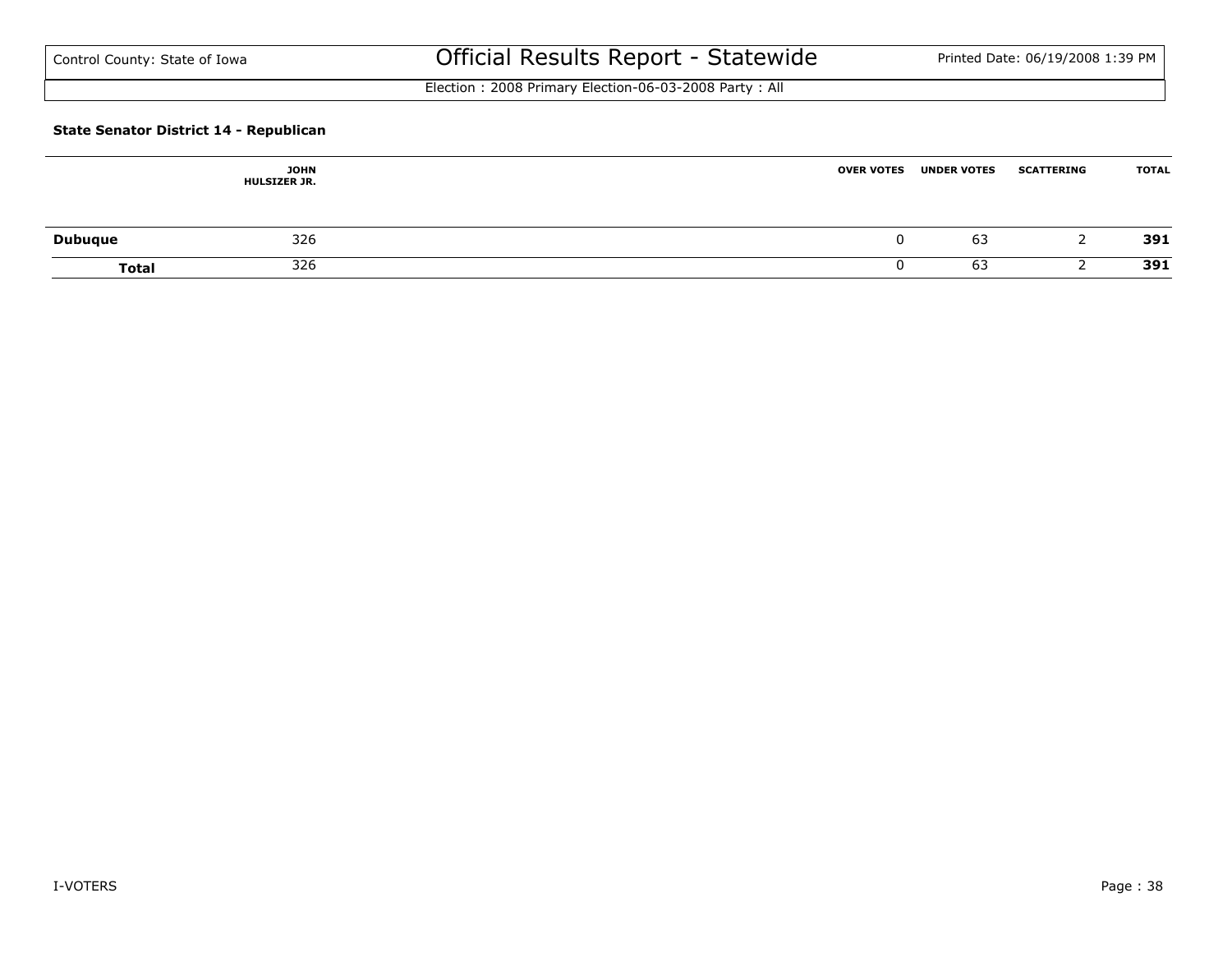Election : 2008 Primary Election-06-03-2008 Party : All

#### **State Senator District 16 - Democrat**

|                 | <b>TOM</b><br><b>HANCOCK</b> | <b>OVER VOTES</b> | <b>UNDER VOTES</b> | <b>SCATTERING</b> | <b>TOTAL</b> |
|-----------------|------------------------------|-------------------|--------------------|-------------------|--------------|
|                 |                              |                   |                    |                   |              |
| <b>Delaware</b> | 128                          | 0                 | $\mathbf{0}$       | $\mathbf 0$       | 128          |
| <b>Dubuque</b>  | 251                          | 0                 | 30                 | 2                 | 283          |
| <b>Jones</b>    | 440                          | 0                 | $\mathbf 0$        | 2                 | 442          |
| <b>Total</b>    | 819                          |                   | 30                 | 4                 | 853          |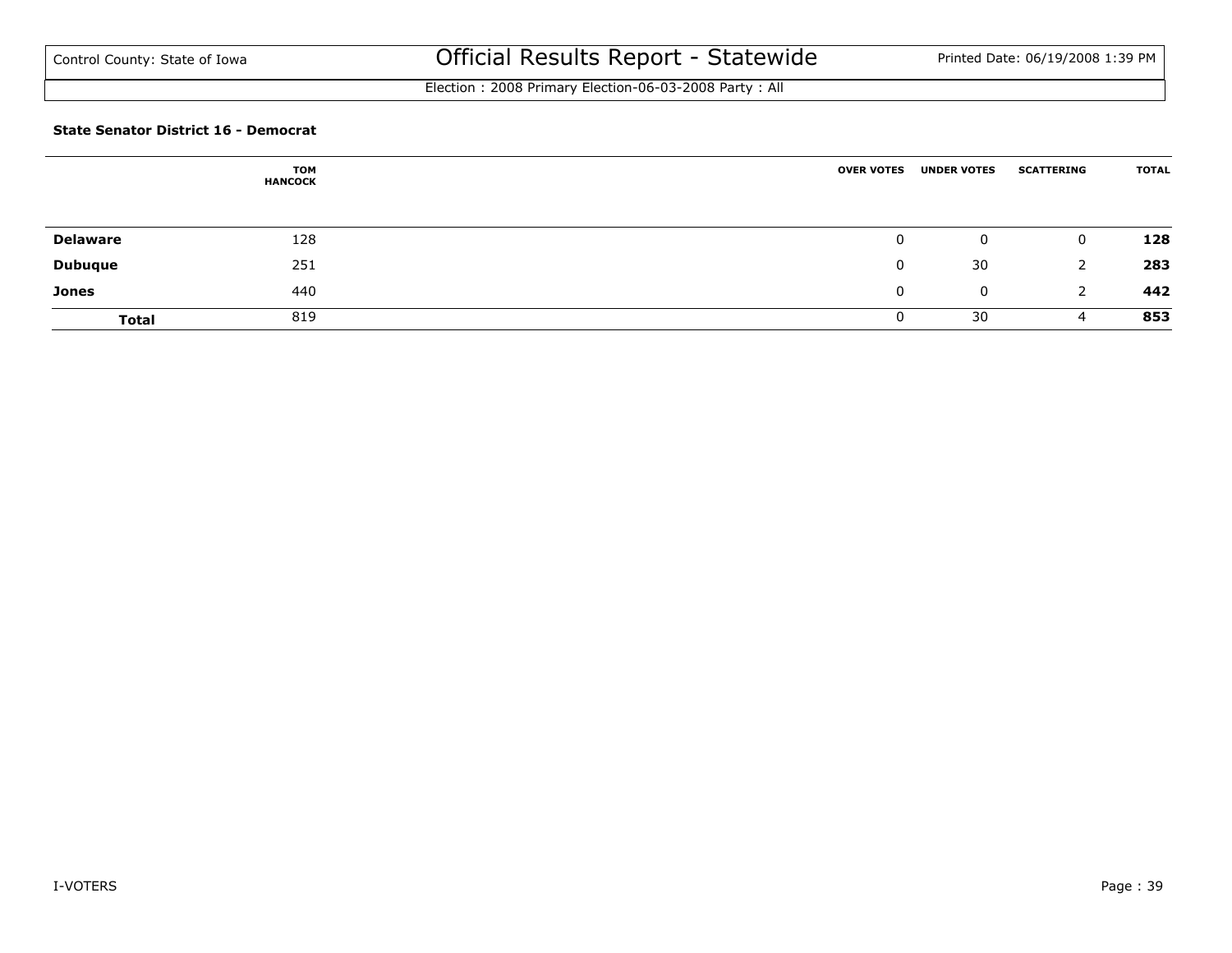Election : 2008 Primary Election-06-03-2008 Party : All

### **State Senator District 16 - Republican**

|                 | <b>GARY LEE</b><br><b>CULVER</b> | <b>DAVE</b><br><b>MCLAUGHLIN</b> | <b>OVER VOTES</b> | <b>UNDER VOTES</b> | <b>SCATTERING</b> | <b>TOTAL</b> |
|-----------------|----------------------------------|----------------------------------|-------------------|--------------------|-------------------|--------------|
|                 |                                  |                                  |                   |                    |                   |              |
| <b>Delaware</b> | 106                              | 392                              | 0                 | $\mathbf 0$        |                   | 499          |
| <b>Dubuque</b>  | 25                               | 298                              | 0                 | 14                 | $\mathbf 0$       | 337          |
| <b>Jones</b>    | 57                               | 557                              | 0                 | $\mathbf 0$        | $\mathbf{0}$      | 614          |
| <b>Total</b>    | 188                              | 1247                             |                   | 14                 |                   | 1450         |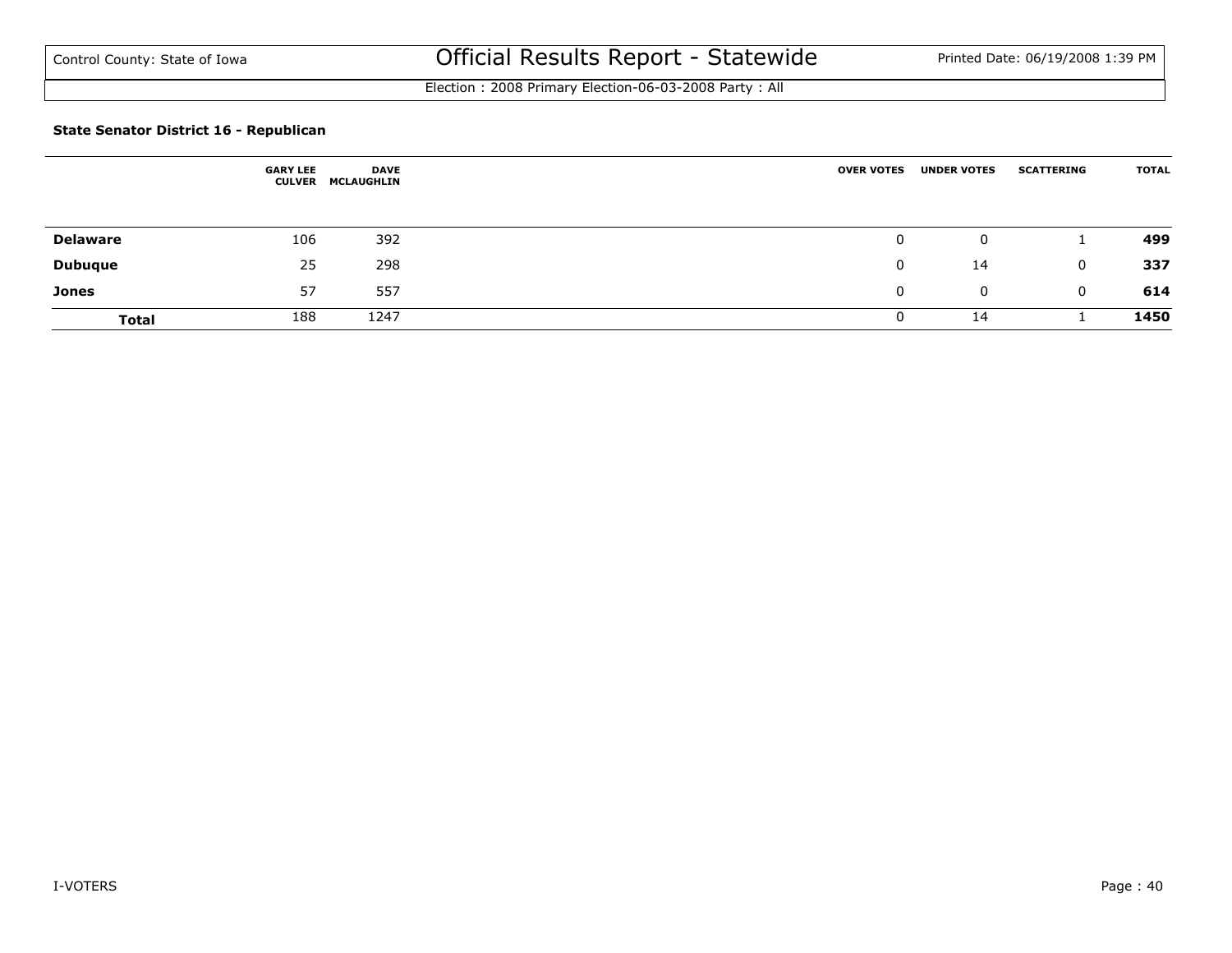Election : 2008 Primary Election-06-03-2008 Party : All

#### **State Senator District 18 - Democrat**

|      | SWATI A.<br><b>DANDEKAR</b> | <b>OVER VOTES</b> | <b>UNDER VOTES</b> | <b>SCATTERING</b> | <b>TOTAL</b> |
|------|-----------------------------|-------------------|--------------------|-------------------|--------------|
| Linn | 2001                        |                   | 0                  | 21                | 2022         |
|      | 2001<br><b>Total</b>        |                   |                    | 21                | 2022         |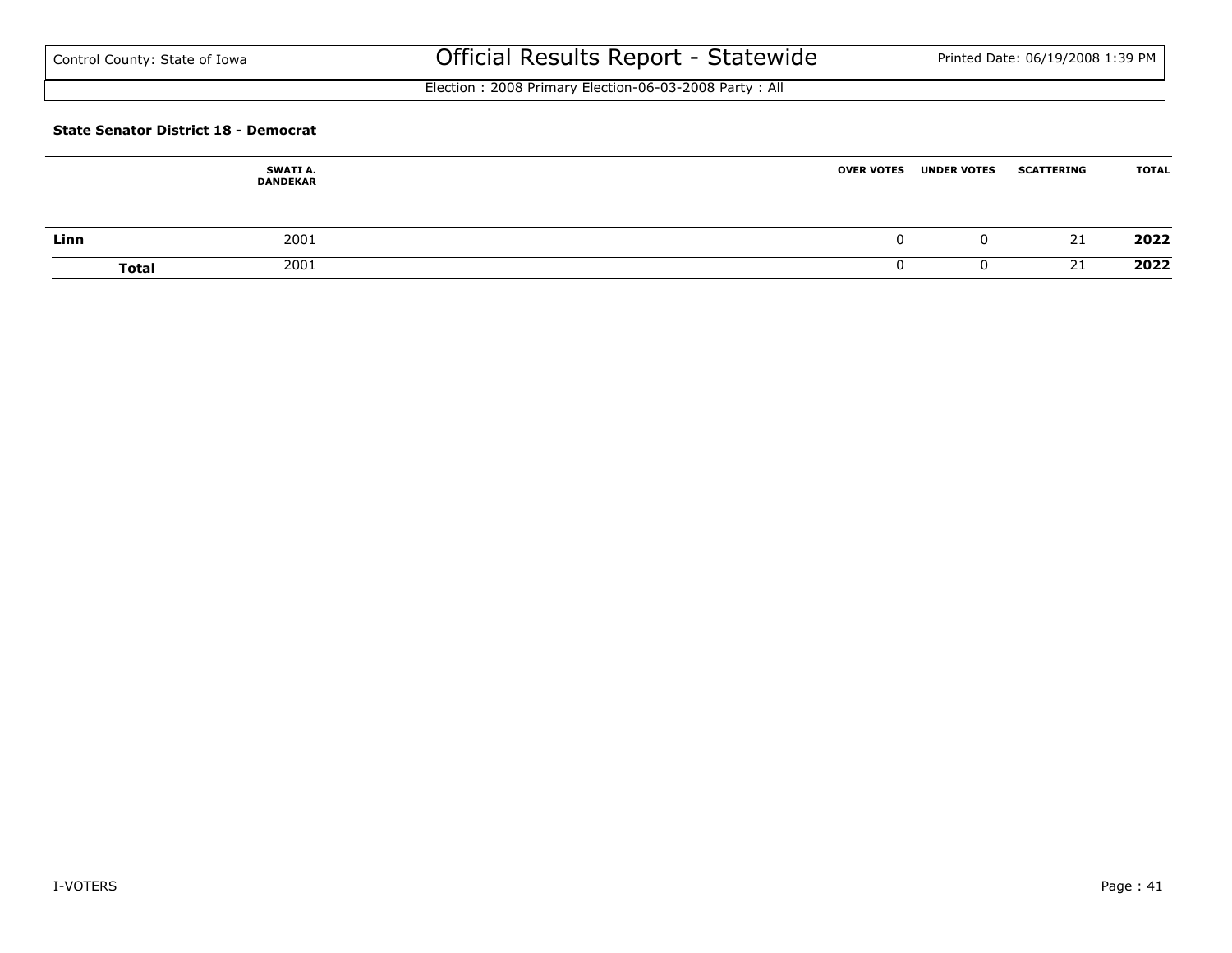Election : 2008 Primary Election-06-03-2008 Party : All

### **State Senator District 18 - Republican**

|              | JOE<br><b>CHILDERS</b> | <b>KARLA</b><br><b>SIBERT</b> | <b>OVER VOTES</b> | <b>UNDER VOTES</b> | <b>SCATTERING</b> | <b>TOTAL</b> |
|--------------|------------------------|-------------------------------|-------------------|--------------------|-------------------|--------------|
| Linn         | 1667                   | 648                           |                   | 0                  |                   | 2320         |
| <b>Total</b> | 1667                   | 648                           |                   |                    |                   | 2320         |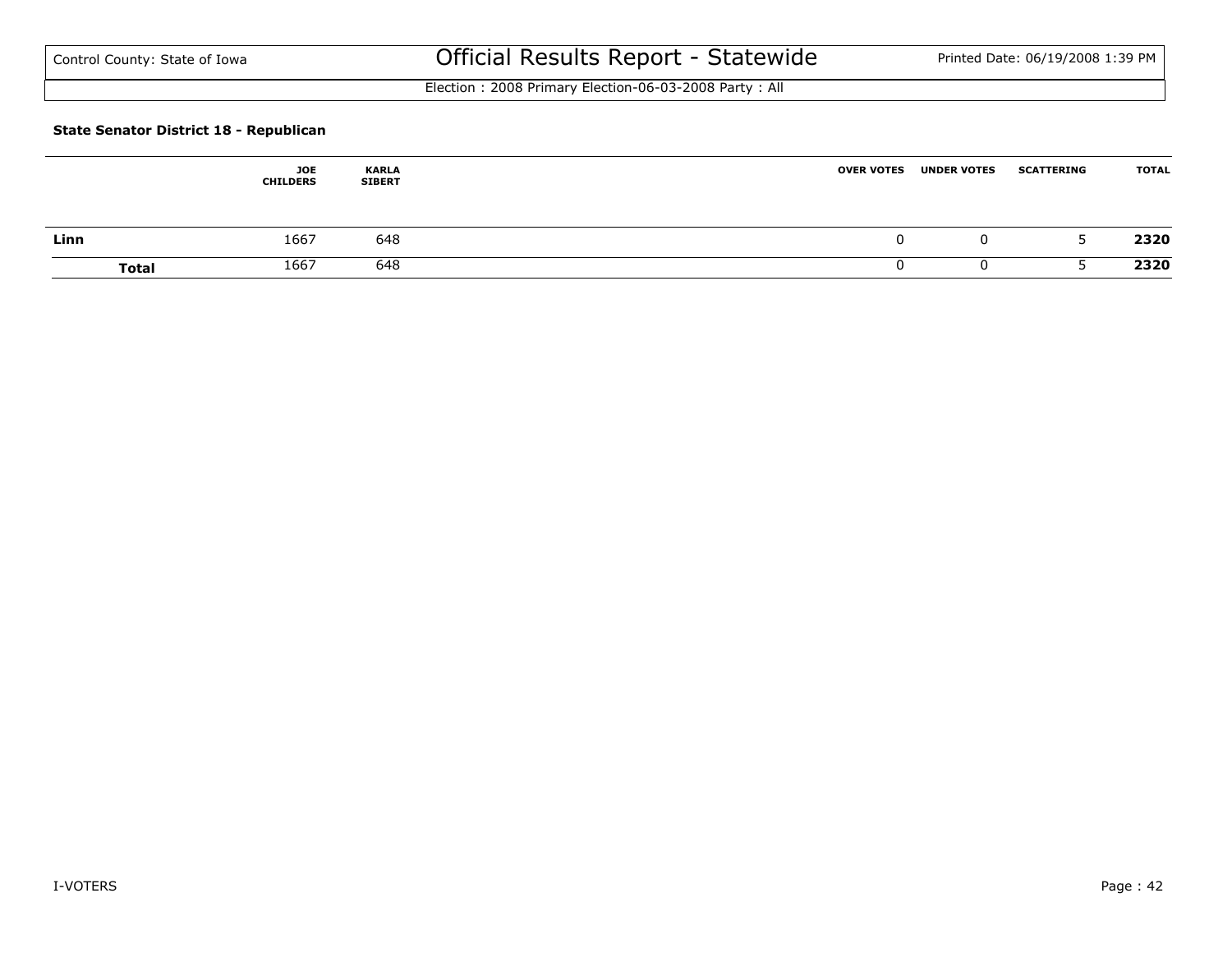Election : 2008 Primary Election-06-03-2008 Party : All

#### **State Senator District 20 - Democrat**

|               | <b>RANDY L.</b><br><b>BRADEN</b> | <b>OVER VOTES</b> | <b>UNDER VOTES</b> | <b>SCATTERING</b> | <b>TOTAL</b> |
|---------------|----------------------------------|-------------------|--------------------|-------------------|--------------|
| <b>Benton</b> | 586                              | 0                 | 147                | 10                | 743          |
| Grundy        | 220                              | 0                 | 60                 | J.                | 281          |
| Iowa          | 96                               | 0                 | 0                  |                   | 97           |
| Tama          | 508                              | 0                 | 136                | 3                 | 647          |
| <b>Total</b>  | 1410                             |                   | 343                | 15                | 1768         |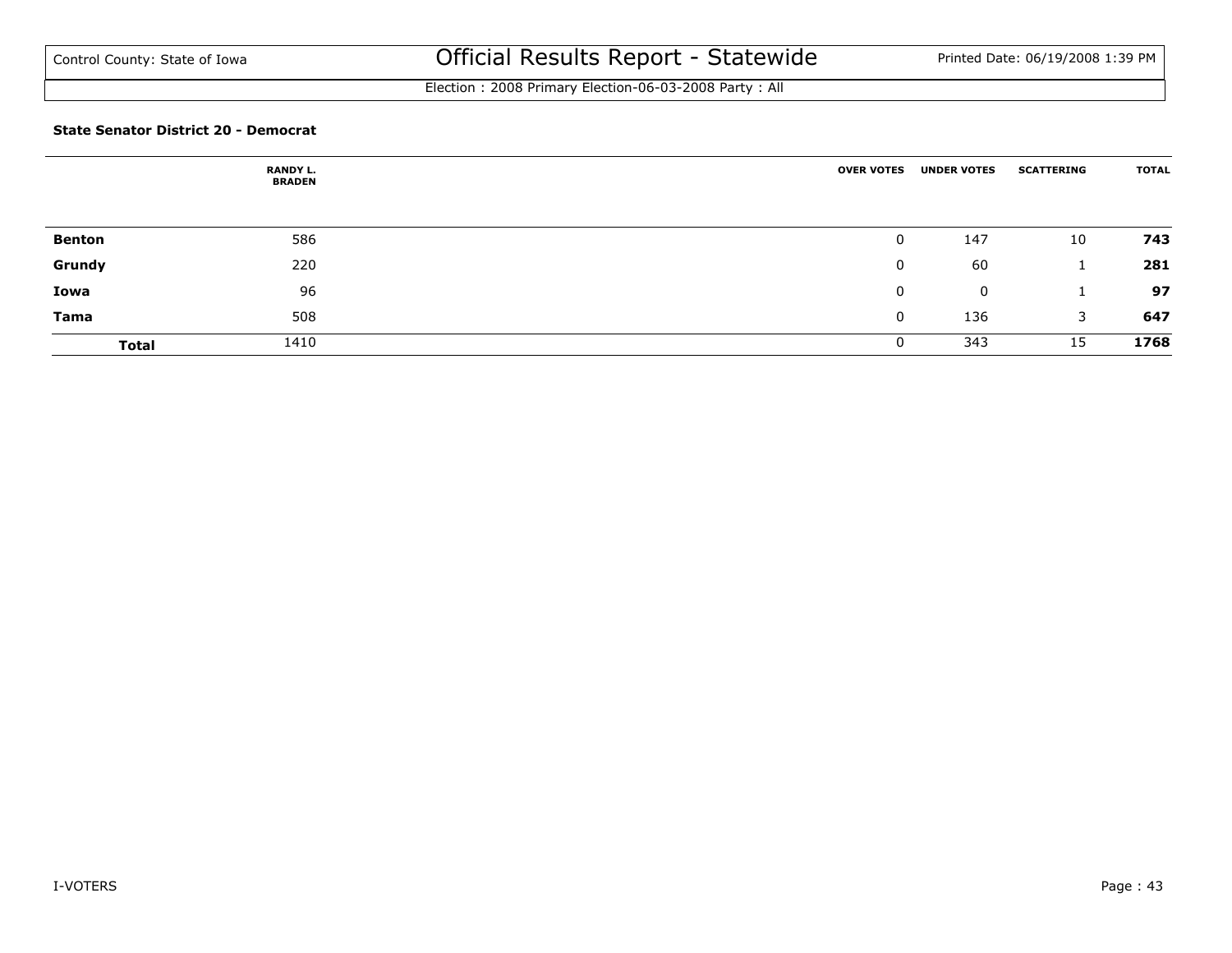Election : 2008 Primary Election-06-03-2008 Party : All

### **State Senator District 20 - Republican**

|               | TIM L.<br><b>KAPUCIAN</b> | <b>RICHARD</b><br><b>VANDER MEY</b> | <b>OVER VOTES</b> | <b>UNDER VOTES</b> | <b>SCATTERING</b> | <b>TOTAL</b> |
|---------------|---------------------------|-------------------------------------|-------------------|--------------------|-------------------|--------------|
| <b>Benton</b> | 560                       | 120                                 | 0                 | 32                 |                   | 713          |
| Grundy        | 373                       | 339                                 | 0                 | 144                | 3                 | 859          |
| Iowa          | 32                        | 19                                  | 0                 | 0                  | $\mathbf 0$       | 51           |
| Tama          | 241                       | 226                                 | 0                 | 19                 | $\mathbf{0}$      | 486          |
| <b>Total</b>  | 1206                      | 704                                 |                   | 195                | 4                 | 2109         |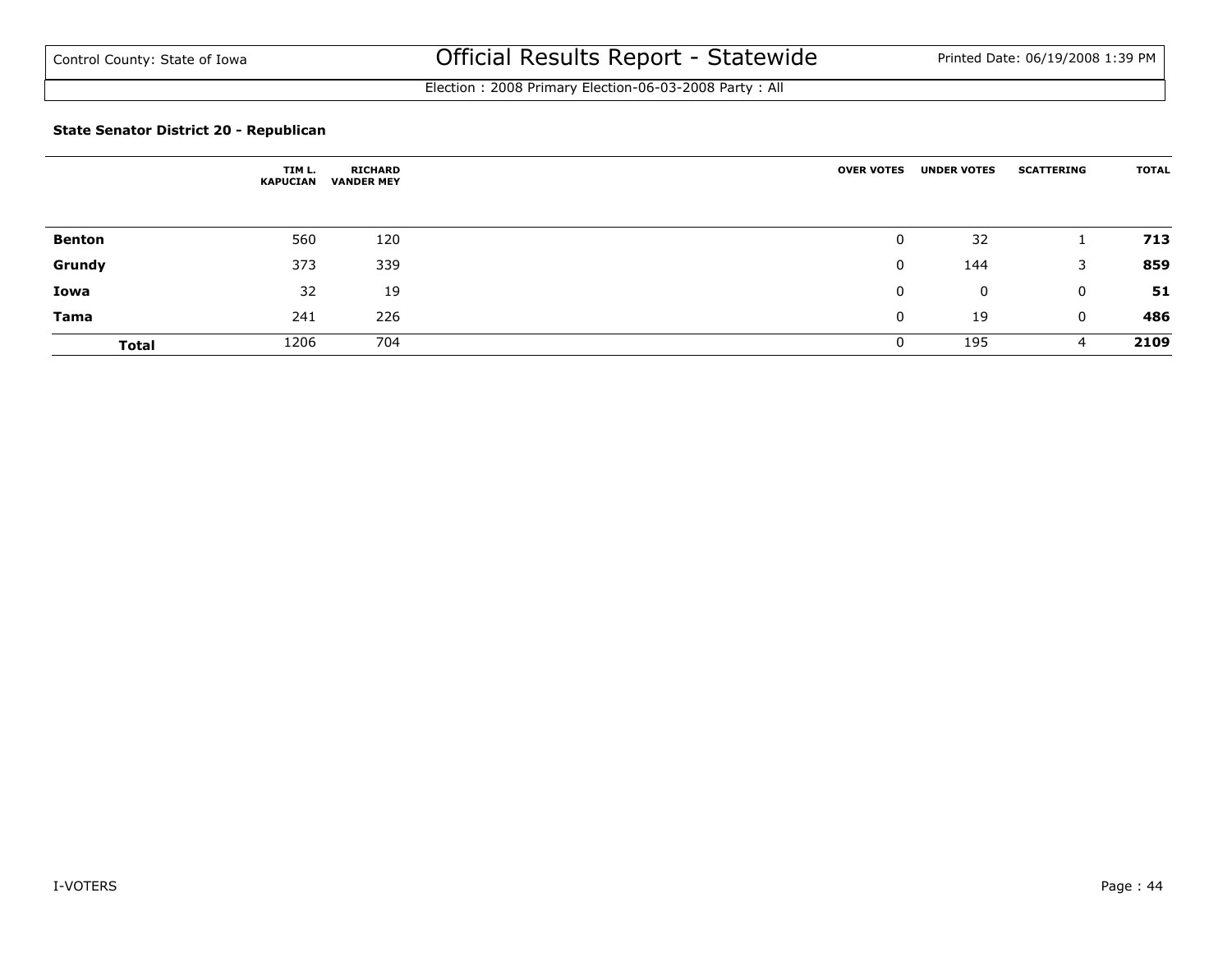Election : 2008 Primary Election-06-03-2008 Party : All

#### **State Senator District 22 - Democrat**

|              | <b>STEVE</b><br><b>SODDERS</b> | <b>OVER VOTES</b> | <b>UNDER VOTES</b> | <b>SCATTERING</b> | <b>TOTAL</b> |
|--------------|--------------------------------|-------------------|--------------------|-------------------|--------------|
|              |                                |                   |                    |                   |              |
| Franklin     |                                | 0                 | $\mathbf{0}$       | $\mathbf 0$       |              |
| Hardin       | 253                            |                   | 47                 | 2                 | 303          |
| Marshall     | 622                            | 0                 | 89                 | $\mathbf 0$       | 711          |
| <b>Total</b> | 876                            |                   | 136                |                   | 1015         |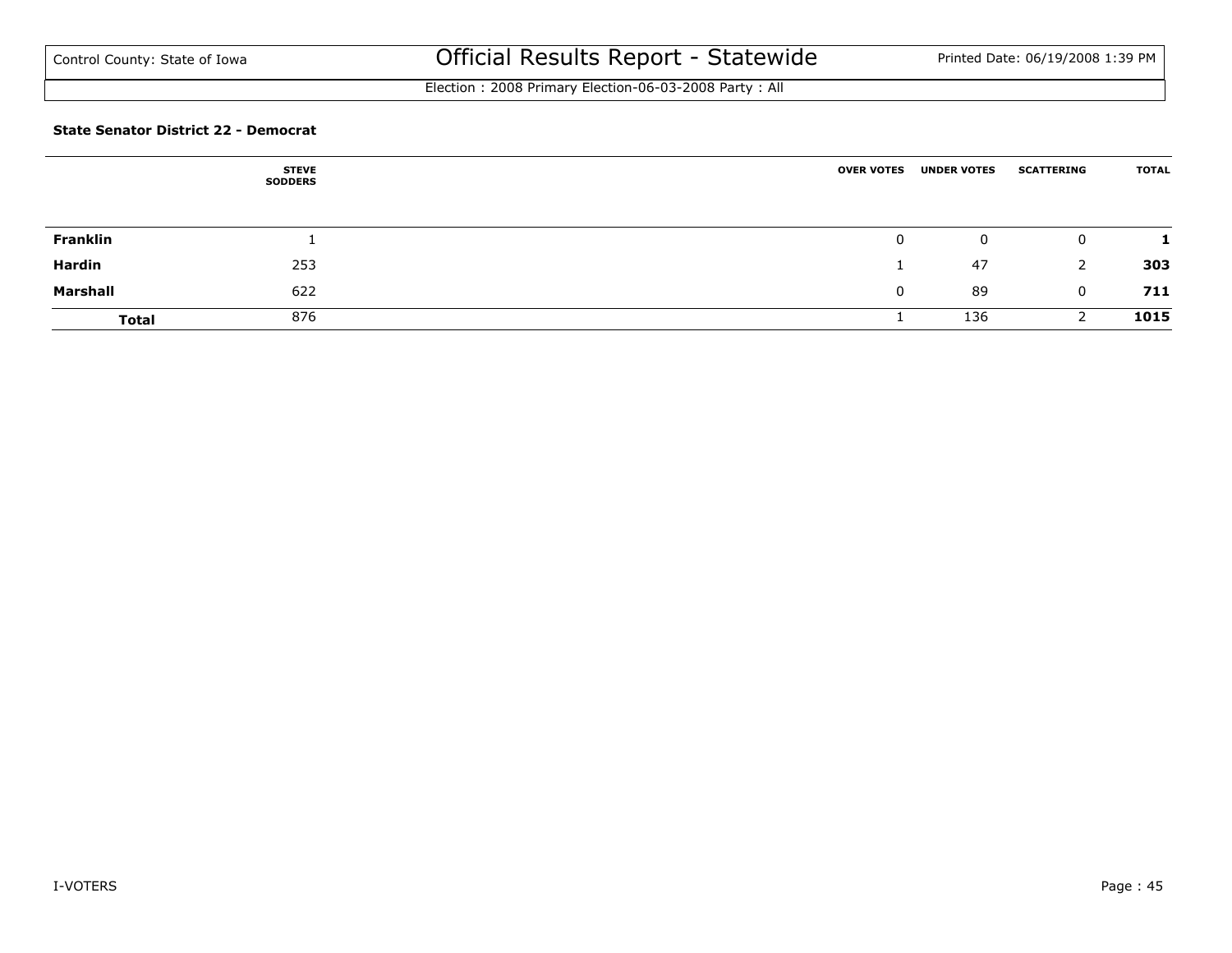Election : 2008 Primary Election-06-03-2008 Party : All

### **State Senator District 22 - Republican**

|                 | <b>JARRET P.</b><br><b>HEIL</b> | <b>OVER VOTES</b> | <b>UNDER VOTES</b> | <b>SCATTERING</b> | <b>TOTAL</b> |
|-----------------|---------------------------------|-------------------|--------------------|-------------------|--------------|
|                 |                                 |                   |                    |                   |              |
| <b>Franklin</b> |                                 |                   | 0                  | $\overline{0}$    | $\mathbf{o}$ |
| Hardin          | 306                             |                   | 57                 | 3                 | 367          |
| Marshall        | 619                             | 0                 | 56                 | 5                 | 680          |
| <b>Total</b>    | 925                             |                   | 113                | 8                 | 1047         |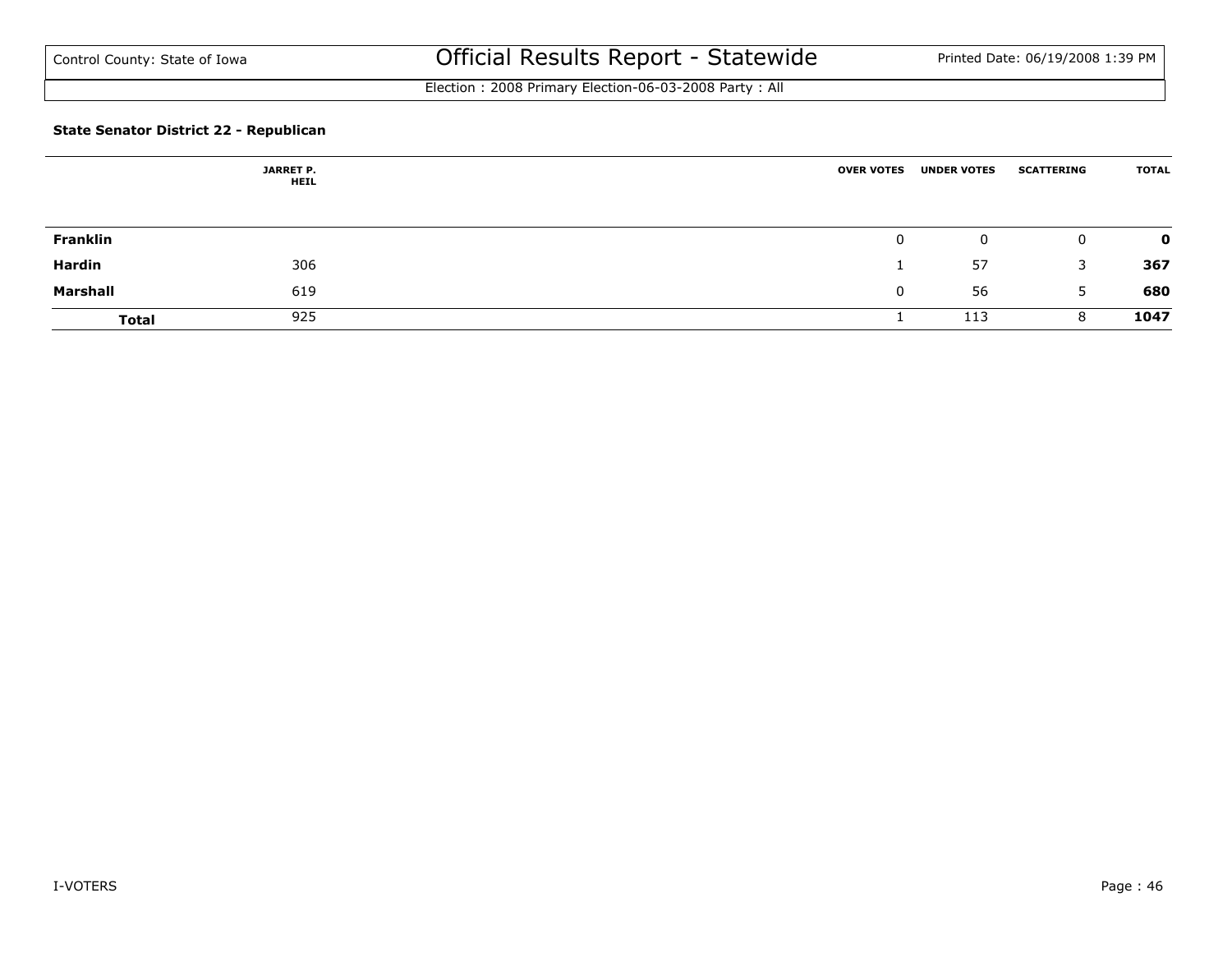Election : 2008 Primary Election-06-03-2008 Party : All

#### **State Senator District 24 - Democrat**

|               | <b>ALBERT</b><br><b>SORENSEN</b> | <b>OVER VOTES</b> | <b>UNDER VOTES</b> | <b>SCATTERING</b> | <b>TOTAL</b> |
|---------------|----------------------------------|-------------------|--------------------|-------------------|--------------|
|               |                                  |                   |                    |                   |              |
| Boone         | 975                              |                   | 0                  | 9                 | 984          |
| <b>Dallas</b> | 781                              |                   | 201                | 4                 | 987          |
| <b>Total</b>  | 1756                             |                   | 201                | 13                | 1971         |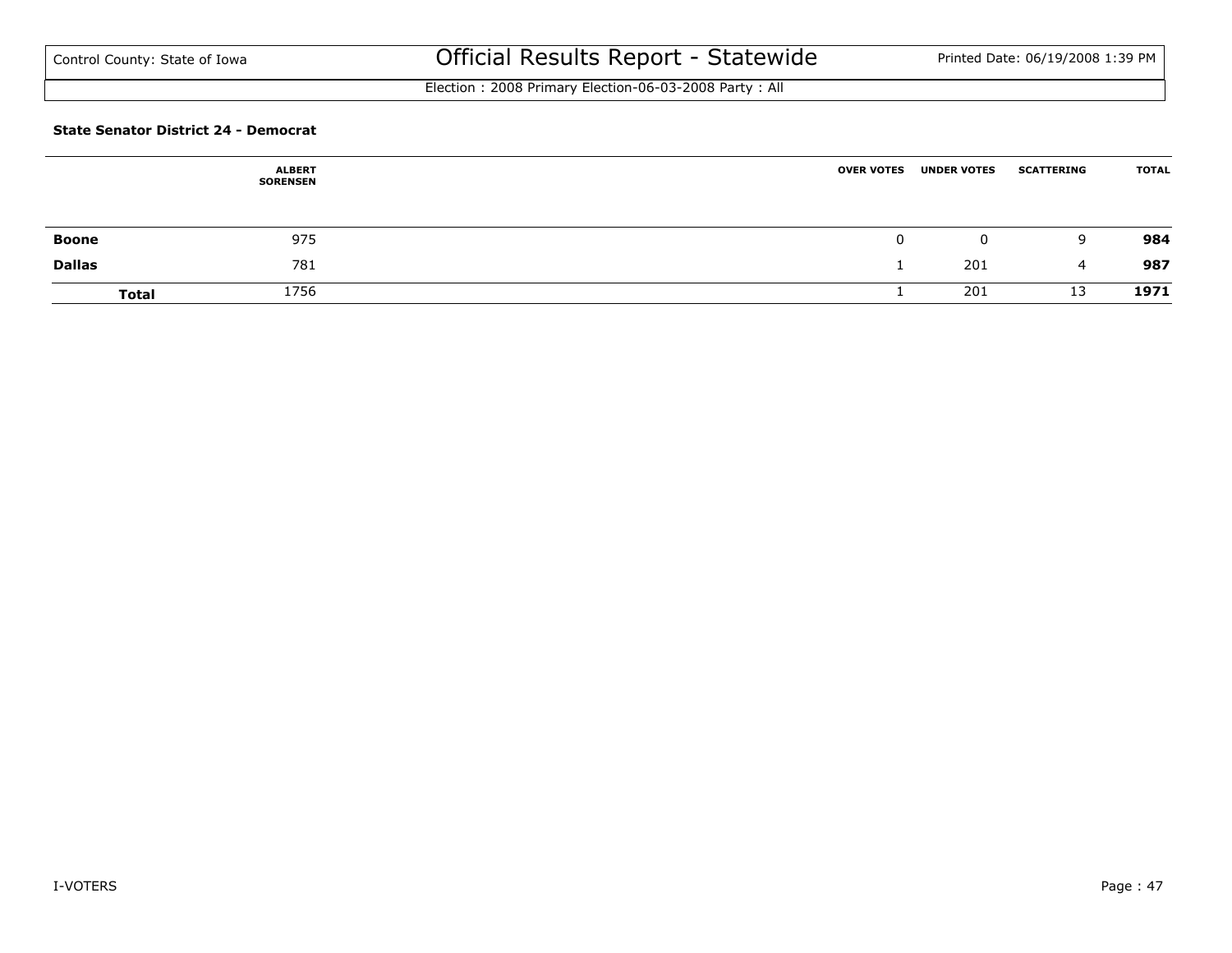Election : 2008 Primary Election-06-03-2008 Party : All

### **State Senator District 24 - Republican**

|               | <b>JERRY BEHN</b> |  | <b>OVER VOTES</b> | <b>UNDER VOTES</b> | <b>SCATTERING</b> | <b>TOTAL</b> |
|---------------|-------------------|--|-------------------|--------------------|-------------------|--------------|
|               |                   |  |                   |                    |                   |              |
| <b>Boone</b>  | 402               |  |                   | 0                  |                   | 403          |
| <b>Dallas</b> | 531               |  |                   | 71                 | 5                 | 607          |
| Total         | 933               |  |                   | 71                 | b                 | 1010         |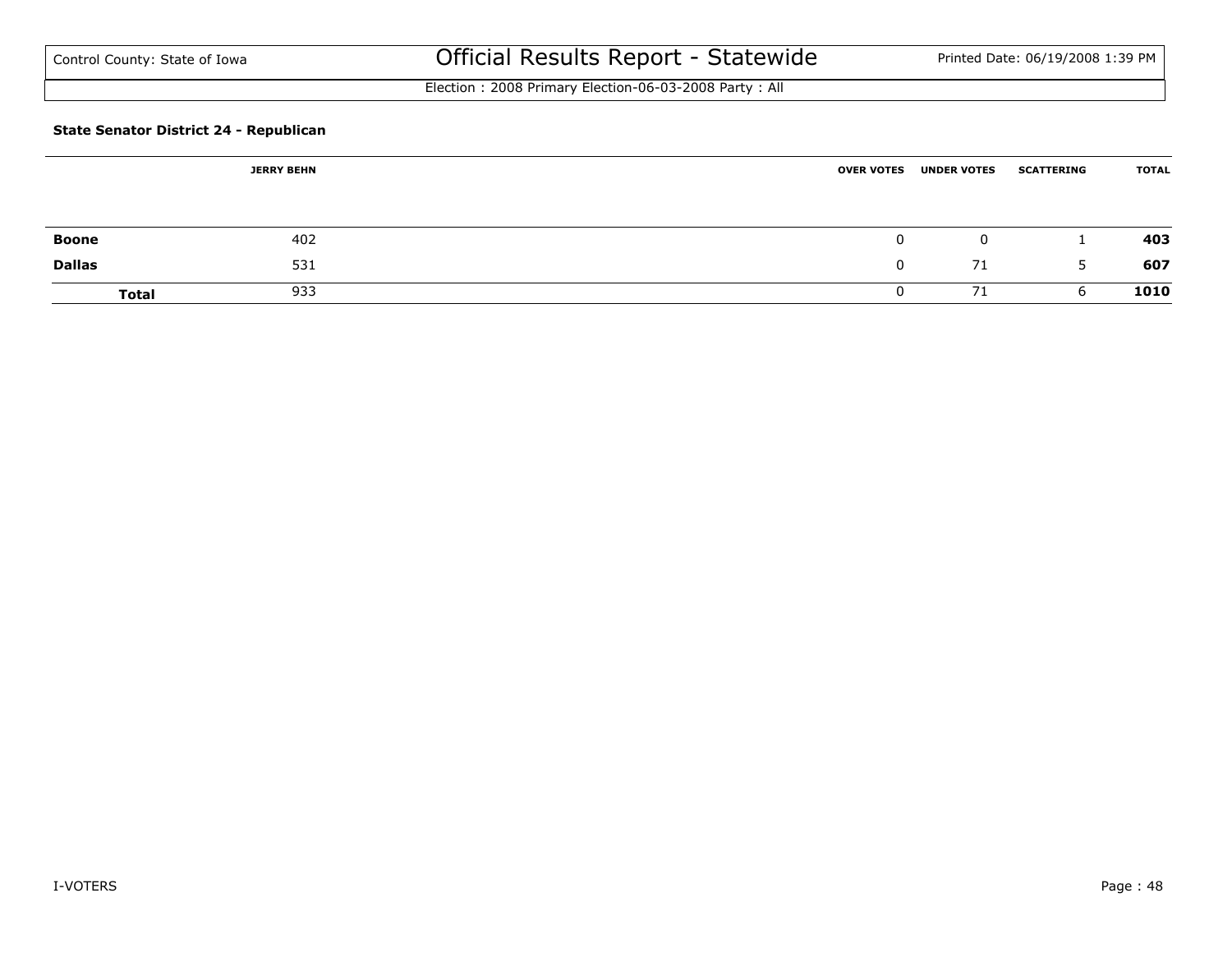Election : 2008 Primary Election-06-03-2008 Party : All

#### **State Senator District 26 - Democrat**

|                               | <b>OVER VOTES</b> | <b>UNDER VOTES</b> | <b>SCATTERING</b>  | <b>TOTAL</b> |
|-------------------------------|-------------------|--------------------|--------------------|--------------|
|                               |                   | 7                  |                    |              |
| <b>Buena Vista</b><br>Carroll | 0<br>$\mathbf{0}$ | 1080               | $\mathbf{0}$<br>25 | 7<br>1105    |
| <b>Crawford</b>               | 0                 | 208                | 6                  | 214          |
| Sac                           | $\mathbf{0}$      | 0                  | $\mathbf{0}$       | $\mathbf 0$  |
| <b>Total</b>                  | $\mathbf{0}$      | 1295               | 31                 | 1326         |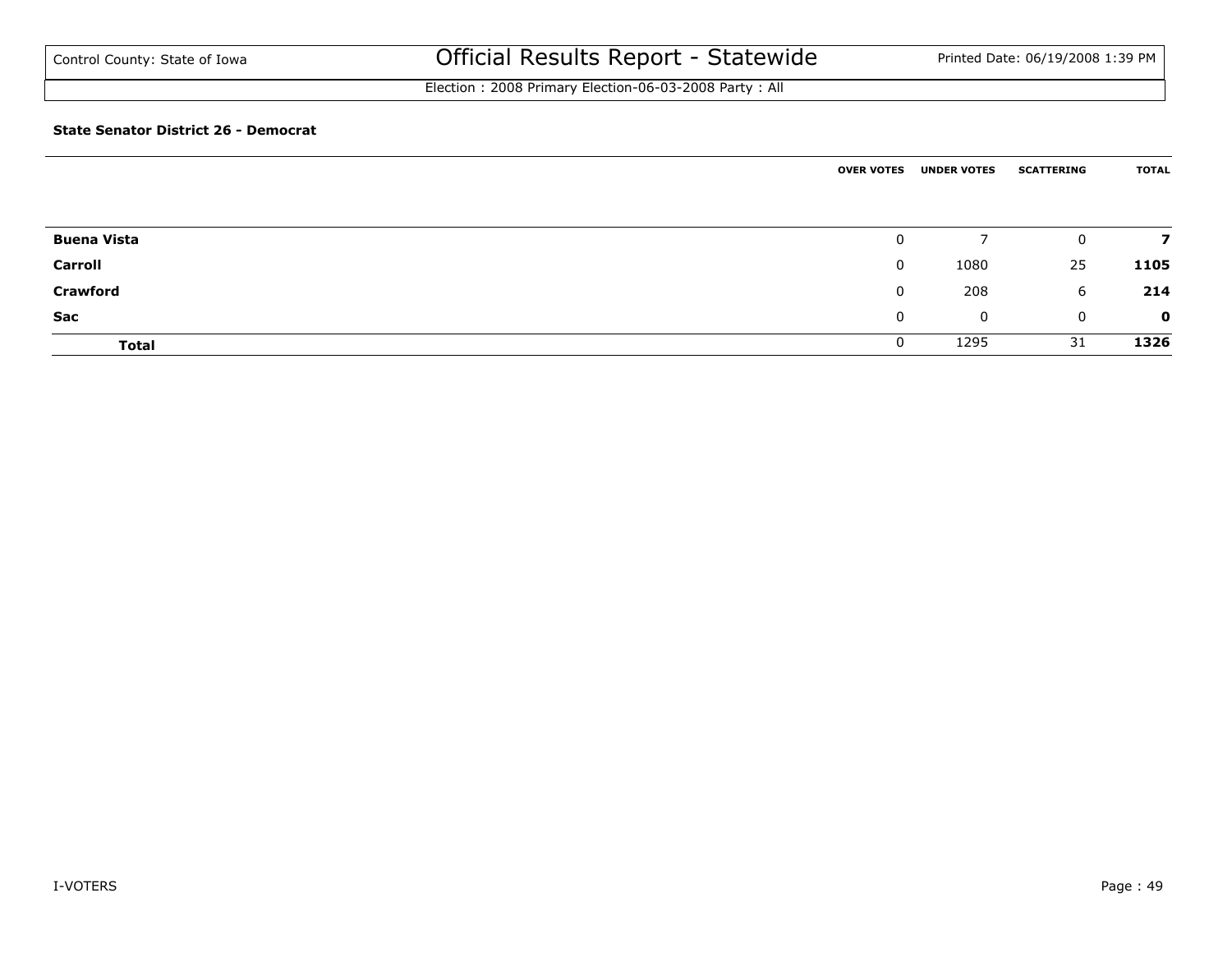Election : 2008 Primary Election-06-03-2008 Party : All

### **State Senator District 26 - Republican**

|                    | <b>STEVE</b><br>KETTERING | <b>OVER VOTES</b> | <b>UNDER VOTES</b> | <b>SCATTERING</b> | <b>TOTAL</b> |
|--------------------|---------------------------|-------------------|--------------------|-------------------|--------------|
|                    |                           |                   |                    |                   |              |
| <b>Buena Vista</b> | 508                       | 0                 | 0                  | $\overline{0}$    | 508          |
| Carroll            | 274                       | 0                 | 37                 | 2                 | 313          |
| <b>Crawford</b>    | 193                       | 0                 | 57                 |                   | 251          |
| Sac                | 283                       | 0                 | $\mathbf 0$        | $\mathbf{0}$      | 283          |
| <b>Total</b>       | 1258                      |                   | 94                 | 3                 | 1355         |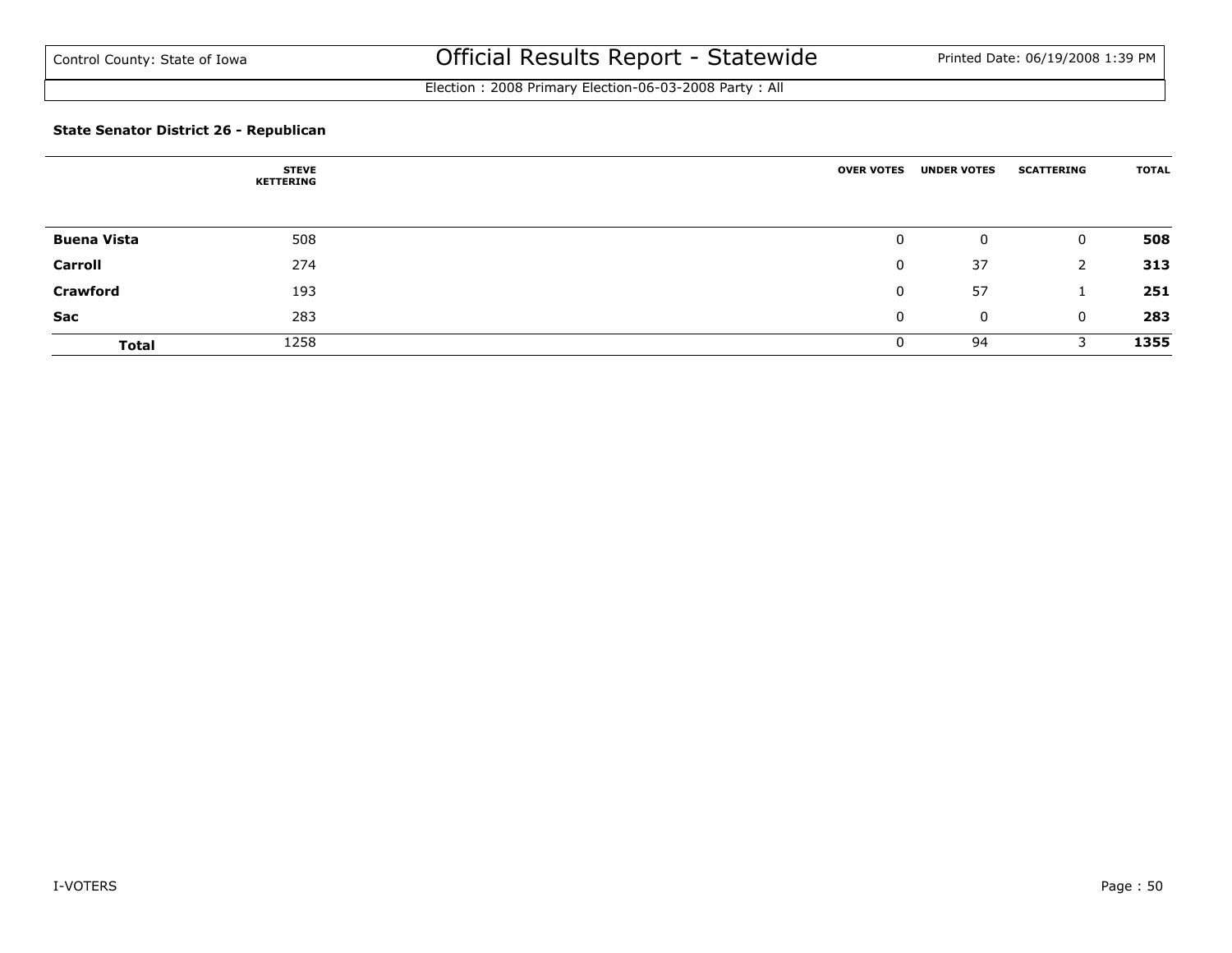### Election : 2008 Primary Election-06-03-2008 Party : All

#### **State Senator District 28 - Democrat**

|                 | <b>OVER VOTES</b> | <b>UNDER VOTES</b> | <b>SCATTERING</b> | <b>TOTAL</b>   |
|-----------------|-------------------|--------------------|-------------------|----------------|
|                 |                   |                    |                   |                |
| <b>Crawford</b> | 0                 | 670                | 15                | 685            |
| Harrison        | 0                 | 0                  | 26                | 26             |
| Ida             | 0                 | 0                  |                   | п              |
| <b>Monona</b>   | 0                 | 0                  | 14                | 14             |
| Pottawattamie   | 0                 | 0                  | 2                 | $\overline{2}$ |
| Woodbury        | 0                 | 86                 |                   | 87             |
| <b>Total</b>    | 0                 | 756                | 59                | 815            |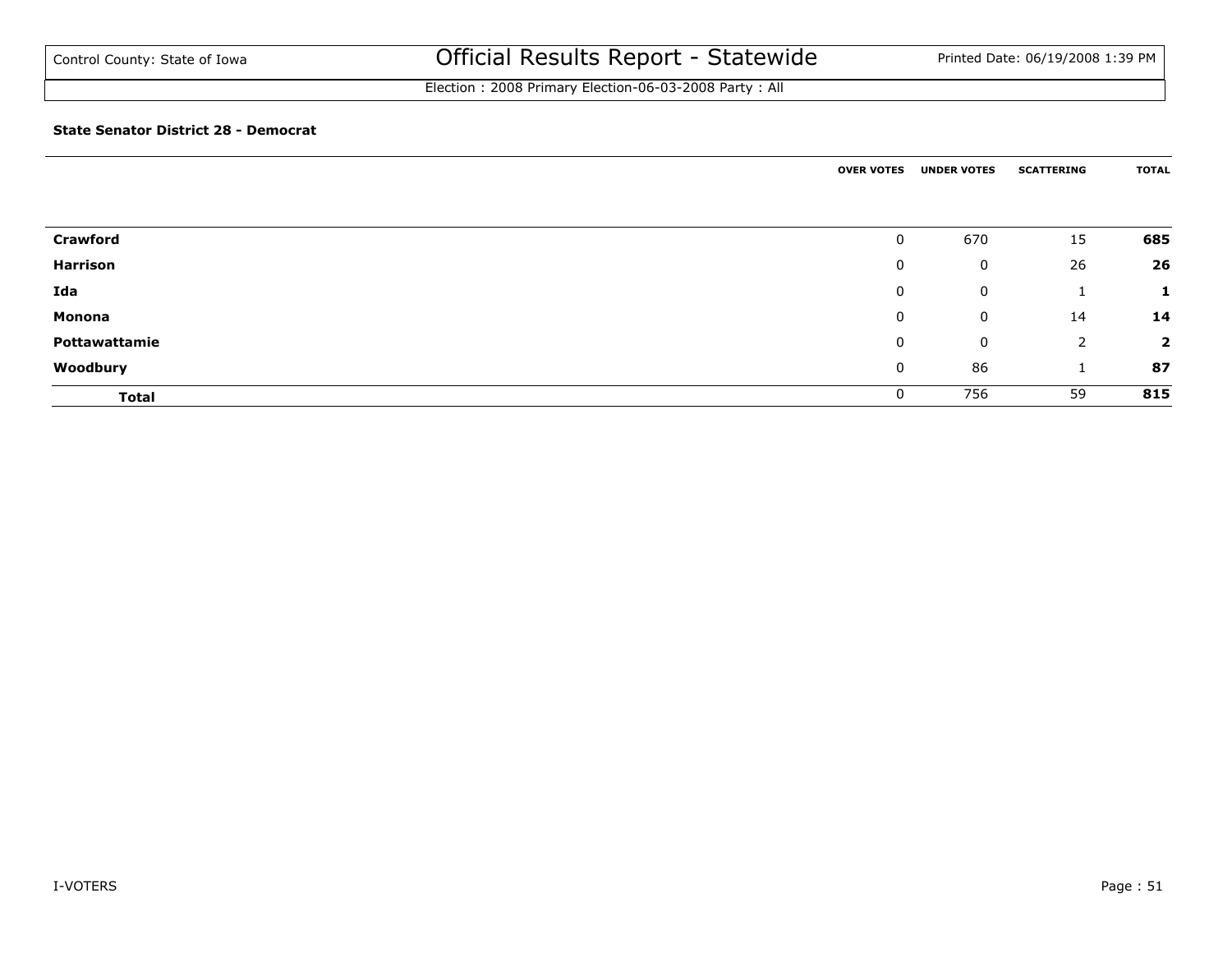Election : 2008 Primary Election-06-03-2008 Party : All

### **State Senator District 28 - Republican**

|                 | <b>JAMES A.</b><br><b>SEYMOUR</b> | <b>OVER VOTES</b> | <b>UNDER VOTES</b> | <b>SCATTERING</b> | <b>TOTAL</b> |
|-----------------|-----------------------------------|-------------------|--------------------|-------------------|--------------|
|                 |                                   |                   |                    |                   |              |
| <b>Crawford</b> | 626                               | 0                 | 258                | 2                 | 886          |
| Harrison        | 312                               | 0                 | 0                  | 2                 | 314          |
| Ida             | 656                               | 0                 | 0                  | 2                 | 658          |
| Monona          | 276                               | 0                 | 0                  | 0                 | 276          |
| Pottawattamie   | 89                                | 0                 | 0                  |                   | 90           |
| Woodbury        | 151                               | 0                 | 79                 | 0                 | 230          |
| <b>Total</b>    | 2110                              | 0                 | 337                |                   | 2454         |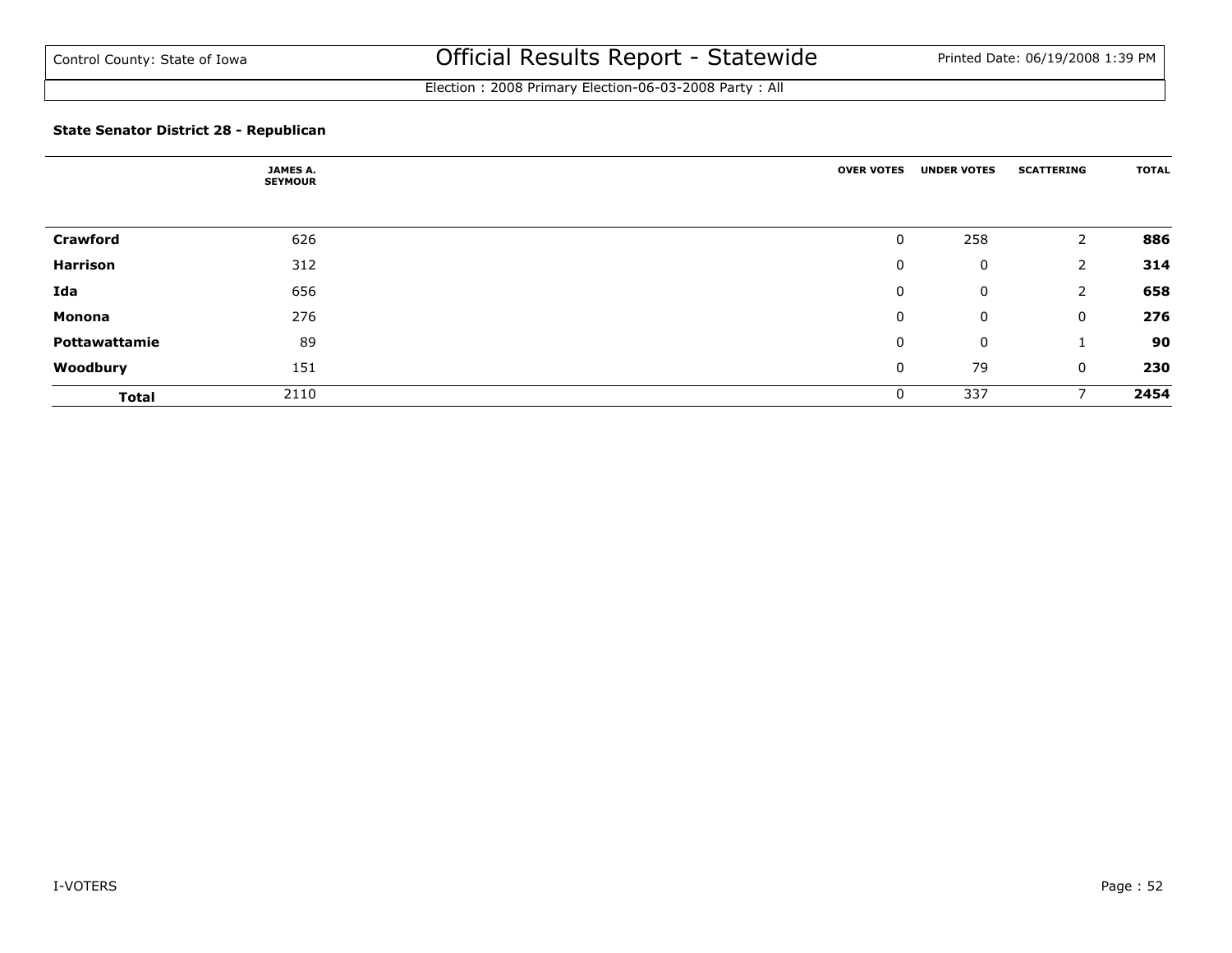| Control County: State of Iowa               | Official Results Report - Statewide                   |                   |                    | Printed Date: 06/19/2008 1:39 PM |              |
|---------------------------------------------|-------------------------------------------------------|-------------------|--------------------|----------------------------------|--------------|
|                                             | Election: 2008 Primary Election-06-03-2008 Party: All |                   |                    |                                  |              |
| <b>State Senator District 30 - Democrat</b> |                                                       |                   |                    |                                  |              |
|                                             |                                                       | <b>OVER VOTES</b> | <b>UNDER VOTES</b> | <b>SCATTERING</b>                | <b>TOTAL</b> |

| Polk  | 207<br>207 | 131            | 3005            |
|-------|------------|----------------|-----------------|
| Total | כמר<br>207 | <b>P</b><br>ᆠᆛ | 3005<br>- - - - |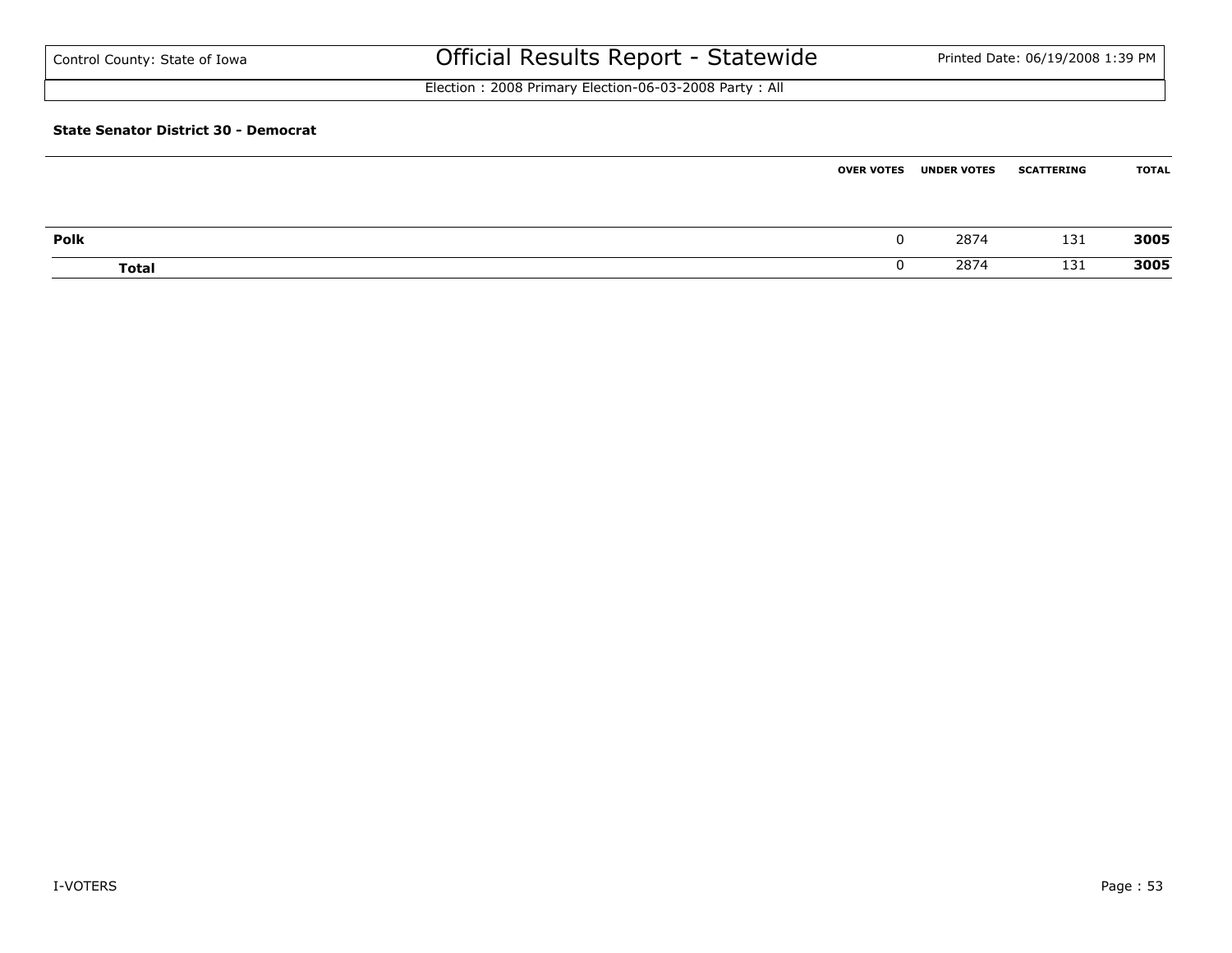| Control County: State of Iowa |  |
|-------------------------------|--|
|-------------------------------|--|

# Official Results Report - Statewide Printed Date: 06/19/2008 1:39 PM

Election : 2008 Primary Election-06-03-2008 Party : All

### **State Senator District 30 - Republican**

|              | <b>PAT WARD</b> | <b>OVER VOTES</b> | <b>UNDER VOTES</b> | <b>SCATTERING</b> | <b>TOTAL</b> |
|--------------|-----------------|-------------------|--------------------|-------------------|--------------|
| Polk         | 1331            |                   | 362                | 25                | 1718         |
| <b>Total</b> | 1331            |                   | 362                | 25                | 1718         |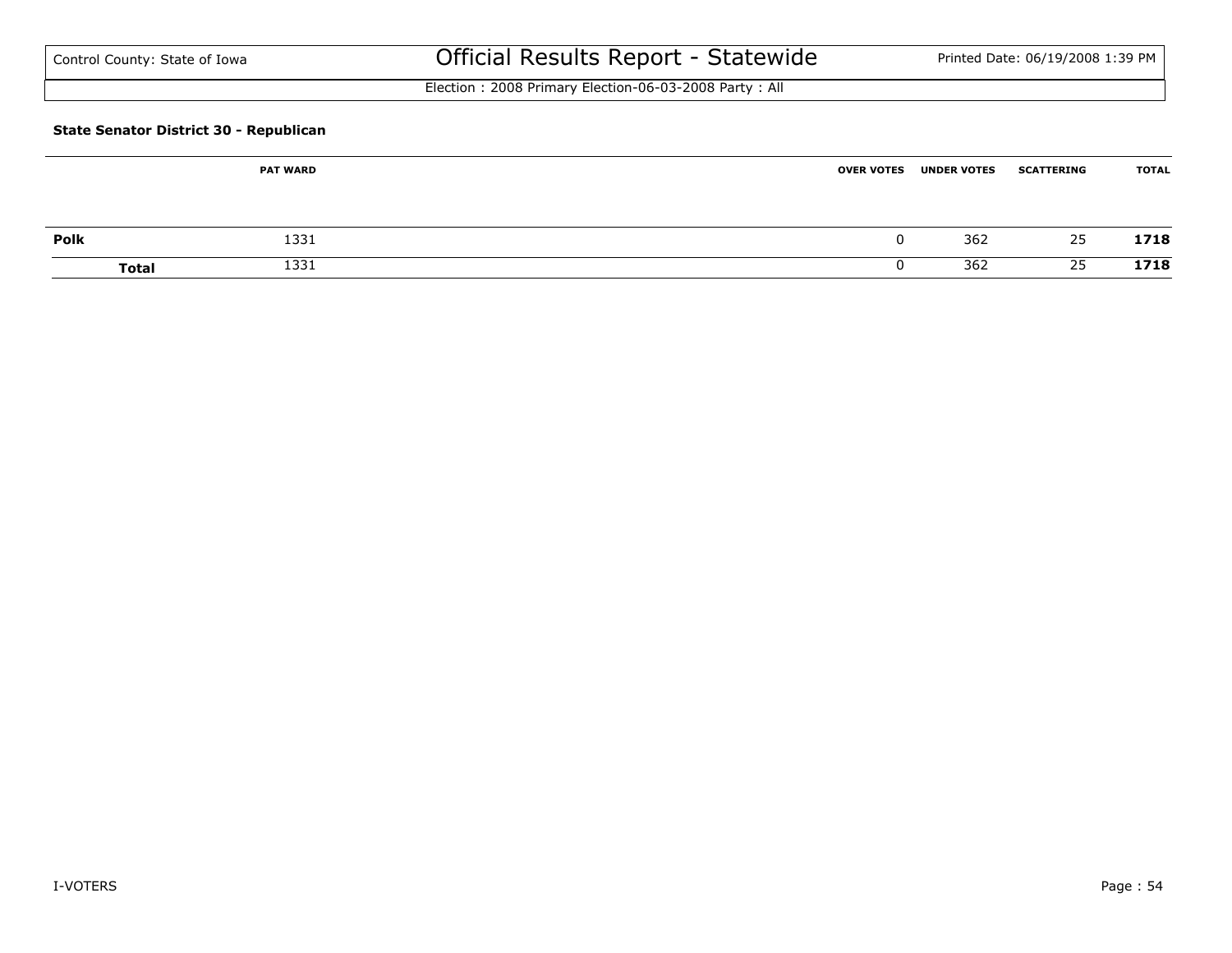| Control County: State of Iowa               | Official Results Report - Statewide                   |                   |                    | Printed Date: 06/19/2008 1:39 PM |              |
|---------------------------------------------|-------------------------------------------------------|-------------------|--------------------|----------------------------------|--------------|
|                                             | Election: 2008 Primary Election-06-03-2008 Party: All |                   |                    |                                  |              |
| <b>State Senator District 32 - Democrat</b> |                                                       |                   |                    |                                  |              |
|                                             |                                                       | <b>OVER VOTES</b> | <b>UNDER VOTES</b> | <b>SCATTERING</b>                | <b>TOTAL</b> |

| Polk  | - הר<br>しつとう            | 179         | 3708 |
|-------|-------------------------|-------------|------|
| Total | חרת ה<br>JJZ:<br>$   -$ | חד ו<br>179 | 3708 |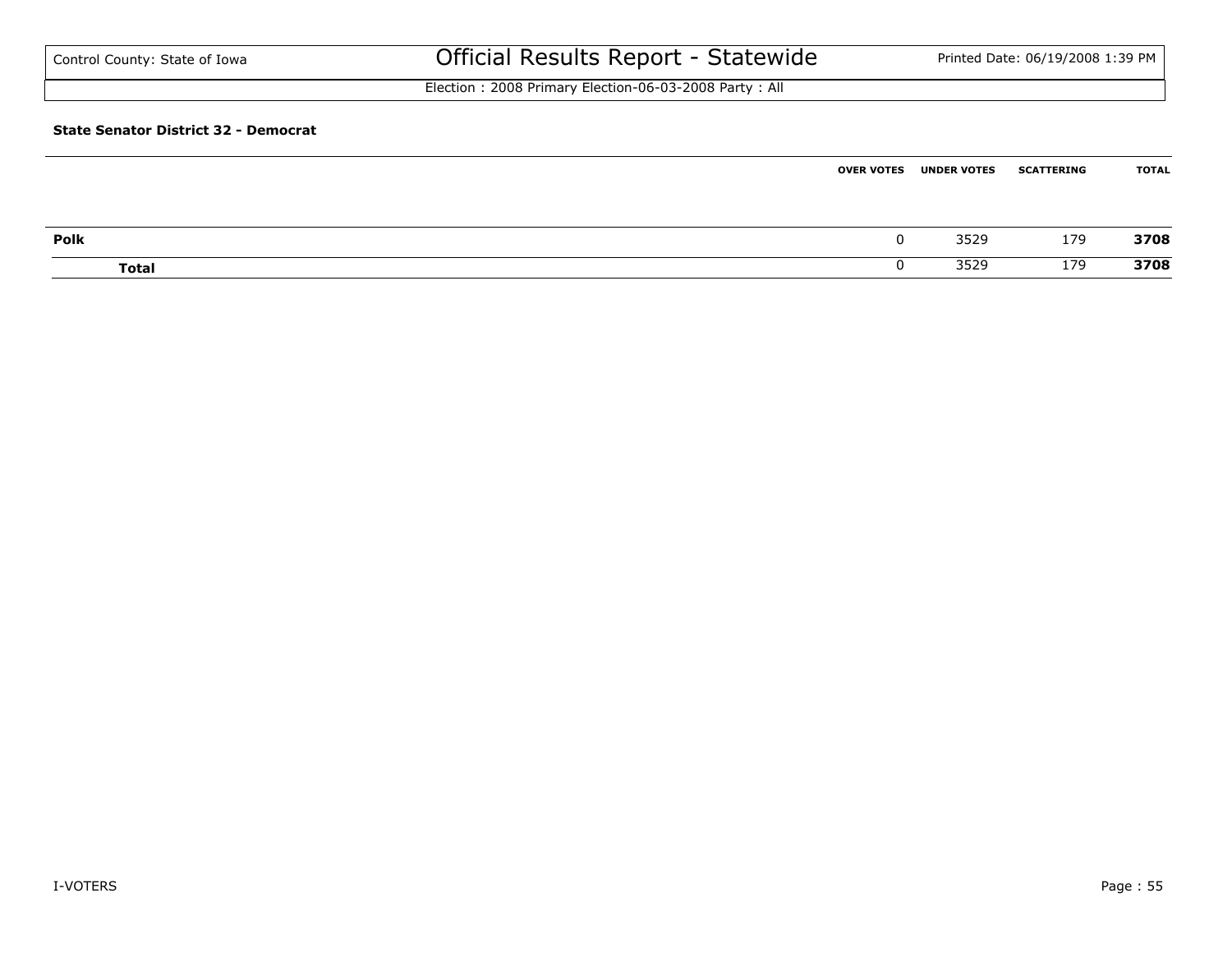| Control County: State of Iowa |  |  |  |
|-------------------------------|--|--|--|
|-------------------------------|--|--|--|

# Official Results Report - Statewide Printed Date: 06/19/2008 1:39 PM

Election : 2008 Primary Election-06-03-2008 Party : All

### **State Senator District 32 - Republican**

| <b>BRAD ZAUN</b> |              | <b>OVER VOTES</b> | <b>UNDER VOTES</b> | <b>SCATTERING</b> | <b>TOTAL</b> |
|------------------|--------------|-------------------|--------------------|-------------------|--------------|
|                  |              |                   |                    |                   |              |
| <b>Polk</b>      | 924          |                   | 88                 | 12                | 1024         |
|                  | 924<br>Total |                   | 88                 | 12                | 1024         |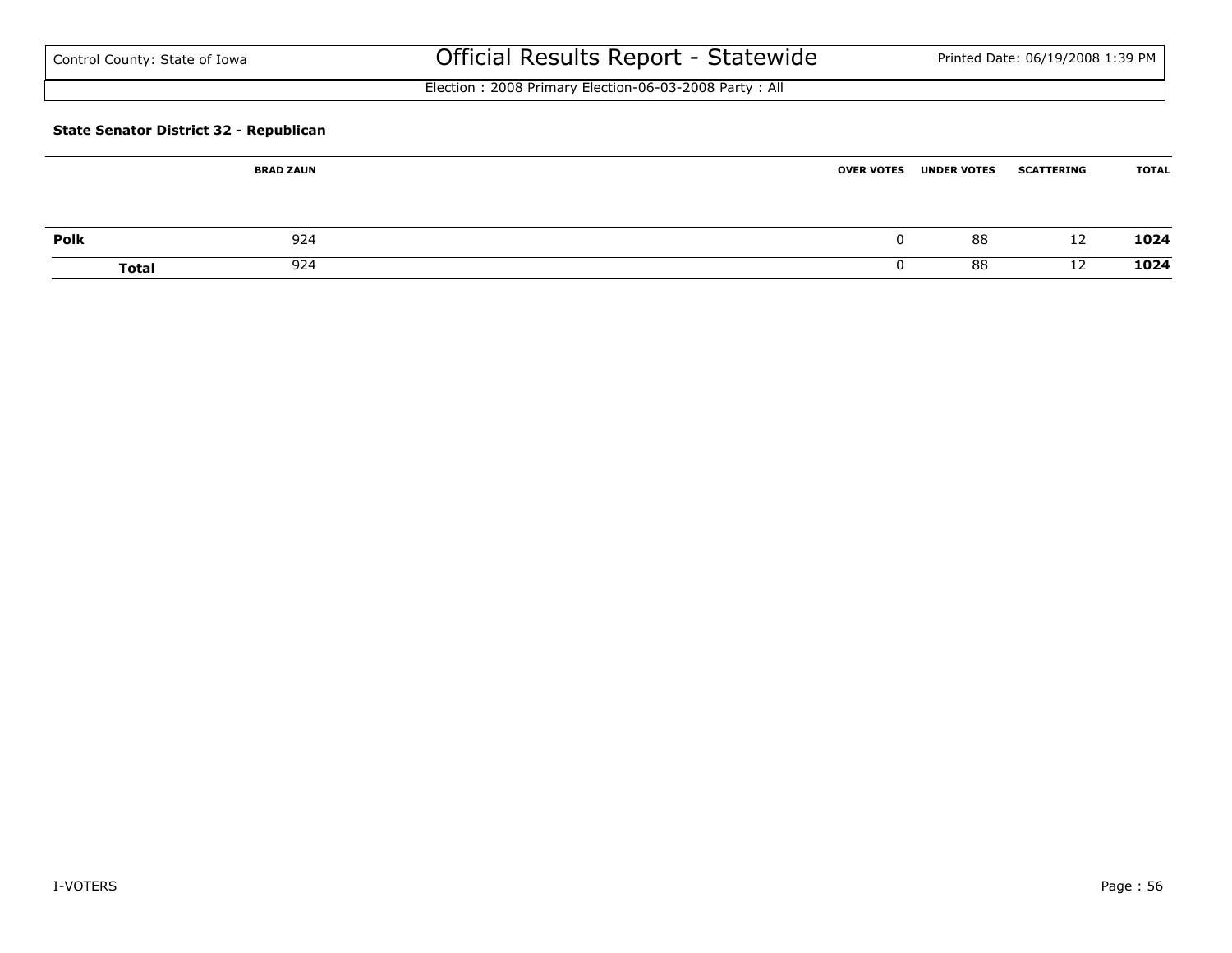Election : 2008 Primary Election-06-03-2008 Party : All

#### **State Senator District 34 - Democrat**

|      | DICK L.<br><b>DEARDEN</b> | <b>OVER VOTES</b> | <b>UNDER VOTES</b> | <b>SCATTERING</b> | <b>TOTAL</b> |
|------|---------------------------|-------------------|--------------------|-------------------|--------------|
| Polk | 2252                      |                   | 2287               | 35                | 4574         |
|      | 2252<br><b>Total</b>      |                   | 2287               | 35                | 4574         |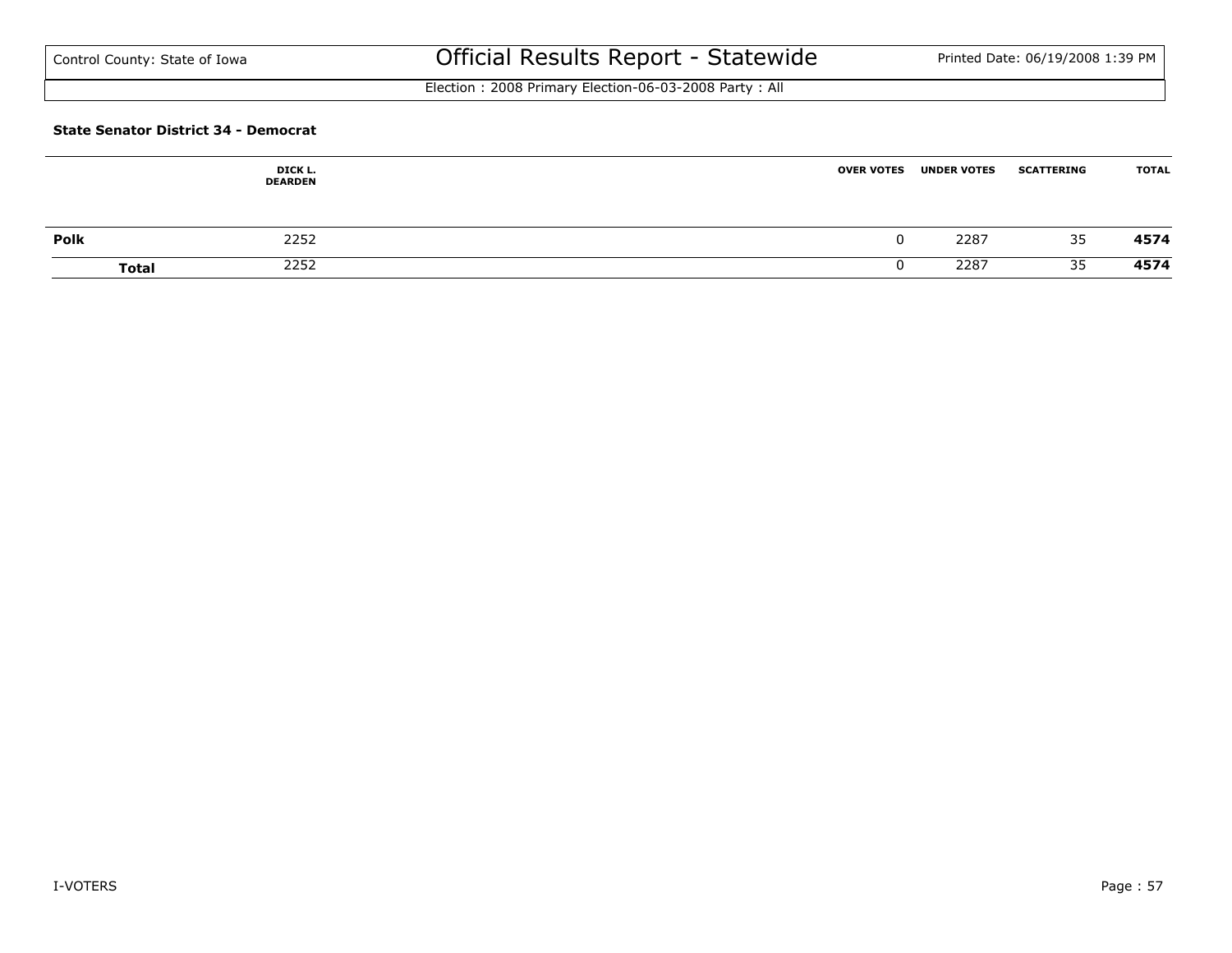Election : 2008 Primary Election-06-03-2008 Party : All

### **State Senator District 34 - Republican**

|      | <b>SCOTT</b><br><b>STROSAHL</b> | <b>OVER VOTES</b> | <b>UNDER VOTES</b> | <b>SCATTERING</b> | <b>TOTAL</b> |
|------|---------------------------------|-------------------|--------------------|-------------------|--------------|
| Polk | 504                             |                   | 107                |                   | 613          |
|      | 504<br><b>Total</b>             |                   | 107                |                   | 613          |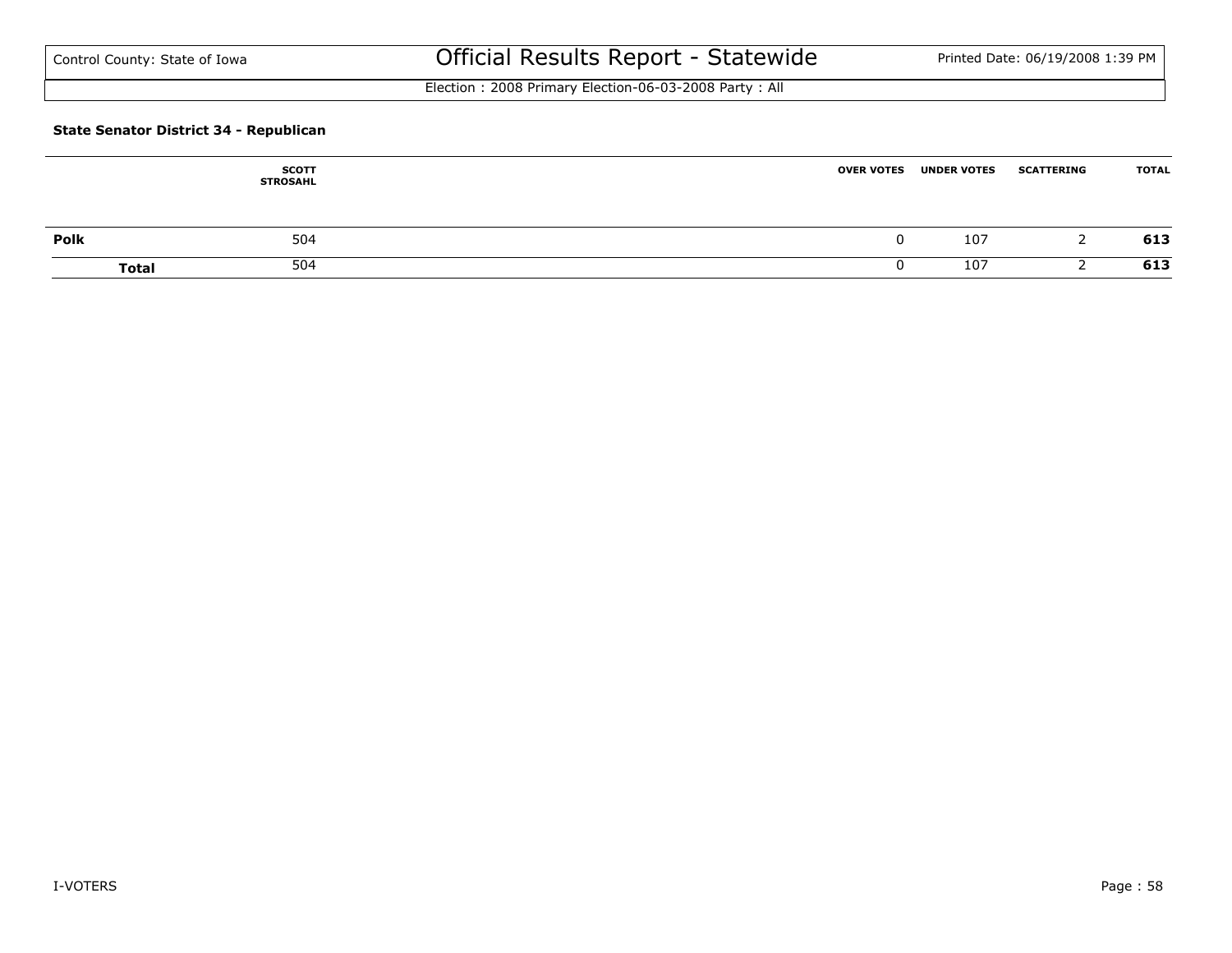### Election : 2008 Primary Election-06-03-2008 Party : All

#### **State Senator District 36 - Democrat**

|               | <b>OVER VOTES</b> | <b>UNDER VOTES</b> | <b>SCATTERING</b> | <b>TOTAL</b>   |
|---------------|-------------------|--------------------|-------------------|----------------|
|               |                   |                    |                   |                |
| <b>Jasper</b> | 0                 | 114                | $\overline{2}$    | 116            |
| Lucas         | $\mathbf 0$       | 0                  | $\overline{4}$    | $\overline{a}$ |
| Mahaska       | 0                 | 126                | 1                 | 127            |
| <b>Marion</b> | $\mathbf 0$       | 1570               | 14                | 1584           |
| <b>Monroe</b> | 0                 | 0                  | 10                | 10             |
| <b>Total</b>  | 0                 | 1810               | 31                | 1841           |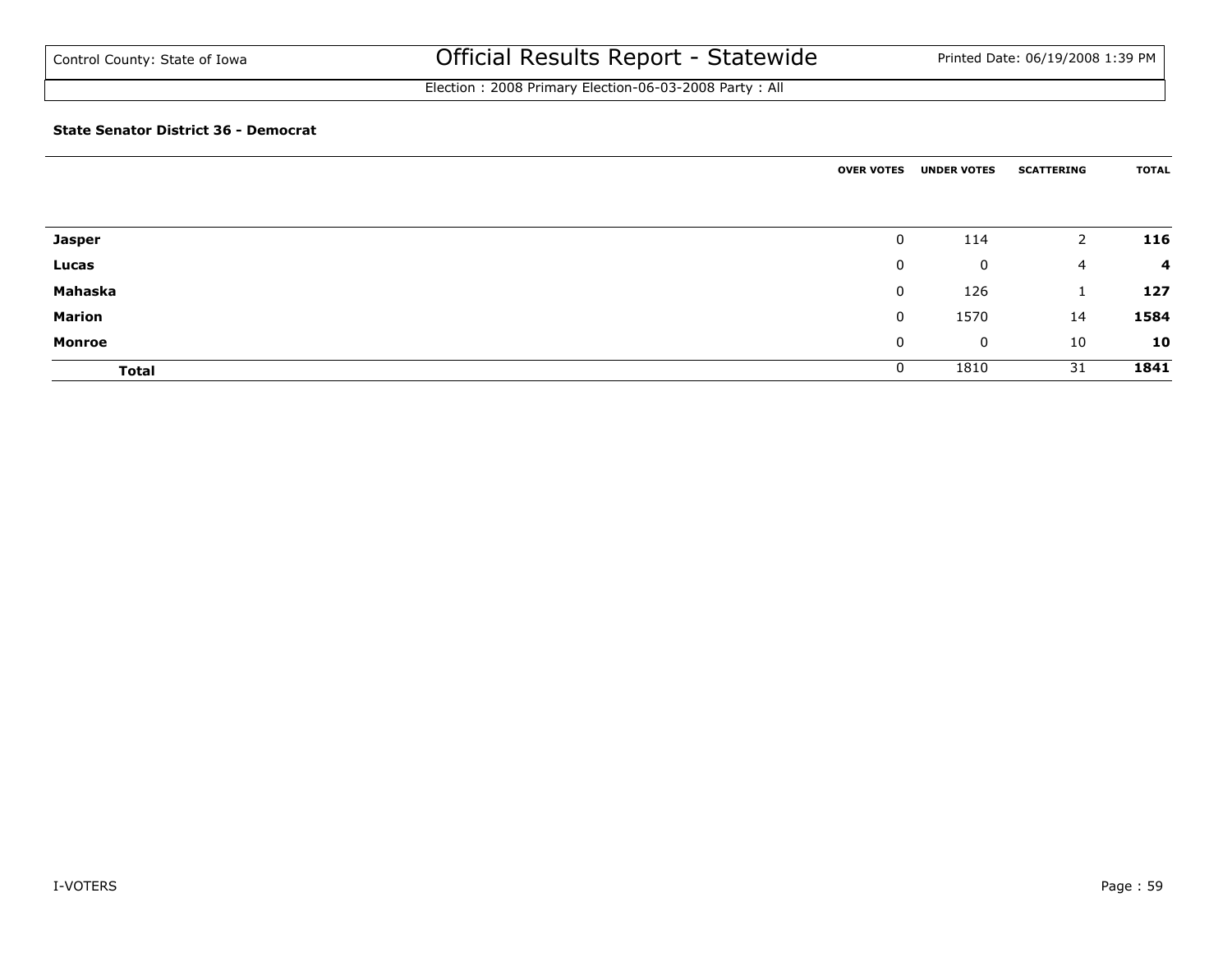Election : 2008 Primary Election-06-03-2008 Party : All

### **State Senator District 36 - Republican**

|               | <b>PAUL</b><br><b>MCKINLEY</b> | <b>OVER VOTES</b> | <b>UNDER VOTES</b> | <b>SCATTERING</b> | <b>TOTAL</b> |
|---------------|--------------------------------|-------------------|--------------------|-------------------|--------------|
|               |                                |                   |                    |                   |              |
| <b>Jasper</b> | 50                             | 0                 | 4                  | 0                 | 54           |
| Lucas         | 275                            | 0                 | 0                  | 0                 | 275          |
| Mahaska       | 136                            | 0                 | 21                 | 0                 | 157          |
| <b>Marion</b> | 1347                           | 0                 | 387                | 4                 | 1738         |
| Monroe        | 195                            |                   | 0                  |                   | 197          |
| <b>Total</b>  | 2003                           |                   | 412                | 5                 | 2421         |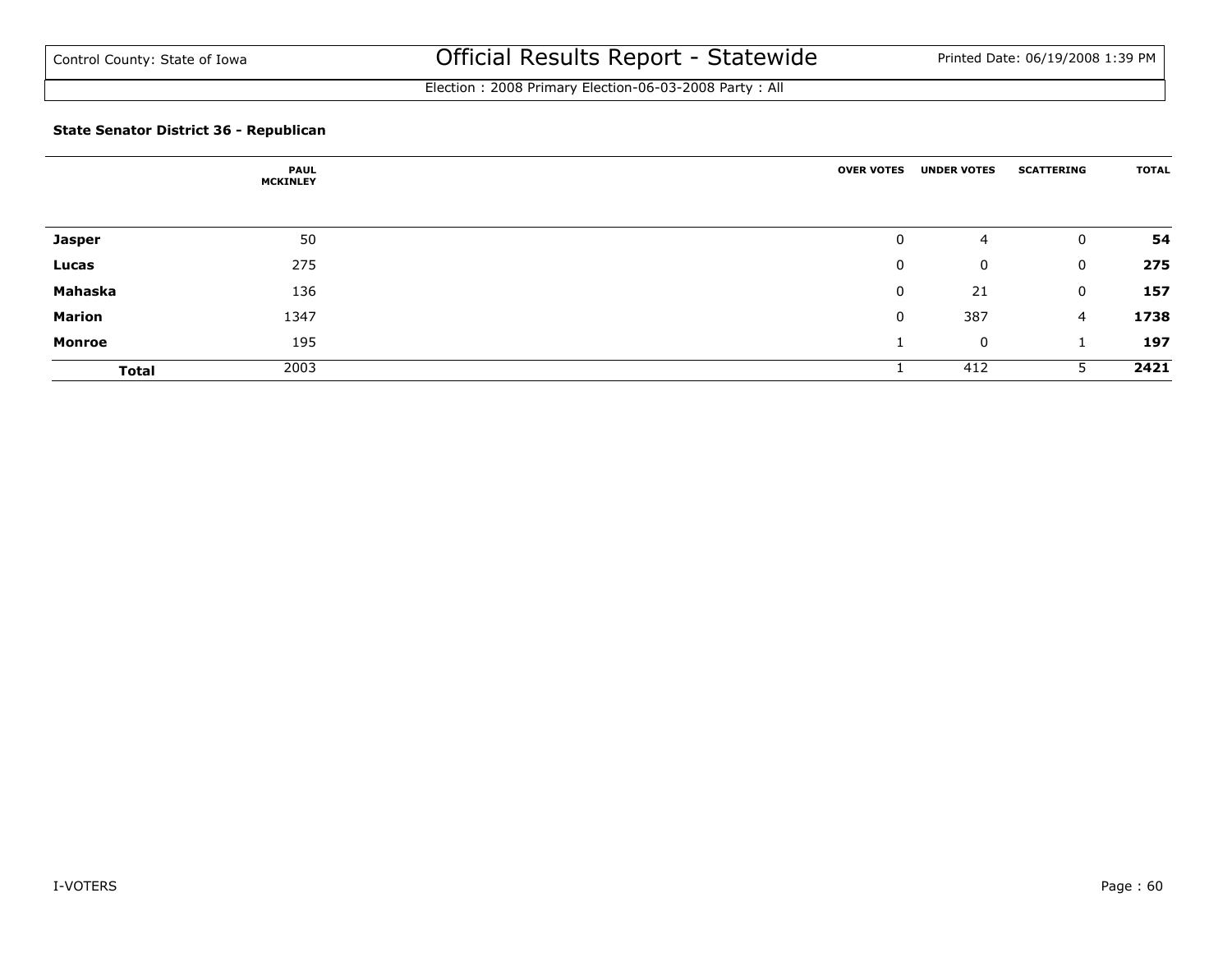Election : 2008 Primary Election-06-03-2008 Party : All

#### **State Senator District 38 - Democrat**

|                  | <b>THOMAS J</b><br><b>RIELLY</b> | <b>OVER VOTES</b> | <b>UNDER VOTES</b> | <b>SCATTERING</b> | <b>TOTAL</b> |
|------------------|----------------------------------|-------------------|--------------------|-------------------|--------------|
|                  |                                  |                   |                    |                   |              |
| Iowa             | 391                              | 0                 | 0                  | 2                 | 393          |
| Keokuk           | 1358                             | 0                 | 0                  | 5                 | 1363         |
| Mahaska          | 382                              | 0                 | 53                 | J.                | 436          |
| <b>Poweshiek</b> | 797                              | 0                 | 0                  | 2                 | 799          |
| Tama             | 27                               | 0                 | 6                  | $\mathbf 0$       | 33           |
| <b>Total</b>     | 2955                             | 0                 | 59                 | 10                | 3024         |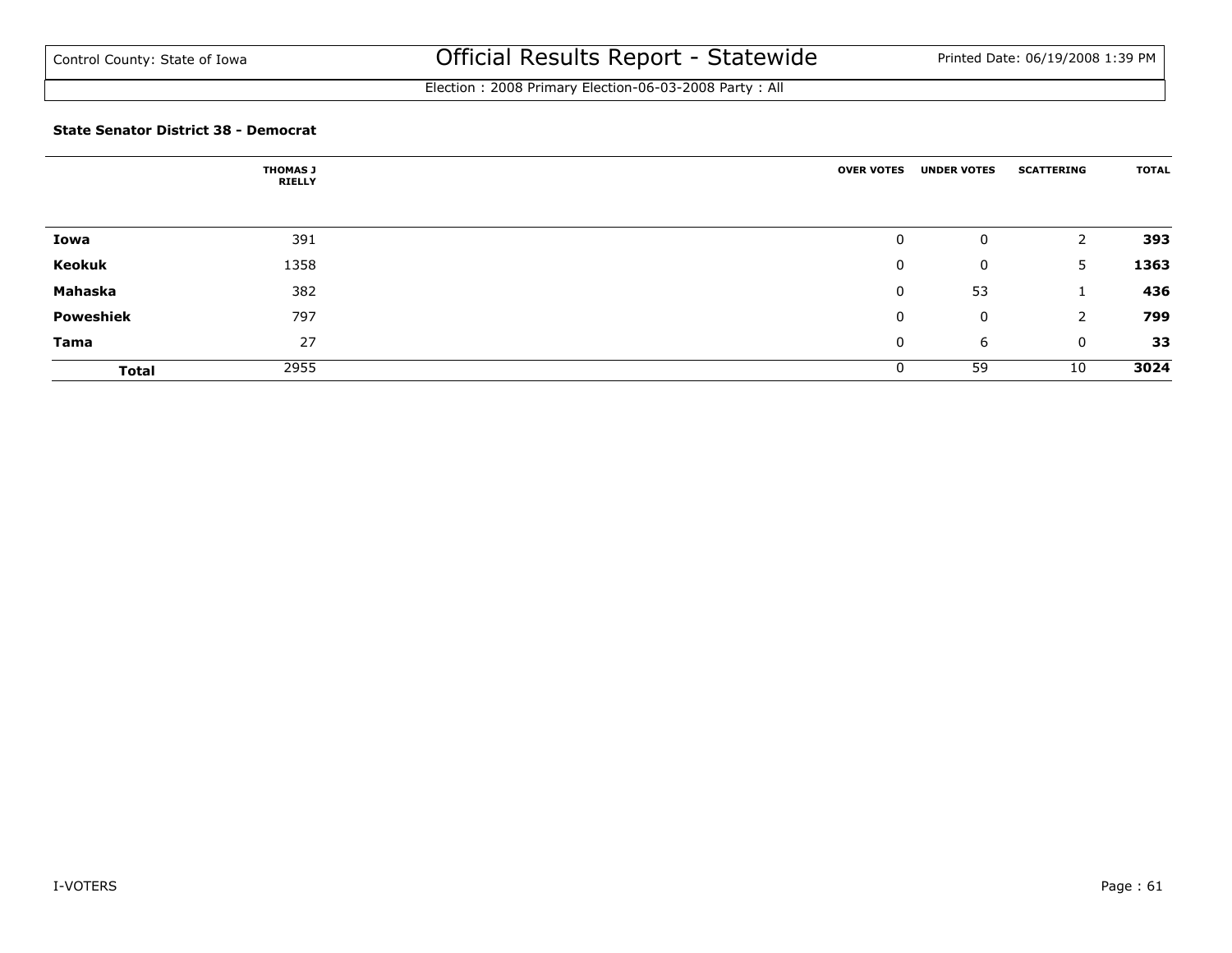Election : 2008 Primary Election-06-03-2008 Party : All

### **State Senator District 38 - Republican**

|              | <b>MICHAEL C.</b><br><b>HADLEY</b> | <b>OVER VOTES</b> | <b>UNDER VOTES</b> | <b>SCATTERING</b> | <b>TOTAL</b> |
|--------------|------------------------------------|-------------------|--------------------|-------------------|--------------|
|              |                                    |                   |                    |                   |              |
| Iowa         | 190                                | 0                 | 0                  | 0                 | 190          |
| Keokuk       | 231                                | 0                 | 0                  |                   | 232          |
| Mahaska      | 237                                | 0                 | 41                 |                   | 279          |
| Poweshiek    | 284                                | 0                 | 0                  | 0                 | 284          |
| Tama         | 45                                 | 0                 | 9                  |                   | 55           |
| <b>Total</b> | 987                                | 0                 | 50                 | 3                 | 1040         |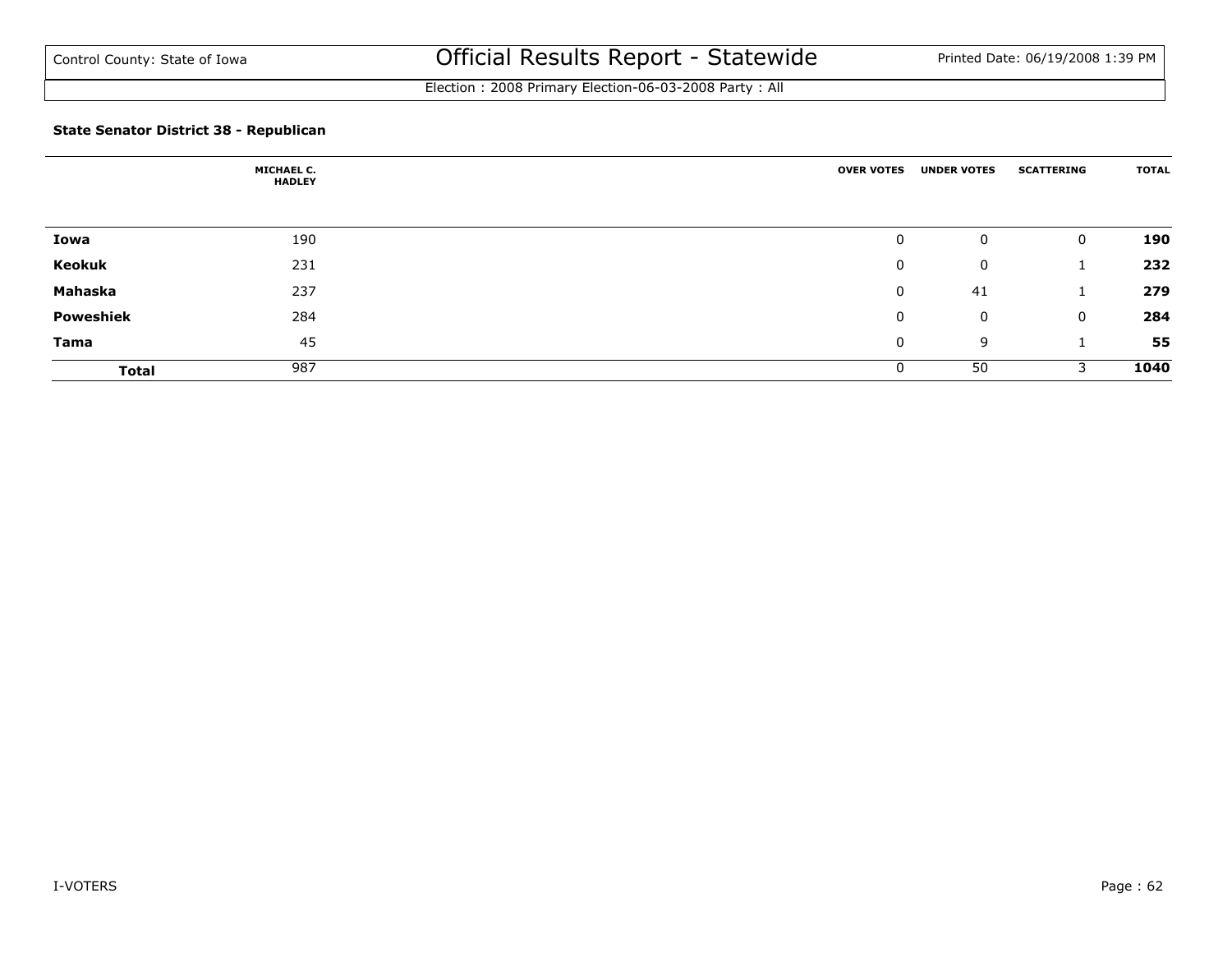Election : 2008 Primary Election-06-03-2008 Party : All

#### **State Senator District 40 - Democrat**

|                  | <b>SHARON</b><br><b>SAVAGE</b> | <b>OVER VOTES</b> | <b>UNDER VOTES</b> | <b>SCATTERING</b> | <b>TOTAL</b> |
|------------------|--------------------------------|-------------------|--------------------|-------------------|--------------|
|                  |                                |                   |                    |                   |              |
| Cedar            | 199                            | $\mathbf 0$       | 0                  |                   | 200          |
| Johnson          | 54                             | $\Omega$          | 25                 | 0                 | 79           |
| <b>Muscatine</b> | 558                            | $\mathbf{0}$      | 126                | 4                 | 688          |
| <b>Total</b>     | 811                            | 0                 | 151                |                   | 967          |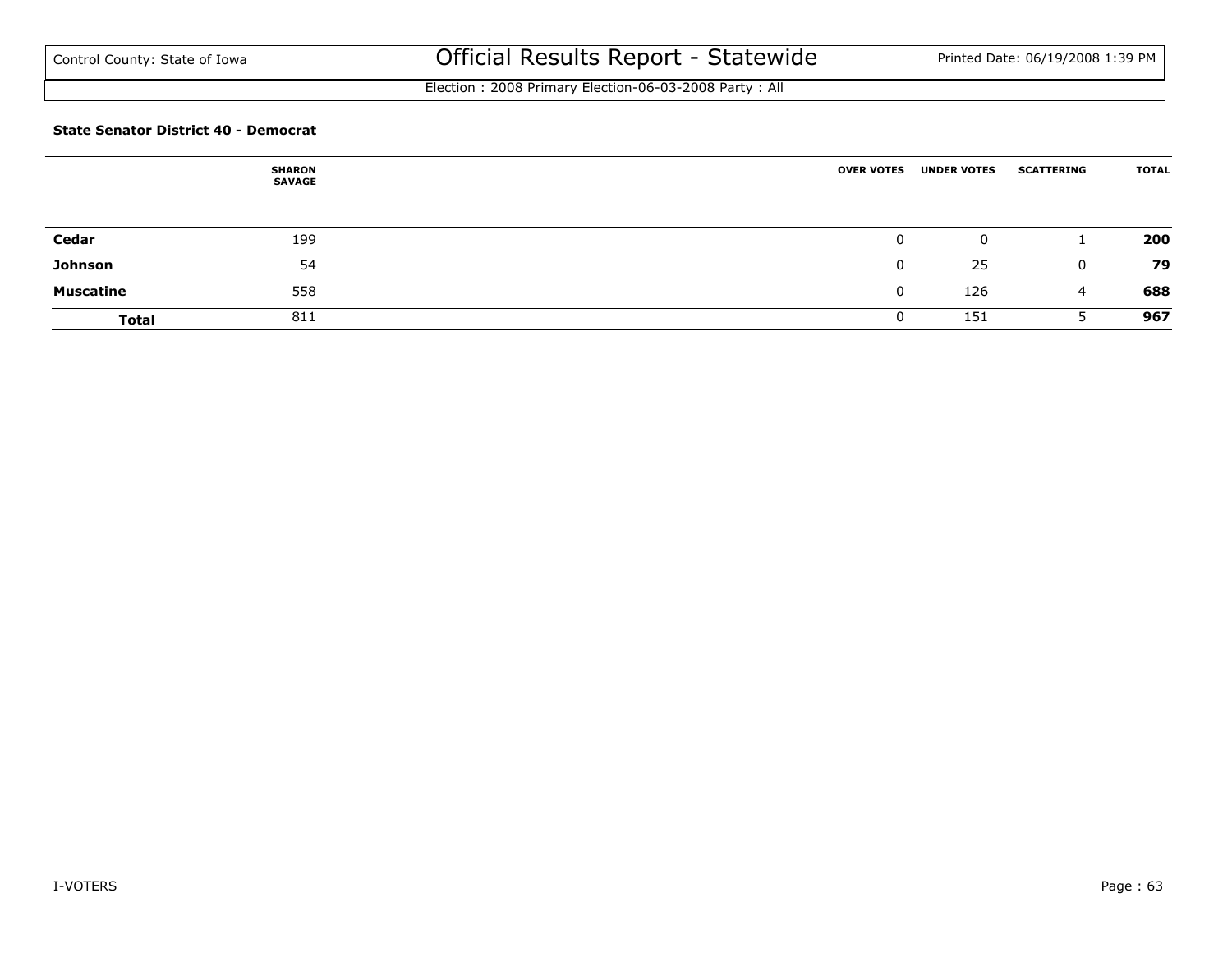Election : 2008 Primary Election-06-03-2008 Party : All

### **State Senator District 40 - Republican**

|                  | <b>JAMES F.</b><br><b>HAHN</b> | <b>OVER VOTES</b> | <b>UNDER VOTES</b> | <b>SCATTERING</b> | <b>TOTAL</b> |
|------------------|--------------------------------|-------------------|--------------------|-------------------|--------------|
|                  |                                |                   |                    |                   |              |
| Cedar            | 446                            |                   | 0                  | 2                 | 448          |
| Johnson          | 25                             | 0                 | 5                  | $\mathbf 0$       | 30           |
| <b>Muscatine</b> | 1308                           |                   | 235                | 13                | 1556         |
| <b>Total</b>     | 1779                           |                   | 240                | 15                | 2034         |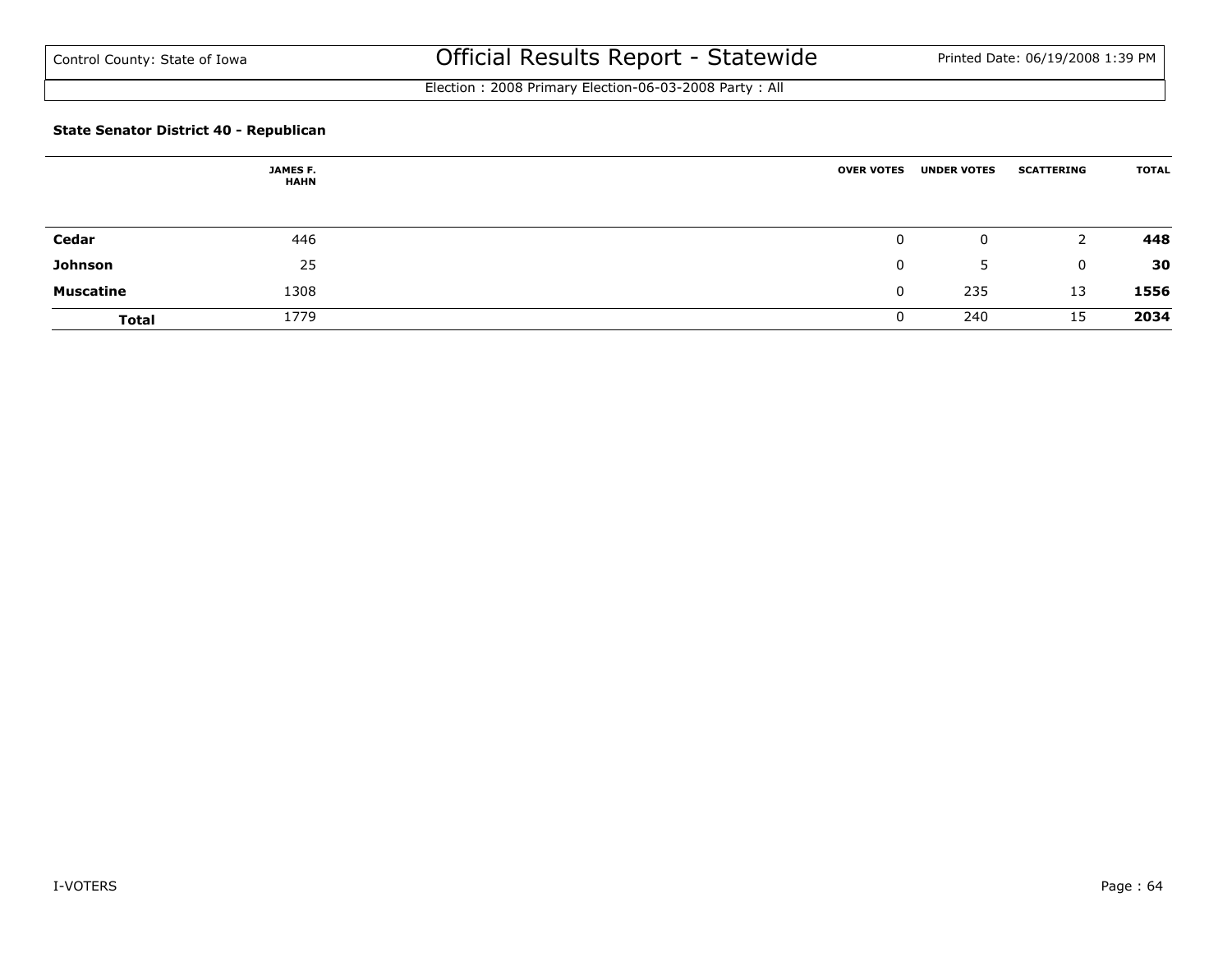Election : 2008 Primary Election-06-03-2008 Party : All

#### **State Senator District 42 - Democrat**

|                | <b>FRANK B.</b><br>WOOD | <b>OVER VOTES</b> | <b>UNDER VOTES</b> | <b>SCATTERING</b> | <b>TOTAL</b> |
|----------------|-------------------------|-------------------|--------------------|-------------------|--------------|
|                |                         |                   |                    |                   |              |
| <b>Clinton</b> | 796                     |                   | 262                | 11                | 1070         |
| <b>Scott</b>   | 239                     | 0                 | 0                  | 4                 | 243          |
| <b>Total</b>   | 1035                    |                   | 262                | 15                | 1313         |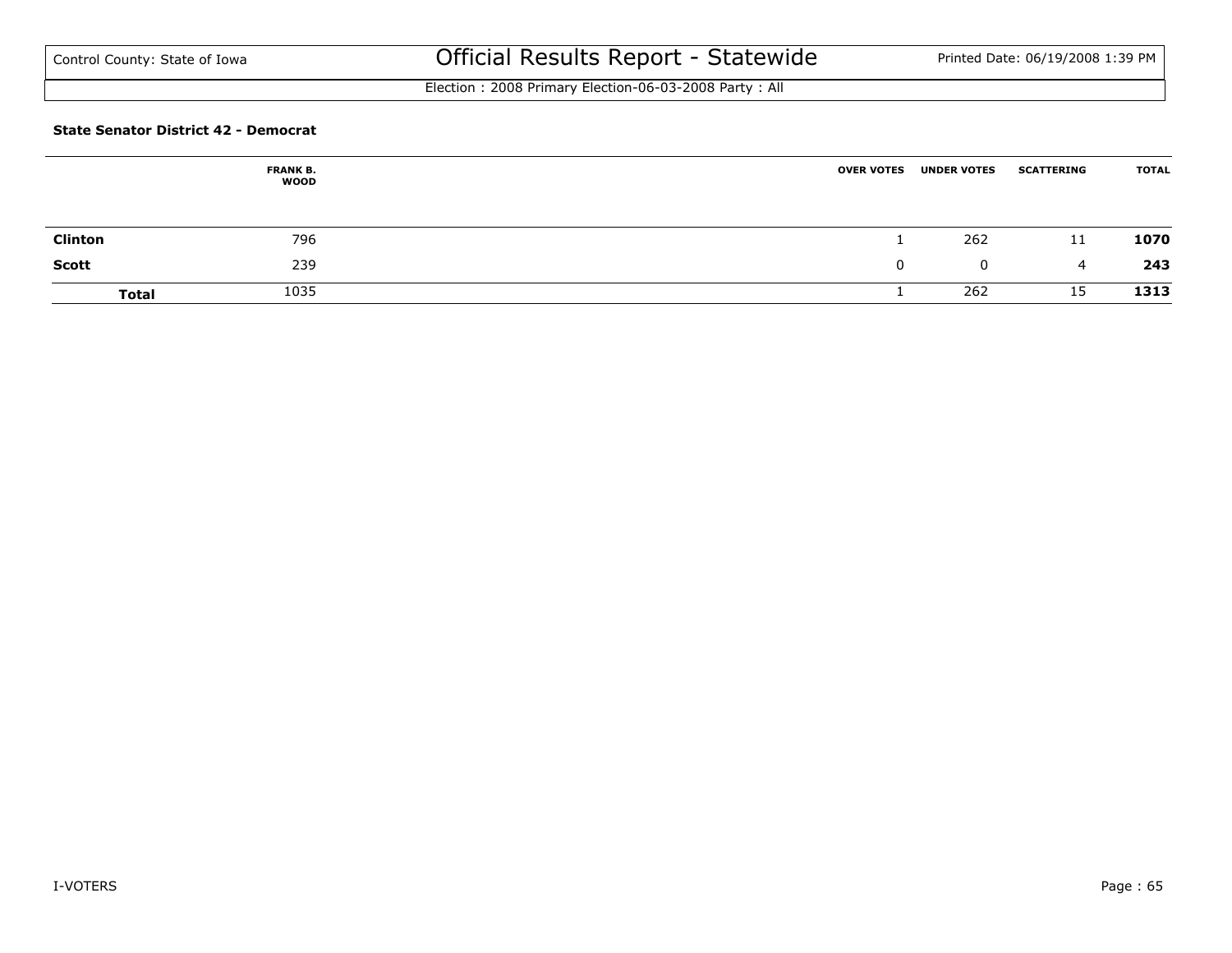Election : 2008 Primary Election-06-03-2008 Party : All

### **State Senator District 42 - Republican**

|                | <b>THOMAS A.</b><br>BLACK | <b>SHAWN</b><br><b>HAMERLINCK</b> | <b>OVER VOTES</b> | <b>UNDER VOTES</b> | <b>SCATTERING</b> | <b>TOTAL</b> |
|----------------|---------------------------|-----------------------------------|-------------------|--------------------|-------------------|--------------|
| <b>Clinton</b> | 79                        | 343                               | 0                 | 50                 | 3                 | 475          |
| Scott          | 70                        | 676                               |                   | $\mathbf{0}$       | $\Omega$          | 746          |
| <b>Total</b>   | 149                       | 1019                              |                   | 50                 |                   | 1221         |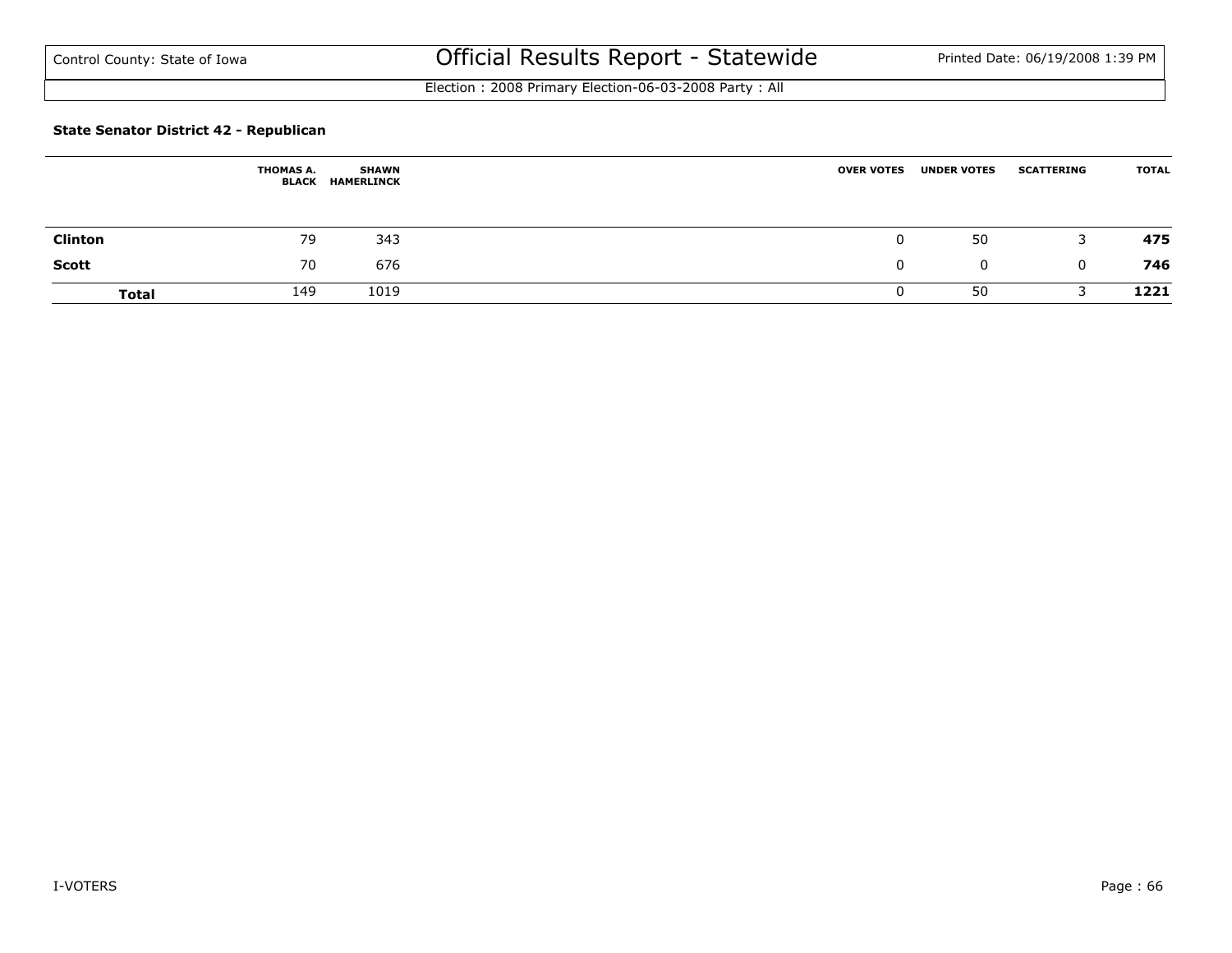Election : 2008 Primary Election-06-03-2008 Party : All

#### **State Senator District 44 - Democrat**

|                   | THOMAS G.<br><b>COURTNEY</b> | <b>OVER VOTES</b> | <b>UNDER VOTES</b> | <b>SCATTERING</b> | <b>TOTAL</b> |
|-------------------|------------------------------|-------------------|--------------------|-------------------|--------------|
|                   |                              |                   |                    |                   |              |
| <b>Des Moines</b> | 2257                         | 0                 | 0                  | 13                | 2270         |
| Louisa            | 105                          |                   | -11                |                   | 117          |
| <b>Muscatine</b>  | 123                          | 0                 | 45                 | $\mathbf{0}$      | 168          |
| <b>Total</b>      | 2485                         |                   | 56                 | 14                | 2555         |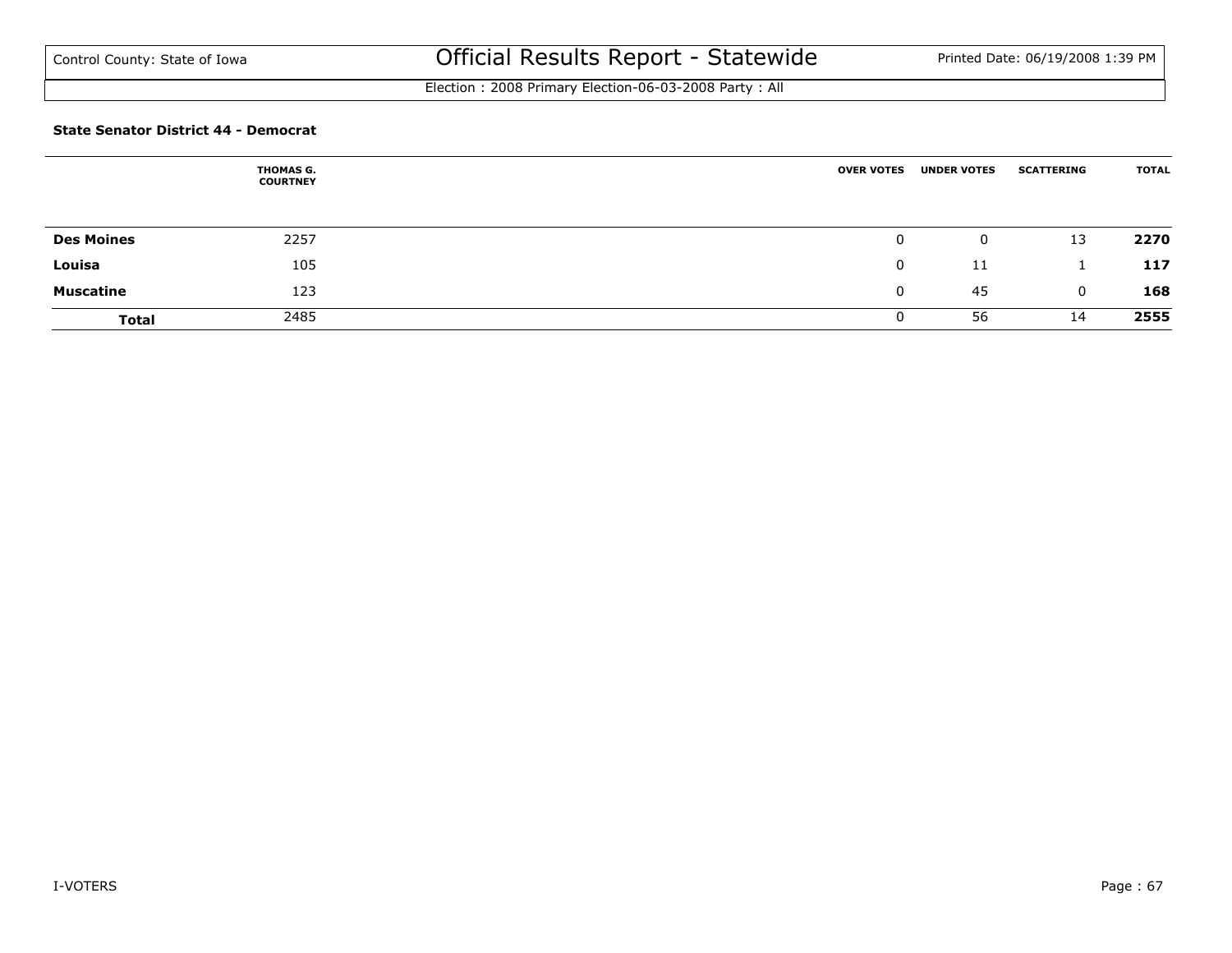Election : 2008 Primary Election-06-03-2008 Party : All

### **State Senator District 44 - Republican**

|                   | <b>DAVID KERR</b> | <b>OVER VOTES</b> | <b>UNDER VOTES</b> | <b>SCATTERING</b> | <b>TOTAL</b> |
|-------------------|-------------------|-------------------|--------------------|-------------------|--------------|
|                   |                   |                   |                    |                   |              |
|                   |                   |                   |                    |                   |              |
| <b>Des Moines</b> | 464               | 0                 | 0                  | 3                 | 467          |
| Louisa            | 305               | $\Omega$          | 30                 | $\mathbf 0$       | 335          |
| <b>Muscatine</b>  | 131               | $\mathbf{0}$      | 49                 | $\mathbf 0$       | 180          |
| <b>Total</b>      | 900               | U                 | 79                 |                   | 982          |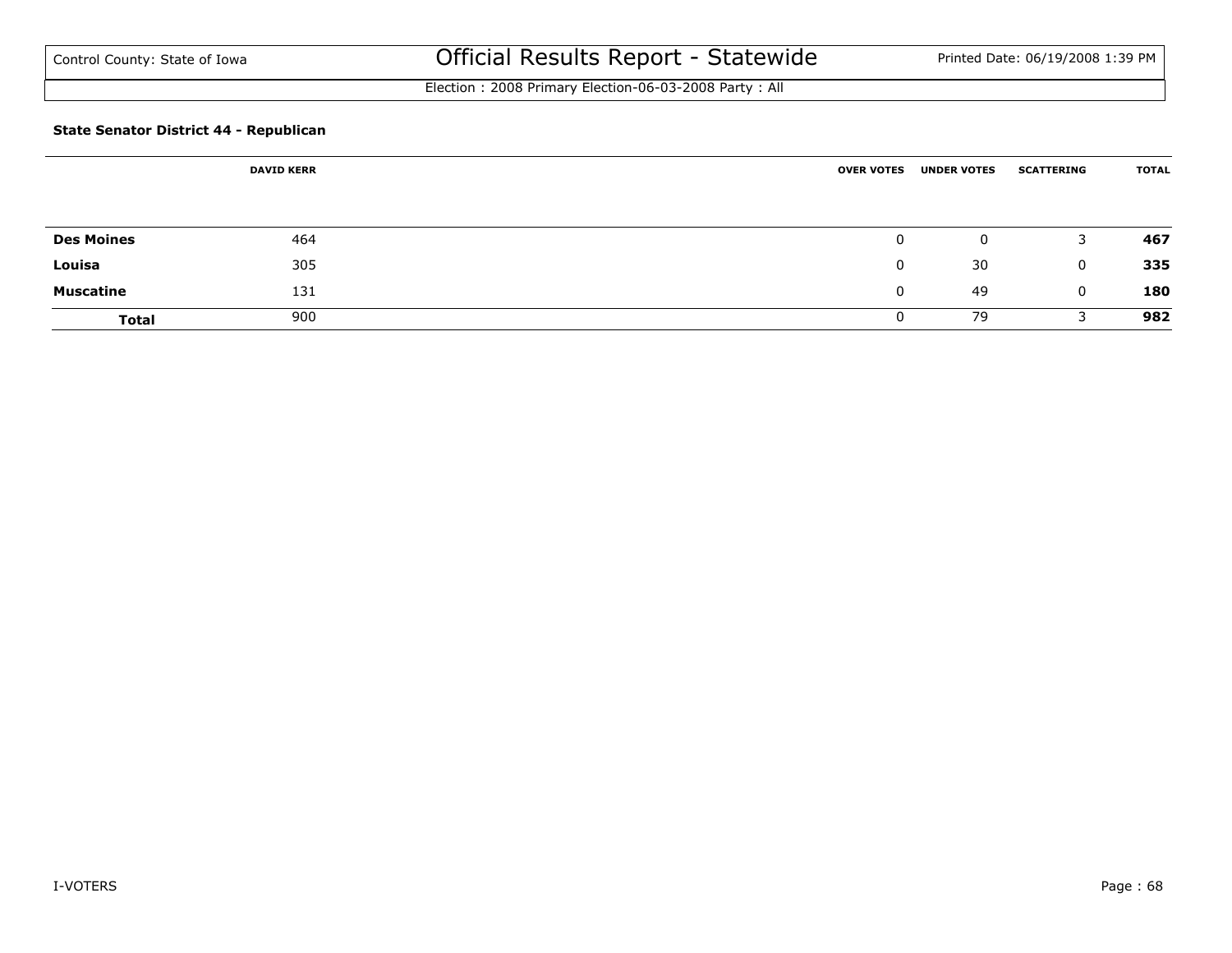Election : 2008 Primary Election-06-03-2008 Party : All

#### **State Senator District 46 - Democrat**

|              | <b>EUGENE</b><br><b>FRAISE</b> | <b>UNDER VOTES</b><br><b>OVER VOTES</b> | <b>SCATTERING</b> | <b>TOTAL</b> |
|--------------|--------------------------------|-----------------------------------------|-------------------|--------------|
| <b>Henry</b> | 267                            | 0                                       | 24                | 295<br>4     |
| Lee          | 2703                           |                                         | 514               | 3239<br>21   |
| <b>Total</b> | 2970                           |                                         | 538               | 3534<br>25   |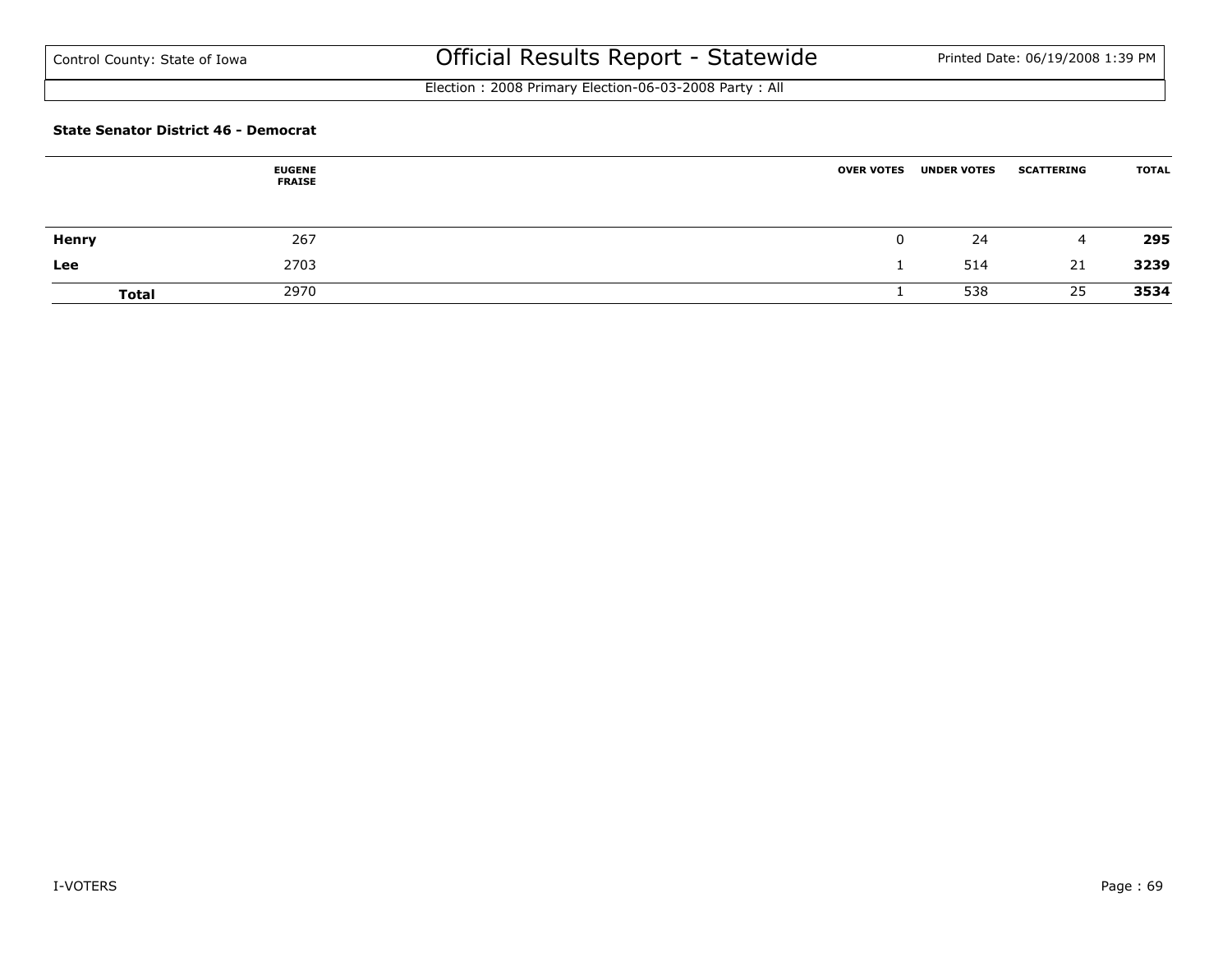Election : 2008 Primary Election-06-03-2008 Party : All

### **State Senator District 46 - Republican**

|              | <b>DOUG P.</b><br><b>ABOLT</b> | <b>OVER VOTES</b> | <b>UNDER VOTES</b> | <b>SCATTERING</b> | <b>TOTAL</b> |
|--------------|--------------------------------|-------------------|--------------------|-------------------|--------------|
| <b>Henry</b> | 1022                           |                   | 290                | 4                 | 1316         |
| Lee          | 516                            |                   | 58                 |                   | 575          |
| <b>Total</b> | 1538                           |                   | 348                |                   | 1891         |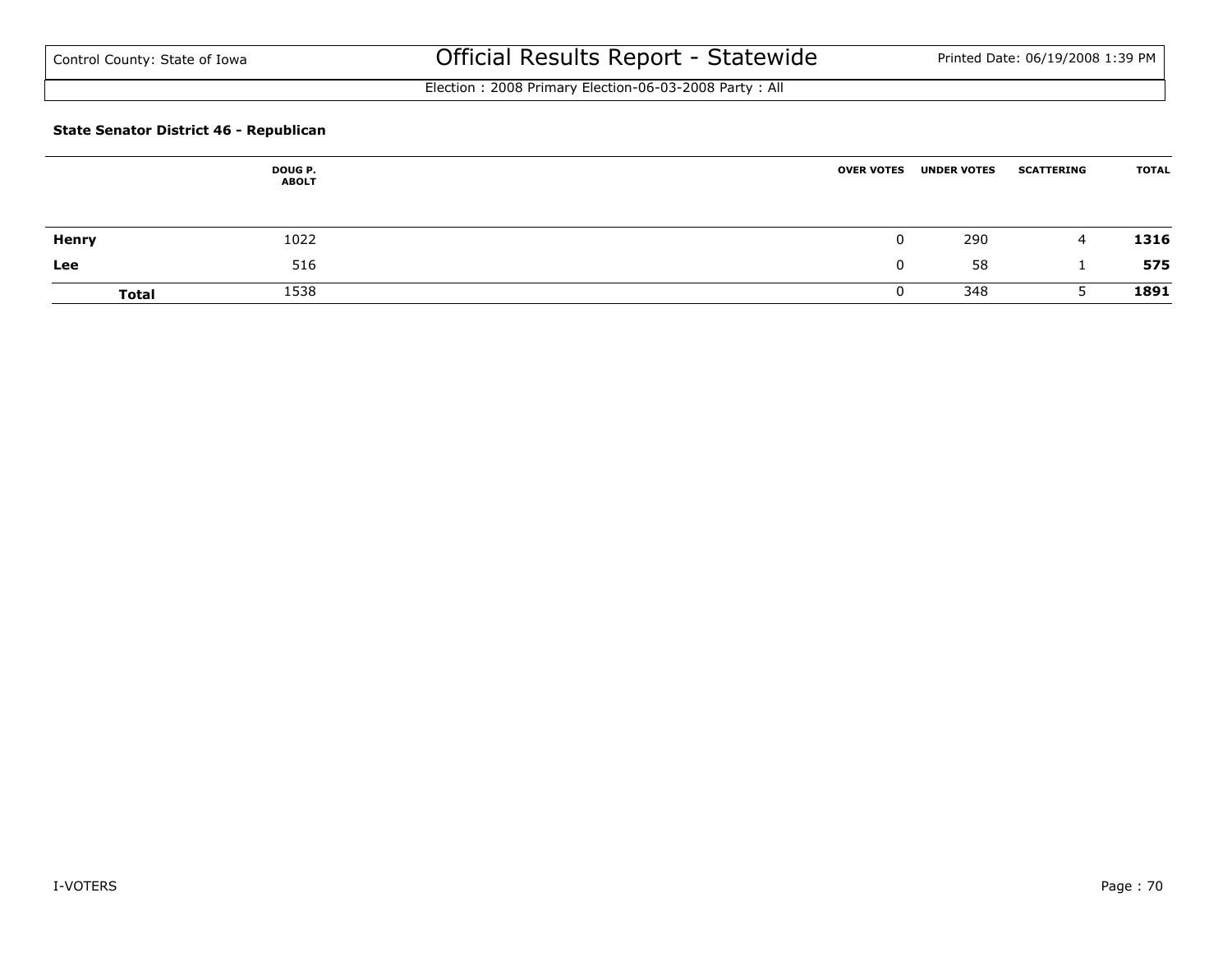Election : 2008 Primary Election-06-03-2008 Party : All

#### **State Senator District 48 - Democrat**

|                | <b>MATTHEW</b><br><b>BROWN</b> | <b>RUTH SMITH</b> | <b>KEVIN L.</b><br><b>WYNN</b> | <b>OVER VOTES</b> | <b>UNDER VOTES</b> | <b>SCATTERING</b> | <b>TOTAL</b> |
|----------------|--------------------------------|-------------------|--------------------------------|-------------------|--------------------|-------------------|--------------|
|                |                                |                   |                                |                   |                    |                   |              |
| Adams          | 18                             | 35                | 250                            | 0                 | 0                  | 0                 | 303          |
| <b>Clarke</b>  | 139                            | 325               | 156                            | 0                 | 0                  | 3                 | 623          |
| <b>Decatur</b> | 65                             | 391               | 33                             | 0                 | 0                  | щ                 | 490          |
| Montgomery     | 57                             | 85                | 56                             | 0                 | 0                  | 0                 | 198          |
| Ringgold       | 136                            | 210               | 223                            | 0                 | 0                  | 0                 | 569          |
| <b>Taylor</b>  | 30                             | 55                | 82                             | 0                 | 10                 | 0                 | 177          |
| <b>Union</b>   | 177                            | 140               | 127                            | 0                 | 30                 | 0                 | 474          |
| <b>Total</b>   | 622                            | 1241              | 927                            | 0                 | 40                 | 4                 | 2834         |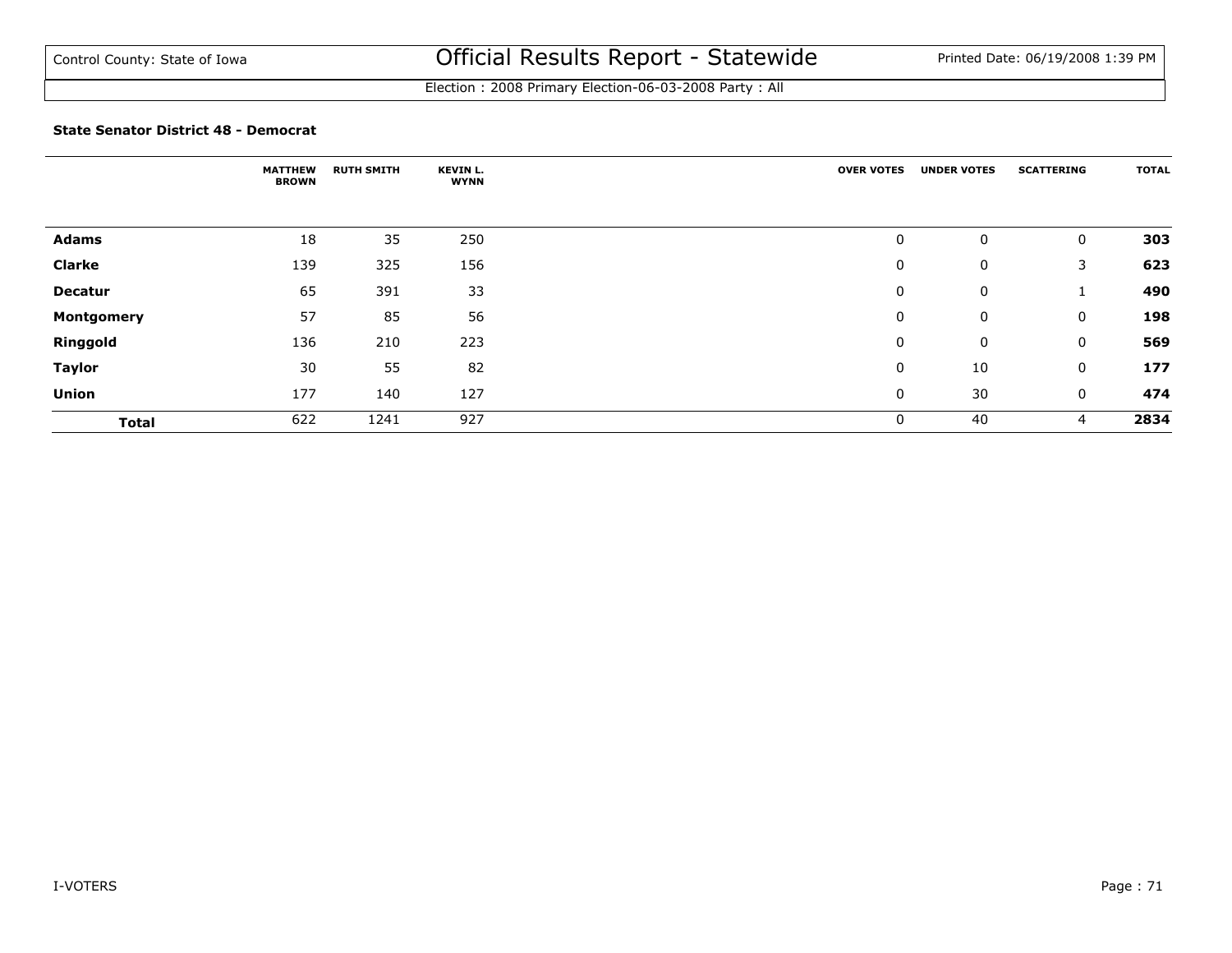Election : 2008 Primary Election-06-03-2008 Party : All

### **State Senator District 48 - Republican**

|                | <b>JIM PARKER</b> | <b>KIM</b><br><b>REYNOLDS</b> | <b>OVER VOTES</b> | <b>UNDER VOTES</b> | <b>SCATTERING</b> | <b>TOTAL</b> |
|----------------|-------------------|-------------------------------|-------------------|--------------------|-------------------|--------------|
|                |                   |                               |                   |                    |                   |              |
| <b>Adams</b>   | 48                | 125                           | 0                 | 0                  | 0                 | 173          |
| <b>Clarke</b>  | 59                | 478                           | 0                 | 0                  | 0                 | 537          |
| <b>Decatur</b> | 46                | 273                           | 0                 | 0                  |                   | 320          |
| Montgomery     | 1152              | 663                           | 0                 | 0                  | 4                 | 1819         |
| Ringgold       | 102               | 395                           | 0                 | 0                  | 0                 | 497          |
| <b>Taylor</b>  | 47                | 212                           | 0                 | 10                 | 0                 | 269          |
| <b>Union</b>   | 85                | 341                           | 0                 | 33                 |                   | 460          |
| <b>Total</b>   | 1539              | 2487                          | 0                 | 43                 | 6                 | 4075         |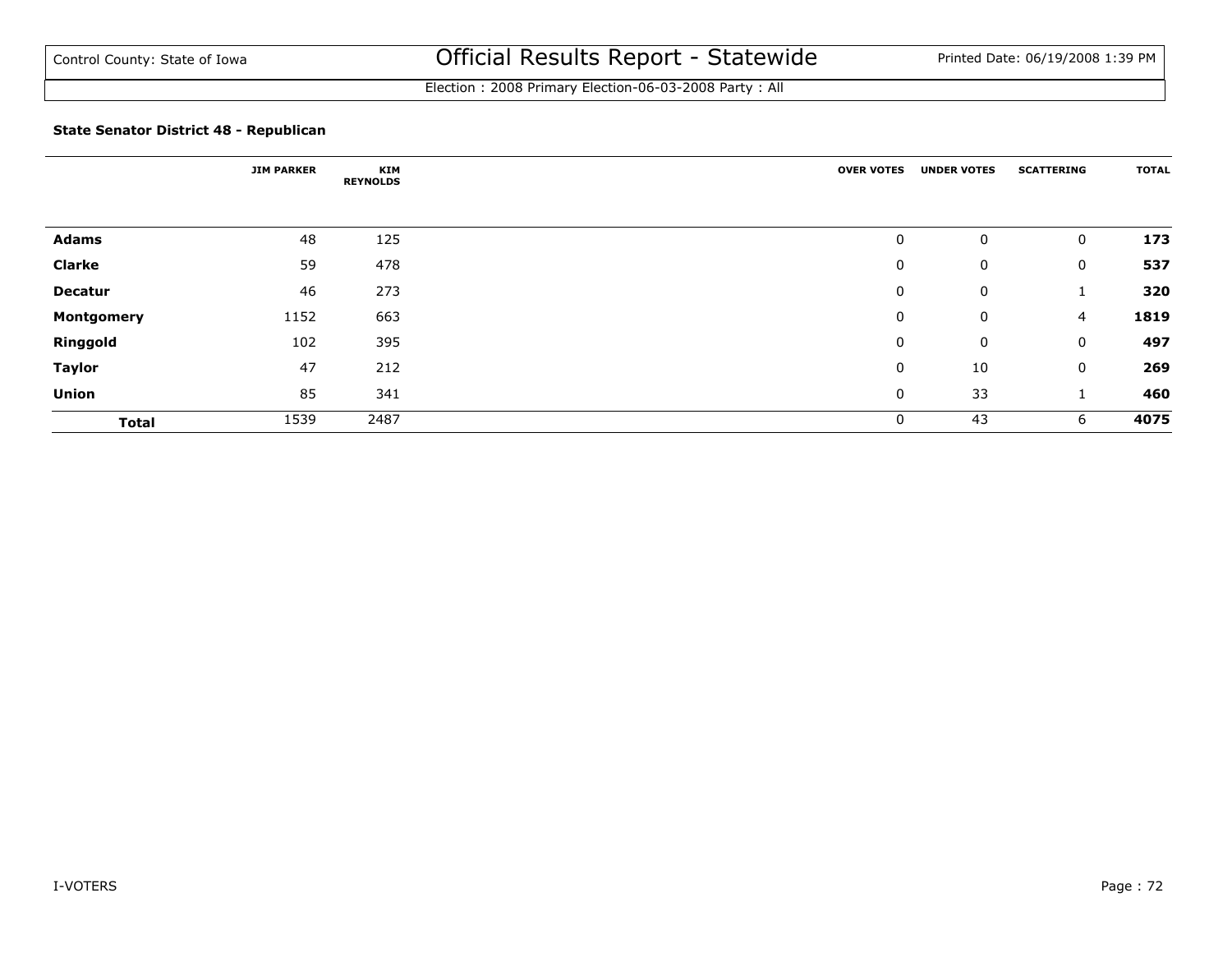Election : 2008 Primary Election-06-03-2008 Party : All

#### **State Senator District 50 - Democrat**

|               | <b>MICHAEL E.</b><br><b>GRONSTAL</b> | <b>OVER VOTES</b> | <b>UNDER VOTES</b> | <b>SCATTERING</b> | <b>TOTAL</b> |
|---------------|--------------------------------------|-------------------|--------------------|-------------------|--------------|
| Pottawattamie | 360                                  |                   | 0                  | 10                | 370          |
| <b>Total</b>  | 360                                  |                   |                    | 10                | 370          |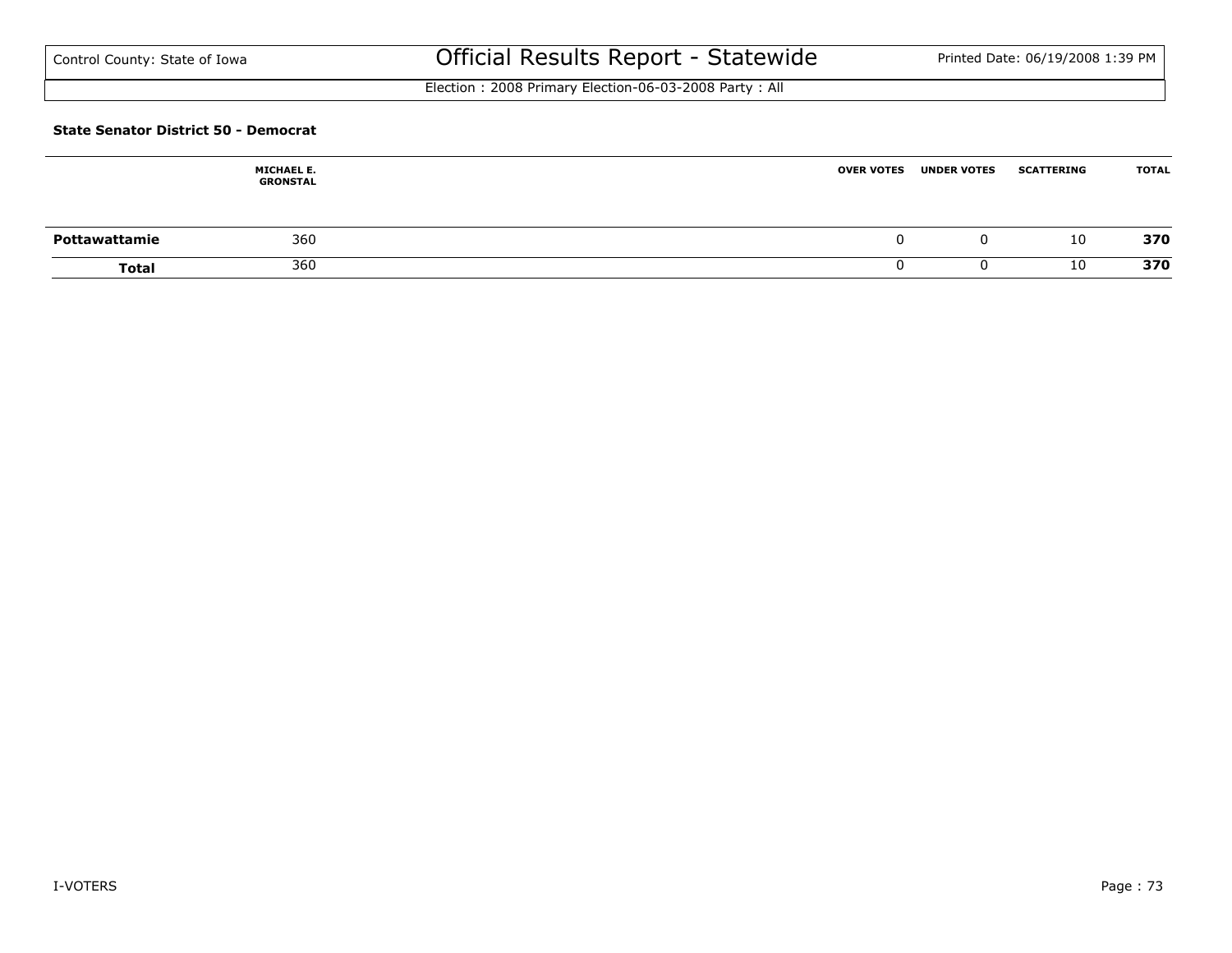Election : 2008 Primary Election-06-03-2008 Party : All

### **State Senator District 50 - Republican**

|               | <b>MARK A.</b><br><b>BRANDENBUR</b><br>u | <b>OVER VOTES</b> | <b>UNDER VOTES</b> | <b>SCATTERING</b> | <b>TOTAL</b> |
|---------------|------------------------------------------|-------------------|--------------------|-------------------|--------------|
| Pottawattamie | 533                                      |                   |                    | ⊶                 | 537          |
| <b>Total</b>  | 533                                      |                   |                    |                   | 537          |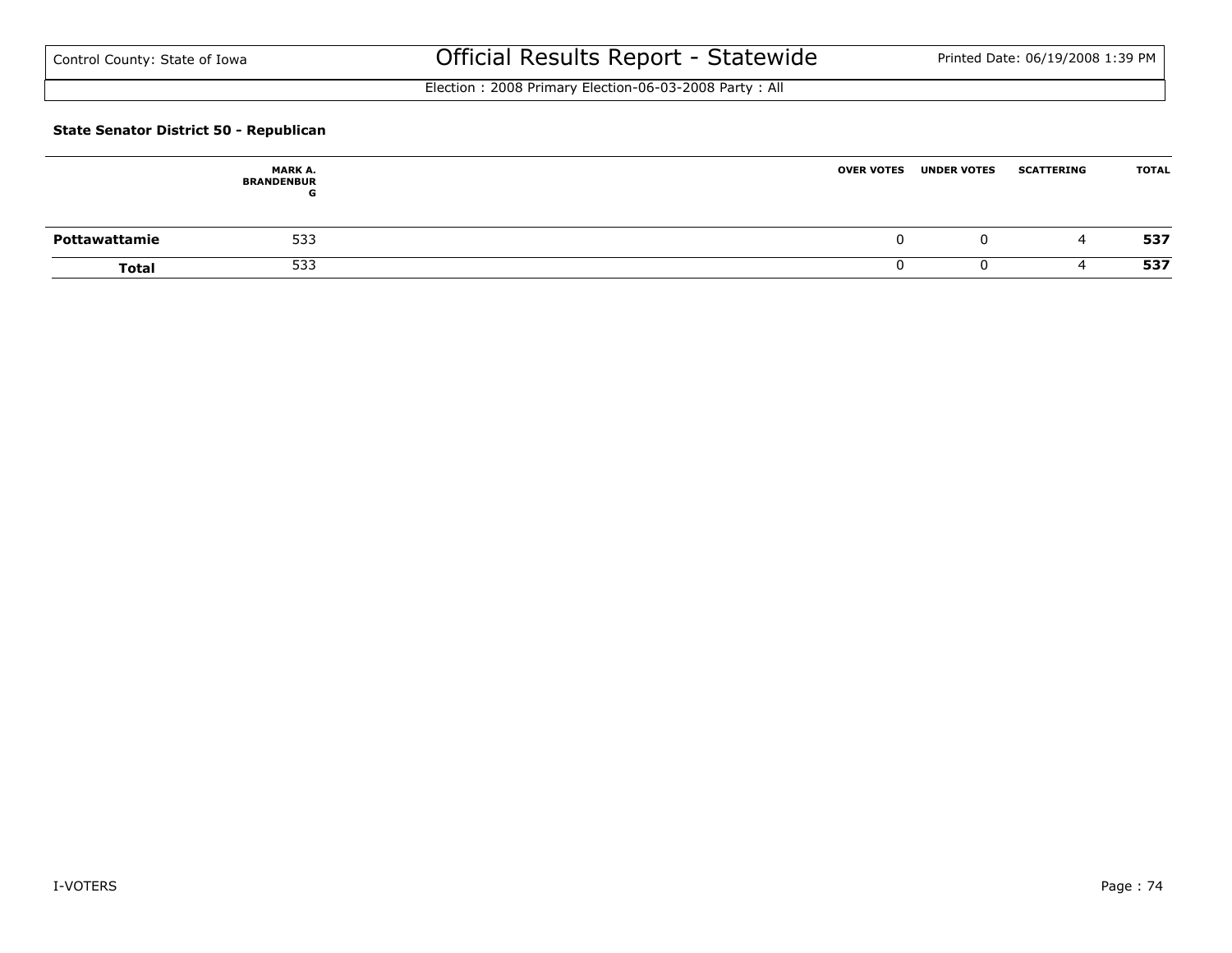Election : 2008 Primary Election-06-03-2008 Party : All

### **State Representative District 001 - Democrat**

|              | <b>WESLEY</b><br><b>WHITEAD</b> | <b>OVER VOTES</b> | <b>UNDER VOTES</b> | <b>SCATTERING</b> | <b>TOTAL</b> |
|--------------|---------------------------------|-------------------|--------------------|-------------------|--------------|
| Woodbury     | 135                             |                   | 16                 |                   | 152          |
| <b>Total</b> | 135                             |                   | 16                 |                   | 152          |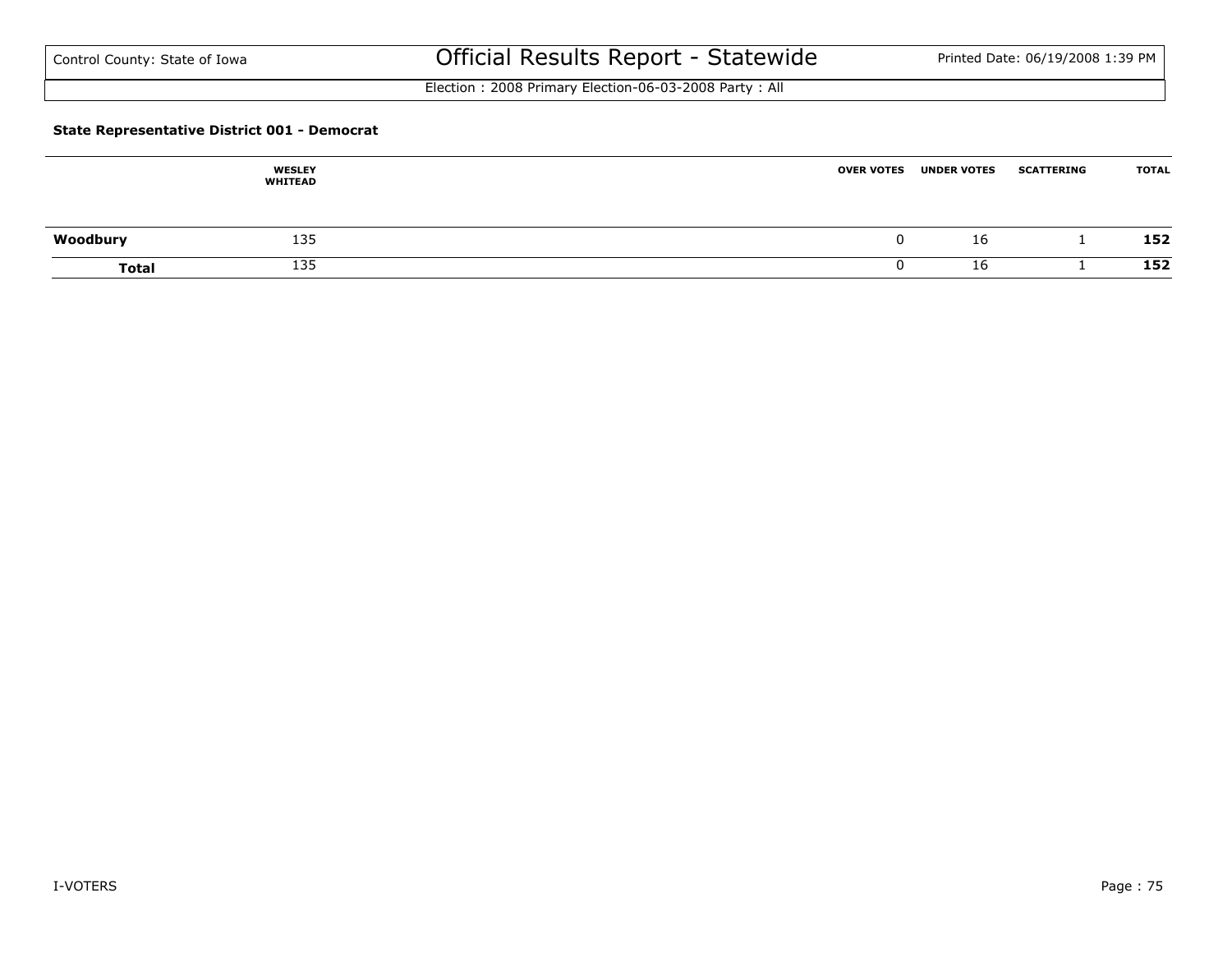Election : 2008 Primary Election-06-03-2008 Party : All

### **State Representative District 001 - Republican**

|              | <b>JEREMY</b><br><b>TAYLOR</b> | <b>OVER VOTES</b> | <b>UNDER VOTES</b> | <b>SCATTERING</b> | <b>TOTAL</b> |
|--------------|--------------------------------|-------------------|--------------------|-------------------|--------------|
| Woodbury     | 264                            | u                 | 53                 |                   | 317          |
| <b>Total</b> | 264                            |                   | 53                 |                   | 317          |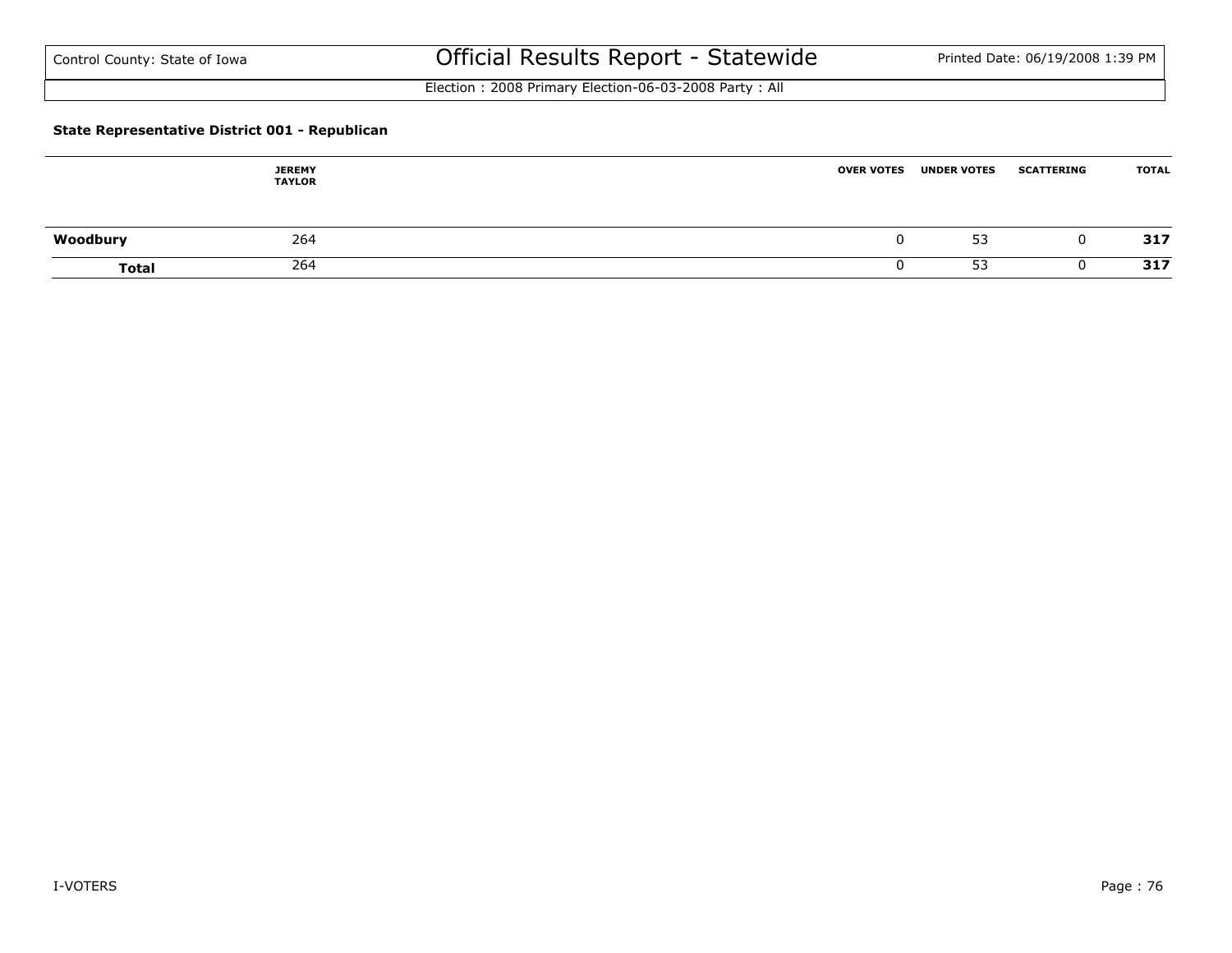Election : 2008 Primary Election-06-03-2008 Party : All

### **State Representative District 002 - Democrat**

|              | <b>ROGER F.</b><br><b>WENDT</b> | <b>OVER VOTES</b> | <b>UNDER VOTES</b> | <b>SCATTERING</b> | <b>TOTAL</b> |
|--------------|---------------------------------|-------------------|--------------------|-------------------|--------------|
| Woodbury     | 89                              |                   | 8                  |                   | 98           |
| <b>Total</b> | 89                              |                   | o                  |                   | 98           |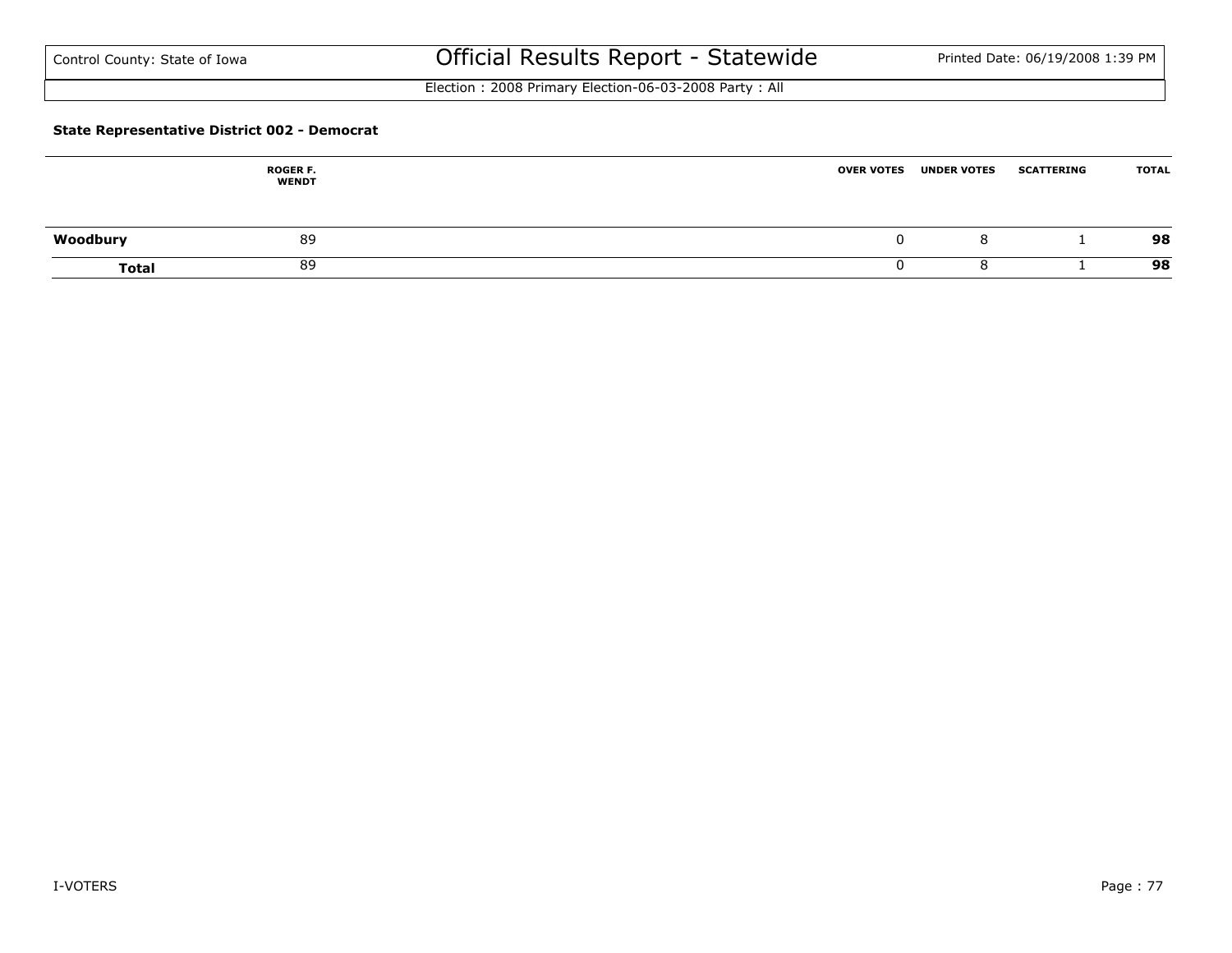Election : 2008 Primary Election-06-03-2008 Party : All

### **State Representative District 002 - Republican**

|              | <b>RICK</b><br><b>BERTRAND</b> | <b>OVER VOTES</b> | <b>UNDER VOTES</b> | <b>SCATTERING</b> | <b>TOTAL</b> |
|--------------|--------------------------------|-------------------|--------------------|-------------------|--------------|
| Woodbury     | 159                            |                   | 32                 |                   | 193          |
| <b>Total</b> | 159                            |                   | 32                 |                   | 193          |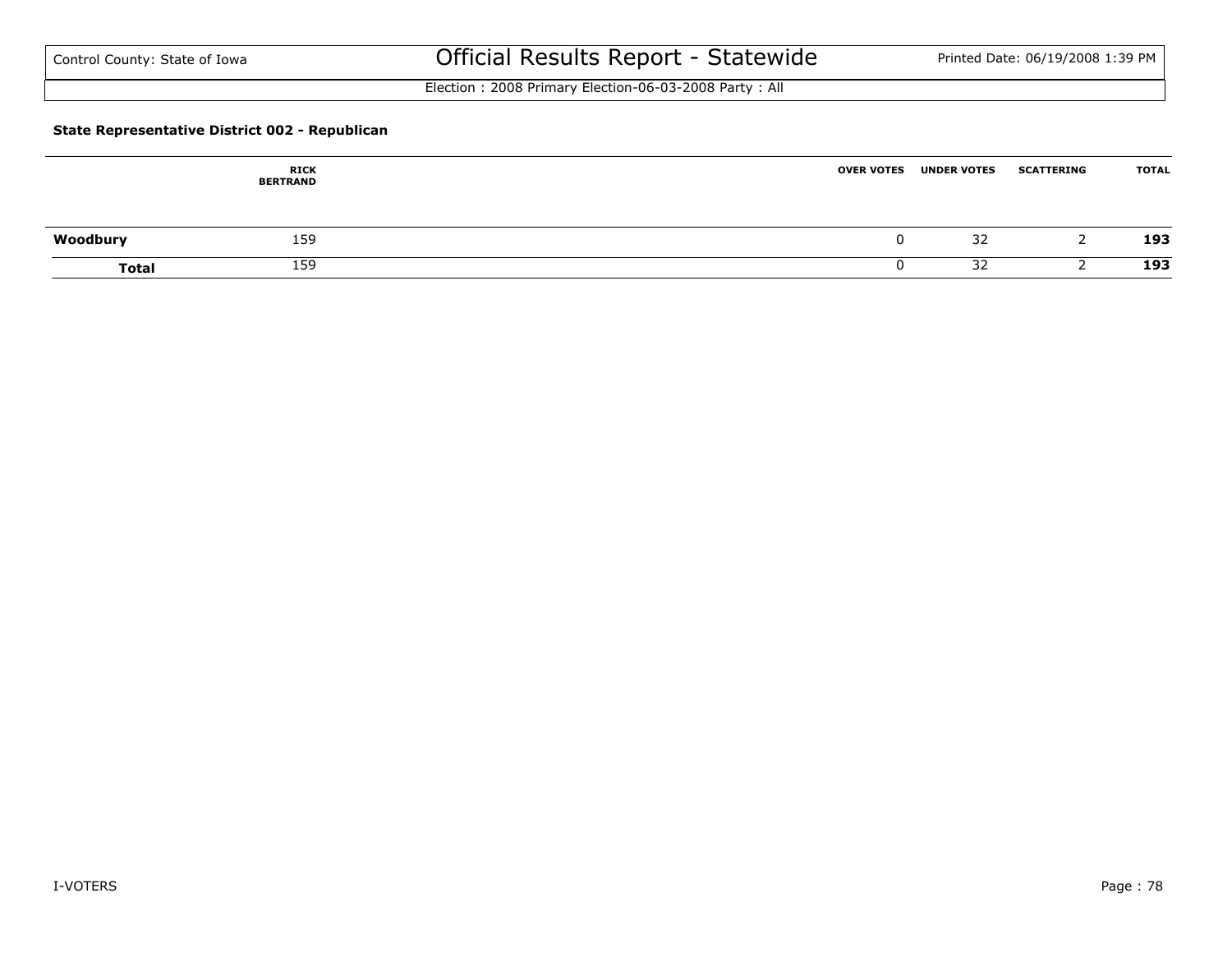Election : 2008 Primary Election-06-03-2008 Party : All

### **State Representative District 003 - Democrat**

|              | T.J.<br><b>TEMPLETON</b> | <b>OVER VOTES</b> | <b>UNDER VOTES</b> | <b>SCATTERING</b> | <b>TOTAL</b>       |
|--------------|--------------------------|-------------------|--------------------|-------------------|--------------------|
|              |                          |                   |                    |                   |                    |
| Plymouth     | 81                       |                   |                    | $\mathbf 0$       | 81<br>$\mathbf{0}$ |
| Sioux        | 47                       |                   |                    | $\mathbf 0$       | 47<br>0            |
| <b>Total</b> | 128                      |                   |                    |                   | 128                |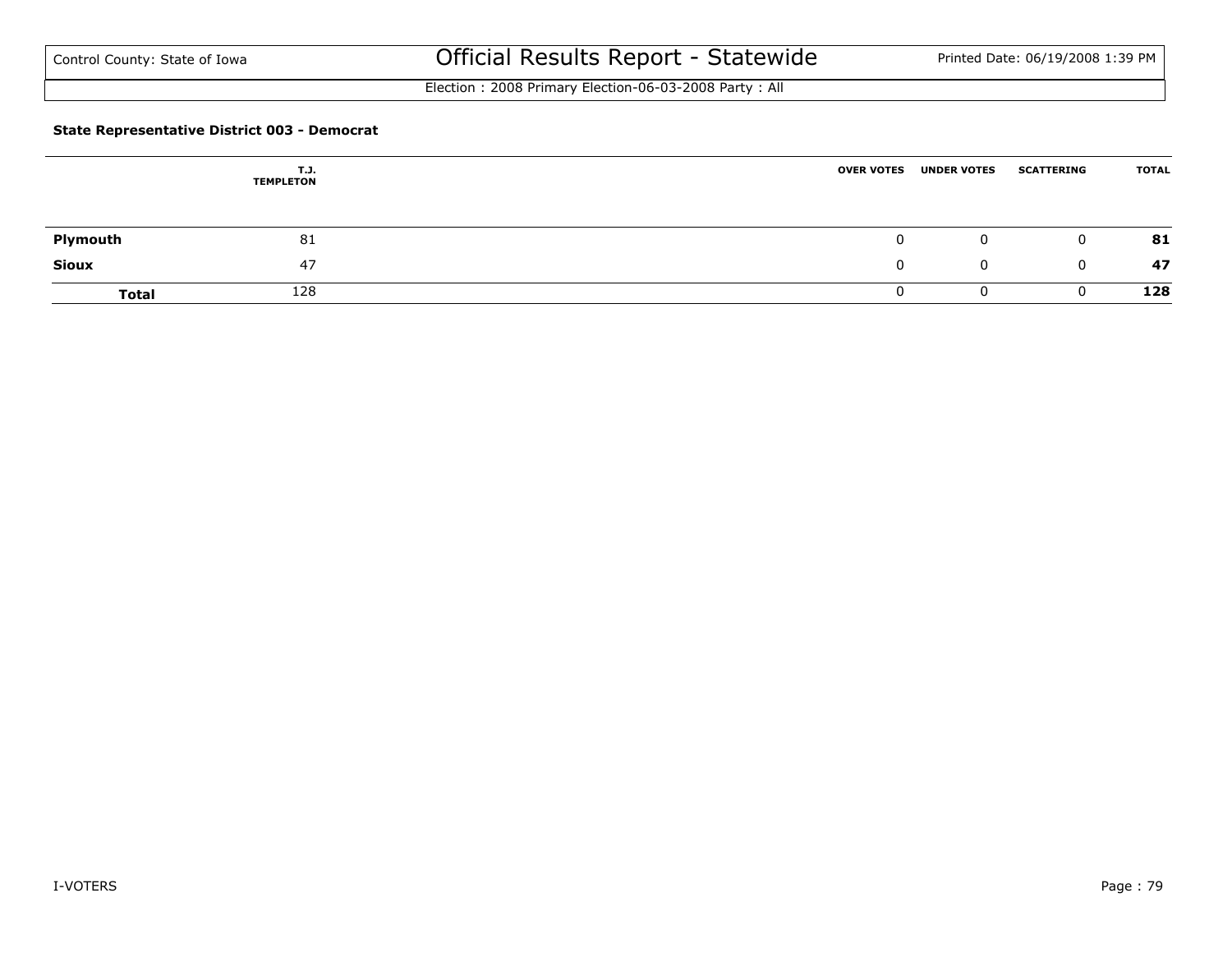Election : 2008 Primary Election-06-03-2008 Party : All

### **State Representative District 003 - Republican**

|              | <b>CHUCK</b><br><b>SODERBERG</b> | <b>OVER VOTES</b> | <b>UNDER VOTES</b> | <b>SCATTERING</b> | <b>TOTAL</b> |
|--------------|----------------------------------|-------------------|--------------------|-------------------|--------------|
| Plymouth     | 630                              | 0                 | 0                  |                   | 631          |
| <b>Sioux</b> | 318                              | 0                 | 0                  | 0                 | 318          |
| <b>Total</b> | 948                              |                   | U                  |                   | 949          |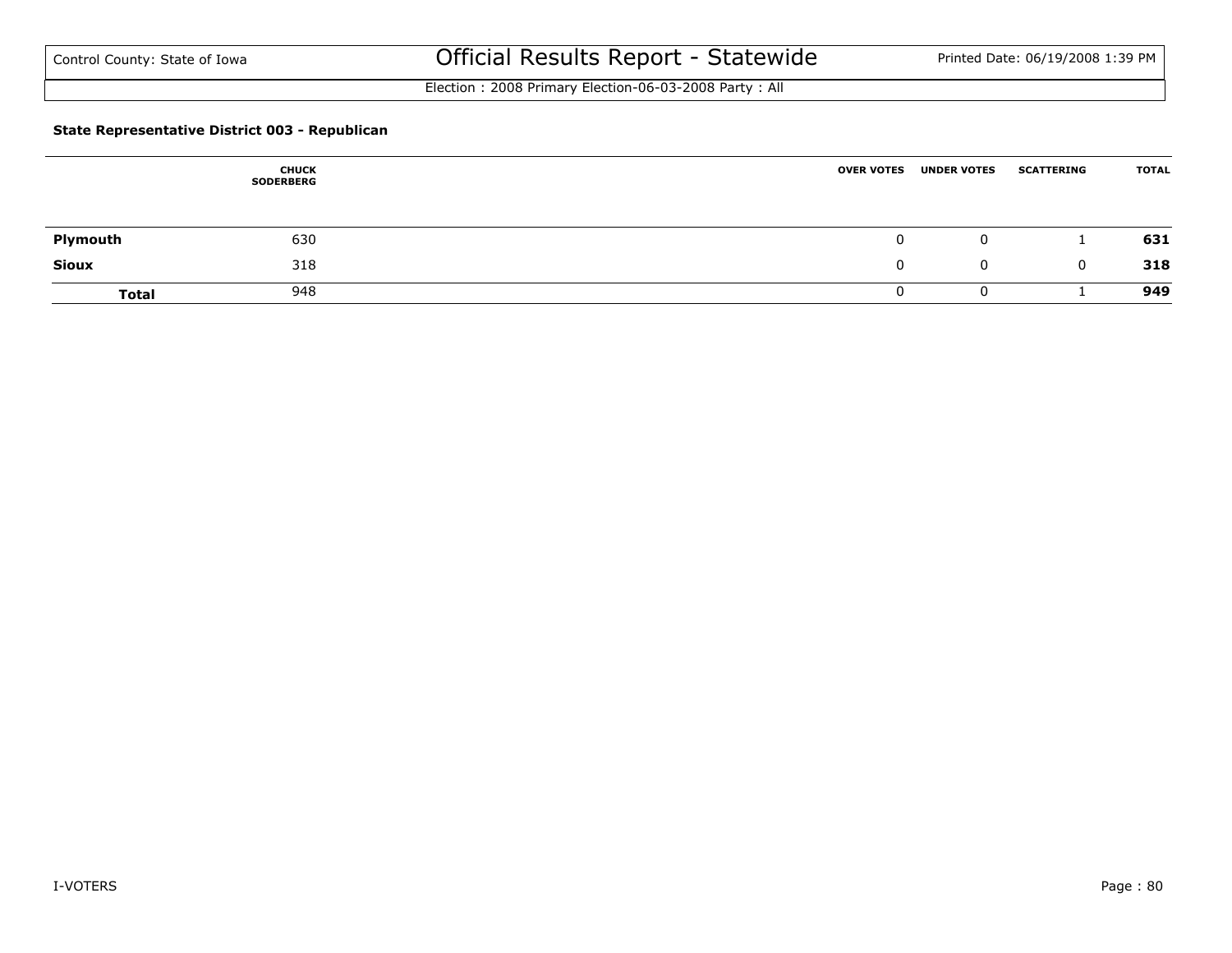Election : 2008 Primary Election-06-03-2008 Party : All

### **State Representative District 004 - Democrat**

|              | <b>JAMES VAN</b><br><b>BRUGGEN</b> | <b>OVER VOTES</b> | <b>UNDER VOTES</b> | <b>SCATTERING</b> | <b>TOTAL</b> |
|--------------|------------------------------------|-------------------|--------------------|-------------------|--------------|
| Lyon         | 88                                 |                   | 21                 | $\mathbf 0$       | 109          |
| <b>Sioux</b> | 48                                 |                   | $\mathbf{0}$       | 0                 | 48           |
| <b>Total</b> | 136                                |                   | 21                 |                   | 157          |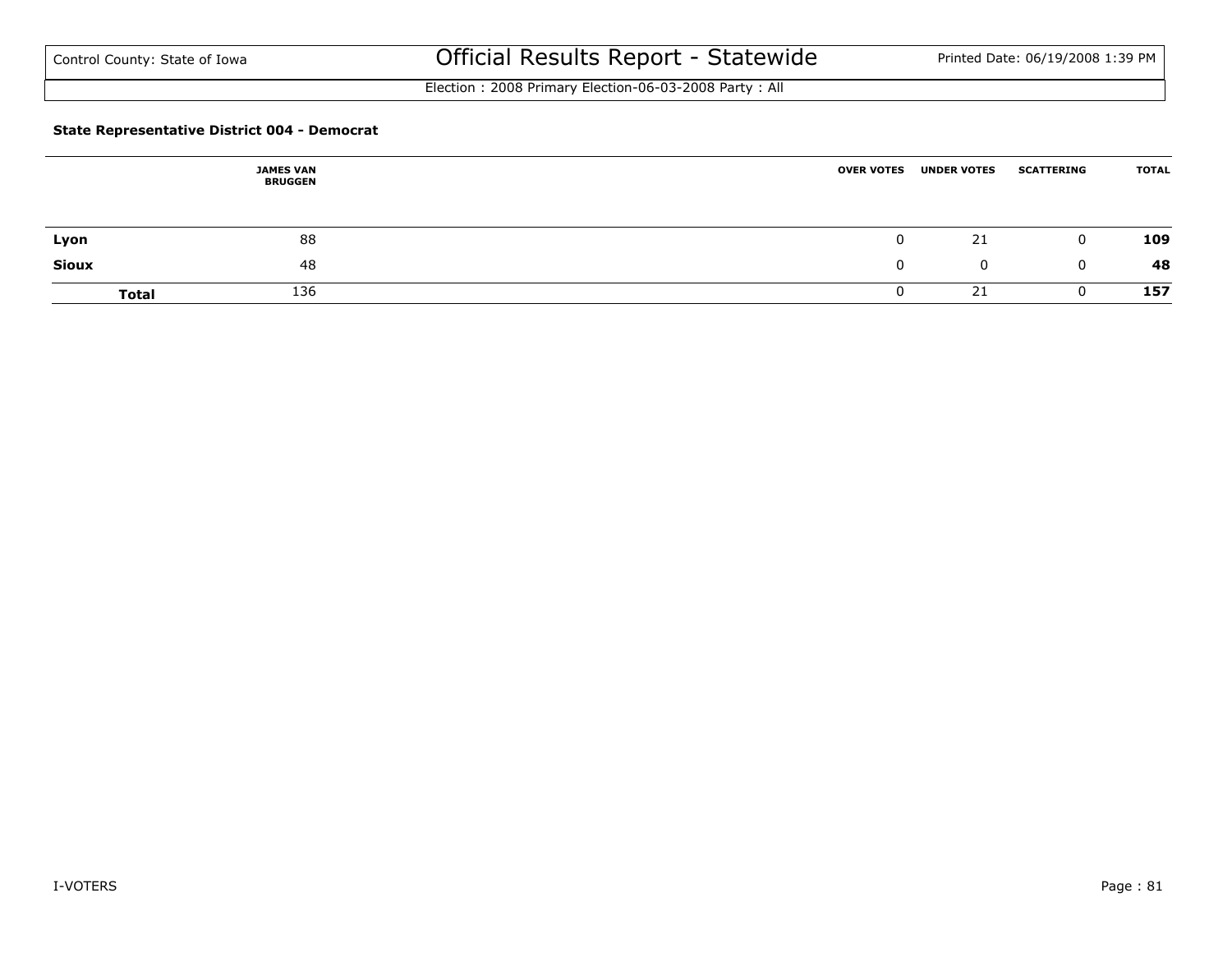Election : 2008 Primary Election-06-03-2008 Party : All

### **State Representative District 004 - Republican**

|              | <b>DWAYNE</b><br><b>ALONS</b> | <b>OVER VOTES</b> | <b>UNDER VOTES</b> | <b>SCATTERING</b> | <b>TOTAL</b> |
|--------------|-------------------------------|-------------------|--------------------|-------------------|--------------|
| Lyon         | 1036                          |                   | 252                | 4                 | 1292         |
| <b>Sioux</b> | 1067                          | 0                 | $\mathbf{0}$       | 2                 | 1069         |
| <b>Total</b> | 2103                          |                   | 252                | b                 | 2361         |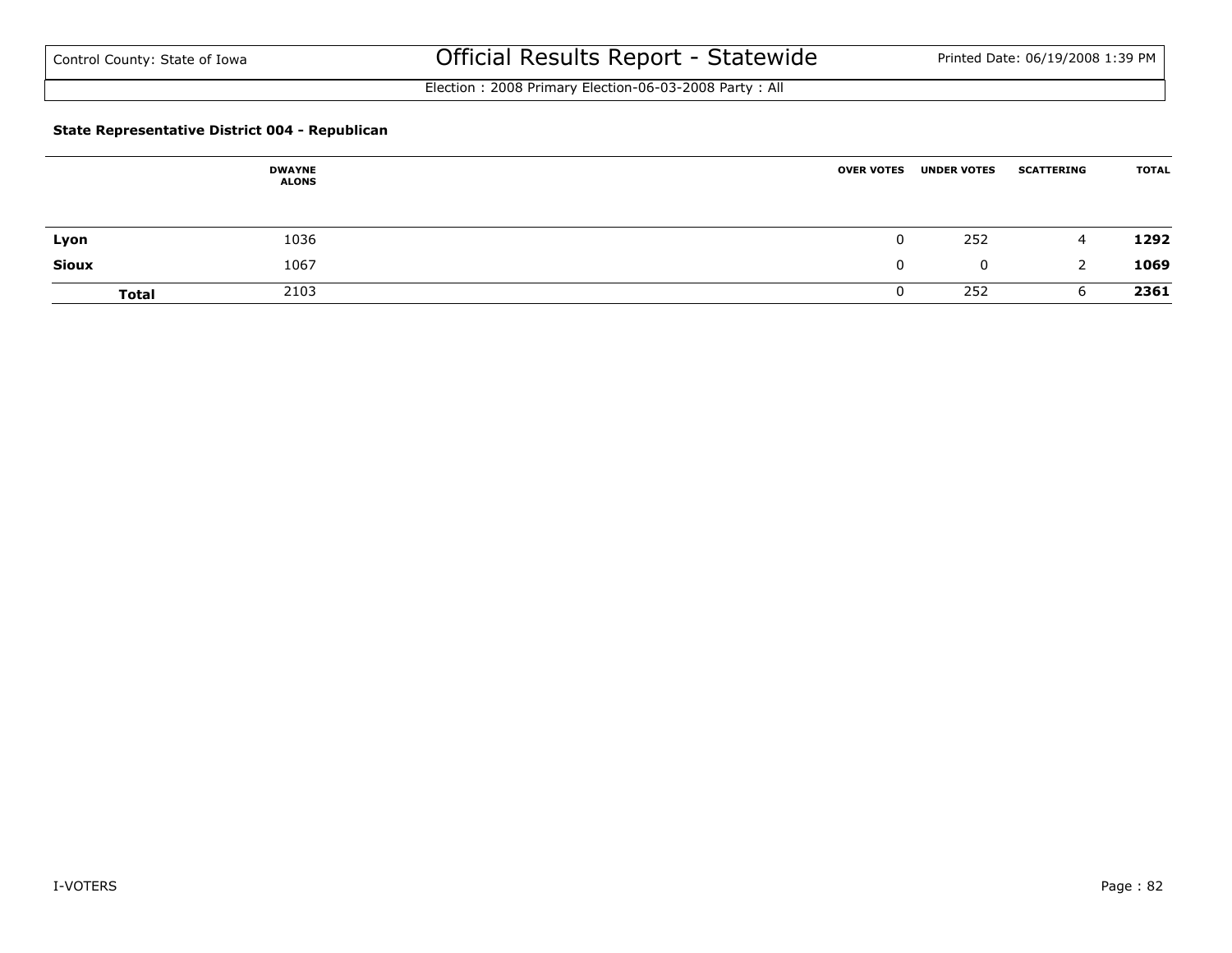Election : 2008 Primary Election-06-03-2008 Party : All

### **State Representative District 005 - Democrat**

|                | <b>OVER VOTES</b> | <b>UNDER VOTES</b> | <b>SCATTERING</b> | <b>TOTAL</b>            |
|----------------|-------------------|--------------------|-------------------|-------------------------|
|                |                   |                    |                   |                         |
| Clay           | $\mathbf{0}$      | 0                  | 2                 | $\overline{\mathbf{2}}$ |
| O'Brien        | $\mathbf{0}$      | 107                | 4                 | 111                     |
| <b>Osceola</b> | 0                 | 0                  | 0                 | $\mathbf 0$             |
| <b>Sioux</b>   | $\mathbf{0}$      | 0                  |                   | $\mathbf{L}$            |
| <b>Total</b>   | 0                 | 107                |                   | 114                     |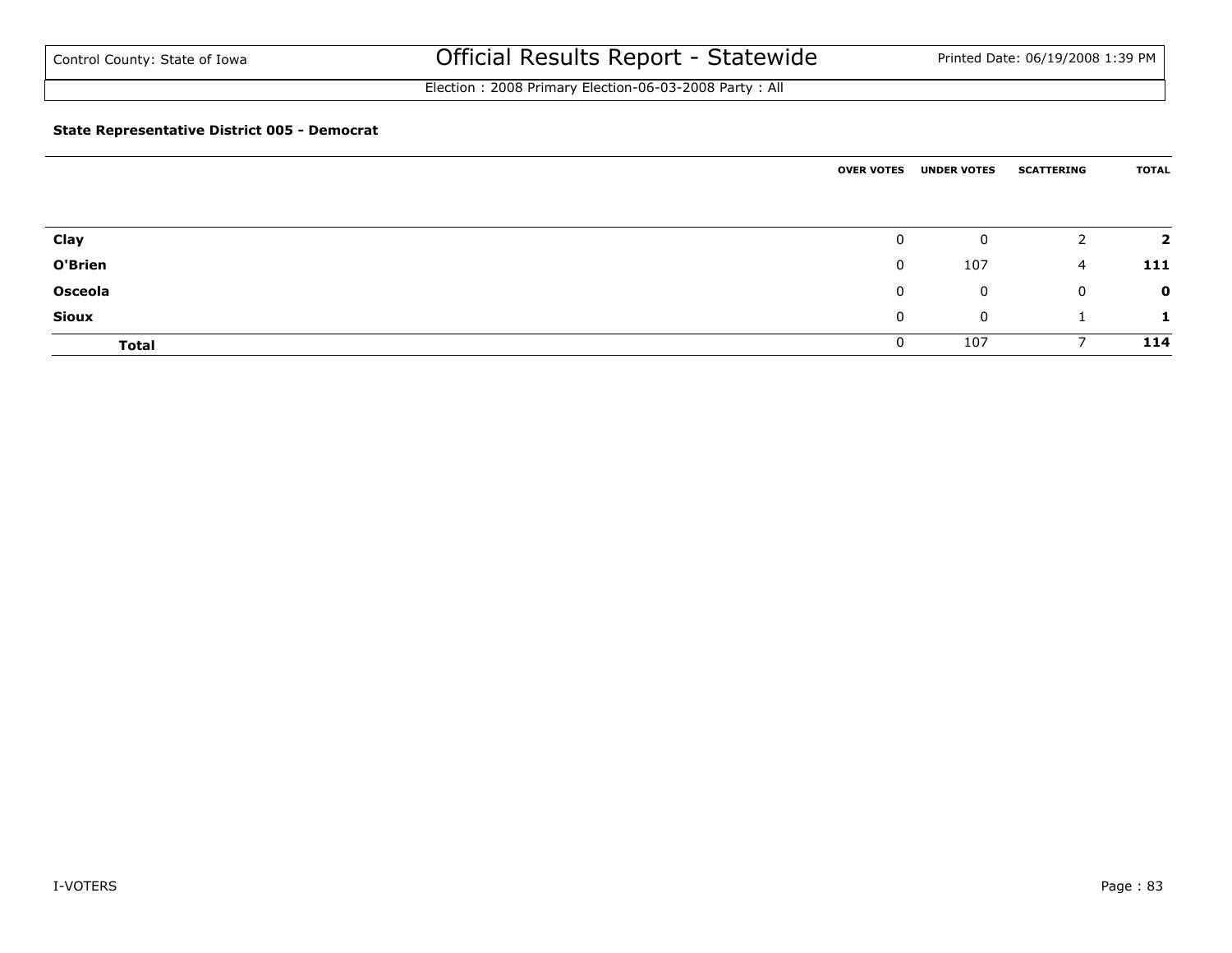Election : 2008 Primary Election-06-03-2008 Party : All

### **State Representative District 005 - Republican**

|                | <b>ROYD E.</b><br><b>CHAMBERS</b> | <b>OVER VOTES</b> | <b>UNDER VOTES</b> | <b>SCATTERING</b> | <b>TOTAL</b> |
|----------------|-----------------------------------|-------------------|--------------------|-------------------|--------------|
|                |                                   |                   |                    |                   |              |
| Clay           | 142                               | 0                 | 0                  | $\mathbf 0$       | 142          |
| O'Brien        | 894                               | 0                 | 230                | 2                 | 1126         |
| <b>Osceola</b> | 986                               | 0                 | 0                  | 3                 | 989          |
| <b>Sioux</b>   | 67                                | 0                 | 0                  | $\mathbf 0$       | 67           |
| <b>Total</b>   | 2089                              |                   | 230                | 5.                | 2324         |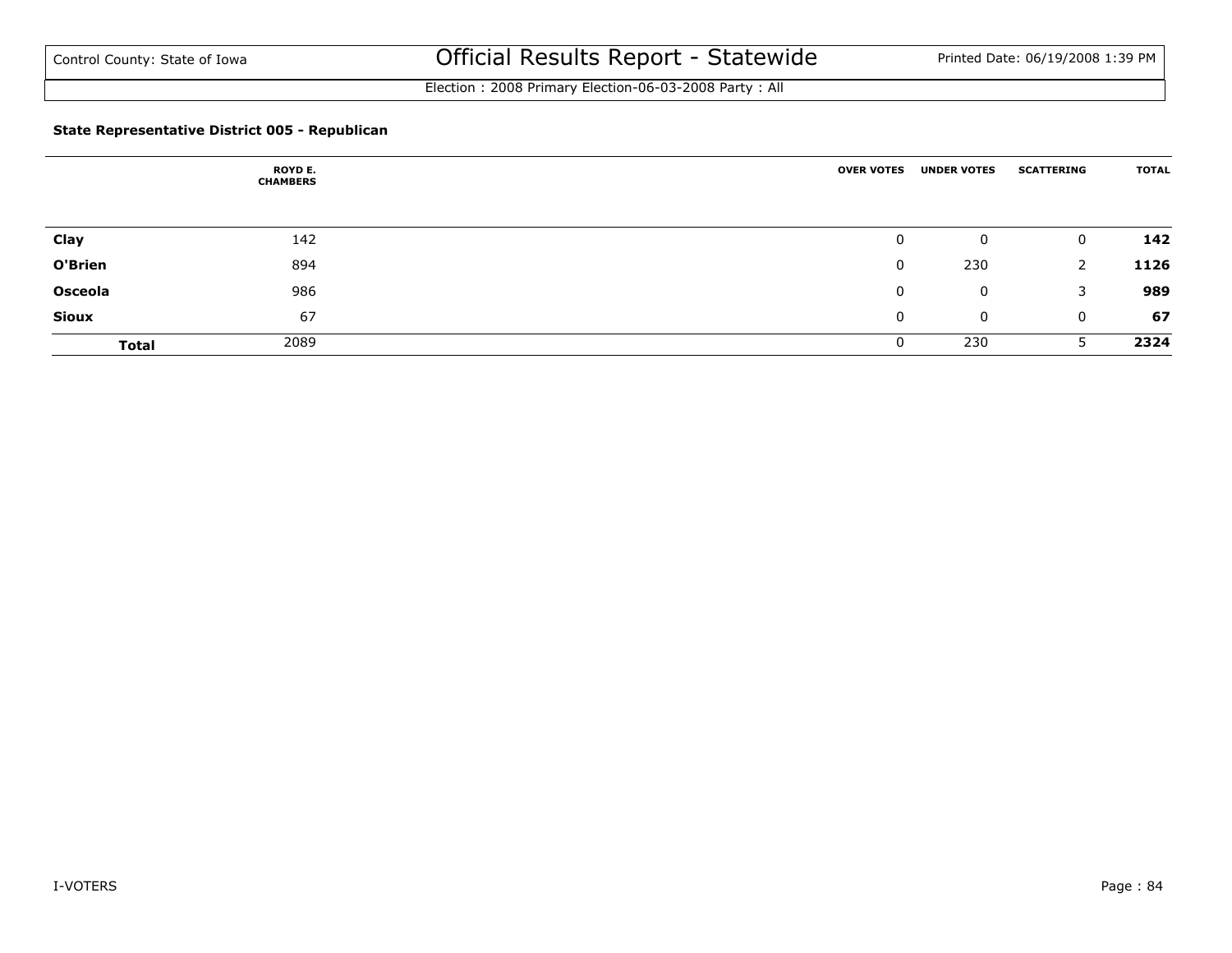Election : 2008 Primary Election-06-03-2008 Party : All

### **State Representative District 006 - Democrat**

|                  | <b>OVER VOTES</b> | <b>UNDER VOTES</b> | <b>SCATTERING</b> | <b>TOTAL</b> |
|------------------|-------------------|--------------------|-------------------|--------------|
|                  |                   |                    |                   |              |
|                  |                   |                    |                   |              |
| Clay             | 0                 | 0                  |                   | э.           |
| <b>Dickinson</b> | 0                 | 164                | 10                | 174          |
| <b>Total</b>     | υ                 | 164                | 12                | 176          |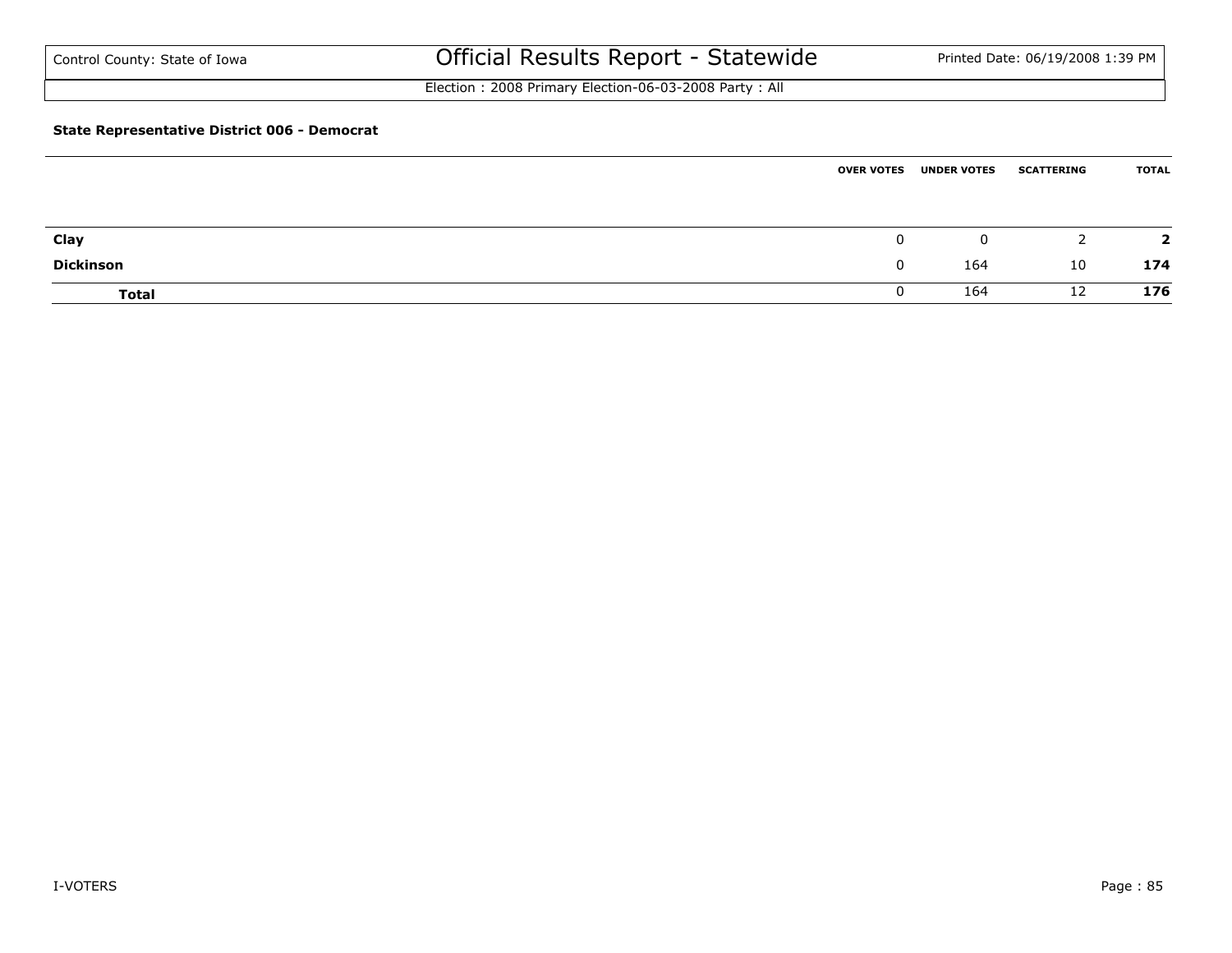Election : 2008 Primary Election-06-03-2008 Party : All

### **State Representative District 006 - Republican**

|                  | <b>MIKE MAY</b> | <b>OVER VOTES</b> | <b>UNDER VOTES</b> | <b>SCATTERING</b> | <b>TOTAL</b> |
|------------------|-----------------|-------------------|--------------------|-------------------|--------------|
|                  |                 |                   |                    |                   |              |
| Clay             | 470             |                   | $\mathbf{0}$       | $\mathbf 0$       | 470          |
| <b>Dickinson</b> | 611             |                   | 117                | 5                 | 733          |
| <b>Total</b>     | 1081            |                   | 117                |                   | 1203         |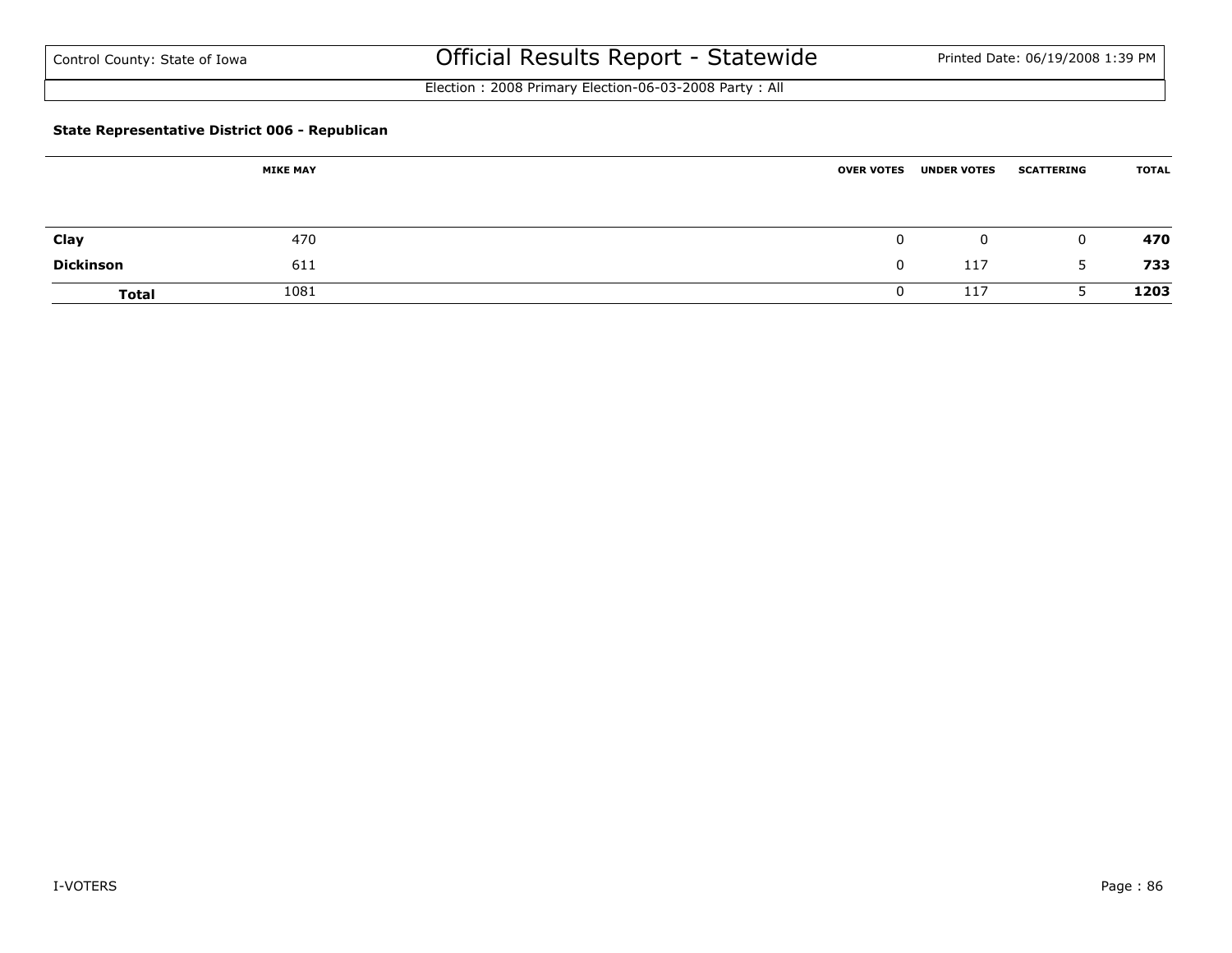Election : 2008 Primary Election-06-03-2008 Party : All

### **State Representative District 007 - Democrat**

|                  | <b>MARCELLA R.</b><br><b>FREVERT</b> | <b>OVER VOTES</b> | <b>UNDER VOTES</b> | <b>SCATTERING</b> | <b>TOTAL</b> |
|------------------|--------------------------------------|-------------------|--------------------|-------------------|--------------|
|                  |                                      |                   |                    |                   |              |
| <b>Emmet</b>     | 1313                                 | 0                 | 363                | 5                 | 1681         |
| Kossuth          | 341                                  | 0                 | 81                 |                   | 423          |
| <b>Palo Alto</b> | 455                                  | $\mathbf 0$       | 71                 |                   | 527          |
| <b>Total</b>     | 2109                                 | U                 | 515                |                   | 2631         |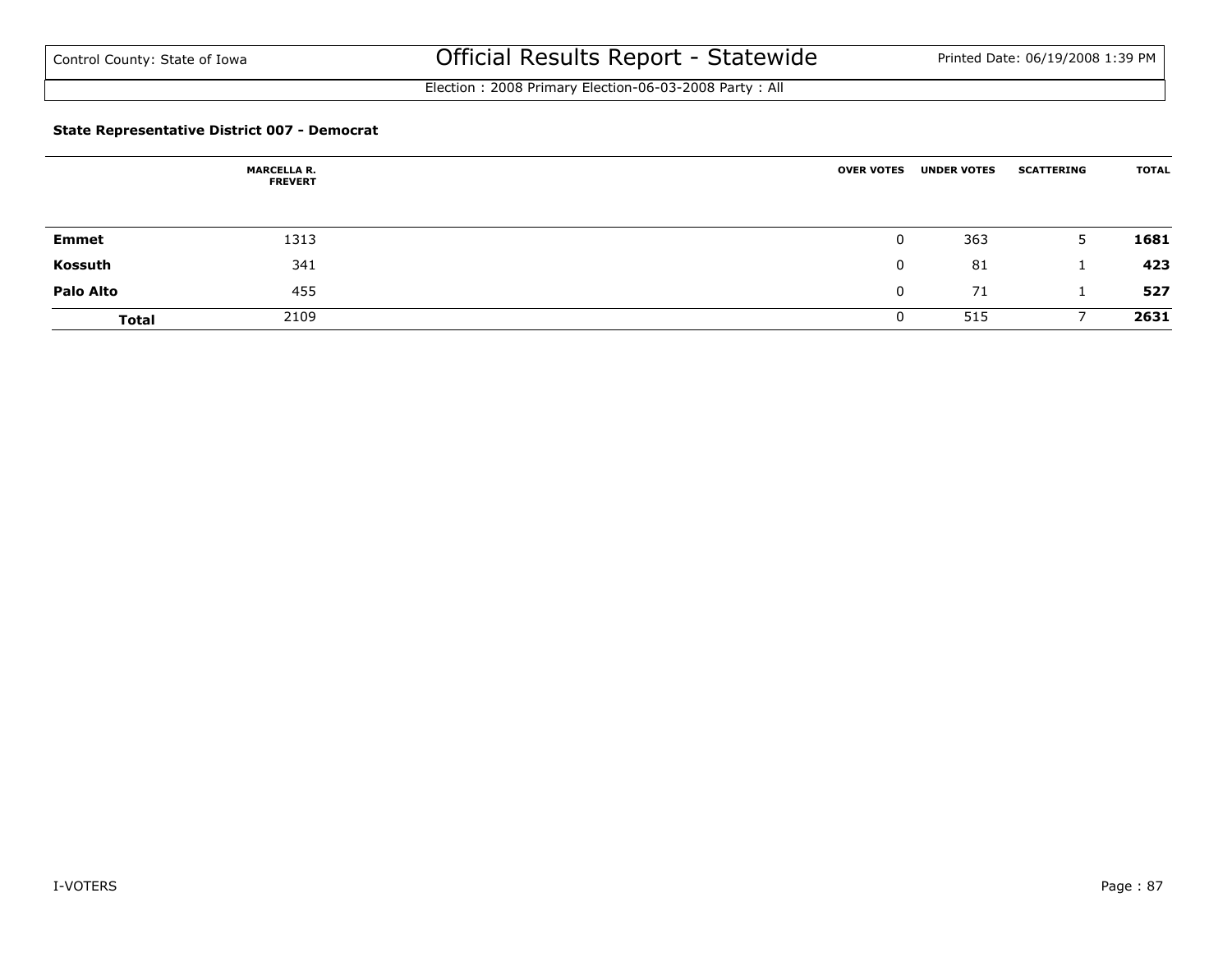Election : 2008 Primary Election-06-03-2008 Party : All

### **State Representative District 007 - Republican**

|                  | <b>DEBRA</b><br><b>SATERN</b> | <b>OVER VOTES</b> | <b>UNDER VOTES</b> | <b>SCATTERING</b> | <b>TOTAL</b> |
|------------------|-------------------------------|-------------------|--------------------|-------------------|--------------|
|                  |                               |                   |                    |                   |              |
| <b>Emmet</b>     | 177                           | 0                 | 51                 | $\mathbf 0$       | 228          |
| Kossuth          | 151                           |                   | 49                 | $\mathbf{0}$      | 200          |
| <b>Palo Alto</b> | 133                           | 0                 | 39                 | $\mathbf{0}$      | 172          |
| <b>Total</b>     | 461                           |                   | 139                |                   | 600          |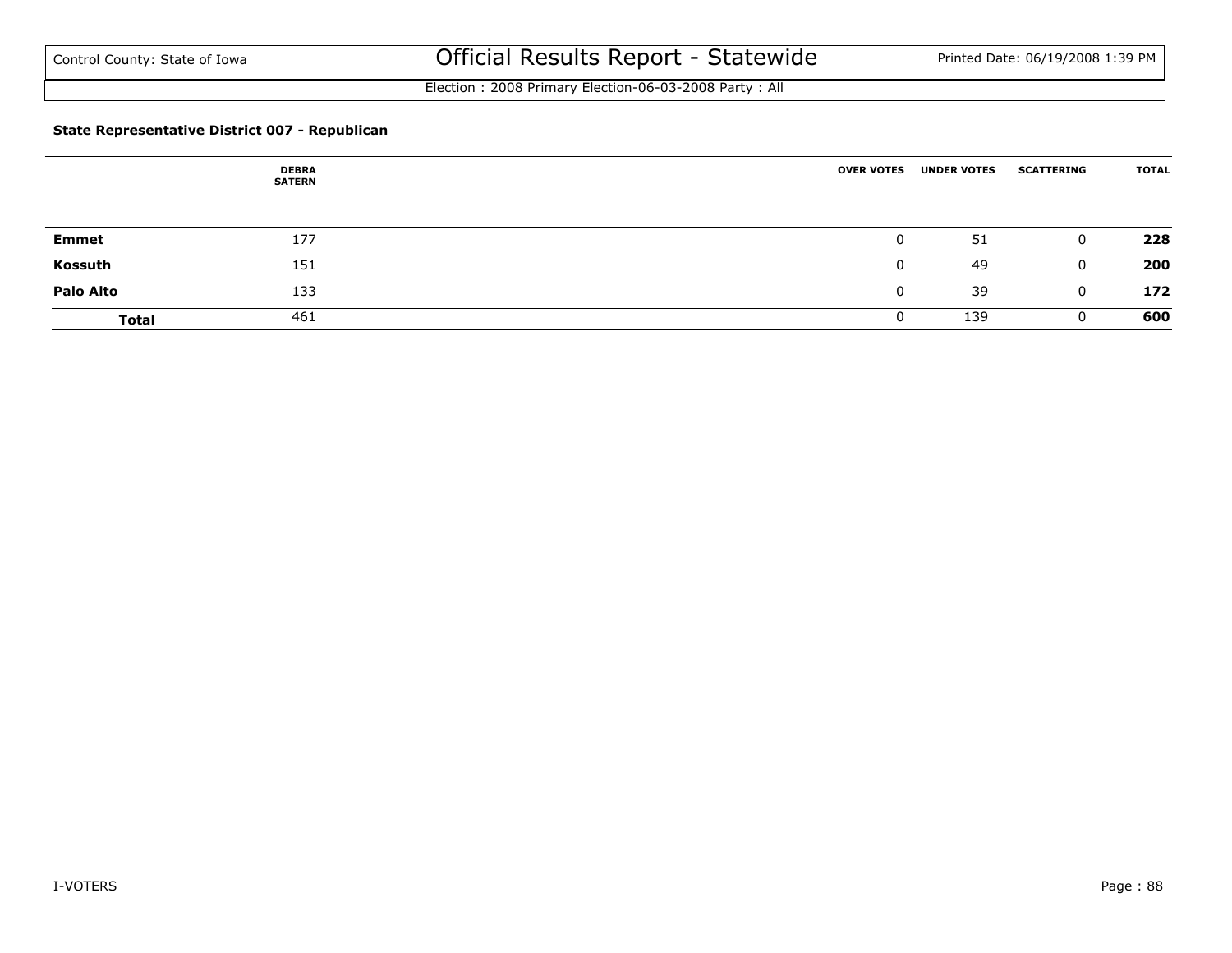Election : 2008 Primary Election-06-03-2008 Party : All

### **State Representative District 008 - Democrat**

|              | <b>DOLORES M.</b><br><b>MERTZ</b> | <b>OVER VOTES</b> | <b>UNDER VOTES</b> | <b>SCATTERING</b> | <b>TOTAL</b> |
|--------------|-----------------------------------|-------------------|--------------------|-------------------|--------------|
|              |                                   |                   |                    |                   |              |
| Humboldt     | 203                               | 0                 | 0                  | $\mathbf{0}$      | 203          |
| Kossuth      | 616                               | 0                 | 155                | 5                 | 776          |
| Pocahontas   | 136                               | 0                 | 9                  | $\mathbf{0}$      | 145          |
| Webster      | 70                                | 0                 | 14                 | $\mathbf{0}$      | 84           |
| <b>Total</b> | 1025                              | 0                 | 178                |                   | 1208         |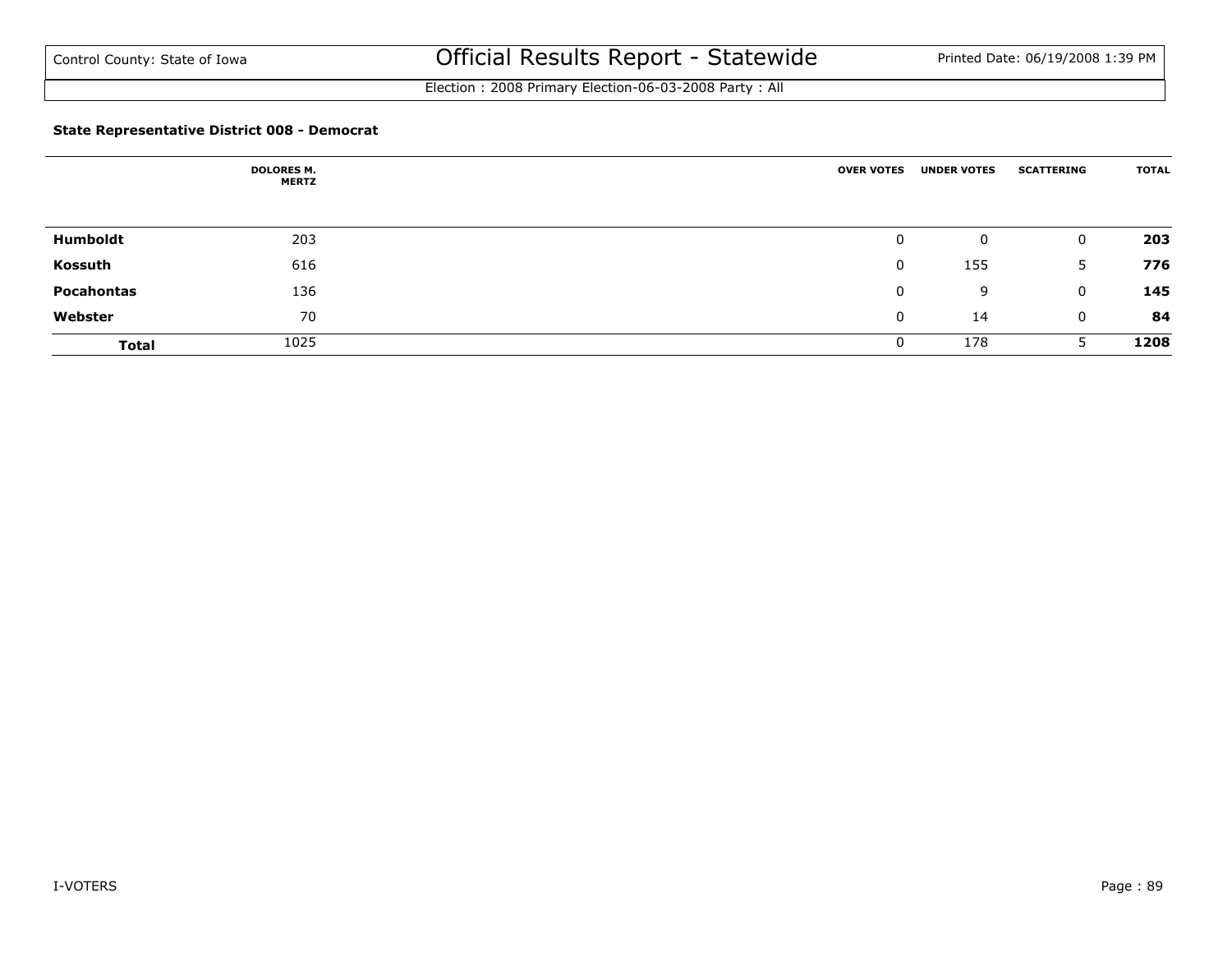Election : 2008 Primary Election-06-03-2008 Party : All

### **State Representative District 008 - Republican**

|              | <b>STEPHEN</b><br><b>RICHARDS</b> | <b>OVER VOTES</b> | <b>UNDER VOTES</b> | <b>SCATTERING</b> | <b>TOTAL</b> |
|--------------|-----------------------------------|-------------------|--------------------|-------------------|--------------|
|              |                                   |                   |                    |                   |              |
| Humboldt     | 221                               | 0                 | 0                  | 0                 | 221          |
| Kossuth      | 141                               | 0                 | 29                 |                   | 172          |
| Pocahontas   | 127                               | 0                 | 47                 | 0                 | 174          |
| Webster      | 21                                | 0                 | 11                 | 0                 | 32           |
| <b>Total</b> | 510                               | 0                 | 87                 |                   | 599          |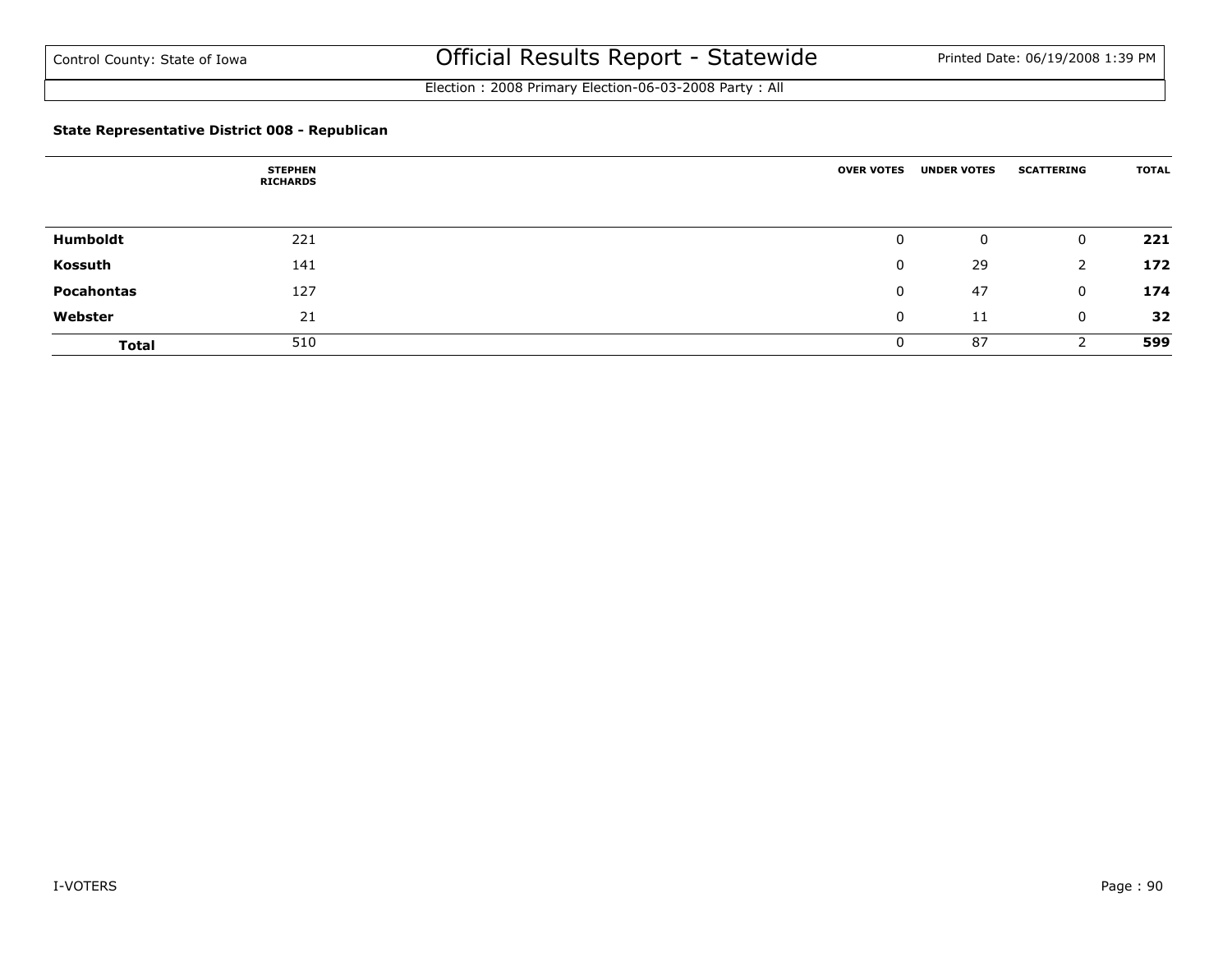Election : 2008 Primary Election-06-03-2008 Party : All

### **State Representative District 009 - Democrat**

|                 | <b>MCKINLEY</b><br><b>BAILEY</b> | <b>OVER VOTES</b> | <b>UNDER VOTES</b> | <b>SCATTERING</b> | <b>TOTAL</b>   |
|-----------------|----------------------------------|-------------------|--------------------|-------------------|----------------|
|                 |                                  |                   |                    |                   |                |
| <b>Franklin</b> |                                  | 0                 | 0                  | $\mathbf 0$       | $\overline{2}$ |
| <b>Hamilton</b> | 273                              | 0                 | 9                  |                   | 283            |
| Webster         | 97                               | 0                 | 19                 | $\mathbf{0}$      | 116            |
| Wright          | 342                              | 0                 | 0                  | 2                 | 344            |
| <b>Total</b>    | 714                              |                   | 28                 |                   | 745            |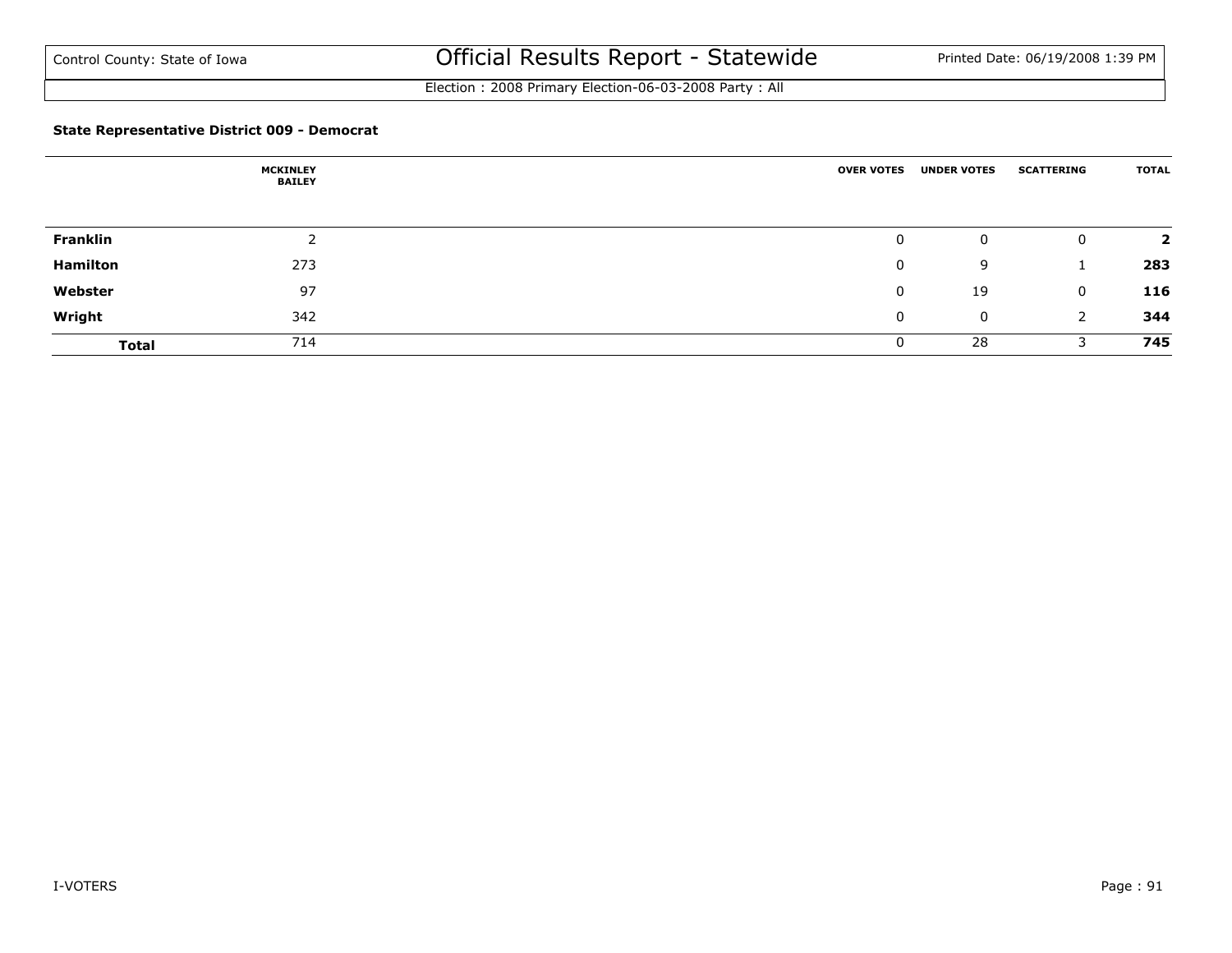Election : 2008 Primary Election-06-03-2008 Party : All

### **State Representative District 009 - Republican**

|                 | <b>JAMIE</b><br><b>JOHNSON</b> | <b>OVER VOTES</b> | <b>UNDER VOTES</b> | <b>SCATTERING</b> | <b>TOTAL</b> |
|-----------------|--------------------------------|-------------------|--------------------|-------------------|--------------|
| Franklin        |                                | 0                 | 0                  | 0                 |              |
| <b>Hamilton</b> | 240                            | 0                 | 37                 | 4                 | 281          |
| Webster         | 84                             | 0                 | 27                 | 0                 | 111          |
| Wright          | 585                            | 0                 | 0                  |                   | 586          |
| <b>Total</b>    | 911                            | 0                 | 64                 |                   | 980          |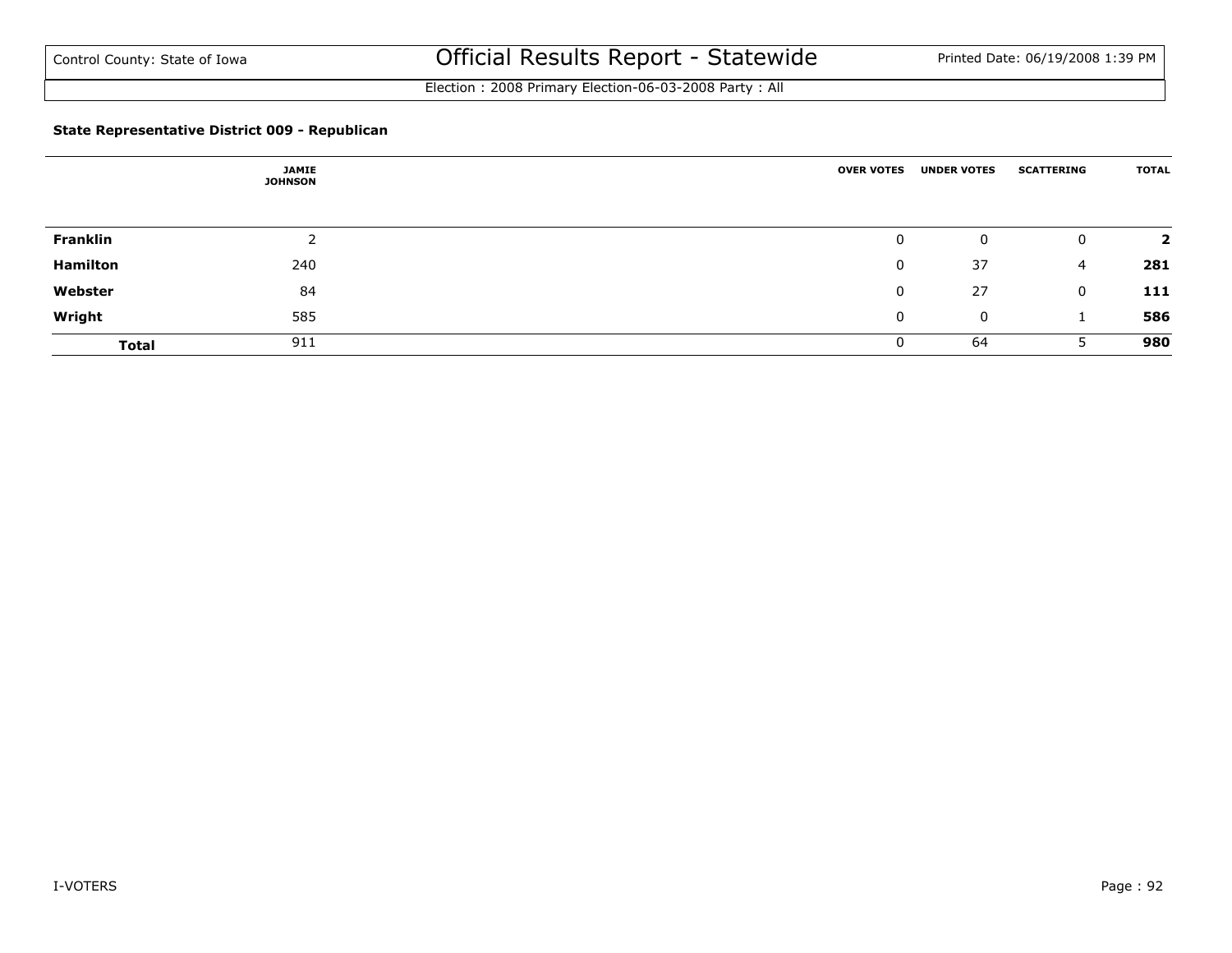Election : 2008 Primary Election-06-03-2008 Party : All

#### **State Representative District 010 - Democrat**

|                 | <b>JOSH EATON</b> | <b>SAMUEL JUHL</b> | <b>SUSAN R.</b><br><b>RADKE</b> | <b>OVER VOTES</b> | <b>UNDER VOTES</b> | <b>SCATTERING</b> | <b>TOTAL</b> |
|-----------------|-------------------|--------------------|---------------------------------|-------------------|--------------------|-------------------|--------------|
| <b>Hamilton</b> | 15                | 4                  | 48                              |                   |                    | 0                 | 69           |
| <b>Story</b>    | 206               | 87                 | 310                             |                   | 0                  | 0                 | 603          |
| <b>Total</b>    | 221               | 91                 | 358                             |                   |                    |                   | 672          |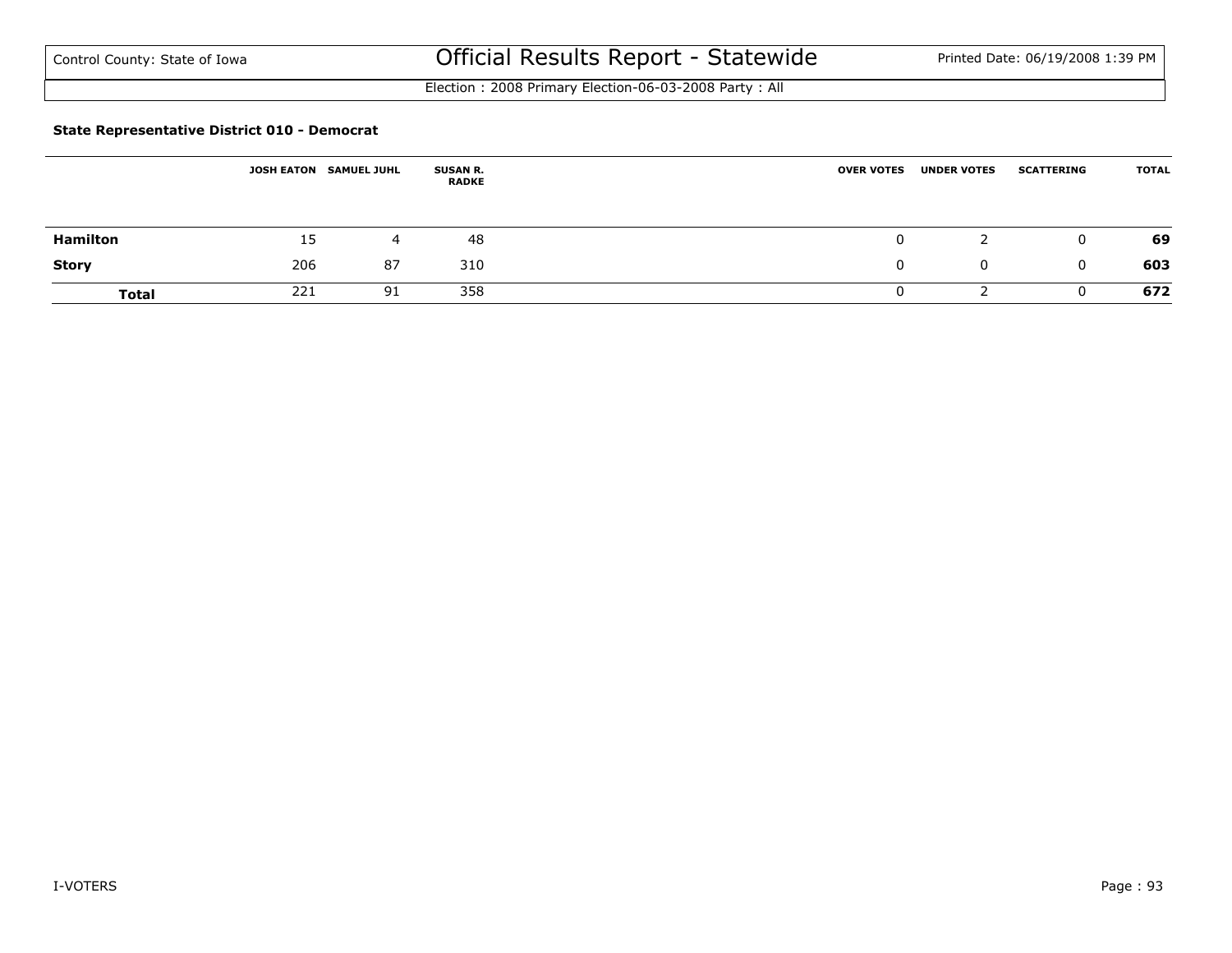Election : 2008 Primary Election-06-03-2008 Party : All

### **State Representative District 010 - Republican**

|                 | <b>DAVE DEYOE</b> |    | <b>OVER VOTES</b> | <b>UNDER VOTES</b> | <b>SCATTERING</b> | <b>TOTAL</b> |
|-----------------|-------------------|----|-------------------|--------------------|-------------------|--------------|
|                 |                   |    |                   |                    |                   |              |
| <b>Hamilton</b> |                   | 84 |                   | b                  | <u>_</u>          | 92           |
| <b>Story</b>    | 426               |    |                   | $\mathbf 0$        | $\mathbf 0$       | 426          |
| <b>Total</b>    | 510               |    |                   | b                  |                   | 518          |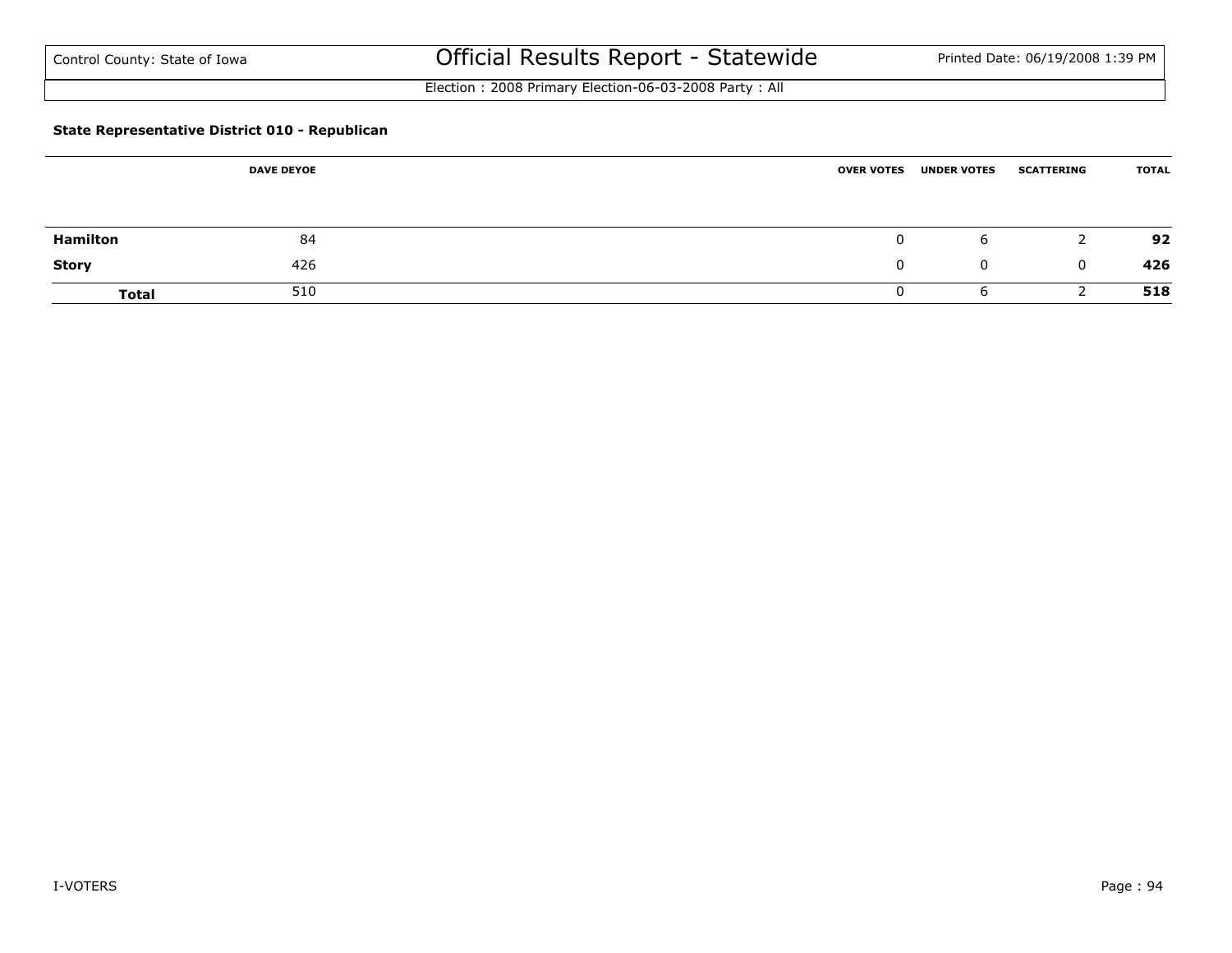Election : 2008 Primary Election-06-03-2008 Party : All

### **State Representative District 011 - Democrat**

|                | <b>ANN MARIE</b><br><b>FAIRCHILD</b> | <b>OVER VOTES</b> | <b>UNDER VOTES</b> | <b>SCATTERING</b> | <b>TOTAL</b> |
|----------------|--------------------------------------|-------------------|--------------------|-------------------|--------------|
|                |                                      |                   |                    |                   |              |
| <b>Hancock</b> | 124                                  | 0                 | 0                  | 3                 | 127          |
| Winnebago      | 369                                  | 0                 | 0                  | $\Omega$          | 369          |
| Worth          | 364                                  | 0                 | 0                  |                   | 365          |
| <b>Total</b>   | 857                                  | 0                 | 0                  | 4                 | 861          |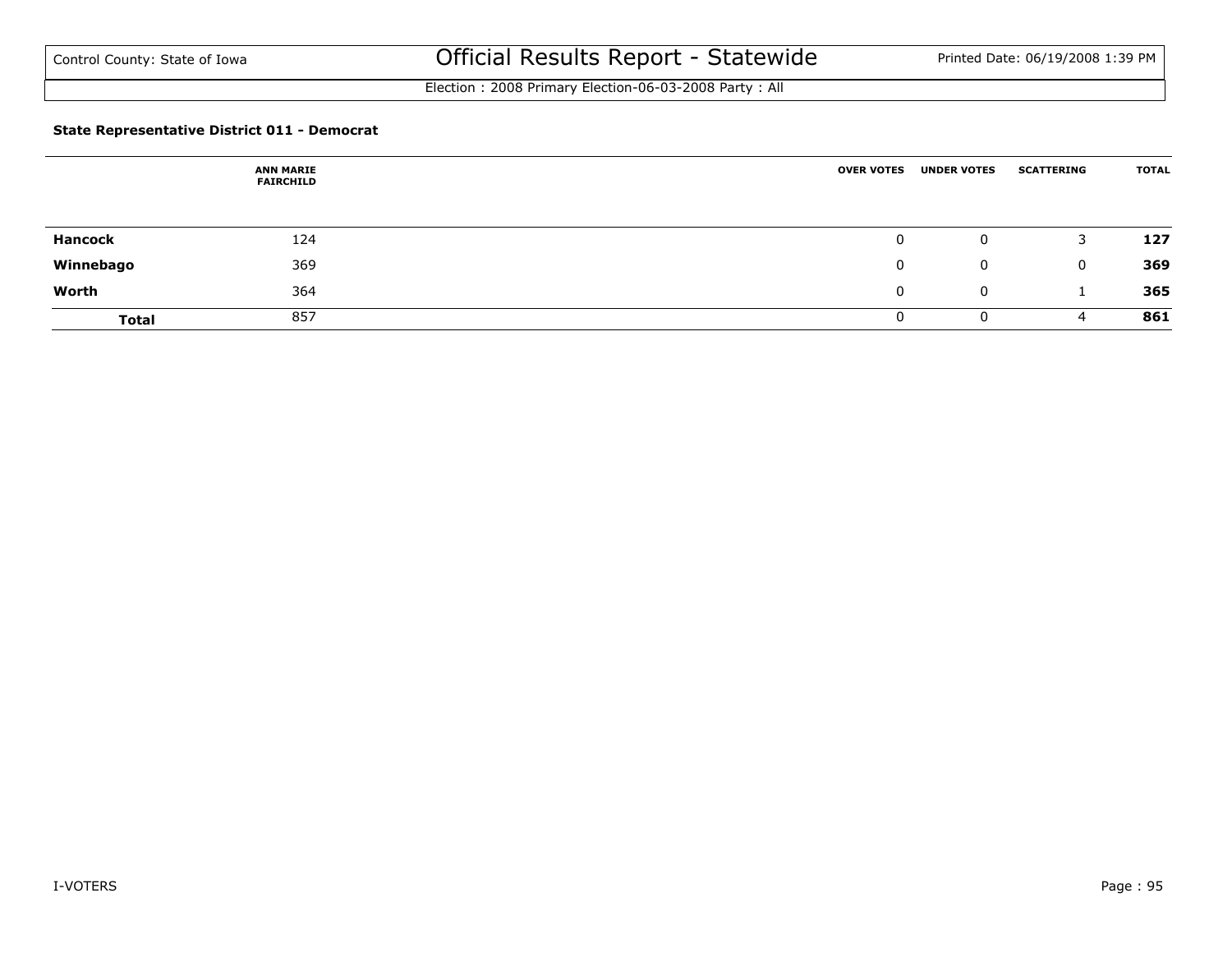Election : 2008 Primary Election-06-03-2008 Party : All

### **State Representative District 011 - Republican**

|                | <b>HENRY V.</b><br><b>RAYHONS</b> | <b>OVER VOTES</b> | <b>UNDER VOTES</b> | <b>SCATTERING</b> | <b>TOTAL</b> |
|----------------|-----------------------------------|-------------------|--------------------|-------------------|--------------|
|                |                                   |                   |                    |                   |              |
| <b>Hancock</b> | 263                               | 0                 | 0                  | 5.                | 268          |
| Winnebago      | 1264                              | 0                 | 0                  |                   | 1265         |
| Worth          | 187                               | 0                 | 0                  | 0                 | 187          |
| <b>Total</b>   | 1714                              | 0                 | 0                  | 6                 | 1720         |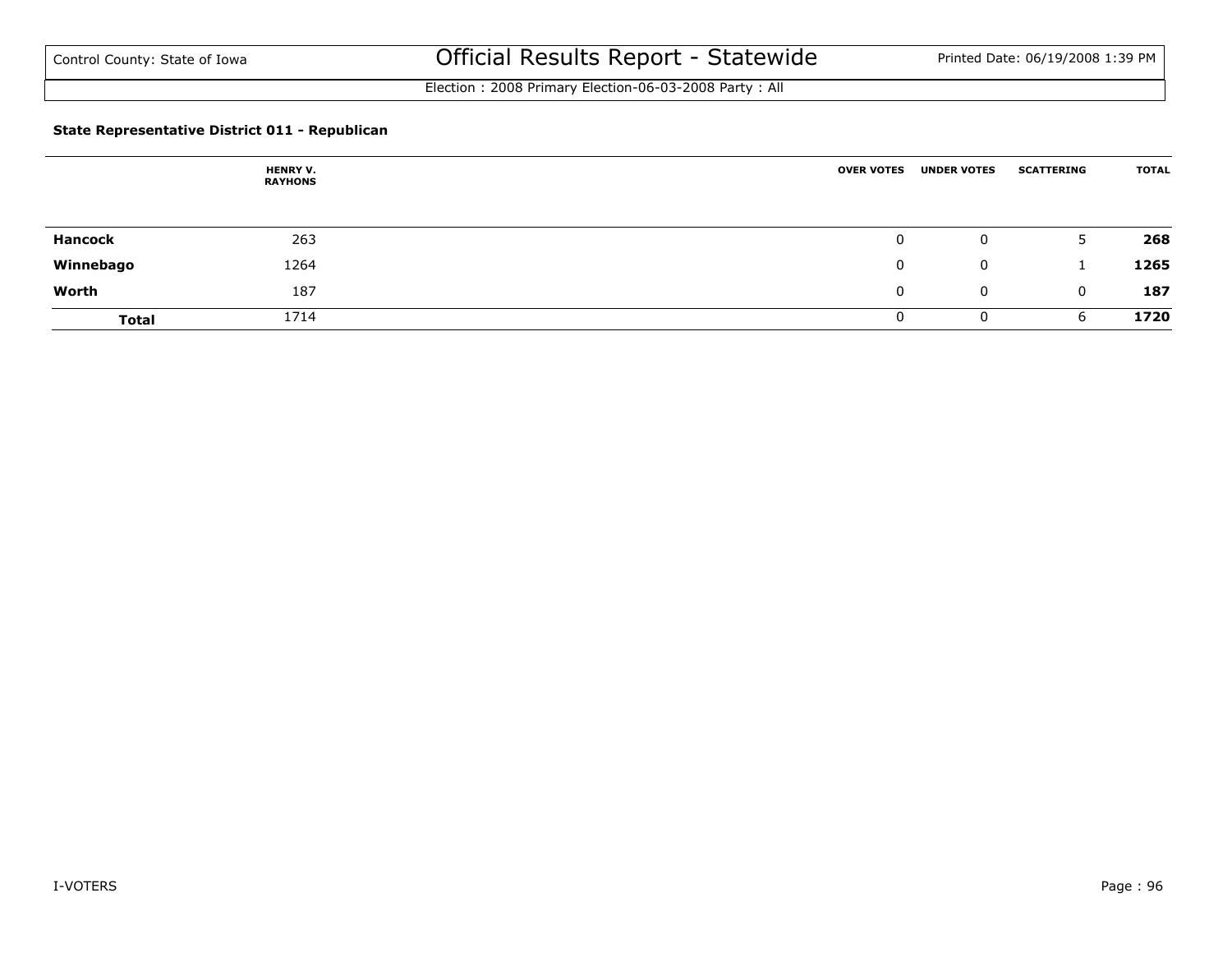Election : 2008 Primary Election-06-03-2008 Party : All

### **State Representative District 012 - Democrat**

|                    | <b>RANDALL</b><br><b>RAINER</b> | <b>OVER VOTES</b> | <b>UNDER VOTES</b> | <b>SCATTERING</b> | <b>TOTAL</b> |
|--------------------|---------------------------------|-------------------|--------------------|-------------------|--------------|
|                    |                                 |                   |                    |                   |              |
| <b>Cerro Gordo</b> | 263                             | $\mathbf 0$       | 57                 | $\mathbf 0$       | 320          |
| Franklin           | 144                             | 0                 | $\mathbf{0}$       | $\mathbf{0}$      | 144          |
| <b>Hancock</b>     | 37                              | $\mathbf{0}$      | 0                  | $\mathbf{0}$      | 37           |
| <b>Total</b>       | 444                             | <b>U</b>          | 57                 | 0                 | 501          |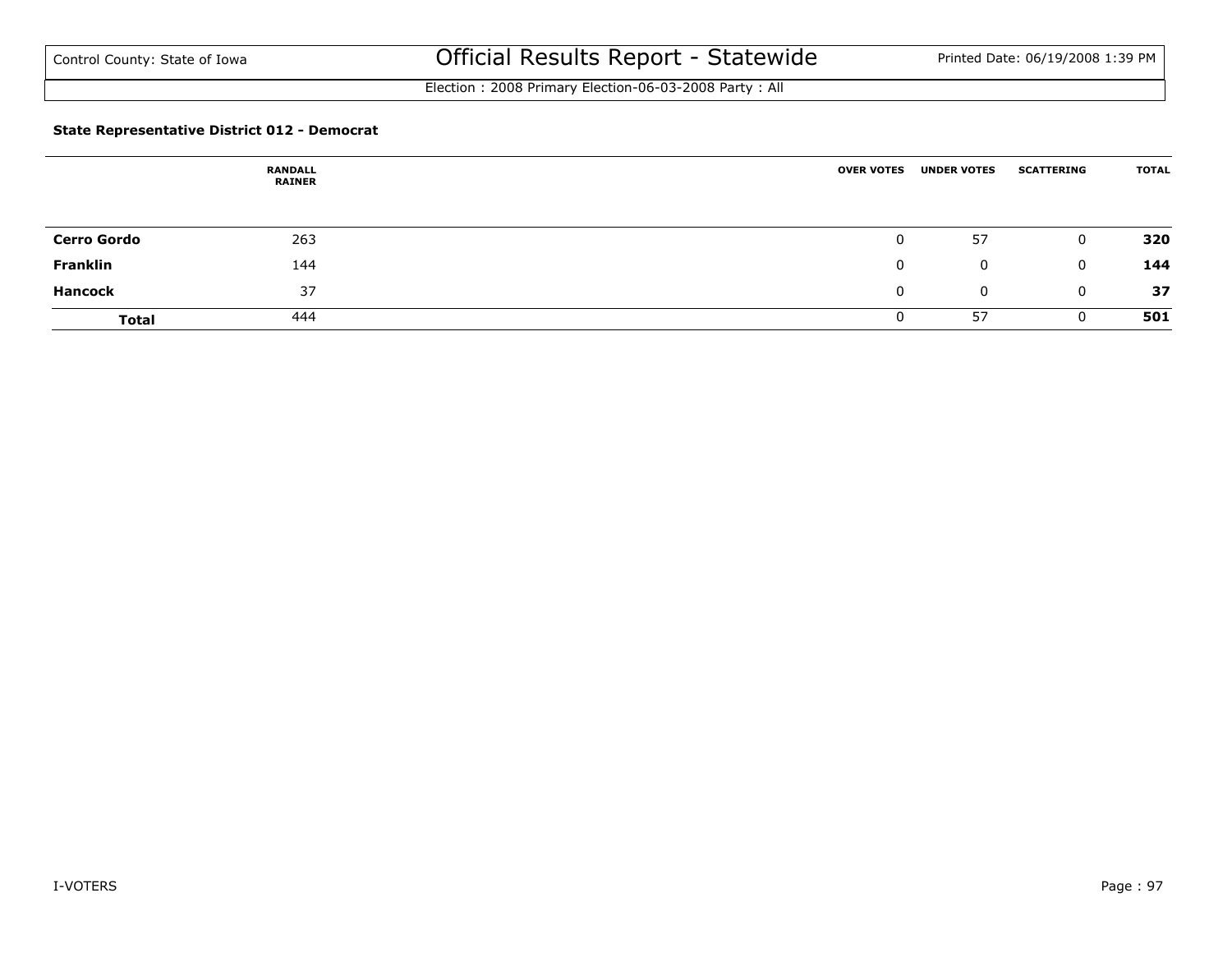Election : 2008 Primary Election-06-03-2008 Party : All

### **State Representative District 012 - Republican**

|                    | <b>LINDA</b><br><b>UPMEYER</b> | <b>OVER VOTES</b> | <b>UNDER VOTES</b> | <b>SCATTERING</b> | <b>TOTAL</b> |
|--------------------|--------------------------------|-------------------|--------------------|-------------------|--------------|
|                    |                                |                   |                    |                   |              |
| <b>Cerro Gordo</b> | 259                            | $\mathbf 0$       | 15                 | $\mathbf 0$       | 274          |
| Franklin           | 298                            | $\mathbf 0$       | $\mathbf{0}$       |                   | 300          |
| <b>Hancock</b>     | 67                             | $\mathbf{0}$      | 0                  | $\mathbf{0}$      | 67           |
| <b>Total</b>       | 624                            | U                 | 15                 |                   | 641          |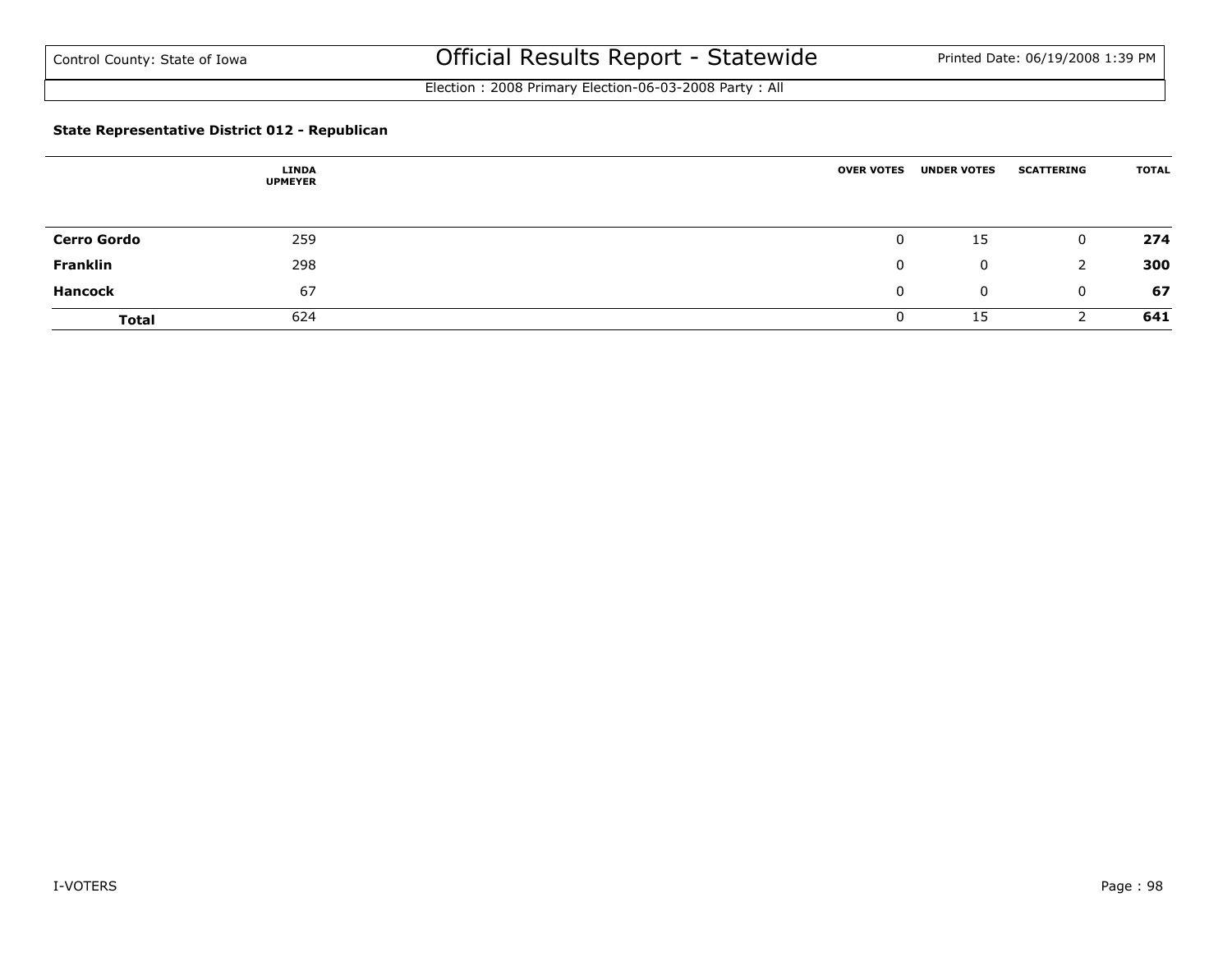Election : 2008 Primary Election-06-03-2008 Party : All

#### **State Representative District 013 - Democrat**

|                    | LIONEL J.<br>FOSTER, SR. | <b>TEXAS W.</b><br>NEWMAN | <b>SHARON</b><br><b>STECKMAN</b> | <b>OVER VOTES</b> | <b>UNDER VOTES</b> | <b>SCATTERING</b> | <b>TOTAL</b> |
|--------------------|--------------------------|---------------------------|----------------------------------|-------------------|--------------------|-------------------|--------------|
| <b>Cerro Gordo</b> | 177                      | 101                       | 1092                             |                   | 17<br><b>TV</b>    |                   | 1390         |
| <b>Total</b>       | 177                      | 101                       | 1092                             |                   | 17                 |                   | 1390         |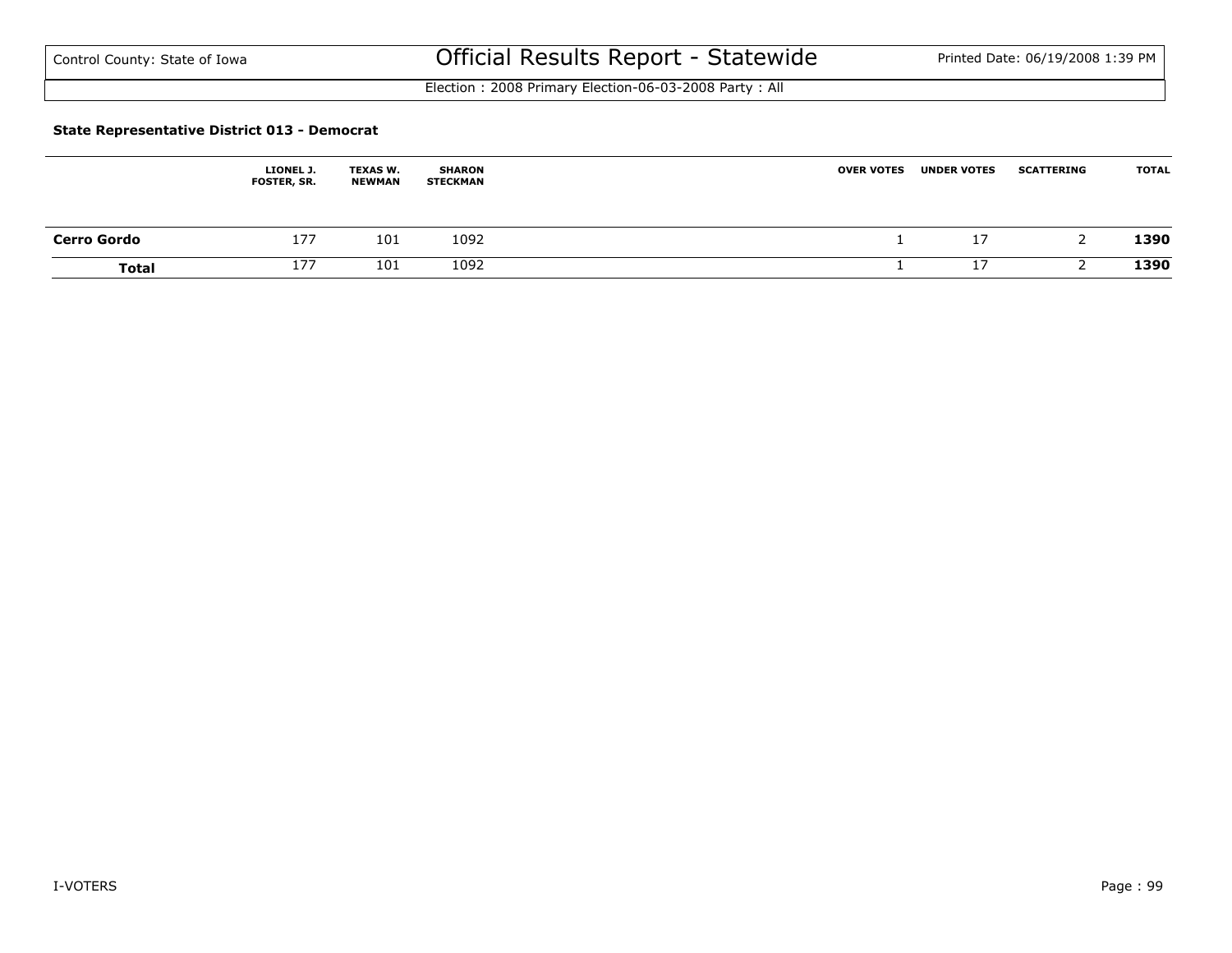Election : 2008 Primary Election-06-03-2008 Party : All

### **State Representative District 013 - Republican**

|                    | <b>SCOTT</b><br><b>TORNQUIST</b> | <b>OVER VOTES</b> | <b>UNDER VOTES</b> | <b>SCATTERING</b> | <b>TOTAL</b> |
|--------------------|----------------------------------|-------------------|--------------------|-------------------|--------------|
| <b>Cerro Gordo</b> | 325                              |                   | 41                 | 10                | 376          |
| <b>Total</b>       | 325                              |                   | -41                | 10                | 376          |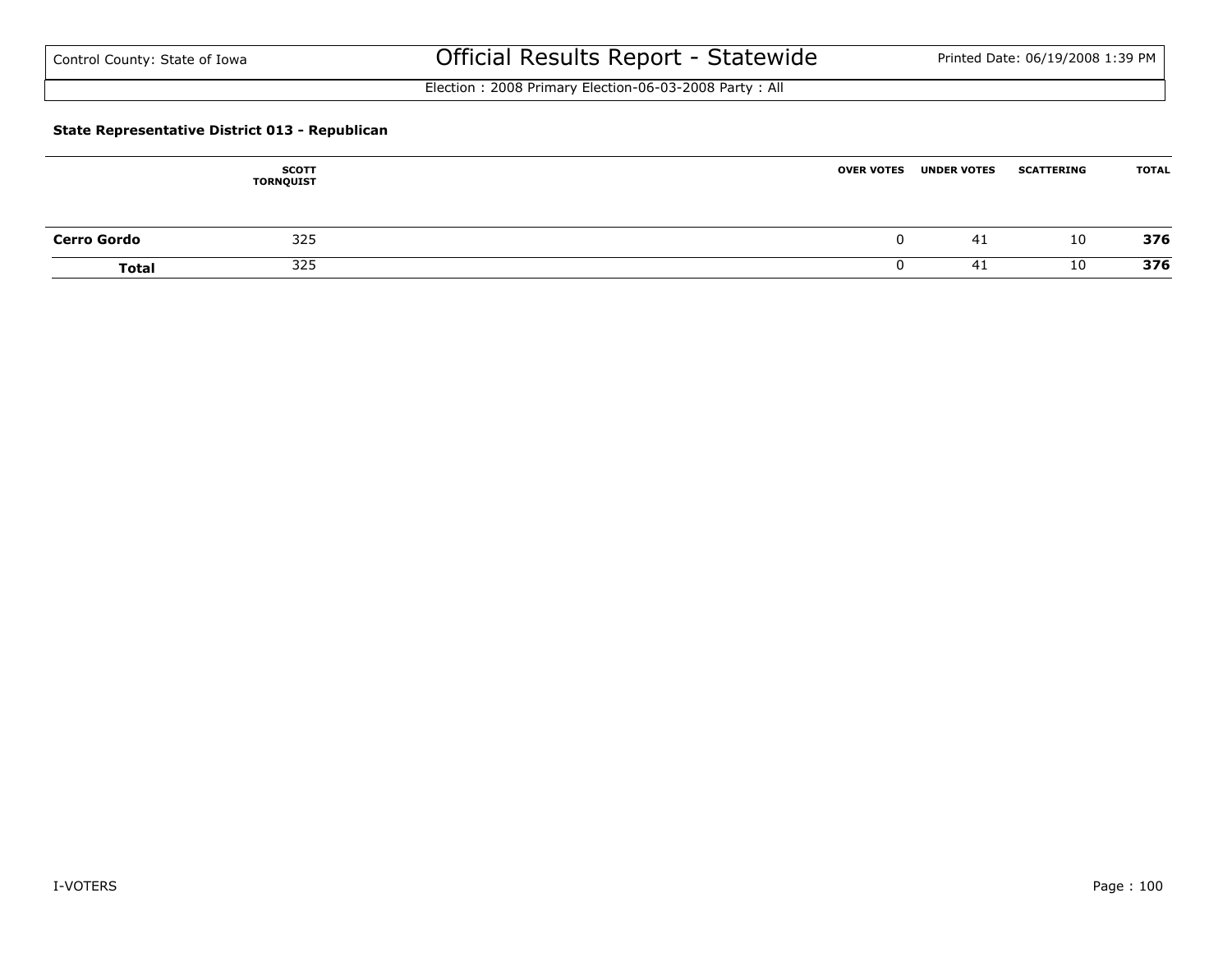Election : 2008 Primary Election-06-03-2008 Party : All

### **State Representative District 014 - Democrat**

|                    | MARK A.<br><b>KUHN</b> | <b>OVER VOTES</b> | <b>UNDER VOTES</b> | <b>SCATTERING</b> | <b>TOTAL</b>            |
|--------------------|------------------------|-------------------|--------------------|-------------------|-------------------------|
| <b>Cerro Gordo</b> | 18                     | 0                 |                    | $\mathbf{0}$      | 20                      |
| Floyd              | 211                    | $\mathbf 0$       | 15                 |                   | 227                     |
| <b>Howard</b>      |                        | 0                 | $\mathbf 0$        | $\mathbf{0}$      | $\overline{\mathbf{2}}$ |
| Mitchell           | 392                    | 0                 | $\mathbf 0$        | $\mathbf{0}$      | 392                     |
| <b>Total</b>       | 623                    | 0                 | 17                 |                   | 641                     |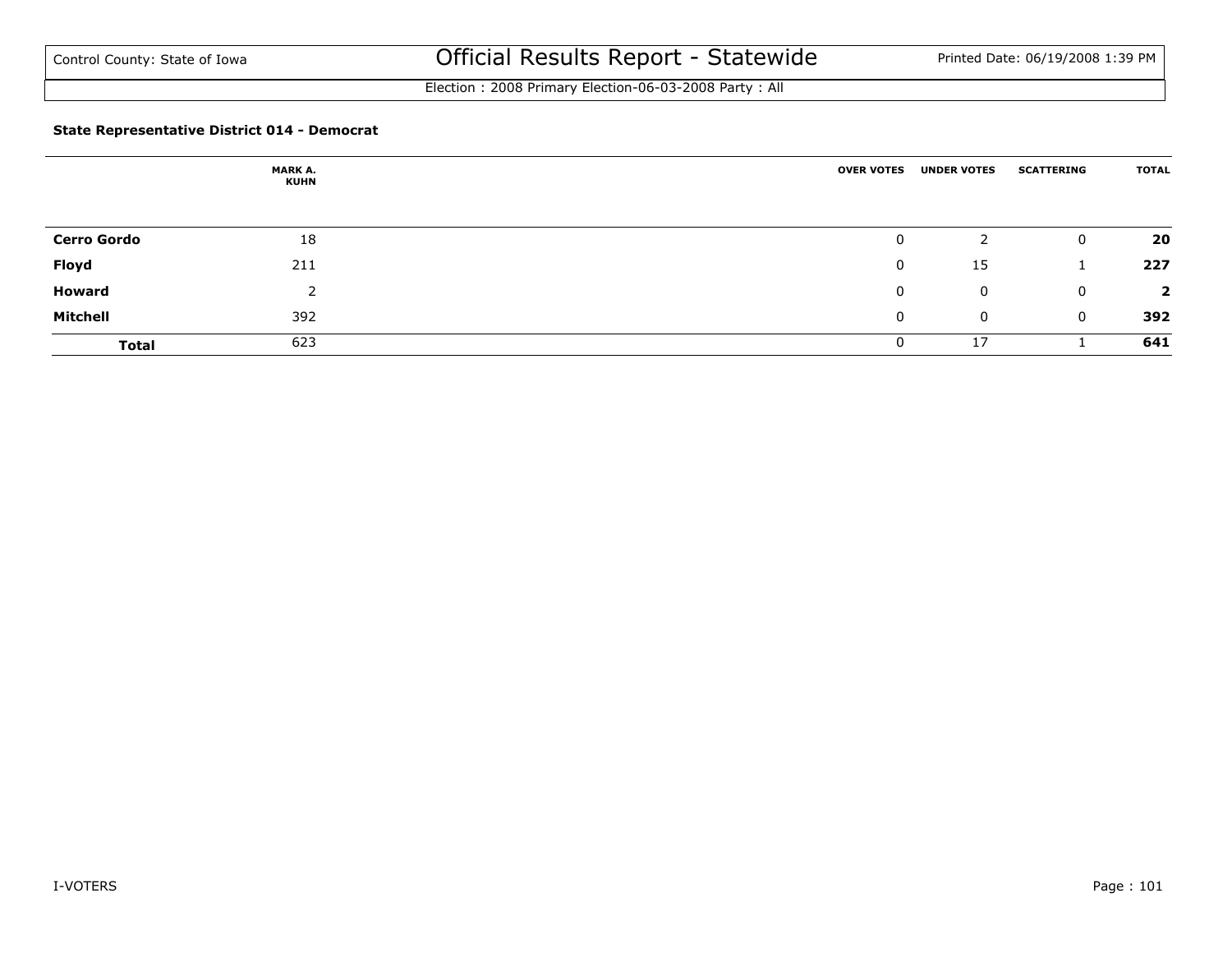Election : 2008 Primary Election-06-03-2008 Party : All

### **State Representative District 014 - Republican**

|                    | <b>JEFF</b><br><b>MOSIMAN</b> | <b>OVER VOTES</b> | <b>UNDER VOTES</b> | <b>SCATTERING</b> | <b>TOTAL</b> |
|--------------------|-------------------------------|-------------------|--------------------|-------------------|--------------|
| <b>Cerro Gordo</b> | 16                            | 0                 | 0                  | 0                 | 16           |
| Floyd              | 122                           | 0                 | 26                 | 0                 | 148          |
| <b>Howard</b>      | 13                            | 0                 | 0                  | 0                 | 13           |
| <b>Mitchell</b>    | 433                           | 0                 | 0                  | 0                 | 433          |
| <b>Total</b>       | 584                           | 0                 | 26                 | $\Omega$          | 610          |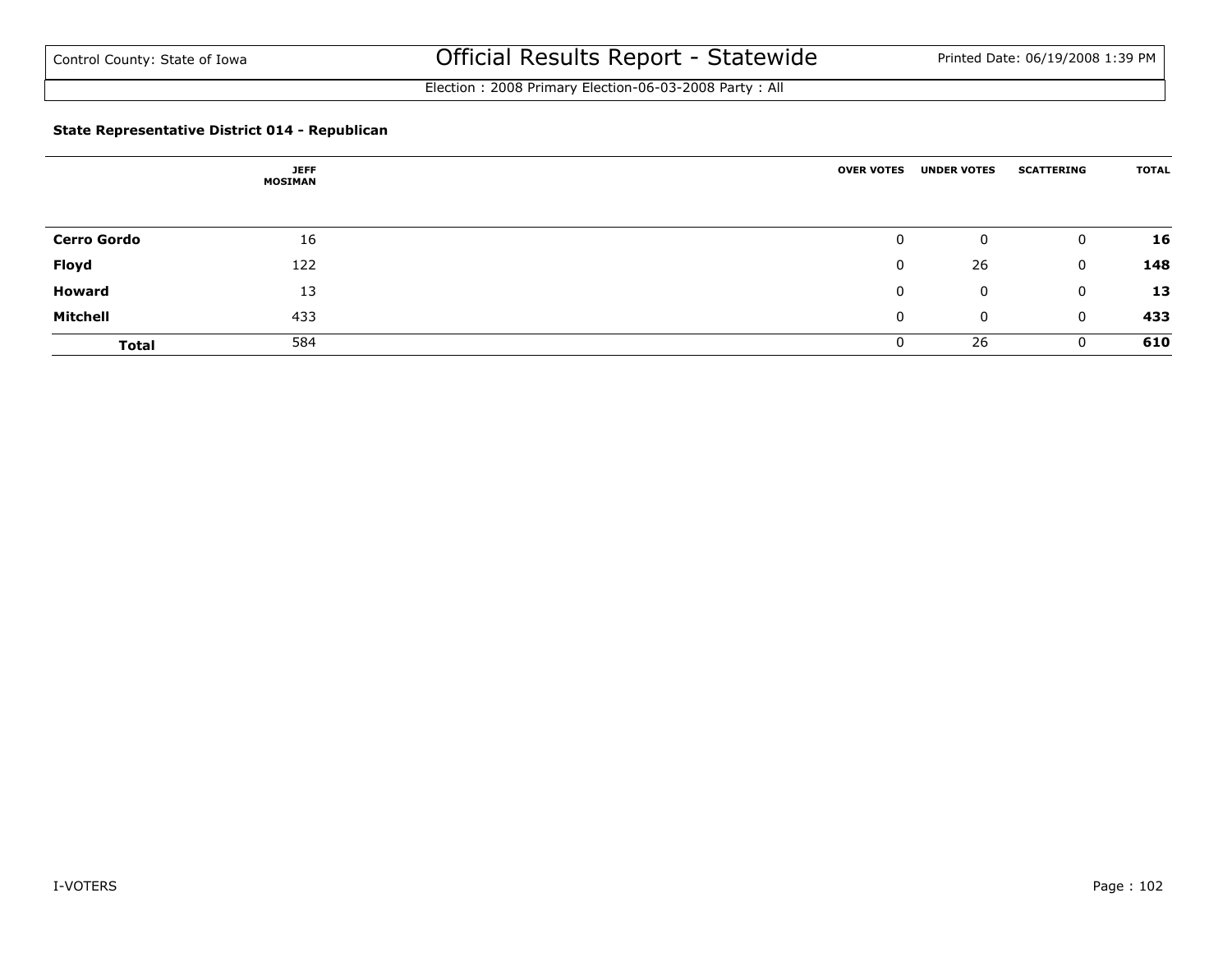Election : 2008 Primary Election-06-03-2008 Party : All

### **State Representative District 015 - Democrat**

|              | <b>BRIAN J.</b><br>QUIRK | <b>OVER VOTES</b> | <b>UNDER VOTES</b> | <b>SCATTERING</b> | <b>TOTAL</b> |
|--------------|--------------------------|-------------------|--------------------|-------------------|--------------|
|              |                          |                   |                    |                   |              |
| Chickasaw    | 1005                     | 0                 | 0                  |                   | 1006         |
| Howard       | 370                      | 0                 | 0                  |                   | 371          |
| Winneshiek   | 133                      | 0                 | 9                  |                   | 143          |
| <b>Total</b> | 1508                     | 0                 | 9                  |                   | 1520         |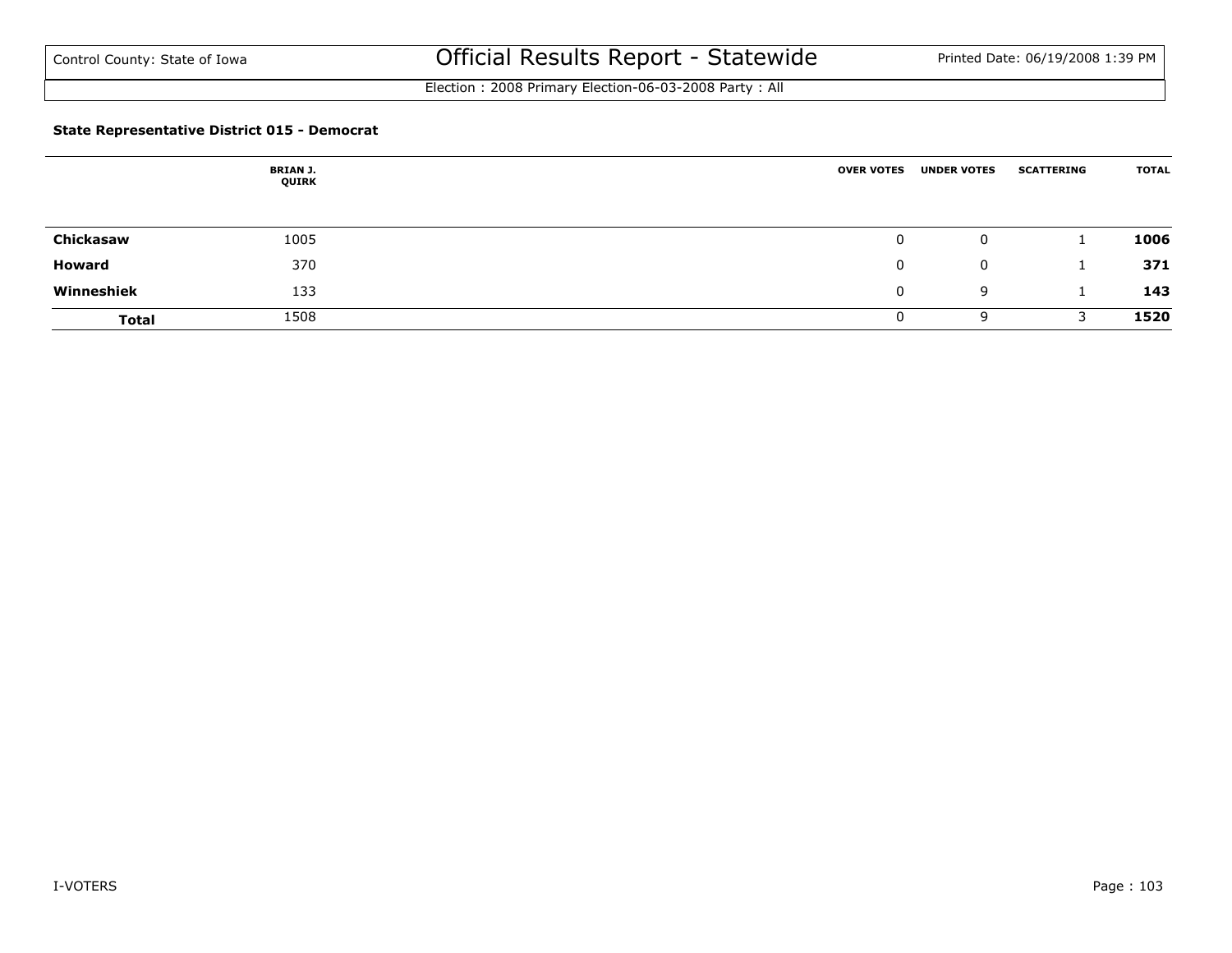Election : 2008 Primary Election-06-03-2008 Party : All

### **State Representative District 015 - Republican**

|               | <b>OVER VOTES</b> | <b>UNDER VOTES</b> | <b>SCATTERING</b> | <b>TOTAL</b> |
|---------------|-------------------|--------------------|-------------------|--------------|
|               |                   |                    |                   |              |
| Chickasaw     | $\mathbf 0$       | 0                  |                   |              |
| <b>Howard</b> | $\mathbf{0}$      | 0                  | 5.                | 5            |
| Winneshiek    | $\mathbf{0}$      | 194                | 3                 | 197          |
| <b>Total</b>  | U                 | 194                | 15                | 209          |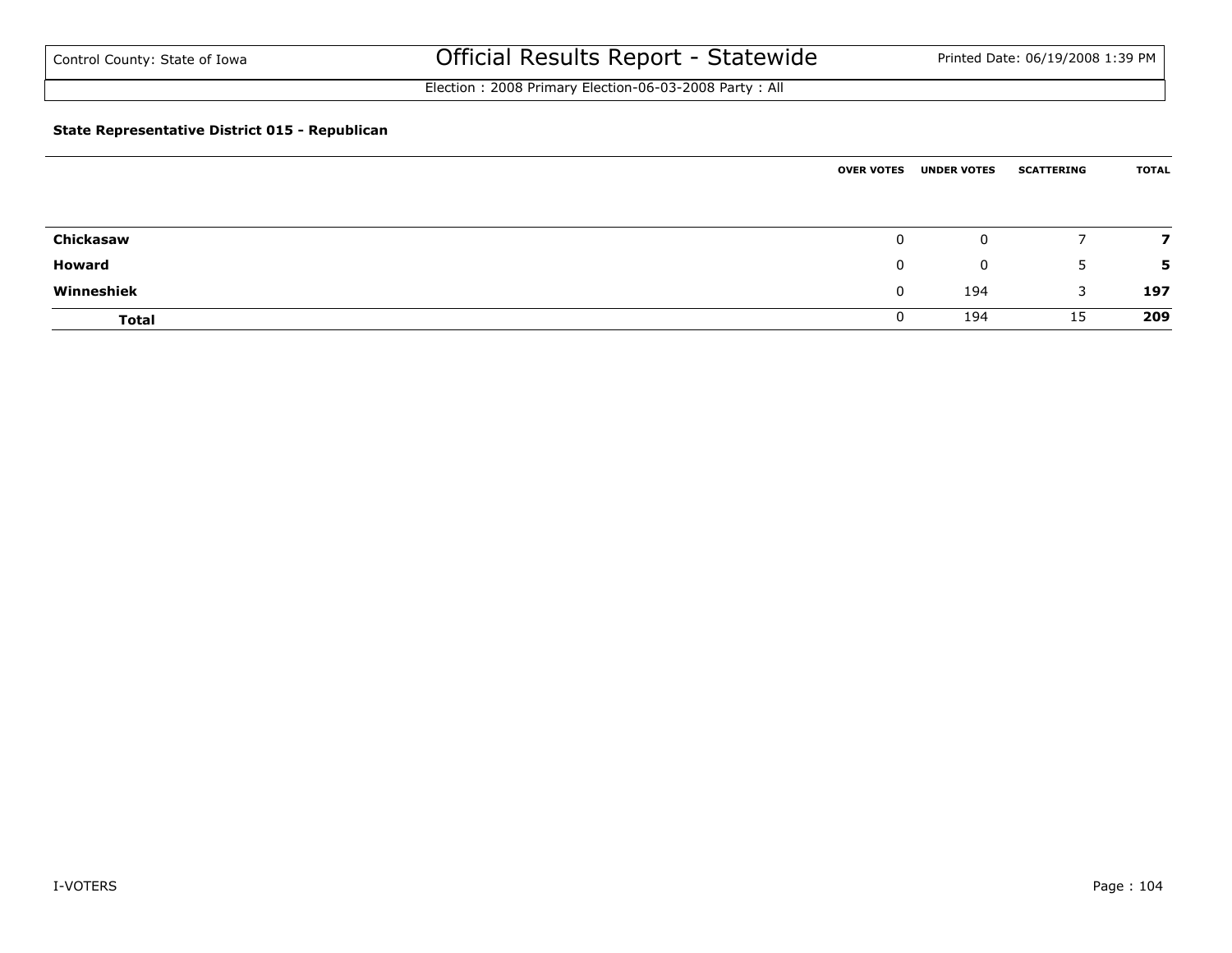Election : 2008 Primary Election-06-03-2008 Party : All

#### **State Representative District 016 - Democrat**

|                  | <b>JOHN BEARD</b> | <b>LENNIE</b><br><b>BURKE</b> | <b>JOHN</b><br><b>FRANZEN</b> | <b>THOMAS</b><br><b>HANSEN</b> | <b>OVER VOTES</b> | <b>UNDER VOTES</b> | <b>SCATTERING</b> | <b>TOTAL</b> |
|------------------|-------------------|-------------------------------|-------------------------------|--------------------------------|-------------------|--------------------|-------------------|--------------|
| <b>Allamakee</b> | 202               | 426                           | 78                            | 41                             | υ                 | 17                 |                   | 765          |
| Winneshiek       | 675               | 42                            | -67                           | 67                             |                   | 13                 |                   | 865          |
| <b>Total</b>     | 877               | 468                           | 145                           | 108                            |                   | 30                 |                   | 1630         |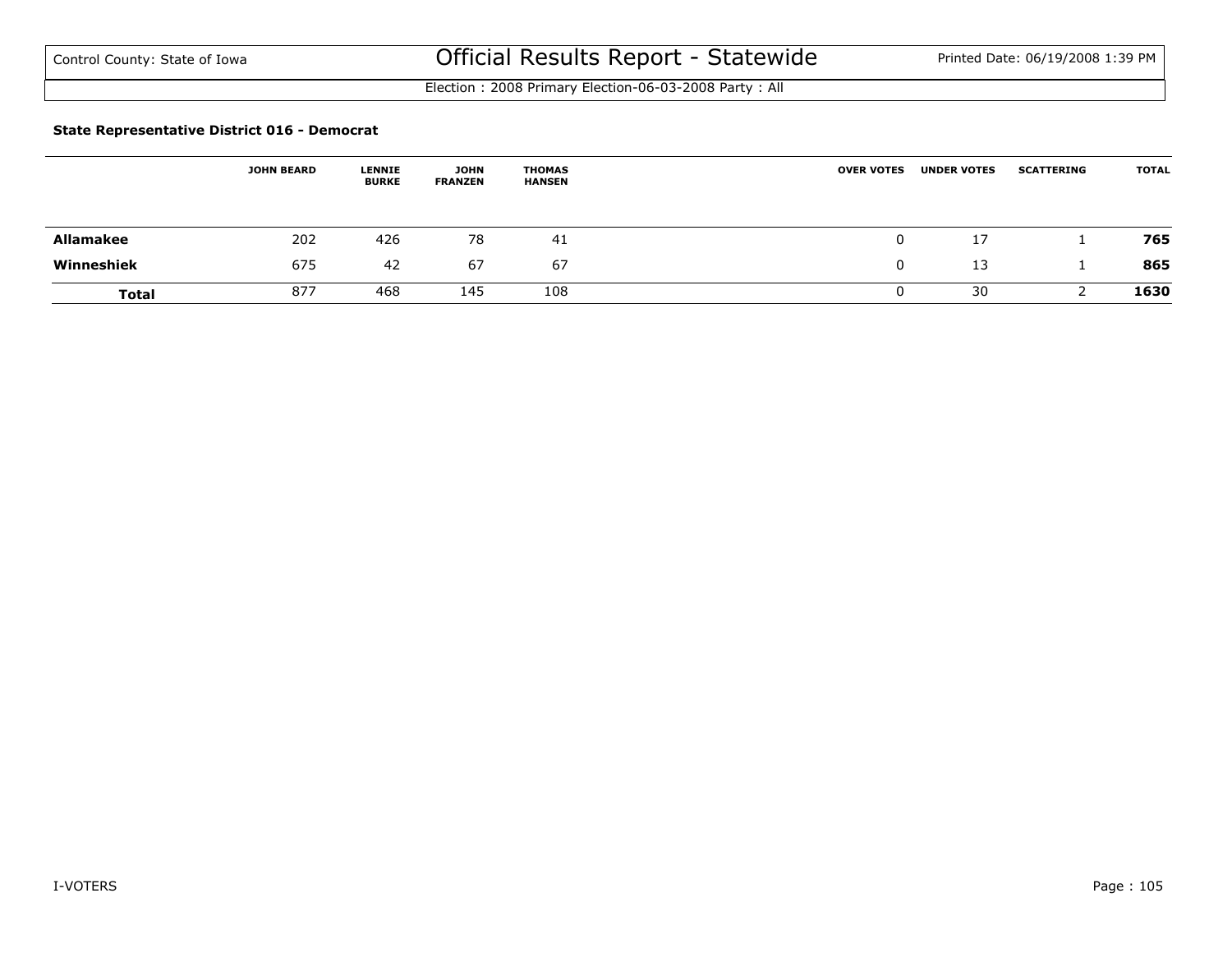Election : 2008 Primary Election-06-03-2008 Party : All

### **State Representative District 016 - Republican**

|                  | <b>RANDY</b><br><b>SCHISSEL</b> | <b>OVER VOTES</b> | <b>UNDER VOTES</b> | <b>SCATTERING</b> | <b>TOTAL</b> |
|------------------|---------------------------------|-------------------|--------------------|-------------------|--------------|
|                  |                                 |                   |                    |                   |              |
| <b>Allamakee</b> | 503                             |                   | 129                | 0                 | 632          |
| Winneshiek       | 582                             |                   | 87                 | 4                 | 673          |
| <b>Total</b>     | 1085                            |                   | 216                | 4                 | 1305         |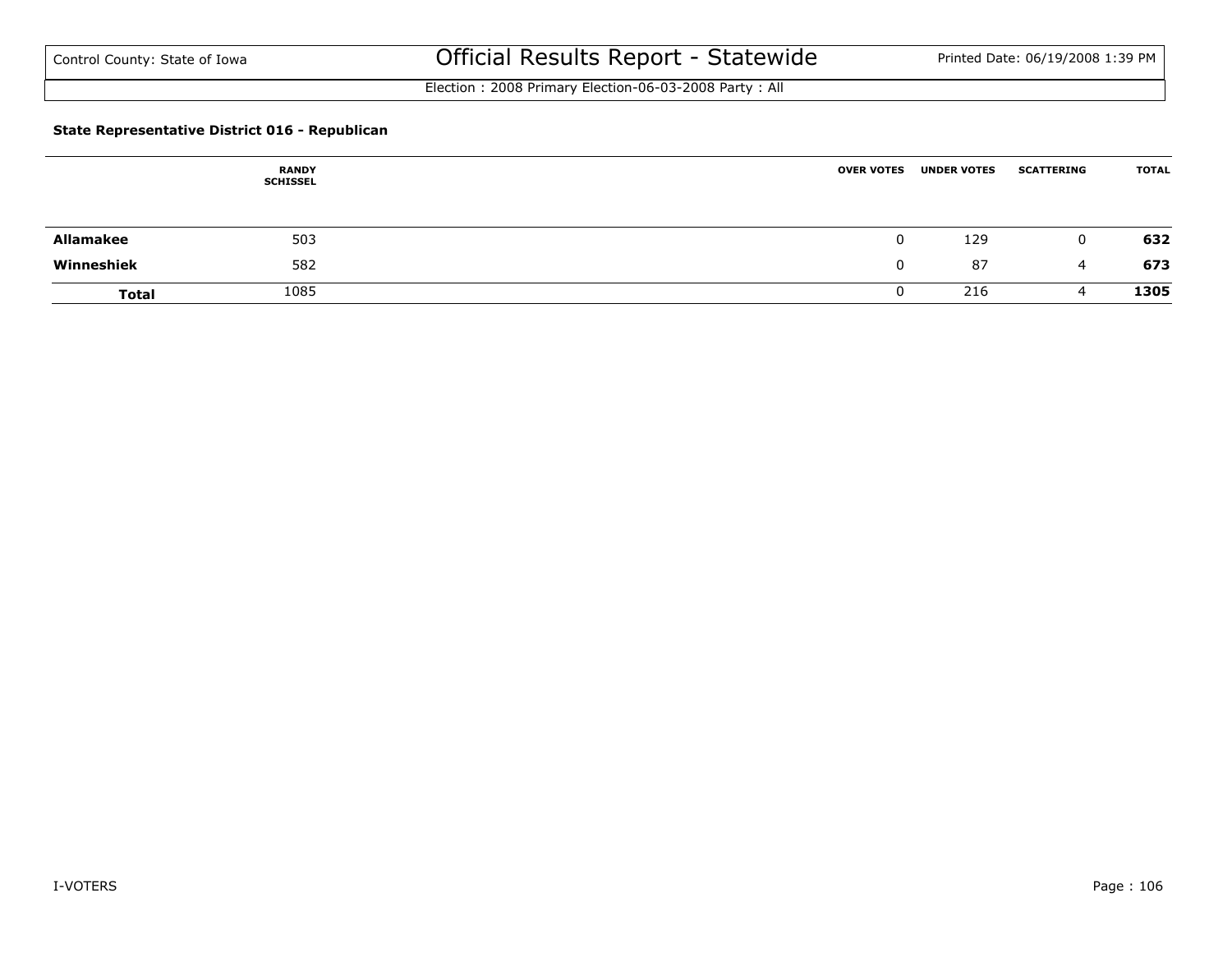Election : 2008 Primary Election-06-03-2008 Party : All

### **State Representative District 017 - Democrat**

|               | <b>CAYLA</b><br><b>BARESEL</b> | <b>OVER VOTES</b> | <b>UNDER VOTES</b> | <b>SCATTERING</b> | <b>TOTAL</b> |
|---------------|--------------------------------|-------------------|--------------------|-------------------|--------------|
| <b>Bremer</b> | 93                             |                   | 0                  | $\mathbf{0}$      | 93           |
| <b>Butler</b> | 252                            |                   | 78                 | 5                 | 335          |
| <b>Total</b>  | 345                            |                   | 78                 |                   | 428          |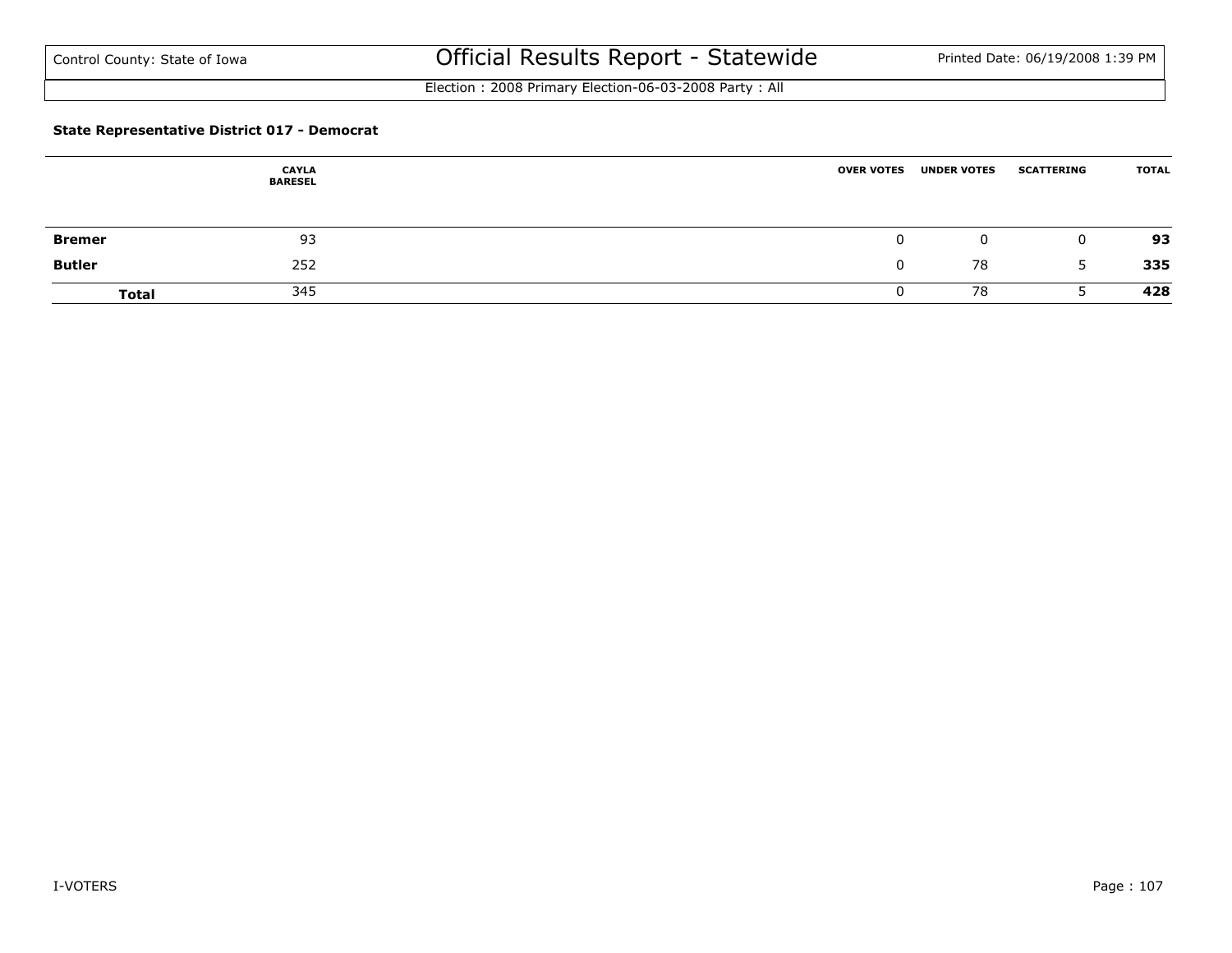Election : 2008 Primary Election-06-03-2008 Party : All

### **State Representative District 017 - Republican**

|               | <b>PAT</b><br><b>GRASSLEY</b> | <b>OVER VOTES</b> | <b>UNDER VOTES</b> | <b>SCATTERING</b> | <b>TOTAL</b> |
|---------------|-------------------------------|-------------------|--------------------|-------------------|--------------|
| <b>Bremer</b> | 201                           |                   | $\mathbf 0$        | $\mathbf 0$       | 201          |
| <b>Butler</b> | 1331                          |                   | 124                | 11                | 1466         |
| <b>Total</b>  | 1532                          |                   | 124                | 11                | 1667         |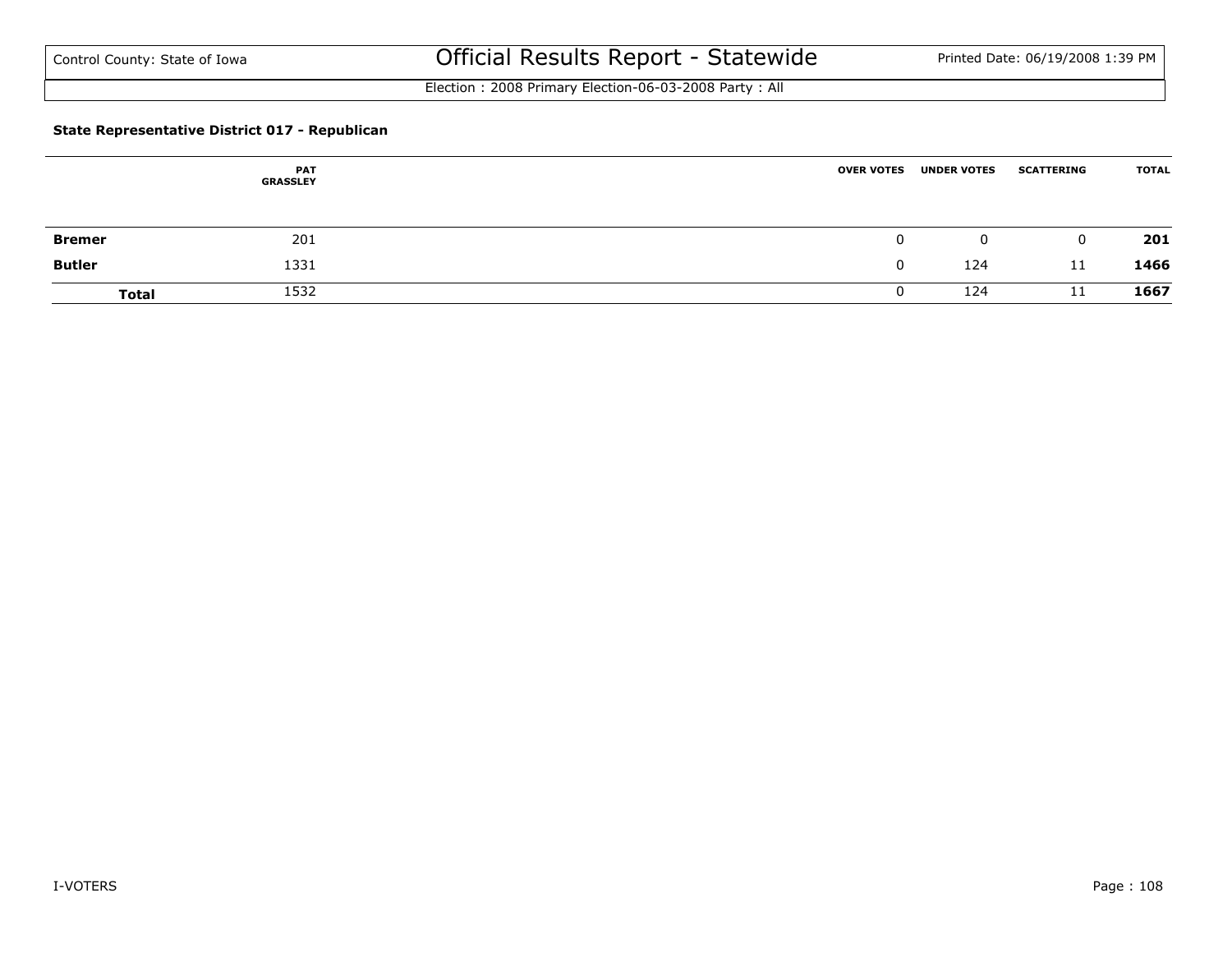Election : 2008 Primary Election-06-03-2008 Party : All

#### **State Representative District 018 - Democrat**

|                   | <b>ANDREW</b><br><b>WENTHE</b> | <b>OVER VOTES</b> | <b>UNDER VOTES</b> | <b>SCATTERING</b> | <b>TOTAL</b> |
|-------------------|--------------------------------|-------------------|--------------------|-------------------|--------------|
|                   |                                |                   |                    |                   |              |
| <b>Black Hawk</b> | 40                             | $\mathbf 0$       | 0                  | $\mathbf 0$       | 40           |
| <b>Bremer</b>     | 96                             | $\mathbf 0$       | $\mathbf{0}$       |                   | 97           |
| <b>Fayette</b>    | 518                            | $\mathbf 0$       | 30                 |                   | 549          |
| <b>Total</b>      | 654                            | U                 | 30                 |                   | 686          |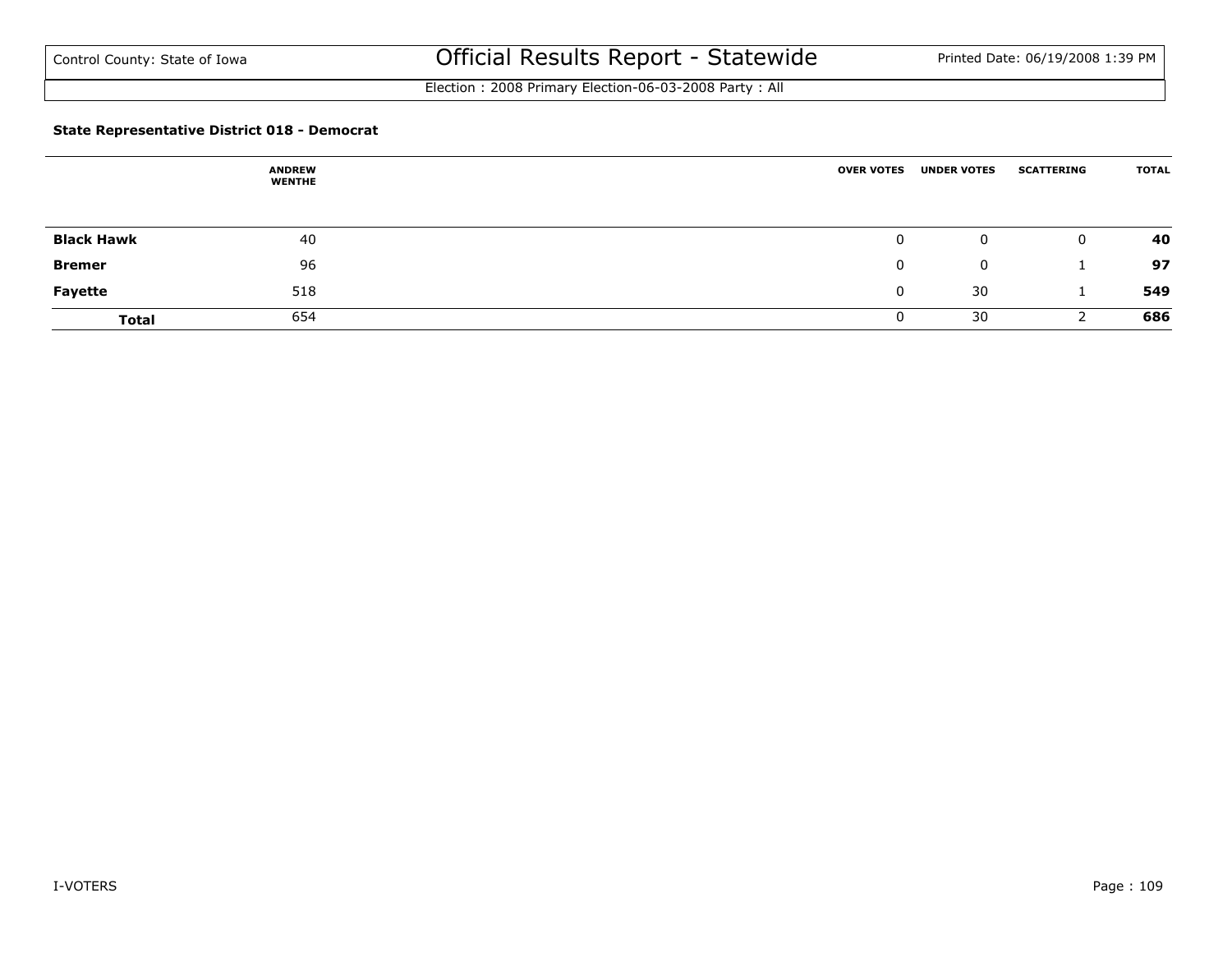Election : 2008 Primary Election-06-03-2008 Party : All

#### **State Representative District 018 - Republican**

|                   | <b>AUSTIN</b><br><b>LORENZEN</b> | <b>OVER VOTES</b> | <b>UNDER VOTES</b> | <b>SCATTERING</b> | <b>TOTAL</b> |
|-------------------|----------------------------------|-------------------|--------------------|-------------------|--------------|
|                   |                                  |                   |                    |                   |              |
| <b>Black Hawk</b> | 53                               | $\mathbf 0$       | 0                  | $\mathbf{0}$      | 53           |
| <b>Bremer</b>     | 155                              | $\mathbf 0$       | $\mathbf{0}$       |                   | 156          |
| <b>Fayette</b>    | 542                              | $\mathbf{0}$      | 95                 |                   | 638          |
| <b>Total</b>      | 750                              | <u>U</u>          | 95                 |                   | 847          |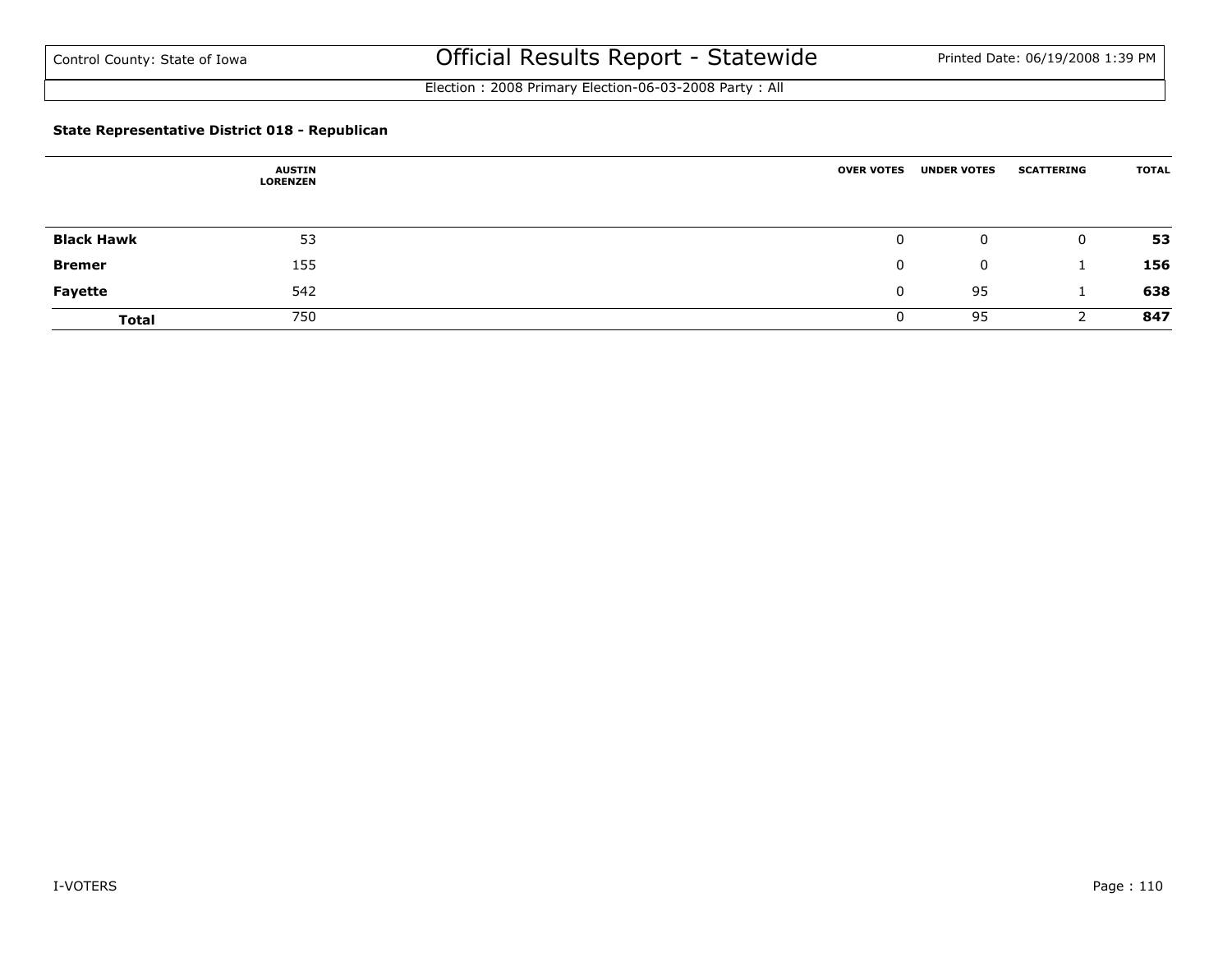Election : 2008 Primary Election-06-03-2008 Party : All

#### **State Representative District 019 - Democrat**

|                   | <b>BOB KRESSIG</b> | <b>OVER VOTES</b> | <b>UNDER VOTES</b> | <b>SCATTERING</b> | <b>TOTAL</b> |
|-------------------|--------------------|-------------------|--------------------|-------------------|--------------|
|                   |                    |                   |                    |                   |              |
| <b>Black Hawk</b> | 308                |                   | 0                  | 4                 | 312          |
| <b>Total</b>      | 308                |                   |                    | ൧                 | 312          |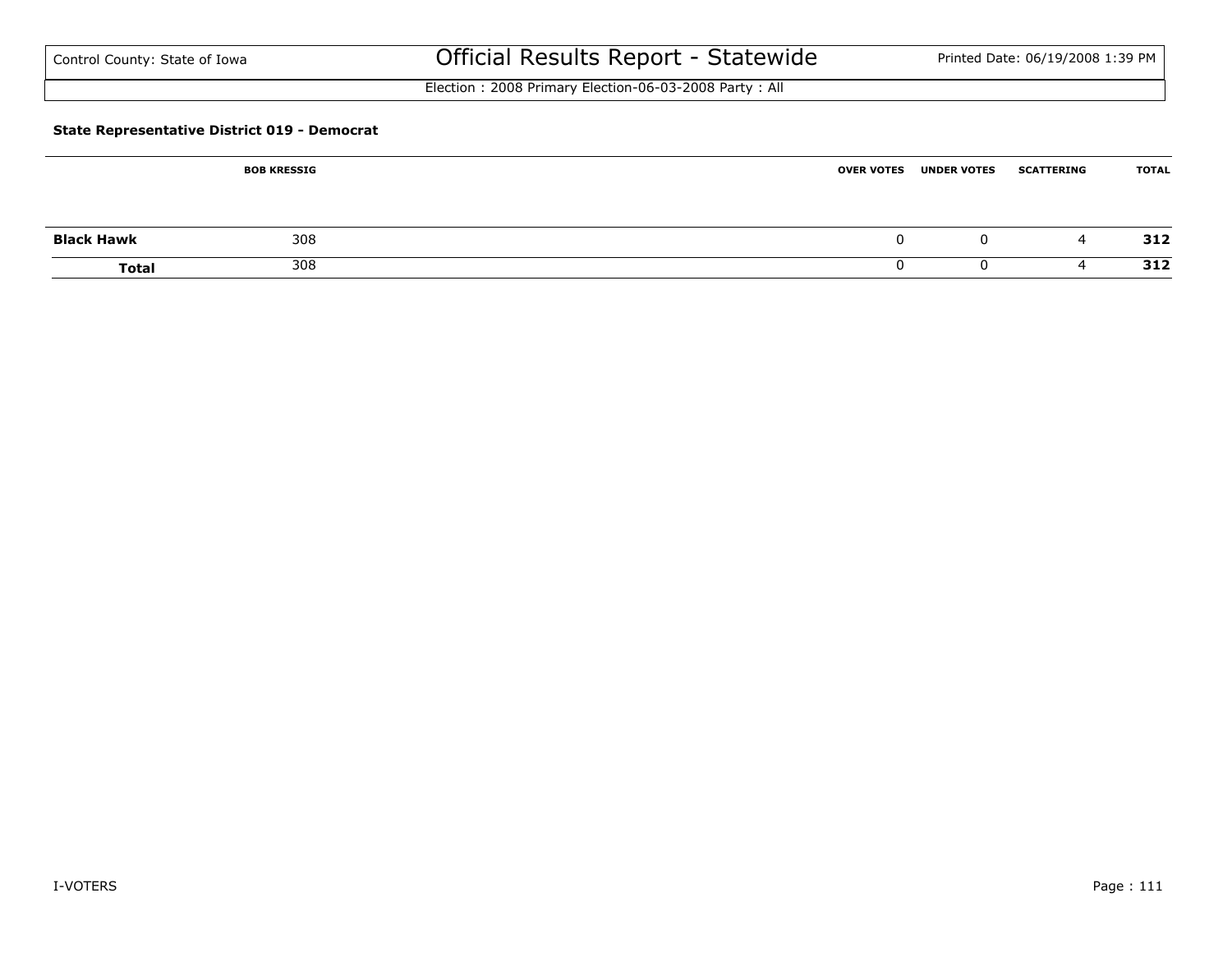Election : 2008 Primary Election-06-03-2008 Party : All

#### **State Representative District 019 - Republican**

|                   | <b>CARLIN</b><br><b>HAGEMAN</b> | <b>MARSHALL</b><br><b>SHOEMAKER</b> | <b>OVER VOTES</b> | <b>UNDER VOTES</b> | <b>SCATTERING</b> | <b>TOTAL</b> |
|-------------------|---------------------------------|-------------------------------------|-------------------|--------------------|-------------------|--------------|
| <b>Black Hawk</b> | 481                             | 139                                 |                   | u                  | . .               | 620          |
| <b>Total</b>      | 481                             | 139                                 |                   |                    |                   | 620          |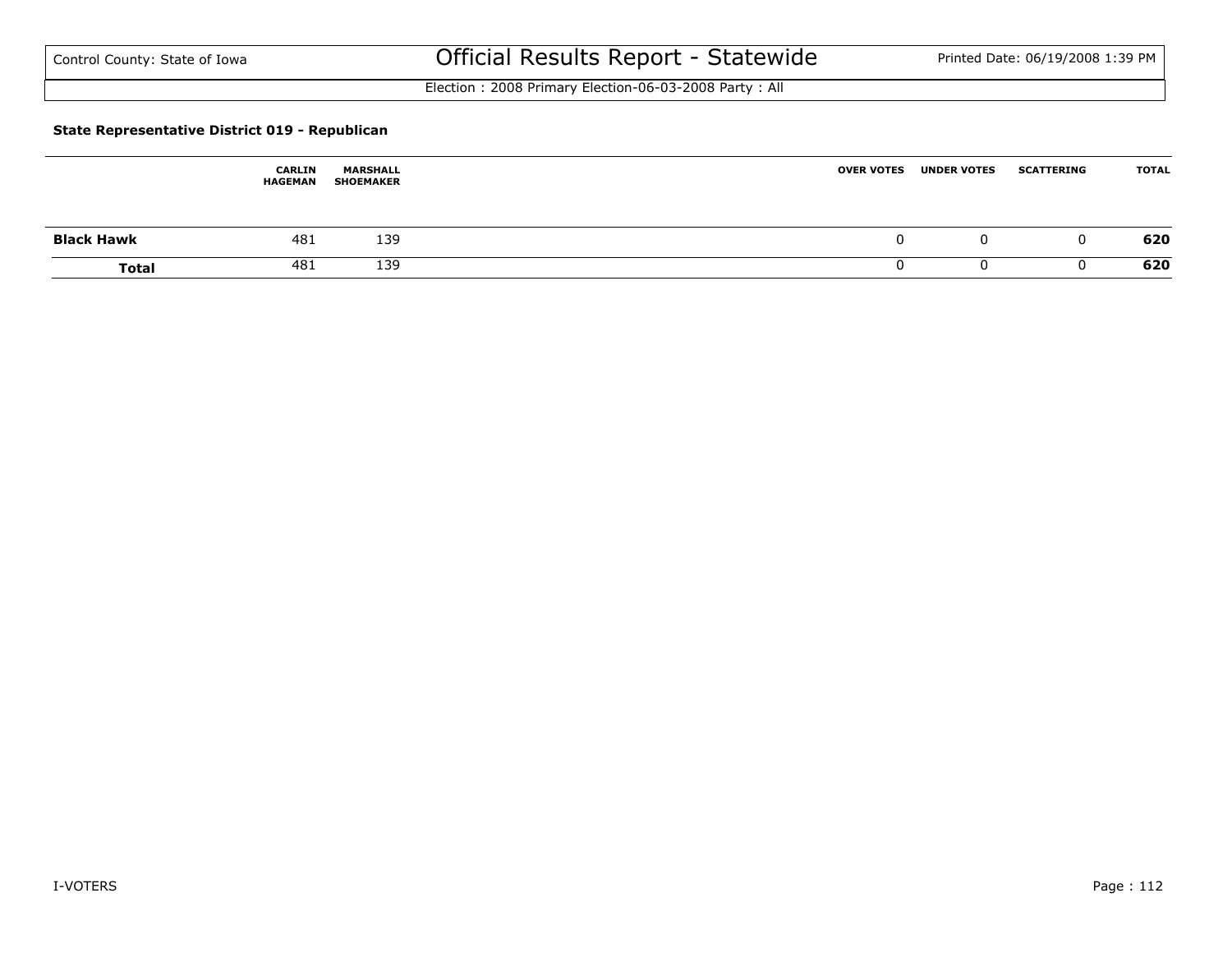Election : 2008 Primary Election-06-03-2008 Party : All

#### **State Representative District 020 - Democrat**

|                   | <b>DORIS J.</b><br><b>KELLEY</b> | <b>OVER VOTES</b> | <b>UNDER VOTES</b> | <b>SCATTERING</b> | <b>TOTAL</b> |
|-------------------|----------------------------------|-------------------|--------------------|-------------------|--------------|
| <b>Black Hawk</b> | 406                              | v                 |                    |                   | 408          |
| <b>Total</b>      | 406                              |                   |                    |                   | 408          |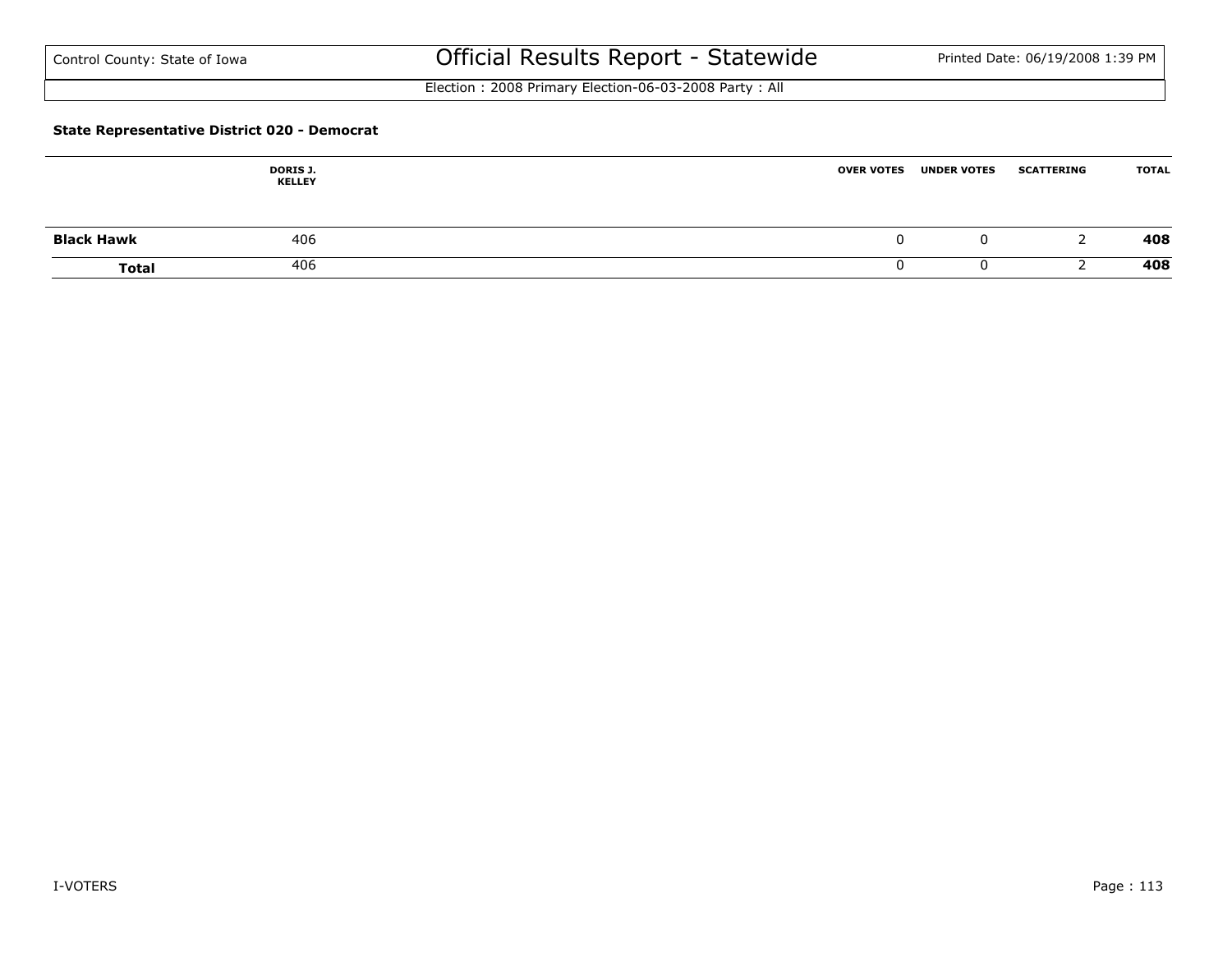| Control County: State of Iowa                         | Official Results Report - Statewide                   |                   |                    | Printed Date: 06/19/2008 1:39 PM |              |
|-------------------------------------------------------|-------------------------------------------------------|-------------------|--------------------|----------------------------------|--------------|
|                                                       | Election: 2008 Primary Election-06-03-2008 Party: All |                   |                    |                                  |              |
| <b>State Representative District 020 - Republican</b> |                                                       |                   |                    |                                  |              |
|                                                       |                                                       | <b>OVER VOTES</b> | <b>UNDER VOTES</b> | <b>SCATTERING</b>                | <b>TOTAL</b> |

| <b>Black Hawk</b> |  | υ | 12 | 12 |
|-------------------|--|---|----|----|
| <b>Total</b>      |  | U | 12 | 12 |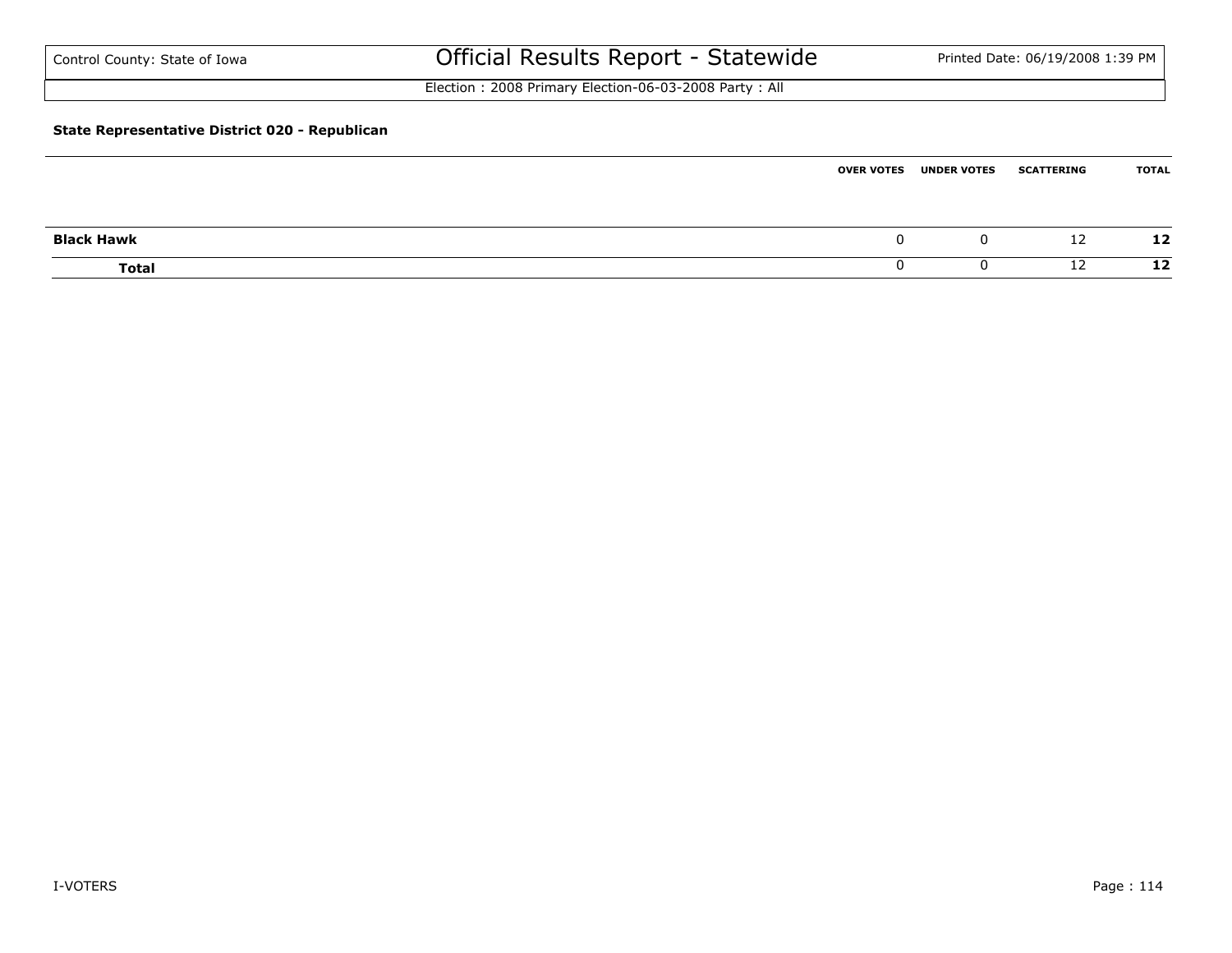| Control County: State of Iowa |  |  |  |  |
|-------------------------------|--|--|--|--|
|-------------------------------|--|--|--|--|

Election : 2008 Primary Election-06-03-2008 Party : All

#### **State Representative District 021 - Democrat**

|                   | <b>KERRY BURT</b> | <b>UNDER VOTES</b><br><b>OVER VOTES</b> | <b>SCATTERING</b> | <b>TOTAL</b> |
|-------------------|-------------------|-----------------------------------------|-------------------|--------------|
| <b>Black Hawk</b> | 365               |                                         | 0                 | 366          |
| <b>Total</b>      | 365               |                                         |                   | 366          |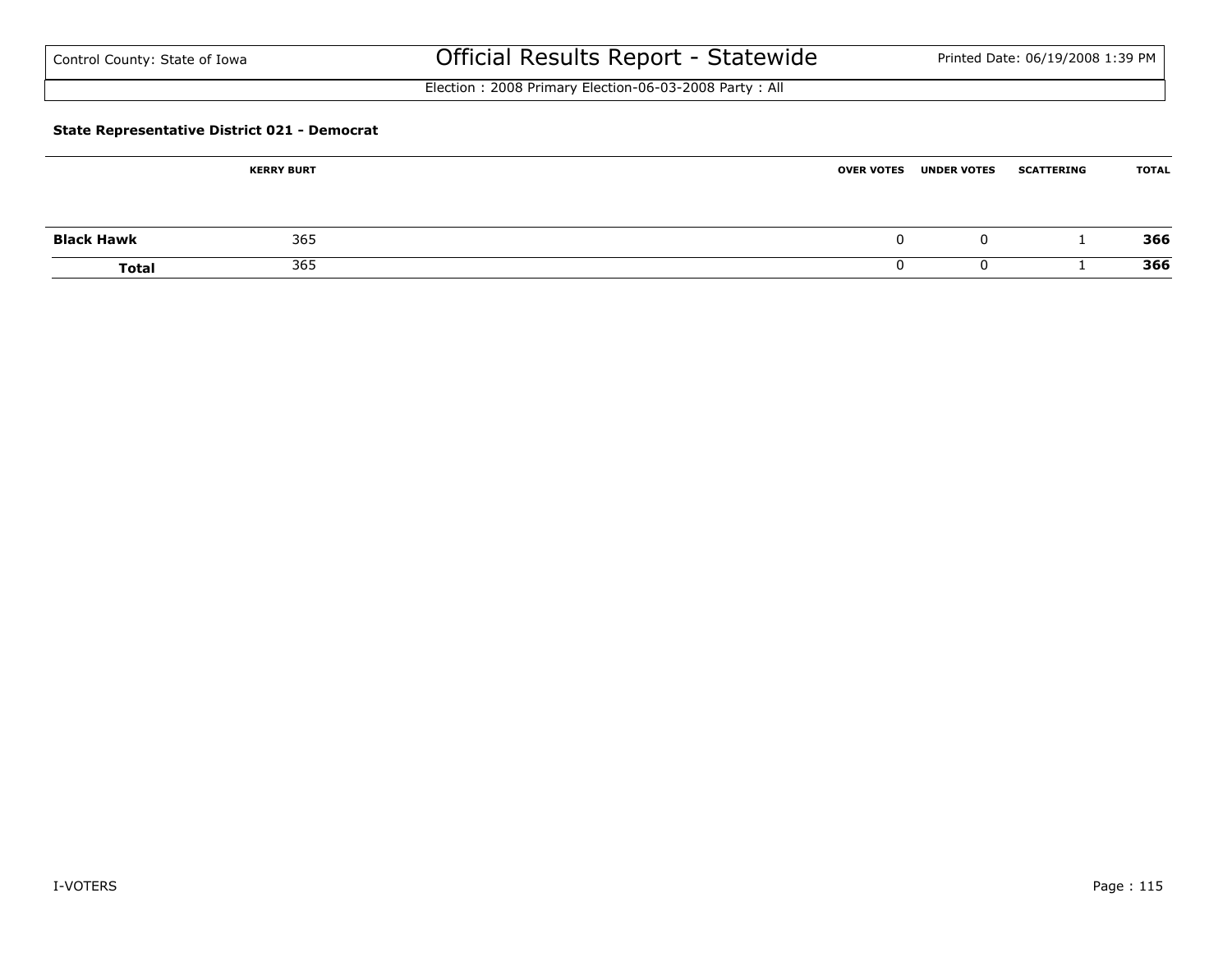Election : 2008 Primary Election-06-03-2008 Party : All

#### **State Representative District 021 - Republican**

|                   | TAMI<br><b>WIENCEK</b> | <b>OVER VOTES</b> | <b>UNDER VOTES</b> | <b>SCATTERING</b> | <b>TOTAL</b> |
|-------------------|------------------------|-------------------|--------------------|-------------------|--------------|
| <b>Black Hawk</b> | 487                    |                   | 0                  | 8                 | 495          |
| <b>Total</b>      | 487                    |                   |                    |                   | 495          |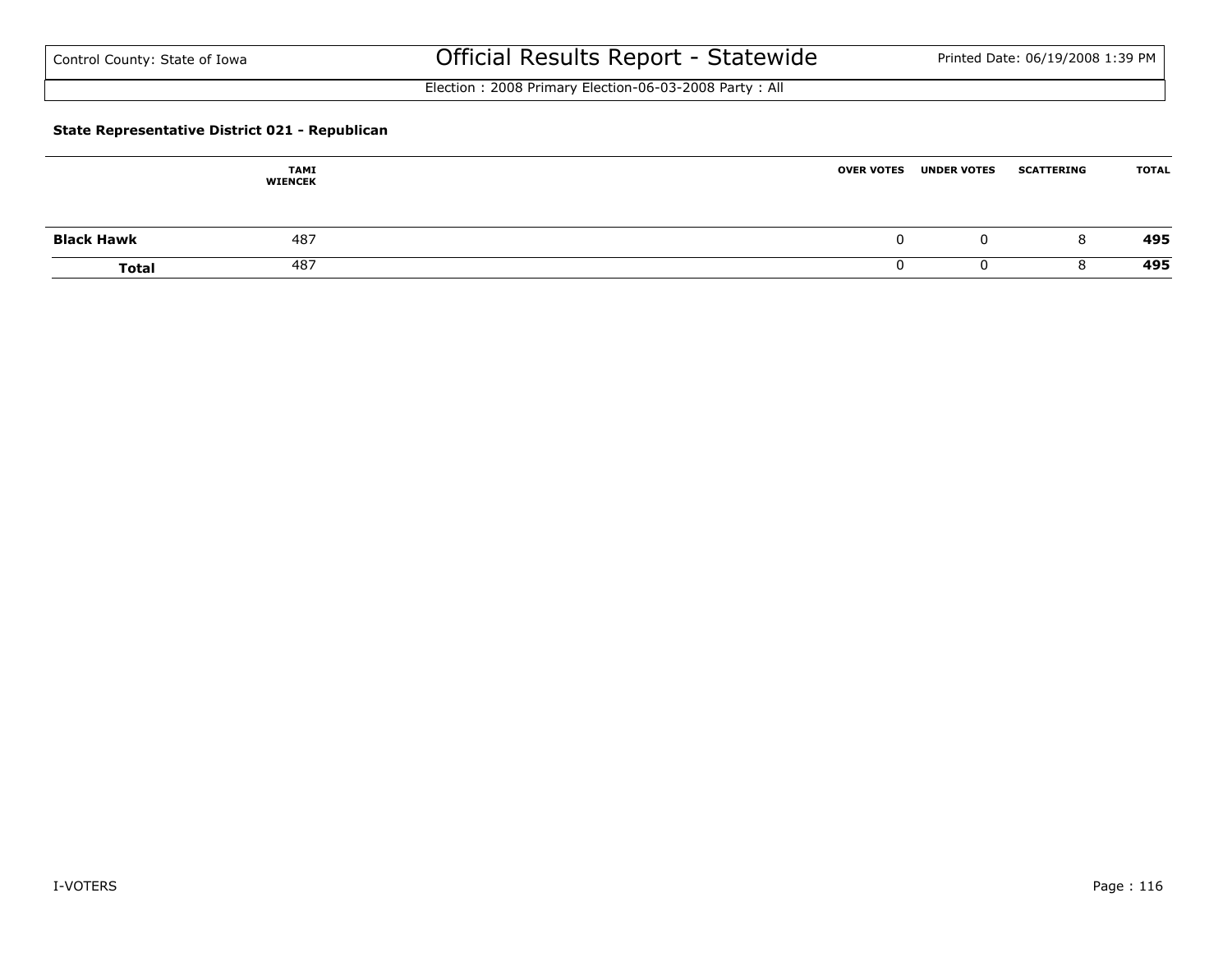Election : 2008 Primary Election-06-03-2008 Party : All

#### **State Representative District 022 - Democrat**

|                   | <b>DEBORAH L.</b><br><b>BERRY</b> | DON<br><b>SHATZER</b> | <b>OVER VOTES</b> | <b>UNDER VOTES</b> | <b>SCATTERING</b> | <b>TOTAL</b> |
|-------------------|-----------------------------------|-----------------------|-------------------|--------------------|-------------------|--------------|
| <b>Black Hawk</b> | 801                               | 300                   |                   |                    |                   | 1101         |
| <b>Total</b>      | 801                               | 300                   |                   |                    |                   | 1101         |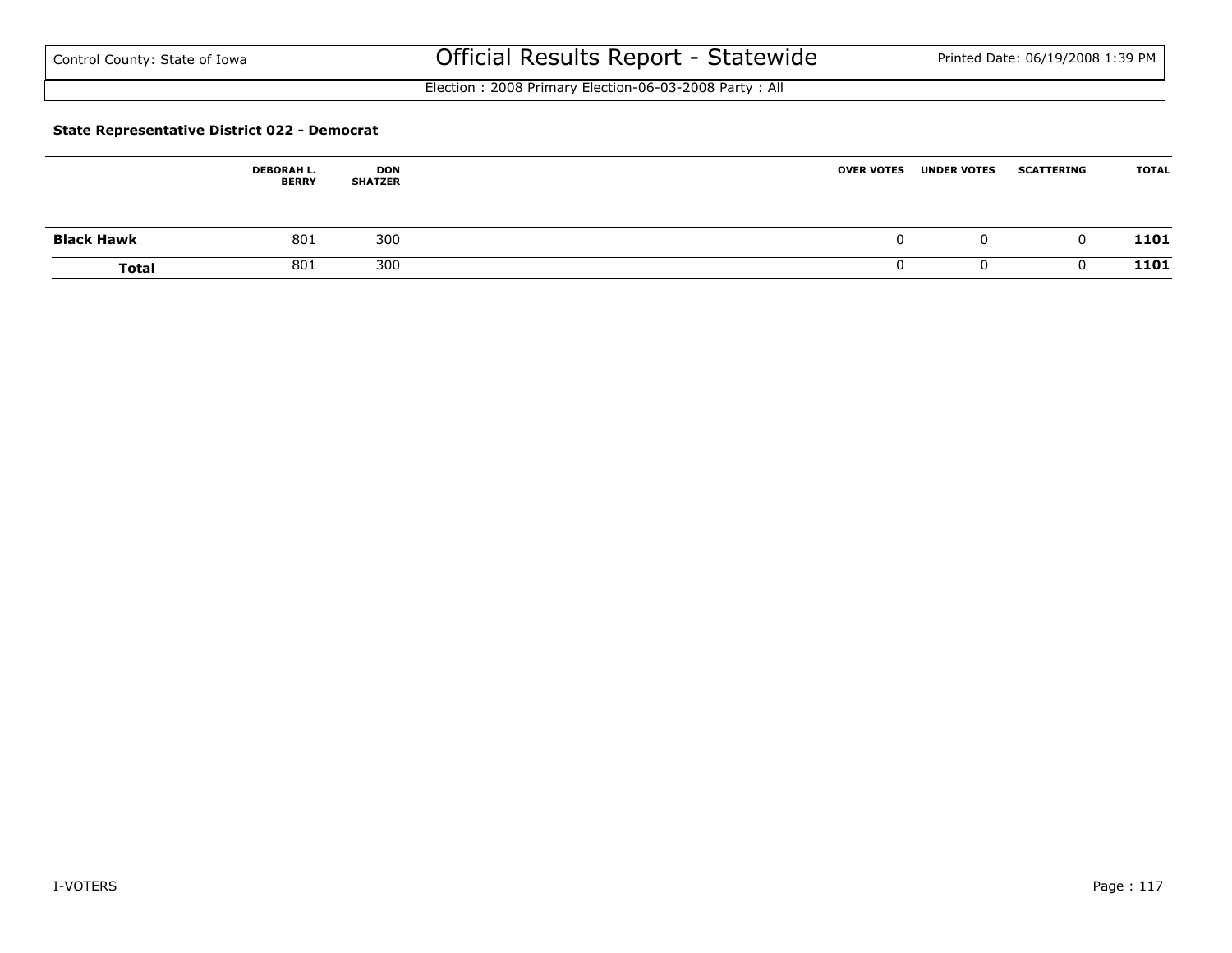| Control County: State of Iowa                         | Official Results Report - Statewide                   |                   |                    | Printed Date: 06/19/2008 1:39 PM |              |
|-------------------------------------------------------|-------------------------------------------------------|-------------------|--------------------|----------------------------------|--------------|
|                                                       | Election: 2008 Primary Election-06-03-2008 Party: All |                   |                    |                                  |              |
| <b>State Representative District 022 - Republican</b> |                                                       |                   |                    |                                  |              |
|                                                       |                                                       | <b>OVER VOTES</b> | <b>UNDER VOTES</b> | <b>SCATTERING</b>                | <b>TOTAL</b> |

| <b>Black Hawk</b> |  | $\overline{a}$<br>$\overline{\phantom{a}}$ | - -<br>$\cdot$ |
|-------------------|--|--------------------------------------------|----------------|
| <b>Total</b>      |  | <u>.</u>                                   | -<br>--        |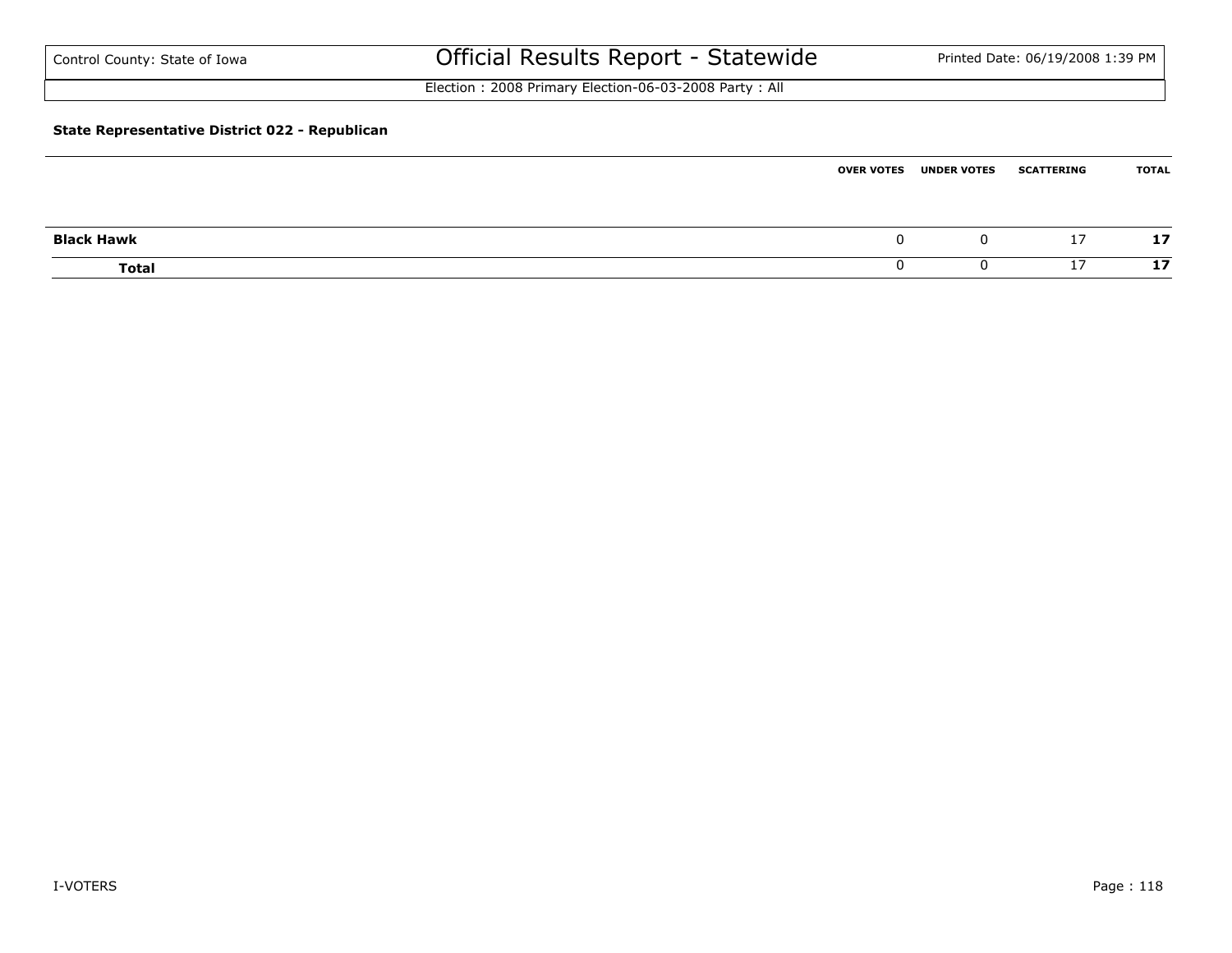Election : 2008 Primary Election-06-03-2008 Party : All

#### **State Representative District 023 - Democrat**

|                   | <b>GENE FICKEN</b> | <b>OVER VOTES</b> | <b>UNDER VOTES</b> | <b>SCATTERING</b> | <b>TOTAL</b> |
|-------------------|--------------------|-------------------|--------------------|-------------------|--------------|
|                   |                    |                   |                    |                   |              |
| <b>Black Hawk</b> | 97                 | $\mathbf 0$       | 0                  | $\mathbf{0}$      | 97           |
| <b>Buchanan</b>   | 406                | $\mathbf 0$       | 45                 |                   | 452          |
| <b>Fayette</b>    | $\Omega$           | 0                 | 3                  | $\mathbf{0}$      | 12           |
| <b>Total</b>      | 512                | 0                 | 48                 |                   | 561          |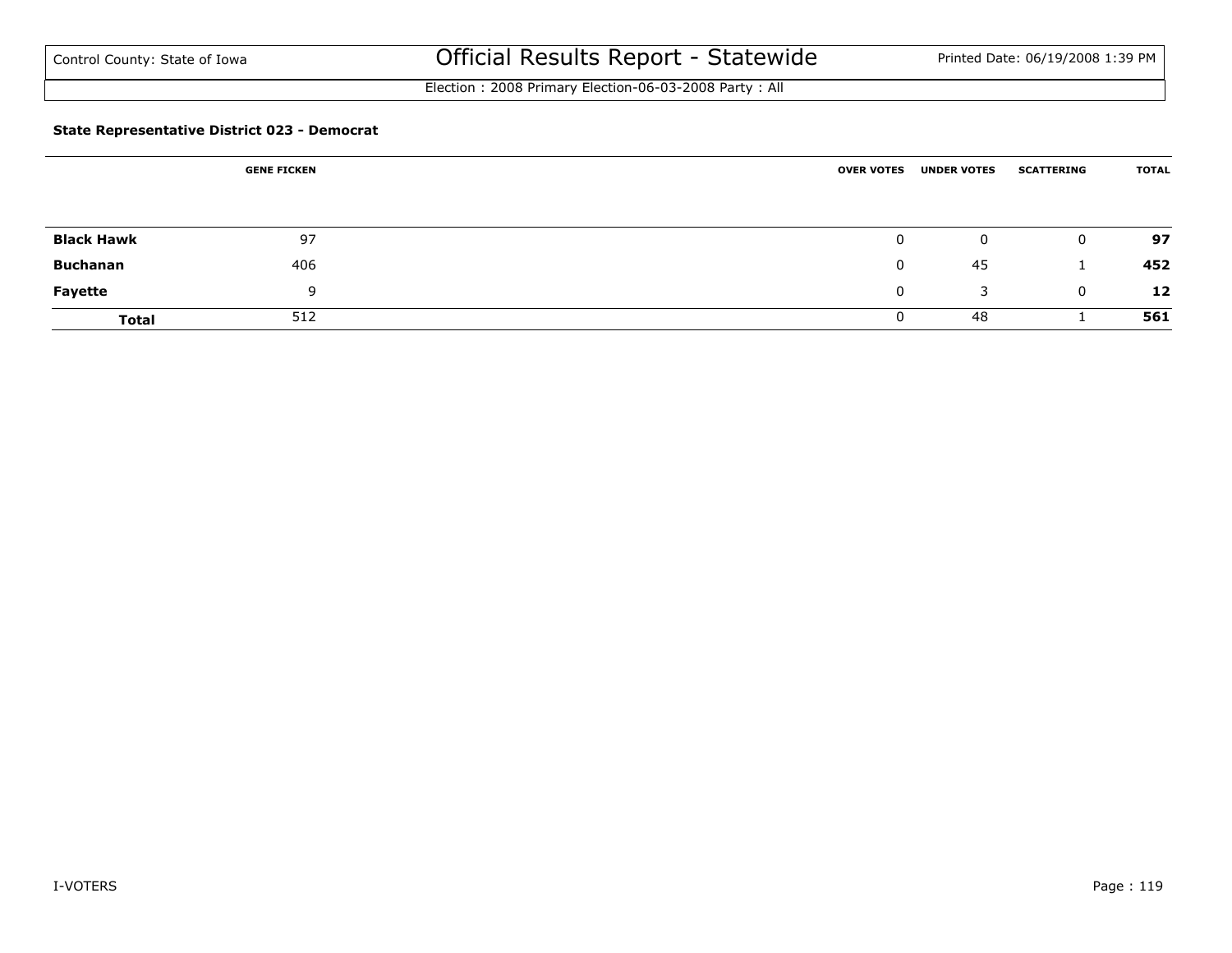Election : 2008 Primary Election-06-03-2008 Party : All

#### **State Representative District 023 - Republican**

|                   | <b>DAN</b><br><b>RASMUSSEN</b> | <b>OVER VOTES</b> | <b>UNDER VOTES</b> | <b>SCATTERING</b> | <b>TOTAL</b> |
|-------------------|--------------------------------|-------------------|--------------------|-------------------|--------------|
|                   |                                |                   |                    |                   |              |
| <b>Black Hawk</b> | 104                            | $\mathbf 0$       | 0                  | $\mathbf 0$       | 104          |
| <b>Buchanan</b>   | 288                            | 0                 | 22                 | $\mathbf{0}$      | 310          |
| <b>Fayette</b>    |                                | 0                 | 0                  | $\overline{0}$    |              |
| <b>Total</b>      | 393                            |                   | 22                 | 0                 | 415          |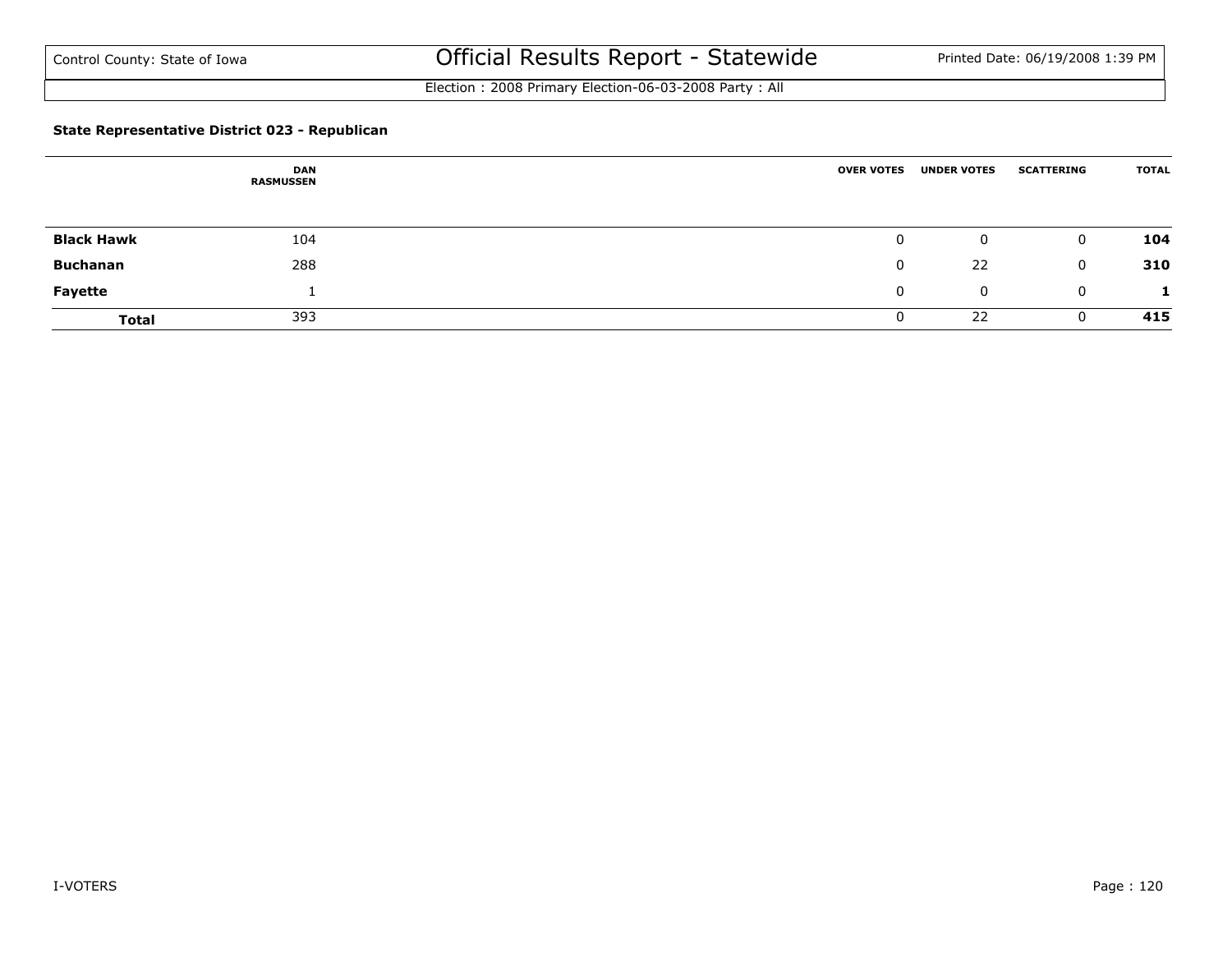Election : 2008 Primary Election-06-03-2008 Party : All

#### **State Representative District 024 - Democrat**

|                 | <b>ROGER</b><br>THOMAS | <b>OVER VOTES</b> | <b>UNDER VOTES</b> | <b>SCATTERING</b> | <b>TOTAL</b> |
|-----------------|------------------------|-------------------|--------------------|-------------------|--------------|
|                 |                        |                   |                    |                   |              |
| Clayton         | 586                    | $\mathbf 0$       | 87                 | 2                 | 675          |
| <b>Delaware</b> | 77                     | 0                 | $\mathbf{0}$       | $\mathbf{0}$      | 77           |
| <b>Fayette</b>  | 112                    | $\mathbf{0}$      | 8                  | $\mathbf 0$       | 120          |
| <b>Total</b>    | 775                    | U                 | 95                 |                   | 872          |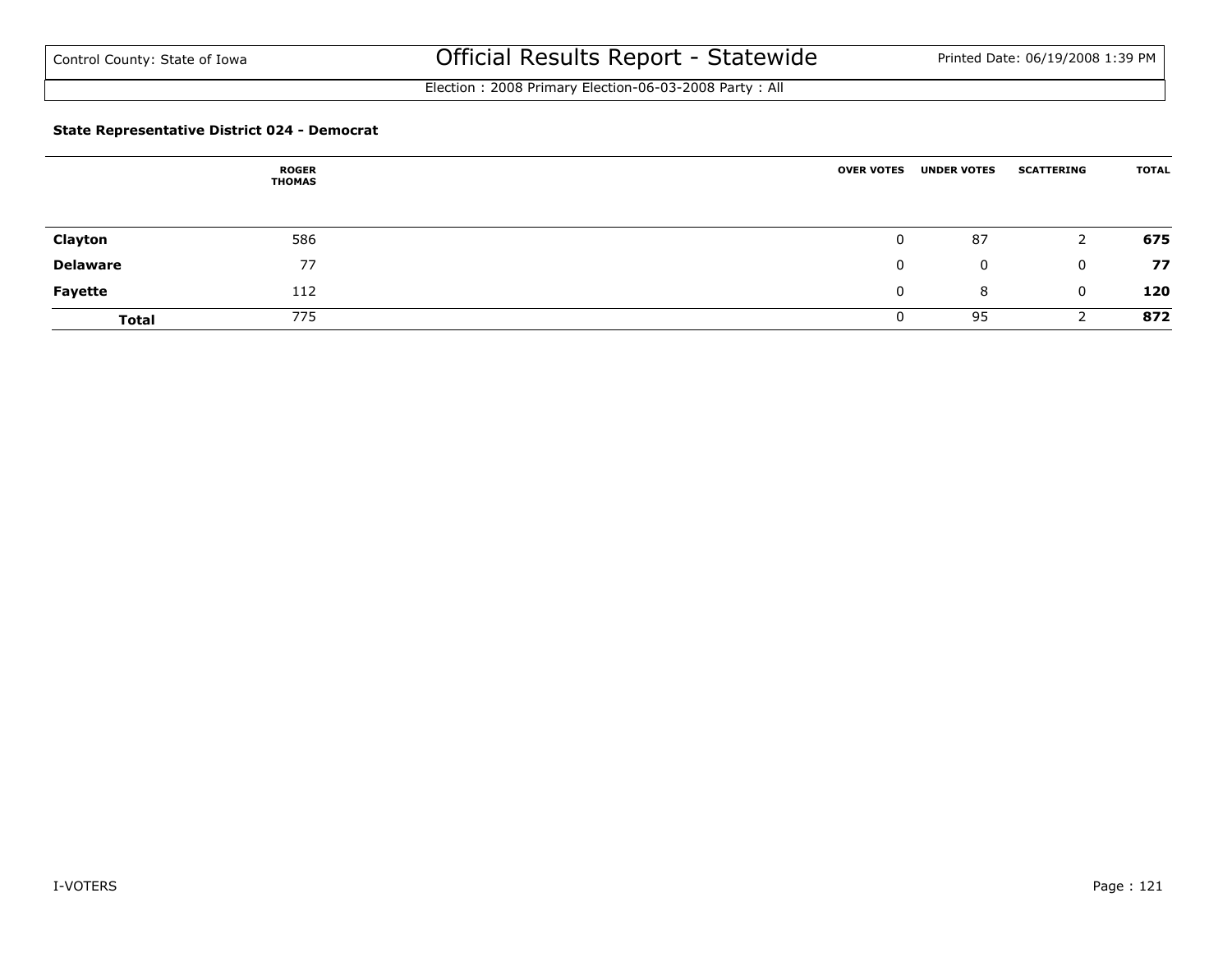Election : 2008 Primary Election-06-03-2008 Party : All

#### **State Representative District 024 - Republican**

|                 | <b>OVER VOTES</b> | <b>UNDER VOTES</b> | <b>SCATTERING</b> | <b>TOTAL</b> |
|-----------------|-------------------|--------------------|-------------------|--------------|
|                 |                   |                    |                   |              |
| Clayton         | $\overline{0}$    | 452                | 10                | 462          |
| <b>Delaware</b> | $\mathbf{0}$      | 0                  | 3                 | 3            |
| Fayette         | $\mathbf 0$       | 264                | $\overline{4}$    | 268          |
| <b>Total</b>    | 0                 | 716                | 17                | 733          |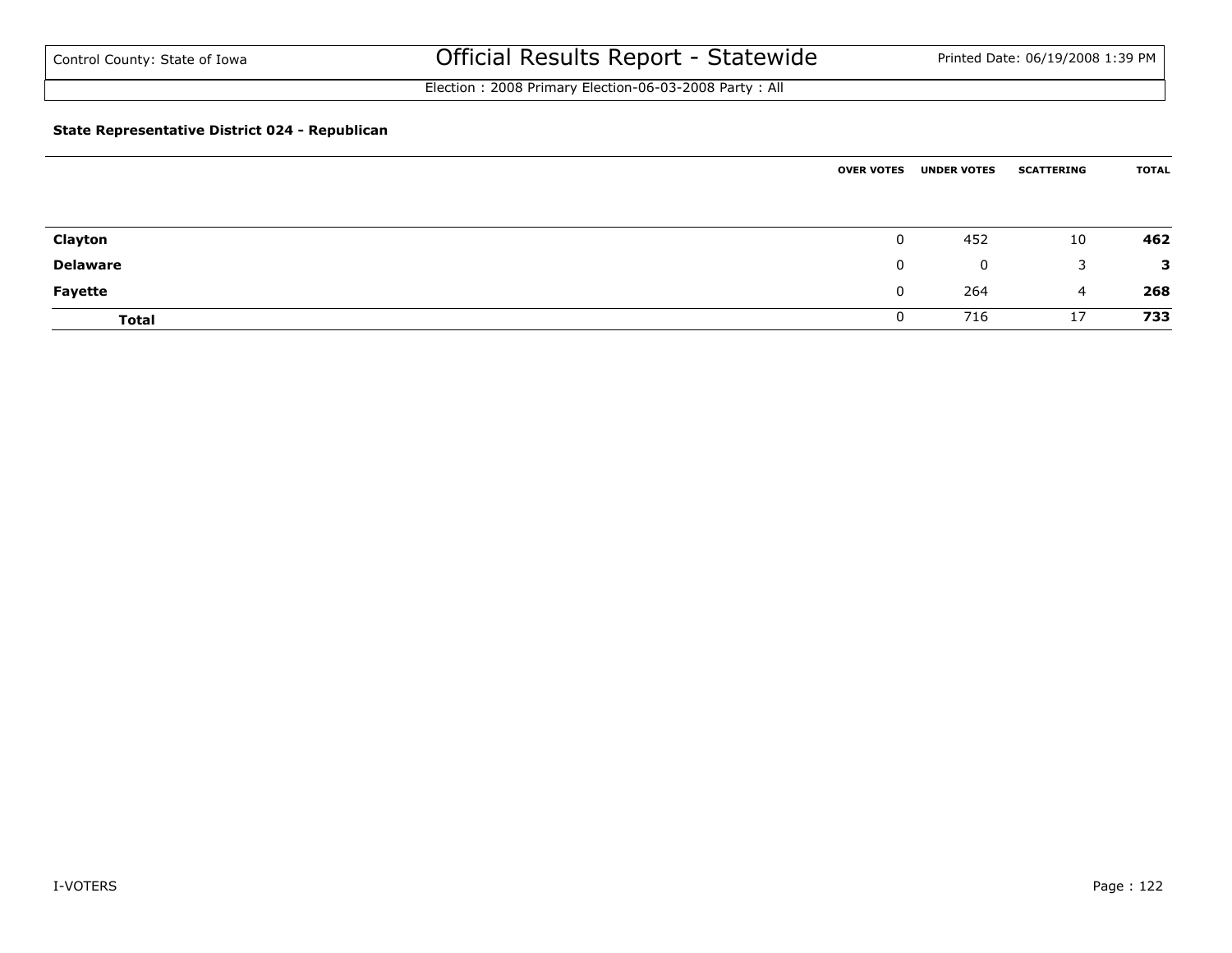Election : 2008 Primary Election-06-03-2008 Party : All

#### **State Representative District 025 - Democrat**

|                | TOM<br><b>SCHUELLER</b> | <b>OVER VOTES</b> | <b>UNDER VOTES</b> | <b>SCATTERING</b> | <b>TOTAL</b> |
|----------------|-------------------------|-------------------|--------------------|-------------------|--------------|
|                |                         |                   |                    |                   |              |
| <b>Clinton</b> | 164                     | 0                 | 49                 |                   | 215          |
| <b>Dubuque</b> | 23                      | 0                 | 5                  | 0                 | 28           |
| <b>Jackson</b> | 294                     | 0                 | 27                 | 3                 | 324          |
| <b>Total</b>   | 481                     | 0                 | 81                 |                   | 567          |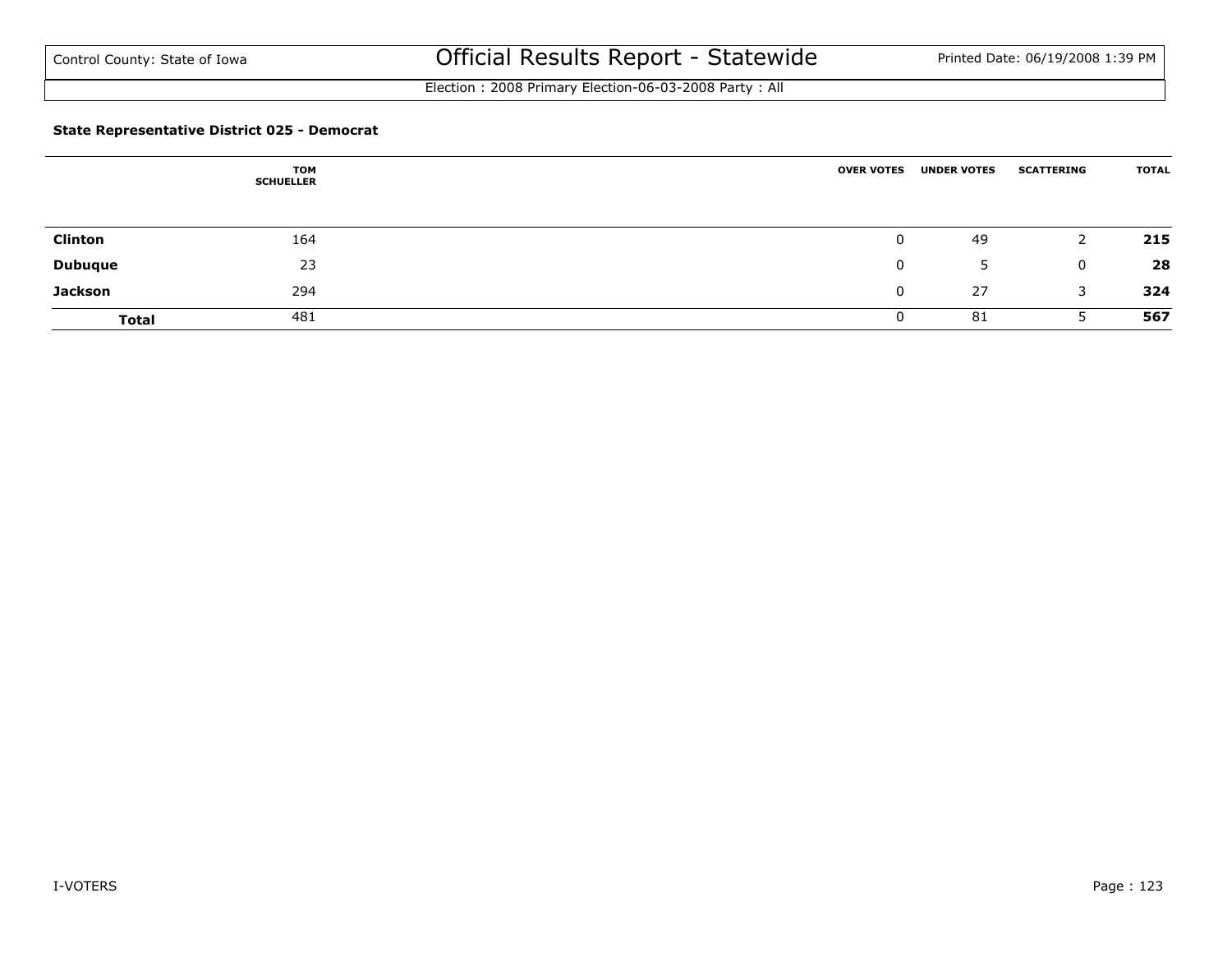Election : 2008 Primary Election-06-03-2008 Party : All

#### **State Representative District 025 - Republican**

|                | <b>OVER VOTES</b> | <b>UNDER VOTES</b> | <b>SCATTERING</b> | <b>TOTAL</b>   |
|----------------|-------------------|--------------------|-------------------|----------------|
|                |                   |                    |                   |                |
| <b>Clinton</b> | 0                 | 124                | $\mathbf{0}$      | 124            |
| <b>Dubuque</b> | $\mathbf{0}$      | 2                  | $\mathbf{0}$      | $\overline{2}$ |
| <b>Jackson</b> | 0                 | 143                |                   | 144            |
| <b>Total</b>   | 0                 | 269                |                   | 270            |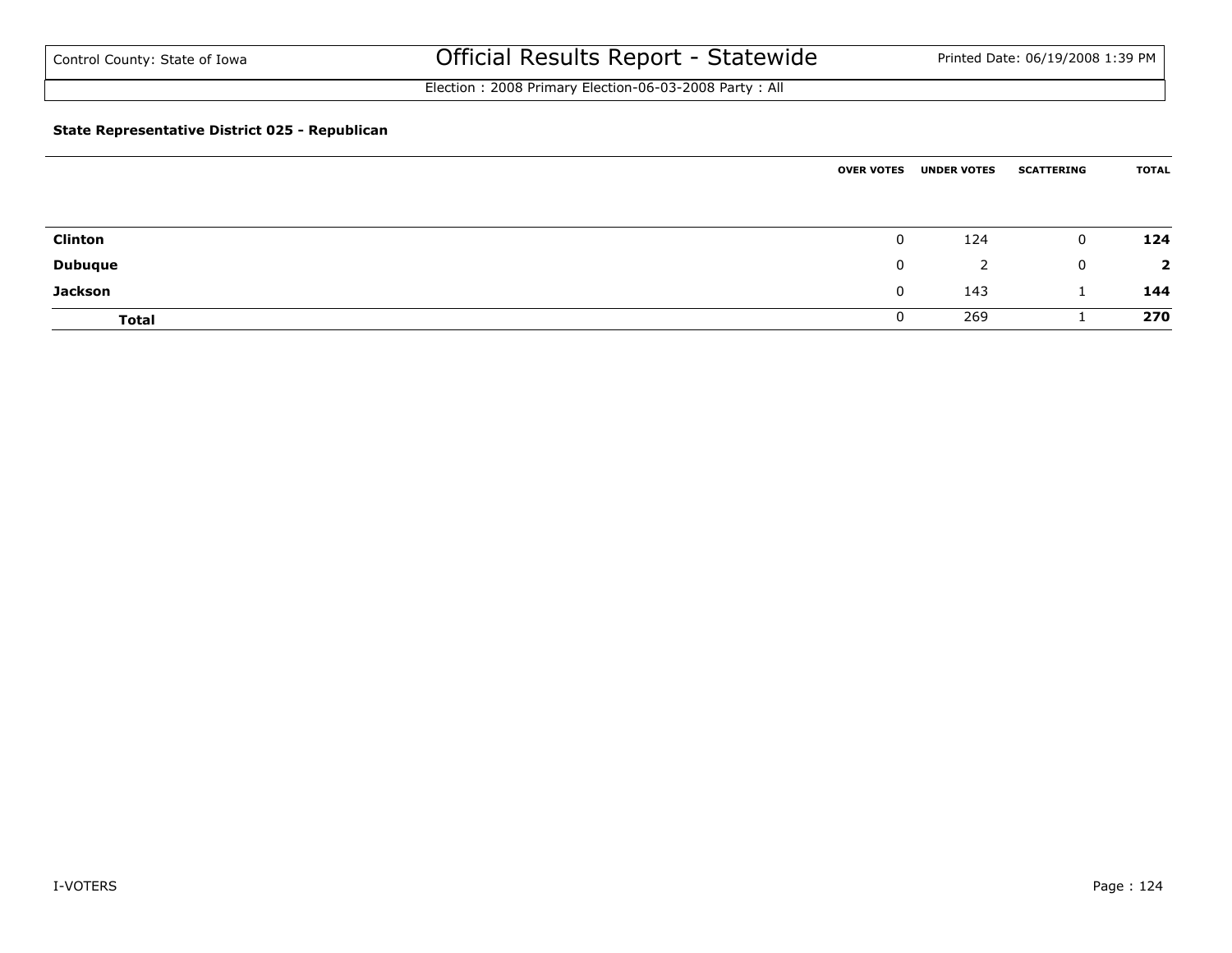| Control County: State of Iowa |  |  |  |  |
|-------------------------------|--|--|--|--|
|-------------------------------|--|--|--|--|

Election : 2008 Primary Election-06-03-2008 Party : All

#### **State Representative District 026 - Democrat**

|                | <b>POLLY BUKTA</b> | <b>UNDER VOTES</b><br><b>OVER VOTES</b> | <b>TOTAL</b><br><b>SCATTERING</b> |
|----------------|--------------------|-----------------------------------------|-----------------------------------|
| <b>Clinton</b> | 902                |                                         | 208<br>1141<br>31                 |
| Total          | 902                |                                         | 1141<br>208<br>31                 |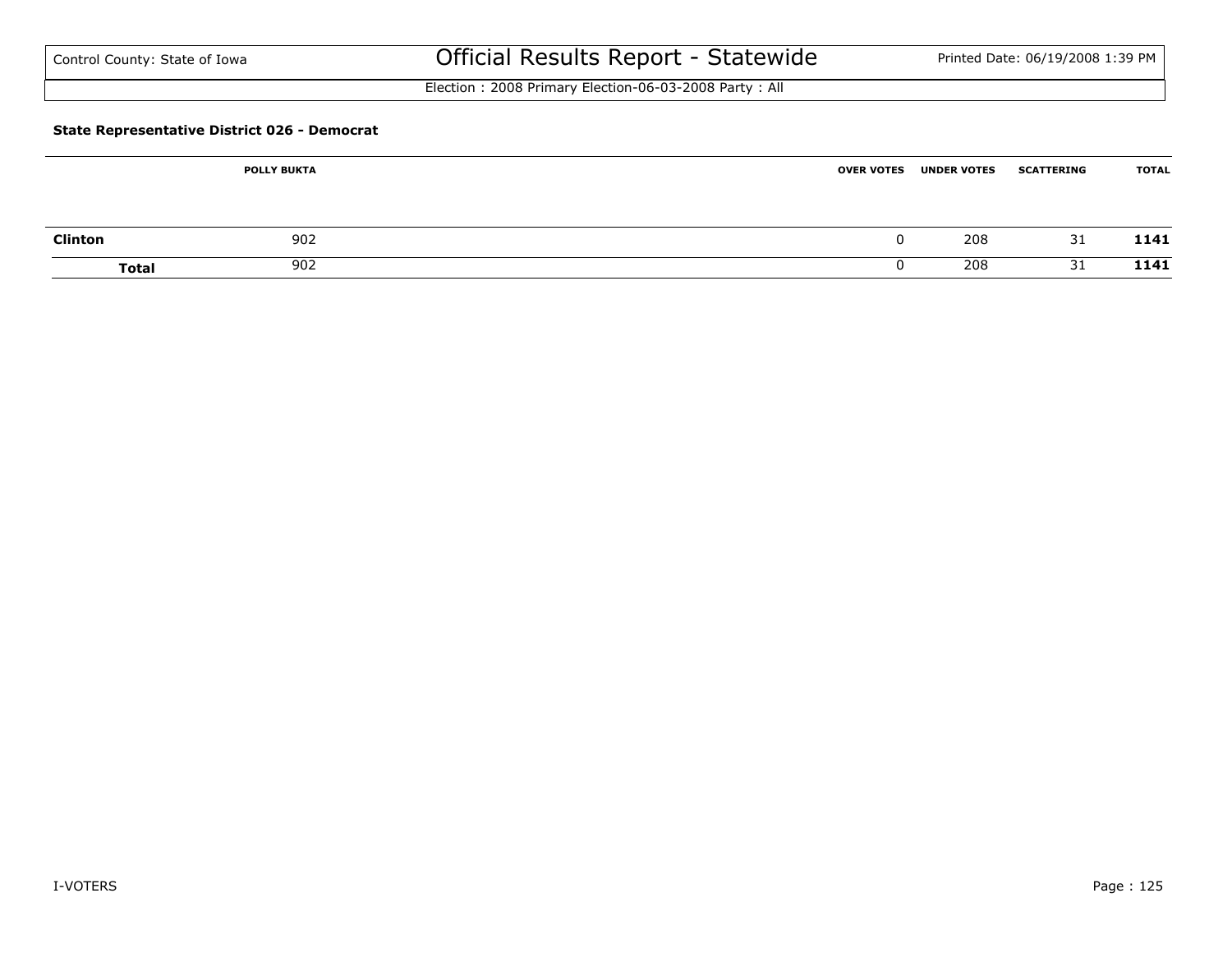| Control County: State of Iowa                         | Official Results Report - Statewide                   | Printed Date: 06/19/2008 1:39 PM |
|-------------------------------------------------------|-------------------------------------------------------|----------------------------------|
|                                                       | Election: 2008 Primary Election-06-03-2008 Party: All |                                  |
| <b>State Representative District 026 - Republican</b> |                                                       |                                  |

|                | <b>OVER VOTES</b> | <b>UNDER VOTES</b> | <b>SCATTERING</b> | TOTAL |
|----------------|-------------------|--------------------|-------------------|-------|
|                |                   |                    |                   |       |
| <b>Clinton</b> |                   | 347                | 26                | 373   |
| <b>Total</b>   |                   | 347                | 26                | 373   |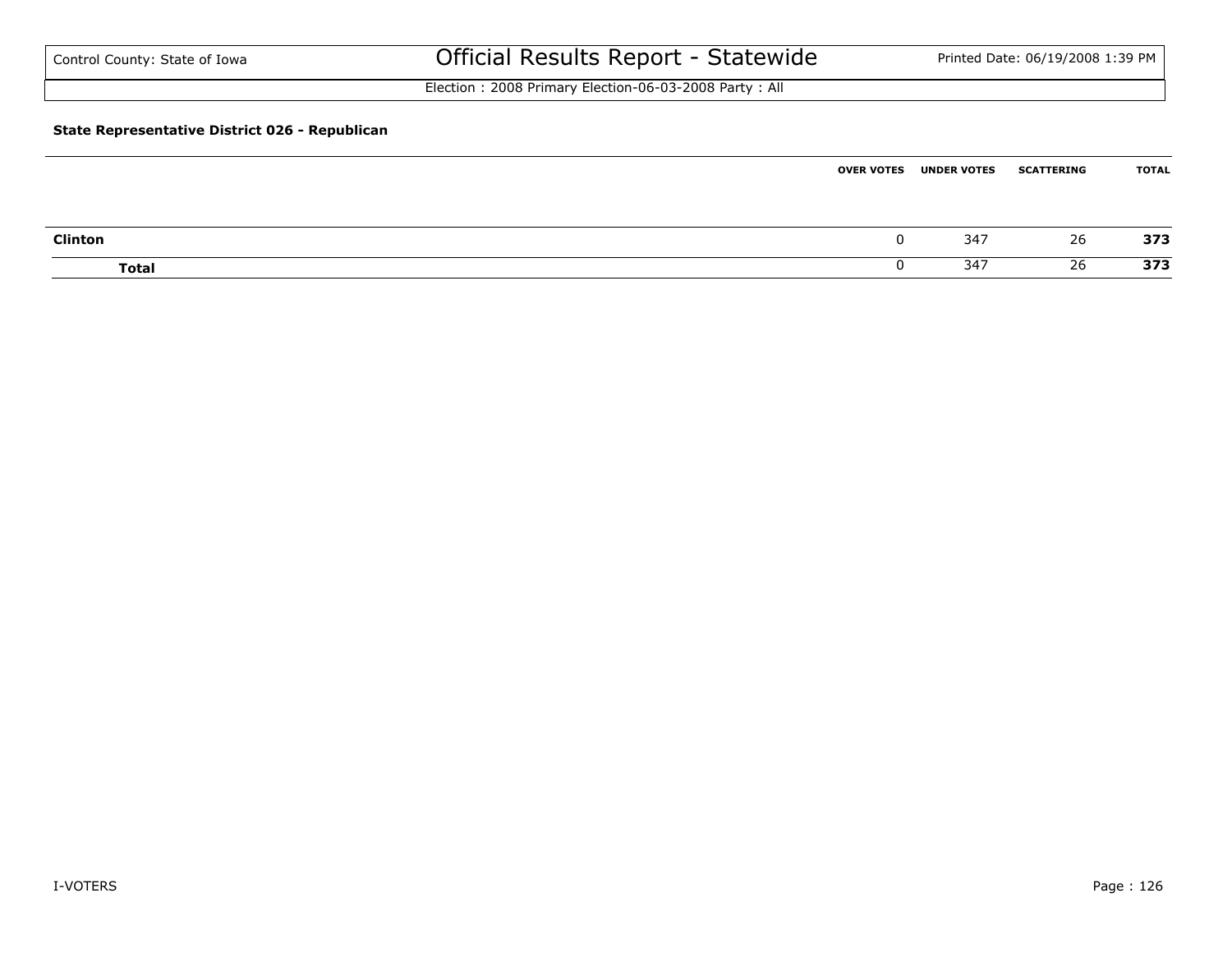Election : 2008 Primary Election-06-03-2008 Party : All

#### **State Representative District 027 - Democrat**

|                | <b>FRANCIS</b><br><b>GIUNTA</b> | <b>CHARLES</b><br><b>ISENHART</b> | ADAM J.<br>MENNIG | <b>UNDER VOTES</b><br><b>OVER VOTES</b> | <b>TOTAL</b><br><b>SCATTERING</b> |  |
|----------------|---------------------------------|-----------------------------------|-------------------|-----------------------------------------|-----------------------------------|--|
| <b>Dubuque</b> | 775                             | 955                               | 122               | 24                                      | 1876<br>C                         |  |
| <b>Total</b>   | 775                             | 955                               | 122               | 24                                      | 1876                              |  |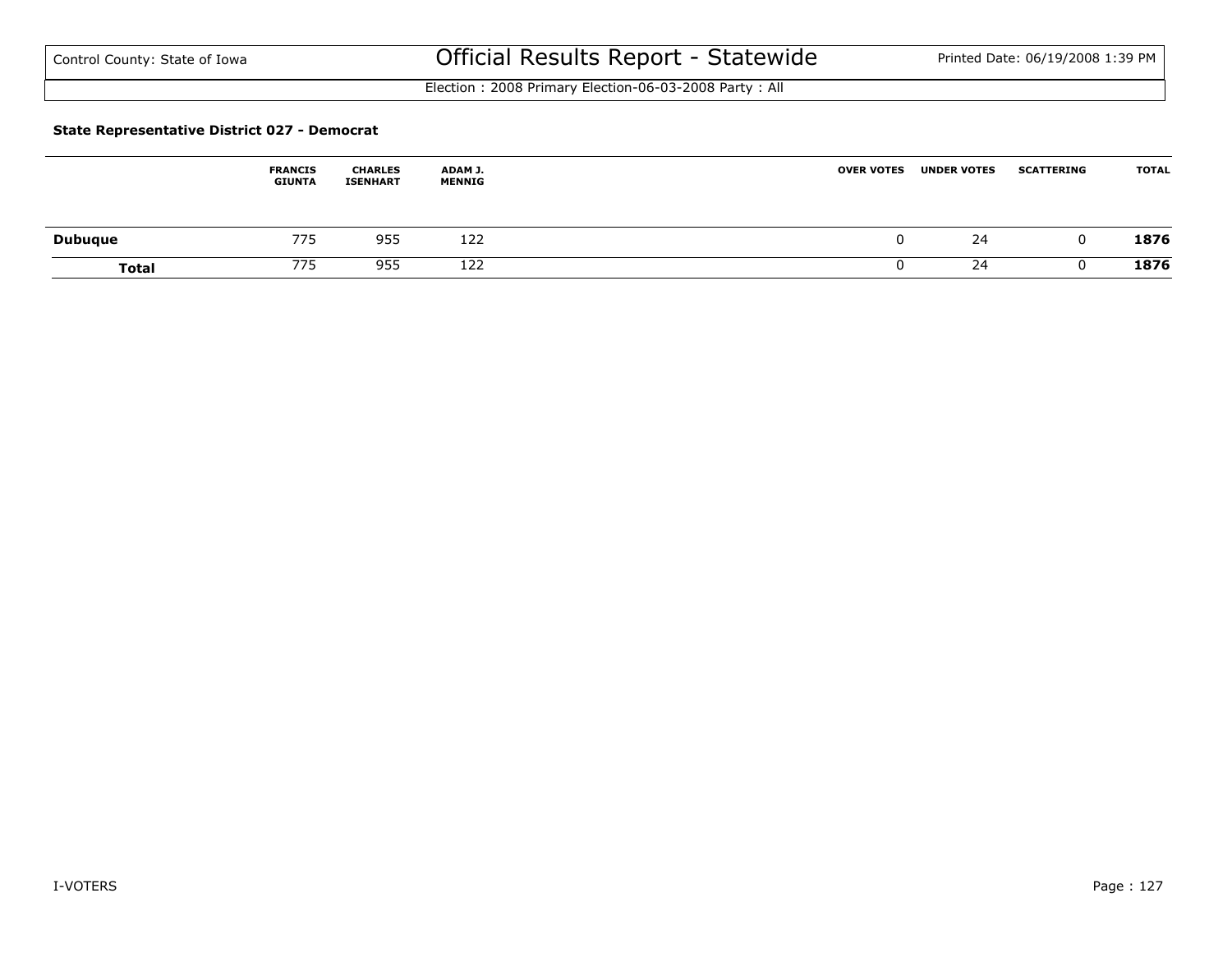| Control County: State of Iowa |  |
|-------------------------------|--|
|-------------------------------|--|

Election : 2008 Primary Election-06-03-2008 Party : All

#### **State Representative District 027 - Republican**

|                | <b>LOU OSWALD</b> | <b>OVER VOTES</b><br><b>UNDER VOTES</b> | <b>TOTAL</b><br><b>SCATTERING</b> |
|----------------|-------------------|-----------------------------------------|-----------------------------------|
|                |                   |                                         |                                   |
| <b>Dubuque</b> | 194               | v                                       | 241<br>46                         |
| <b>Total</b>   | 194               |                                         | 241<br>46                         |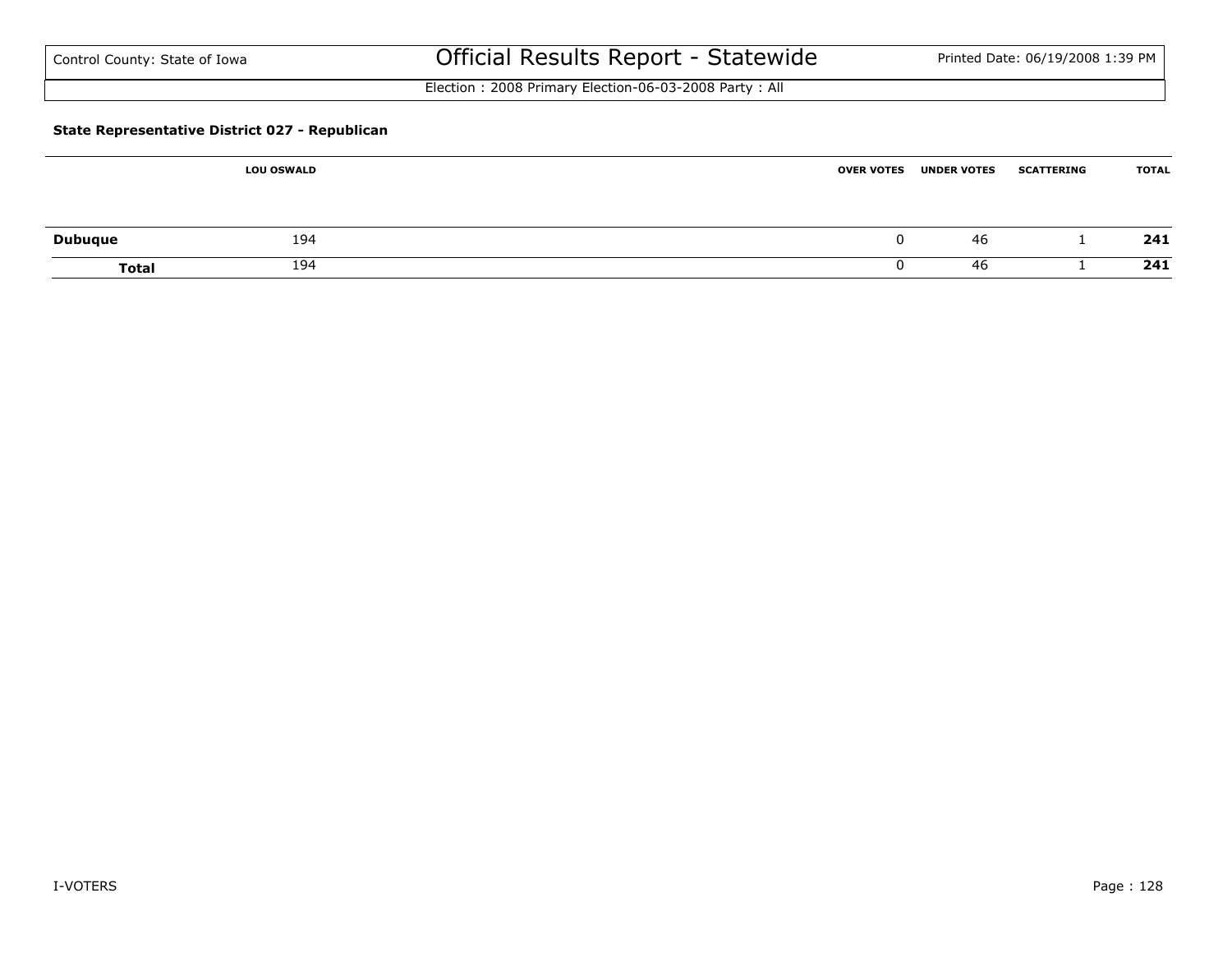| Control County: State of Iowa |  |
|-------------------------------|--|
|-------------------------------|--|

Election : 2008 Primary Election-06-03-2008 Party : All

#### **State Representative District 028 - Democrat**

|                | <b>PAT MURPHY</b> | <b>OVER VOTES</b> | <b>UNDER VOTES</b> | <b>SCATTERING</b> | <b>TOTAL</b> |
|----------------|-------------------|-------------------|--------------------|-------------------|--------------|
| <b>Dubuque</b> | 458               |                   | 92                 | 14                | 564          |
| Total          | 458               |                   | 92                 | 14                | 564          |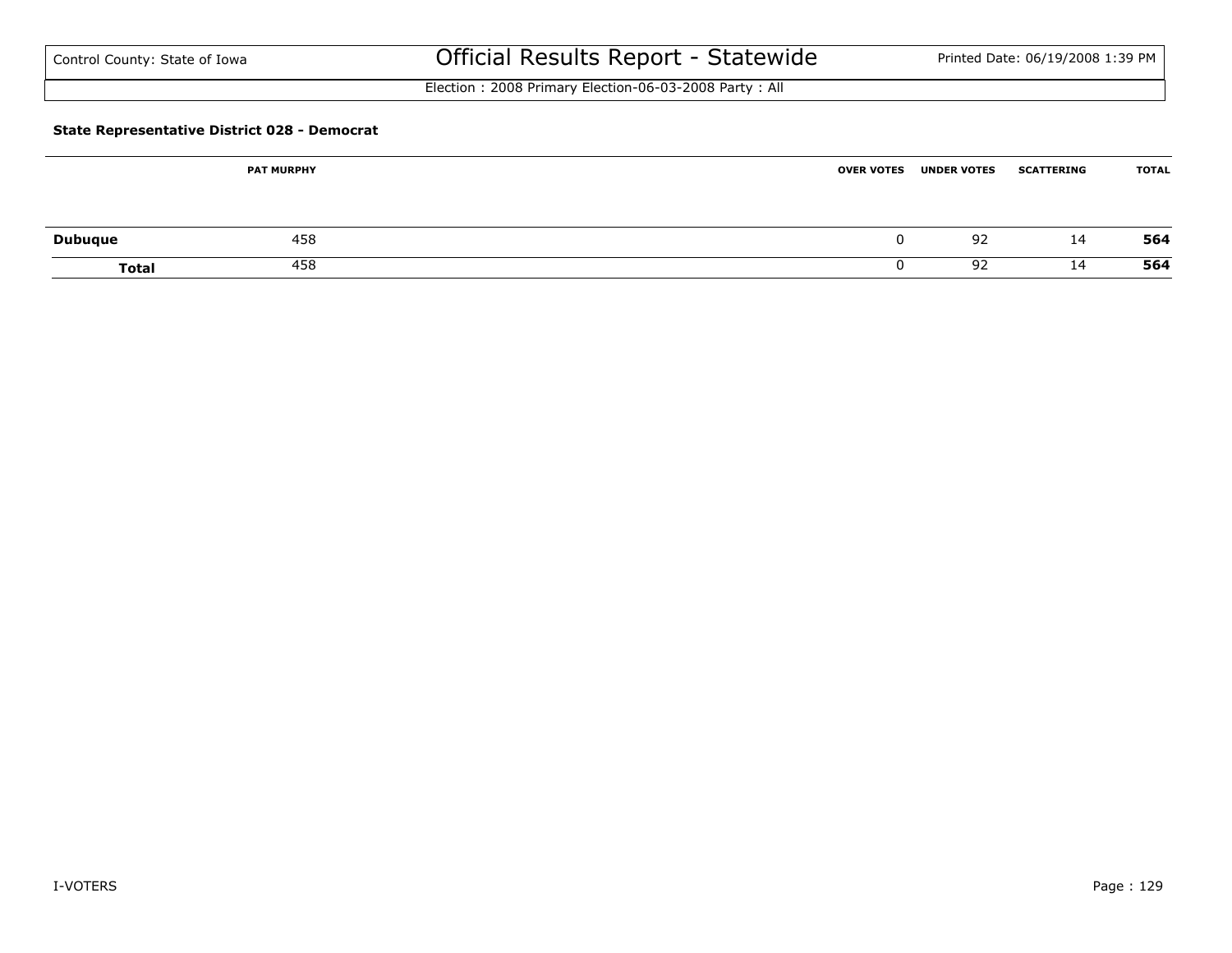Election : 2008 Primary Election-06-03-2008 Party : All

#### **State Representative District 028 - Republican**

|                | <b>DARREN D.</b><br><b>WHITE</b> | <b>OVER VOTES</b> | <b>UNDER VOTES</b> | <b>SCATTERING</b> | <b>TOTAL</b> |
|----------------|----------------------------------|-------------------|--------------------|-------------------|--------------|
| <b>Dubuque</b> | 119                              | u                 | 26                 |                   | 150          |
| <b>Total</b>   | 119                              |                   | 26                 |                   | 150          |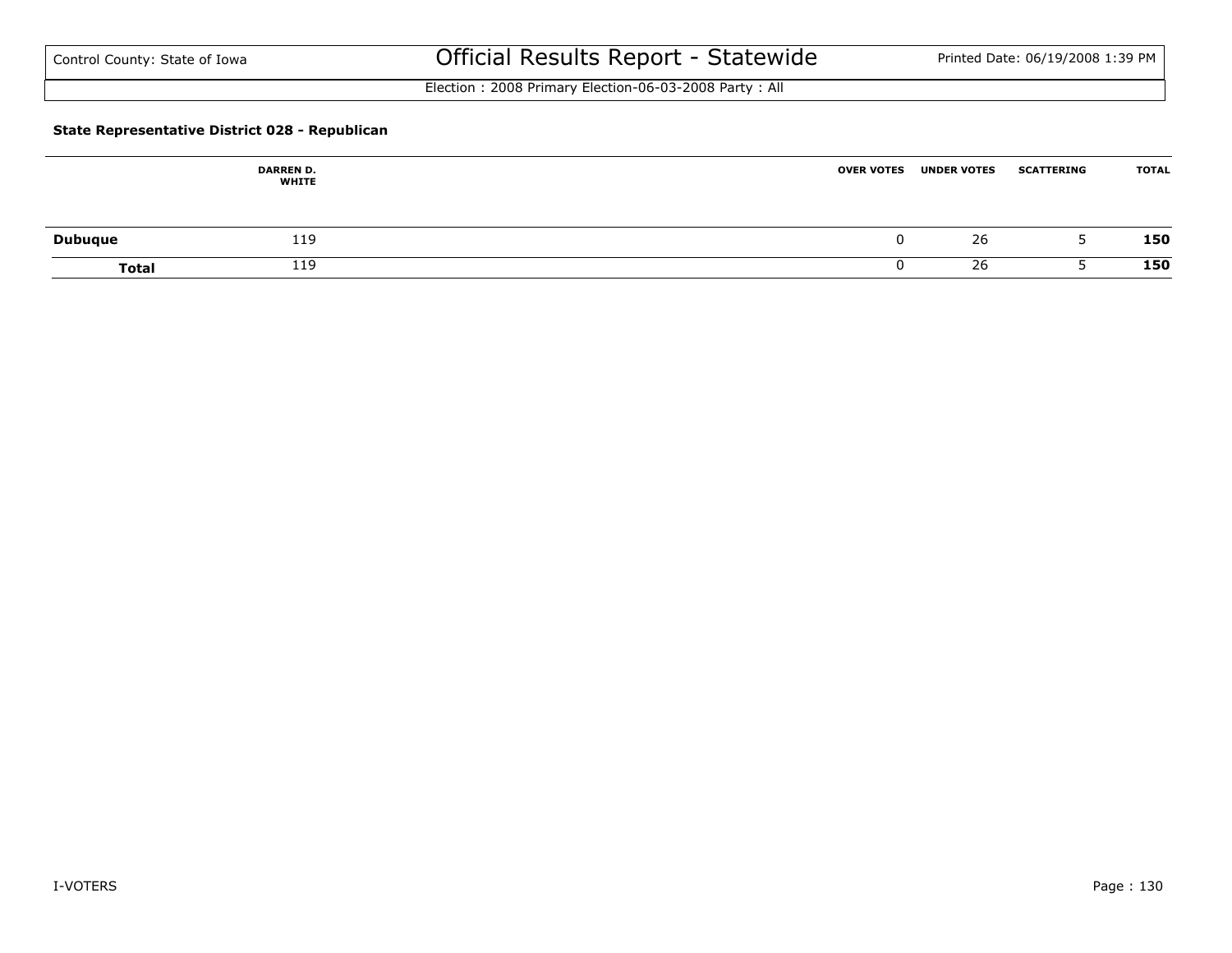Election : 2008 Primary Election-06-03-2008 Party : All

#### **State Representative District 029 - Democrat**

|              | <b>NATE</b><br><b>WILLEMS</b> | <b>OVER VOTES</b> | <b>UNDER VOTES</b> | <b>SCATTERING</b> | <b>TOTAL</b> |
|--------------|-------------------------------|-------------------|--------------------|-------------------|--------------|
| Johnson      | 375                           |                   | 180                | 8                 | 563          |
| Linn         | 670                           |                   | $\mathbf 0$        |                   | 677          |
| <b>Total</b> | 1045                          |                   | 180                | 15                | 1240         |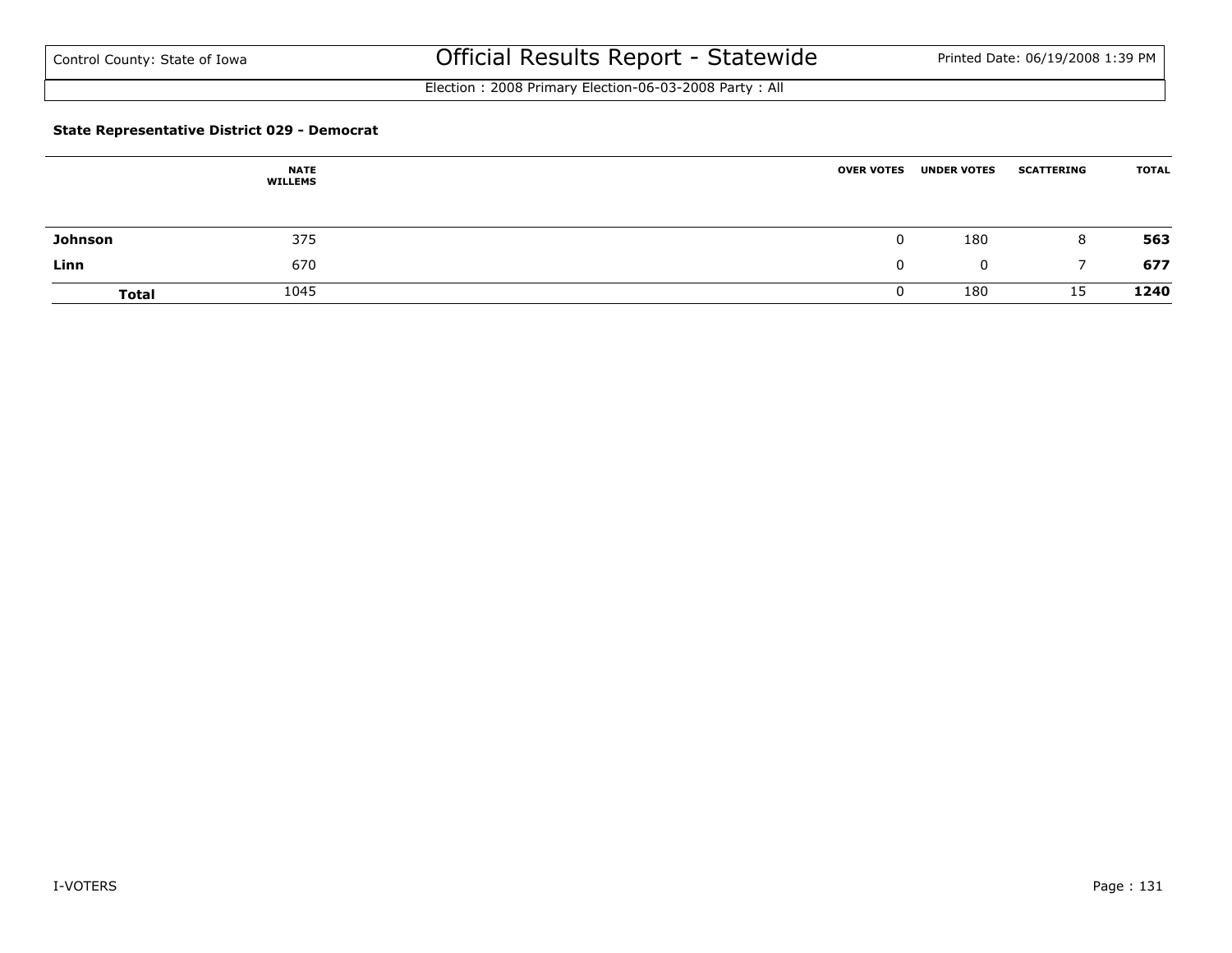Election : 2008 Primary Election-06-03-2008 Party : All

#### **State Representative District 029 - Republican**

|              | <b>EMMA</b><br><b>NEMECEK</b> | <b>OVER VOTES</b> | <b>UNDER VOTES</b> | <b>SCATTERING</b> | <b>TOTAL</b> |
|--------------|-------------------------------|-------------------|--------------------|-------------------|--------------|
| Johnson      | 198                           |                   | 41                 | <u>.</u>          | 241          |
| Linn         | 463                           |                   | $\mathbf 0$        | 2                 | 465          |
| <b>Total</b> | 661                           |                   | 41                 | 4                 | 706          |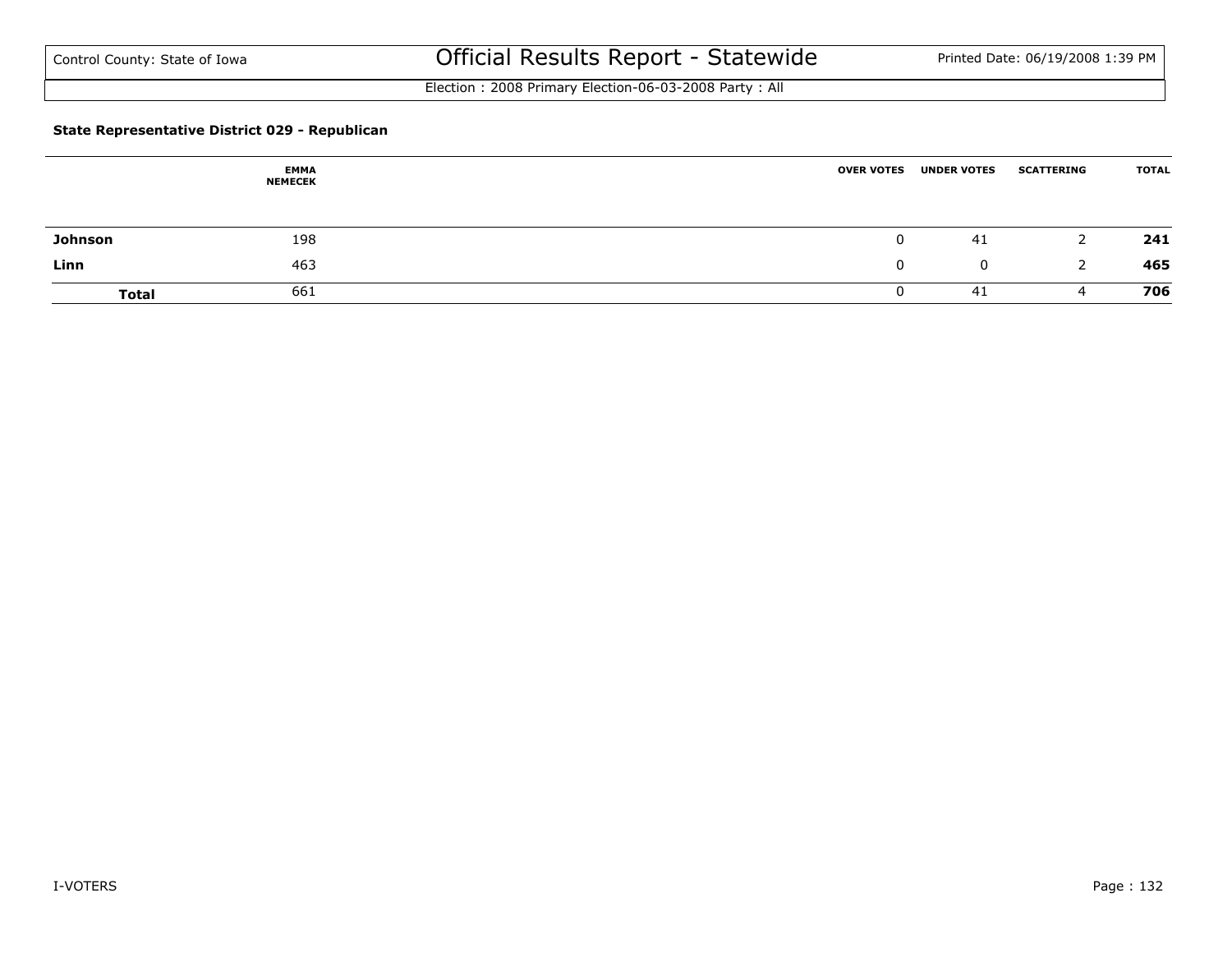| Control County: State of Iowa |  |
|-------------------------------|--|
|-------------------------------|--|

Election : 2008 Primary Election-06-03-2008 Party : All

#### **State Representative District 030 - Democrat**

|                | <b>DAVE JACOBY</b> | <b>OVER VOTES</b> | <b>UNDER VOTES</b> | <b>SCATTERING</b> | <b>TOTAL</b> |
|----------------|--------------------|-------------------|--------------------|-------------------|--------------|
| <b>Johnson</b> | 600                |                   | 78                 | 8                 | 686          |
| Total          | 600                |                   | 78                 |                   | 686          |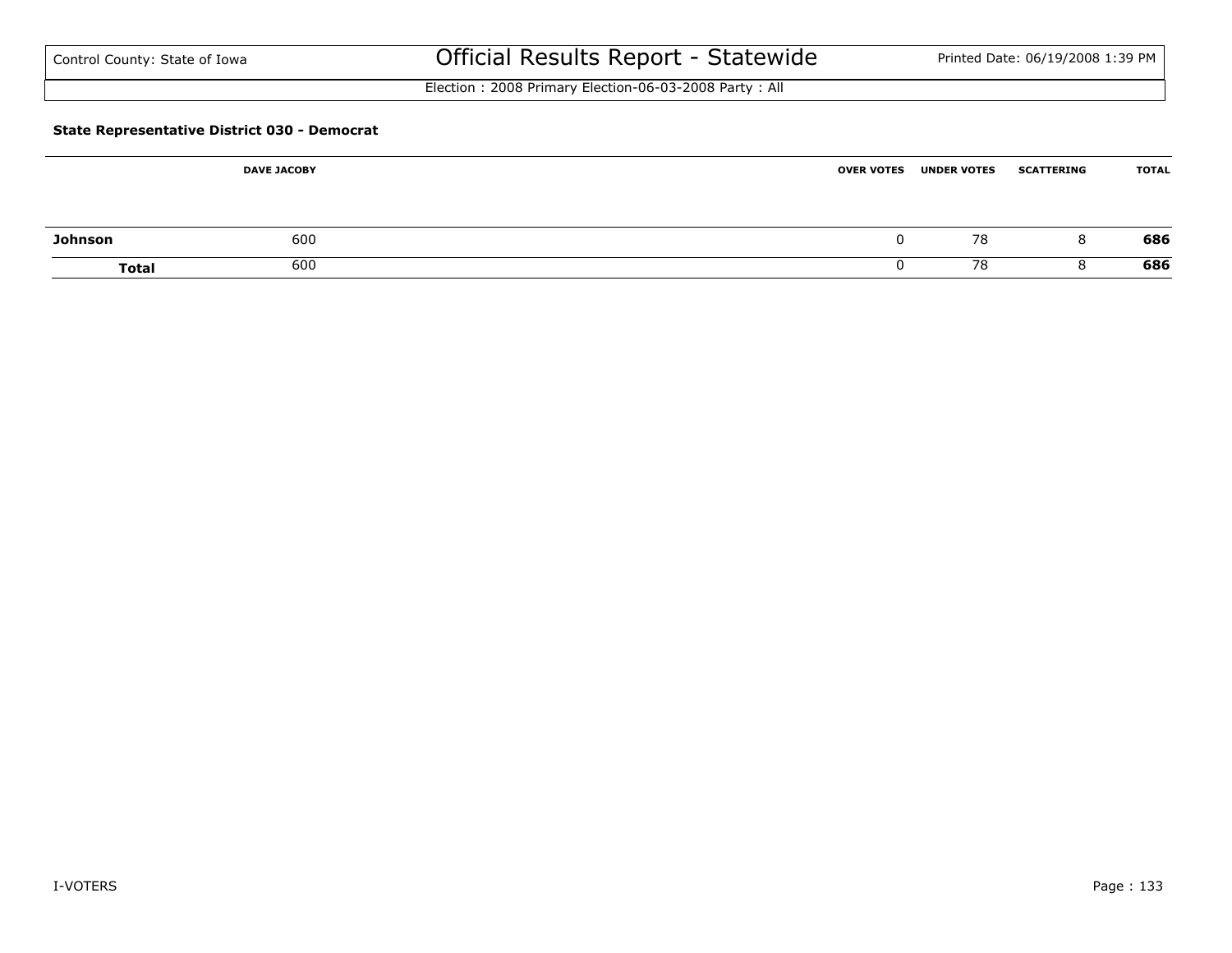| Control County: State of Iowa                  | Official Results Report - Statewide                   |                   |                    | Printed Date: 06/19/2008 1:39 PM |              |
|------------------------------------------------|-------------------------------------------------------|-------------------|--------------------|----------------------------------|--------------|
|                                                | Election: 2008 Primary Election-06-03-2008 Party: All |                   |                    |                                  |              |
| State Representative District 030 - Republican |                                                       |                   |                    |                                  |              |
|                                                |                                                       | <b>OVER VOTES</b> | <b>UNDER VOTES</b> | <b>SCATTERING</b>                | <b>TOTAL</b> |

| Johnson      | ີ | 470 | $\cdot$ $\sim$<br>ᅩ | 485 |
|--------------|---|-----|---------------------|-----|
| <b>Total</b> | v | 470 | ᆠ                   | 485 |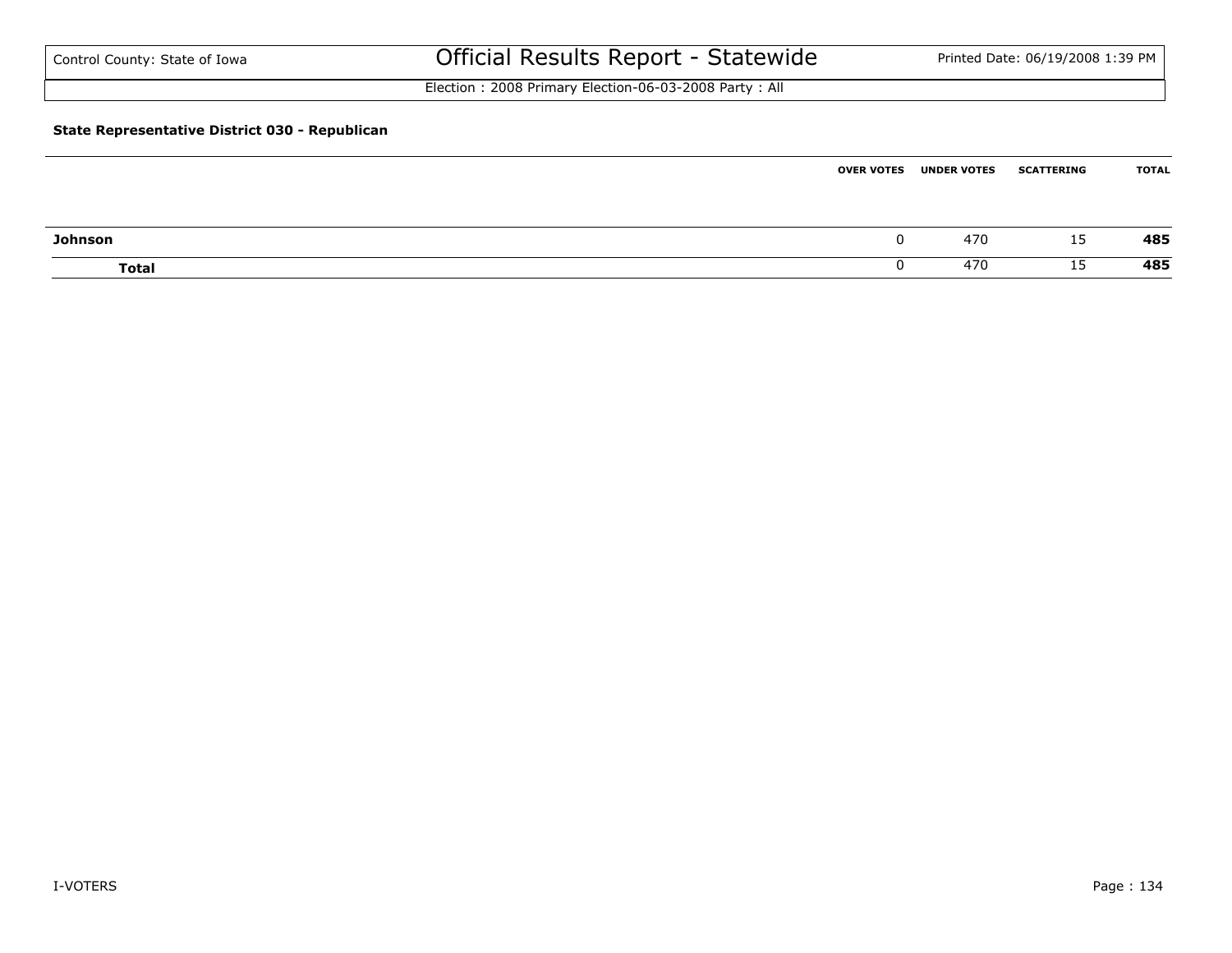Election : 2008 Primary Election-06-03-2008 Party : All

#### **State Representative District 031 - Democrat**

|                | <b>RAY</b><br>ZIRKELBACH | <b>OVER VOTES</b> | <b>UNDER VOTES</b> | <b>SCATTERING</b> | <b>TOTAL</b> |
|----------------|--------------------------|-------------------|--------------------|-------------------|--------------|
| <b>Dubuque</b> | 109                      |                   | 18                 |                   | 128          |
| <b>Jones</b>   | 480                      |                   | $\mathbf{0}$       |                   | 481          |
| <b>Total</b>   | 589                      |                   | 18                 |                   | 609          |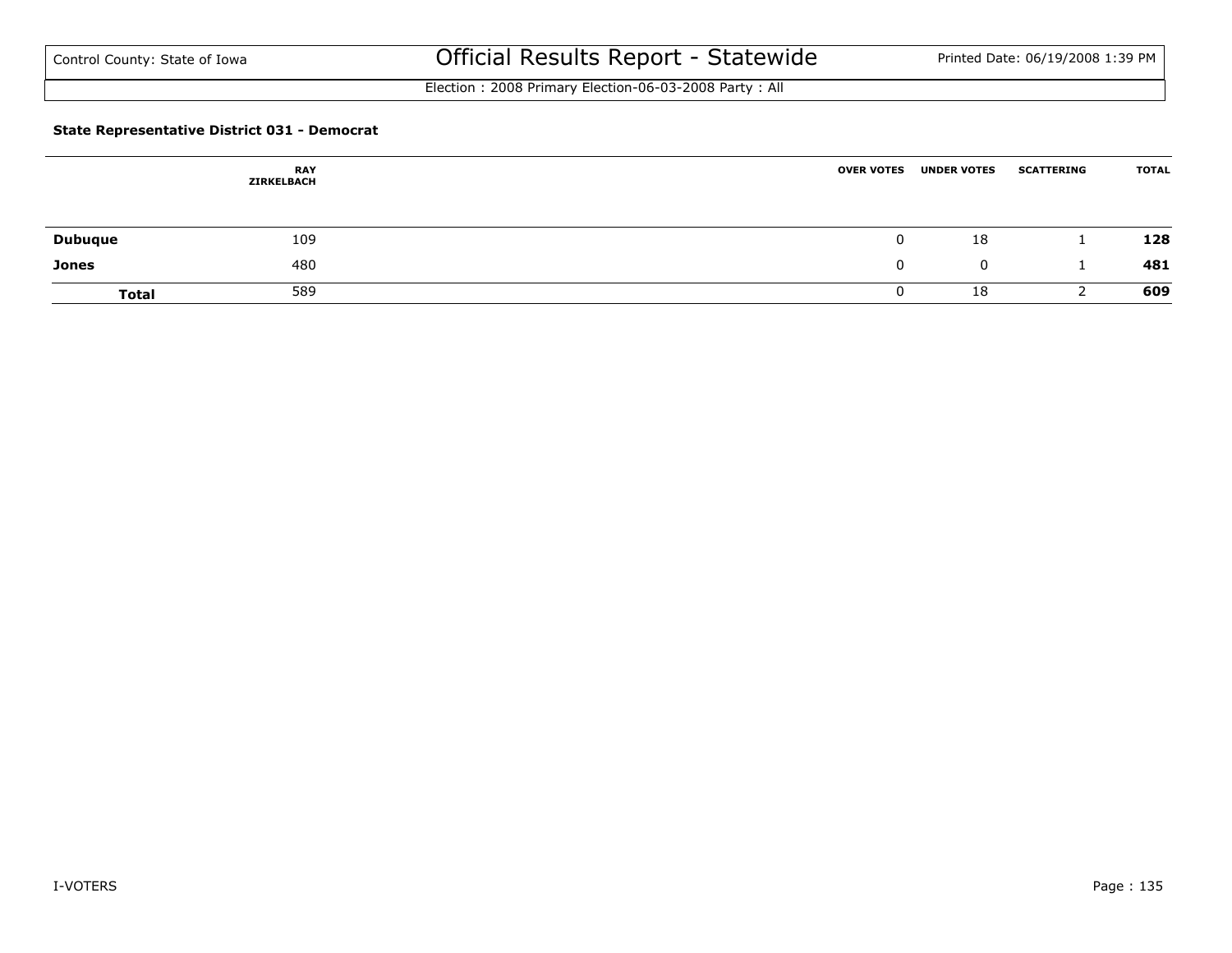Election : 2008 Primary Election-06-03-2008 Party : All

#### **State Representative District 031 - Republican**

|                | <b>DENA HIMES</b> | <b>OVER VOTES</b> | <b>UNDER VOTES</b> | <b>SCATTERING</b> | <b>TOTAL</b> |
|----------------|-------------------|-------------------|--------------------|-------------------|--------------|
|                |                   |                   |                    |                   |              |
| <b>Dubuque</b> | 82                |                   | 33                 | 0                 | 115          |
| Jones          | 552               |                   | $\mathbf 0$        | 3                 | 555          |
| <b>Total</b>   | 634               |                   | 33                 |                   | 670          |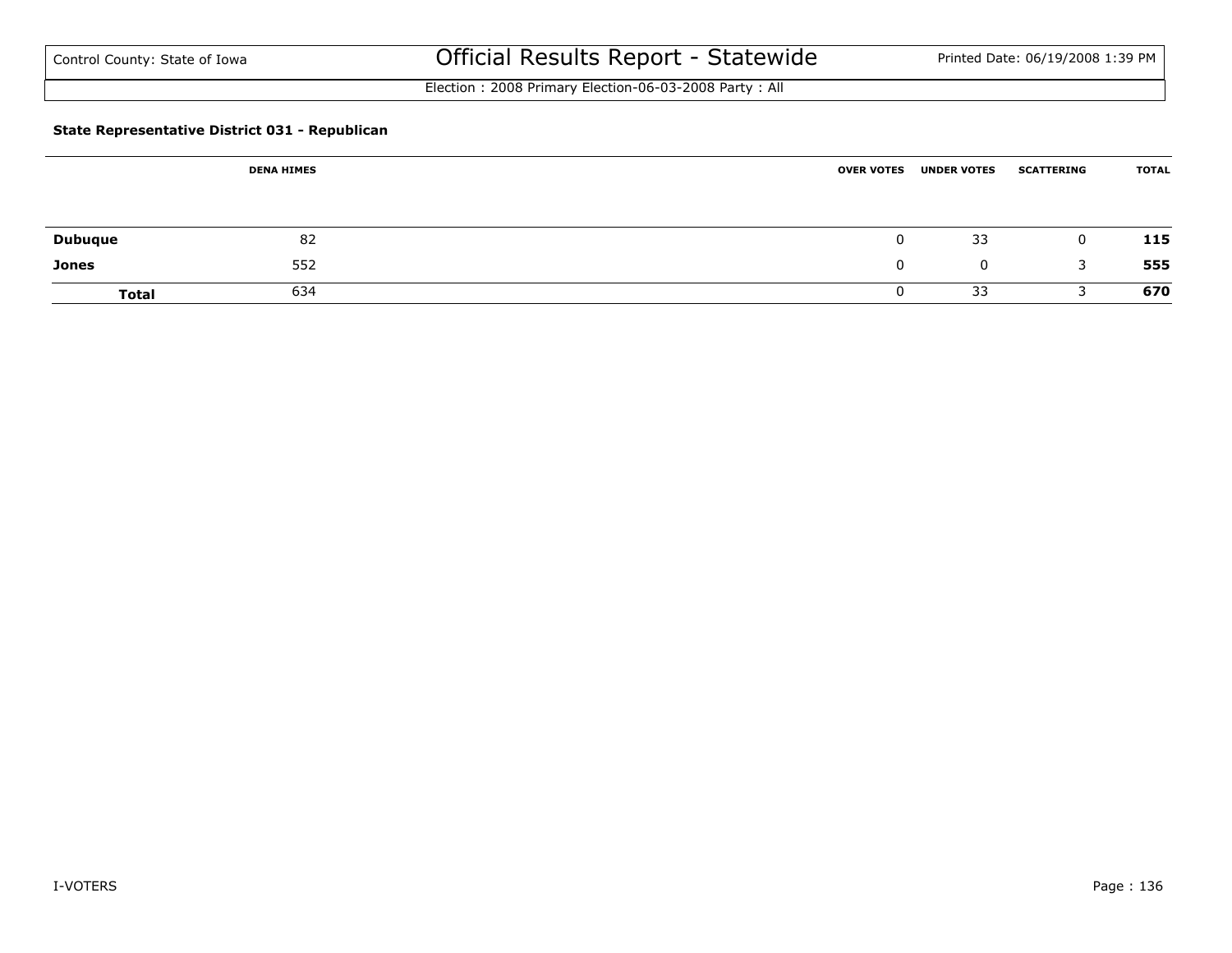Election : 2008 Primary Election-06-03-2008 Party : All

#### **State Representative District 032 - Democrat**

|                 | <b>TOM</b><br><b>AVENARIUS</b> | <b>OVER VOTES</b> | <b>UNDER VOTES</b> | <b>SCATTERING</b> | <b>TOTAL</b> |
|-----------------|--------------------------------|-------------------|--------------------|-------------------|--------------|
| <b>Delaware</b> | 115                            | υ                 | $\mathbf 0$        | $\overline{0}$    | 115          |
| <b>Dubuque</b>  | 124                            |                   | 31                 |                   | 156          |
| <b>Total</b>    | 239                            |                   | 31                 |                   | 271          |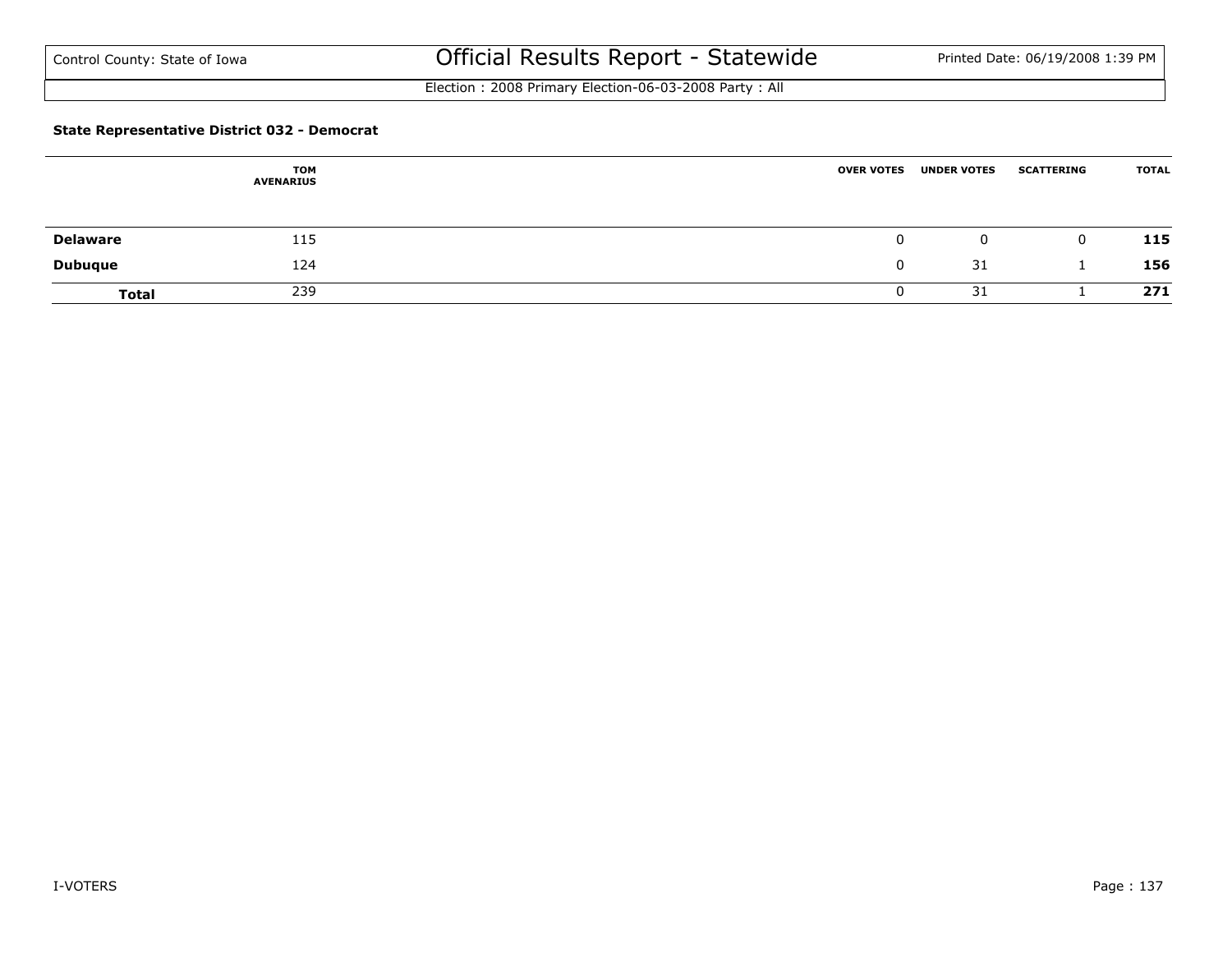Election : 2008 Primary Election-06-03-2008 Party : All

#### **State Representative District 032 - Republican**

|                 | <b>STEVEN F.</b><br>LUKAN | <b>OVER VOTES</b> | <b>UNDER VOTES</b> | <b>SCATTERING</b> | <b>TOTAL</b> |
|-----------------|---------------------------|-------------------|--------------------|-------------------|--------------|
| <b>Delaware</b> | 571                       | 0                 | 0                  |                   | 572          |
| <b>Dubuque</b>  | 212                       |                   | 10                 | 0                 | 222          |
| <b>Total</b>    | 783                       |                   | 10                 |                   | 794          |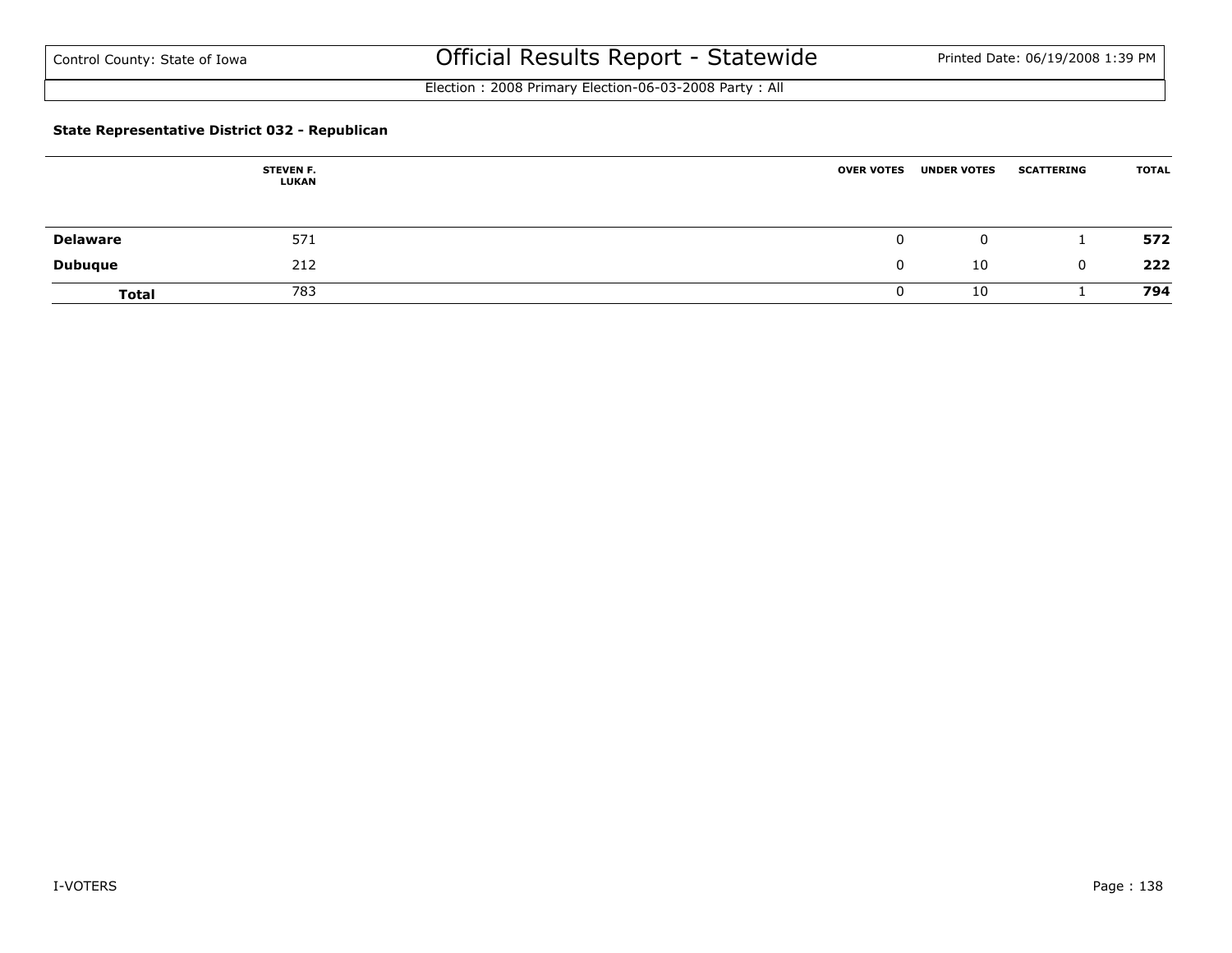| Control County: State of Iowa |  |  |  |  |
|-------------------------------|--|--|--|--|
|-------------------------------|--|--|--|--|

Election : 2008 Primary Election-06-03-2008 Party : All

#### **State Representative District 033 - Democrat**

|      | <b>DICK TAYLOR</b>  | <b>OVER VOTES</b> | <b>UNDER VOTES</b> | <b>SCATTERING</b> | <b>TOTAL</b> |
|------|---------------------|-------------------|--------------------|-------------------|--------------|
|      |                     |                   |                    |                   |              |
| Linn | 807                 |                   | 0                  |                   | 814          |
|      | 807<br><b>Total</b> |                   |                    |                   | 814          |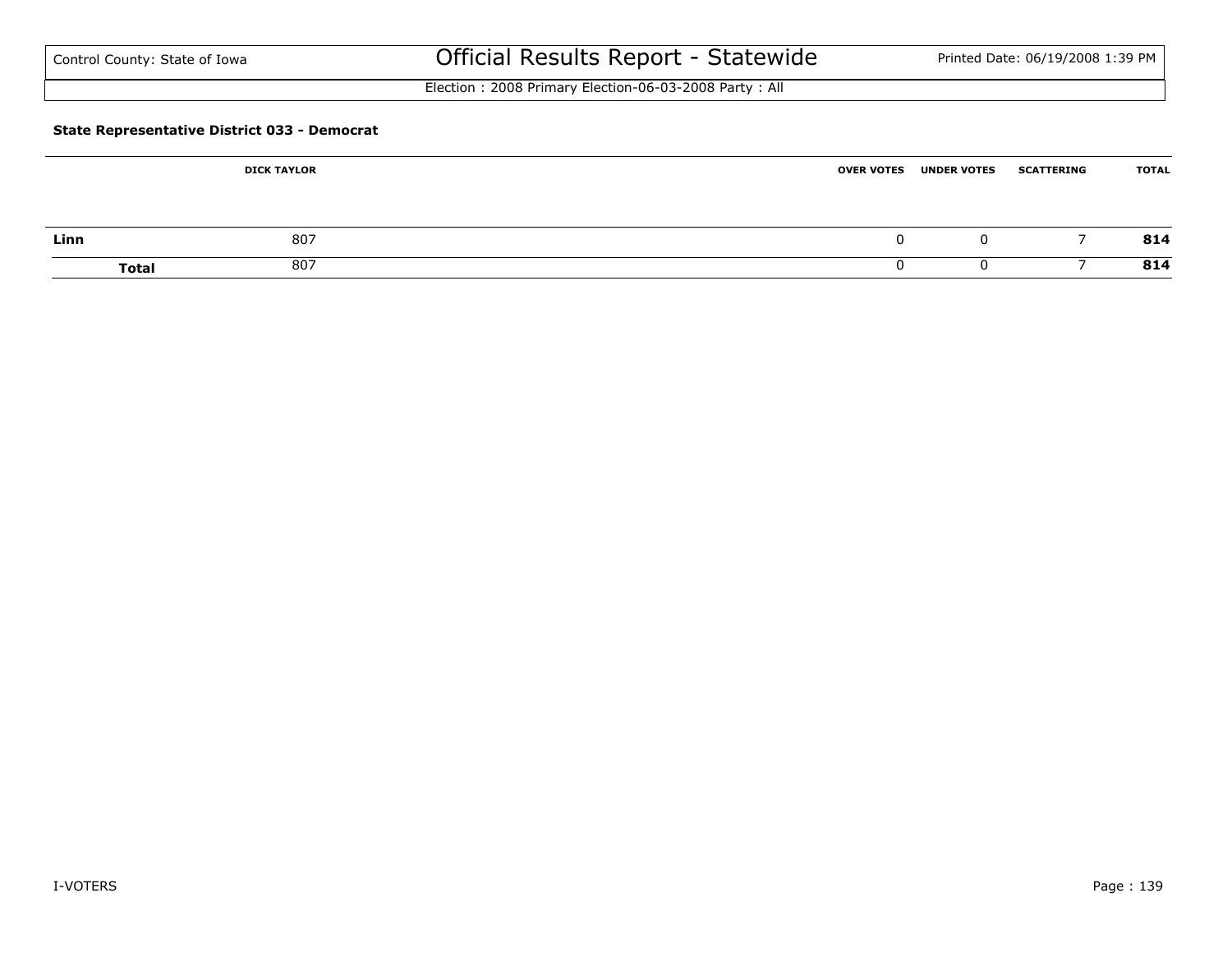| Control County: State of Iowa |  |
|-------------------------------|--|
|-------------------------------|--|

Election : 2008 Primary Election-06-03-2008 Party : All

#### **State Representative District 033 - Republican**

|      | <b>KATHY POTTS</b>  | <b>OVER VOTES</b> | <b>UNDER VOTES</b> | <b>SCATTERING</b> | <b>TOTAL</b> |
|------|---------------------|-------------------|--------------------|-------------------|--------------|
|      |                     |                   |                    |                   |              |
| Linn | 328                 |                   | $\left($           |                   | 331          |
|      | 328<br><b>Total</b> |                   |                    |                   | 331          |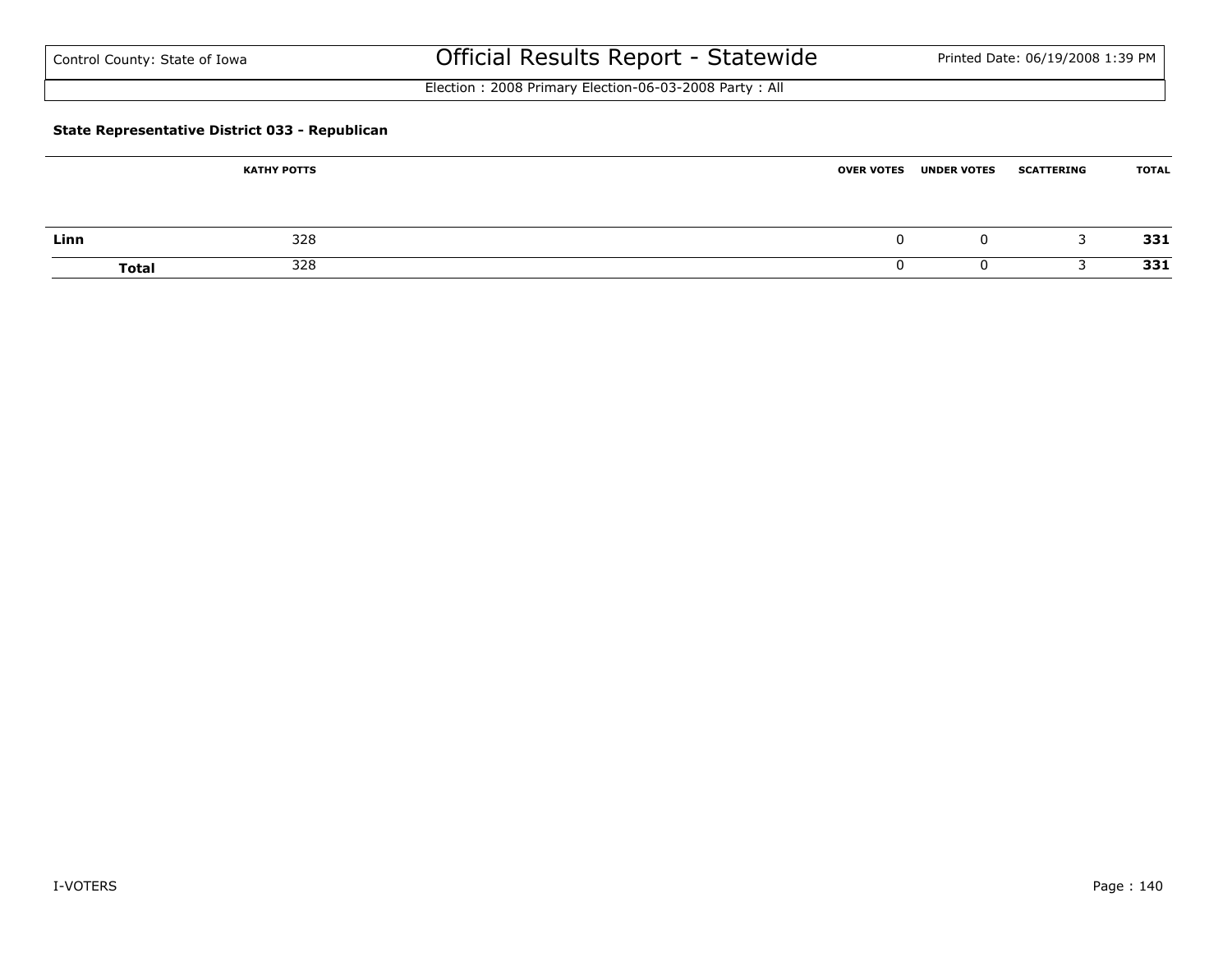Election : 2008 Primary Election-06-03-2008 Party : All

#### **State Representative District 034 - Democrat**

|      | <b>TODD</b><br><b>TAYLOR</b> | <b>OVER VOTES</b> | <b>UNDER VOTES</b> | <b>SCATTERING</b> | <b>TOTAL</b> |
|------|------------------------------|-------------------|--------------------|-------------------|--------------|
| Linn | 1062                         |                   | 0.                 | 16                | 1078         |
|      | 1062<br><b>Total</b>         |                   |                    | 16                | 1078         |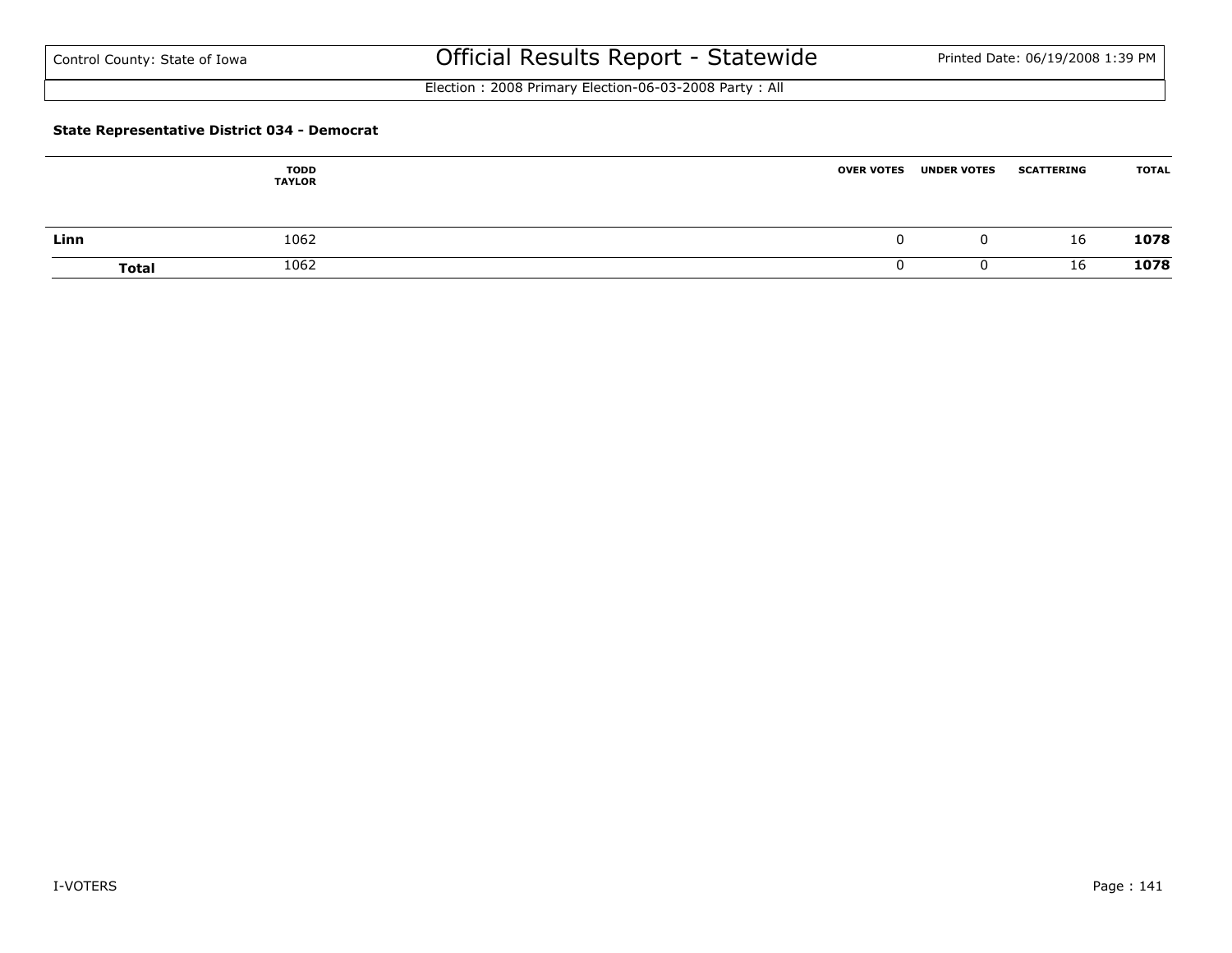| Control County: State of Iowa                  | Official Results Report - Statewide                   | Printed Date: 06/19/2008 1:39 PM |
|------------------------------------------------|-------------------------------------------------------|----------------------------------|
|                                                | Election: 2008 Primary Election-06-03-2008 Party: All |                                  |
| State Representative District 034 - Republican |                                                       |                                  |

|              | <b>OVER VOTES</b> | <b>UNDER VOTES</b> | <b>SCATTERING</b> | <b>TOTAL</b> |
|--------------|-------------------|--------------------|-------------------|--------------|
|              |                   |                    |                   |              |
| Linn         |                   | u                  | 35                | 35           |
| <b>Total</b> |                   |                    | 35                | 35           |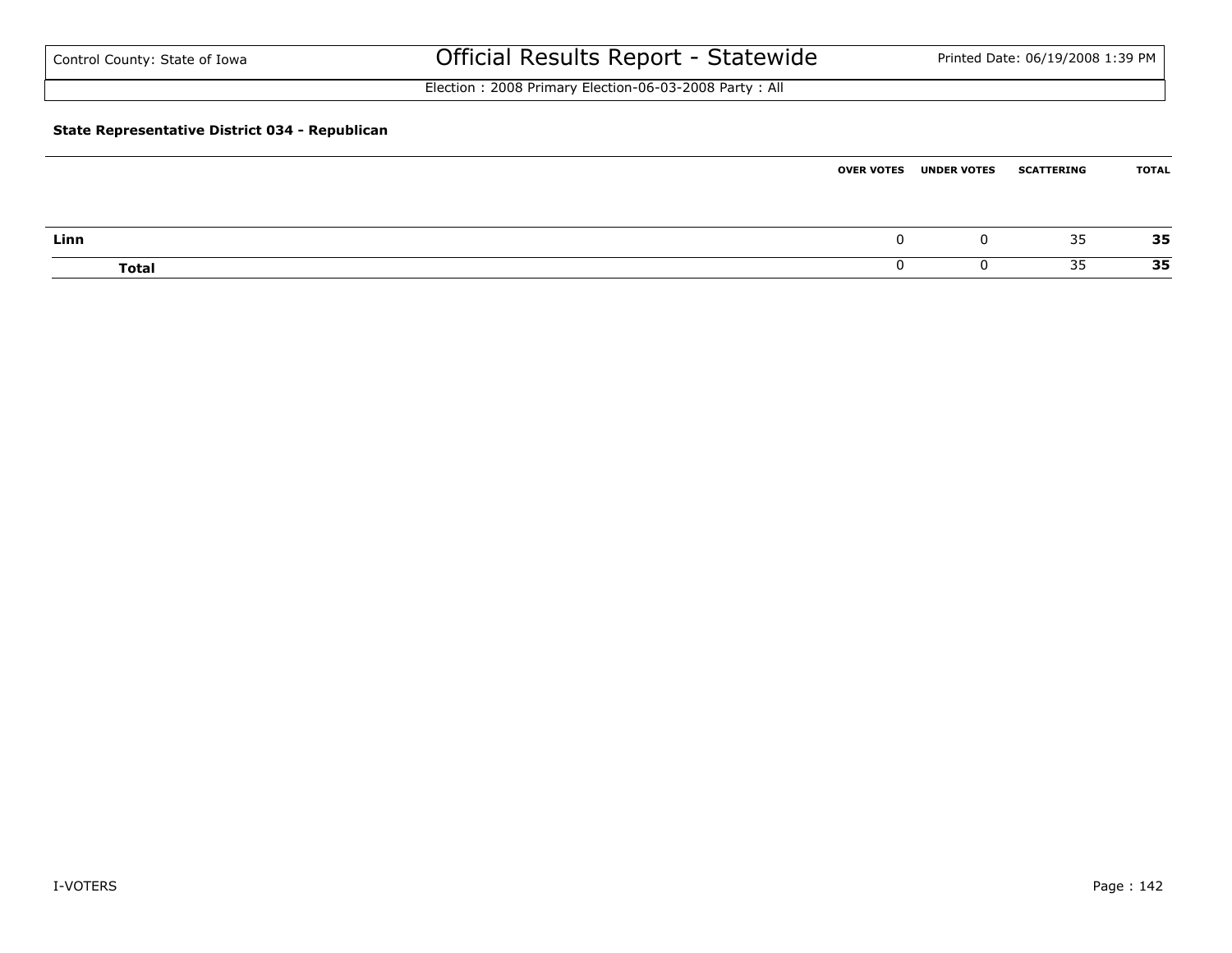Election : 2008 Primary Election-06-03-2008 Party : All

#### **State Representative District 035 - Democrat**

|      | <b>MIKE</b><br><b>ROBINSON</b> | <b>OVER VOTES</b> | <b>UNDER VOTES</b> | <b>SCATTERING</b> | <b>TOTAL</b> |
|------|--------------------------------|-------------------|--------------------|-------------------|--------------|
| Linn | 1068                           |                   |                    | 8                 | 1076         |
|      | 1068<br><b>Total</b>           |                   |                    |                   | 1076         |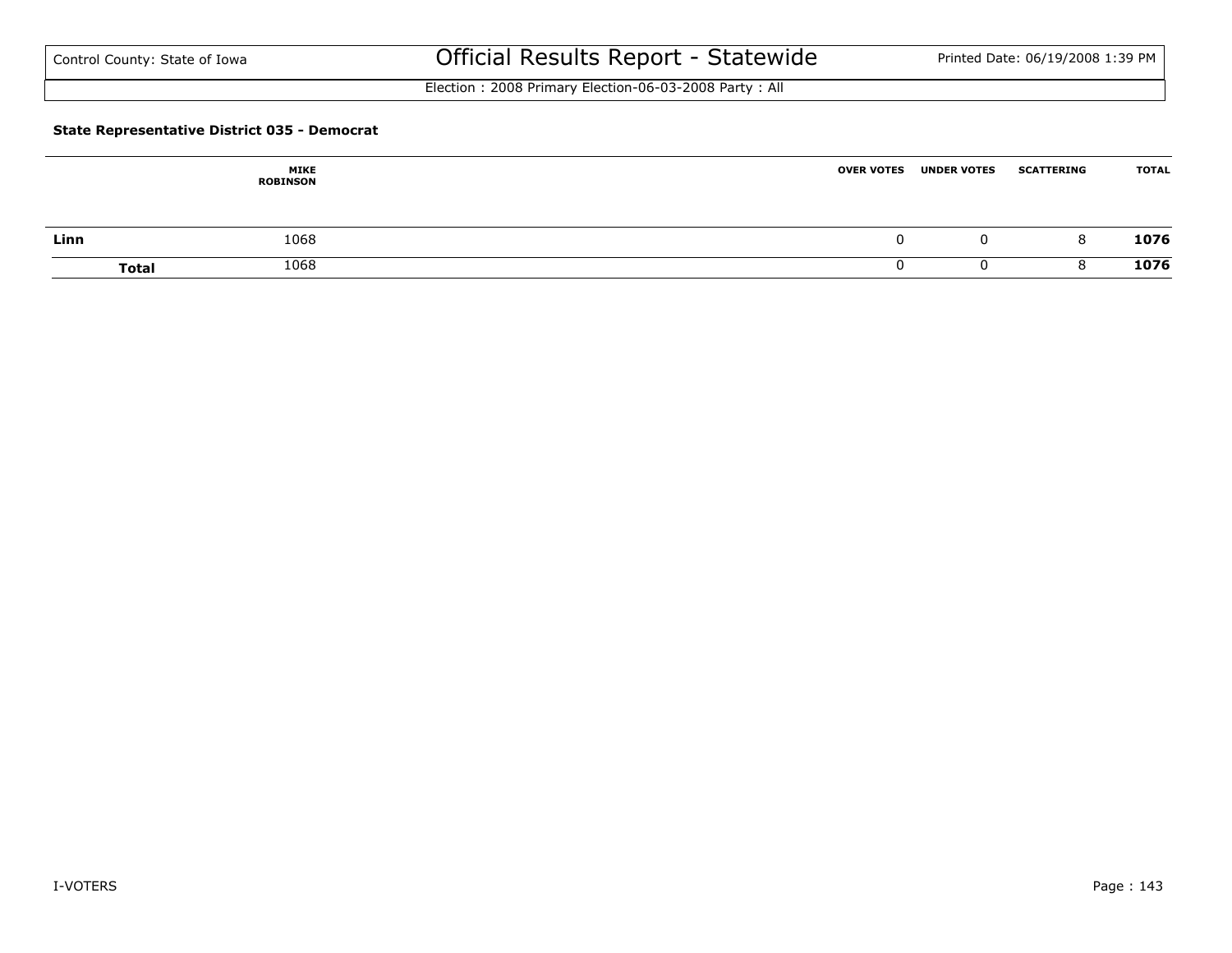Election : 2008 Primary Election-06-03-2008 Party : All

#### **State Representative District 035 - Republican**

|      | <b>KRAIG</b><br><b>PAULSEN</b> | <b>OVER VOTES</b> | <b>UNDER VOTES</b> | <b>SCATTERING</b> | <b>TOTAL</b> |
|------|--------------------------------|-------------------|--------------------|-------------------|--------------|
| Linn | 1200                           |                   | 0                  | -                 | 1205         |
|      | 1200<br><b>Total</b>           |                   |                    |                   | 1205         |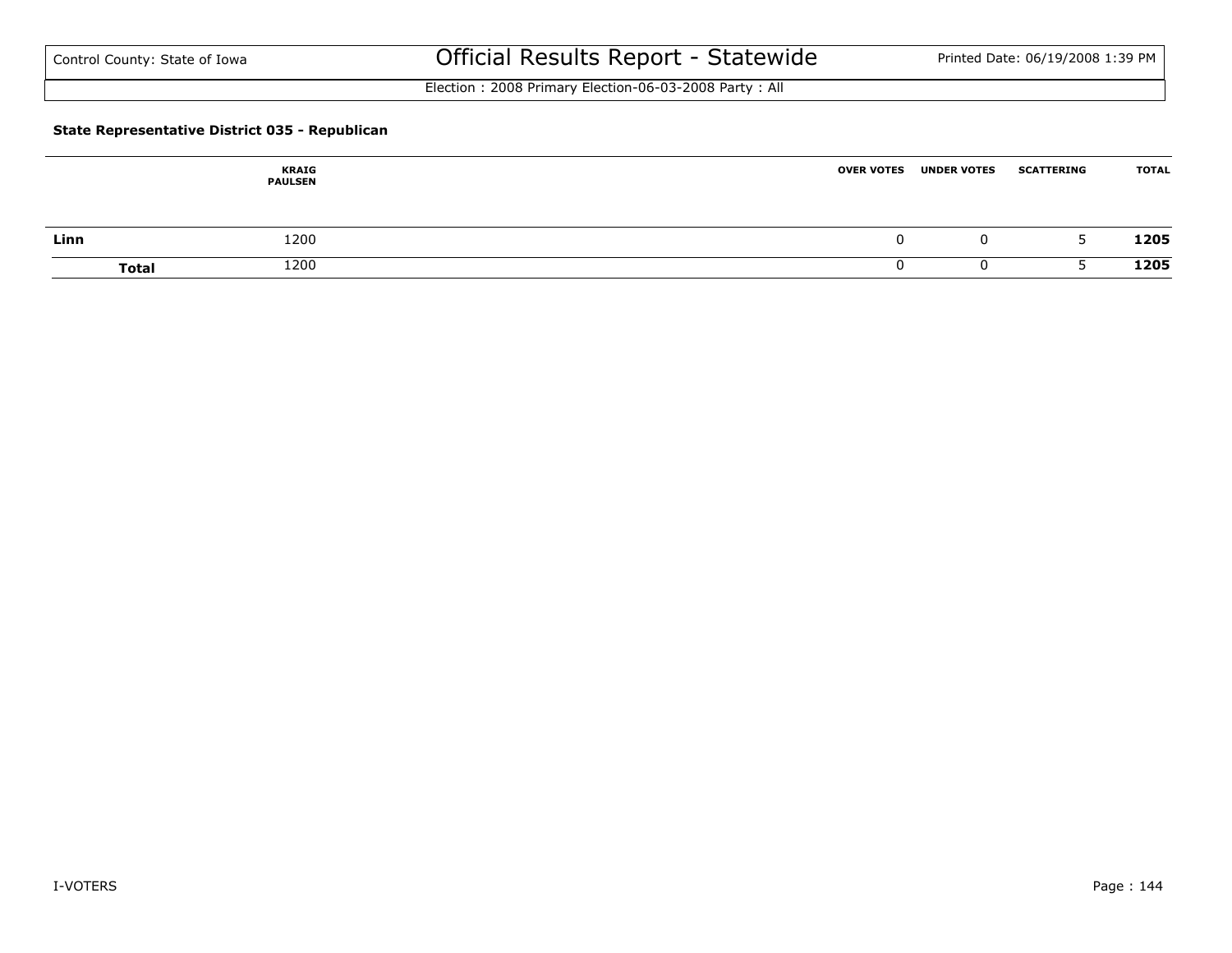Election : 2008 Primary Election-06-03-2008 Party : All

#### **State Representative District 036 - Democrat**

|      | <b>GRETCHEN</b><br><b>LAWYER</b> | <b>OVER VOTES</b> | <b>UNDER VOTES</b> | <b>SCATTERING</b> | <b>TOTAL</b> |
|------|----------------------------------|-------------------|--------------------|-------------------|--------------|
| Linn | 843                              |                   | 0                  |                   | 850          |
|      | 843<br><b>Total</b>              |                   |                    |                   | 850          |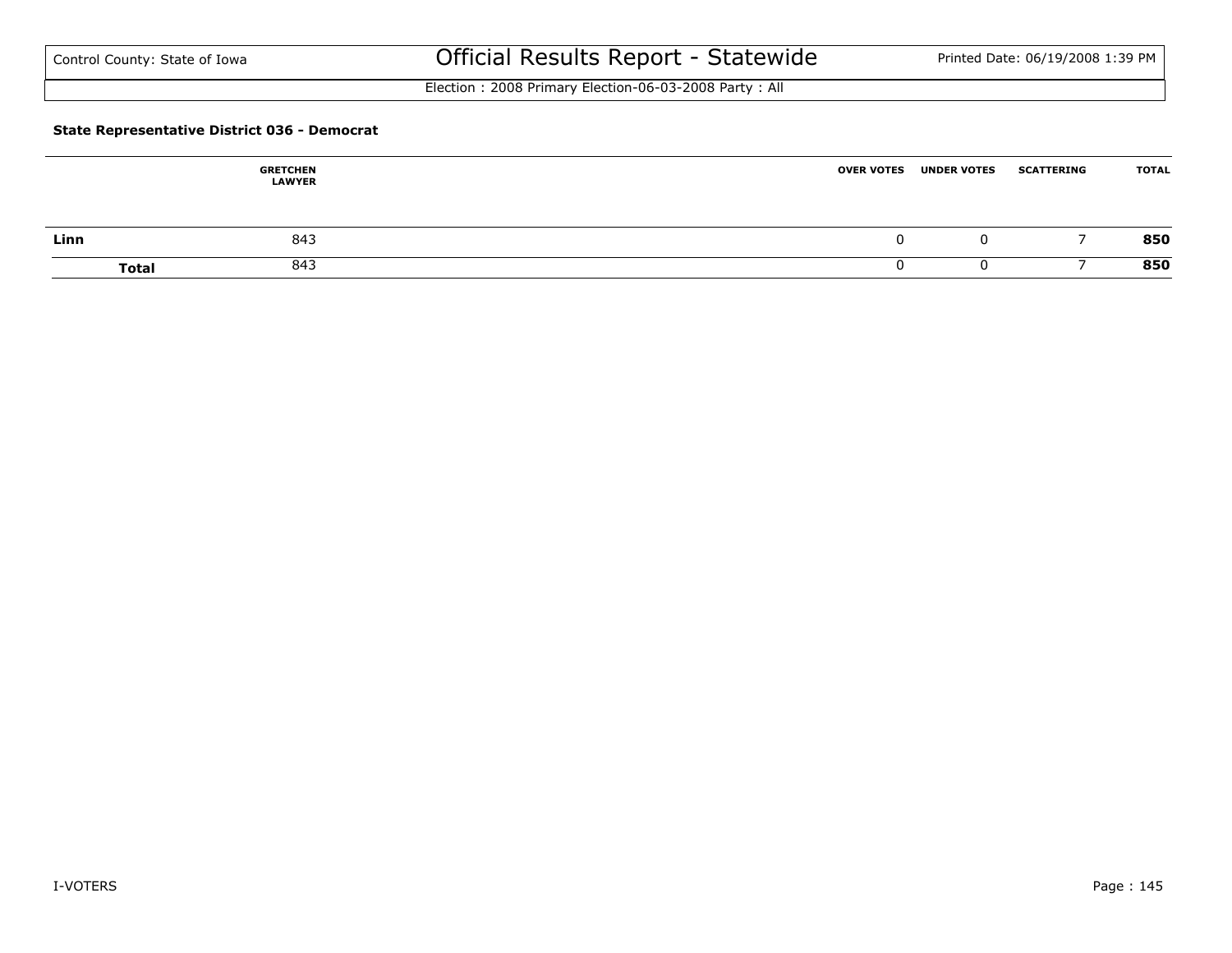Election : 2008 Primary Election-06-03-2008 Party : All

#### **State Representative District 036 - Republican**

|      | <b>NICK</b><br><b>WAGNER</b> | <b>OVER VOTES</b> | <b>UNDER VOTES</b> | <b>SCATTERING</b> | <b>TOTAL</b> |
|------|------------------------------|-------------------|--------------------|-------------------|--------------|
| Linn | 1046                         |                   | 0                  | -                 | 1049         |
|      | 1046<br><b>Total</b>         |                   |                    |                   | 1049         |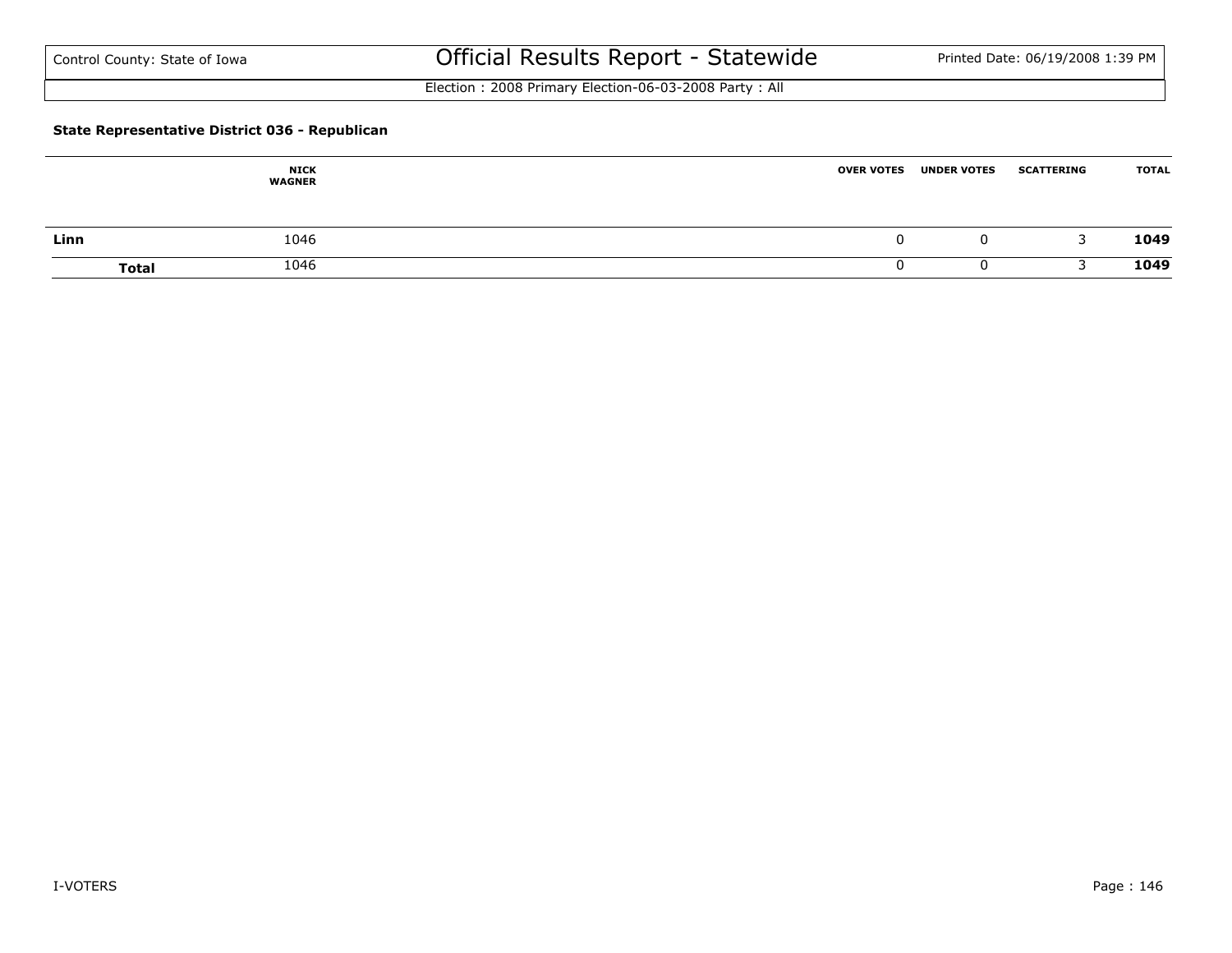| Control County: State of Iowa |  |  |
|-------------------------------|--|--|
|-------------------------------|--|--|

# Official Results Report - Statewide Printed Date: 06/19/2008 1:39 PM

Election : 2008 Primary Election-06-03-2008 Party : All

#### **State Representative District 037 - Democrat**

|      | <b>ART STAED</b>    | <b>OVER VOTES UNDER VOTES</b> | <b>SCATTERING</b> | <b>TOTAL</b> |
|------|---------------------|-------------------------------|-------------------|--------------|
|      |                     |                               |                   |              |
| Linn | 931                 | 0                             | q                 | 940          |
|      | 931<br><b>Total</b> |                               |                   | 940          |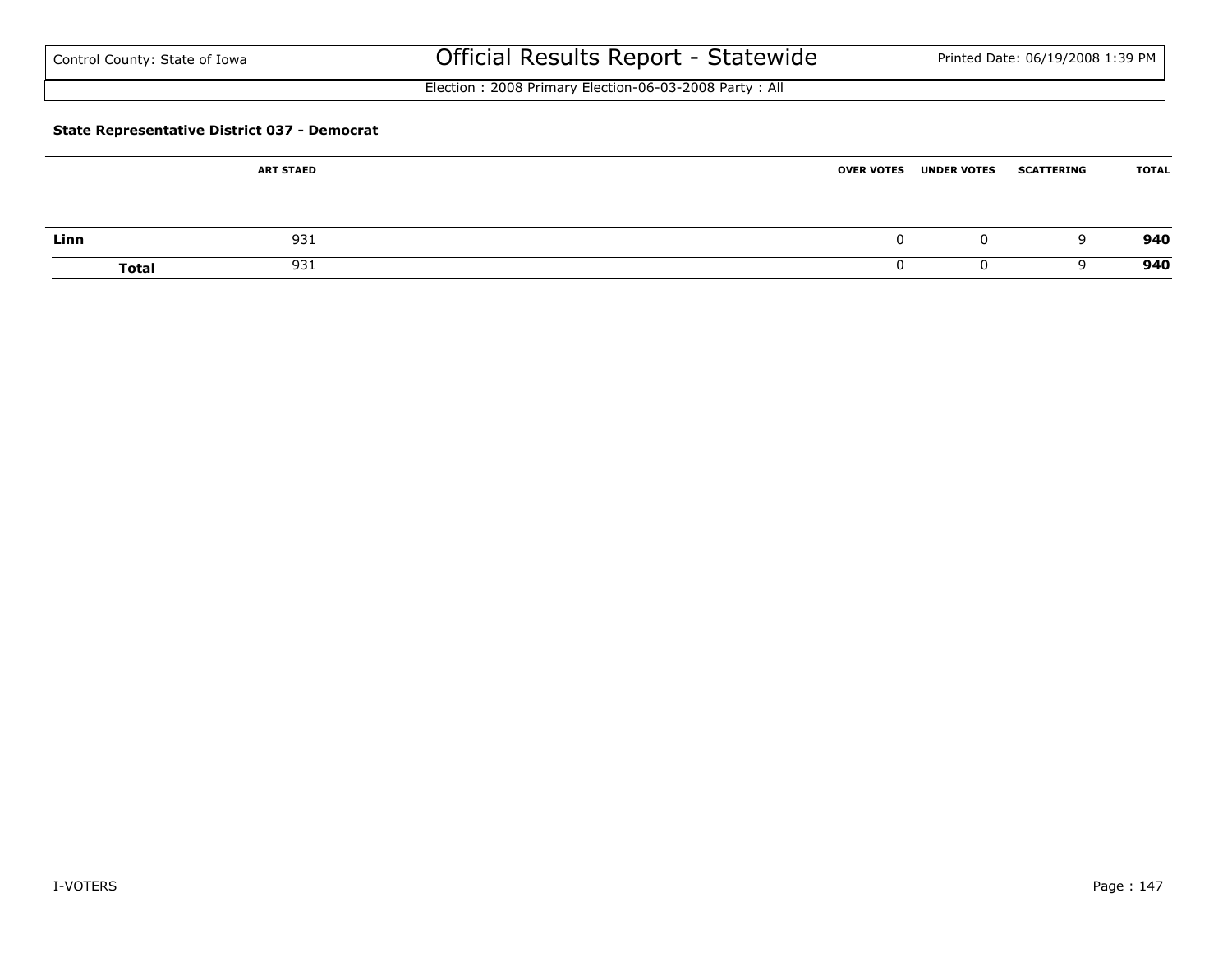Election : 2008 Primary Election-06-03-2008 Party : All

#### **State Representative District 037 - Republican**

|      | <b>RENEE</b><br><b>SCHULTE</b> | <b>OVER VOTES</b> | <b>UNDER VOTES</b> | <b>SCATTERING</b> | <b>TOTAL</b> |
|------|--------------------------------|-------------------|--------------------|-------------------|--------------|
| Linn | 1008                           |                   | Ü                  | 8                 | 1016         |
|      | 1008<br><b>Total</b>           |                   |                    |                   | 1016         |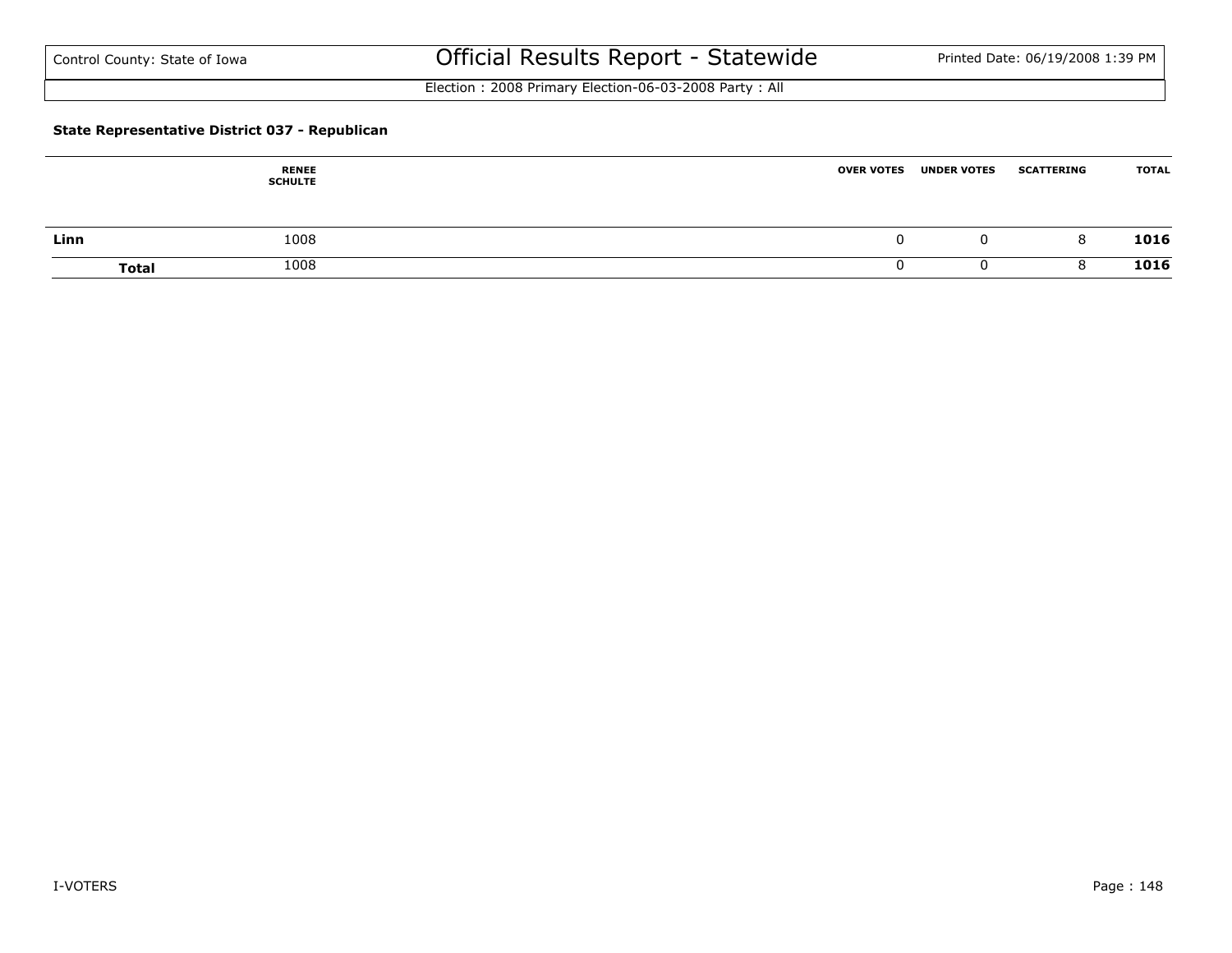| Control County: State of Iowa |  |
|-------------------------------|--|
|-------------------------------|--|

# Official Results Report - Statewide Printed Date: 06/19/2008 1:39 PM

Election : 2008 Primary Election-06-03-2008 Party : All

#### **State Representative District 038 - Democrat**

|      | <b>TYLER OLSON</b>   | <b>OVER VOTES</b> | <b>UNDER VOTES</b> | <b>SCATTERING</b> | <b>TOTAL</b> |
|------|----------------------|-------------------|--------------------|-------------------|--------------|
|      |                      |                   |                    |                   |              |
| Linn | 1388                 |                   | $\Omega$           | 14                | 1402         |
|      | 1388<br><b>Total</b> |                   |                    | 14                | 1402         |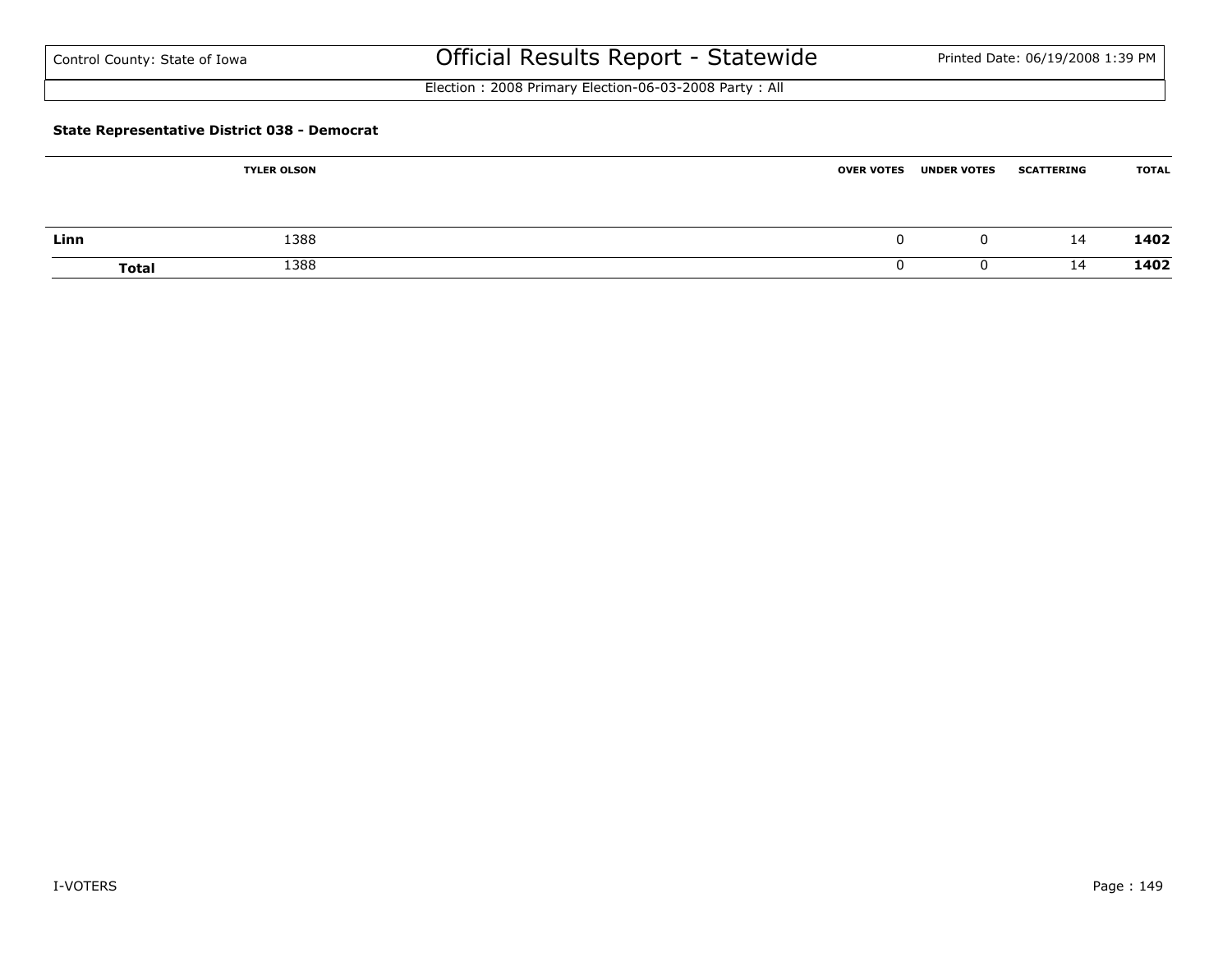Election : 2008 Primary Election-06-03-2008 Party : All

#### **State Representative District 038 - Republican**

|      | <b>PAUL</b><br><b>PELLETIER</b> | <b>OVER VOTES</b> | <b>UNDER VOTES</b> | <b>SCATTERING</b> | <b>TOTAL</b> |
|------|---------------------------------|-------------------|--------------------|-------------------|--------------|
| Linn | 638                             |                   |                    | 8                 | 646          |
|      | 638<br><b>Total</b>             |                   |                    |                   | 646          |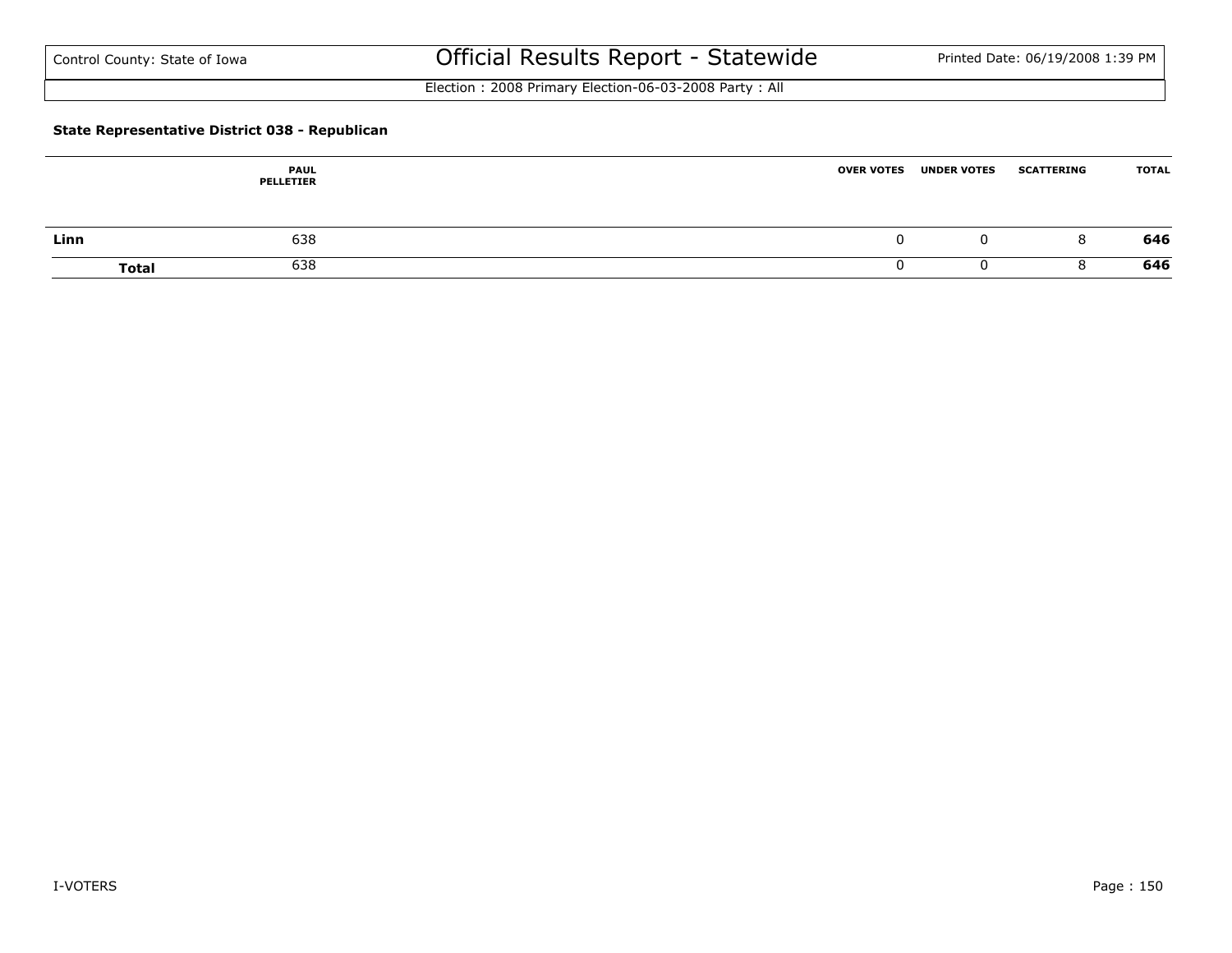Election : 2008 Primary Election-06-03-2008 Party : All

#### **State Representative District 039 - Democrat**

|               | <b>TERRY</b><br><b>HERTLE</b> | <b>OVER VOTES</b> | <b>UNDER VOTES</b> | <b>SCATTERING</b> | <b>TOTAL</b> |
|---------------|-------------------------------|-------------------|--------------------|-------------------|--------------|
| <b>Benton</b> | 645                           |                   | 91                 |                   | 743          |
| Iowa          | 99                            | 0                 | $\mathbf 0$        |                   | 100          |
| <b>Total</b>  | 744                           |                   | 91                 | 8                 | 843          |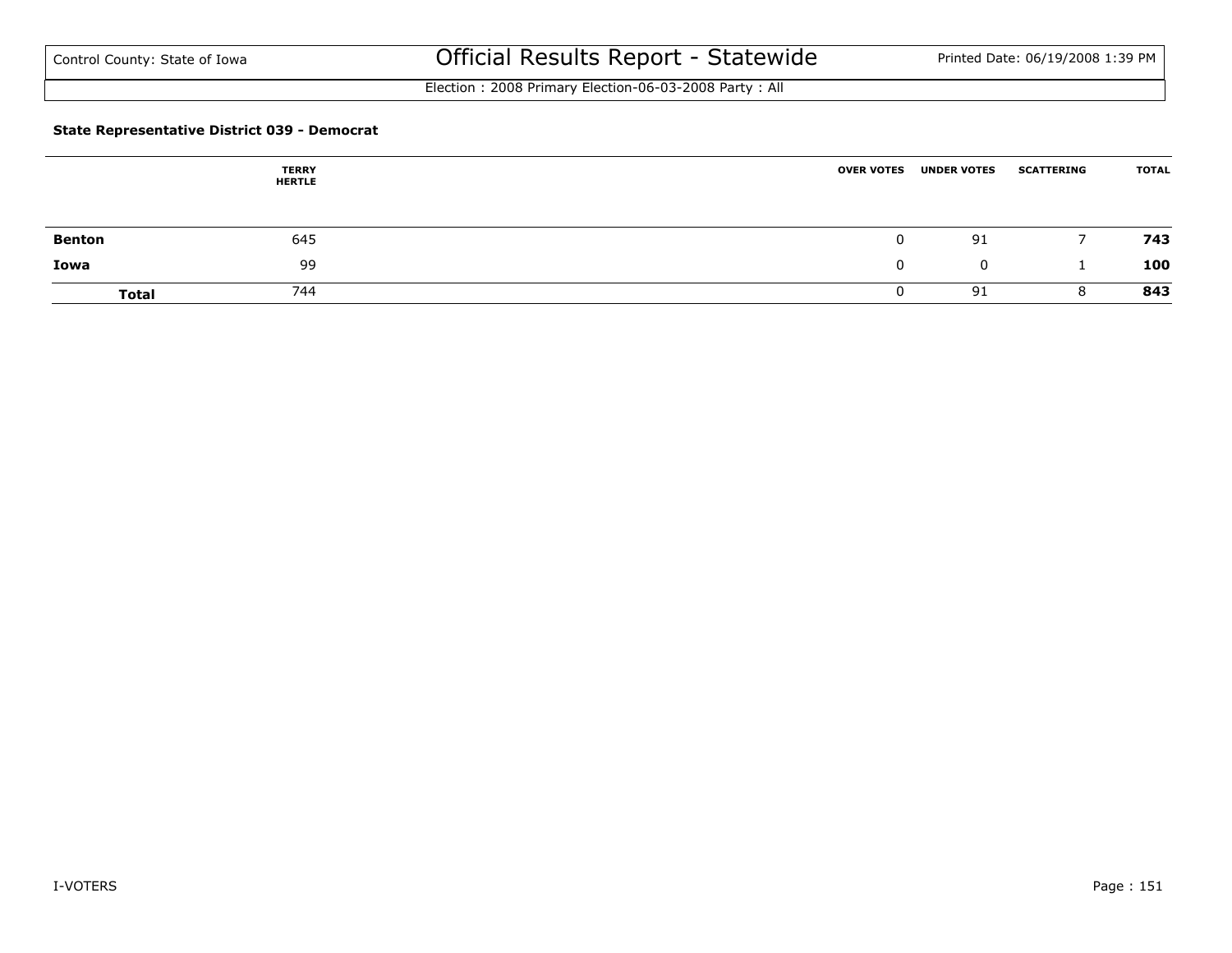Election : 2008 Primary Election-06-03-2008 Party : All

#### **State Representative District 039 - Republican**

|               | <b>DAWN</b><br>PETTENGILL | <b>OVER VOTES</b> | <b>UNDER VOTES</b> | <b>SCATTERING</b> | <b>TOTAL</b> |
|---------------|---------------------------|-------------------|--------------------|-------------------|--------------|
| <b>Benton</b> | 647                       |                   | 61                 | 5                 | 713          |
| Iowa          | 53                        | 0                 | 0                  | 0                 | 53           |
| <b>Total</b>  | 700                       |                   | 61                 |                   | 766          |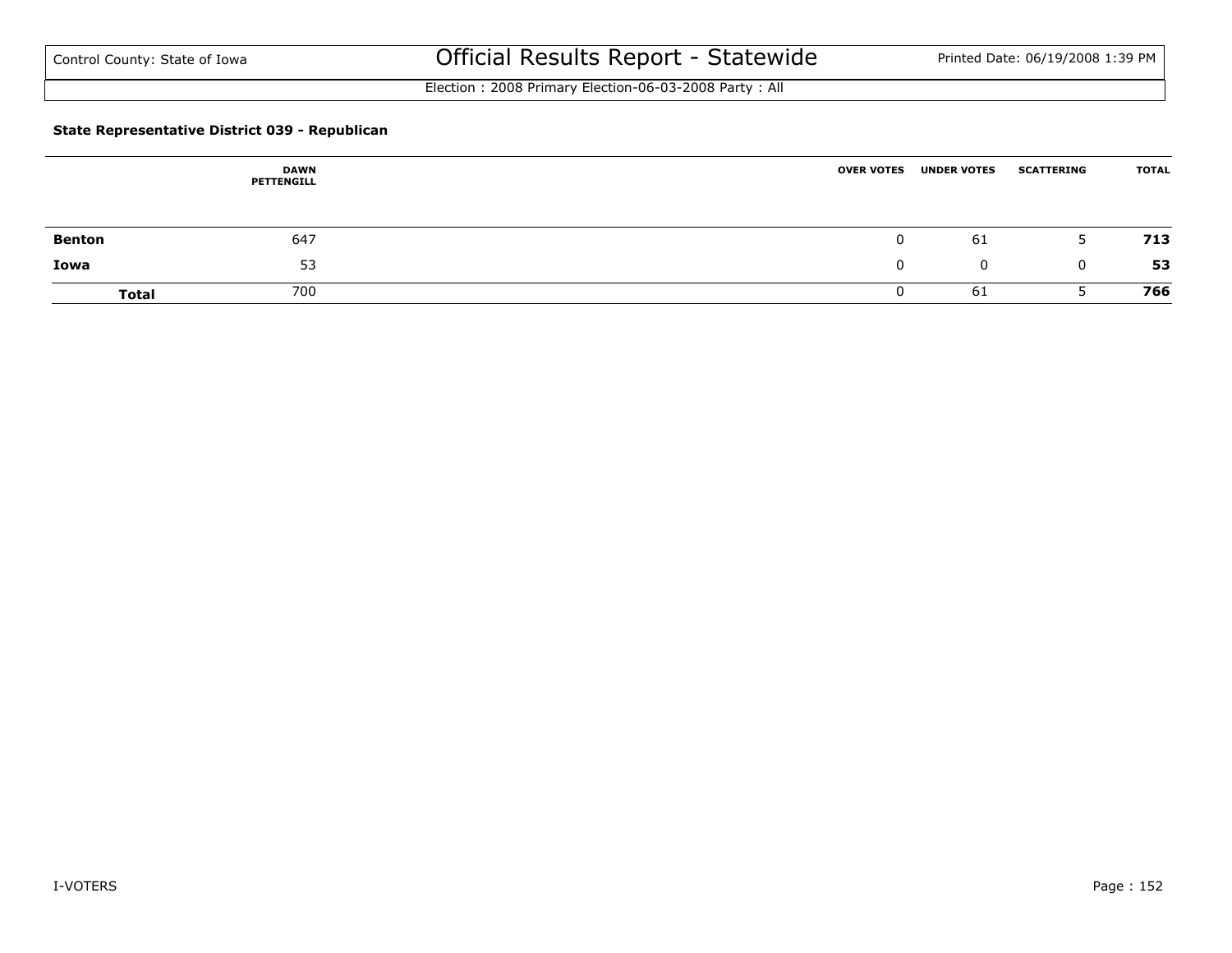Election : 2008 Primary Election-06-03-2008 Party : All

#### **State Representative District 040 - Democrat**

|              | <b>CHRIS</b><br><b>BEARDEN</b> | <b>OVER VOTES</b> | <b>UNDER VOTES</b> | <b>SCATTERING</b> | <b>TOTAL</b> |
|--------------|--------------------------------|-------------------|--------------------|-------------------|--------------|
| Grundy       | 221                            |                   | 60                 | $\mathbf 0$       | 281          |
| Tama         | 552                            |                   | 95                 | $\mathbf{0}$      | 647          |
| <b>Total</b> | 773                            |                   | 155                |                   | 928          |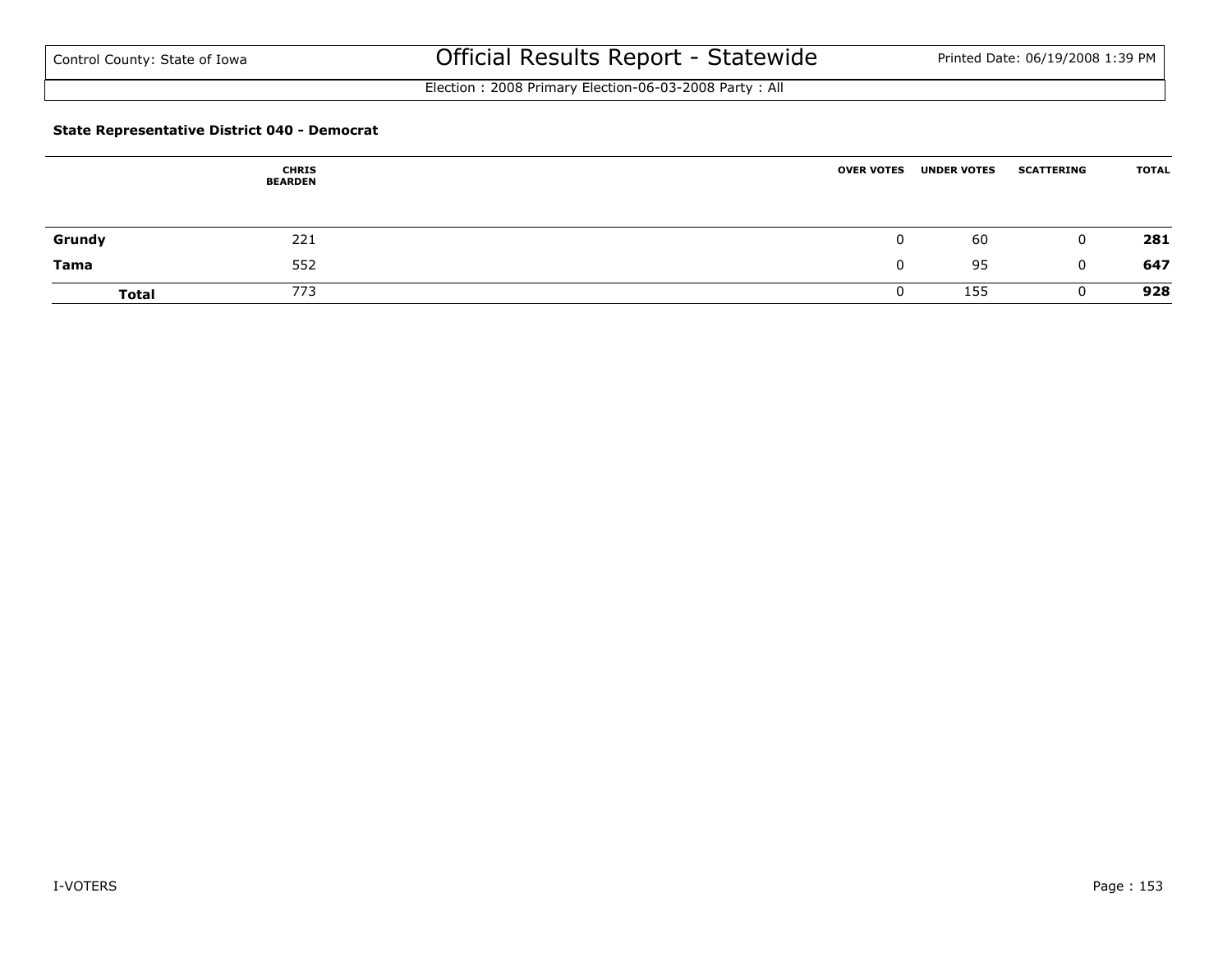Election : 2008 Primary Election-06-03-2008 Party : All

#### **State Representative District 040 - Republican**

|              | <b>LANCE</b><br><b>HORBACH</b> | <b>OVER VOTES</b> | <b>UNDER VOTES</b> | <b>SCATTERING</b> | <b>TOTAL</b> |
|--------------|--------------------------------|-------------------|--------------------|-------------------|--------------|
| Grundy       | 756                            |                   | 101                | <u>_</u>          | 859          |
| Tama         | 423                            |                   | 55                 | 8                 | 486          |
| <b>Total</b> | 1179                           |                   | 156                | 10                | 1345         |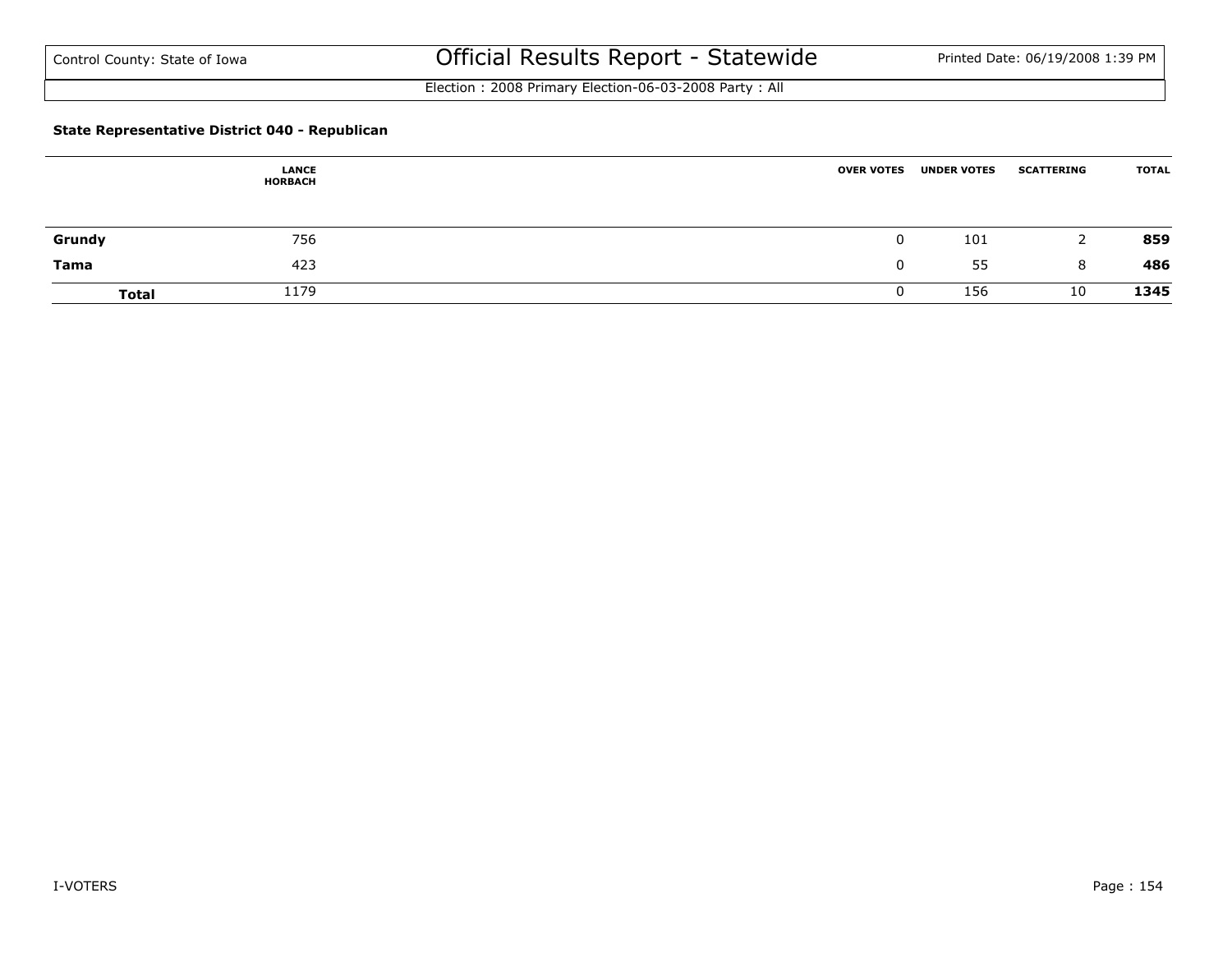| Control County: State of Iowa |  |  |  |  |
|-------------------------------|--|--|--|--|
|-------------------------------|--|--|--|--|

# Official Results Report - Statewide Printed Date: 06/19/2008 1:39 PM

Election : 2008 Primary Election-06-03-2008 Party : All

#### **State Representative District 041 - Democrat**

|               | <b>PAUL BELL</b> | <b>OVER VOTES</b> | <b>UNDER VOTES</b> | <b>SCATTERING</b> | <b>TOTAL</b> |
|---------------|------------------|-------------------|--------------------|-------------------|--------------|
| <b>Jasper</b> | 2117             |                   | 299                | 31                | 2447         |
| Total         | 2117             |                   | 299                | 31                | 2447         |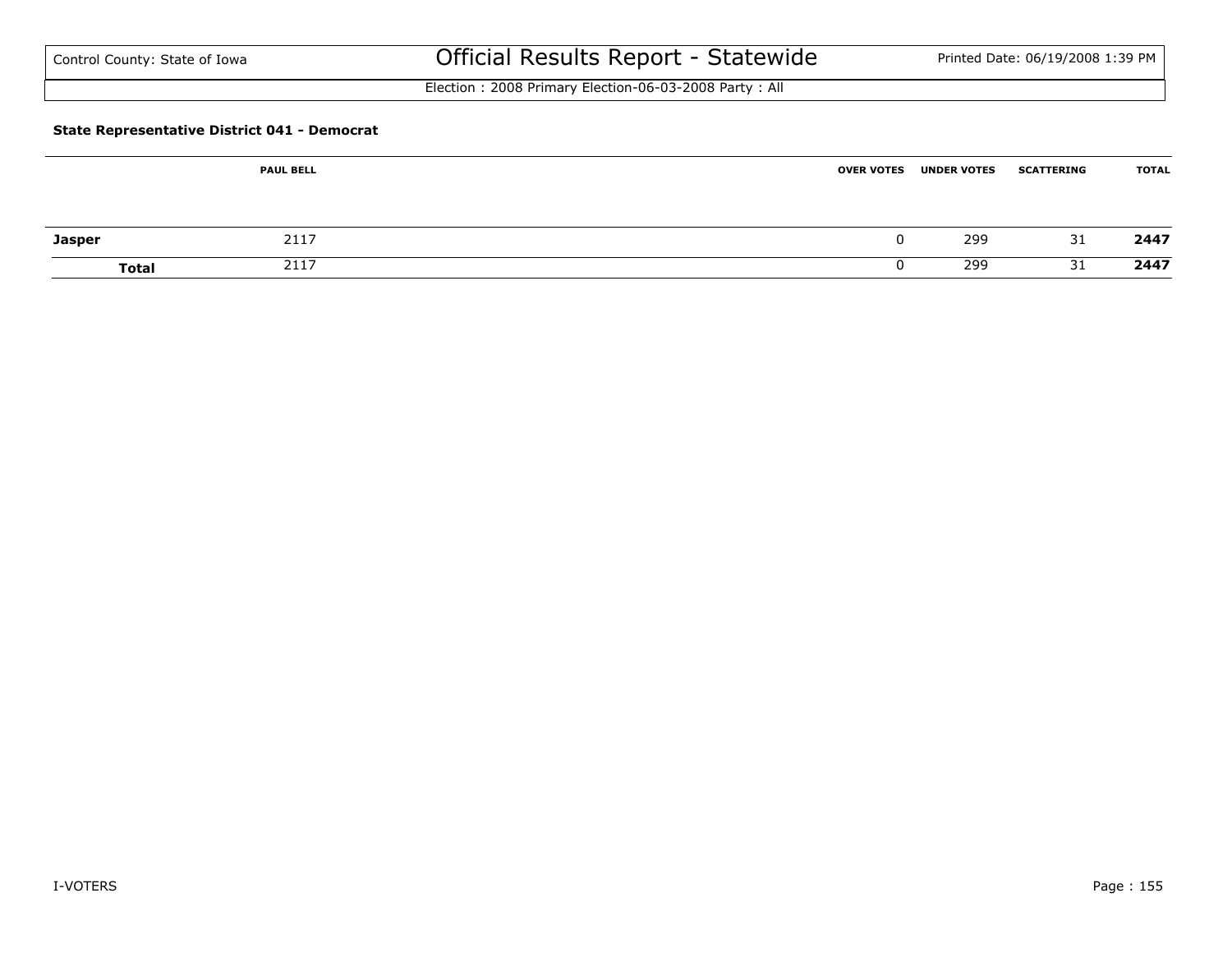Election : 2008 Primary Election-06-03-2008 Party : All

#### **State Representative District 041 - Republican**

|               | <b>SUSAN</b><br><b>SCHMIDT</b> | <b>ADAM</b><br>VANDALL | <b>OVER VOTES</b> | <b>UNDER VOTES</b> | <b>SCATTERING</b> | <b>TOTAL</b> |
|---------------|--------------------------------|------------------------|-------------------|--------------------|-------------------|--------------|
| <b>Jasper</b> | 166                            | 360                    |                   | 43                 |                   | 570          |
| <b>Total</b>  | 166                            | 360                    |                   | 43                 |                   | 570          |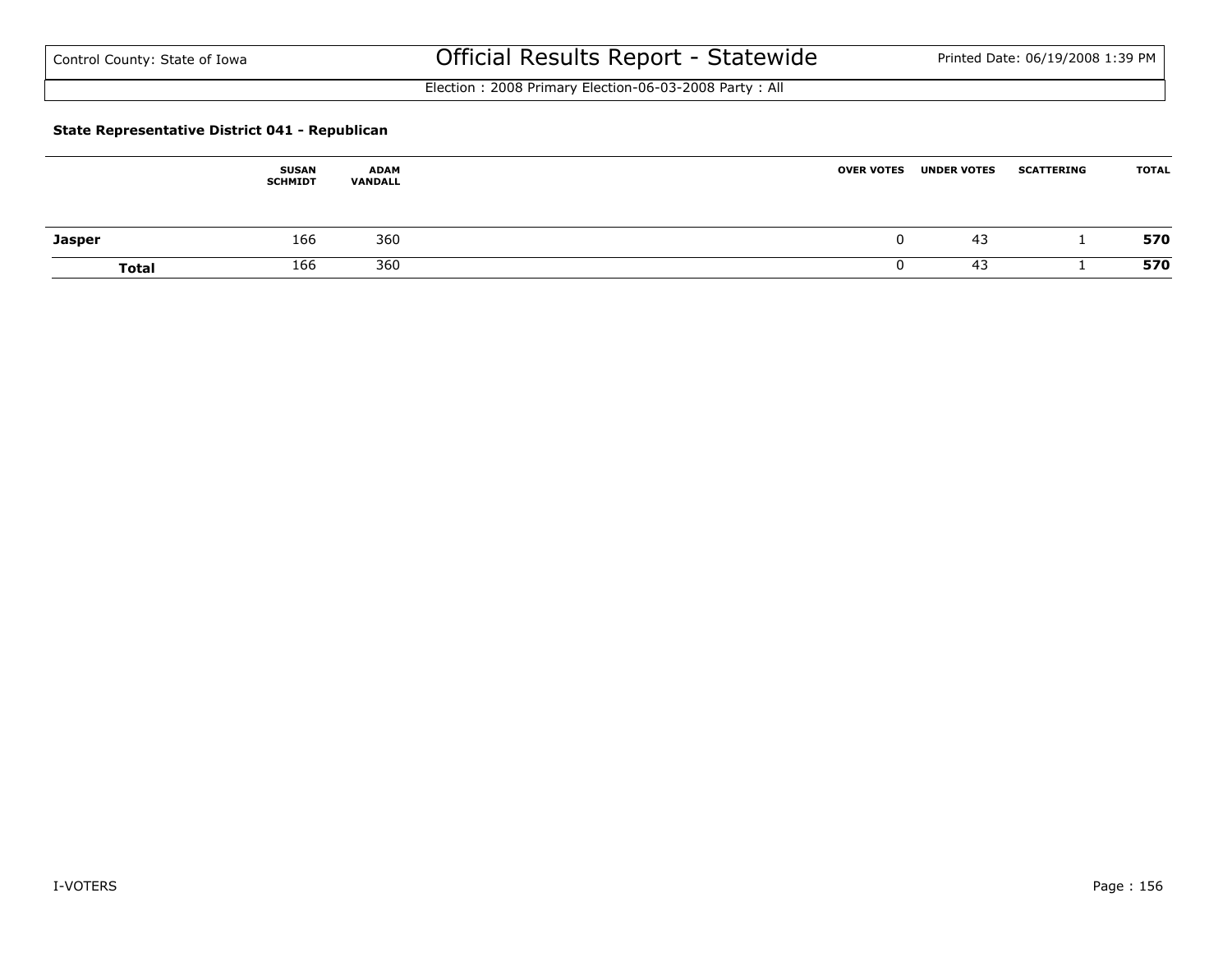Election : 2008 Primary Election-06-03-2008 Party : All

#### **State Representative District 042 - Democrat**

|               | <b>MATT</b><br><b>BALLARD</b> | <b>GERI HUSER</b> | <b>OVER VOTES</b> | <b>UNDER VOTES</b> | <b>SCATTERING</b> | <b>TOTAL</b> |
|---------------|-------------------------------|-------------------|-------------------|--------------------|-------------------|--------------|
| <b>Jasper</b> | 154                           | 257               | 0                 | 12                 | $\mathbf 0$       | 423          |
| <b>Polk</b>   | 719                           | 1079              |                   | 16                 |                   | 1816         |
| <b>Total</b>  | 873                           | 1336              |                   | 28                 |                   | 2239         |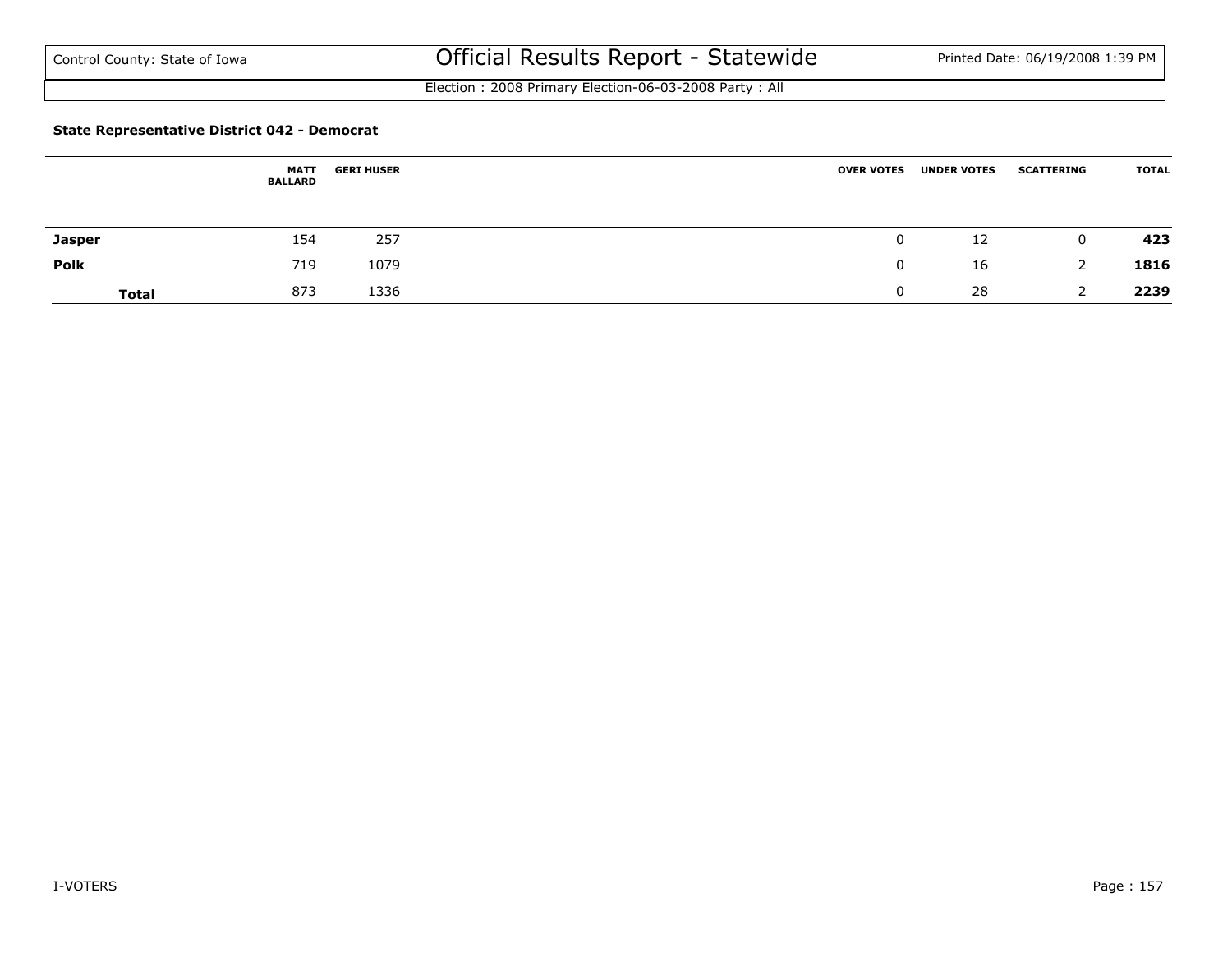Election : 2008 Primary Election-06-03-2008 Party : All

#### **State Representative District 042 - Republican**

|               | <b>OVER VOTES</b> | <b>UNDER VOTES</b> | <b>SCATTERING</b> | <b>TOTAL</b> |
|---------------|-------------------|--------------------|-------------------|--------------|
|               |                   |                    |                   |              |
| <b>Jasper</b> | 0                 | 85                 | 9                 | 94           |
| <b>Polk</b>   | 0                 | 342                | 27                | 369          |
| <b>Total</b>  | υ                 | 427                | 36                | 463          |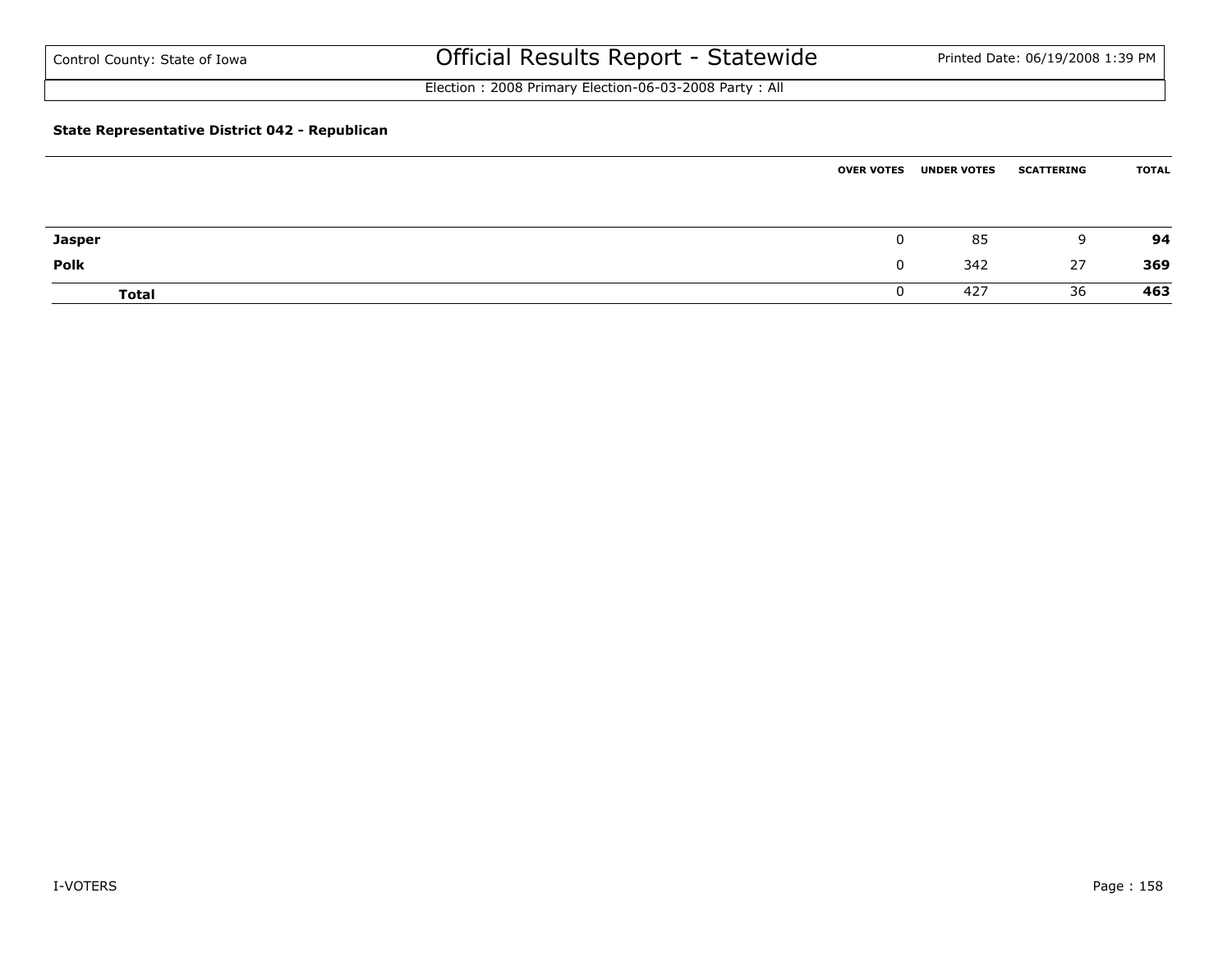| Control County: State of Iowa |  |  |  |  |
|-------------------------------|--|--|--|--|
|-------------------------------|--|--|--|--|

# Official Results Report - Statewide Printed Date: 06/19/2008 1:39 PM

Election : 2008 Primary Election-06-03-2008 Party : All

#### **State Representative District 043 - Democrat**

|          | <b>MARK SMITH</b> | <b>OVER VOTES</b> | <b>UNDER VOTES</b> | <b>SCATTERING</b> | <b>TOTAL</b> |
|----------|-------------------|-------------------|--------------------|-------------------|--------------|
| Marshall | 452               |                   | 33                 |                   | 488          |
|          |                   |                   |                    |                   |              |
| Total    | 452               |                   | 33                 |                   | 488          |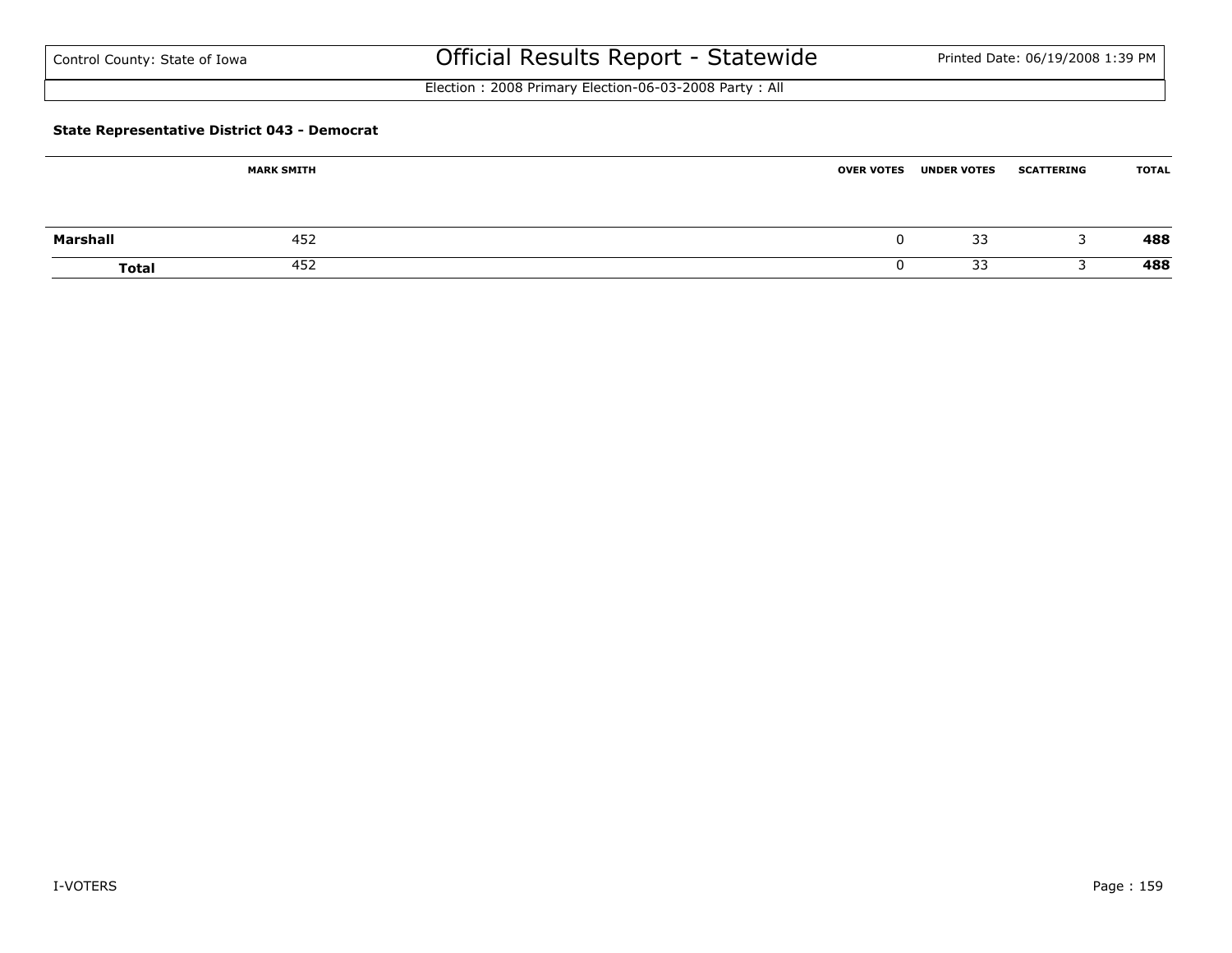# Official Results Report - Statewide Printed Date: 06/19/2008 1:39 PM

Election : 2008 Primary Election-06-03-2008 Party : All

#### **State Representative District 043 - Republican**

|              | <b>JANE JECH</b> | <b>OVER VOTES UNDER VOTES</b> | <b>SCATTERING</b> | <b>TOTAL</b> |
|--------------|------------------|-------------------------------|-------------------|--------------|
| Marshall     | 430              | 46                            |                   | 478          |
| <b>Total</b> | 430              | 46                            |                   | 478          |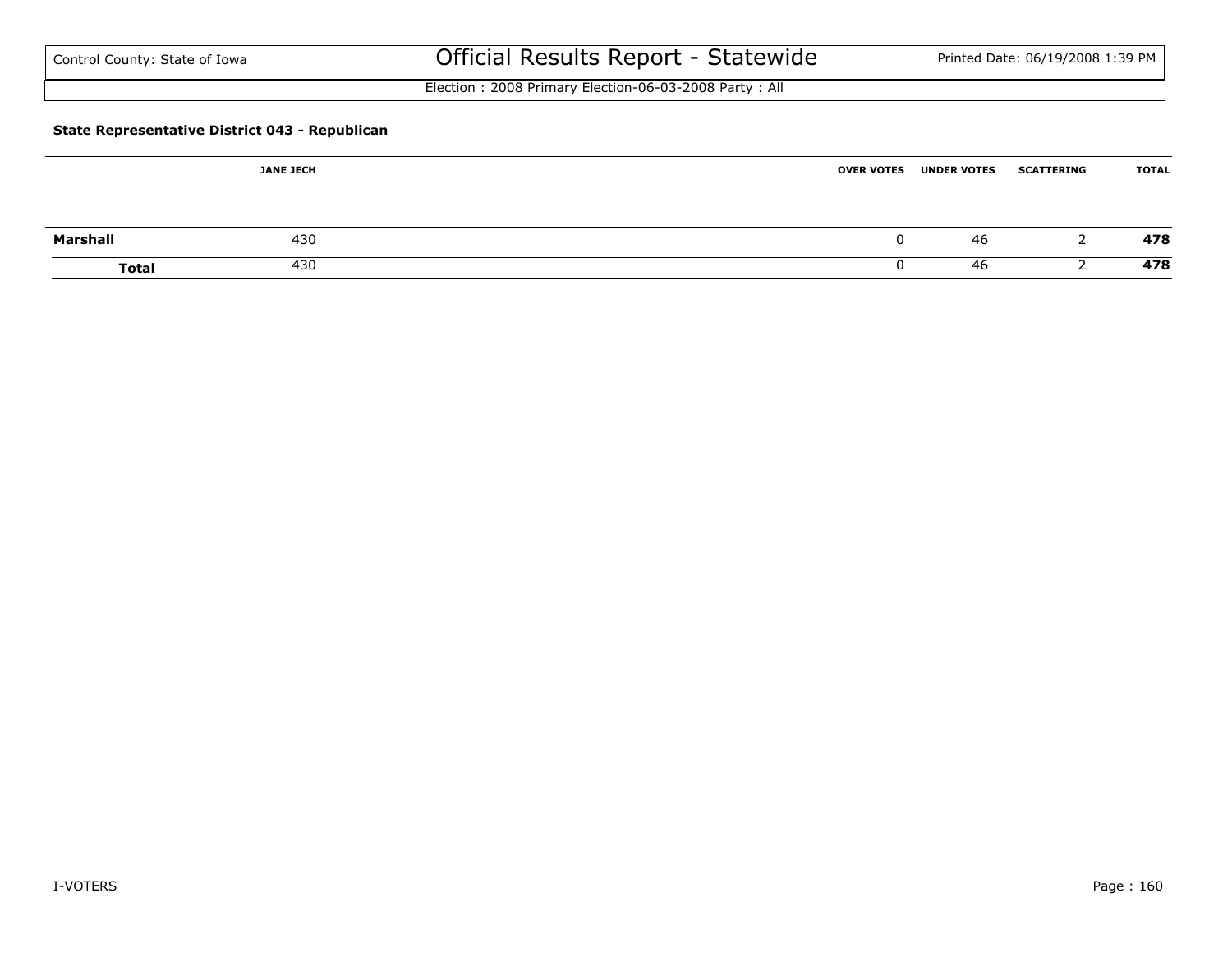Election : 2008 Primary Election-06-03-2008 Party : All

#### **State Representative District 044 - Democrat**

|                 | <b>TIM HOY</b> | <b>OVER VOTES</b> | <b>UNDER VOTES</b> | <b>SCATTERING</b> | <b>TOTAL</b> |
|-----------------|----------------|-------------------|--------------------|-------------------|--------------|
|                 |                |                   |                    |                   |              |
| <b>Franklin</b> |                | $\mathbf 0$       | $\mathbf 0$        | $\mathbf{0}$      |              |
| Hardin          | 274            | $\mathbf 0$       | 28                 |                   | 303          |
| Marshall        | 185            | 0                 | 37                 | $\mathbf{0}$      | 222          |
| <b>Total</b>    | 460            | O                 | 65                 |                   | 526          |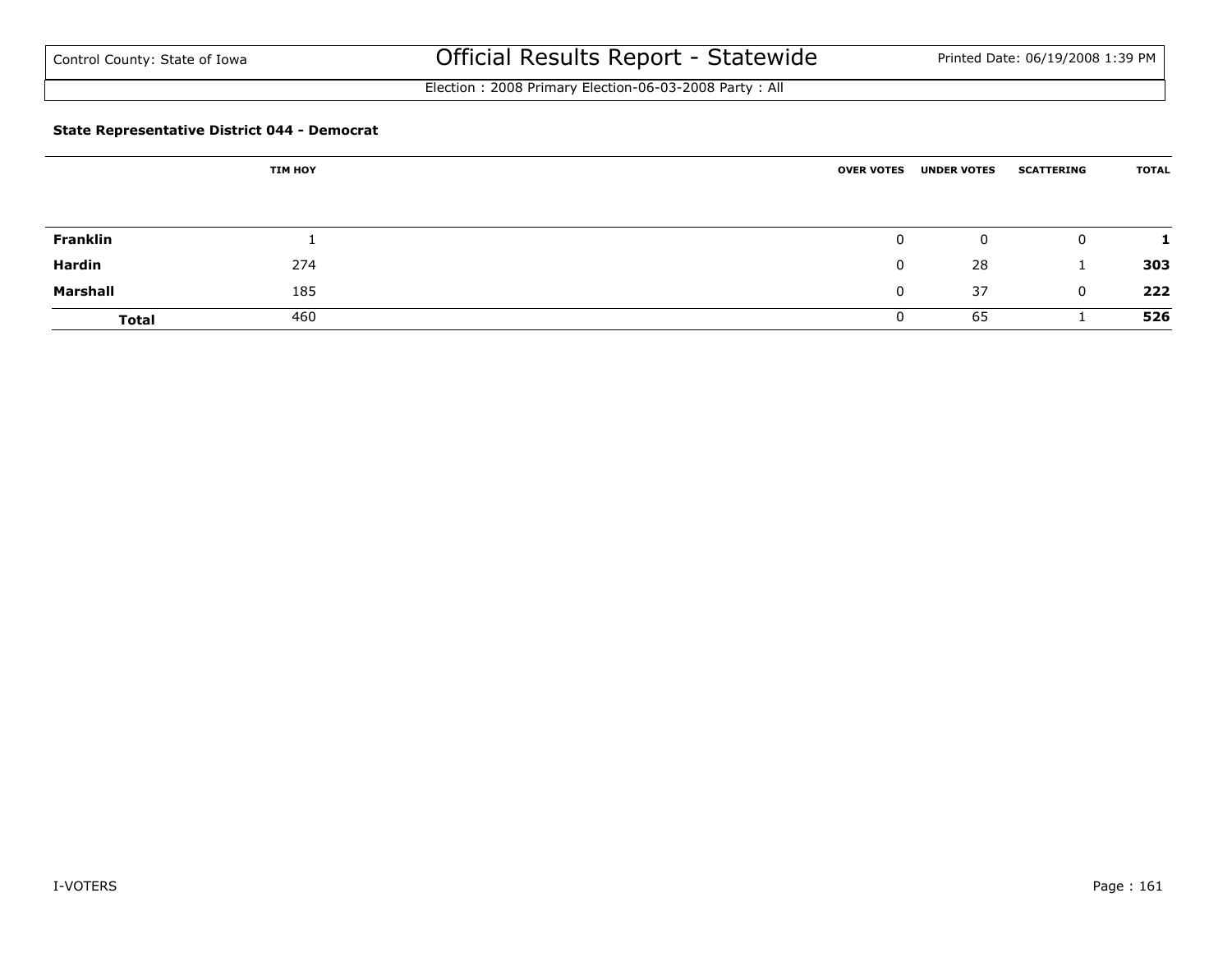Election : 2008 Primary Election-06-03-2008 Party : All

#### **State Representative District 044 - Republican**

|              | <b>ANNETTE</b><br><b>SWEENEY</b> | <b>OVER VOTES</b> | <b>UNDER VOTES</b> | <b>SCATTERING</b> | <b>TOTAL</b> |
|--------------|----------------------------------|-------------------|--------------------|-------------------|--------------|
|              |                                  |                   |                    |                   |              |
| Franklin     |                                  | 0                 | $\mathbf 0$        | $\mathbf 0$       | 0            |
| Hardin       | 326                              | 0                 | 38                 | 3                 | 367          |
| Marshall     | 179                              | $\mathbf{0}$      | 22                 |                   | 202          |
| <b>Total</b> | 505                              | U                 | 60                 | 4                 | 569          |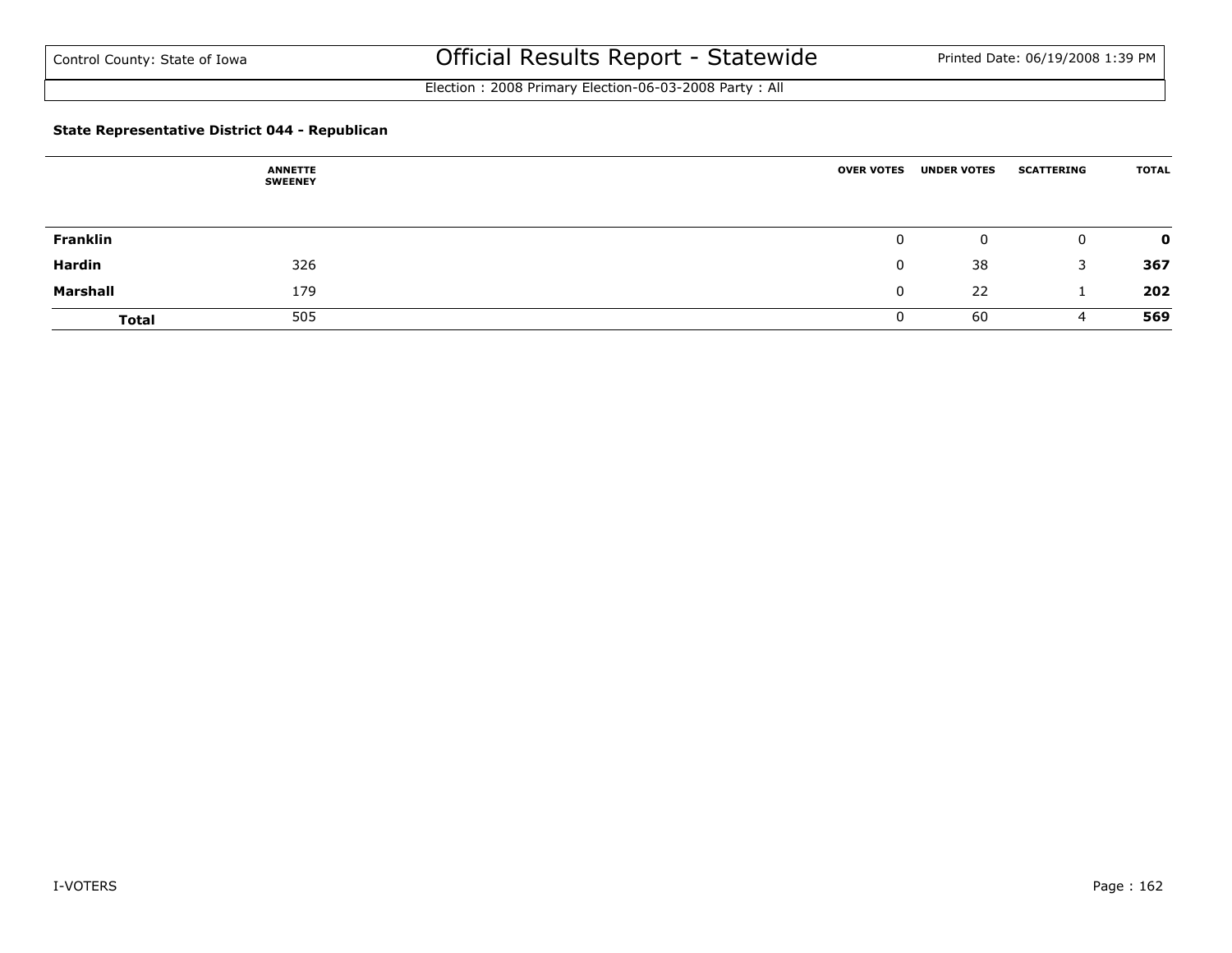Election : 2008 Primary Election-06-03-2008 Party : All

#### **State Representative District 045 - Democrat**

|              | <b>BETH</b><br><b>WESSEL-</b><br><b>KROESCHELL</b> | <b>OVER VOTES</b> | <b>UNDER VOTES</b> | <b>SCATTERING</b> | <b>TOTAL</b> |
|--------------|----------------------------------------------------|-------------------|--------------------|-------------------|--------------|
| <b>Story</b> | 502                                                |                   |                    |                   | 507          |
|              | 502<br><b>Total</b>                                |                   |                    |                   | 507          |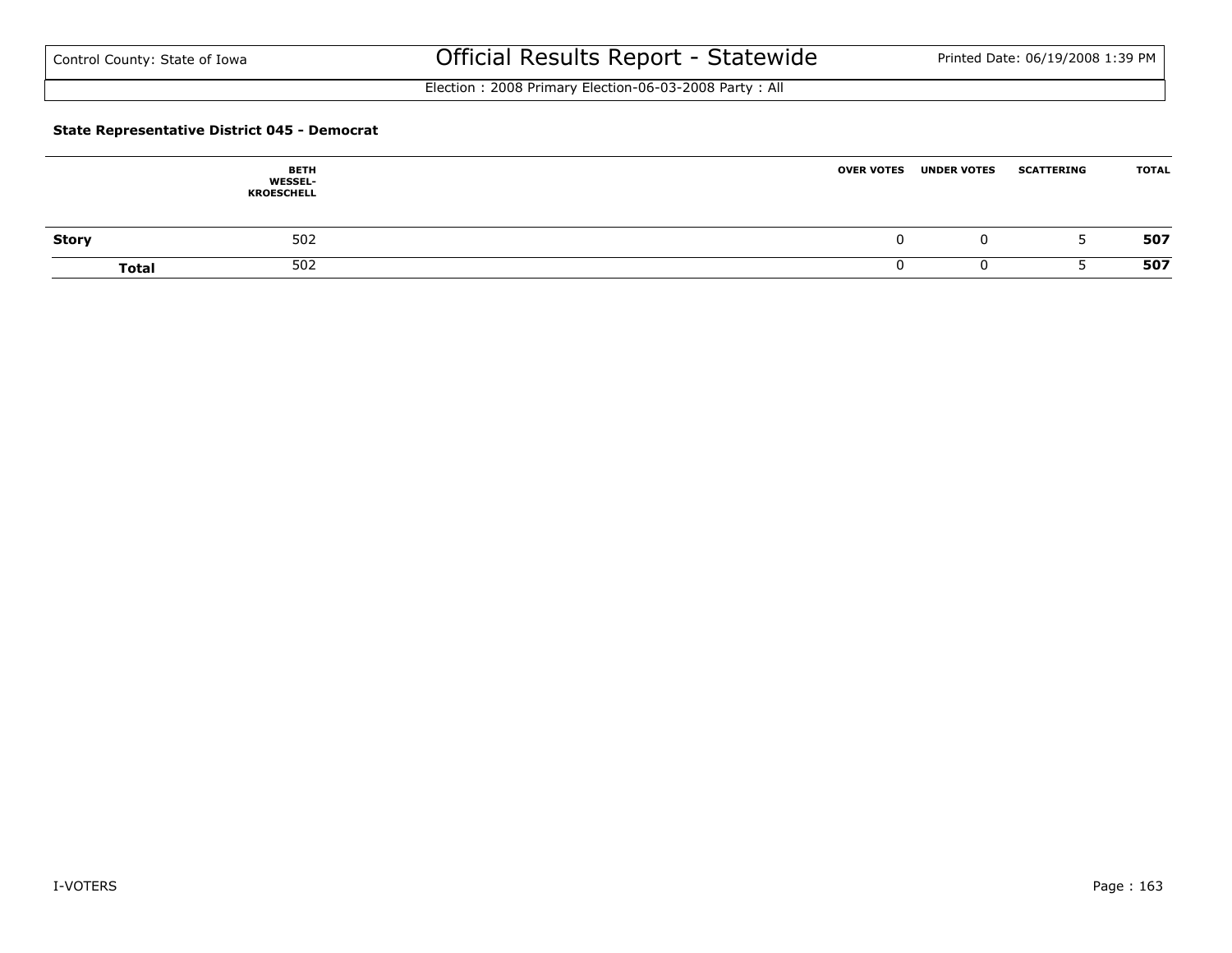Election : 2008 Primary Election-06-03-2008 Party : All

#### **State Representative District 045 - Republican**

|              | <b>RYAN</b><br><b>RHODES</b> | <b>OVER VOTES</b><br><b>UNDER VOTES</b> | <b>SCATTERING</b> | <b>TOTAL</b> |
|--------------|------------------------------|-----------------------------------------|-------------------|--------------|
| <b>Story</b> | 154                          | u                                       |                   | 156          |
| <b>Total</b> | 154                          |                                         |                   | 156          |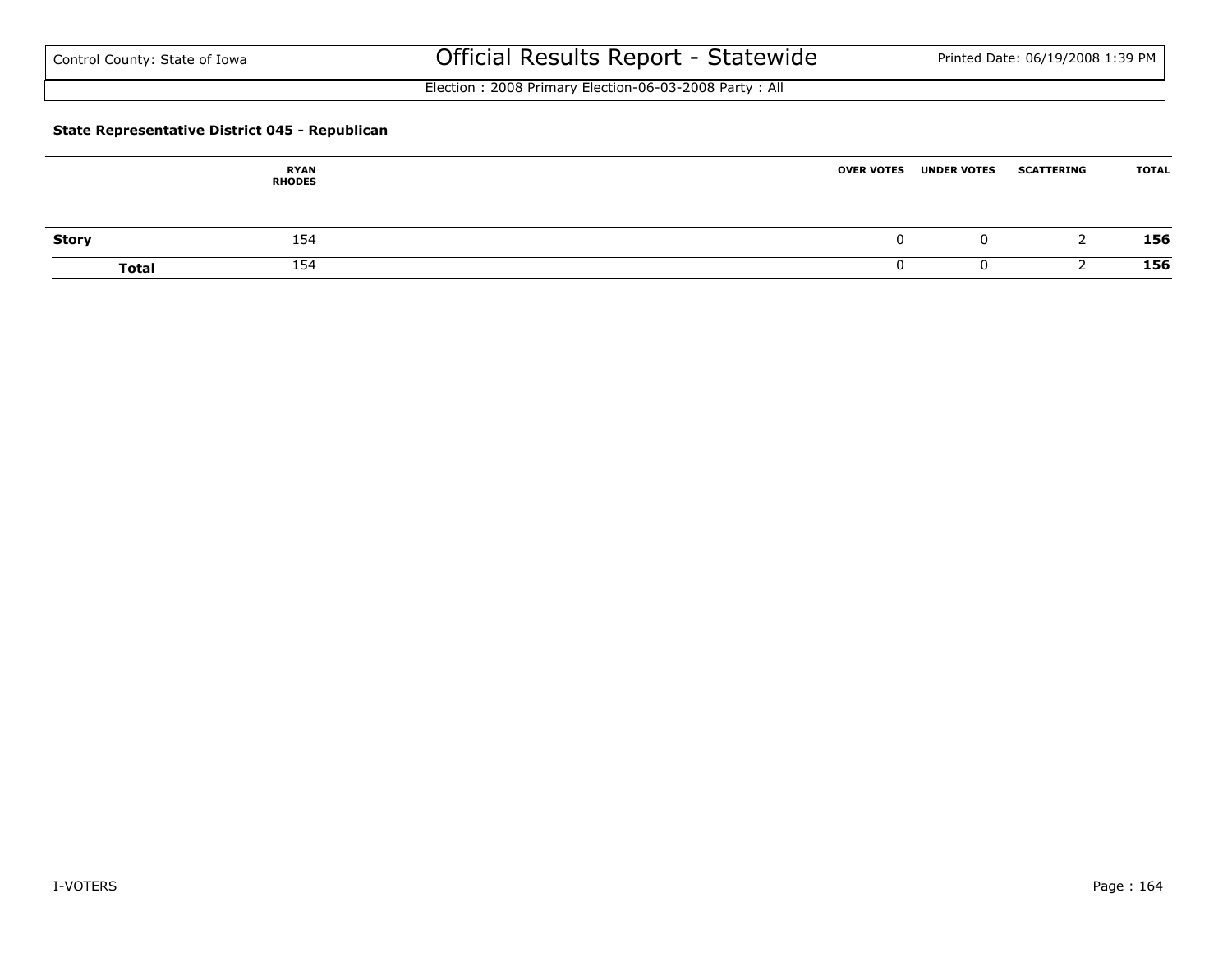Election : 2008 Primary Election-06-03-2008 Party : All

#### **State Representative District 046 - Democrat**

|              | <b>LISA</b><br><b>HEDDENS</b> | <b>OVER VOTES</b> | <b>UNDER VOTES</b> | <b>SCATTERING</b> | <b>TOTAL</b> |
|--------------|-------------------------------|-------------------|--------------------|-------------------|--------------|
| Boone        | 176                           | 0                 | $\mathbf{0}$       | 2                 | 178          |
| <b>Story</b> | 1005                          | 0                 | 0                  | 5                 | 1010         |
| <b>Total</b> | 1181                          |                   | O                  |                   | 1188         |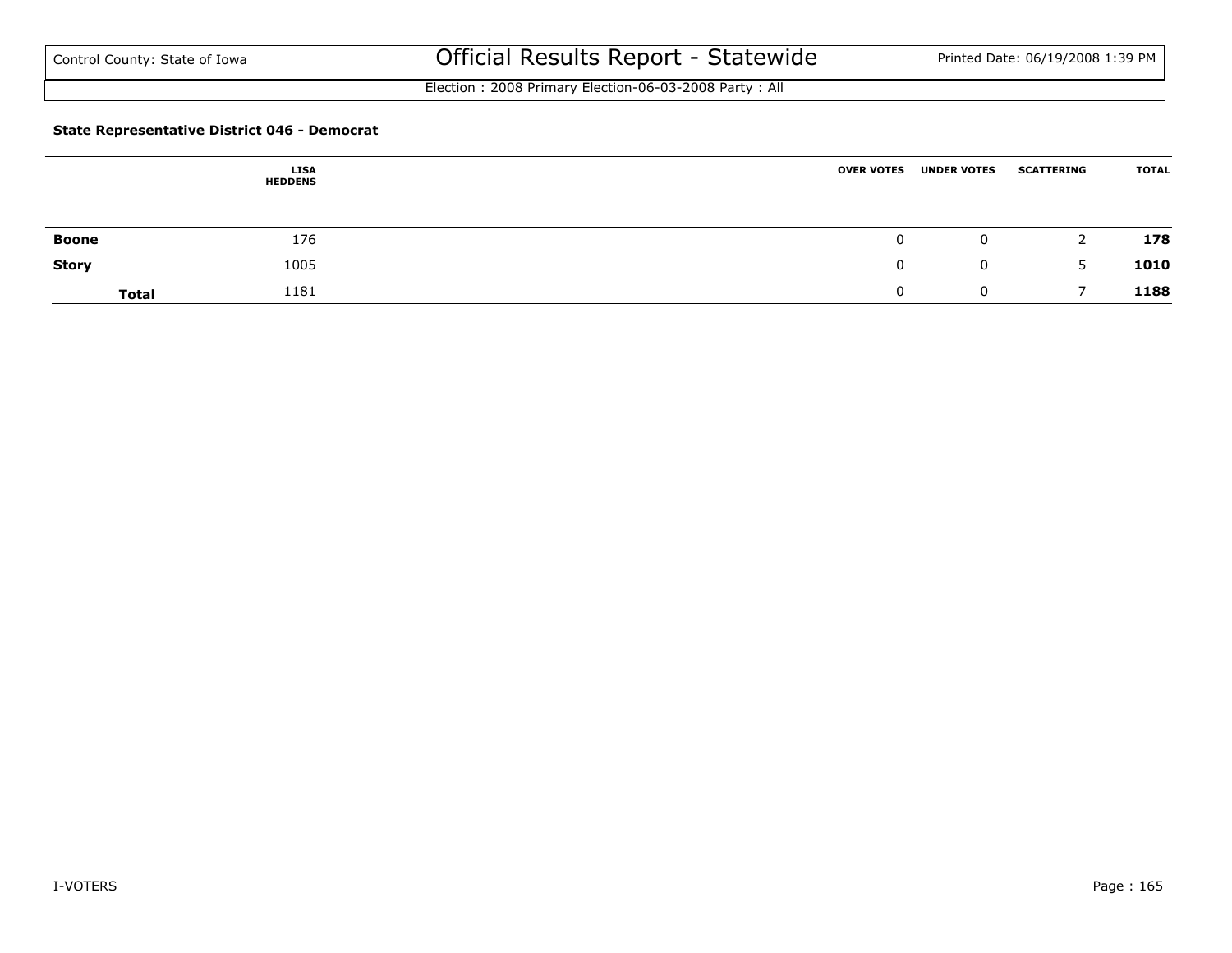Election : 2008 Primary Election-06-03-2008 Party : All

#### **State Representative District 046 - Republican**

|              |   | <b>OVER VOTES UNDER VOTES</b> | <b>SCATTERING</b> | <b>TOTAL</b> |
|--------------|---|-------------------------------|-------------------|--------------|
|              |   |                               |                   |              |
| <b>Boone</b> | 0 | 0                             |                   | - ד          |
| <b>Story</b> | 0 | $\mathbf{0}$                  | 15                | 15           |
| <b>Total</b> | υ |                               | 17                | 17           |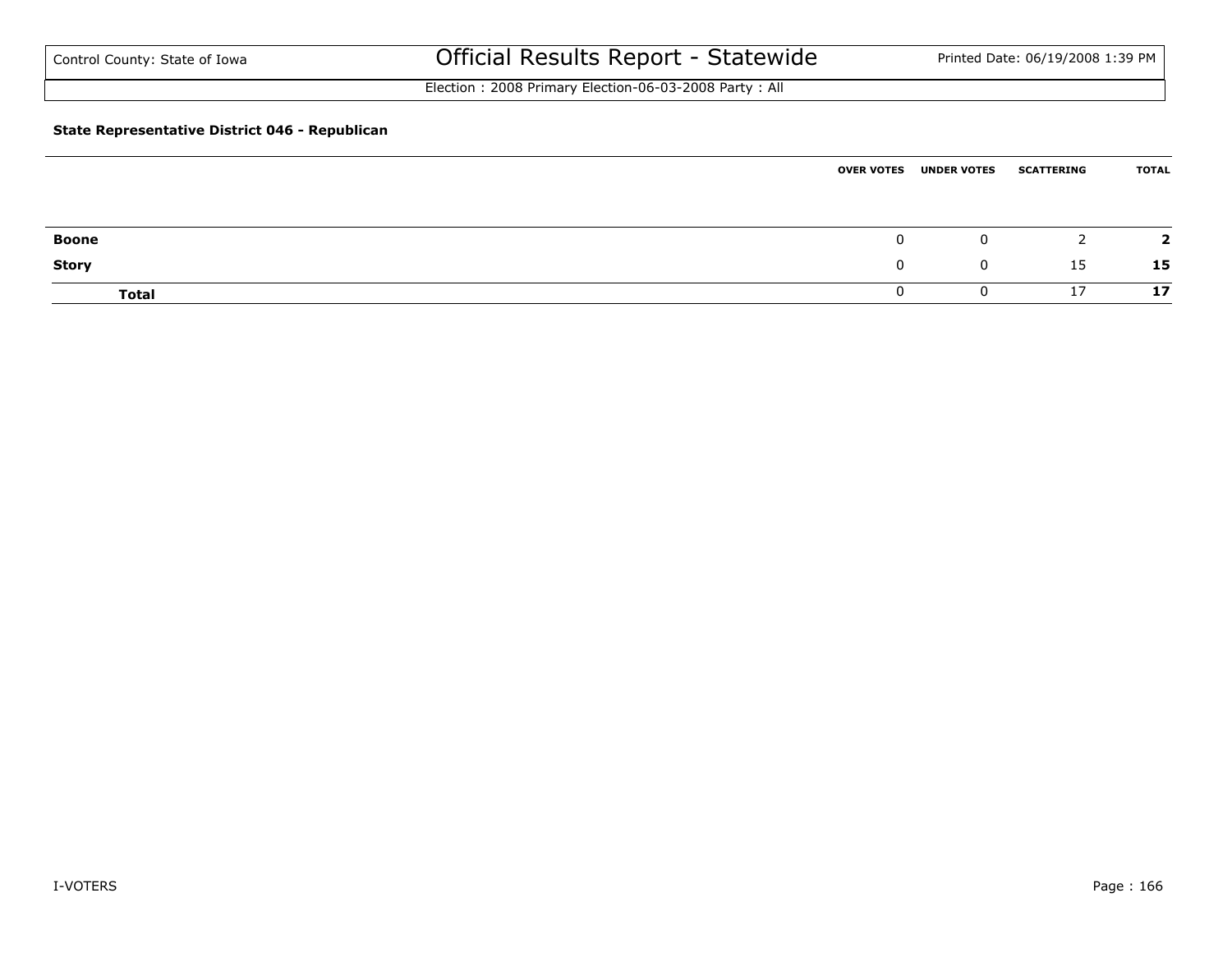Election : 2008 Primary Election-06-03-2008 Party : All

#### **State Representative District 047 - Democrat**

|               | <b>SUSAN</b><br><b>TEMERE</b> | <b>OVER VOTES</b> | <b>UNDER VOTES</b> | <b>SCATTERING</b> | <b>TOTAL</b> |
|---------------|-------------------------------|-------------------|--------------------|-------------------|--------------|
|               | 33                            |                   |                    |                   | 33           |
| Boone         |                               |                   | $\mathbf 0$        | $\mathbf 0$       |              |
| <b>Dallas</b> | 594                           |                   | 163                | 6                 | 763          |
| <b>Total</b>  | 627                           |                   | 163                | b                 | 796          |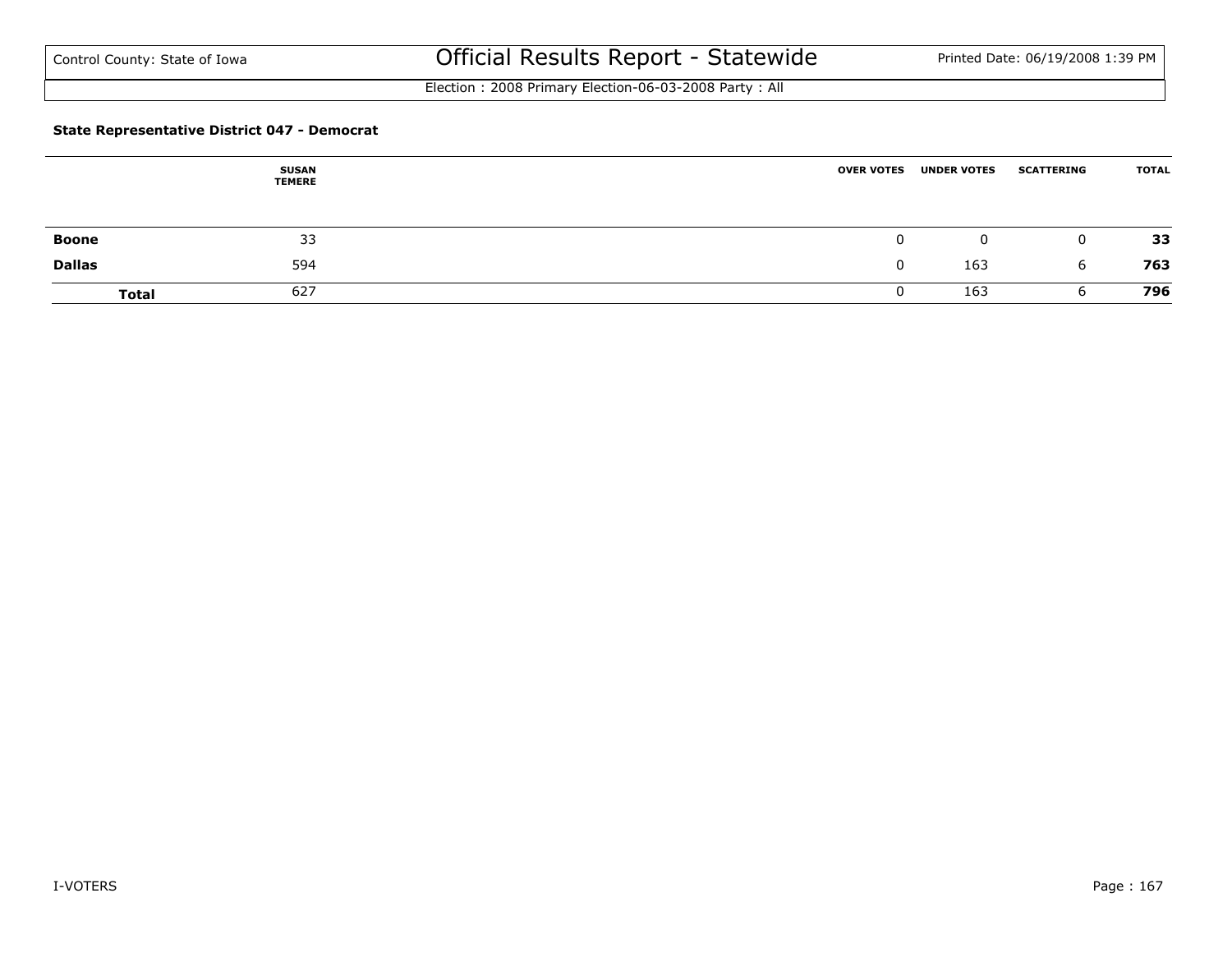Election : 2008 Primary Election-06-03-2008 Party : All

#### **State Representative District 047 - Republican**

|               | <b>RALPH</b><br><b>WATTS</b> | <b>OVER VOTES</b> | <b>UNDER VOTES</b> | <b>SCATTERING</b> | <b>TOTAL</b> |
|---------------|------------------------------|-------------------|--------------------|-------------------|--------------|
| <b>Boone</b>  | 10                           |                   | 0                  | $\overline{0}$    | 10           |
| <b>Dallas</b> | 440                          |                   | 66                 | 6                 | 512          |
| <b>Total</b>  | 450                          |                   | 66                 | b                 | 522          |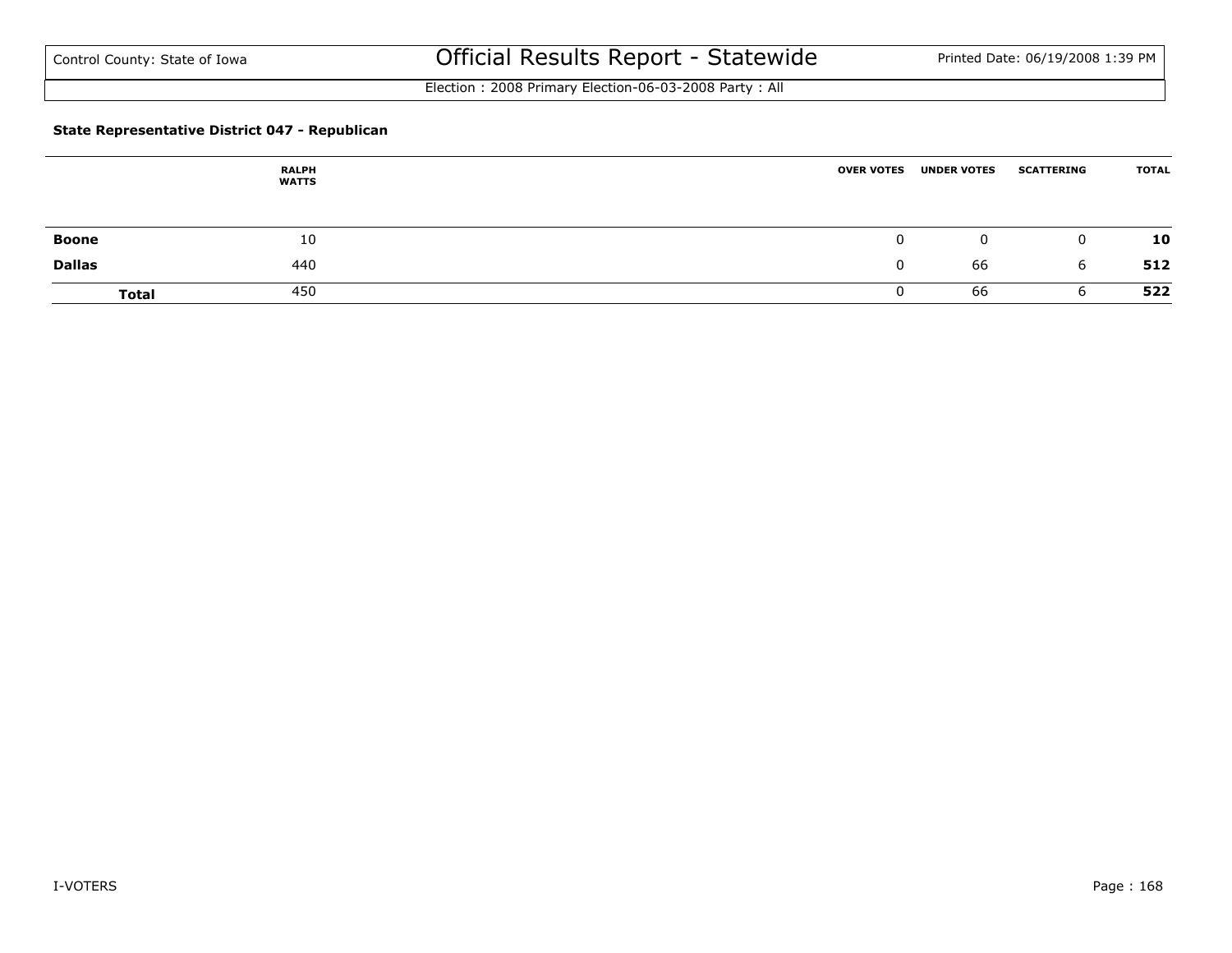Election : 2008 Primary Election-06-03-2008 Party : All

#### **State Representative District 048 - Democrat**

|               | <b>DONOVAN</b><br>OLSON | <b>OVER VOTES</b> | <b>UNDER VOTES</b> | <b>SCATTERING</b> | <b>TOTAL</b> |
|---------------|-------------------------|-------------------|--------------------|-------------------|--------------|
| Boone         | 1016                    |                   | $\mathbf{0}$       | 9                 | 1025         |
| <b>Dallas</b> | 195                     |                   | 28                 |                   | 224          |
| <b>Total</b>  | 1211                    |                   | 28                 | 10                | 1249         |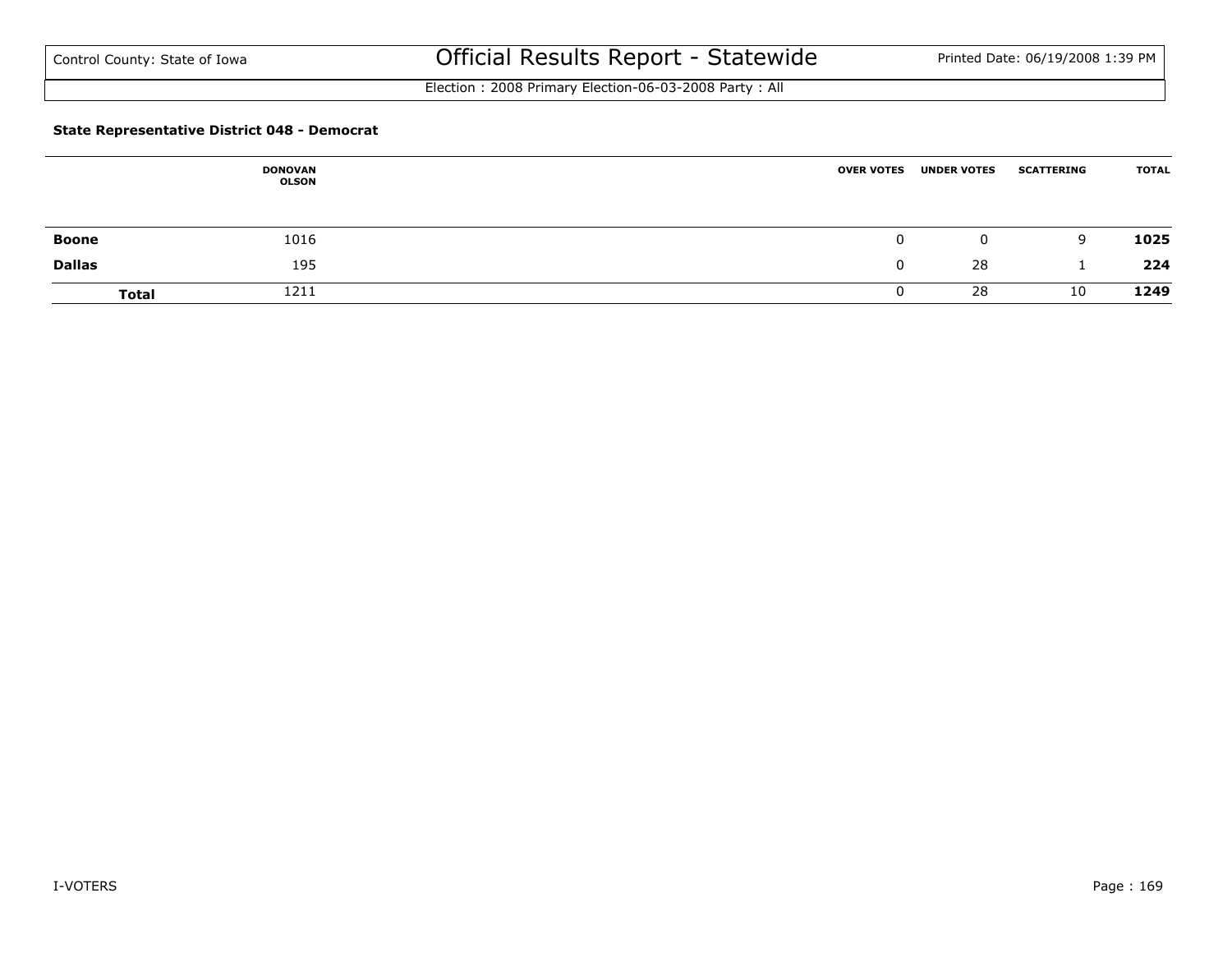Election : 2008 Primary Election-06-03-2008 Party : All

#### **State Representative District 048 - Republican**

|               | <b>OVER VOTES</b> | <b>UNDER VOTES</b> | <b>SCATTERING</b> | <b>TOTAL</b> |
|---------------|-------------------|--------------------|-------------------|--------------|
|               |                   |                    |                   |              |
| <b>Boone</b>  | 0                 | $\mathbf 0$        | 19                | 19           |
| <b>Dallas</b> | 0                 | 90                 | 5                 | 95           |
| <b>Total</b>  | υ                 | 90                 | 24                | 114          |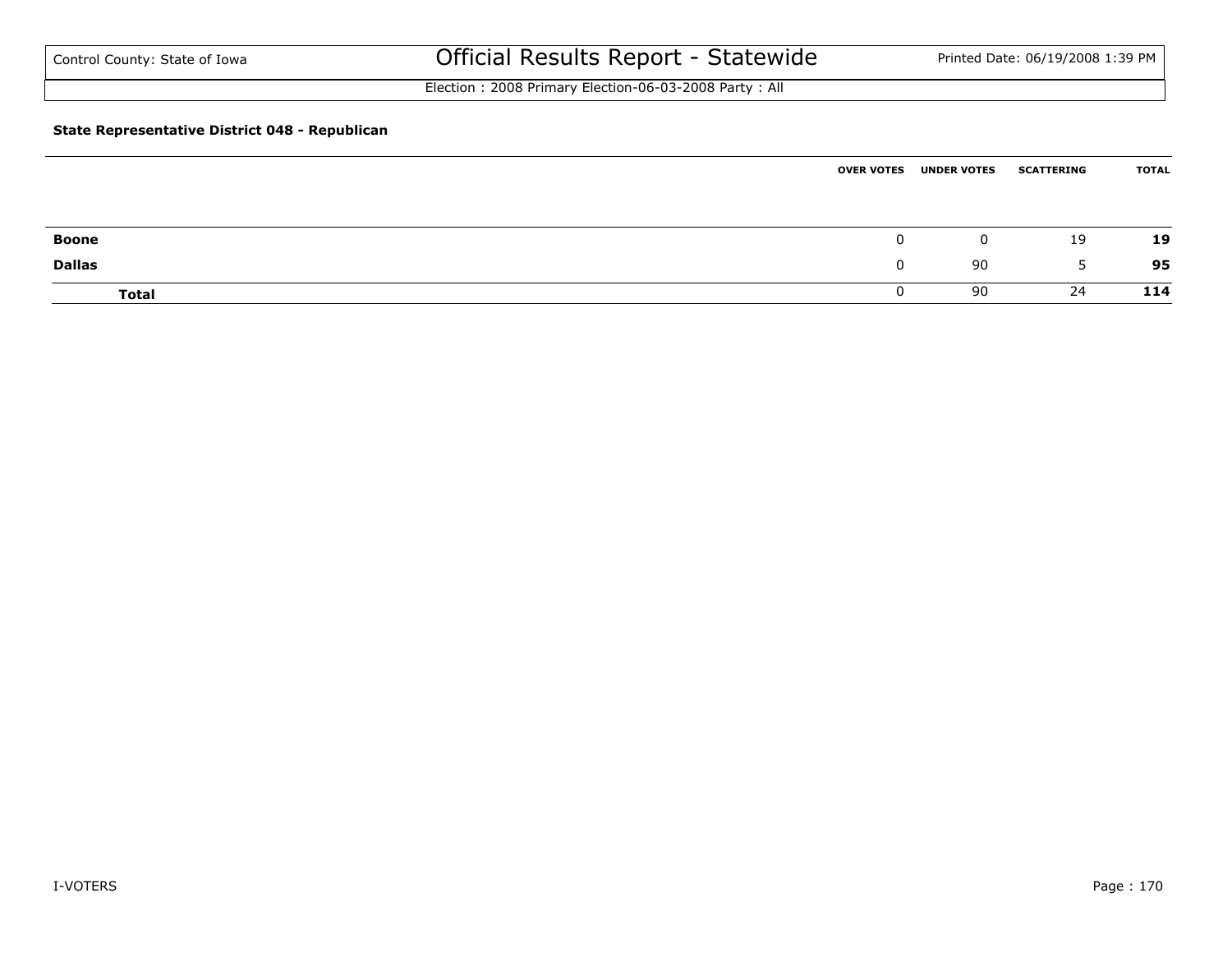Election : 2008 Primary Election-06-03-2008 Party : All

#### **State Representative District 049 - Democrat**

|              | <b>HELEN</b><br><b>MILLER</b> | <b>OVER VOTES</b><br><b>UNDER VOTES</b> | <b>TOTAL</b><br><b>SCATTERING</b> |  |
|--------------|-------------------------------|-----------------------------------------|-----------------------------------|--|
| Webster      | 975                           | 159                                     | 1142<br>8                         |  |
| <b>Total</b> | 975                           | 159                                     | 1142                              |  |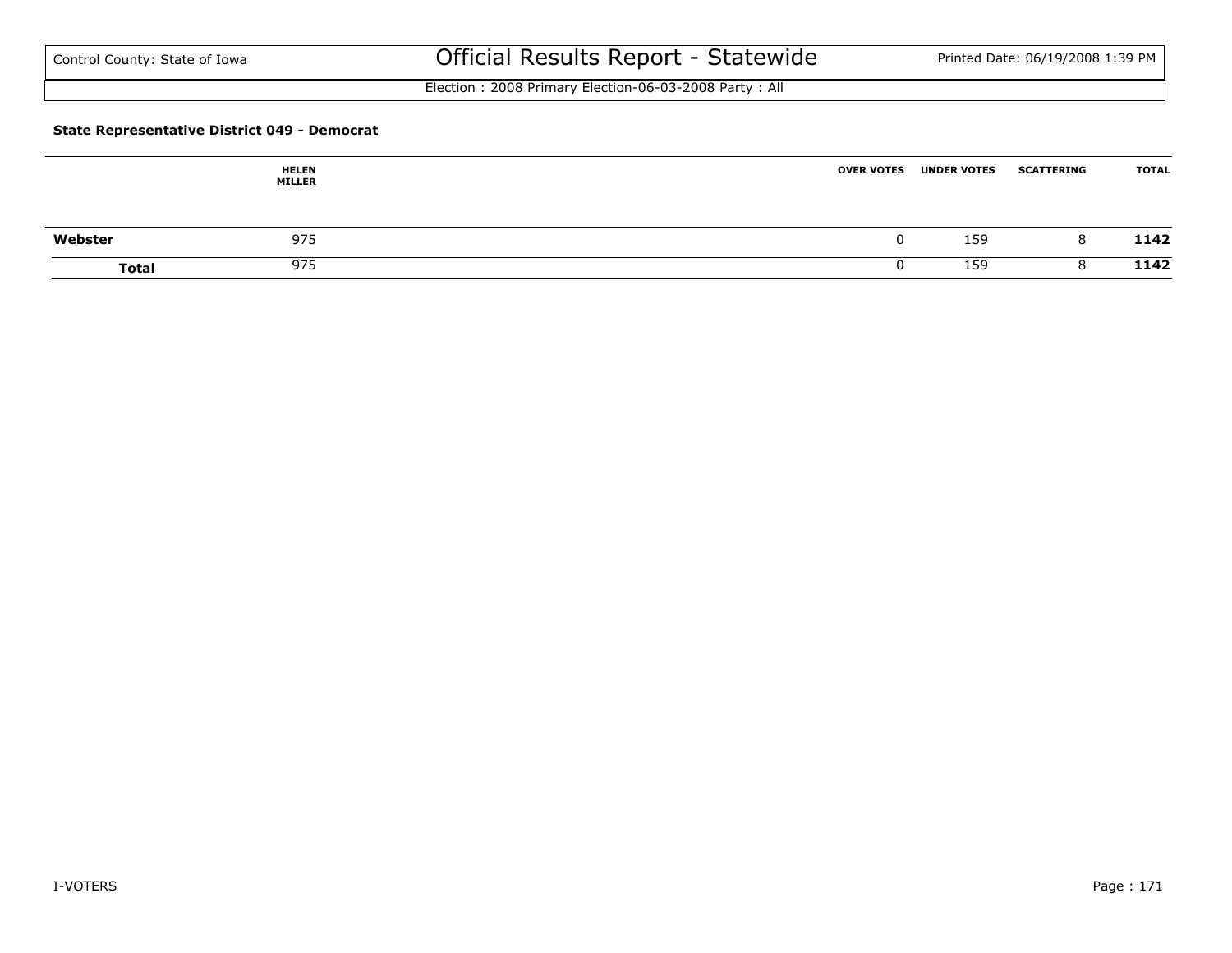| Control County: State of Iowa                         | Official Results Report - Statewide                   | Printed Date: 06/19/2008 1:39 PM |
|-------------------------------------------------------|-------------------------------------------------------|----------------------------------|
|                                                       | Election: 2008 Primary Election-06-03-2008 Party: All |                                  |
| <b>State Representative District 049 - Republican</b> |                                                       |                                  |

|              | <b>OVER VOTES</b> | <b>UNDER VOTES</b> | <b>SCATTERING</b> | TOTAL |
|--------------|-------------------|--------------------|-------------------|-------|
|              |                   |                    |                   |       |
| Webster      |                   | 475                | 13                | 488   |
| <b>Total</b> |                   | 475                | 13                | 488   |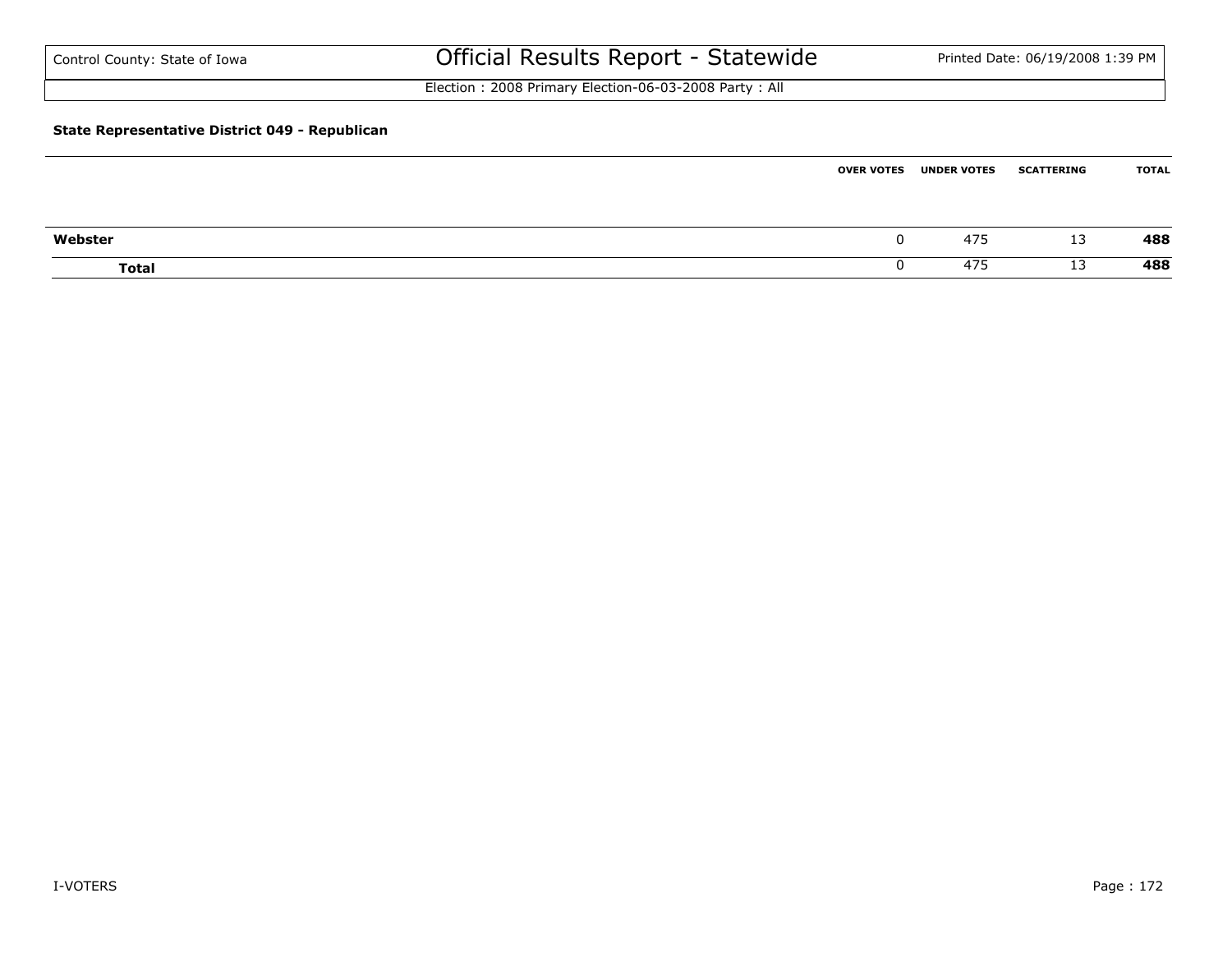Election : 2008 Primary Election-06-03-2008 Party : All

#### **State Representative District 050 - Democrat**

|              | <b>KRISTIN</b><br><b>ROBERTS</b> | <b>OVER VOTES</b> | <b>UNDER VOTES</b> | <b>SCATTERING</b> | <b>TOTAL</b> |
|--------------|----------------------------------|-------------------|--------------------|-------------------|--------------|
|              |                                  |                   |                    |                   |              |
| Calhoun      | 179                              | 0                 | 0                  |                   | 180          |
| Greene       | 219                              | 0                 | $\mathbf 0$        |                   | 220          |
| Webster      | 273                              | $\mathbf{0}$      | 104                |                   | 378          |
| <b>Total</b> | 671                              |                   | 104                |                   | 778          |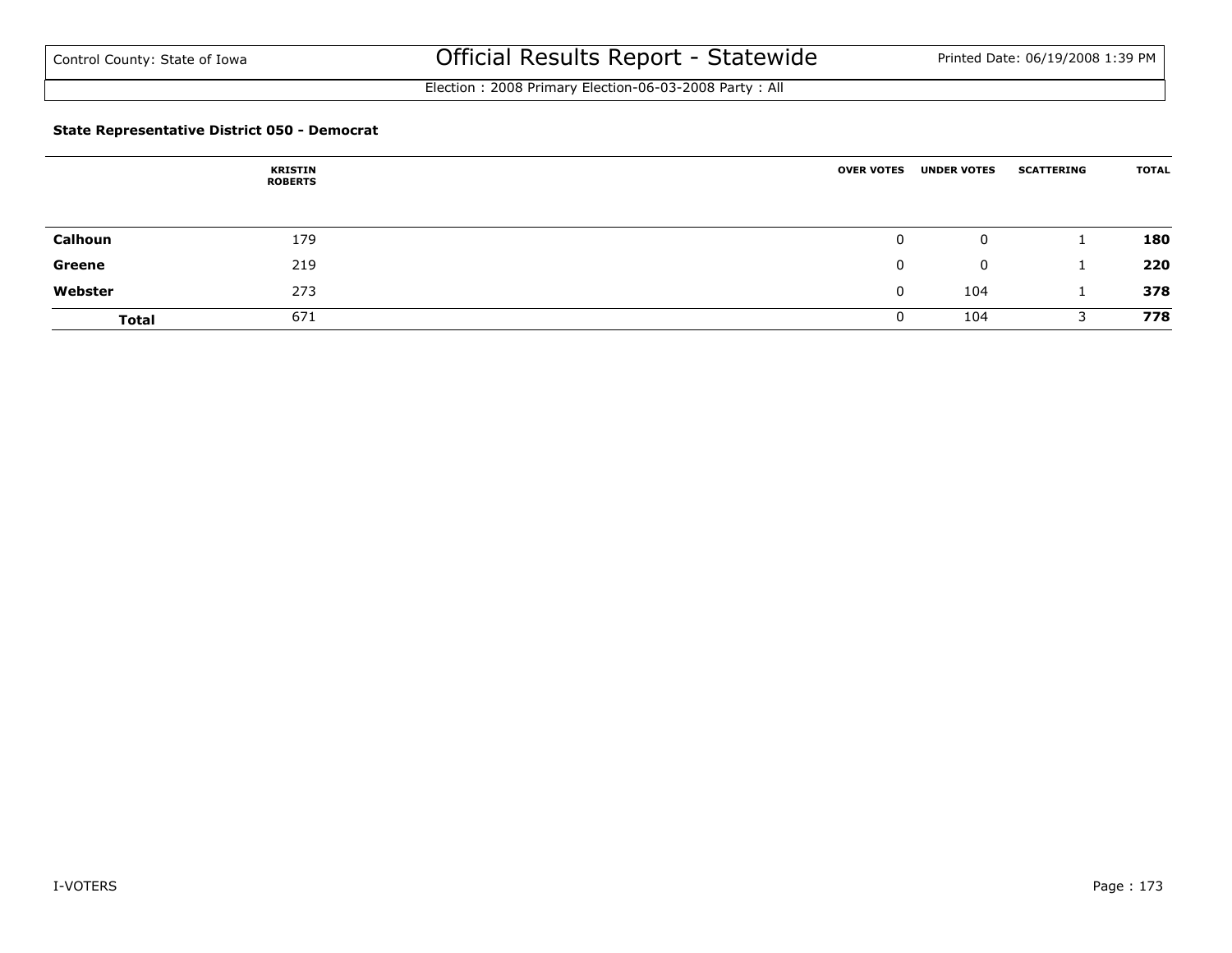Election : 2008 Primary Election-06-03-2008 Party : All

#### **State Representative District 050 - Republican**

|                | DAVID A.<br><b>TJEPKES</b> | <b>OVER VOTES</b> | <b>UNDER VOTES</b> | <b>SCATTERING</b> | <b>TOTAL</b> |
|----------------|----------------------------|-------------------|--------------------|-------------------|--------------|
|                |                            |                   |                    |                   |              |
| <b>Calhoun</b> | 287                        | 0                 | 0                  |                   | 288          |
| Greene         | 632                        | 0                 | 0                  |                   | 634          |
| Webster        | 439                        | $\mathbf{0}$      | 26                 |                   | 466          |
| <b>Total</b>   | 1358                       | 0                 | 26                 | 4                 | 1388         |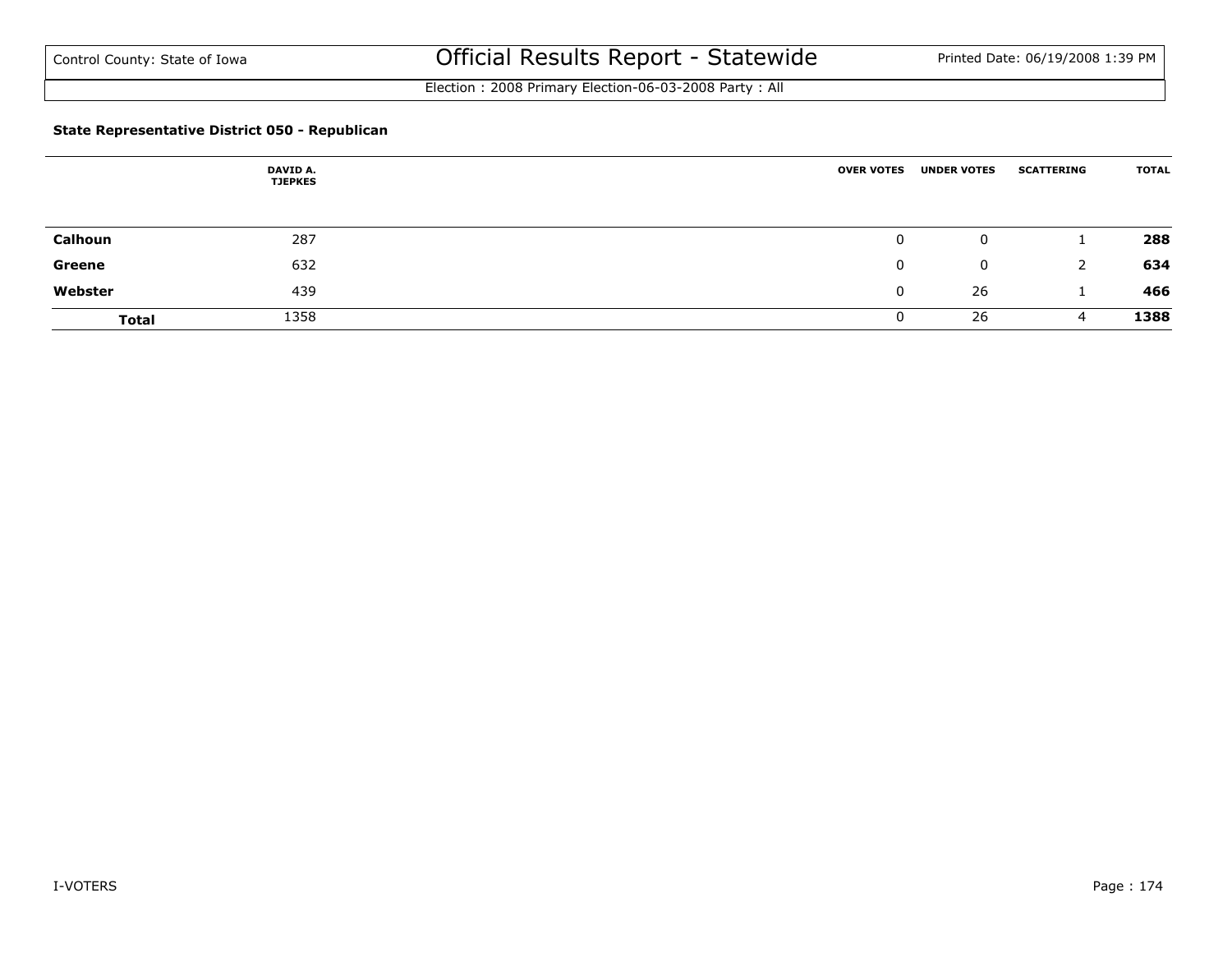Election : 2008 Primary Election-06-03-2008 Party : All

#### **State Representative District 051 - Democrat**

|                 | <b>OVER VOTES</b> | <b>UNDER VOTES</b> | <b>SCATTERING</b> | <b>TOTAL</b> |
|-----------------|-------------------|--------------------|-------------------|--------------|
| <b>Carroll</b>  | 0                 | 1084               | 21                | 1105         |
| <b>Crawford</b> | $\mathbf{0}$      | 207                | $\overline{7}$    | 214          |
| Sac             | $\mathbf{0}$      | $\mathbf 0$        | $\overline{0}$    | $\mathbf{o}$ |
| <b>Total</b>    | $\mathbf{0}$      | 1291               | 28                | 1319         |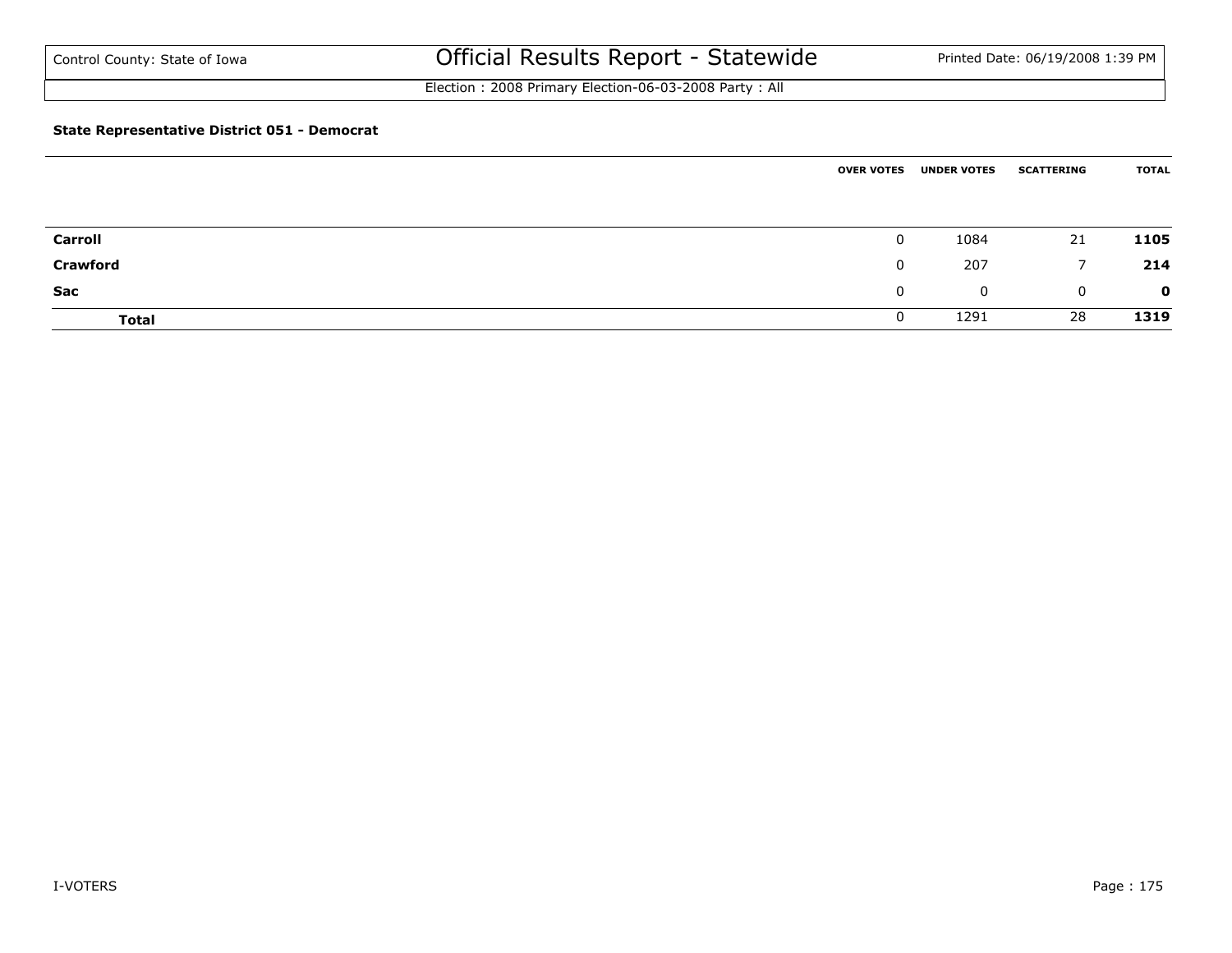Election : 2008 Primary Election-06-03-2008 Party : All

#### **State Representative District 051 - Republican**

|                 | <b>ROD</b><br><b>ROBERTS</b> | <b>OVER VOTES</b> | <b>UNDER VOTES</b> | <b>SCATTERING</b> | <b>TOTAL</b> |
|-----------------|------------------------------|-------------------|--------------------|-------------------|--------------|
|                 |                              |                   |                    |                   |              |
| <b>Carroll</b>  | 277                          | $\mathbf{0}$      | 32                 | 4                 | 313          |
| <b>Crawford</b> | 195                          | $\Omega$          | 55                 |                   | 251          |
| <b>Sac</b>      | 55                           | 0                 | 0                  | 0                 | 55           |
| <b>Total</b>    | 527                          | 0                 | 87                 |                   | 619          |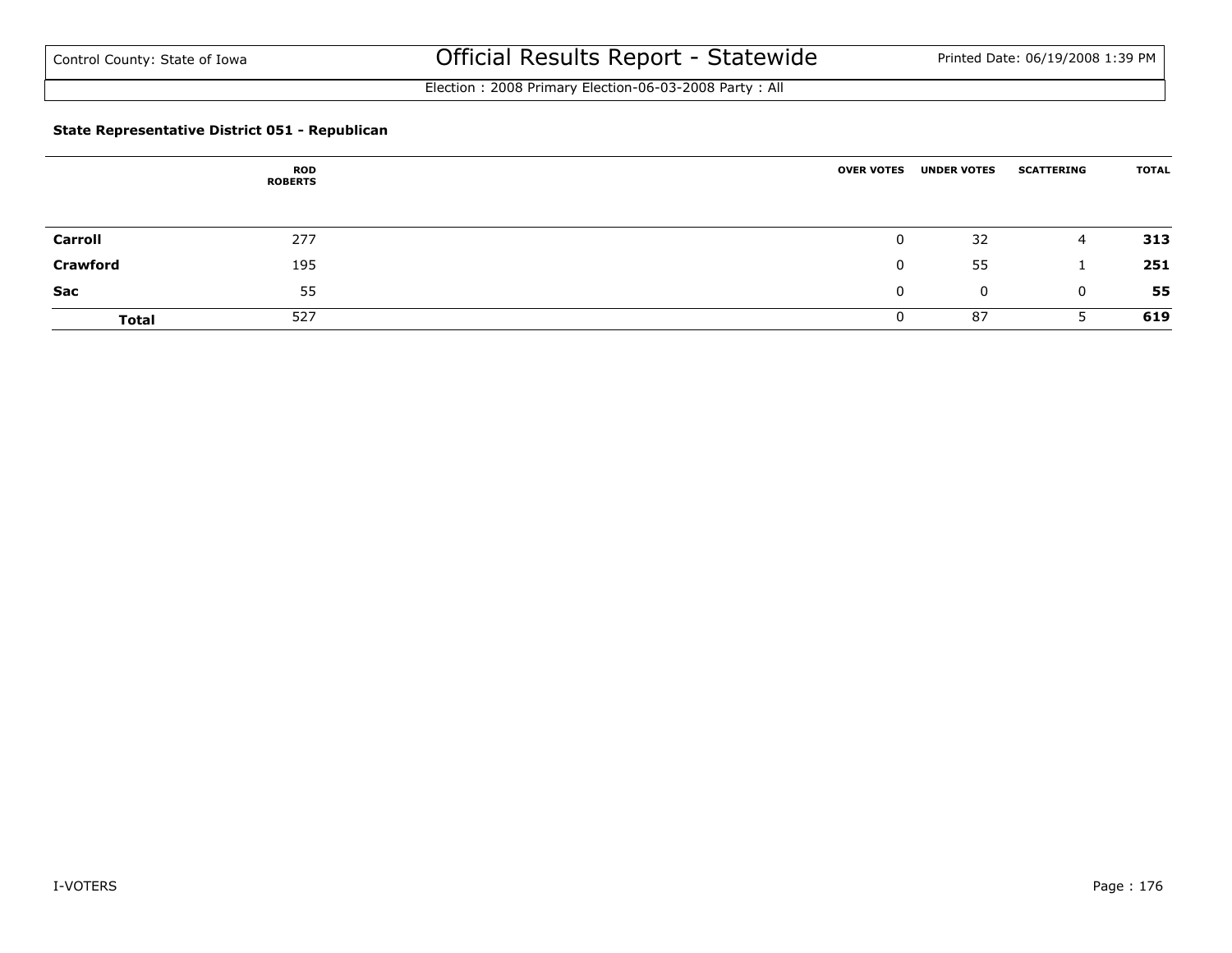Election : 2008 Primary Election-06-03-2008 Party : All

#### **State Representative District 052 - Democrat**

|                    | <b>RUSSELL P.</b><br><b>CAMERER</b> | <b>OVER VOTES</b> |          | <b>UNDER VOTES</b> | <b>SCATTERING</b> | <b>TOTAL</b> |
|--------------------|-------------------------------------|-------------------|----------|--------------------|-------------------|--------------|
|                    |                                     |                   |          |                    |                   |              |
| <b>Buena Vista</b> | 137                                 |                   |          | 0                  |                   | 138          |
| Sac                | 61                                  |                   | $\Omega$ | 0                  | 0                 | 61           |
| <b>Total</b>       | 198                                 |                   |          |                    |                   | 199          |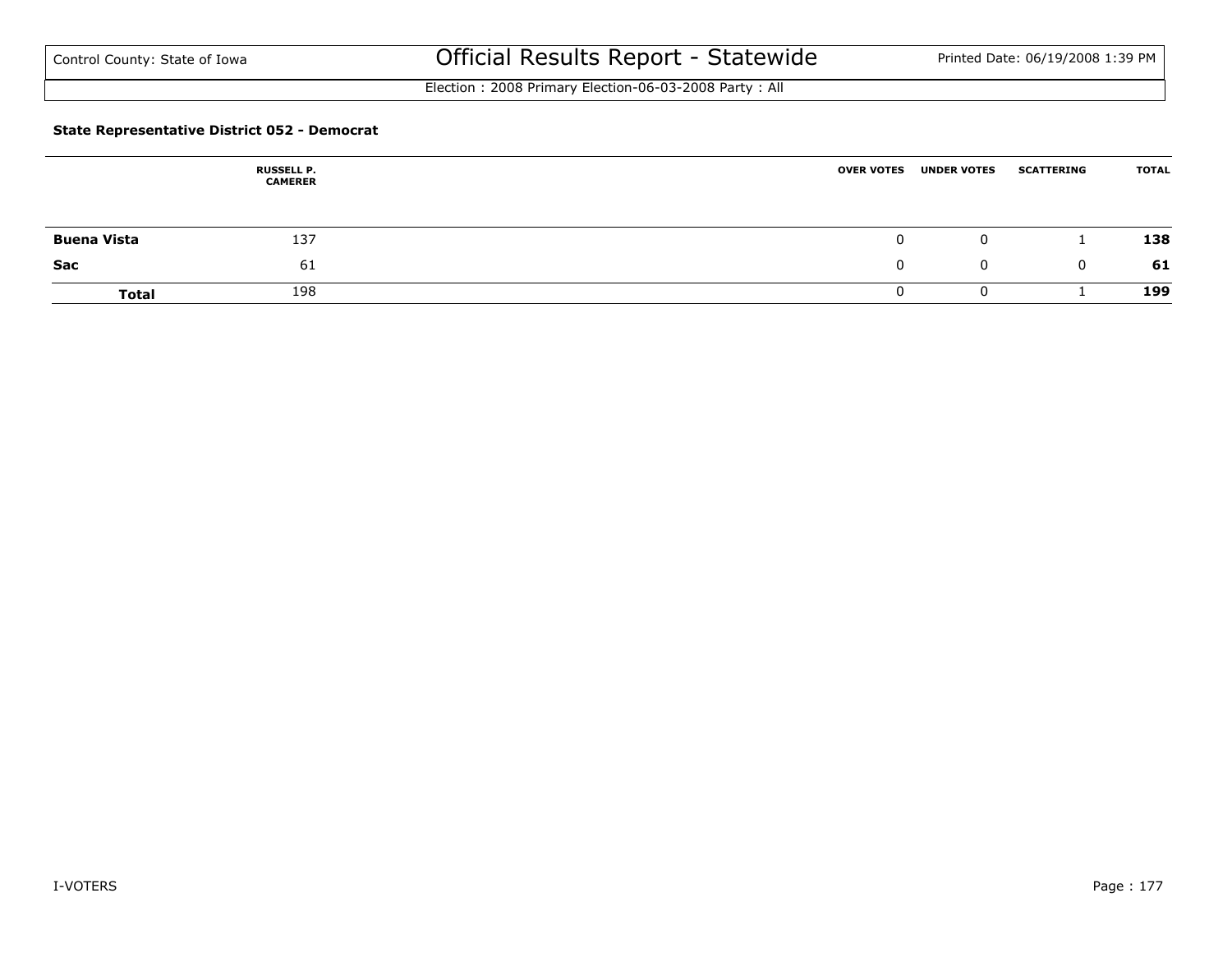Election : 2008 Primary Election-06-03-2008 Party : All

#### **State Representative District 052 - Republican**

|                    | <b>GARY</b><br><b>WORTHAN</b> | <b>OVER VOTES</b> | <b>UNDER VOTES</b> | <b>SCATTERING</b> | <b>TOTAL</b> |
|--------------------|-------------------------------|-------------------|--------------------|-------------------|--------------|
| <b>Buena Vista</b> | 535                           |                   | $\mathbf{0}$       | 2                 | 537          |
| Sac                | 199                           | 0                 | $\mathbf 0$        | $\Omega$          | 199          |
| <b>Total</b>       | 734                           |                   | U                  |                   | 736          |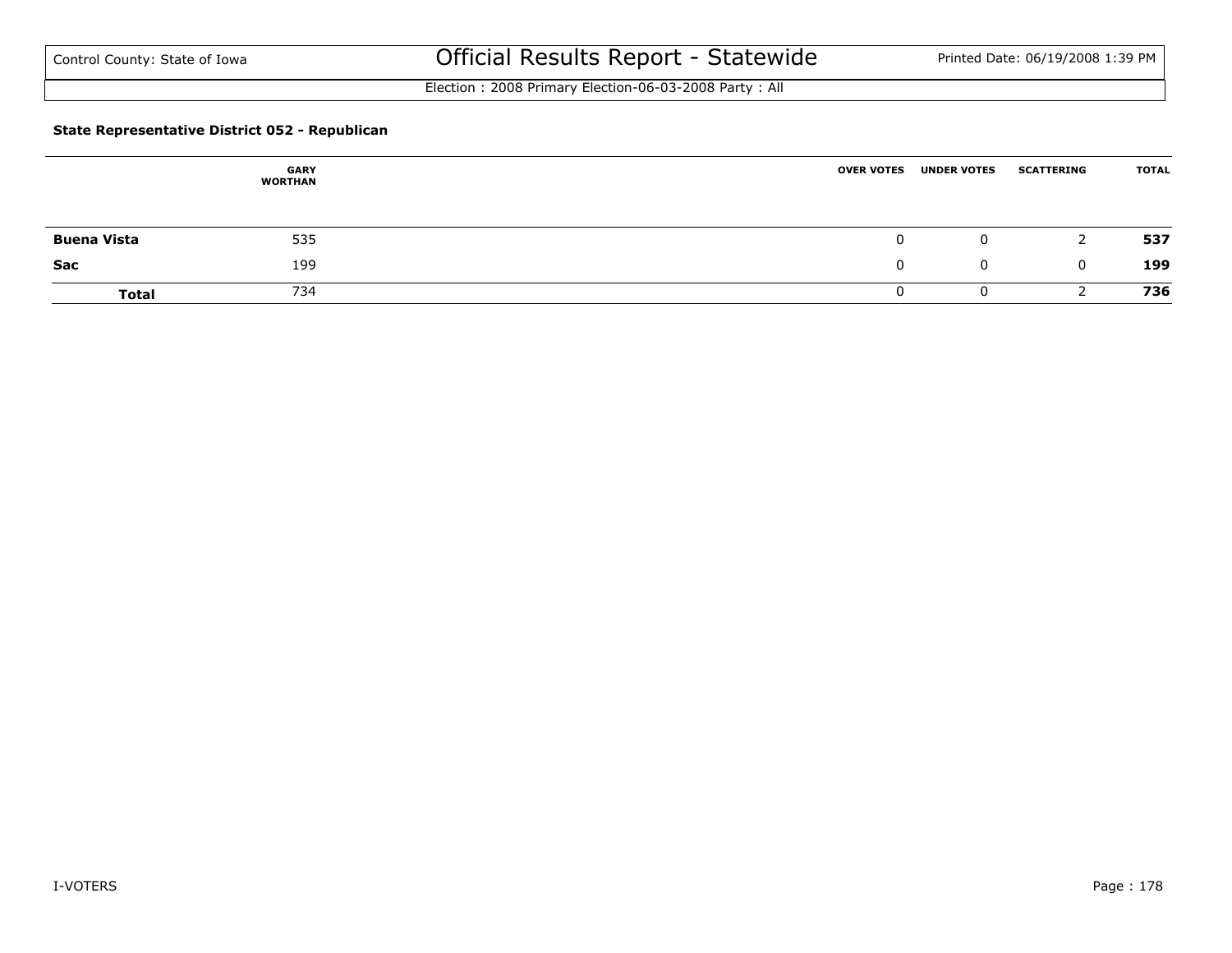Election : 2008 Primary Election-06-03-2008 Party : All

#### **State Representative District 053 - Democrat**

|                 | <b>LORI</b><br>SOKOLOWSKI | <b>OVER VOTES</b> | <b>UNDER VOTES</b> | <b>SCATTERING</b> | <b>TOTAL</b> |
|-----------------|---------------------------|-------------------|--------------------|-------------------|--------------|
|                 |                           |                   |                    |                   |              |
| <b>Cherokee</b> | 362                       | 0                 | 0                  | 5                 | 367          |
| Plymouth        | 32                        | $\mathbf{0}$      | 0                  | 0                 | 32           |
| Woodbury        | 41                        | $\mathbf{0}$      | 12                 | 0                 | 53           |
| <b>Total</b>    | 435                       | 0                 | 12                 |                   | 452          |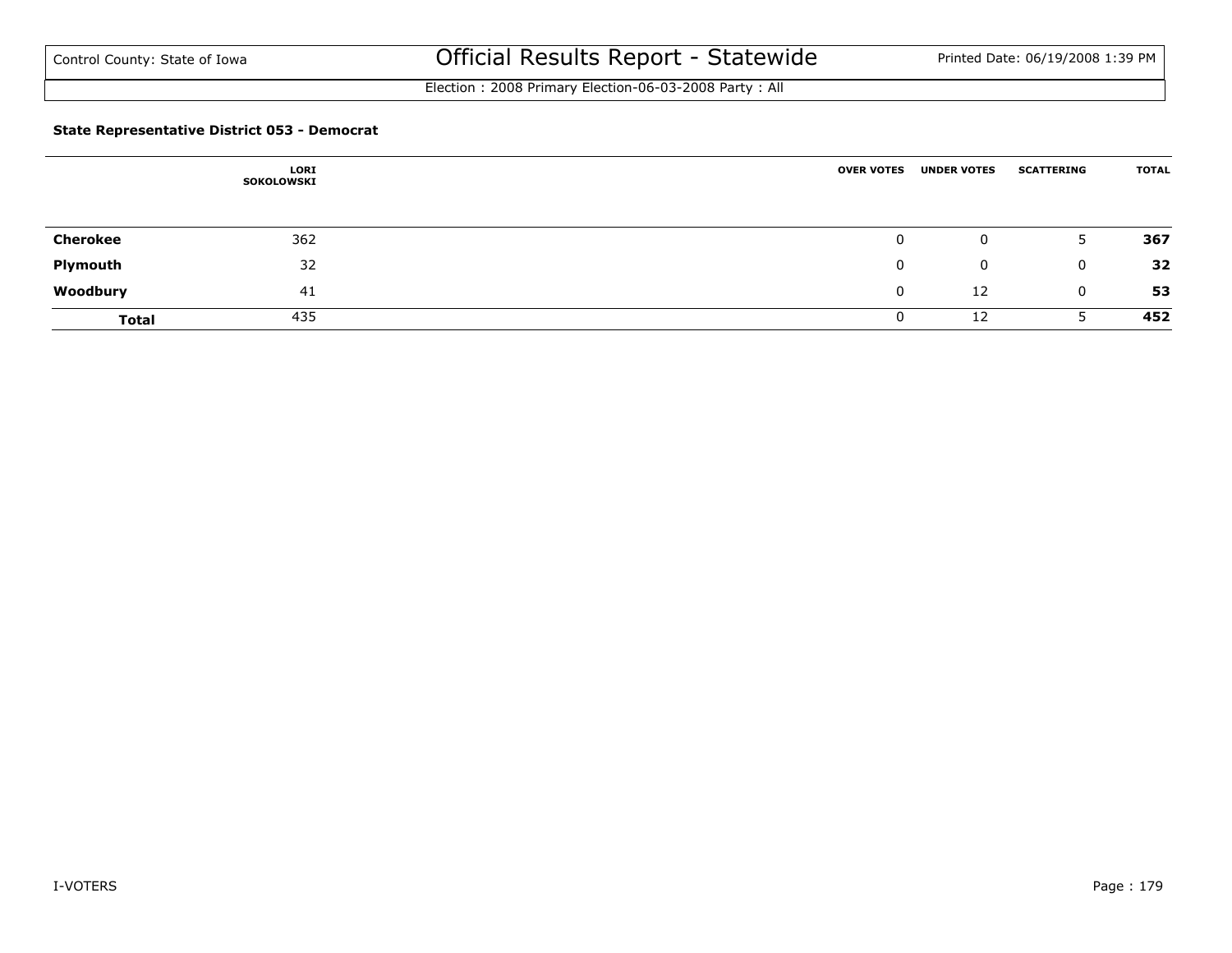Election : 2008 Primary Election-06-03-2008 Party : All

#### **State Representative District 053 - Republican**

|                 | <b>DAN</b><br><b>HUSEMAN</b> | <b>OVER VOTES</b> | <b>UNDER VOTES</b> | <b>SCATTERING</b> | <b>TOTAL</b> |
|-----------------|------------------------------|-------------------|--------------------|-------------------|--------------|
|                 |                              |                   |                    |                   |              |
| <b>Cherokee</b> | 504                          | 0                 | 0                  |                   | 505          |
| Plymouth        | 296                          | 0                 | $\mathbf{0}$       |                   | 297          |
| Woodbury        | 136                          | $\mathbf{0}$      | 28                 | $\mathbf 0$       | 164          |
| <b>Total</b>    | 936                          | U                 | 28                 |                   | 966          |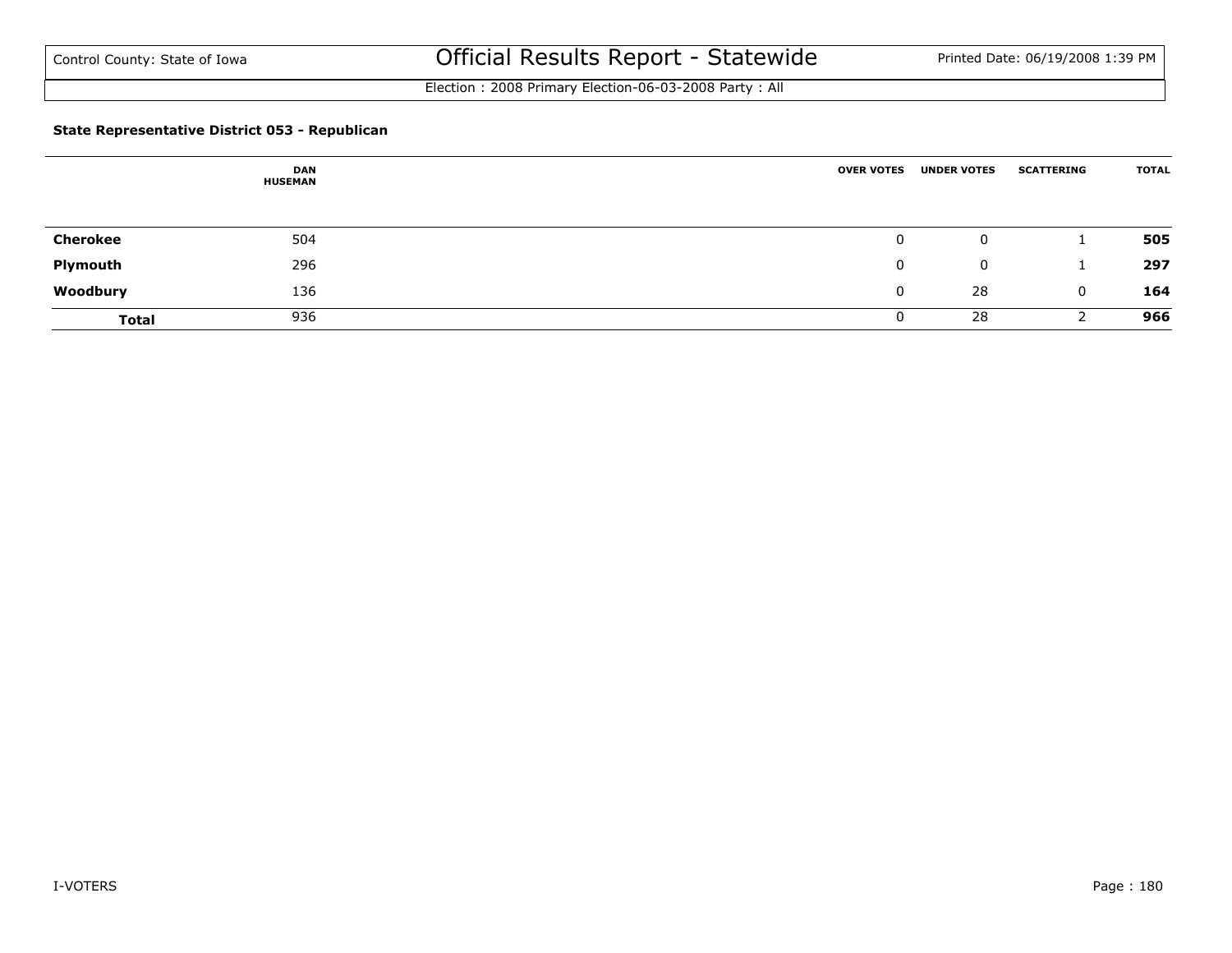Election : 2008 Primary Election-06-03-2008 Party : All

### **State Representative District 054 - Democrat**

|              | <b>CARLOS</b><br><b>VENABLE-</b><br><b>RIDLEY</b> | <b>OVER VOTES</b> | <b>UNDER VOTES</b> | <b>SCATTERING</b> | <b>TOTAL</b> |
|--------------|---------------------------------------------------|-------------------|--------------------|-------------------|--------------|
| Woodbury     | 81                                                |                   | 18                 |                   | 99           |
| <b>Total</b> | 81                                                |                   | 18                 |                   | 99           |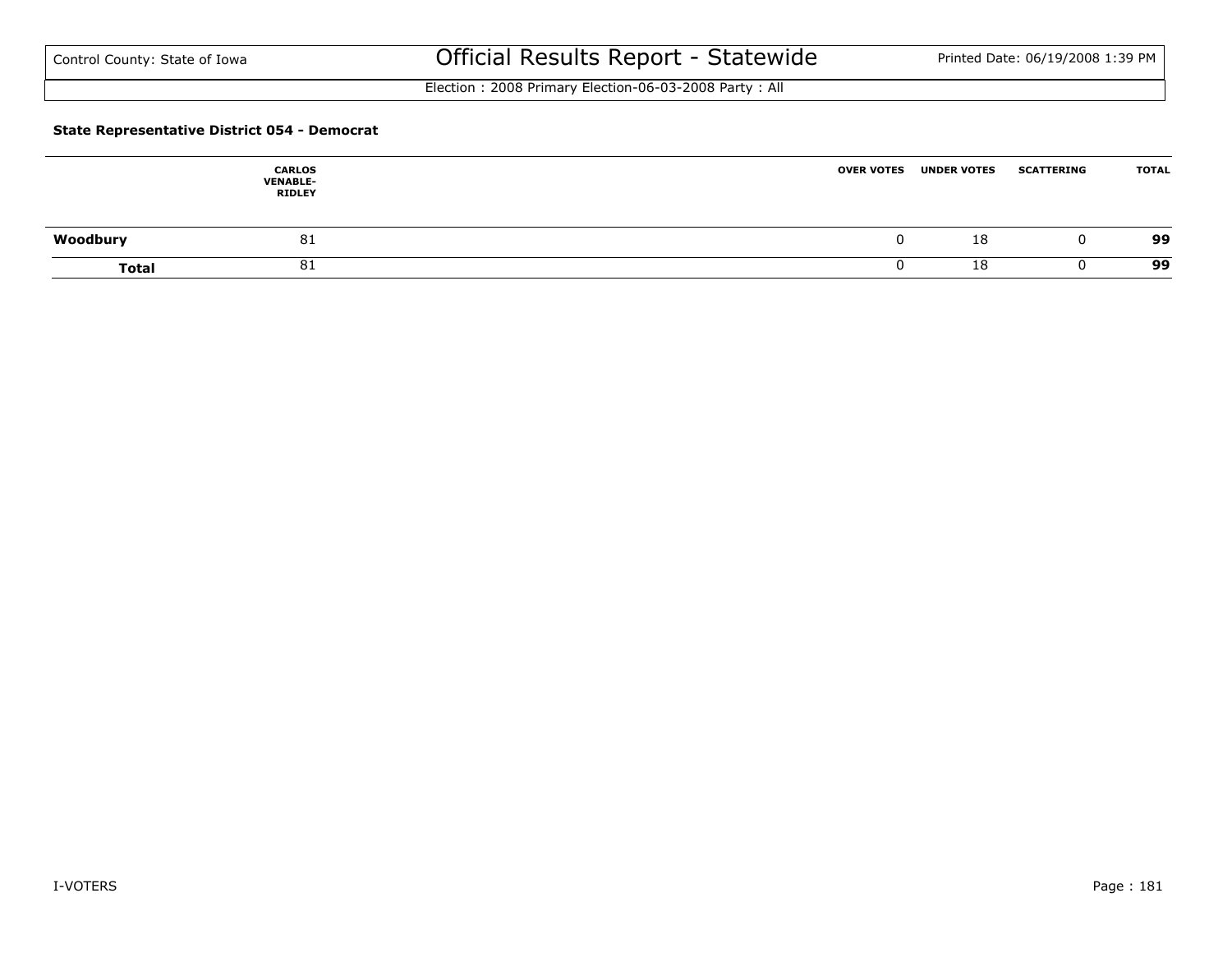Election : 2008 Primary Election-06-03-2008 Party : All

### **State Representative District 054 - Republican**

|              | <b>CHRISTOPHE</b><br><b>R RANTS</b> | <b>OVER VOTES</b> | <b>UNDER VOTES</b> | <b>SCATTERING</b> | <b>TOTAL</b> |
|--------------|-------------------------------------|-------------------|--------------------|-------------------|--------------|
| Woodbury     | 235                                 |                   | 23                 |                   | 260          |
| <b>Total</b> | 235                                 |                   | 23                 |                   | 260          |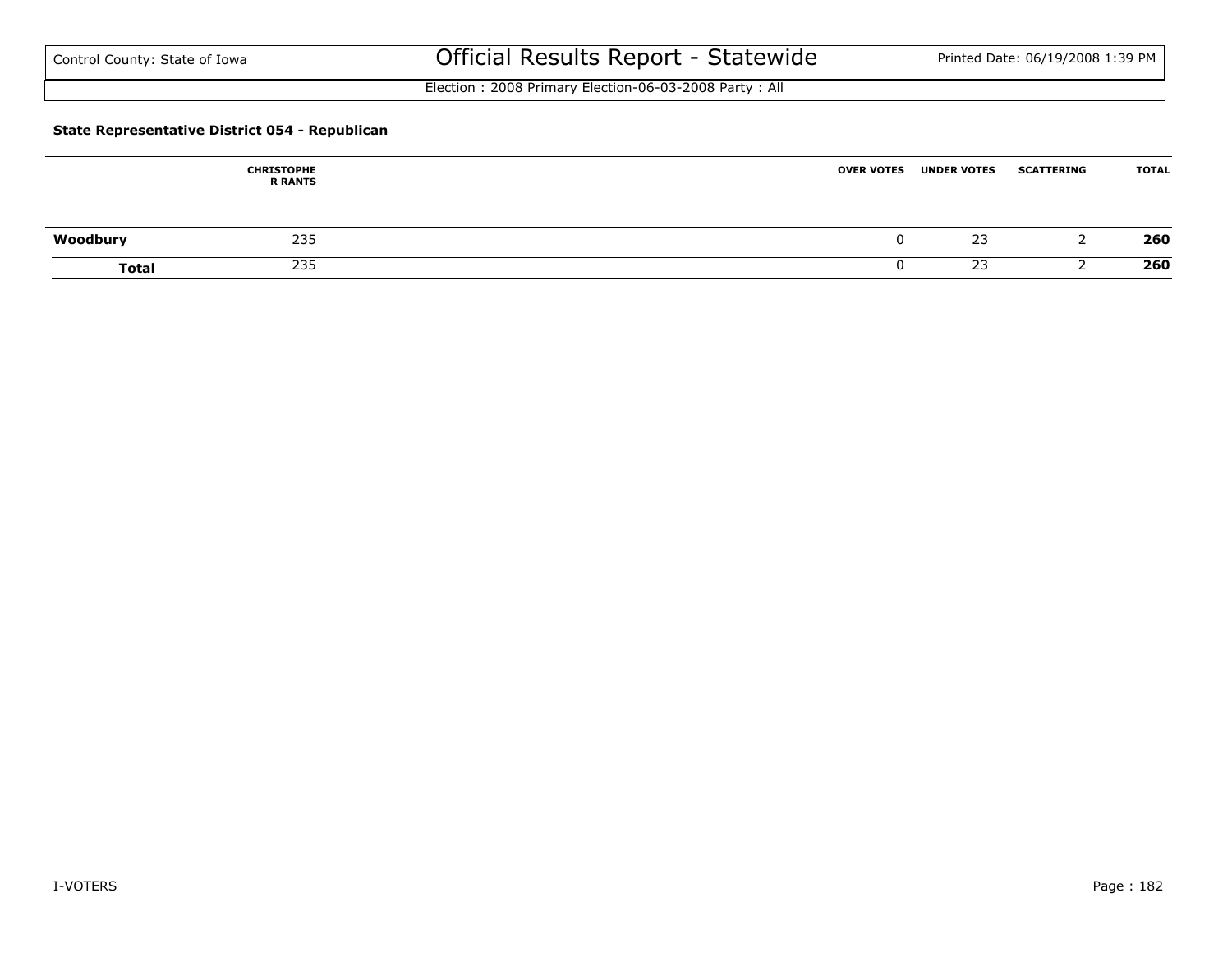Election : 2008 Primary Election-06-03-2008 Party : All

### **State Representative District 055 - Democrat**

|                 | <b>OVER VOTES</b> | <b>UNDER VOTES</b> | <b>SCATTERING</b> | <b>TOTAL</b>   |
|-----------------|-------------------|--------------------|-------------------|----------------|
| <b>Crawford</b> | $\mathbf{0}$      | 657                | 28                | 685            |
| Ida             | $\mathbf{0}$      | 0                  | 2                 | $\overline{2}$ |
| <b>Monona</b>   | $\mathbf 0$       | 0                  |                   | 1              |
| Woodbury        | $\mathbf 0$       | 85                 | 2                 | 87             |
| <b>Total</b>    | 0                 | 742                | 33                | 775            |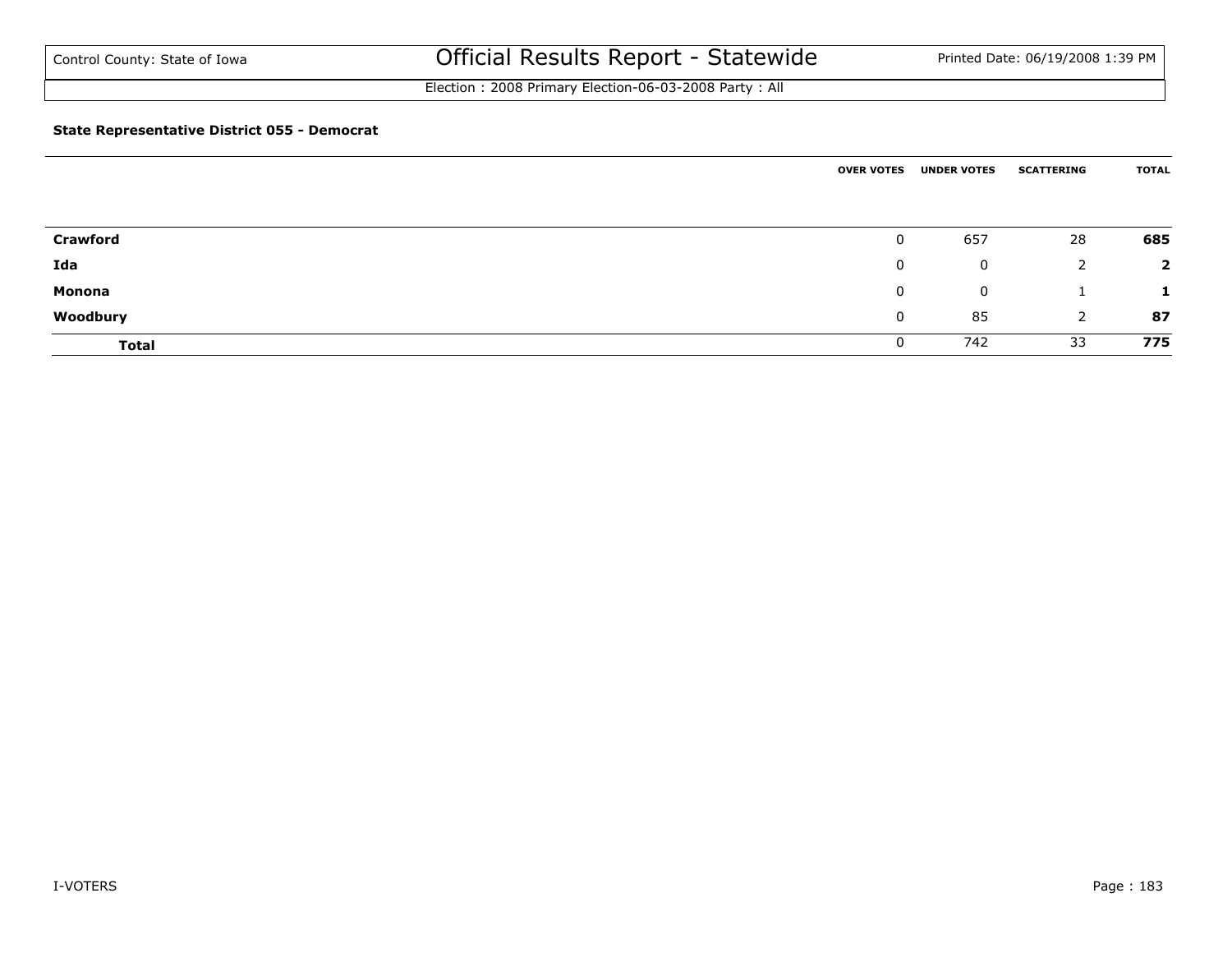Election : 2008 Primary Election-06-03-2008 Party : All

### **State Representative District 055 - Republican**

|                 | DON C.<br><b>FRIEDRICHSE</b><br>N | JASON<br><b>SCHULTZ</b> | <b>OVER VOTES</b> | <b>UNDER VOTES</b> | <b>SCATTERING</b> | <b>TOTAL</b> |
|-----------------|-----------------------------------|-------------------------|-------------------|--------------------|-------------------|--------------|
| <b>Crawford</b> | 278                               | 577                     | 0                 | 31                 | 0                 | 886          |
| Ida             | 452                               | 396                     | 0                 | 0                  | 0                 | 848          |
| Monona          | 51                                | 72                      | 0                 | 0                  | 0                 | 123          |
| Woodbury        | 63                                | 162                     | 0                 | 5                  | 0                 | 230          |
| <b>Total</b>    | 844                               | 1207                    | 0                 | 36                 | $\Omega$          | 2087         |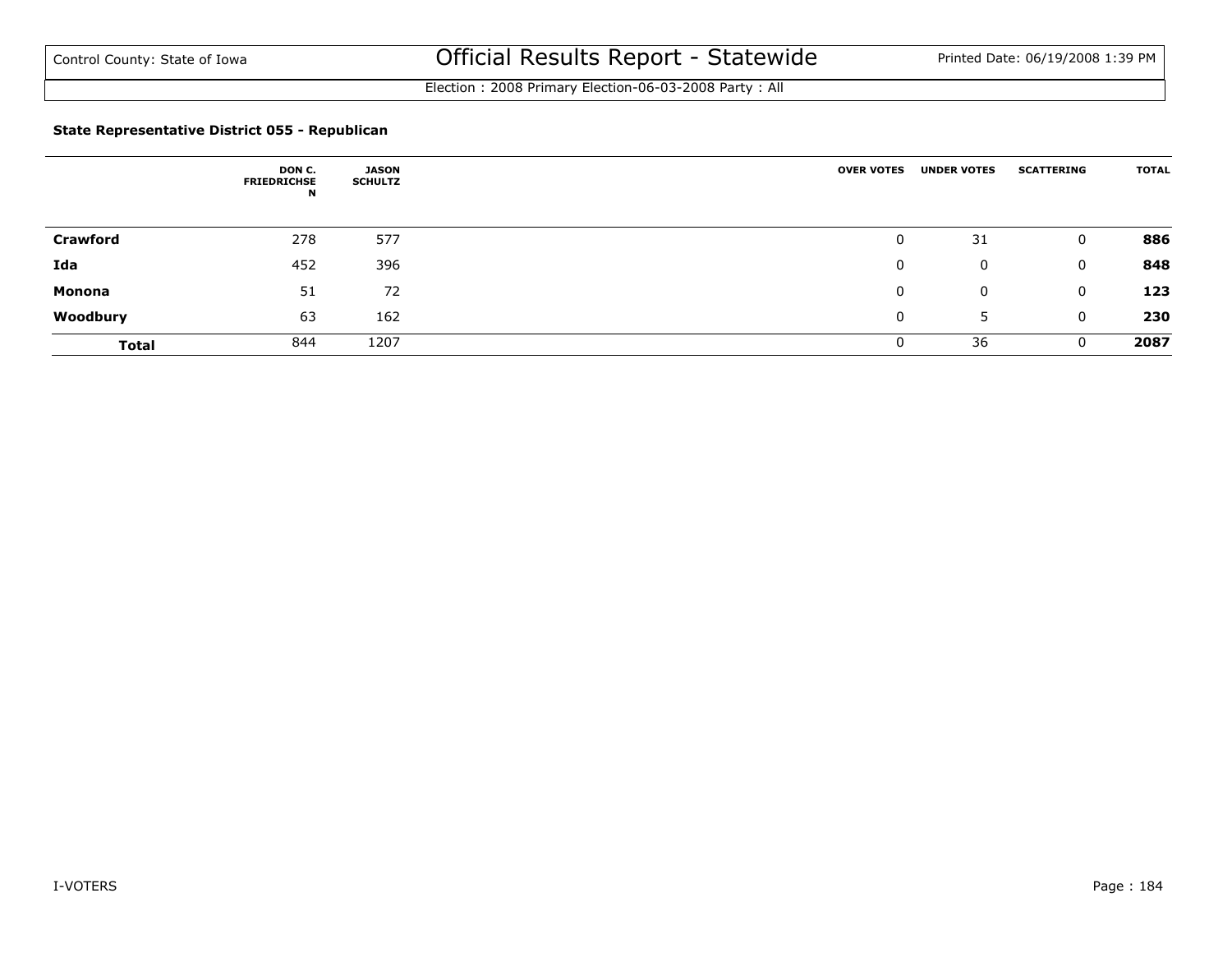Election : 2008 Primary Election-06-03-2008 Party : All

### **State Representative District 056 - Democrat**

|               | <b>JAN</b><br><b>CREASMAN</b> | <b>OVER VOTES</b> | <b>UNDER VOTES</b> | <b>SCATTERING</b> | <b>TOTAL</b> |
|---------------|-------------------------------|-------------------|--------------------|-------------------|--------------|
|               |                               |                   |                    |                   |              |
| Harrison      | 700                           | $\mathbf{0}$      | $\mathbf{0}$       | 9                 | 709          |
| Monona        | 263                           | 0                 | $\mathbf 0$        |                   | 264          |
| Pottawattamie | 52                            | 0                 | $\mathbf 0$        | $\mathbf 0$       | 52           |
| <b>Total</b>  | 1015                          |                   | 0                  | 10                | 1025         |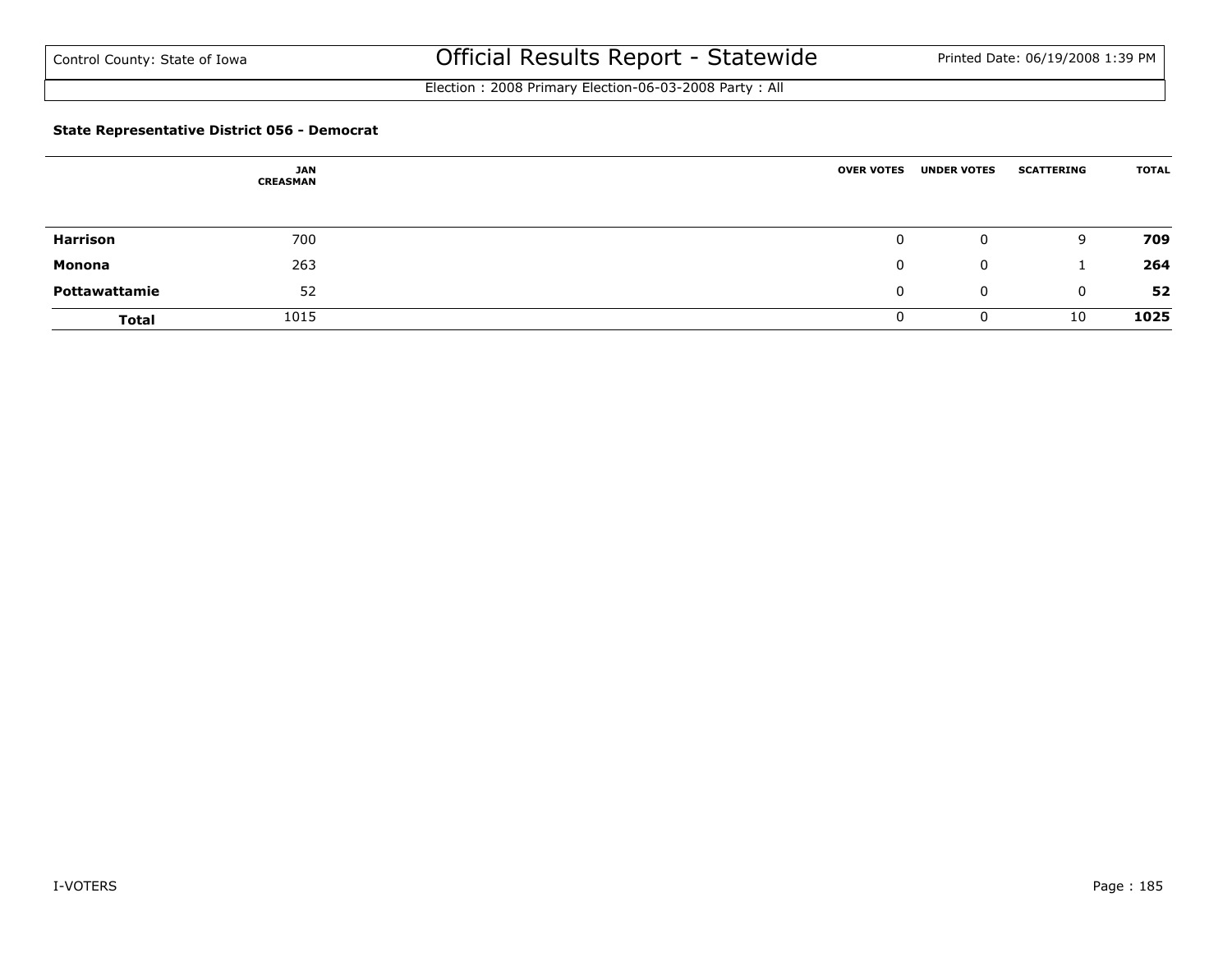Election : 2008 Primary Election-06-03-2008 Party : All

### **State Representative District 056 - Republican**

|               | <b>MATT</b><br><b>WINDSCHITL</b> | <b>OVER VOTES</b> | <b>UNDER VOTES</b> | <b>SCATTERING</b> | <b>TOTAL</b> |
|---------------|----------------------------------|-------------------|--------------------|-------------------|--------------|
|               |                                  |                   |                    |                   |              |
| Harrison      | 303                              | $\mathbf 0$       | 0                  | 2                 | 305          |
| Monona        | 157                              | $\mathbf{0}$      | $\mathbf{0}$       | $\Omega$          | 157          |
| Pottawattamie | 96                               | $\mathbf{0}$      | $\mathbf 0$        |                   | 97           |
| <b>Total</b>  | 556                              | Ü                 | 0                  |                   | 559          |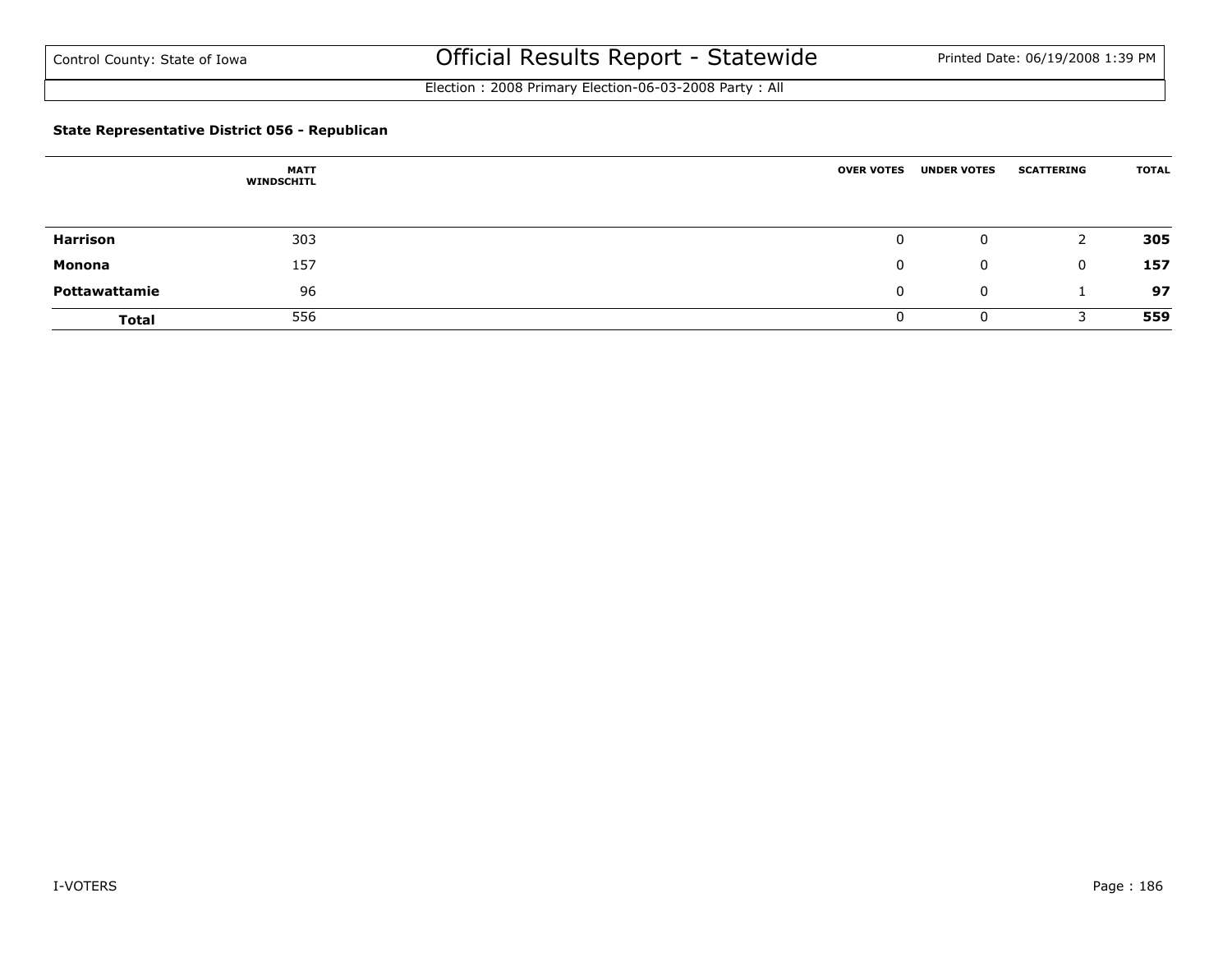Election : 2008 Primary Election-06-03-2008 Party : All

### **State Representative District 057 - Democrat**

|               | <b>RON</b><br><b>ROSMANN</b> | <b>OVER VOTES</b> | <b>UNDER VOTES</b> | <b>SCATTERING</b> | <b>TOTAL</b> |
|---------------|------------------------------|-------------------|--------------------|-------------------|--------------|
|               |                              |                   |                    |                   |              |
| Cass          | 190                          | 0                 | 0                  |                   | 191          |
| Pottawattamie | 41                           | 0                 | 0                  | 0                 | 41           |
| <b>Shelby</b> | 432                          | $\mathbf{0}$      | 130                |                   | 564          |
| <b>Total</b>  | 663                          | 0                 | 130                |                   | 796          |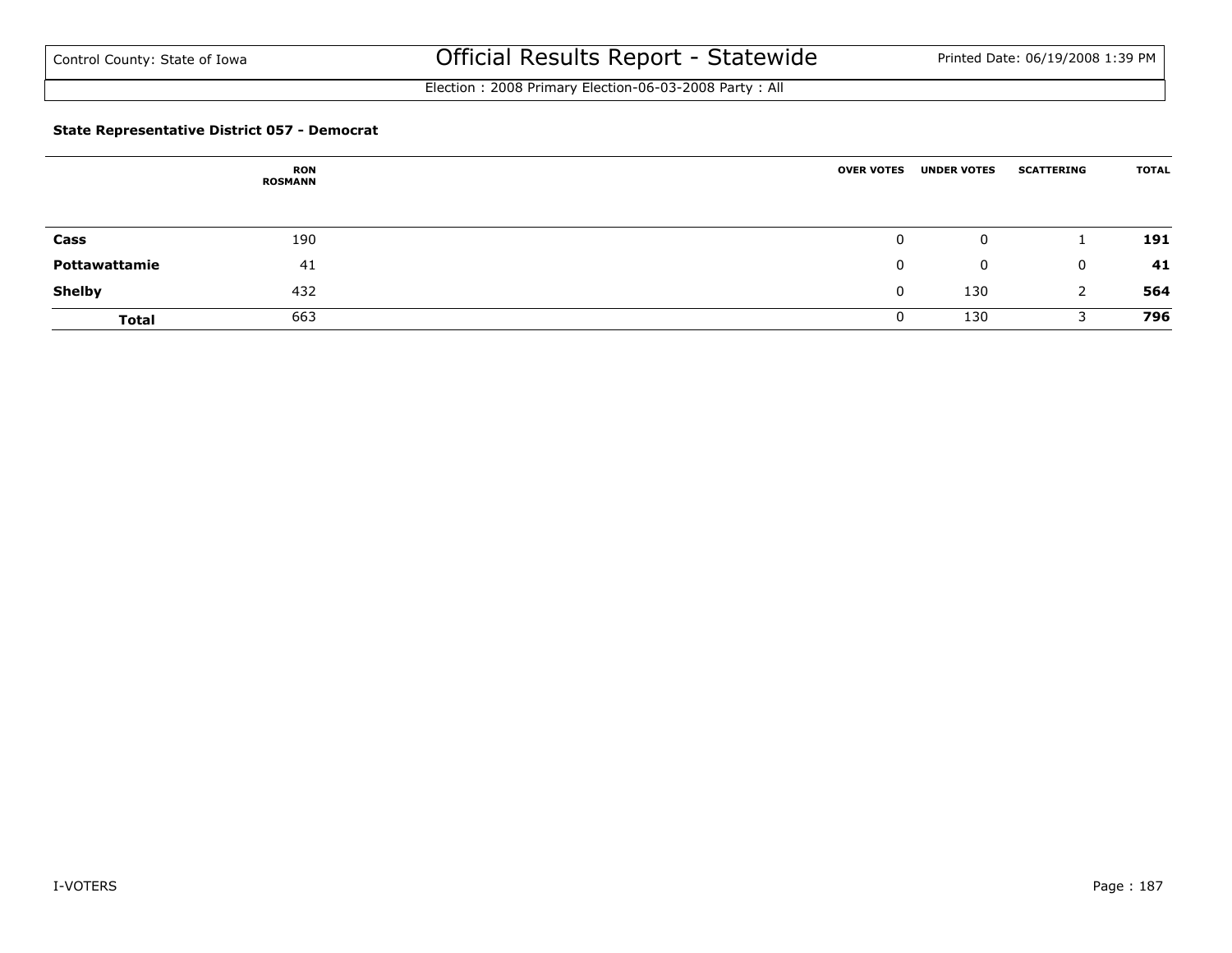Election : 2008 Primary Election-06-03-2008 Party : All

### **State Representative District 057 - Republican**

|               | <b>JACK DRAKE</b> | <b>OVER VOTES</b> | <b>UNDER VOTES</b> | <b>SCATTERING</b> | <b>TOTAL</b> |
|---------------|-------------------|-------------------|--------------------|-------------------|--------------|
|               |                   |                   |                    |                   |              |
| Cass          | 1777              | 0                 | 0                  | 11                | 1788         |
| Pottawattamie | 162               | $\Omega$          | $\mathbf{0}$       |                   | 163          |
| <b>Shelby</b> | 371               | $\mathbf 0$       | 47                 |                   | 419          |
| <b>Total</b>  | 2310              |                   | 47                 | 13                | 2370         |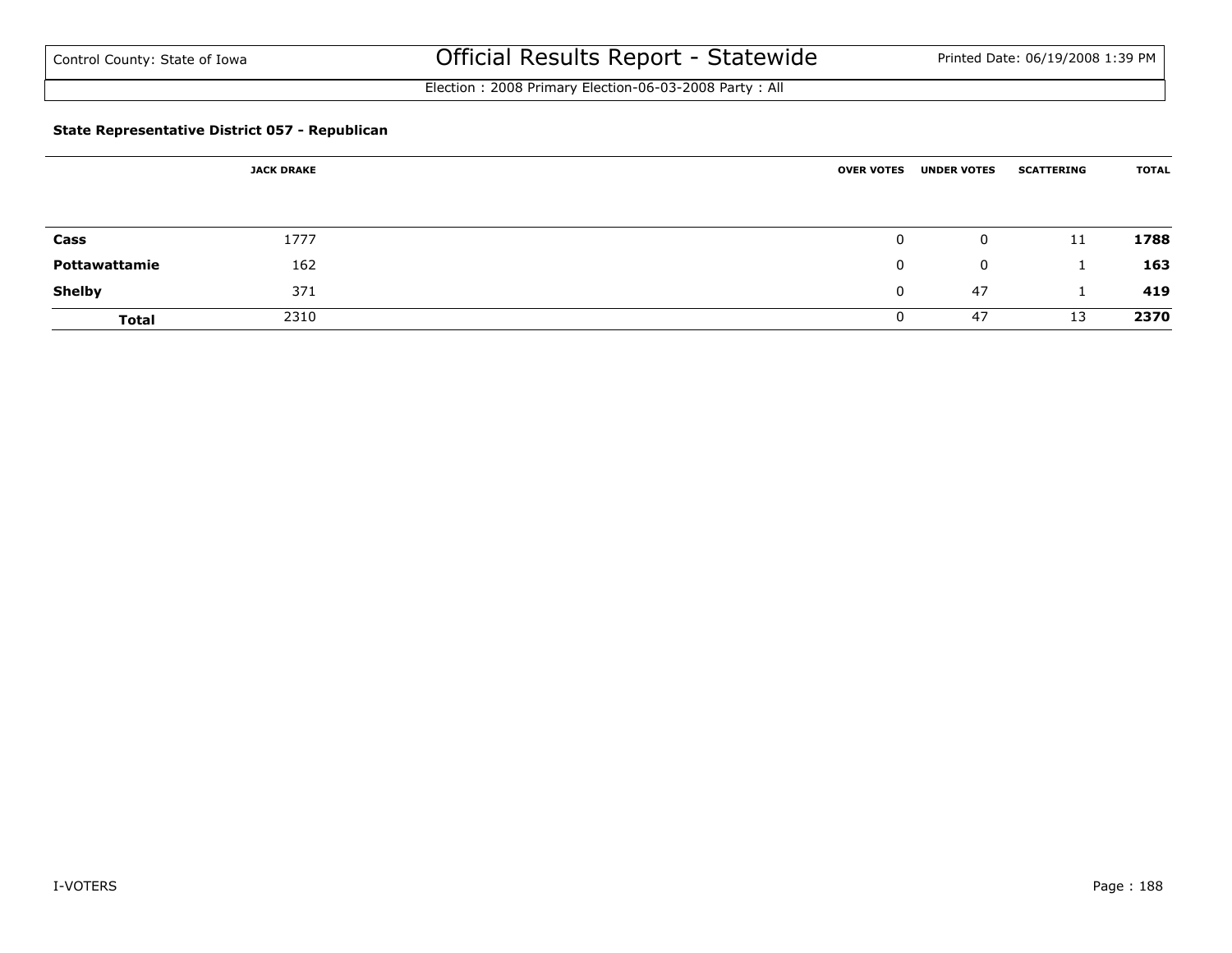Election : 2008 Primary Election-06-03-2008 Party : All

### **State Representative District 058 - Democrat**

|              | <b>CHRISTOPHE</b><br><b>R NELSON</b> | <b>OVER VOTES</b> | <b>UNDER VOTES</b> | <b>SCATTERING</b> | <b>TOTAL</b> |
|--------------|--------------------------------------|-------------------|--------------------|-------------------|--------------|
|              |                                      |                   |                    |                   |              |
| Adair        | 173                                  | 0                 | 43                 |                   | 218          |
| Audubon      | 143                                  | 0                 | 30                 |                   | 174          |
| Cass         | 48                                   | 0                 | 0                  | $\mathbf{0}$      | 48           |
| Guthrie      | 280                                  | 0                 | 64                 | $\overline{4}$    | 348          |
| <b>Total</b> | 644                                  | 0                 | 137                |                   | 788          |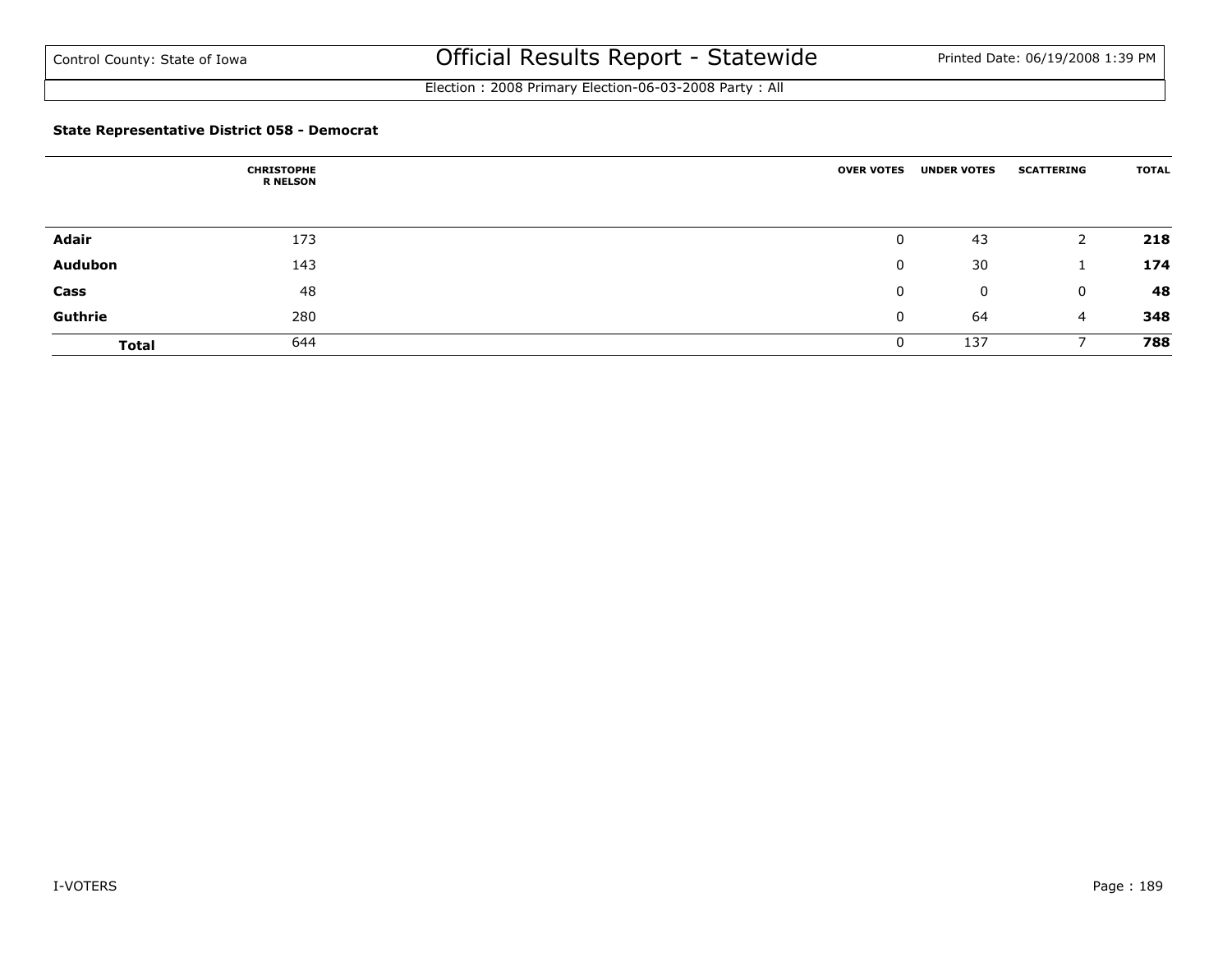Election : 2008 Primary Election-06-03-2008 Party : All

### **State Representative District 058 - Republican**

|              | <b>CLEL</b><br><b>BAUDLER</b> | <b>OVER VOTES</b> | <b>UNDER VOTES</b> | <b>SCATTERING</b> | <b>TOTAL</b> |
|--------------|-------------------------------|-------------------|--------------------|-------------------|--------------|
|              |                               |                   |                    |                   |              |
| Adair        | 367                           | $\mathbf 0$       | 43                 | 5.                | 415          |
| Audubon      | 108                           | 0                 | 14                 |                   | 123          |
| Cass         | 327                           | 0                 | $\mathbf 0$        | 2                 | 329          |
| Guthrie      | 611                           | 0                 | 108                |                   | 726          |
| <b>Total</b> | 1413                          | 0                 | 165                | 15                | 1593         |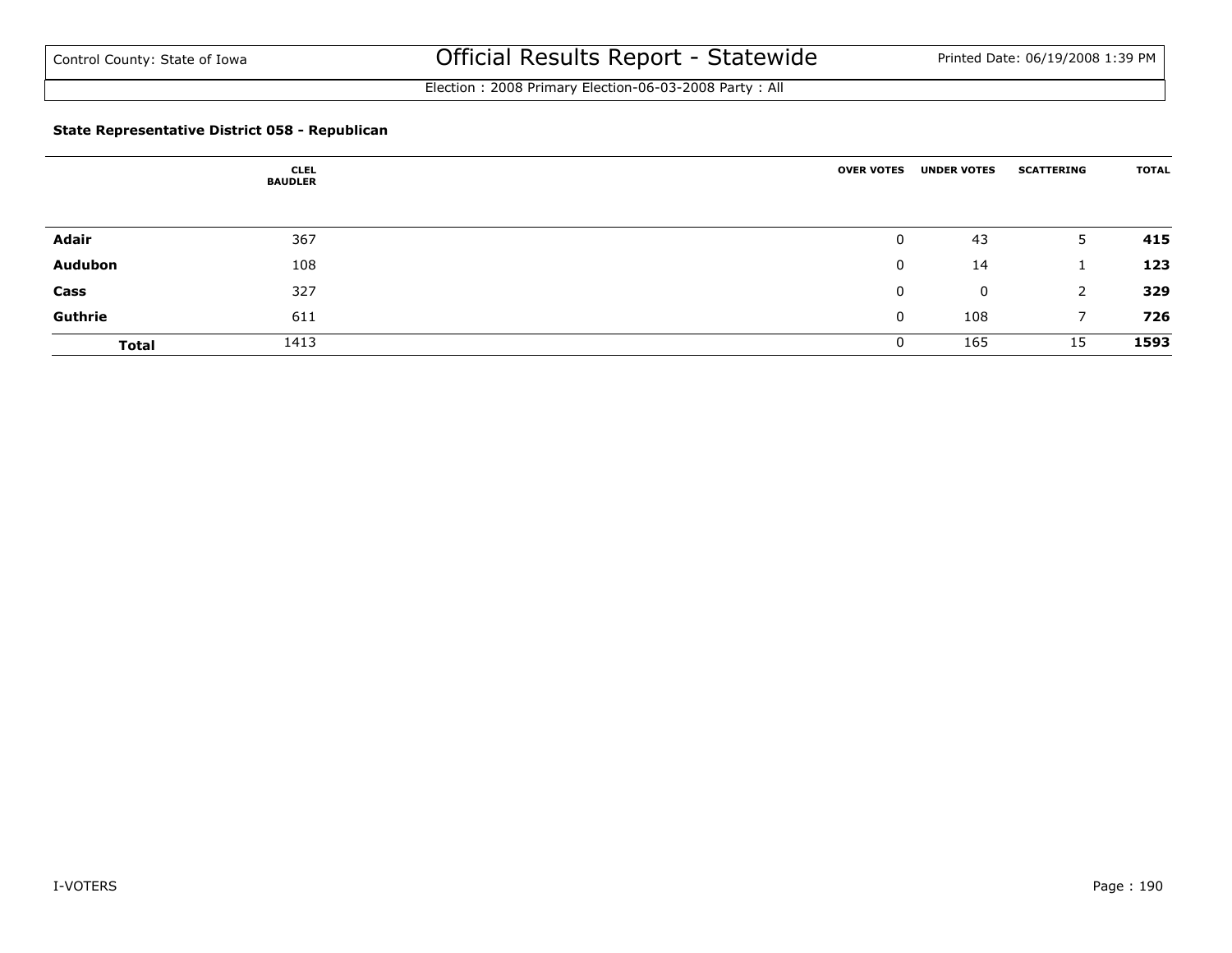Election : 2008 Primary Election-06-03-2008 Party : All

#### **State Representative District 059 - Democrat**

|             | <b>MARK MATEL</b>   | <b>JERRY</b><br>SULLIVAN | <b>OVER VOTES</b> | <b>UNDER VOTES</b> | <b>SCATTERING</b>        | <b>TOTAL</b> |
|-------------|---------------------|--------------------------|-------------------|--------------------|--------------------------|--------------|
| <b>Polk</b> | 324                 | 1204                     |                   | 290                | $\overline{\phantom{a}}$ | 1823         |
|             | 324<br><b>Total</b> | 1204                     |                   | 290                |                          | 1823         |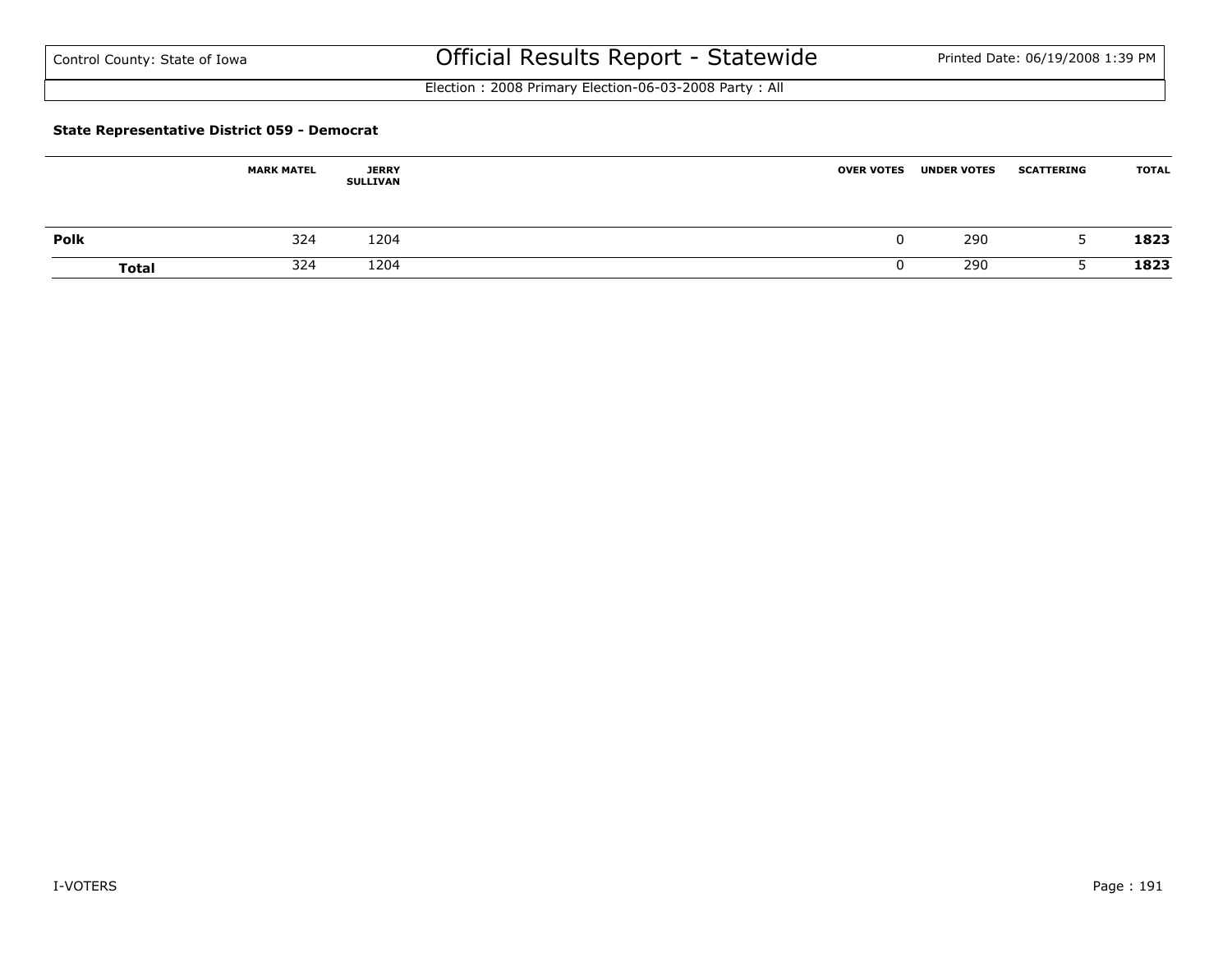Election : 2008 Primary Election-06-03-2008 Party : All

### **State Representative District 059 - Republican**

|              | <b>CHRIS</b><br><b>HAGENOW</b> | <b>SUSAN</b><br><b>MURPHY</b> | <b>OVER VOTES</b> | <b>UNDER VOTES</b> | <b>SCATTERING</b> | <b>TOTAL</b> |
|--------------|--------------------------------|-------------------------------|-------------------|--------------------|-------------------|--------------|
| <b>Polk</b>  | 734                            | 536                           |                   | ⊶                  |                   | 1275         |
| <b>Total</b> | 734                            | 536                           |                   |                    |                   | 1275         |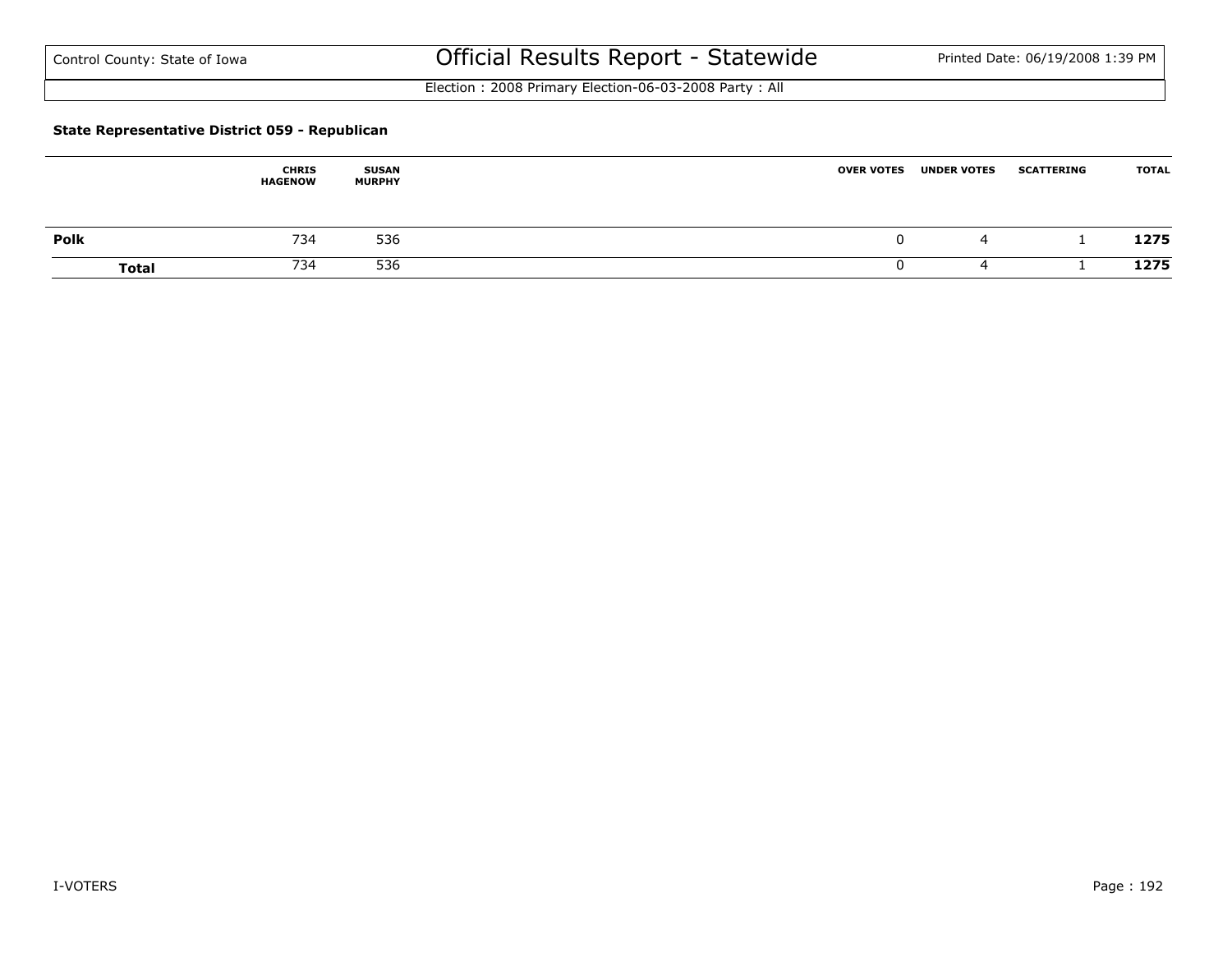Election : 2008 Primary Election-06-03-2008 Party : All

### **State Representative District 060 - Democrat**

|             | ALAN R.<br><b>KOSLOW</b> | <b>OVER VOTES</b> | <b>UNDER VOTES</b> | <b>SCATTERING</b> | <b>TOTAL</b> |
|-------------|--------------------------|-------------------|--------------------|-------------------|--------------|
| <b>Polk</b> | 813                      |                   | 350                | 19                | 1182         |
|             | 813<br><b>Total</b>      |                   | 350                | 19                | 1182         |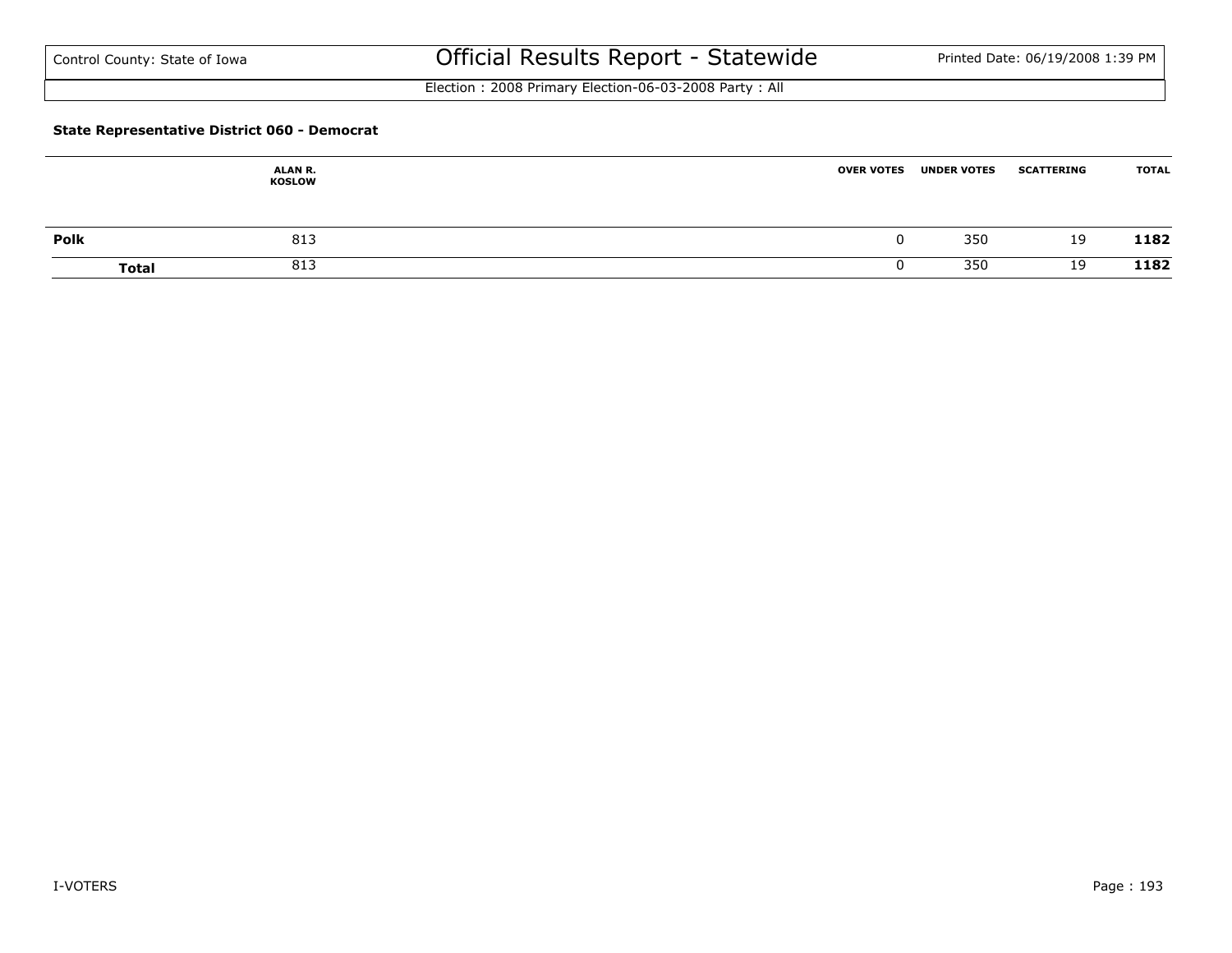Election : 2008 Primary Election-06-03-2008 Party : All

### **State Representative District 060 - Republican**

|      | <b>PETER</b><br><b>COWNIE</b> | <b>OVER VOTES</b> | <b>UNDER VOTES</b> | <b>SCATTERING</b> | <b>TOTAL</b> |
|------|-------------------------------|-------------------|--------------------|-------------------|--------------|
| Polk | 367                           |                   | 69                 |                   | 443          |
|      | 367<br><b>Total</b>           |                   | 69                 |                   | 443          |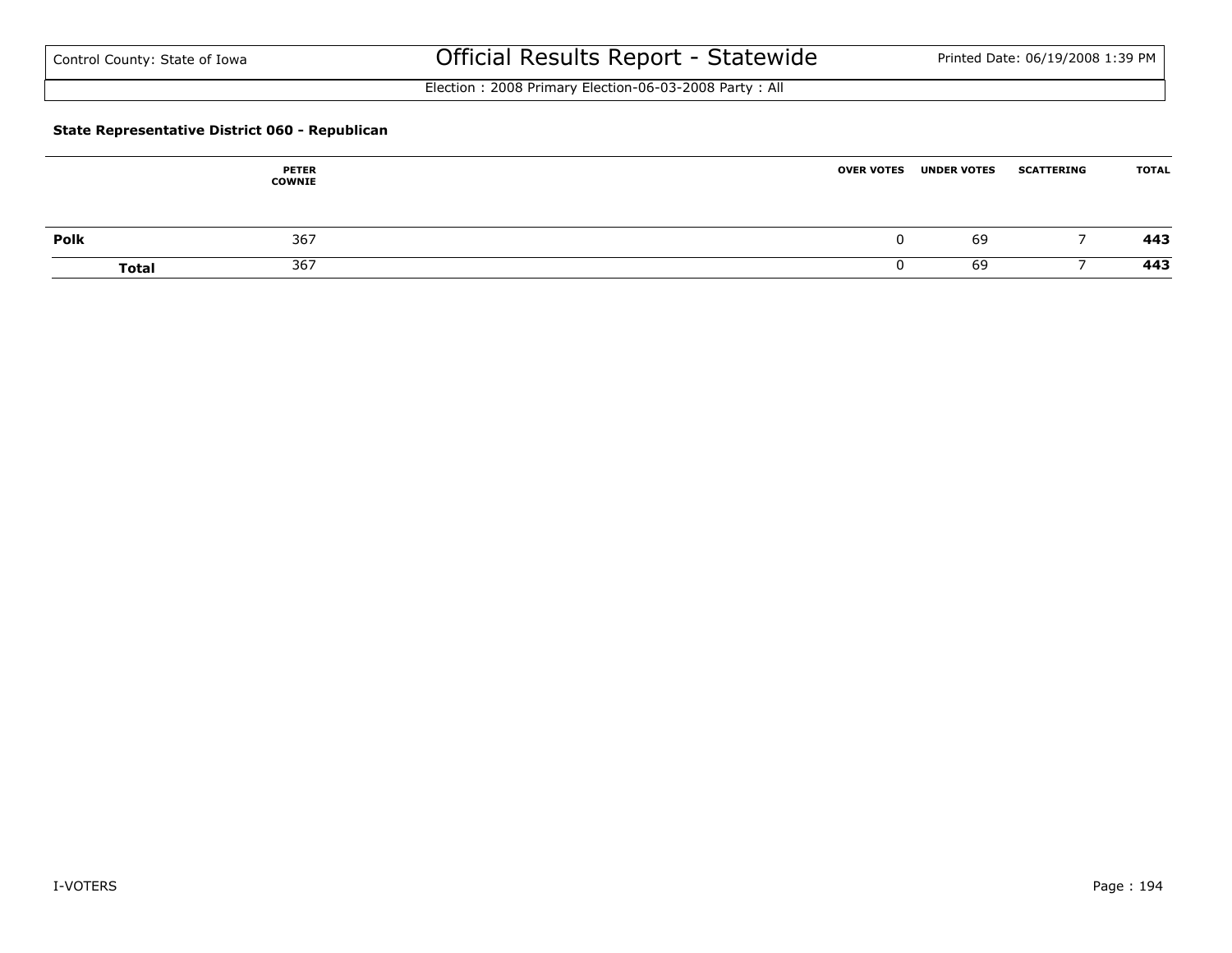| Control County: State of Iowa |  |
|-------------------------------|--|
|-------------------------------|--|

# Official Results Report - Statewide Printed Date: 06/19/2008 1:39 PM

Election : 2008 Primary Election-06-03-2008 Party : All

### **State Representative District 061 - Democrat**

|             | <b>JO OLDSON</b>     | <b>OVER VOTES</b> | <b>UNDER VOTES</b> | <b>SCATTERING</b> | <b>TOTAL</b> |
|-------------|----------------------|-------------------|--------------------|-------------------|--------------|
|             |                      |                   |                    |                   |              |
| <b>Polk</b> | 2442                 |                   | 651                | 51                | 3144         |
|             | 2442<br><b>Total</b> |                   | 651                | 51                | 3144         |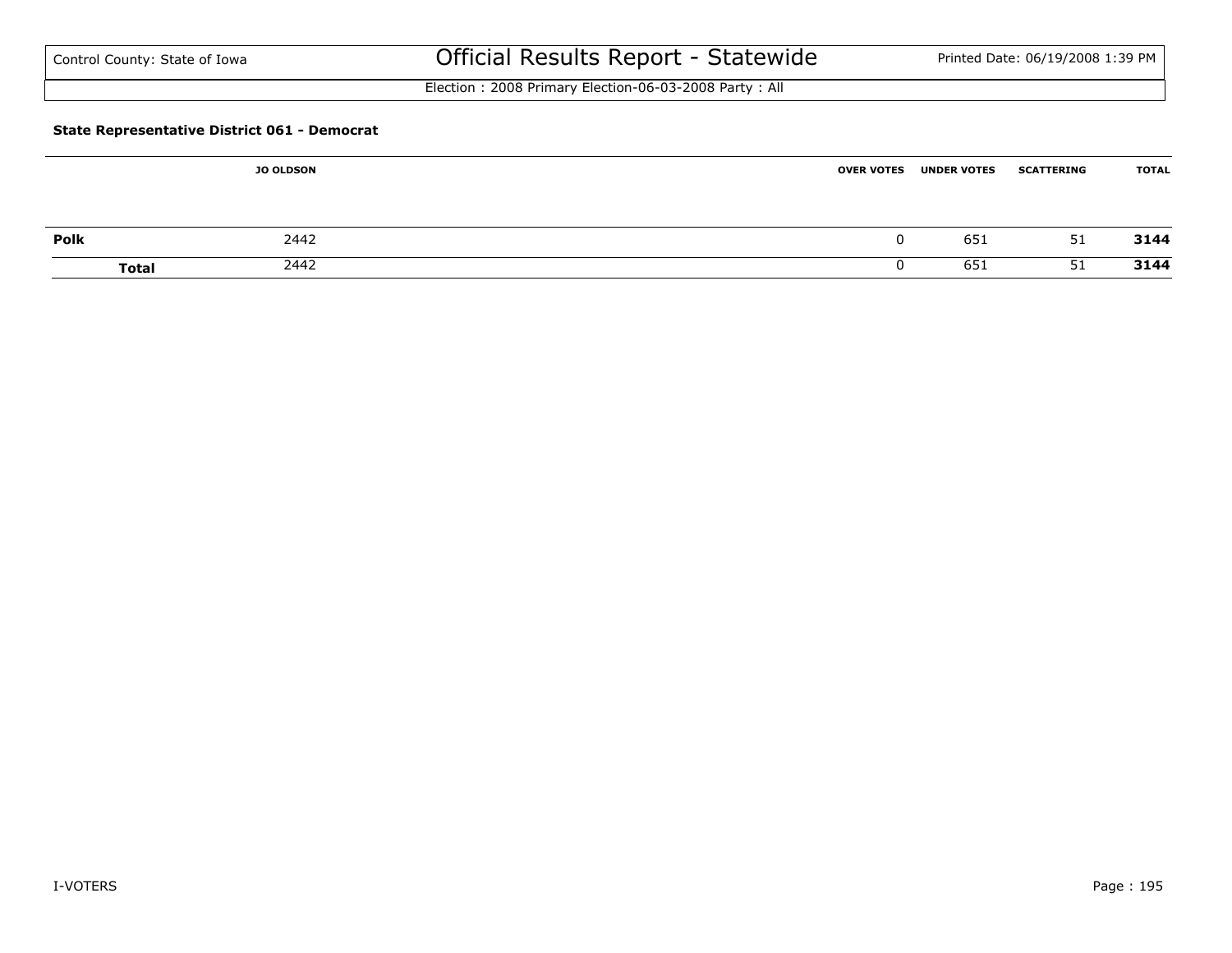Election : 2008 Primary Election-06-03-2008 Party : All

### **State Representative District 061 - Republican**

|      | <b>ERIC</b><br><b>KOHLSDORF</b> | <b>OVER VOTES</b> | <b>UNDER VOTES</b> | <b>SCATTERING</b> | <b>TOTAL</b> |
|------|---------------------------------|-------------------|--------------------|-------------------|--------------|
| Polk | 399                             |                   | 73                 | 4                 | 476          |
|      | 399<br><b>Total</b>             |                   | 73                 |                   | 476          |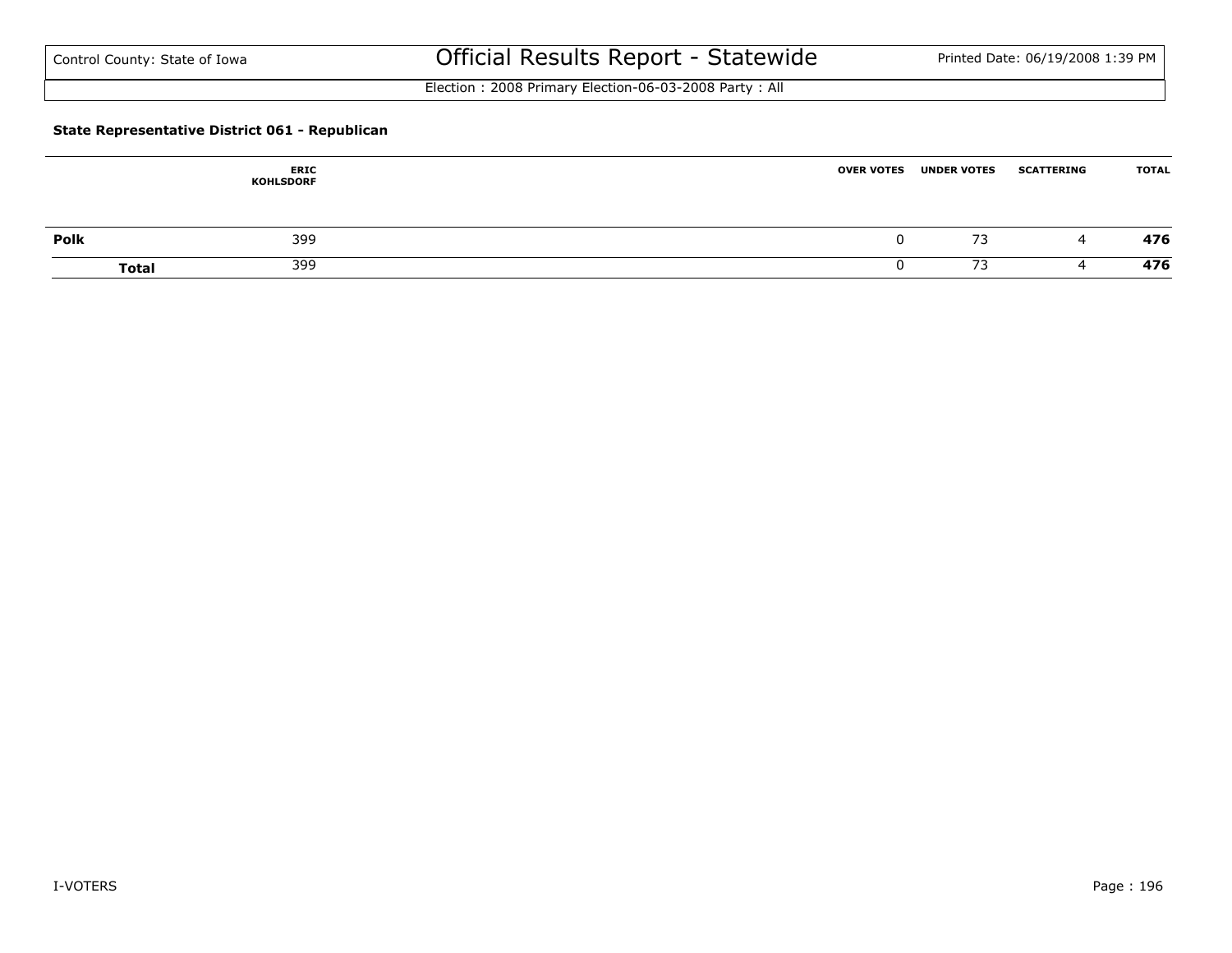Election : 2008 Primary Election-06-03-2008 Party : All

#### **State Representative District 062 - Democrat**

|      | <b>BRUCE</b><br><b>HUNTER</b> | <b>OVER VOTES</b> | <b>UNDER VOTES</b> | <b>SCATTERING</b> | <b>TOTAL</b> |
|------|-------------------------------|-------------------|--------------------|-------------------|--------------|
| Polk | 1085                          |                   | 356                | 14                | 1455         |
|      | 1085<br><b>Total</b>          |                   | 356                | 14                | 1455         |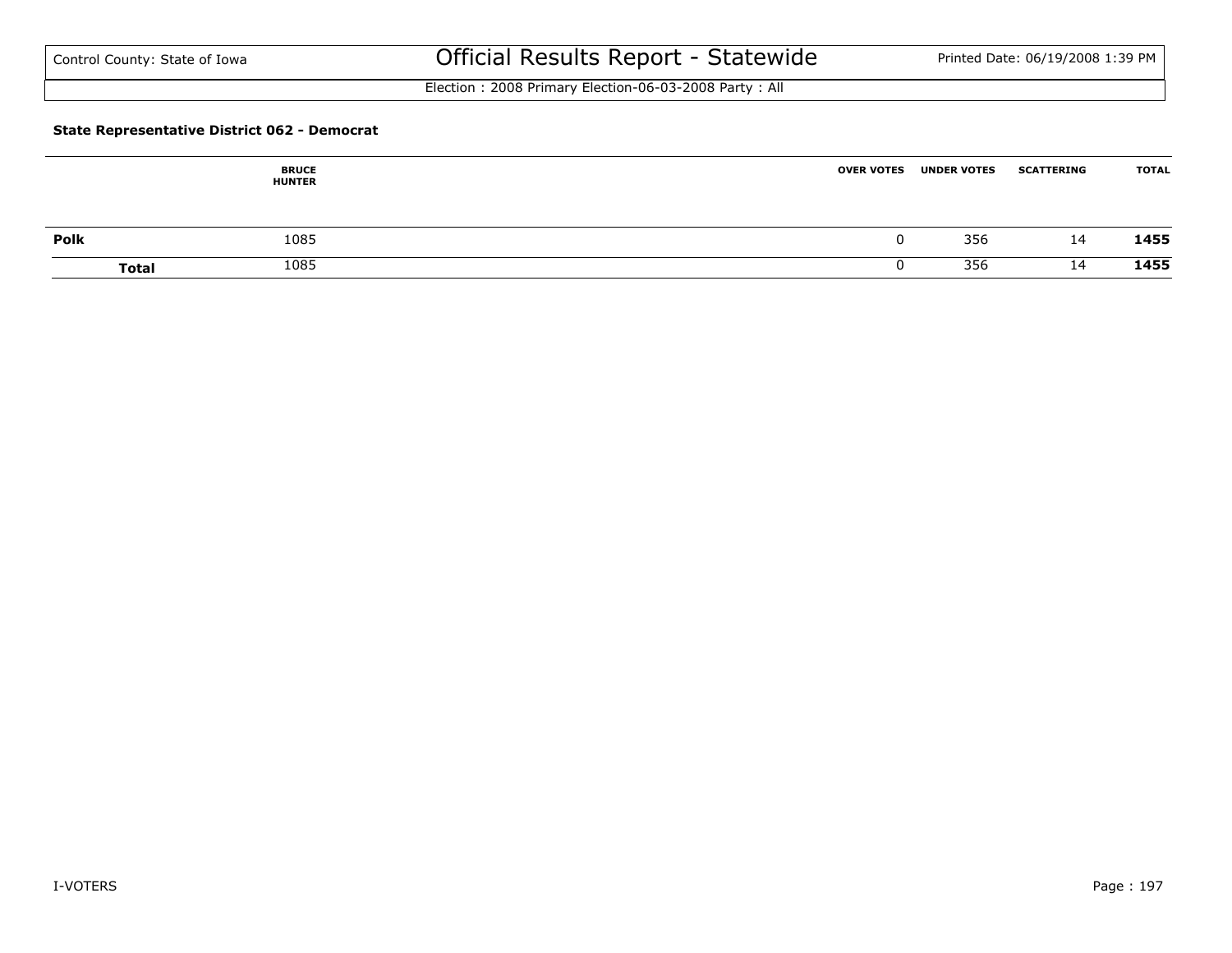Election : 2008 Primary Election-06-03-2008 Party : All

### **State Representative District 062 - Republican**

|              | <b>CHRIS</b><br><b>SANGER</b> | <b>JEREMY L</b><br><b>WALTERS</b> | <b>OVER VOTES</b> | <b>UNDER VOTES</b> | <b>SCATTERING</b> | <b>TOTAL</b> |
|--------------|-------------------------------|-----------------------------------|-------------------|--------------------|-------------------|--------------|
| <b>Polk</b>  | 182                           | 82                                |                   | 25                 |                   | 295          |
| <b>Total</b> | 182                           | 82                                |                   | 25                 |                   | 295          |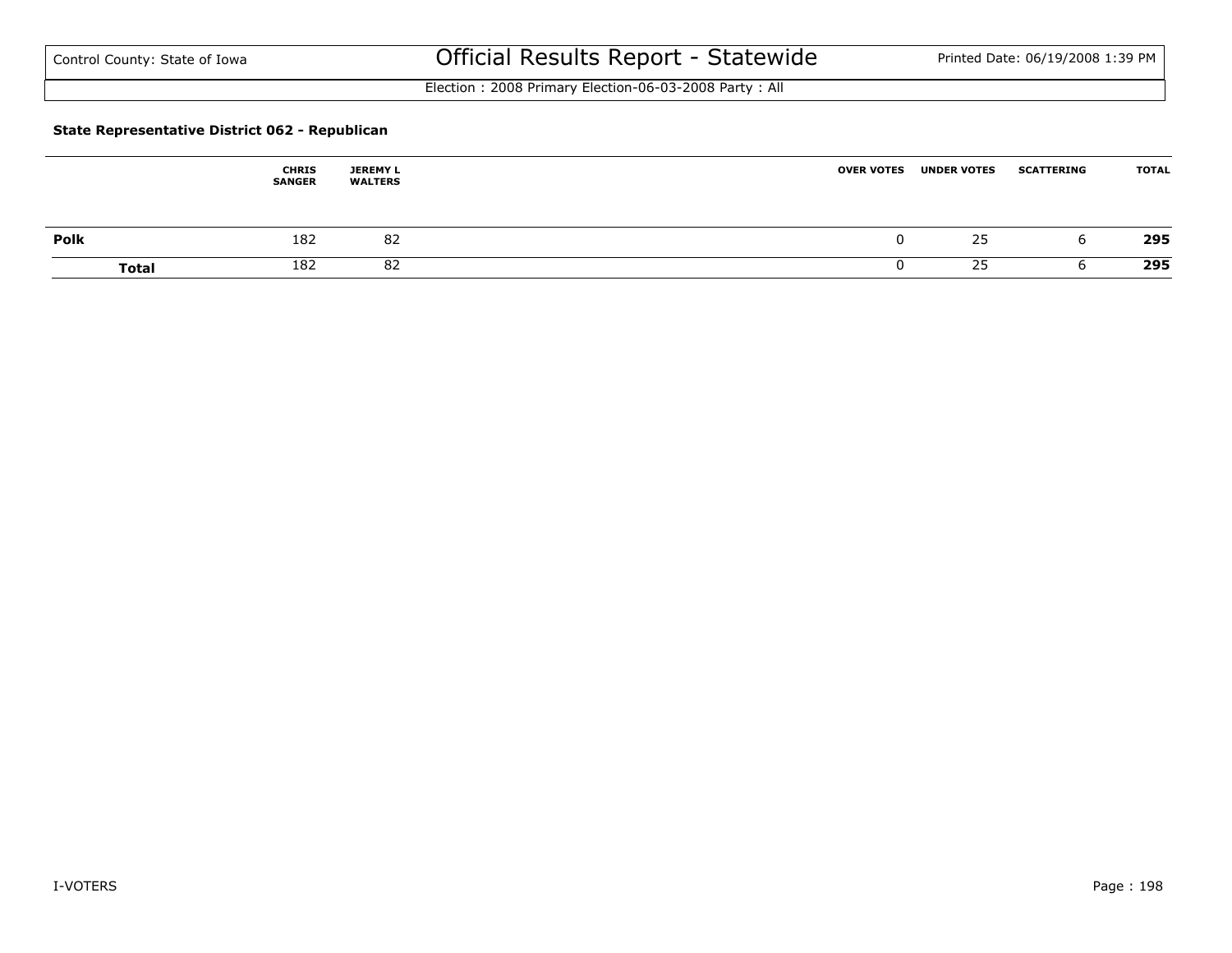| Control County: State of Iowa                       | Official Results Report - Statewide                   |                   |                    | Printed Date: 06/19/2008 1:39 PM |              |  |
|-----------------------------------------------------|-------------------------------------------------------|-------------------|--------------------|----------------------------------|--------------|--|
|                                                     | Election: 2008 Primary Election-06-03-2008 Party: All |                   |                    |                                  |              |  |
| <b>State Representative District 063 - Democrat</b> |                                                       |                   |                    |                                  |              |  |
|                                                     |                                                       | <b>OVER VOTES</b> | <b>UNDER VOTES</b> | <b>SCATTERING</b>                | <b>TOTAL</b> |  |

| Polk         | 1389 | 46 | 1435 |
|--------------|------|----|------|
| <b>Total</b> | 1389 | 46 | 1435 |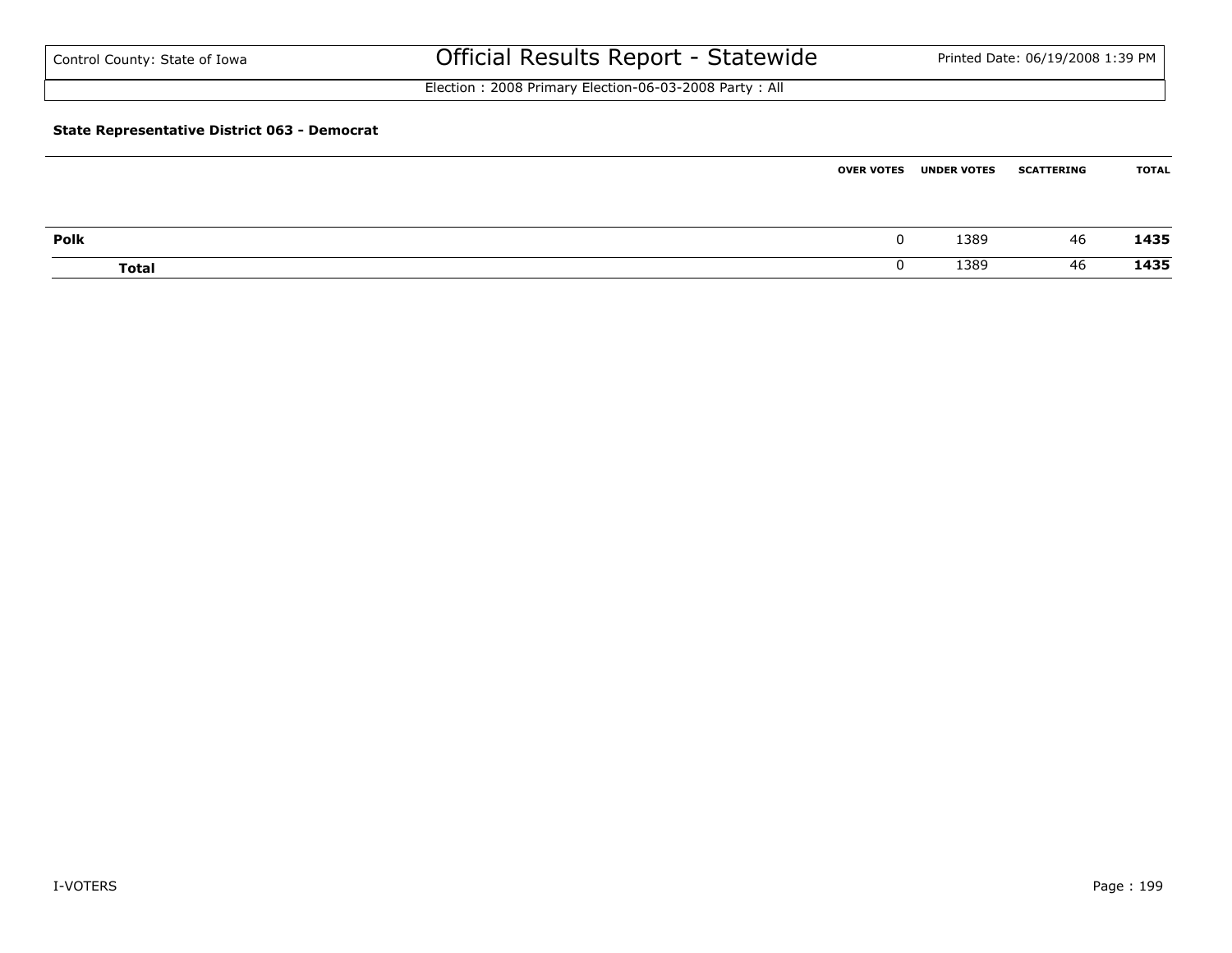Election : 2008 Primary Election-06-03-2008 Party : All

### **State Representative District 063 - Republican**

|      | <b>SCOTT</b><br><b>RAECKER</b> | <b>OVER VOTES</b> | <b>UNDER VOTES</b> | <b>SCATTERING</b> | <b>TOTAL</b> |
|------|--------------------------------|-------------------|--------------------|-------------------|--------------|
| Polk | 482                            |                   | 74                 | Õ                 | 564          |
|      | 482<br><b>Total</b>            |                   | 74                 |                   | 564          |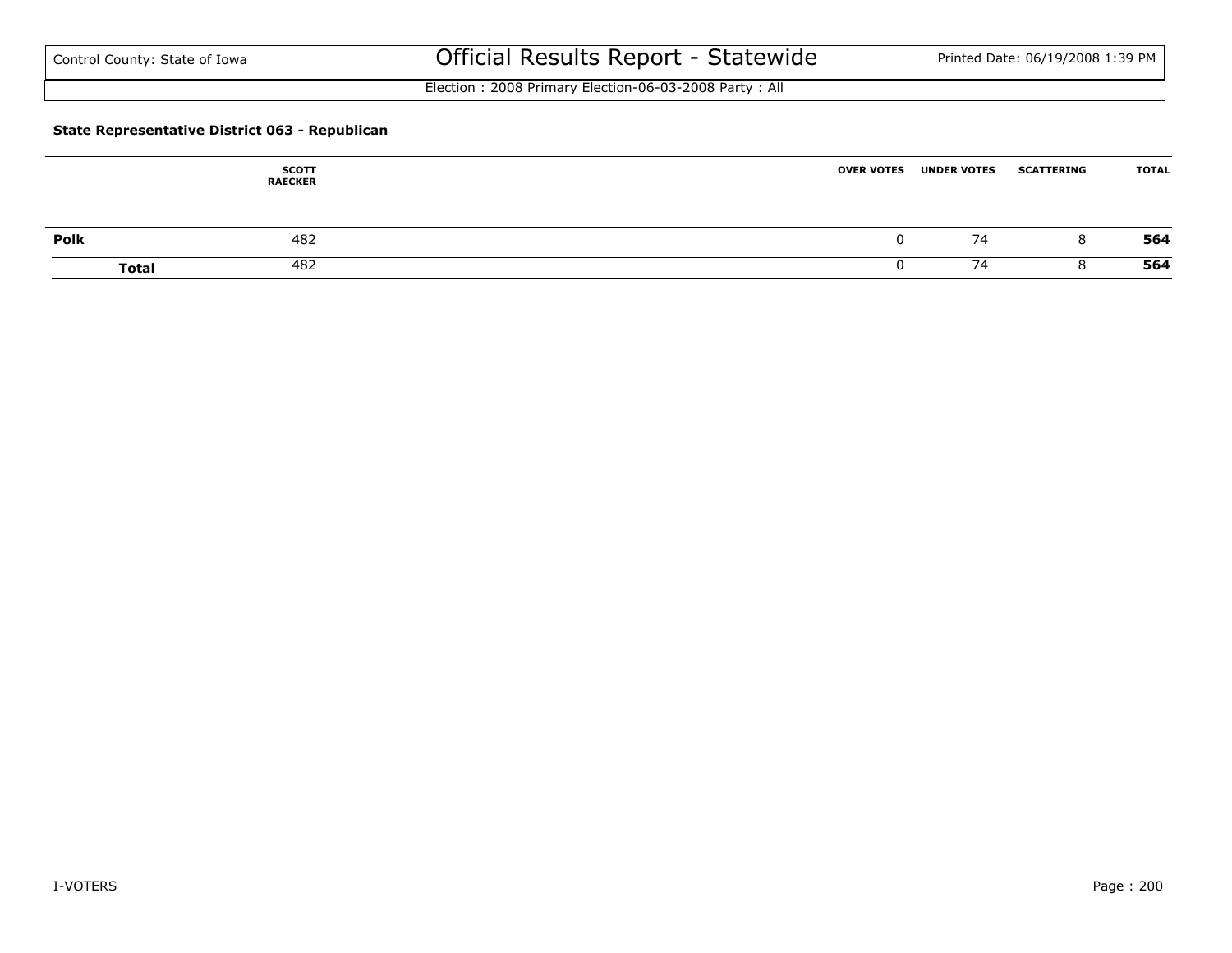Election : 2008 Primary Election-06-03-2008 Party : All

#### **State Representative District 064 - Democrat**

|      | <b>JANET</b><br><b>PETERSEN</b> | <b>OVER VOTES</b> | <b>UNDER VOTES</b> | <b>SCATTERING</b> | <b>TOTAL</b> |
|------|---------------------------------|-------------------|--------------------|-------------------|--------------|
| Polk | 1794                            |                   | 448                | 31                | 2273         |
|      | 1794<br><b>Total</b>            |                   | 448                | 31                | 2273         |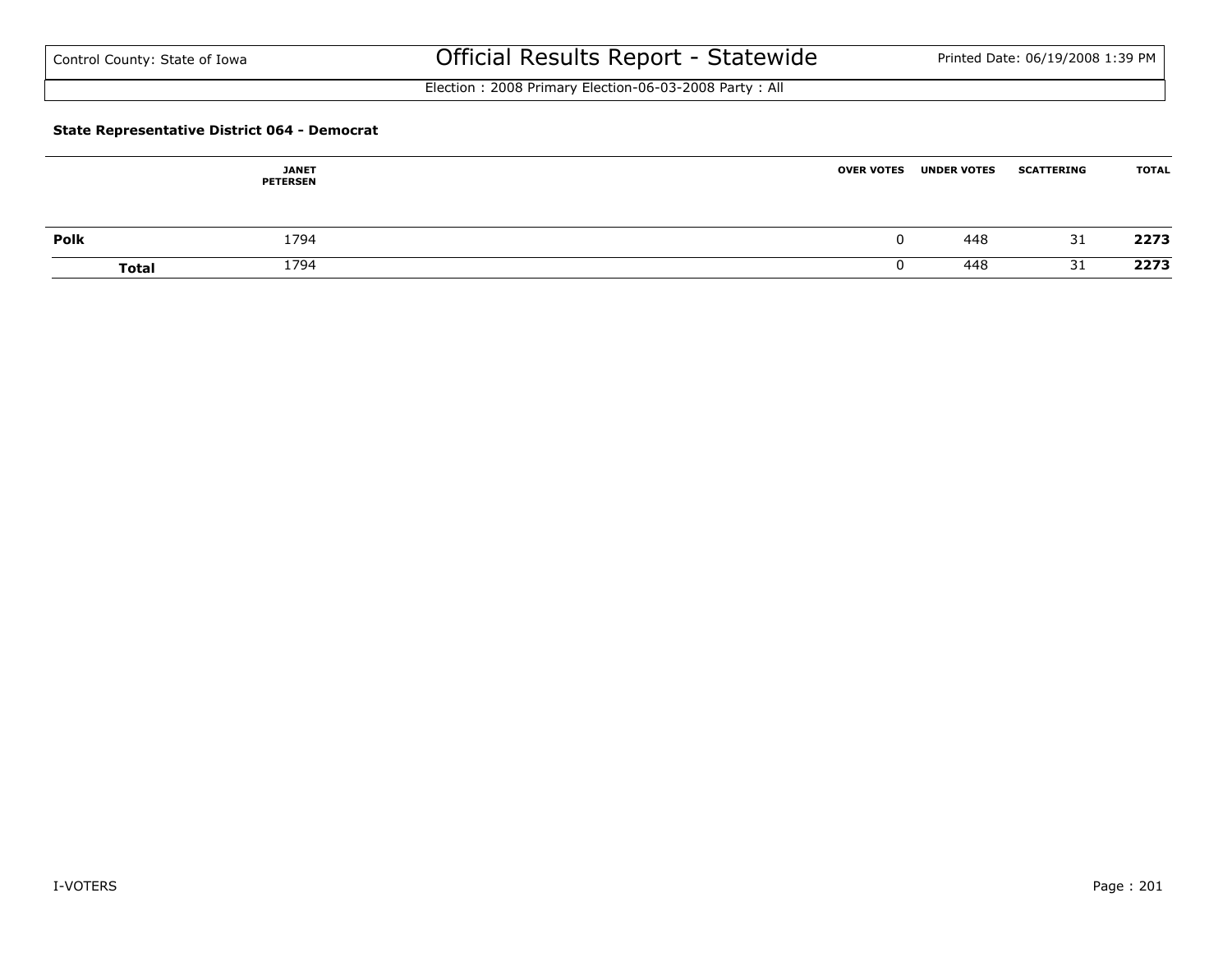Election : 2008 Primary Election-06-03-2008 Party : All

### **State Representative District 064 - Republican**

|      | <b>STEVE</b><br><b>SVEJDA</b> | <b>OVER VOTES</b> | <b>UNDER VOTES</b> | <b>SCATTERING</b> | <b>TOTAL</b> |
|------|-------------------------------|-------------------|--------------------|-------------------|--------------|
| Polk | 373                           |                   | 83                 | 4                 | 460          |
|      | 373<br><b>Total</b>           |                   | 83                 |                   | 460          |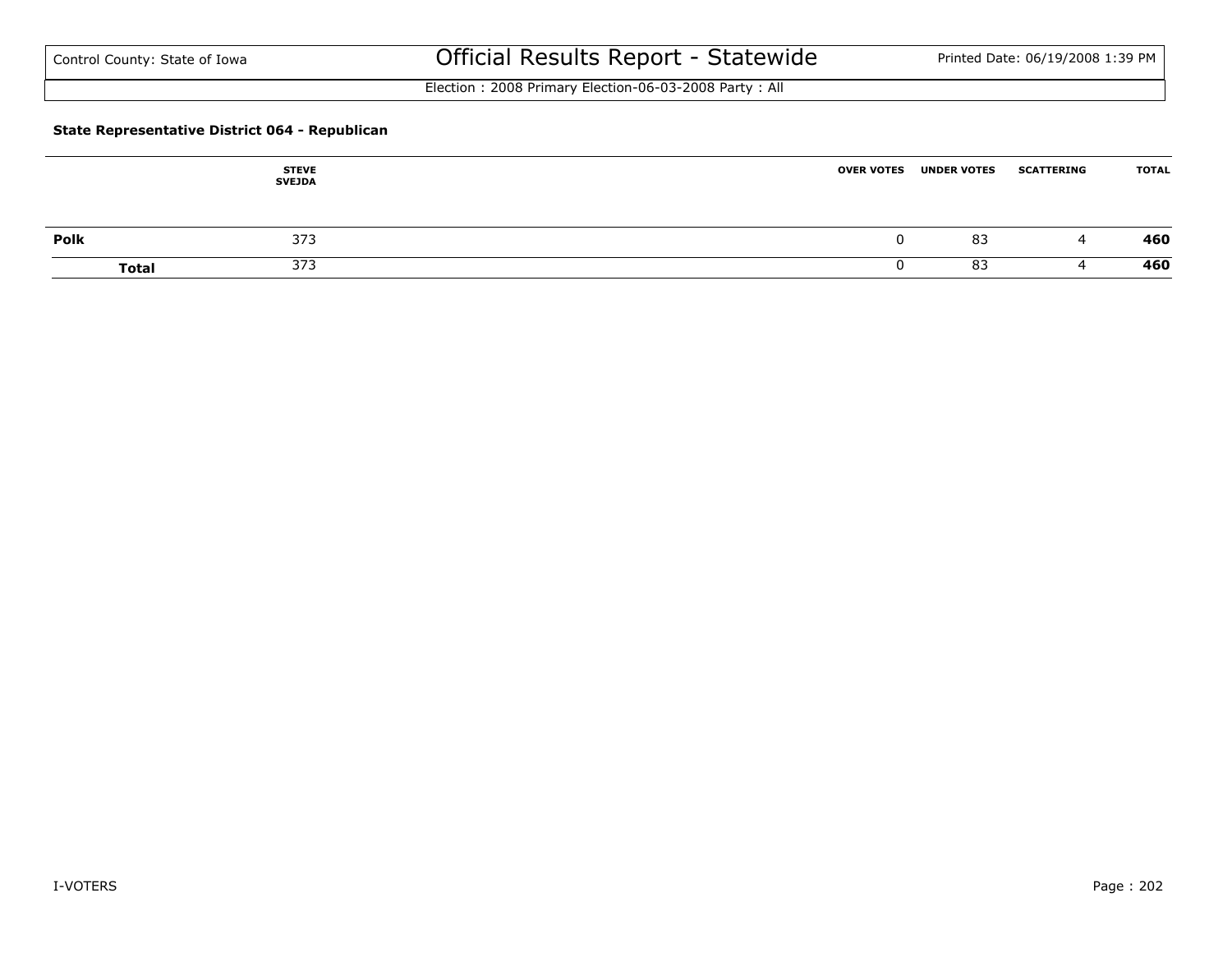Election : 2008 Primary Election-06-03-2008 Party : All

#### **State Representative District 065 - Democrat**

|              | <b>WAYNE W.</b><br><b>FORD</b> | <b>HOFFMAN</b> | <b>CHARLES TYLER REEDY</b> | <b>OVER VOTES</b> | <b>UNDER VOTES</b> | <b>SCATTERING</b> | <b>TOTAL</b> |
|--------------|--------------------------------|----------------|----------------------------|-------------------|--------------------|-------------------|--------------|
| <b>Polk</b>  | 929                            | 115            | 662                        |                   | 107                |                   | 1820         |
| <b>Total</b> | 929                            | 115            | 662                        |                   | 107                |                   | 1820         |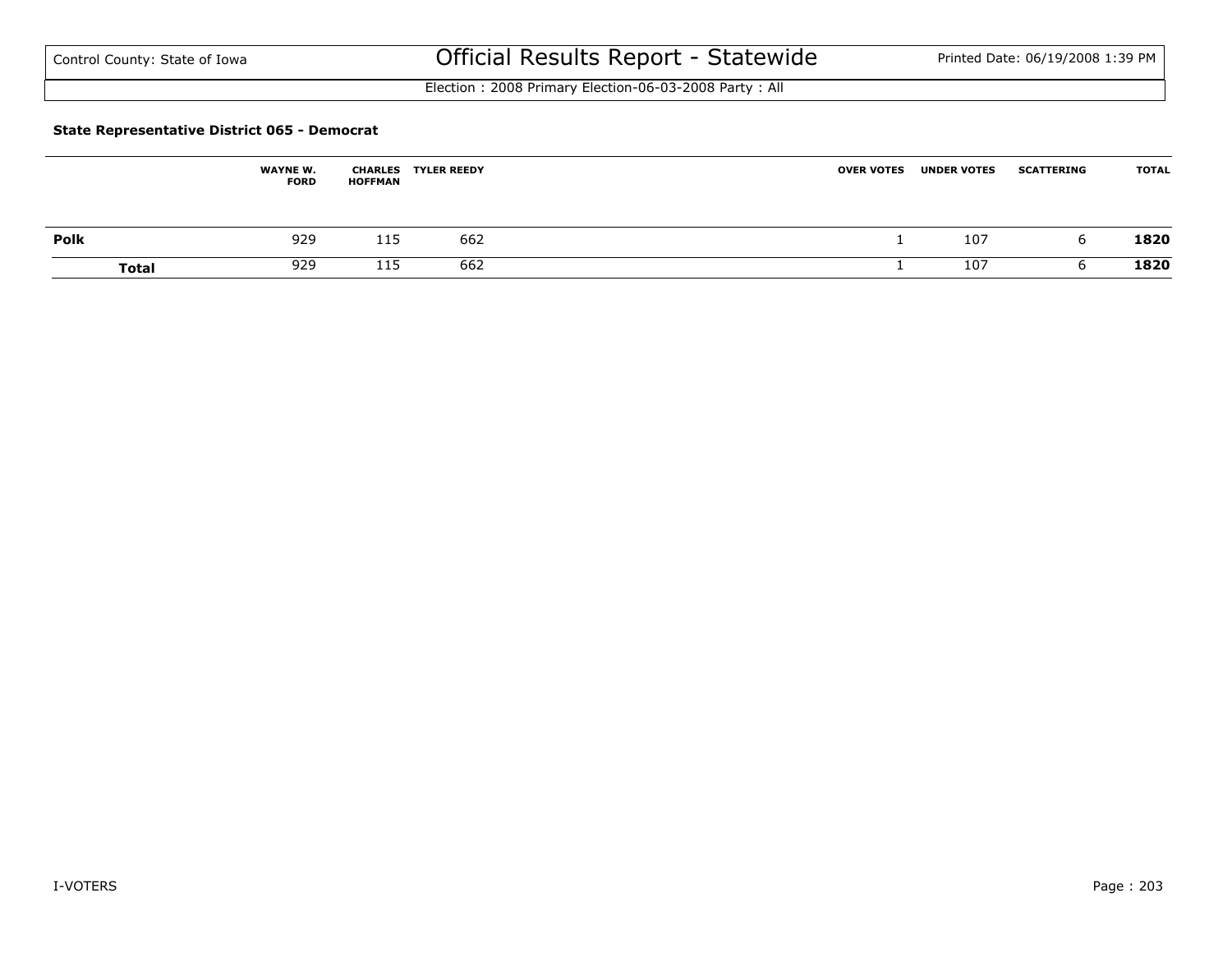Election : 2008 Primary Election-06-03-2008 Party : All

### **State Representative District 065 - Republican**

|      | <b>DAVID</b><br><b>BARNETT</b> | <b>OVER VOTES</b> | <b>UNDER VOTES</b> | <b>SCATTERING</b> | <b>TOTAL</b> |
|------|--------------------------------|-------------------|--------------------|-------------------|--------------|
| Polk | 198                            |                   | 37                 | -                 | 238          |
|      | 198<br><b>Total</b>            |                   | 37                 |                   | 238          |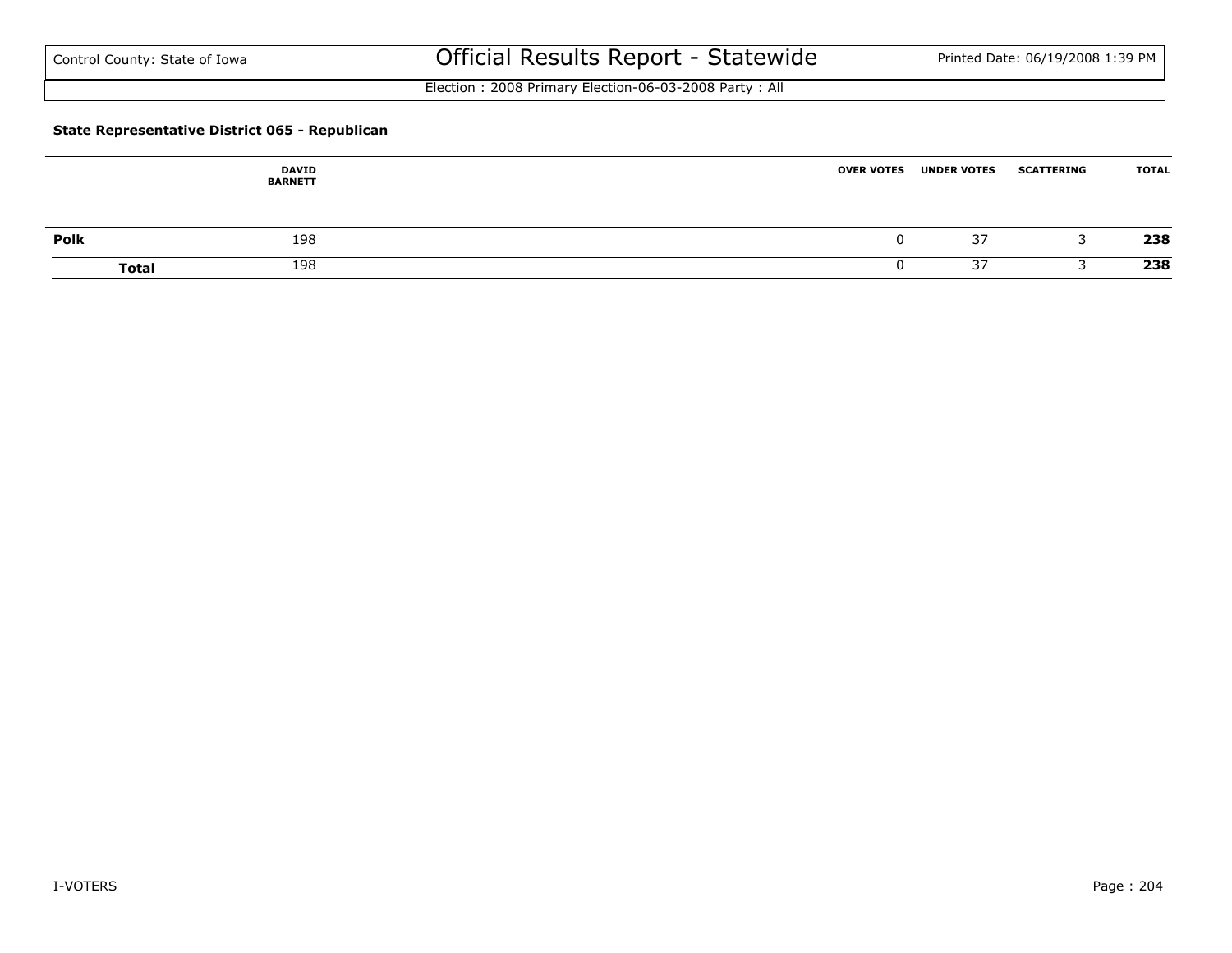Election : 2008 Primary Election-06-03-2008 Party : All

### **State Representative District 066 - Democrat**

|             | AKO<br><b>ABDUL-</b><br><b>SAMAD</b> | <b>OVER VOTES</b> | <b>UNDER VOTES</b> | <b>SCATTERING</b> | <b>TOTAL</b> |
|-------------|--------------------------------------|-------------------|--------------------|-------------------|--------------|
| <b>Polk</b> | 974                                  |                   | 368                | 56                | 1398         |
|             | 974<br><b>Total</b>                  |                   | 368                | 56                | 1398         |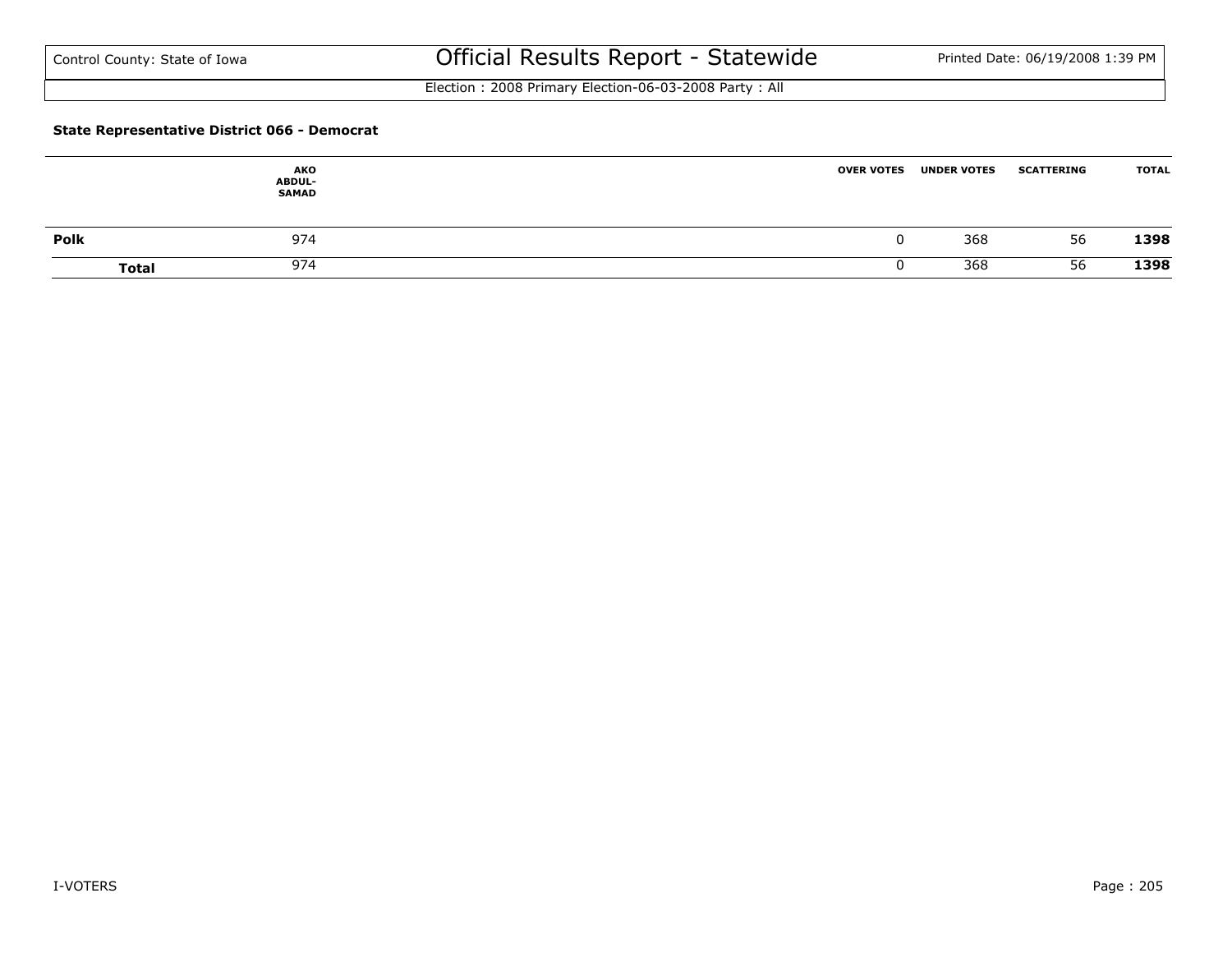| Control County: State of Iowa                  | Official Results Report - Statewide                   | Printed Date: 06/19/2008 1:39 PM |
|------------------------------------------------|-------------------------------------------------------|----------------------------------|
|                                                | Election: 2008 Primary Election-06-03-2008 Party: All |                                  |
| State Representative District 066 - Republican |                                                       |                                  |

|       | <b>OVER VOTES</b> | <b>UNDER VOTES</b> | <b>SCATTERING</b> | TOTAL |
|-------|-------------------|--------------------|-------------------|-------|
|       |                   |                    |                   |       |
| Polk  | $\Omega$          | 110                | 19                | 129   |
| Total |                   | 110                | 19                | 129   |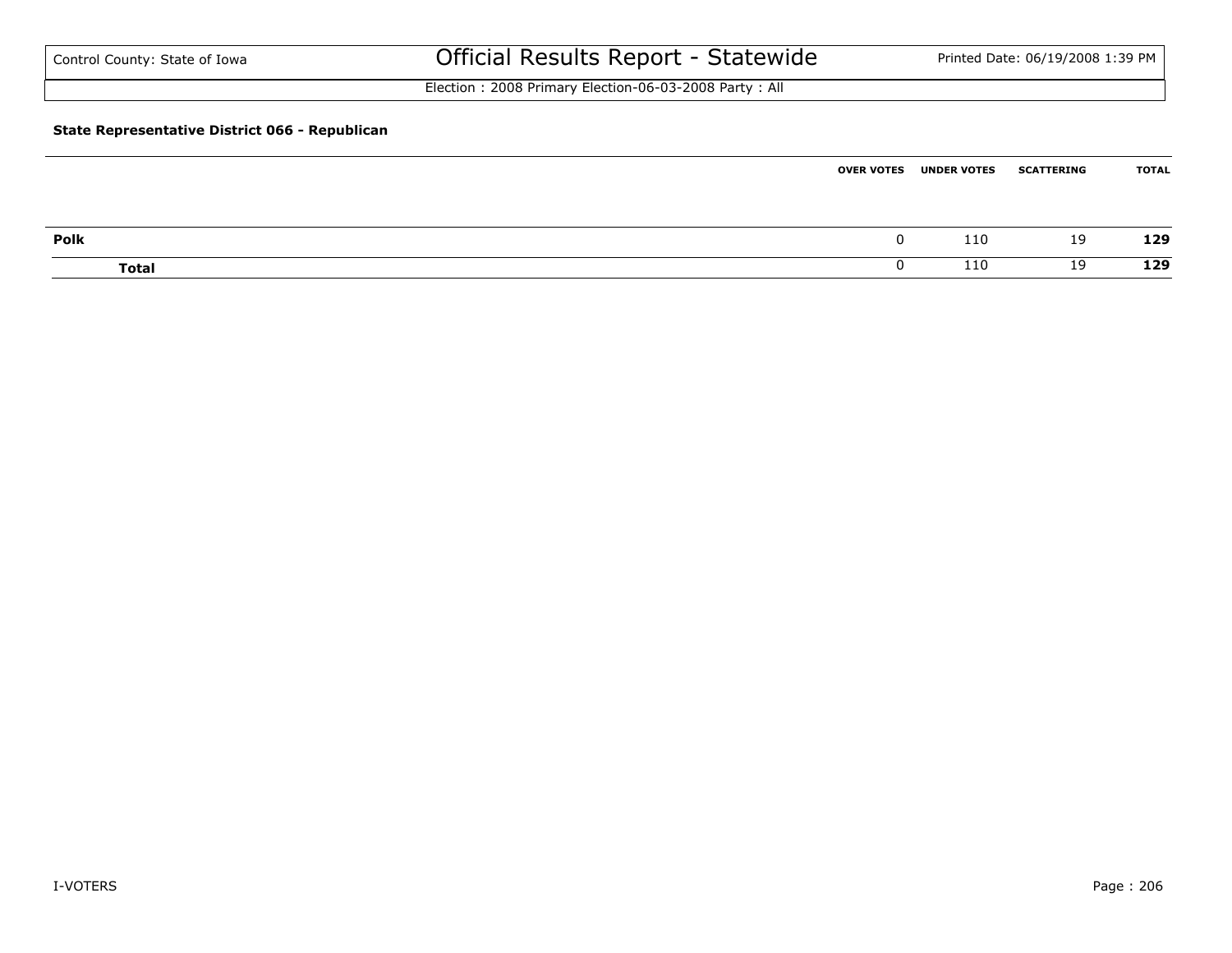Election : 2008 Primary Election-06-03-2008 Party : All

#### **State Representative District 067 - Democrat**

|      | <b>KEVIN</b><br><b>MCCARTHY</b> | <b>OVER VOTES</b> | <b>UNDER VOTES</b> | <b>SCATTERING</b> | <b>TOTAL</b> |
|------|---------------------------------|-------------------|--------------------|-------------------|--------------|
| Polk | 1096                            |                   | 259                | 26                | 1381         |
|      | 1096<br>Total                   |                   | 259                | 26                | 1381         |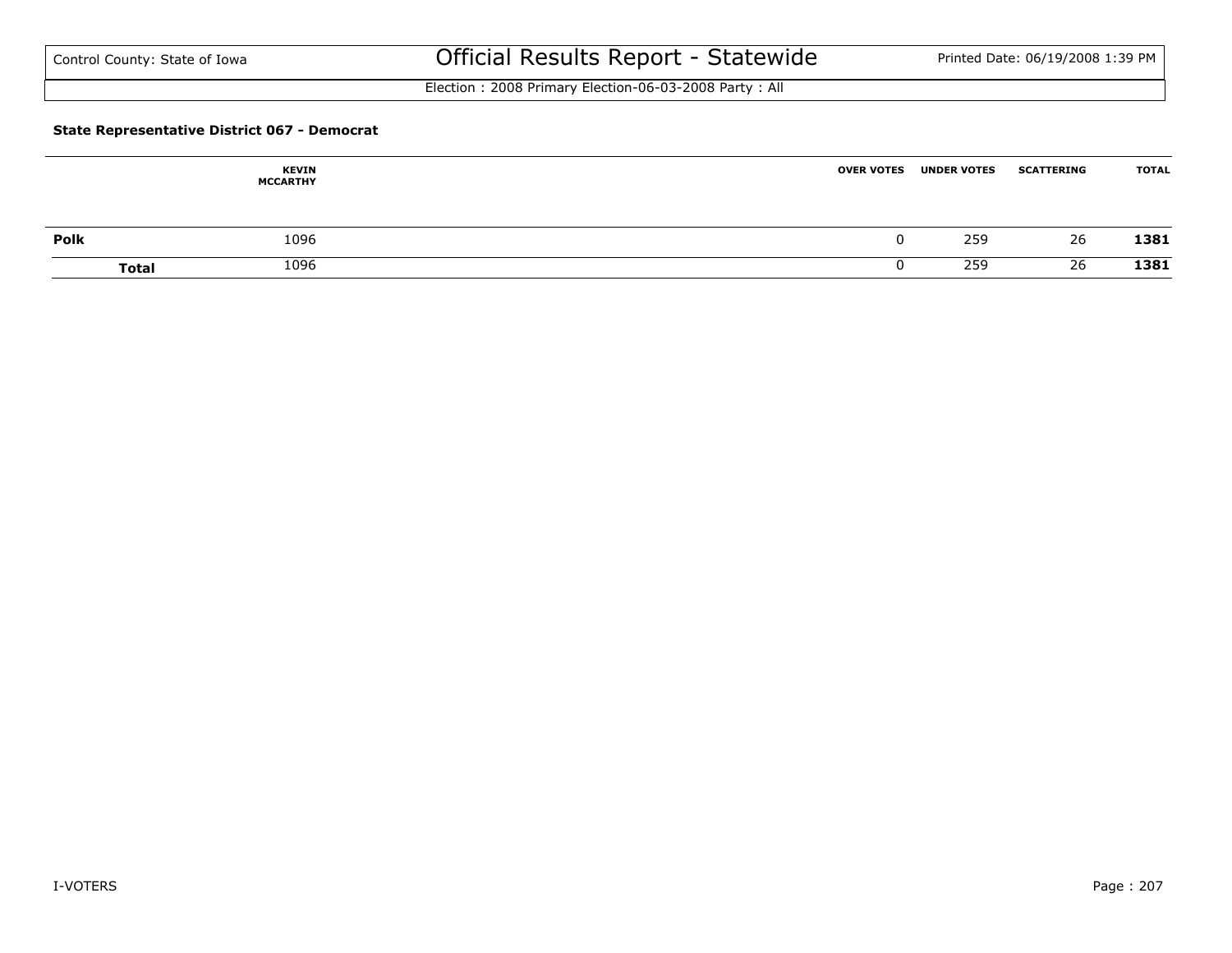Election : 2008 Primary Election-06-03-2008 Party : All

### **State Representative District 067 - Republican**

|              | <b>LARRY</b><br><b>DISNEY</b> | <b>UNDER VOTES</b><br><b>OVER VOTES</b> | <b>SCATTERING</b> | <b>TOTAL</b> |
|--------------|-------------------------------|-----------------------------------------|-------------------|--------------|
| Polk         | 241                           |                                         | 37                | 279          |
| <b>Total</b> | 241                           |                                         | 37                | 279          |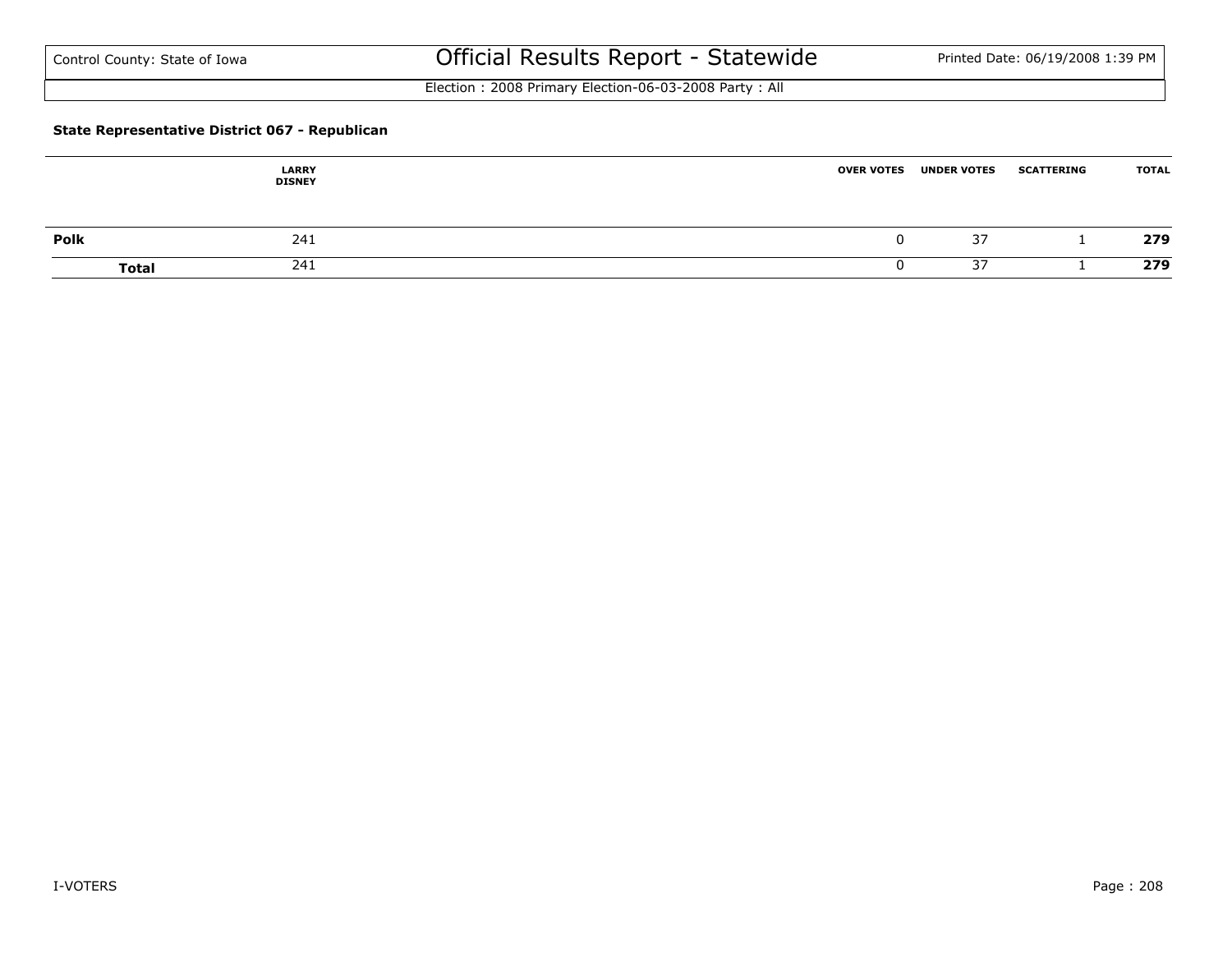Election : 2008 Primary Election-06-03-2008 Party : All

#### **State Representative District 068 - Democrat**

|              | RICK L.<br><b>OLSON</b> | <b>OVER VOTES</b> | <b>UNDER VOTES</b> | <b>SCATTERING</b> | <b>TOTAL</b> |
|--------------|-------------------------|-------------------|--------------------|-------------------|--------------|
| Polk         | 1175                    |                   | 277                | 27                | 1479         |
| <b>Total</b> | 1175                    |                   | 277                | 27                | 1479         |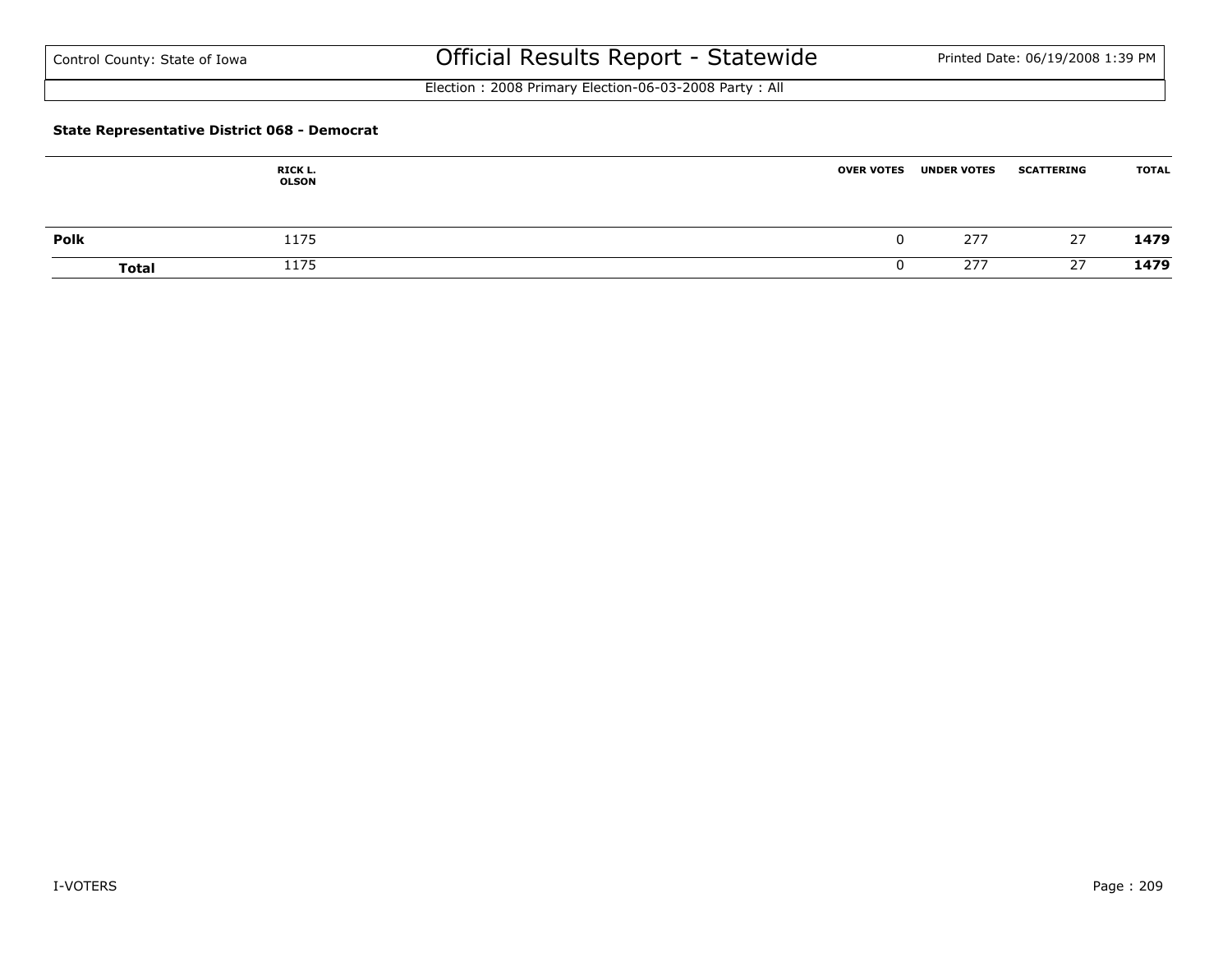| Control County: State of Iowa                  | Official Results Report - Statewide                   | Printed Date: 06/19/2008 1:39 PM |
|------------------------------------------------|-------------------------------------------------------|----------------------------------|
|                                                | Election: 2008 Primary Election-06-03-2008 Party: All |                                  |
| State Representative District 068 - Republican |                                                       |                                  |

|       | <b>OVER VOTES</b> | <b>UNDER VOTES</b> | <b>SCATTERING</b> | TOTAL |
|-------|-------------------|--------------------|-------------------|-------|
|       |                   |                    |                   |       |
| Polk  |                   | 310                | 24                | 334   |
| Total |                   | 310                | 24                | 334   |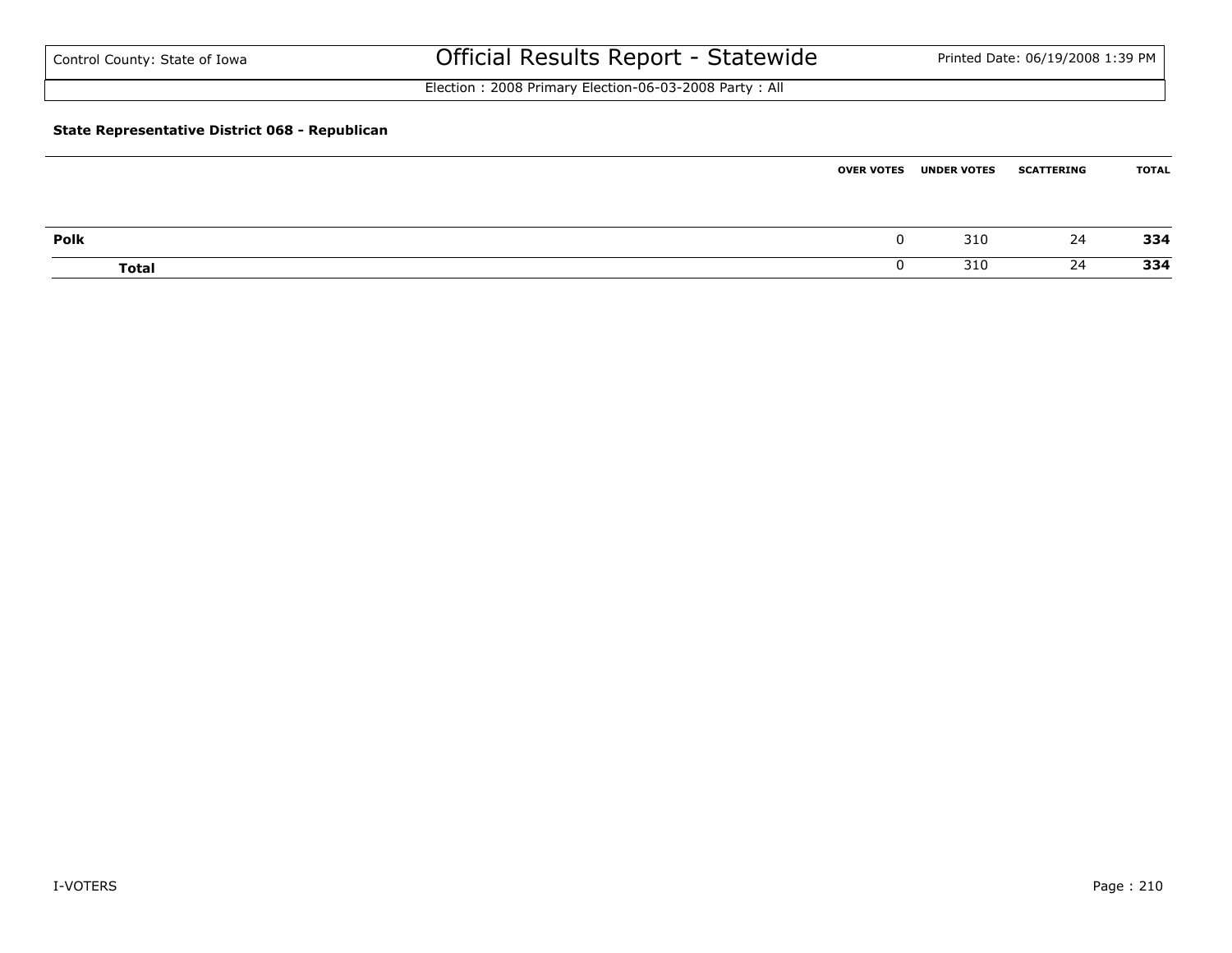| Control County: State of Iowa                       | Official Results Report - Statewide                   |                   |                    | Printed Date: 06/19/2008 1:39 PM |              |
|-----------------------------------------------------|-------------------------------------------------------|-------------------|--------------------|----------------------------------|--------------|
|                                                     | Election: 2008 Primary Election-06-03-2008 Party: All |                   |                    |                                  |              |
| <b>State Representative District 069 - Democrat</b> |                                                       |                   |                    |                                  |              |
|                                                     |                                                       | <b>OVER VOTES</b> | <b>UNDER VOTES</b> | <b>SCATTERING</b>                | <b>TOTAL</b> |

| Polk         | υ | $F \cap C$<br>1279 | 85 | 1613 |
|--------------|---|--------------------|----|------|
| <b>Total</b> | U | <b>EDO</b>         | 85 | 1613 |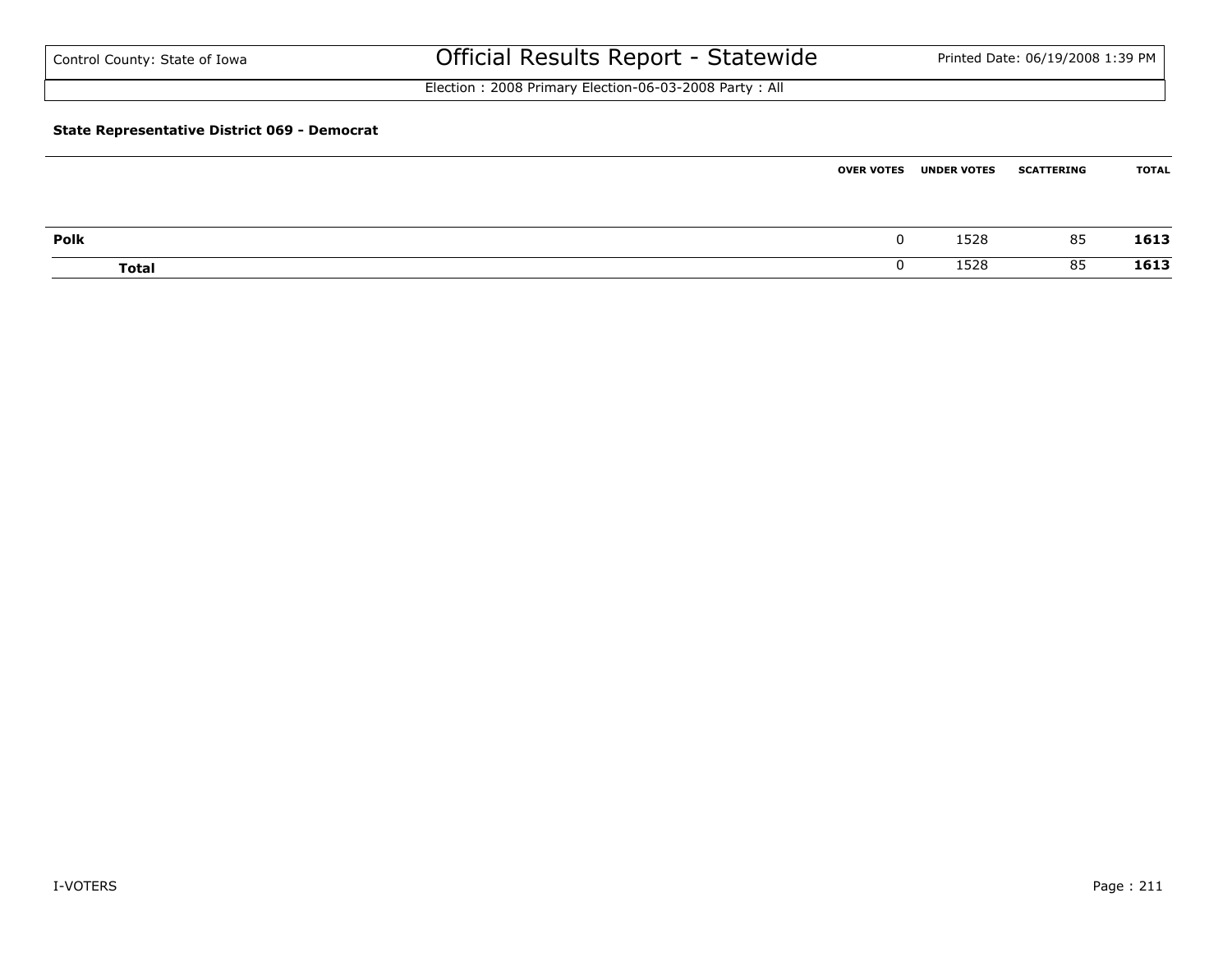Election : 2008 Primary Election-06-03-2008 Party : All

### **State Representative District 069 - Republican**

|              | <b>HELLAND</b> | <b>ERIK AL LORENZEN</b> | <b>UNDER VOTES</b><br><b>OVER VOTES</b> | <b>SCATTERING</b> | <b>TOTAL</b> |
|--------------|----------------|-------------------------|-----------------------------------------|-------------------|--------------|
| Polk         | 1187           | 440                     | 12                                      |                   | 1642         |
| <b>Total</b> | 1187           | 440                     | ר י                                     |                   | 1642         |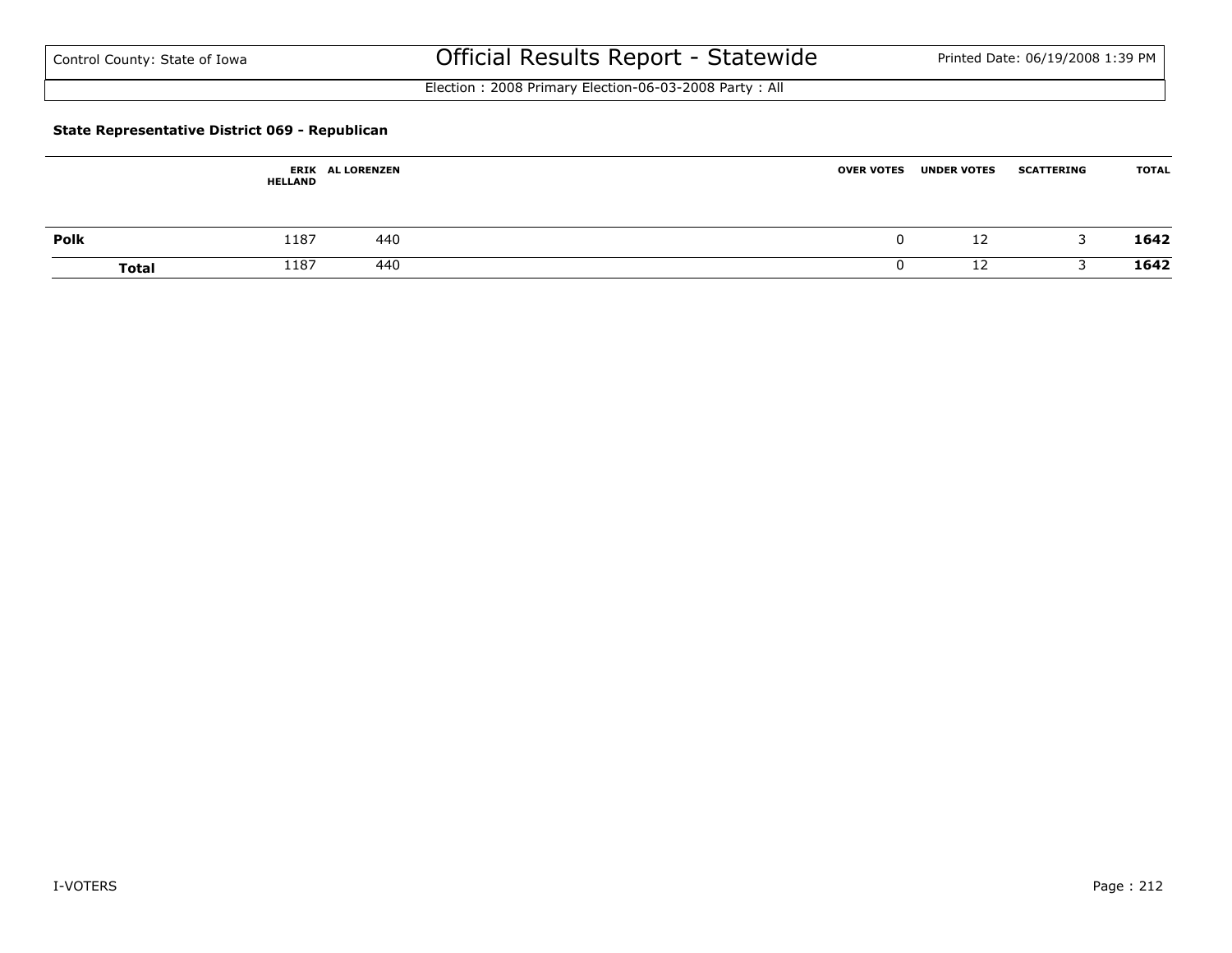Election : 2008 Primary Election-06-03-2008 Party : All

### **State Representative District 070 - Democrat**

|      | <b>MATT</b><br><b>PFALTZGRAF</b> | <b>OVER VOTES</b> | <b>UNDER VOTES</b> | <b>SCATTERING</b> | <b>TOTAL</b> |
|------|----------------------------------|-------------------|--------------------|-------------------|--------------|
| Polk | 1239                             | 0                 | 280                | 13                | 1532         |
|      | 1239<br><b>Total</b>             |                   | 280                | 13                | 1532         |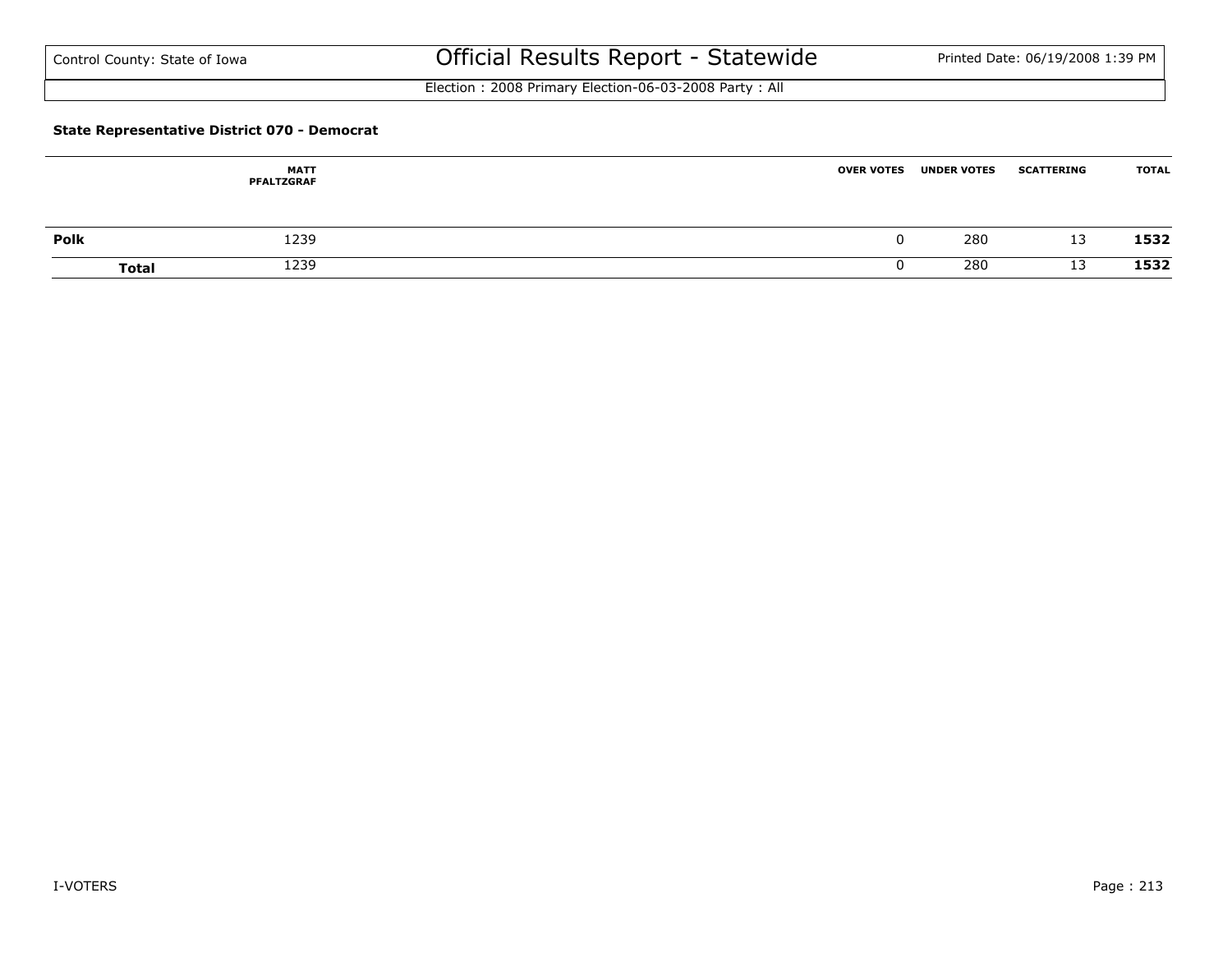Election : 2008 Primary Election-06-03-2008 Party : All

### **State Representative District 070 - Republican**

|      | <b>KEVIN</b><br><b>KOESTER</b> | JEFF A.<br><b>WRIGHT</b> | <b>OVER VOTES</b> | <b>UNDER VOTES</b> | <b>SCATTERING</b> | <b>TOTAL</b> |
|------|--------------------------------|--------------------------|-------------------|--------------------|-------------------|--------------|
| Polk | 879                            | 324                      |                   | 8                  |                   | 1212         |
|      | 879<br><b>Total</b>            | 324                      |                   |                    |                   | 1212         |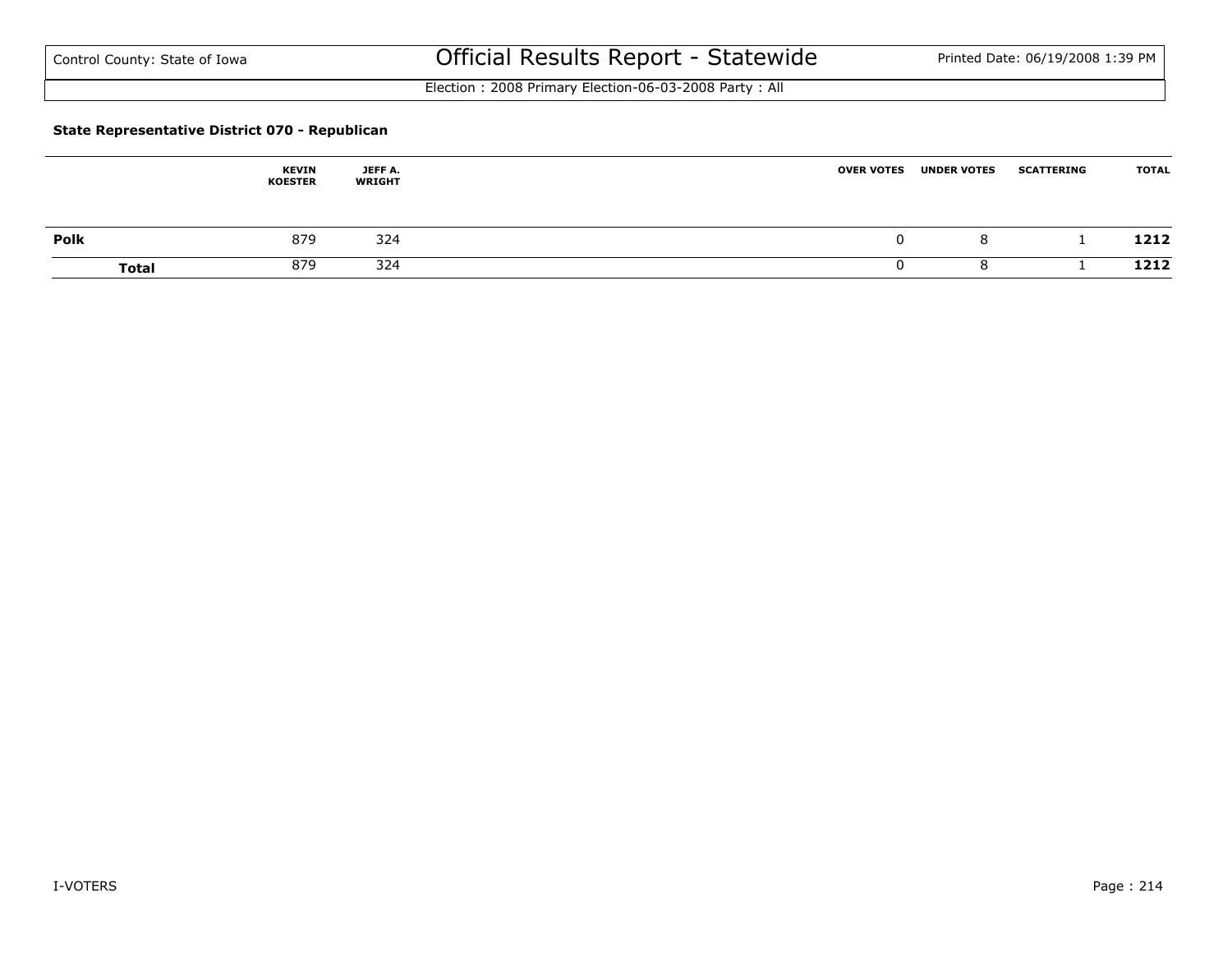Election : 2008 Primary Election-06-03-2008 Party : All

### **State Representative District 071 - Democrat**

|               | <b>PAT</b><br><b>VANZANTE</b> | <b>OVER VOTES</b> | <b>UNDER VOTES</b> | <b>SCATTERING</b> | <b>TOTAL</b> |
|---------------|-------------------------------|-------------------|--------------------|-------------------|--------------|
| <b>Jasper</b> | 90                            |                   | 26                 | 0                 | 116          |
| Marion        | 898                           |                   | 330                | 3                 | 1231         |
| <b>Total</b>  | 988                           |                   | 356                |                   | 1347         |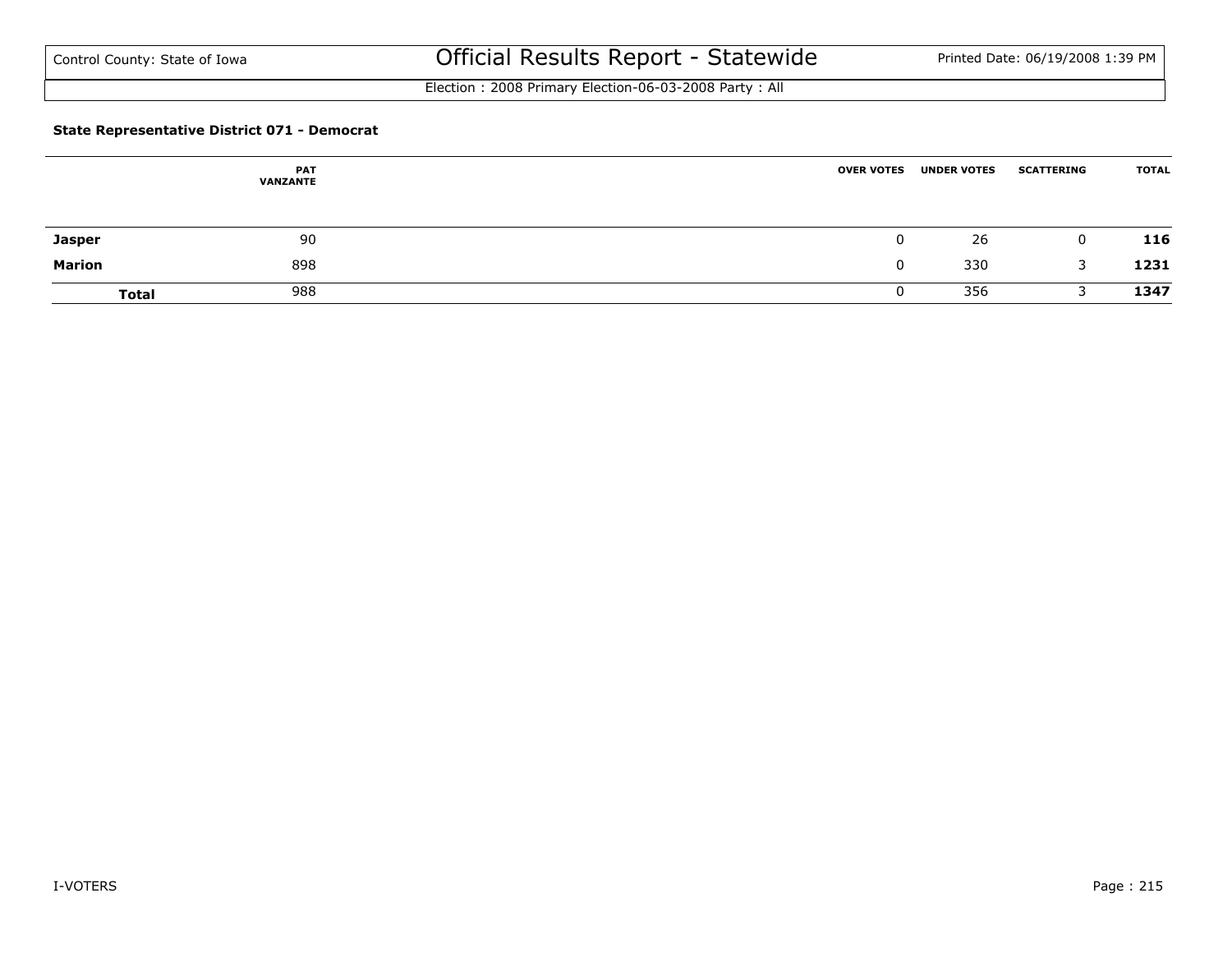Election : 2008 Primary Election-06-03-2008 Party : All

#### **State Representative District 071 - Republican**

|              | <b>MARC HELD</b> | JIM VAN<br><b>ENGELENHOV</b><br>EN | <b>OVER VOTES</b> | <b>UNDER VOTES</b> | <b>SCATTERING</b> | <b>TOTAL</b> |
|--------------|------------------|------------------------------------|-------------------|--------------------|-------------------|--------------|
| Jasper       |                  | 49                                 |                   | 0                  | 0                 | 54           |
| Marion       | 405              | 1025                               |                   | 90                 |                   | 1522         |
| <b>Total</b> | 410              | 1074                               |                   | 90                 |                   | 1576         |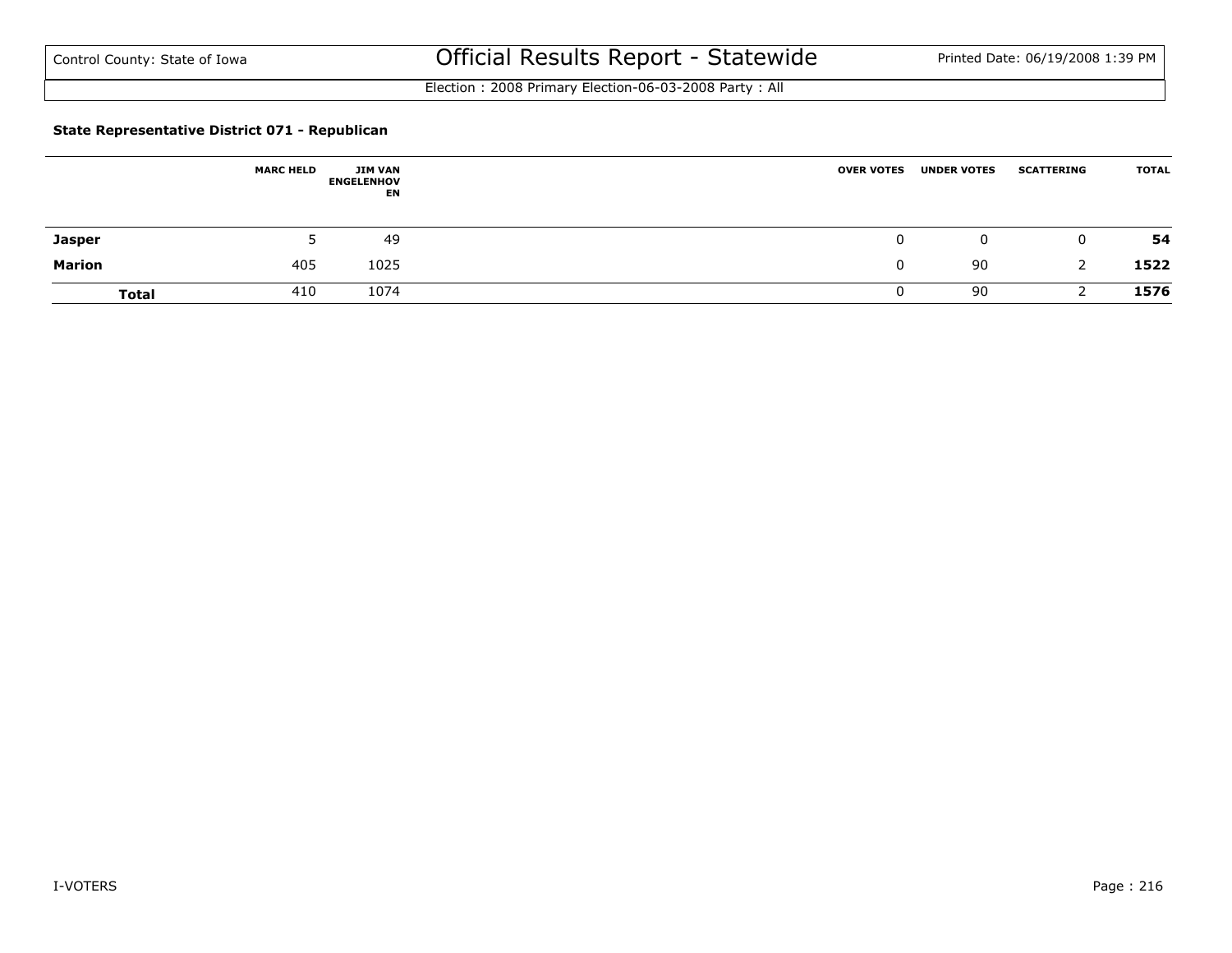Election : 2008 Primary Election-06-03-2008 Party : All

### **State Representative District 072 - Democrat**

|               | <b>JAMES</b><br><b>DEMICHELIS</b><br>JR. | <b>OVER VOTES</b> | <b>UNDER VOTES</b> | <b>SCATTERING</b> | <b>TOTAL</b> |
|---------------|------------------------------------------|-------------------|--------------------|-------------------|--------------|
| Lucas         | 252                                      | 0                 | 0                  | 4                 | 256          |
| Mahaska       | 82                                       | 0                 | 46                 | $\mathbf 0$       | 128          |
| <b>Marion</b> | 204                                      | 0                 | 148                |                   | 353          |
| <b>Monroe</b> | 574                                      | $\mathbf 0$       | 0                  |                   | 575          |
| <b>Total</b>  | 1112                                     |                   | 194                | 6                 | 1312         |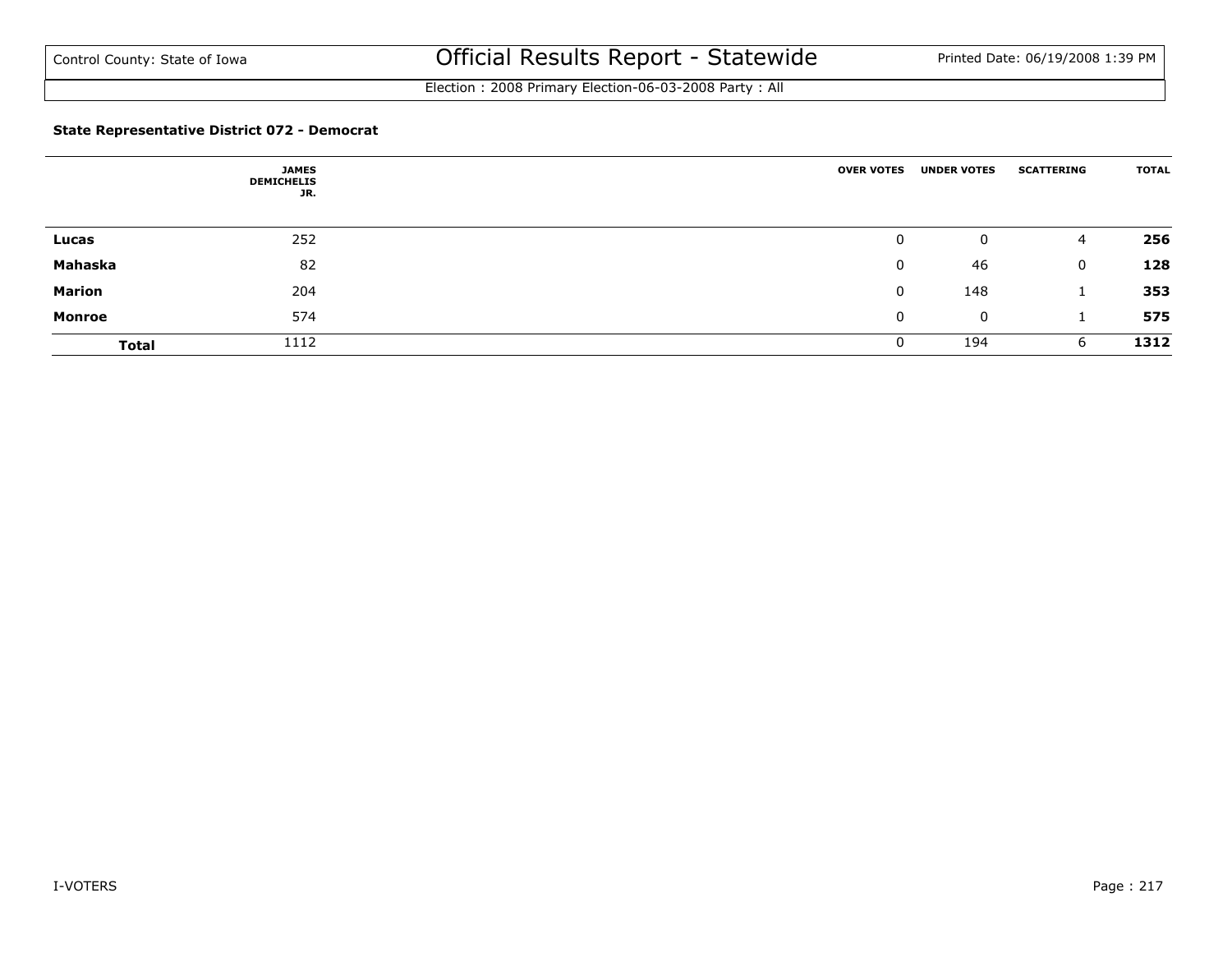Election : 2008 Primary Election-06-03-2008 Party : All

### **State Representative District 072 - Republican**

|               | <b>RICHARD D.</b><br><b>ARNOLD</b> | <b>OVER VOTES</b> | <b>UNDER VOTES</b> | <b>SCATTERING</b> | <b>TOTAL</b> |
|---------------|------------------------------------|-------------------|--------------------|-------------------|--------------|
|               |                                    |                   |                    |                   |              |
| Lucas         | 276                                | 0                 | 0                  | 0                 | 276          |
| Mahaska       | 140                                | 0                 | 17                 | 0                 | 157          |
| <b>Marion</b> | 148                                | 0                 | 67                 |                   | 216          |
| Monroe        | 199                                | $\mathbf{0}$      | 0                  | 0                 | 199          |
| <b>Total</b>  | 763                                | 0                 | 84                 |                   | 848          |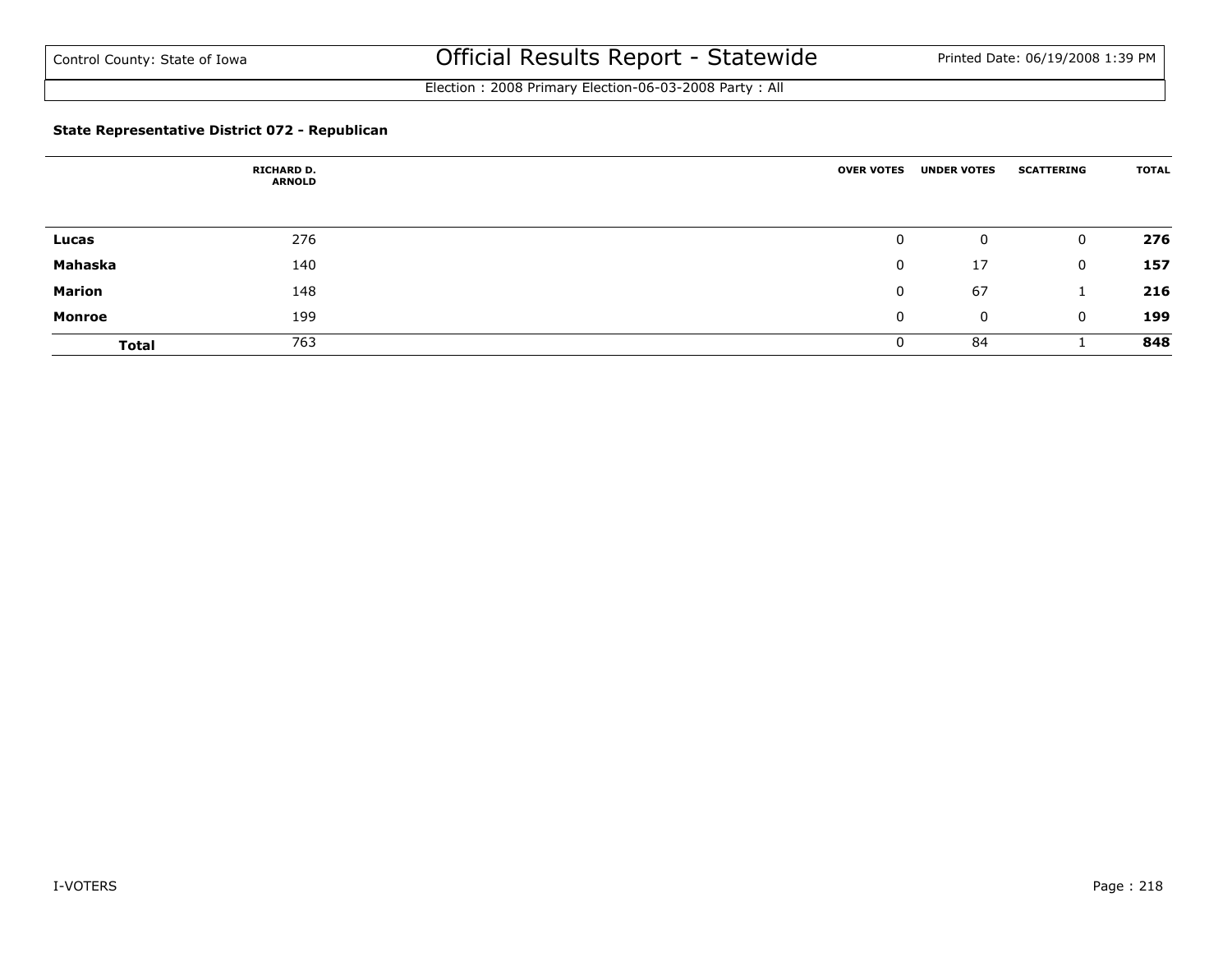Election : 2008 Primary Election-06-03-2008 Party : All

### **State Representative District 073 - Democrat**

|                | <b>MAXINE R.</b><br><b>BUSSANMAS</b> | <b>OVER VOTES</b> | <b>UNDER VOTES</b> | <b>SCATTERING</b> | <b>TOTAL</b> |
|----------------|--------------------------------------|-------------------|--------------------|-------------------|--------------|
|                |                                      |                   |                    |                   |              |
| <b>Dallas</b>  | 71                                   | 0                 | 13                 | 0                 | 84           |
| <b>Madison</b> | 843                                  | 0                 | 236                | 13                | 1092         |
| Warren         | 257                                  | 0                 | 0                  |                   | 258          |
| <b>Total</b>   | 1171                                 | U                 | 249                | 14                | 1434         |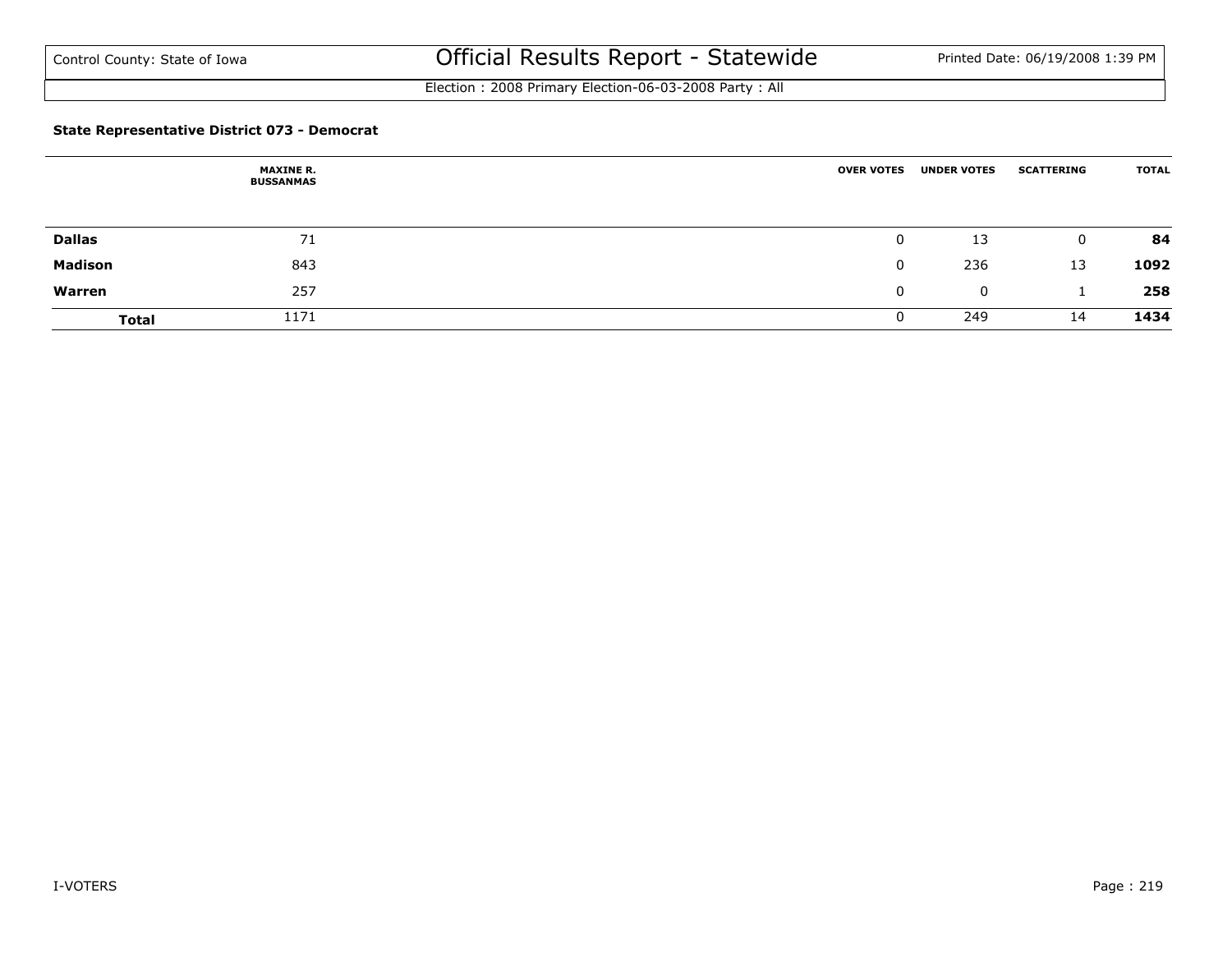Election : 2008 Primary Election-06-03-2008 Party : All

### **State Representative District 073 - Republican**

|                | <b>JODI</b><br><b>TYMESON</b> | <b>OVER VOTES</b> | <b>UNDER VOTES</b> | <b>SCATTERING</b> | <b>TOTAL</b> |
|----------------|-------------------------------|-------------------|--------------------|-------------------|--------------|
|                |                               |                   |                    |                   |              |
| <b>Dallas</b>  | 89                            | 0                 | 3                  | $\mathbf{0}$      | 92           |
| <b>Madison</b> | 368                           | 0                 | 17                 | $\mathbf{0}$      | 385          |
| Warren         | 181                           | 0                 | 0                  |                   | 182          |
| <b>Total</b>   | 638                           |                   | 20                 |                   | 659          |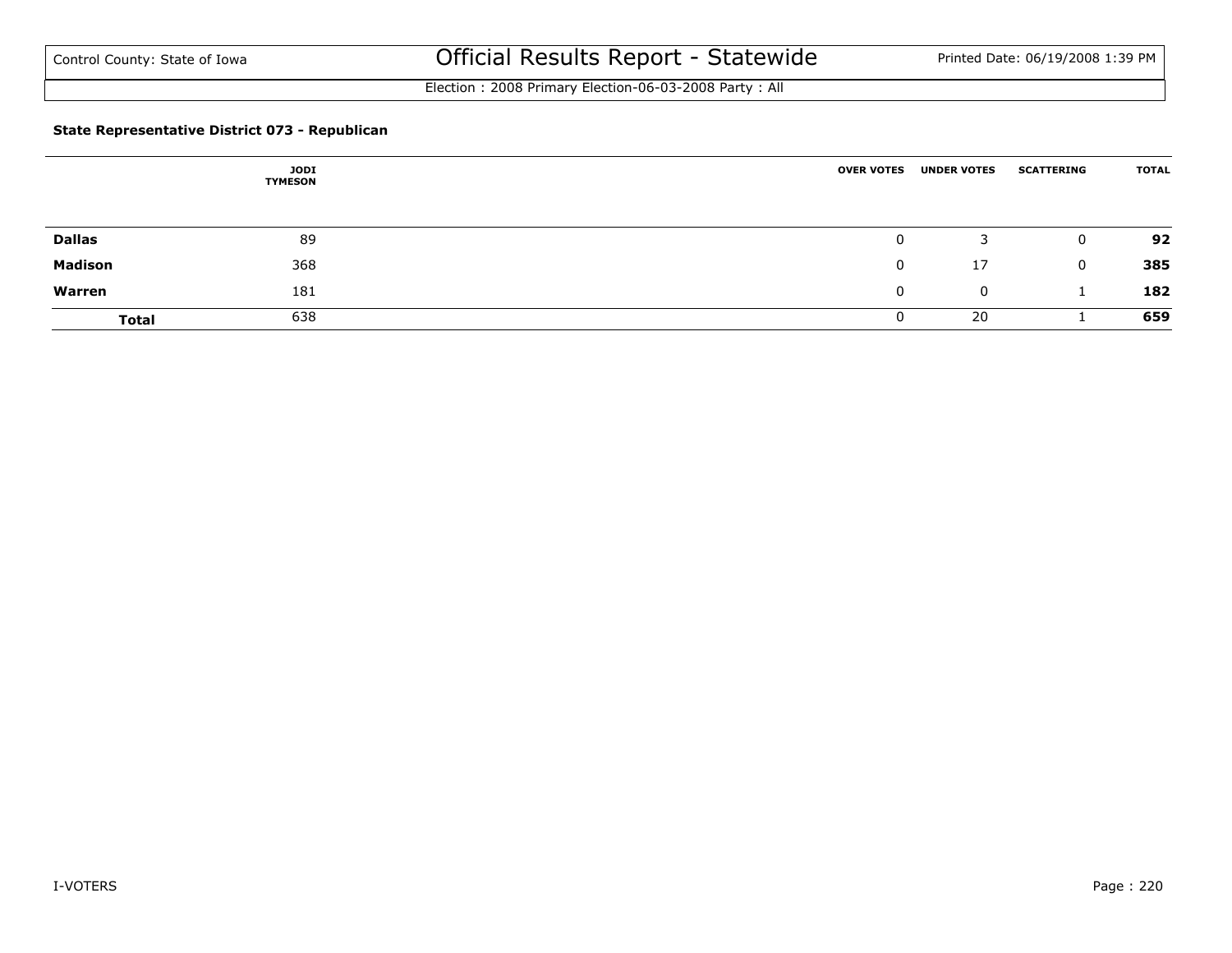| Control County: State of Iowa |  |  |  |  |
|-------------------------------|--|--|--|--|
|-------------------------------|--|--|--|--|

# Official Results Report - Statewide Printed Date: 06/19/2008 1:39 PM

Election : 2008 Primary Election-06-03-2008 Party : All

### **State Representative District 074 - Democrat**

|        | <b>MARK DAVITT</b> | <b>UNDER VOTES</b><br><b>OVER VOTES</b> | <b>TOTAL</b><br><b>SCATTERING</b> |
|--------|--------------------|-----------------------------------------|-----------------------------------|
| Warren | 598                |                                         | 599<br>0                          |
| Total  | 598                |                                         | 599                               |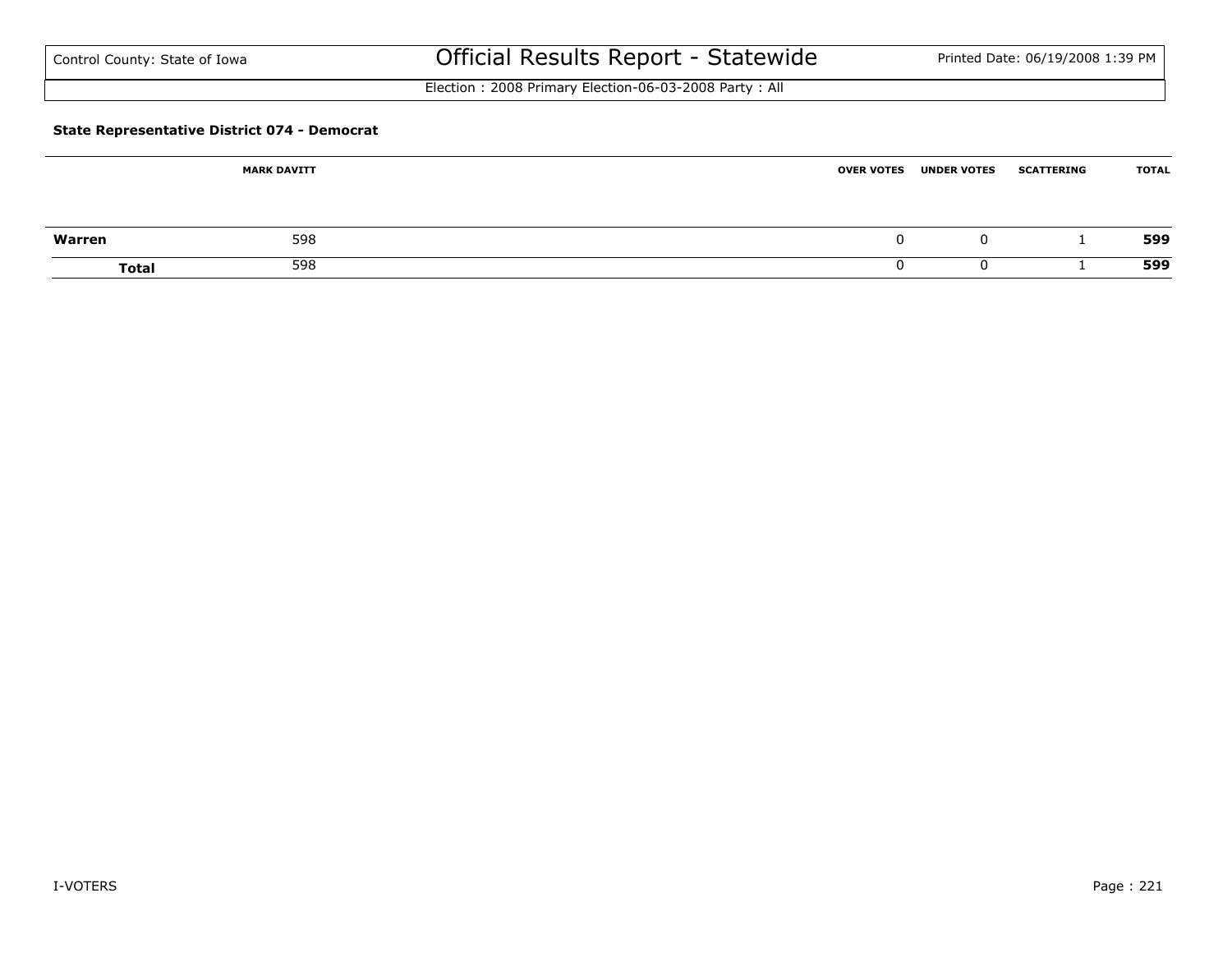Election : 2008 Primary Election-06-03-2008 Party : All

### **State Representative District 074 - Republican**

|              | <b>KENT</b><br><b>SORENSON</b> | <b>OVER VOTES</b> | <b>UNDER VOTES</b> | <b>SCATTERING</b> | <b>TOTAL</b> |
|--------------|--------------------------------|-------------------|--------------------|-------------------|--------------|
| Warren       | 284                            |                   | 0                  |                   | 285          |
| <b>Total</b> | 284                            |                   |                    |                   | 285          |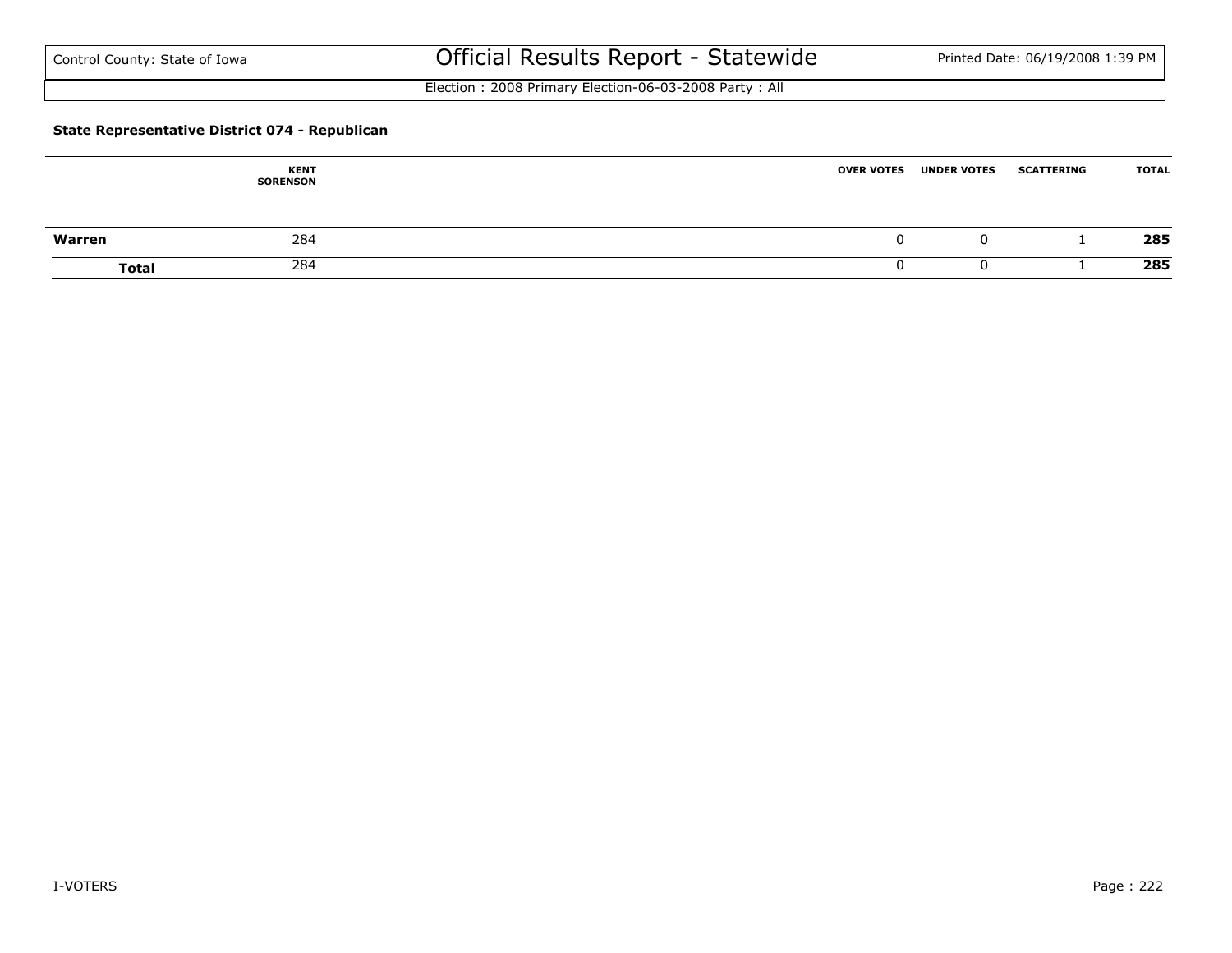Election : 2008 Primary Election-06-03-2008 Party : All

### **State Representative District 075 - Democrat**

|              | ERIC J.<br><b>PALMER</b> | <b>OVER VOTES</b> | <b>UNDER VOTES</b> | <b>SCATTERING</b> | <b>TOTAL</b> |
|--------------|--------------------------|-------------------|--------------------|-------------------|--------------|
| Mahaska      | 404                      |                   | 31                 |                   | 436          |
| Poweshiek    | 732                      |                   | $\mathbf{0}$       | 5                 | 737          |
| <b>Total</b> | 1136                     |                   | 31                 | b                 | 1173         |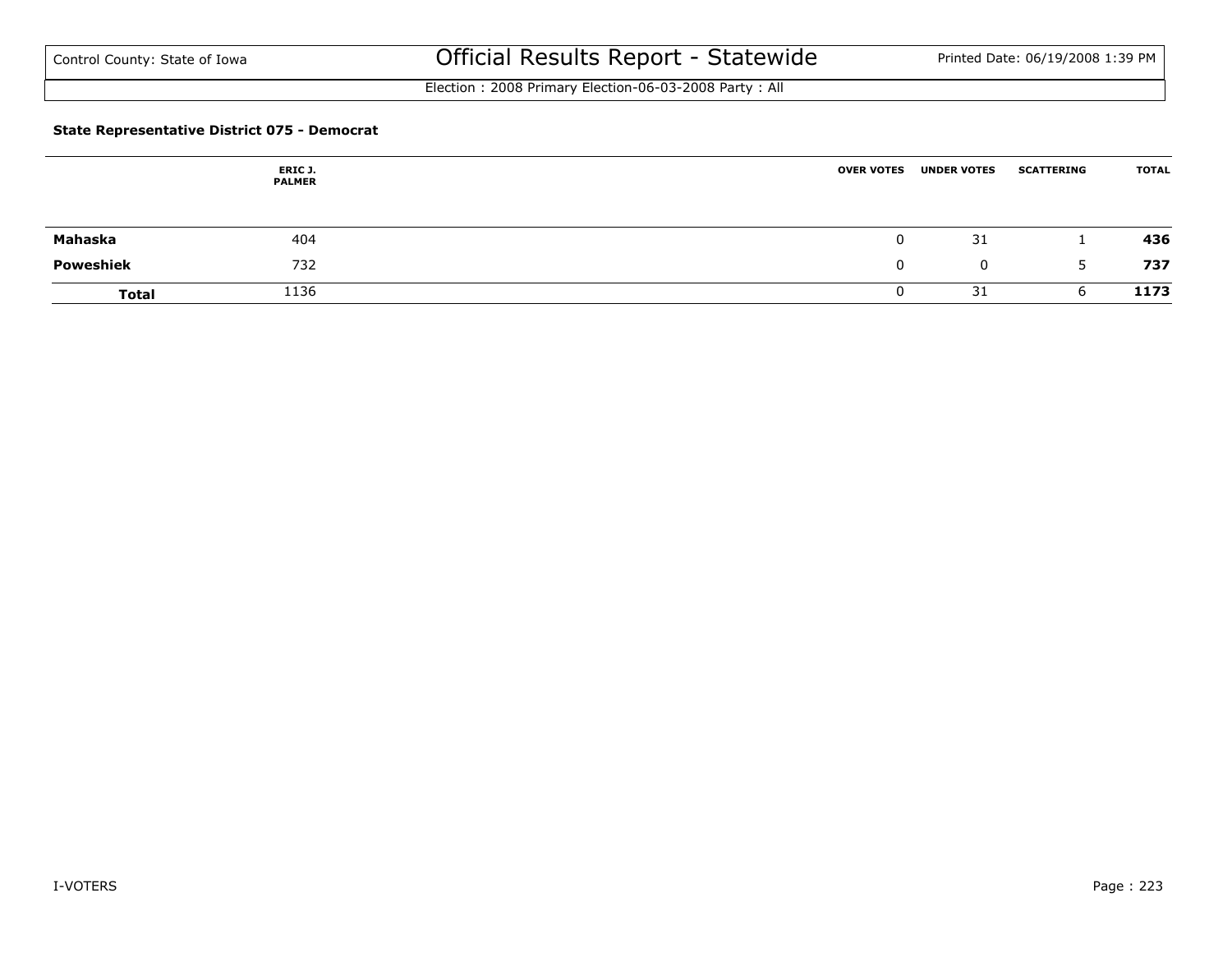Election : 2008 Primary Election-06-03-2008 Party : All

### **State Representative District 075 - Republican**

|              | <b>DANNY</b><br><b>CARROLL</b> | <b>OVER VOTES</b> | <b>UNDER VOTES</b> | <b>SCATTERING</b> | <b>TOTAL</b> |
|--------------|--------------------------------|-------------------|--------------------|-------------------|--------------|
|              |                                |                   |                    |                   |              |
| Mahaska      | 258                            |                   | 21                 | $\mathbf{0}$      | 279          |
| Poweshiek    | 212                            | 0                 | $\mathbf 0$        |                   | 213          |
| <b>Total</b> | 470                            |                   | 21                 |                   | 492          |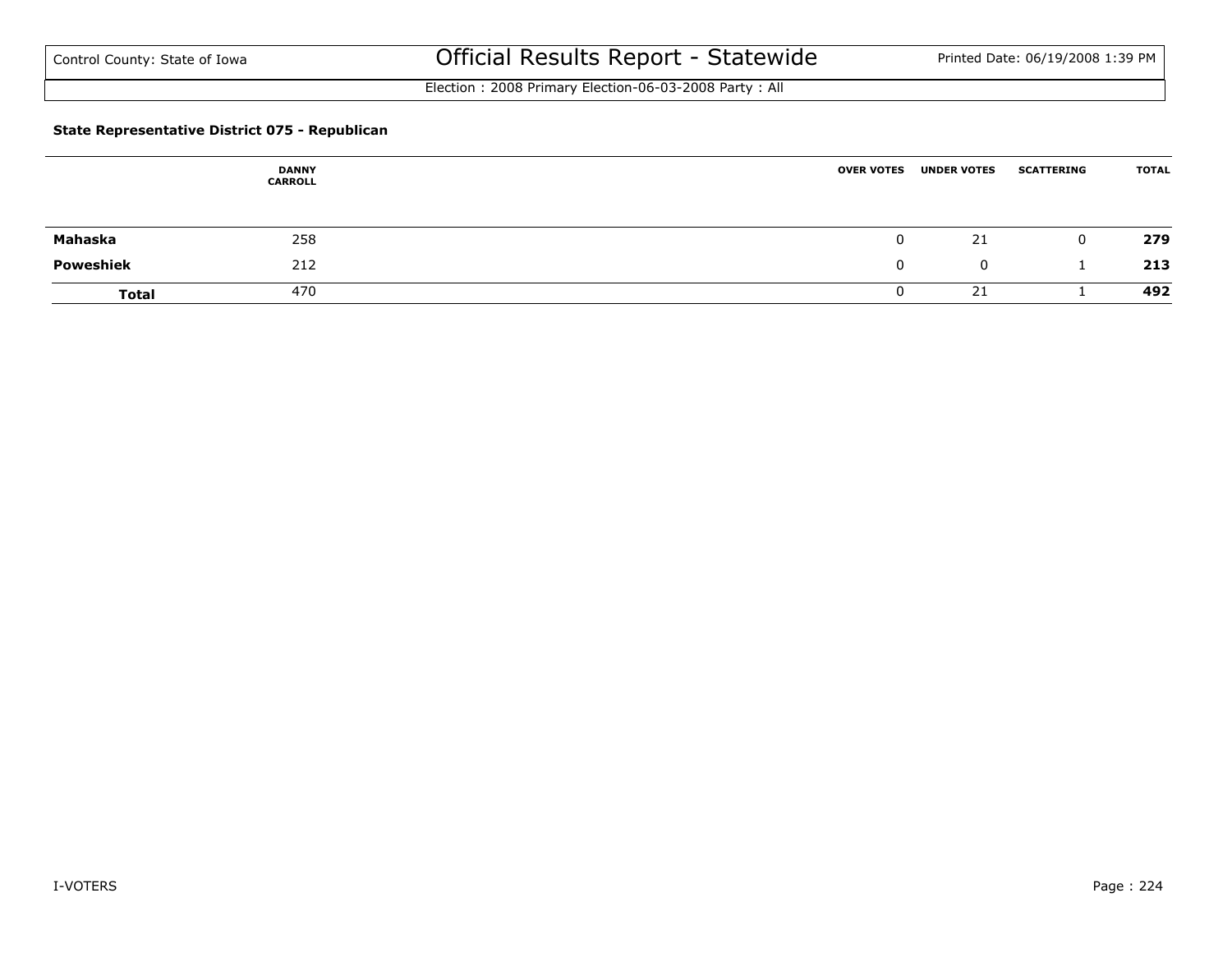Election : 2008 Primary Election-06-03-2008 Party : All

### **State Representative District 076 - Democrat**

|                  | <b>JIM VAN</b><br><b>SCOYOC</b> |    | <b>OVER VOTES</b> |   | <b>UNDER VOTES</b> | <b>SCATTERING</b> | <b>TOTAL</b> |
|------------------|---------------------------------|----|-------------------|---|--------------------|-------------------|--------------|
| Iowa             | 368                             |    | 0                 |   | 0                  |                   | 370          |
| Keokuk           | 1073                            |    |                   | 0 | 0                  |                   | 1080         |
| <b>Poweshiek</b> | 69                              |    |                   | 0 | 0                  |                   | 70           |
| <b>Tama</b>      |                                 | 26 |                   | 0 | 11                 | 0                 | 37           |
| <b>Total</b>     | 1536                            |    |                   | 0 | 11                 | 10                | 1557         |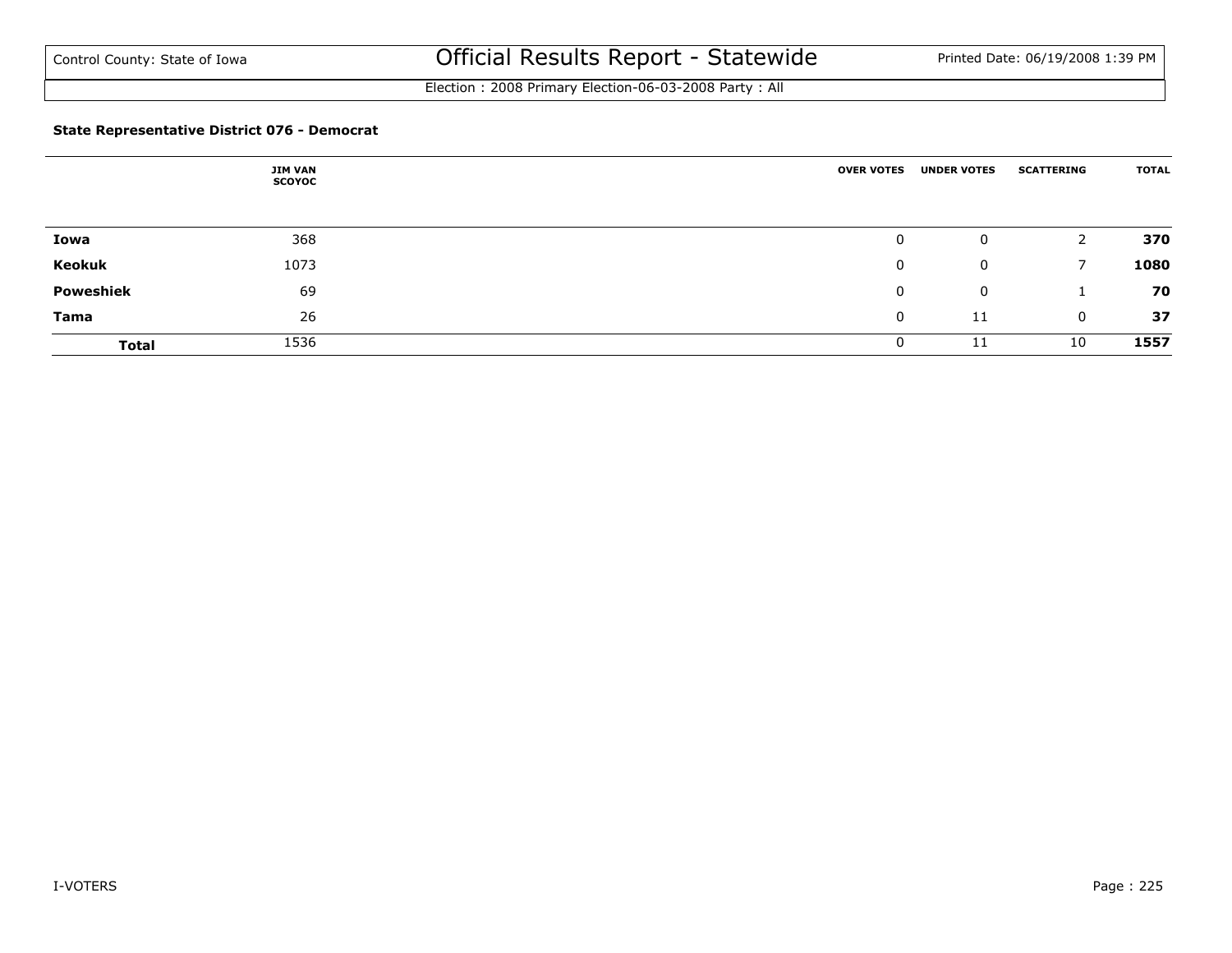Election : 2008 Primary Election-06-03-2008 Party : All

### **State Representative District 076 - Republican**

|                  | <b>BETTY R.</b><br><b>DEBOEF</b> |    | <b>OVER VOTES</b> |   | <b>UNDER VOTES</b> | <b>SCATTERING</b> | <b>TOTAL</b> |
|------------------|----------------------------------|----|-------------------|---|--------------------|-------------------|--------------|
| Iowa             | 206                              |    |                   | 0 | 0                  | 0                 | 206          |
| Keokuk           | 257                              |    |                   | 0 | 0                  | 0                 | 257          |
| <b>Poweshiek</b> |                                  | 80 |                   | 0 | 0                  |                   | 81           |
| <b>Tama</b>      |                                  | 50 |                   | 0 | $\overline{4}$     |                   | 55           |
| <b>Total</b>     | 593                              |    |                   | 0 | 4                  |                   | 599          |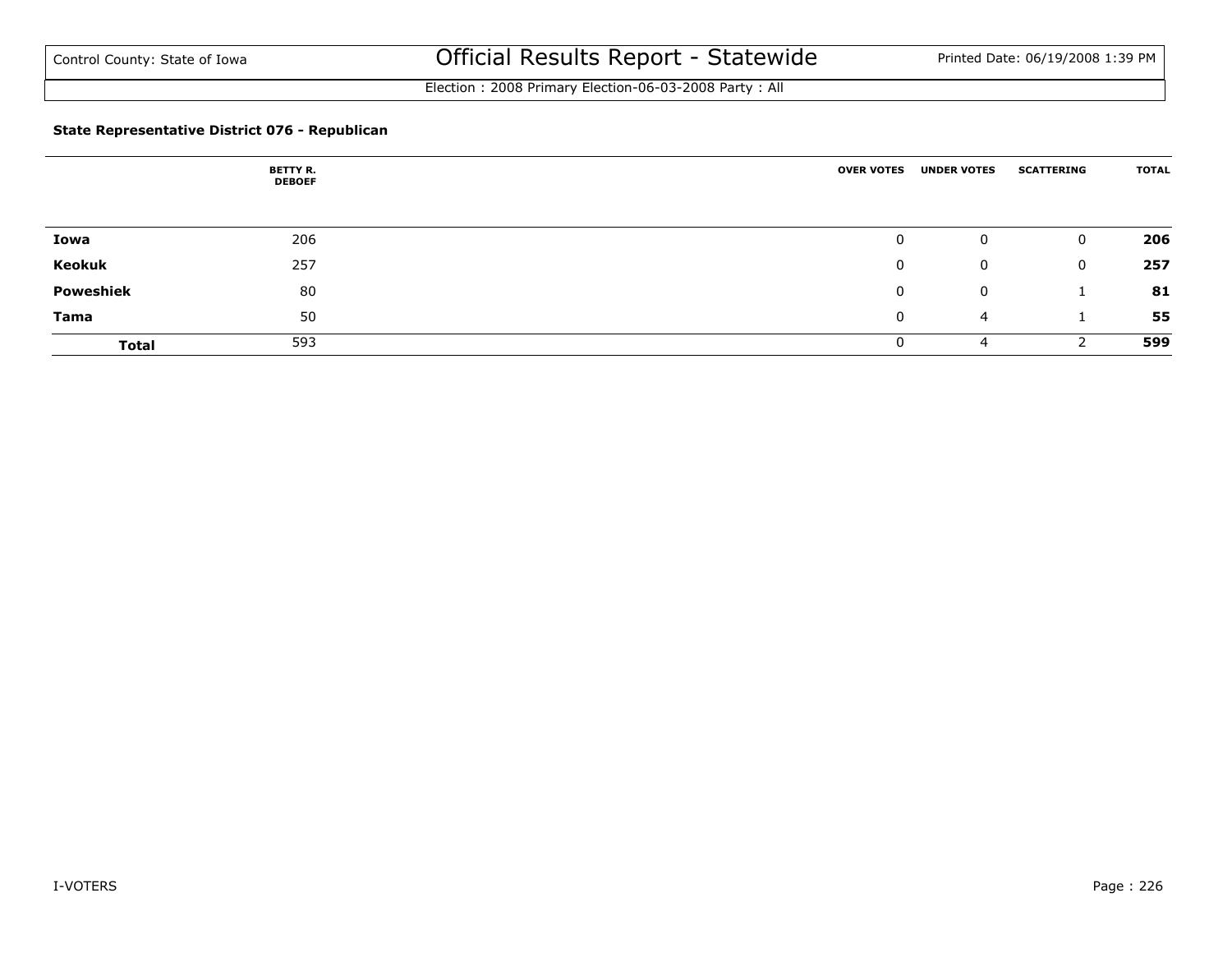Election : 2008 Primary Election-06-03-2008 Party : All

### **State Representative District 077 - Democrat**

|         | <b>MARY</b><br><b>MASCHER</b> | <b>OVER VOTES</b> | <b>UNDER VOTES</b> | <b>SCATTERING</b> | <b>TOTAL</b> |
|---------|-------------------------------|-------------------|--------------------|-------------------|--------------|
| Johnson | 526                           |                   | 67                 | 8                 | 601          |
| Total   | 526                           |                   | -67                | C                 | 601          |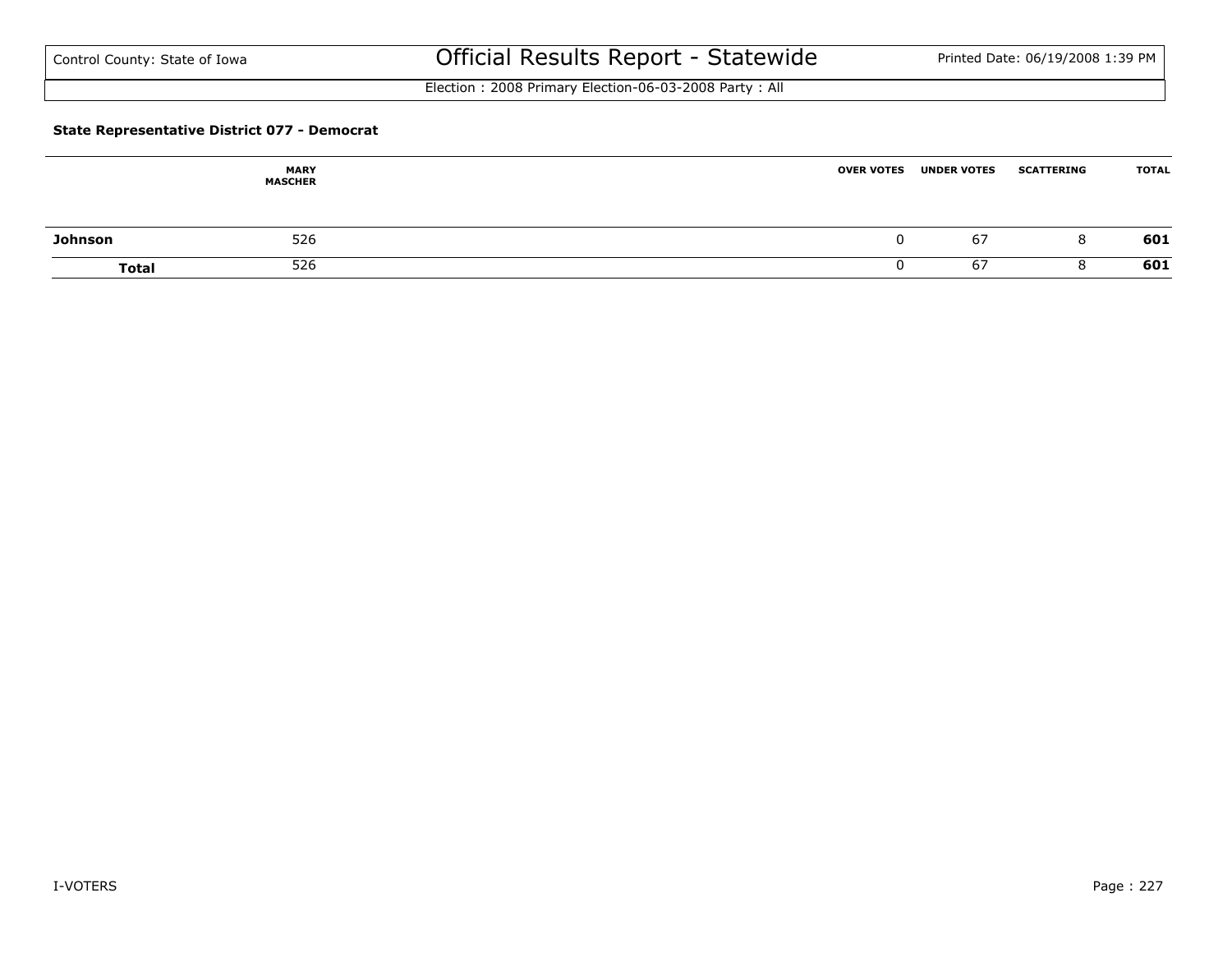| Control County: State of Iowa                  | Official Results Report - Statewide                   |                   |                    | Printed Date: 06/19/2008 1:39 PM |              |
|------------------------------------------------|-------------------------------------------------------|-------------------|--------------------|----------------------------------|--------------|
|                                                | Election: 2008 Primary Election-06-03-2008 Party: All |                   |                    |                                  |              |
| State Representative District 077 - Republican |                                                       |                   |                    |                                  |              |
|                                                |                                                       | <b>OVER VOTES</b> | <b>UNDER VOTES</b> | <b>SCATTERING</b>                | <b>TOTAL</b> |

| Johnson      |  | 191 | 200 |
|--------------|--|-----|-----|
| <b>Total</b> |  | 191 | 200 |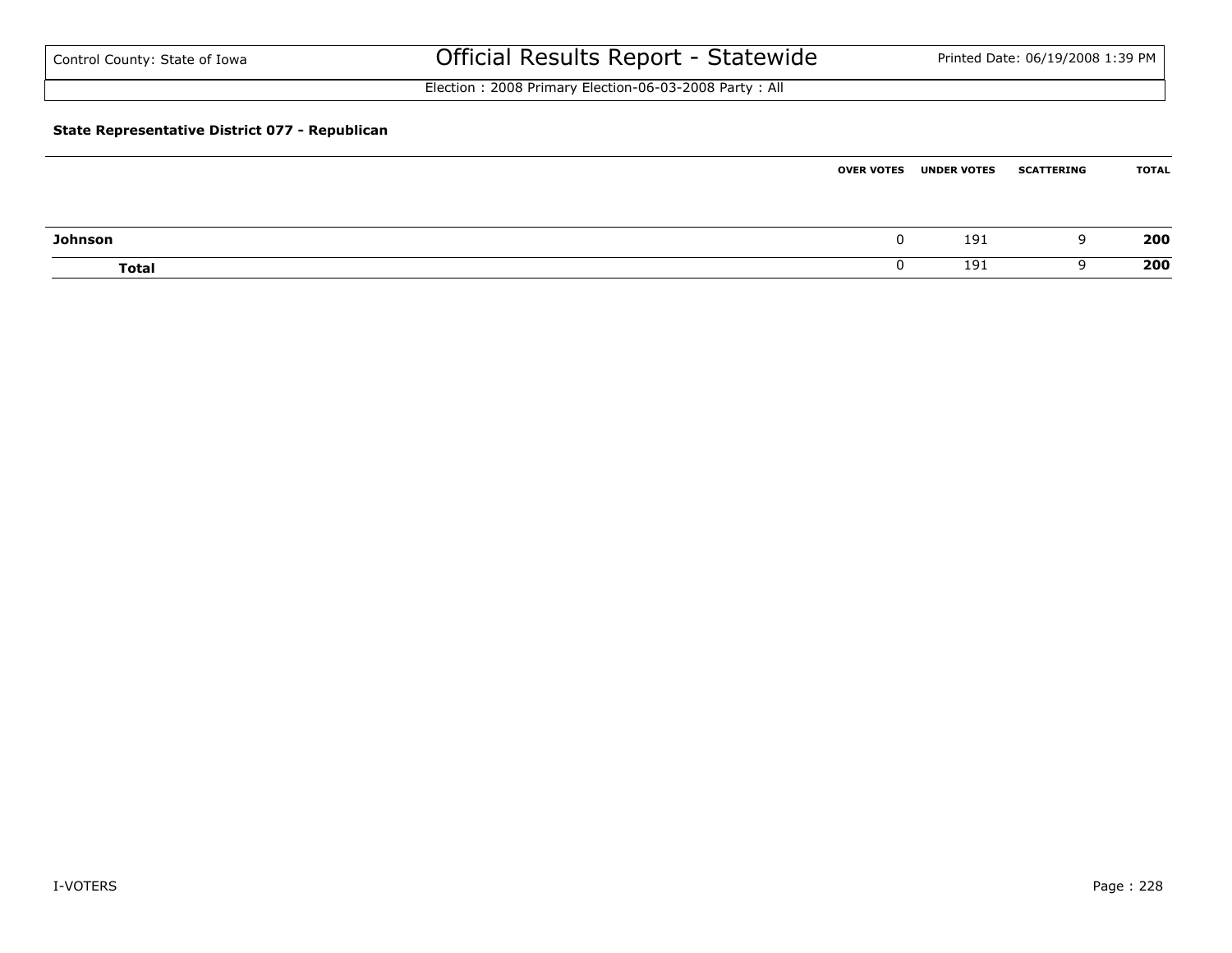Election : 2008 Primary Election-06-03-2008 Party : All

### **State Representative District 078 - Democrat**

|                | <b>VICKI</b><br><b>LENSING</b> | <b>OVER VOTES</b> | <b>UNDER VOTES</b> | <b>SCATTERING</b> | <b>TOTAL</b> |
|----------------|--------------------------------|-------------------|--------------------|-------------------|--------------|
| <b>Johnson</b> | 1293                           |                   | 182                | 24                | 1499         |
| <b>Total</b>   | 1293                           |                   | 182                | 24                | 1499         |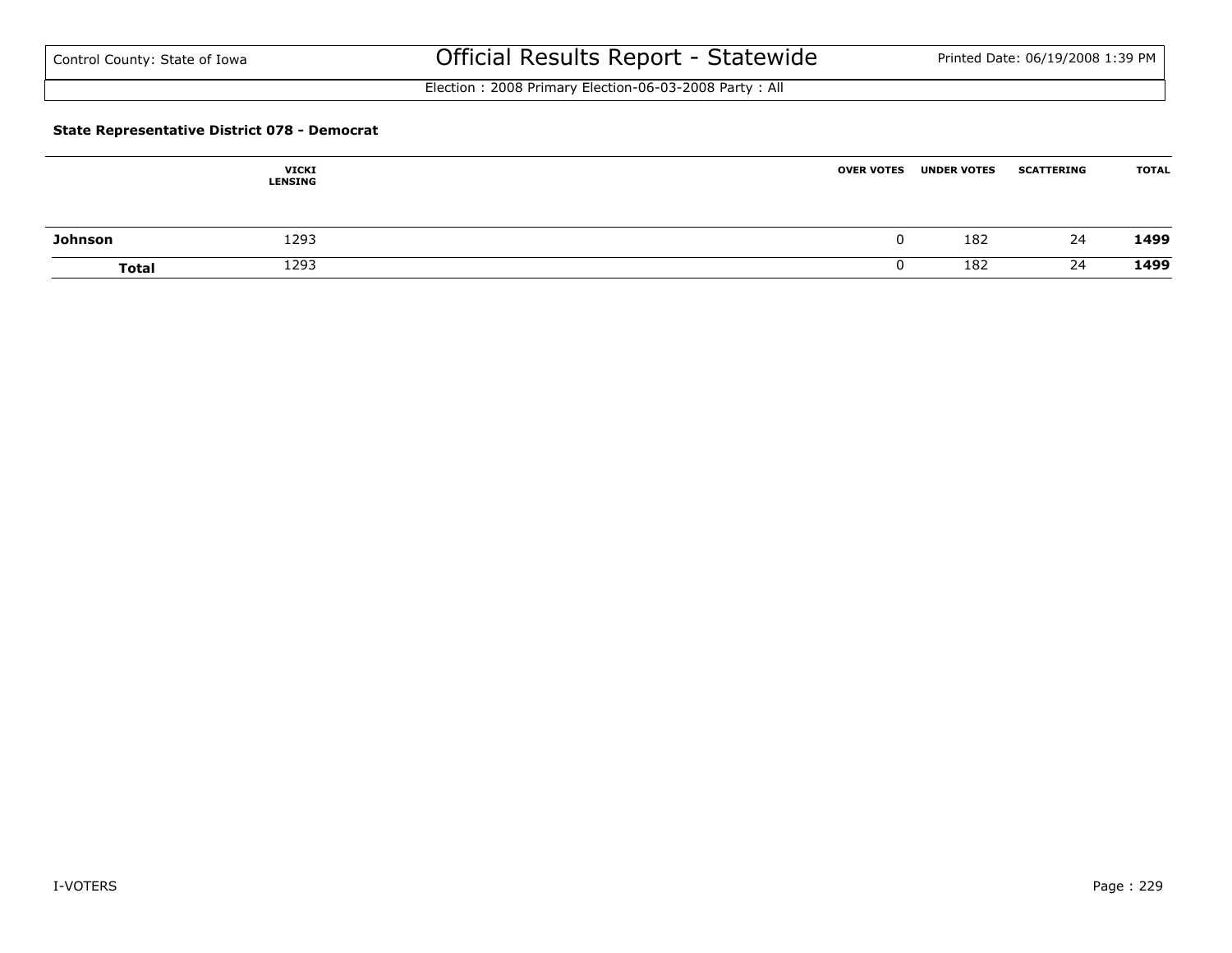| Control County: State of Iowa                  | Official Results Report - Statewide                   |                   |                    | Printed Date: 06/19/2008 1:39 PM |              |
|------------------------------------------------|-------------------------------------------------------|-------------------|--------------------|----------------------------------|--------------|
|                                                | Election: 2008 Primary Election-06-03-2008 Party: All |                   |                    |                                  |              |
| State Representative District 078 - Republican |                                                       |                   |                    |                                  |              |
|                                                |                                                       | <b>OVER VOTES</b> | <b>UNDER VOTES</b> | <b>SCATTERING</b>                | <b>TOTAL</b> |

| Johnson      | u  | 389 | <b>14</b>            | 403 |
|--------------|----|-----|----------------------|-----|
| <b>Total</b> | ັບ | 389 | 84<br>$\sim$ $\cdot$ | 403 |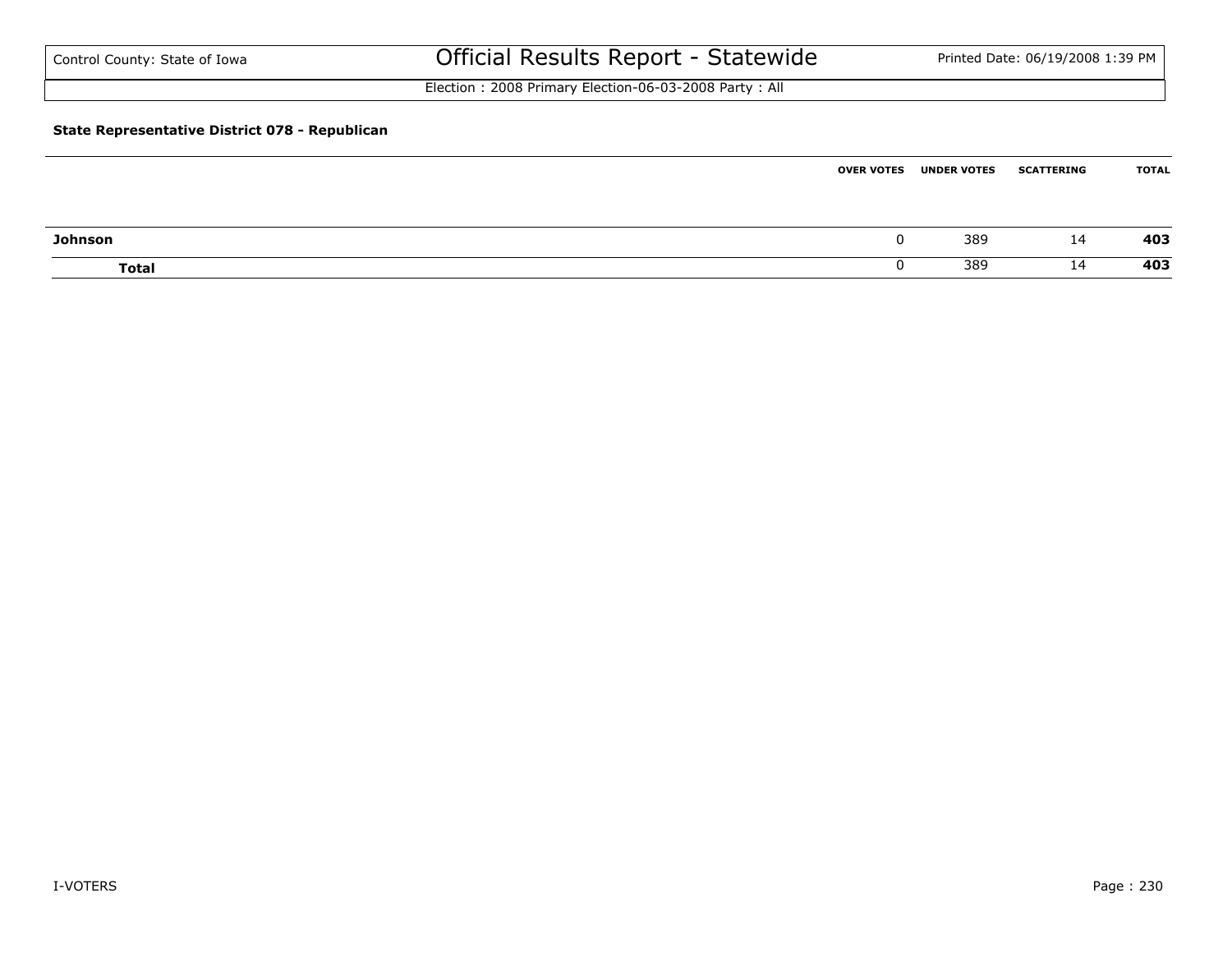Election : 2008 Primary Election-06-03-2008 Party : All

### **State Representative District 079 - Democrat**

|                  | <b>REBECCA</b><br><b>SPEARS</b> | <b>OVER VOTES</b> | <b>UNDER VOTES</b> | <b>SCATTERING</b> | <b>TOTAL</b> |
|------------------|---------------------------------|-------------------|--------------------|-------------------|--------------|
|                  |                                 |                   |                    |                   |              |
| Cedar            | 186                             | 0                 | 0                  | 4                 | 190          |
| Johnson          | 54                              | 0                 | 25                 | 0                 | 79           |
| <b>Muscatine</b> | 152                             | $\mathbf{0}$      | 49                 | 3                 | 204          |
| <b>Total</b>     | 392                             | 0                 | 74                 |                   | 473          |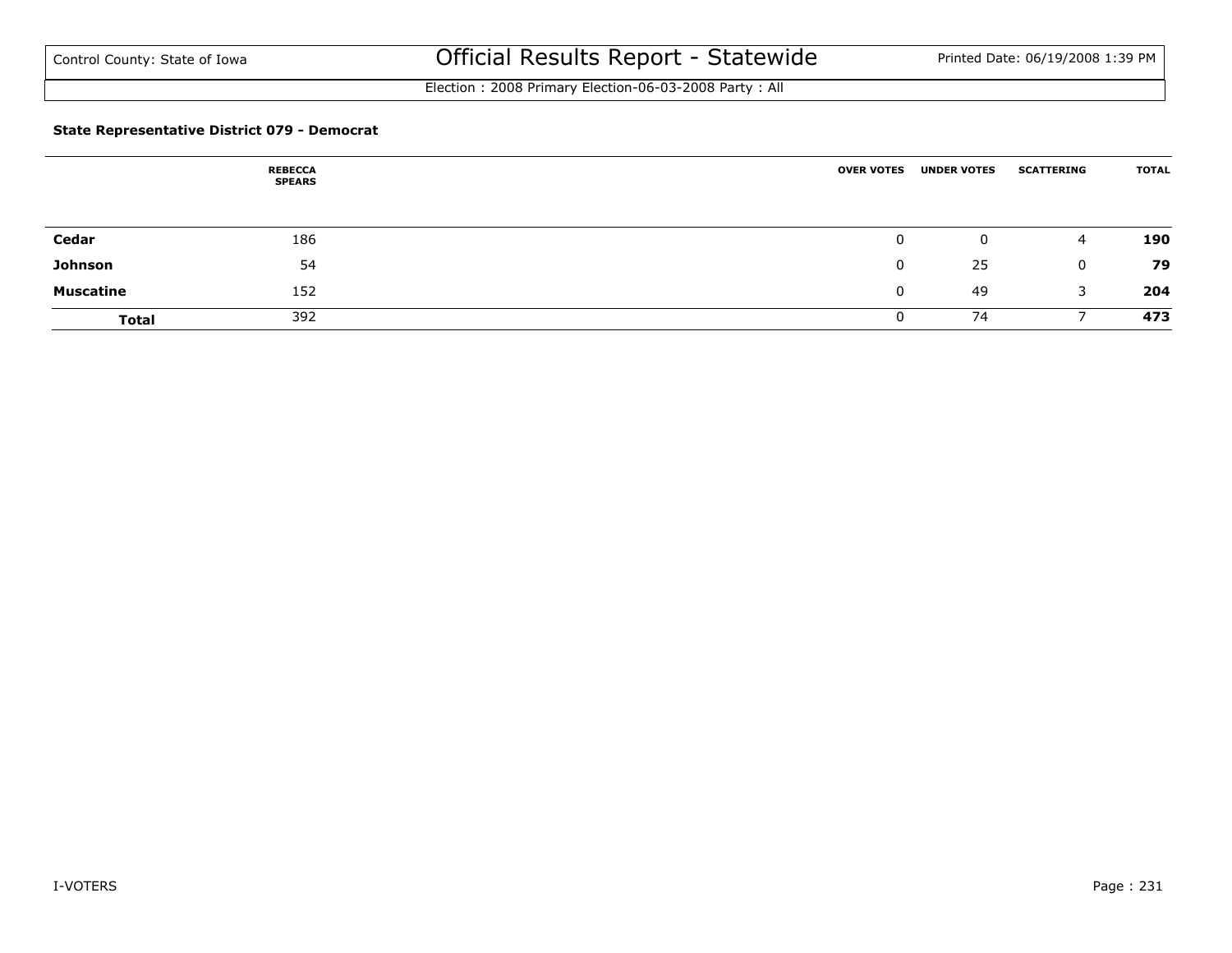Election : 2008 Primary Election-06-03-2008 Party : All

### **State Representative District 079 - Republican**

|                  | <b>JEFF</b><br><b>KAUFMANN</b> | <b>OVER VOTES</b> | <b>UNDER VOTES</b> | <b>SCATTERING</b> | <b>TOTAL</b> |
|------------------|--------------------------------|-------------------|--------------------|-------------------|--------------|
|                  |                                |                   |                    |                   |              |
| Cedar            | 496                            | 0                 | 0                  |                   | 498          |
| Johnson          | 27                             | 0                 | 3                  | 0                 | 30           |
| <b>Muscatine</b> | 329                            | 0                 | 31                 | 3                 | 363          |
| <b>Total</b>     | 852                            | 0                 | 34                 |                   | 891          |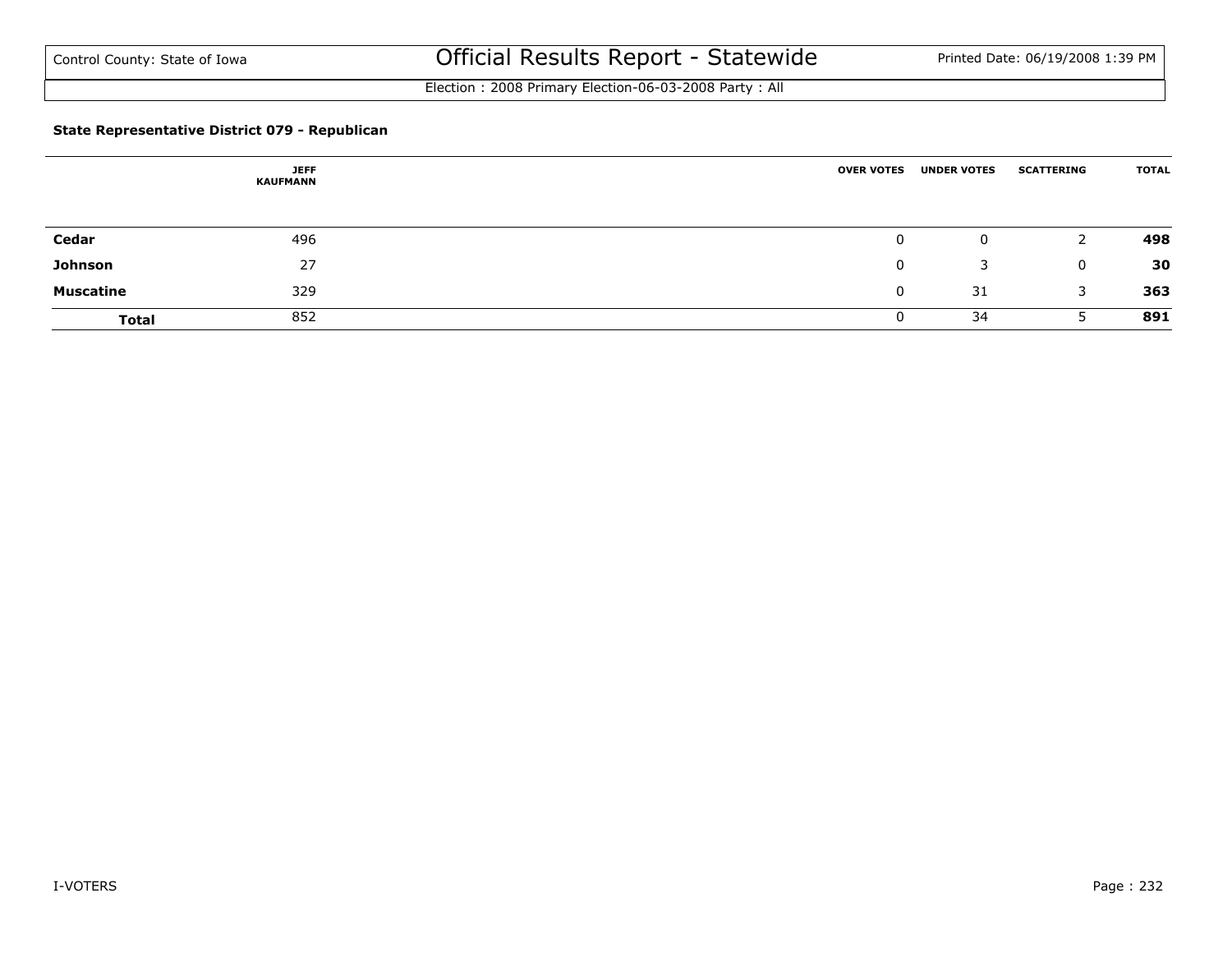Election : 2008 Primary Election-06-03-2008 Party : All

### **State Representative District 080 - Democrat**

|                  | <b>NATHAN K</b><br><b>REICHERT</b> | <b>OVER VOTES</b> | <b>UNDER VOTES</b> | <b>SCATTERING</b> | <b>TOTAL</b> |
|------------------|------------------------------------|-------------------|--------------------|-------------------|--------------|
| <b>Muscatine</b> | 410                                | u                 | 68                 | h                 | 484          |
| <b>Total</b>     | 410                                |                   | 68                 |                   | 484          |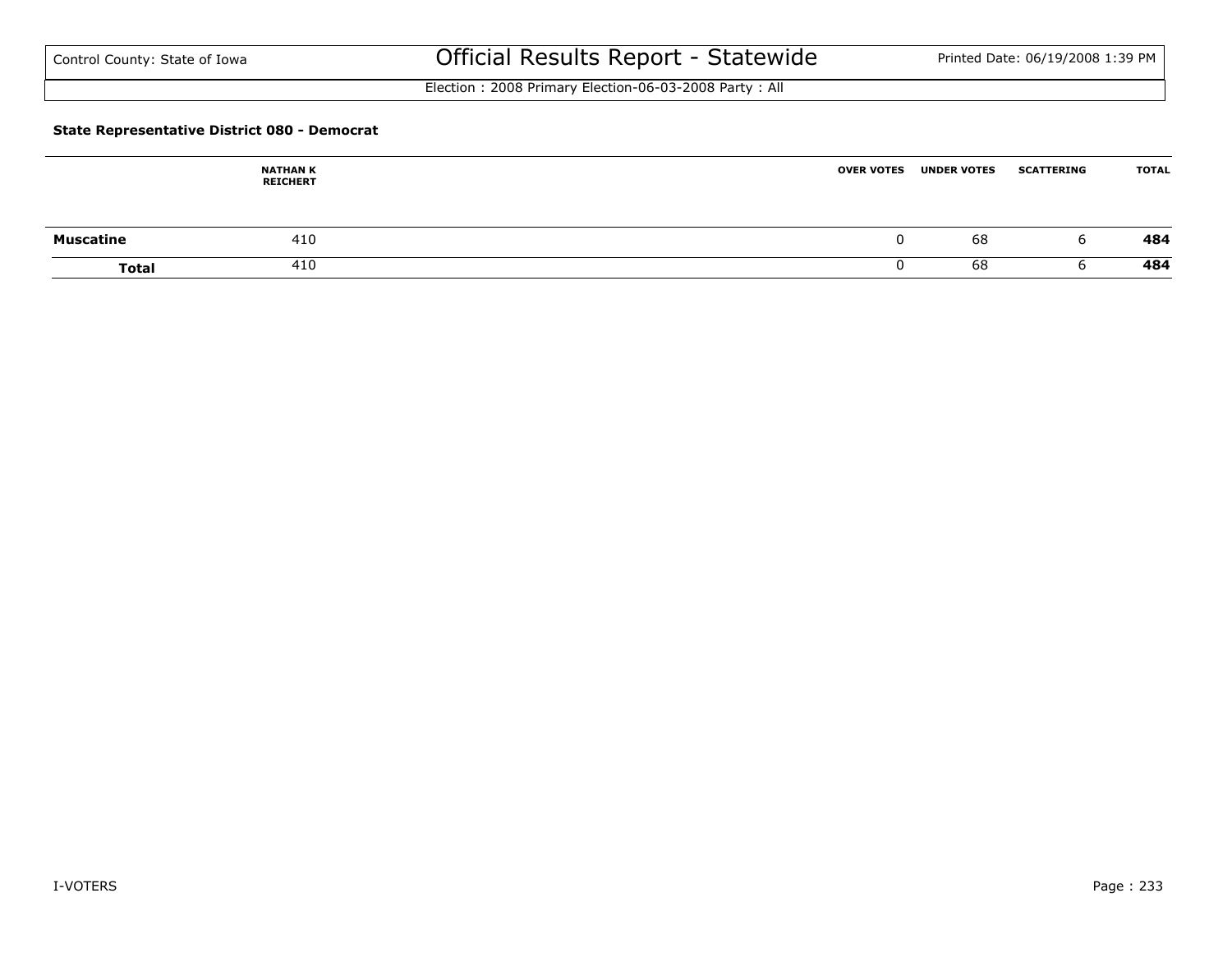Election : 2008 Primary Election-06-03-2008 Party : All

### **State Representative District 080 - Republican**

|                  | <b>ROBERT E.</b><br><b>HOWARD</b> | <b>OVER VOTES</b> | <b>UNDER VOTES</b> | <b>SCATTERING</b> | <b>TOTAL</b> |
|------------------|-----------------------------------|-------------------|--------------------|-------------------|--------------|
| <b>Muscatine</b> | 945                               | u                 | 236                | 12                | 1193         |
| <b>Total</b>     | 945                               |                   | 236                | 12                | 1193         |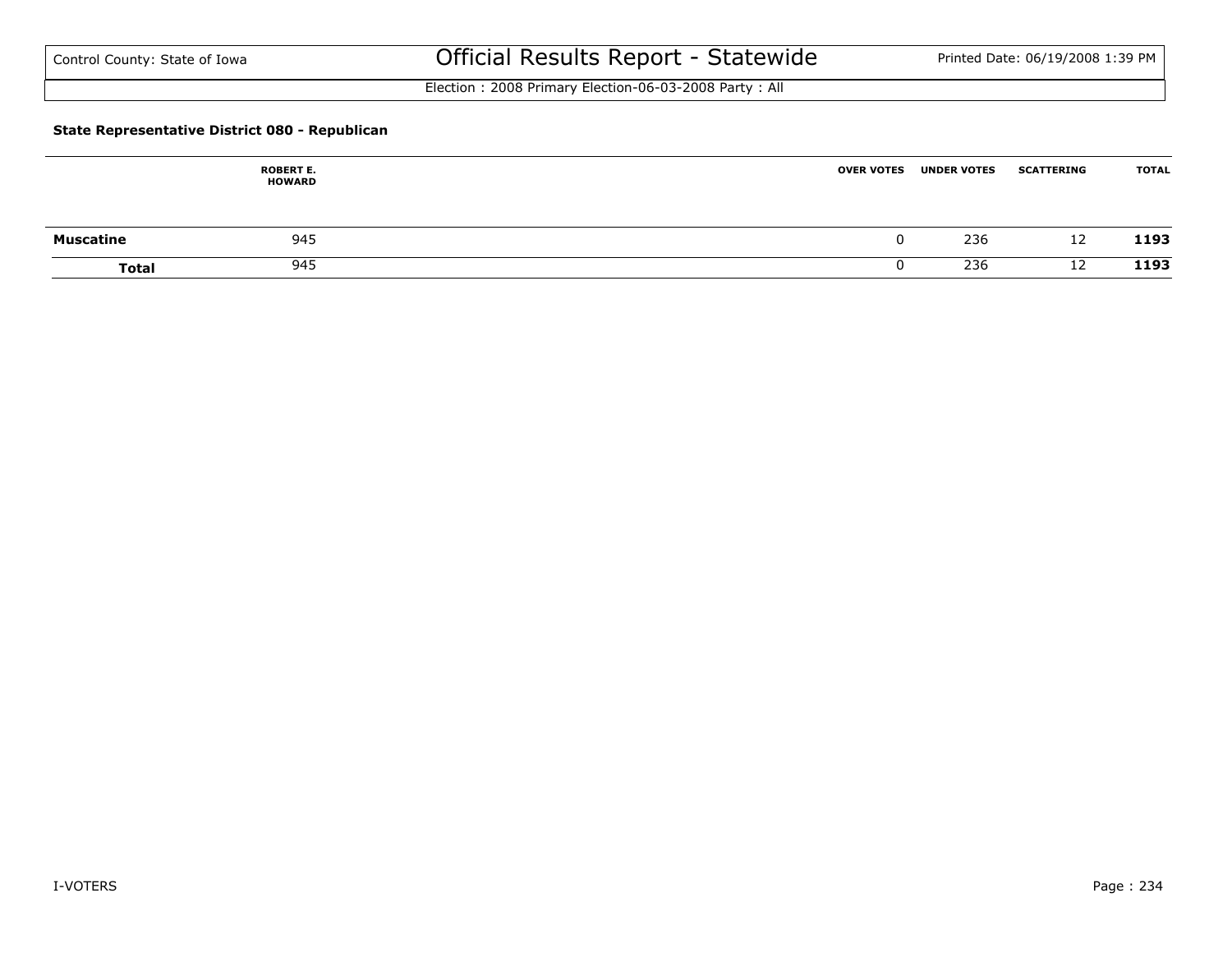Election : 2008 Primary Election-06-03-2008 Party : All

### **State Representative District 081 - Democrat**

|              | <b>PHYLLIS</b><br><b>THEDE</b> | <b>OVER VOTES</b> | <b>UNDER VOTES</b> | <b>SCATTERING</b> | <b>TOTAL</b> |
|--------------|--------------------------------|-------------------|--------------------|-------------------|--------------|
| <b>Scott</b> | 198                            |                   | U                  |                   | 201          |
|              | 198<br><b>Total</b>            |                   |                    |                   | 201          |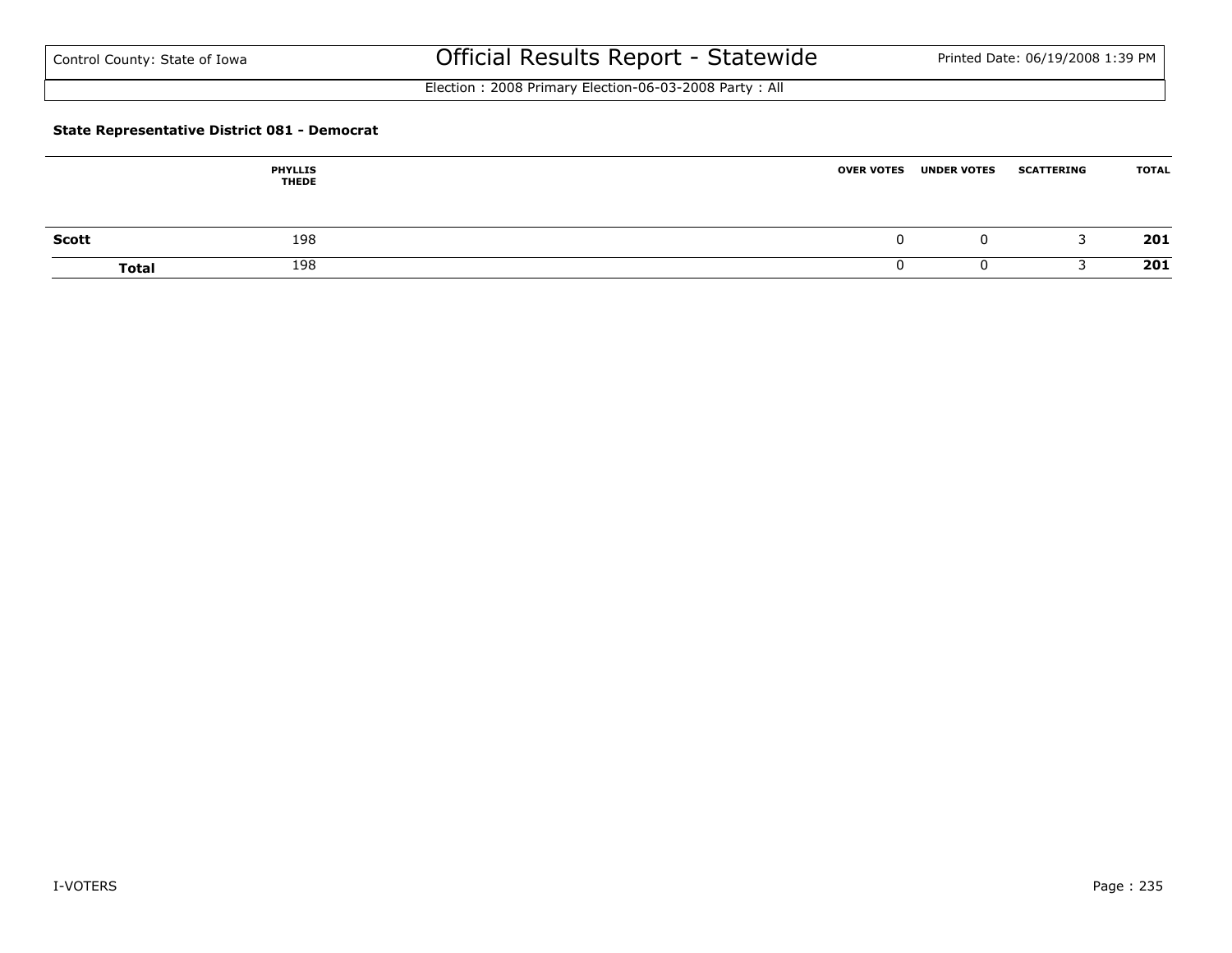Election : 2008 Primary Election-06-03-2008 Party : All

### **State Representative District 081 - Republican**

|              | <b>JAMIE VAN</b><br><b>FOSSEN</b> | <b>OVER VOTES</b> | <b>UNDER VOTES</b> | <b>SCATTERING</b> | <b>TOTAL</b> |
|--------------|-----------------------------------|-------------------|--------------------|-------------------|--------------|
| <b>Scott</b> | 312                               |                   |                    |                   | 317          |
| <b>Total</b> | 312                               |                   |                    |                   | 317          |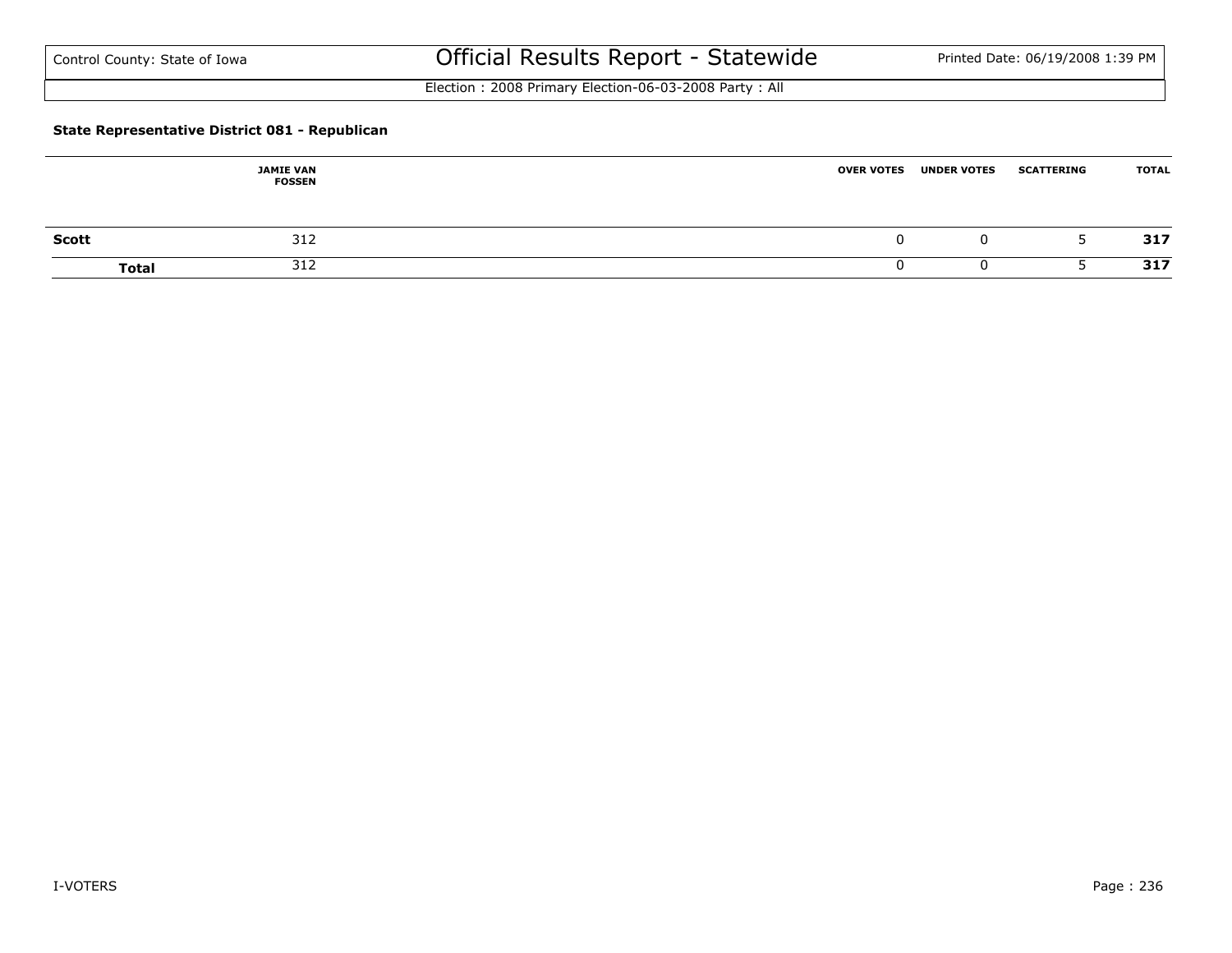| Control County: State of Iowa                       | Official Results Report - Statewide                   |                   |                    | Printed Date: 06/19/2008 1:39 PM |              |
|-----------------------------------------------------|-------------------------------------------------------|-------------------|--------------------|----------------------------------|--------------|
|                                                     | Election: 2008 Primary Election-06-03-2008 Party: All |                   |                    |                                  |              |
| <b>State Representative District 082 - Democrat</b> |                                                       |                   |                    |                                  |              |
|                                                     |                                                       | <b>OVER VOTES</b> | <b>UNDER VOTES</b> | <b>SCATTERING</b>                | <b>TOTAL</b> |

| <b>Scott</b> |  | $\sim$<br>ᅩ | 12<br>ᅩコ                   |
|--------------|--|-------------|----------------------------|
| <b>Total</b> |  | - -         | $\ddot{\phantom{0}}$<br>-- |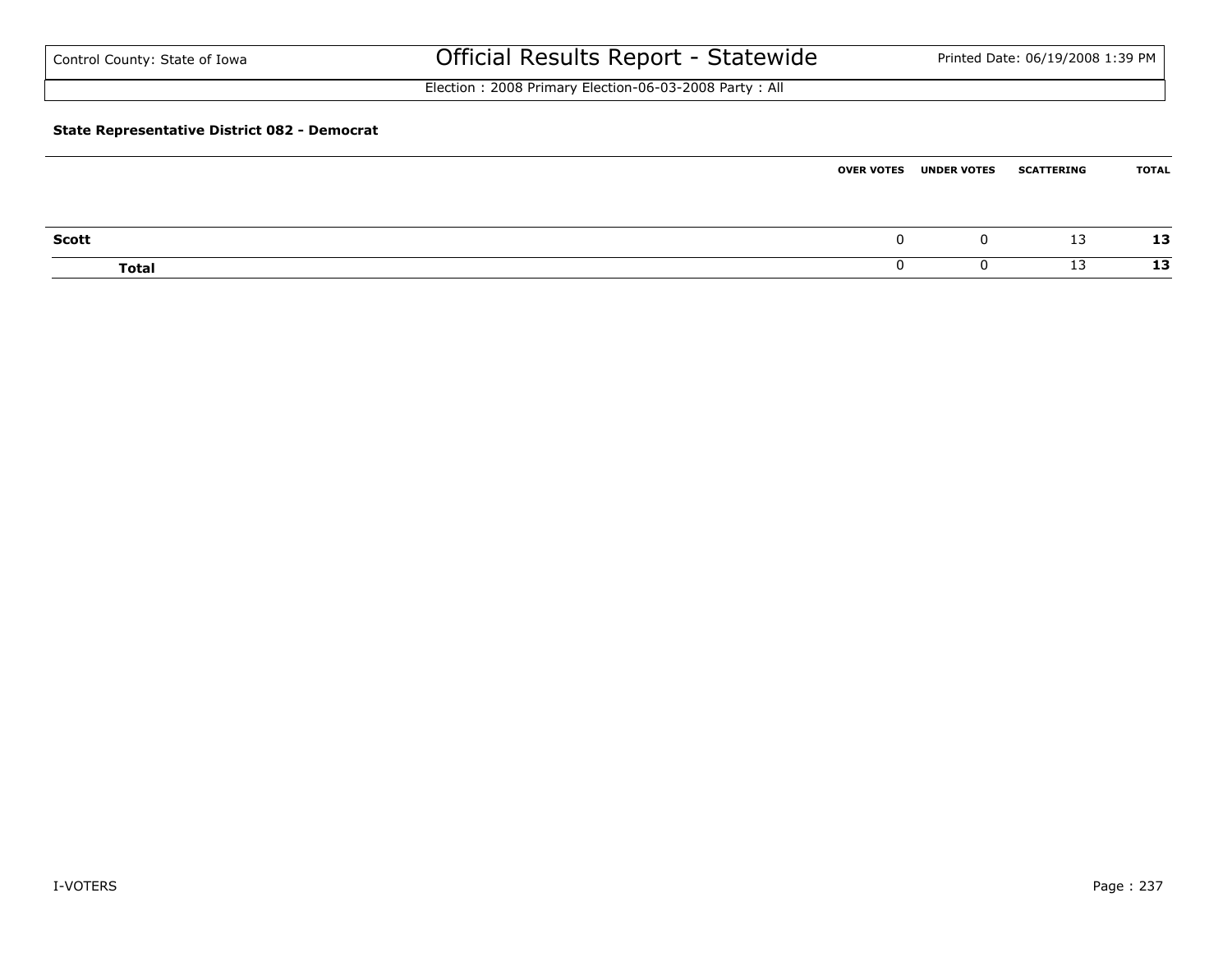Election : 2008 Primary Election-06-03-2008 Party : All

### **State Representative District 082 - Republican**

|              | LINDA J.<br><b>MILLER</b> | <b>OVER VOTES</b><br><b>UNDER VOTES</b> | <b>SCATTERING</b> | <b>TOTAL</b> |
|--------------|---------------------------|-----------------------------------------|-------------------|--------------|
| <b>Scott</b> | 318                       | υ.                                      | 11                | 329          |
| <b>Total</b> | 318                       |                                         | -11               | 329          |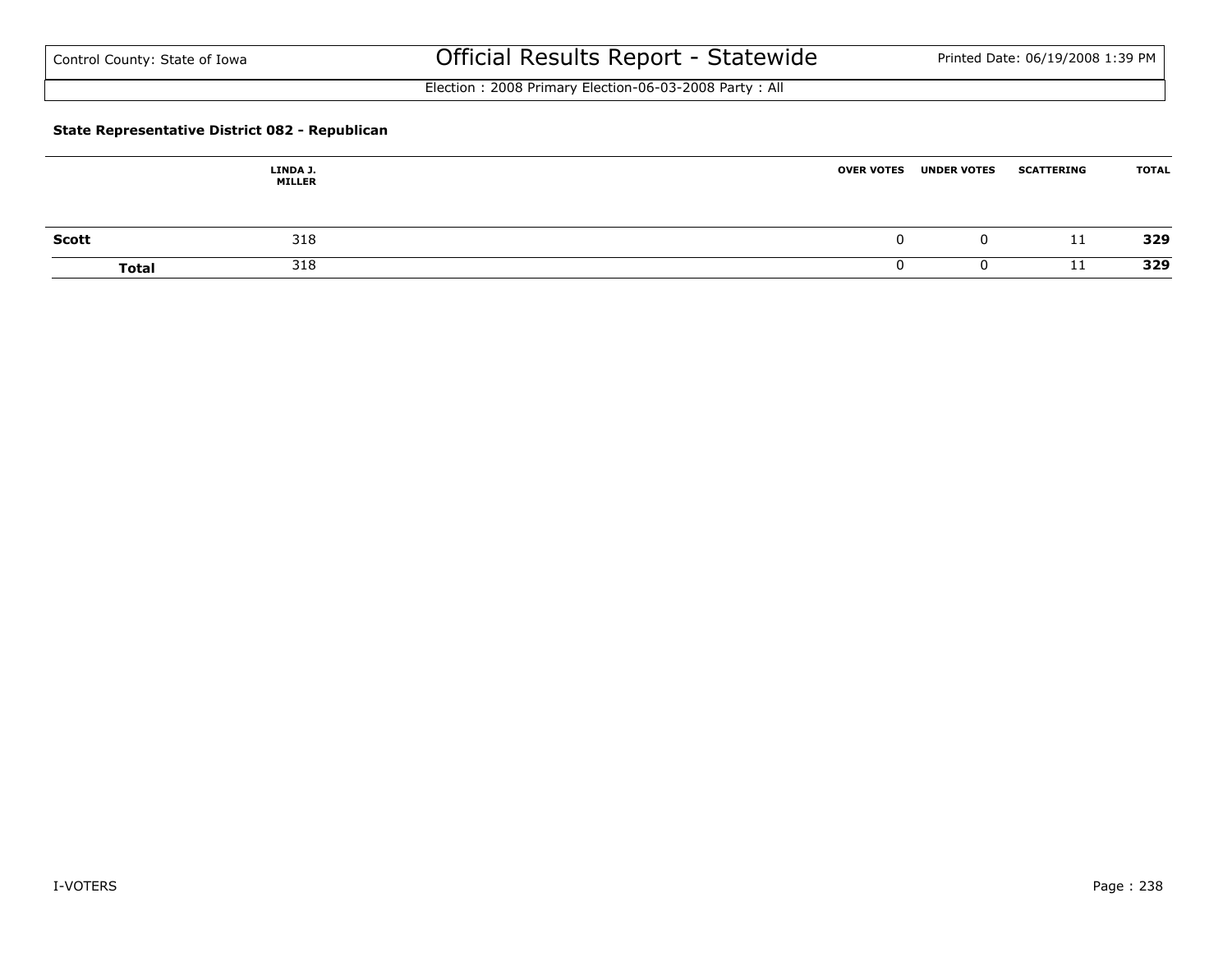Election : 2008 Primary Election-06-03-2008 Party : All

### **State Representative District 083 - Democrat**

|                | <b>OVER VOTES</b> | <b>UNDER VOTES</b> | <b>SCATTERING</b> | <b>TOTAL</b> |
|----------------|-------------------|--------------------|-------------------|--------------|
|                |                   |                    |                   |              |
| <b>Clinton</b> | 0                 | 1035               | 35                | 1070         |
| <b>Scott</b>   | 0                 | $\mathbf{0}$       | -4                | 4            |
| <b>Total</b>   | U                 | 1035               | 39                | 1074         |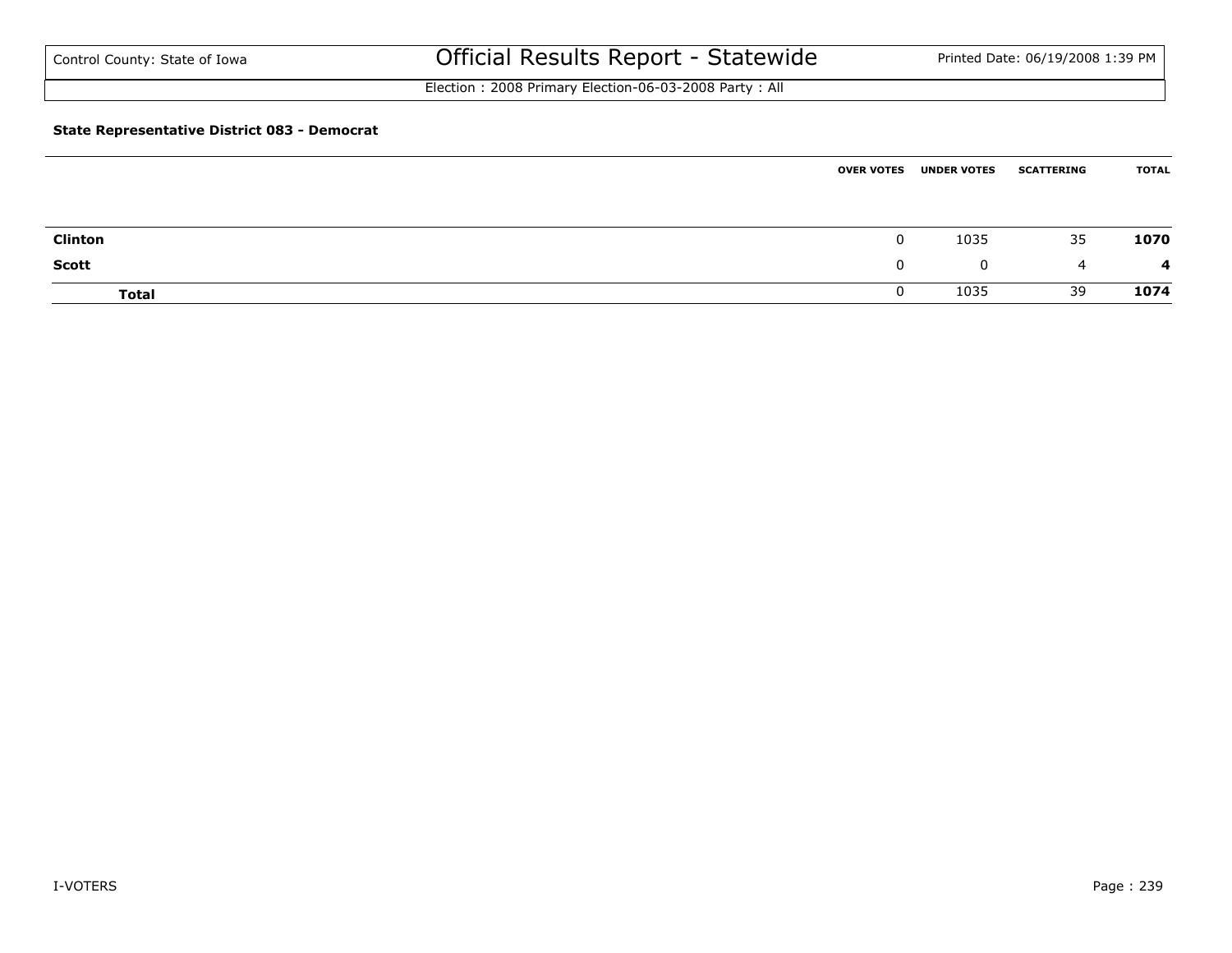Election : 2008 Primary Election-06-03-2008 Party : All

### **State Representative District 083 - Republican**

|                | <b>STEVEN N.</b><br><b>OLSON</b> | <b>OVER VOTES</b> | <b>UNDER VOTES</b> | <b>SCATTERING</b> | <b>TOTAL</b> |
|----------------|----------------------------------|-------------------|--------------------|-------------------|--------------|
| <b>Clinton</b> | 437                              | u                 | 36                 |                   | 474          |
| <b>Scott</b>   | 186                              | 0                 | 0                  | 0                 | 186          |
| <b>Total</b>   | 623                              |                   | 36                 |                   | 660          |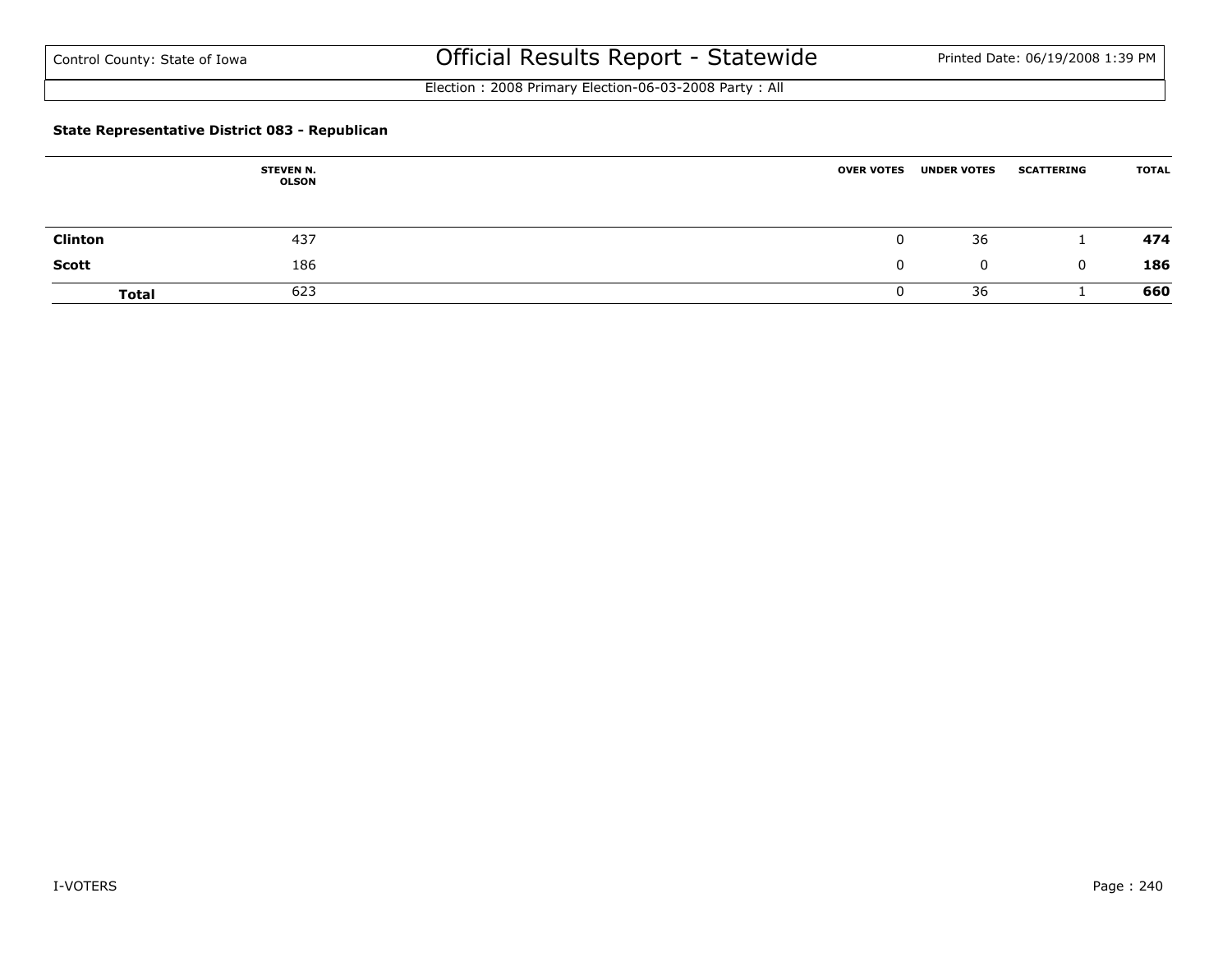Election : 2008 Primary Election-06-03-2008 Party : All

### **State Representative District 084 - Democrat**

|       | <b>ELESHA</b><br><b>GAYMAN</b> | <b>OVER VOTES</b> | <b>UNDER VOTES</b> | <b>SCATTERING</b> | <b>TOTAL</b> |
|-------|--------------------------------|-------------------|--------------------|-------------------|--------------|
| Scott | 182                            |                   | U                  | 4                 | 186          |
|       | 182<br><b>Total</b>            |                   | u                  |                   | 186          |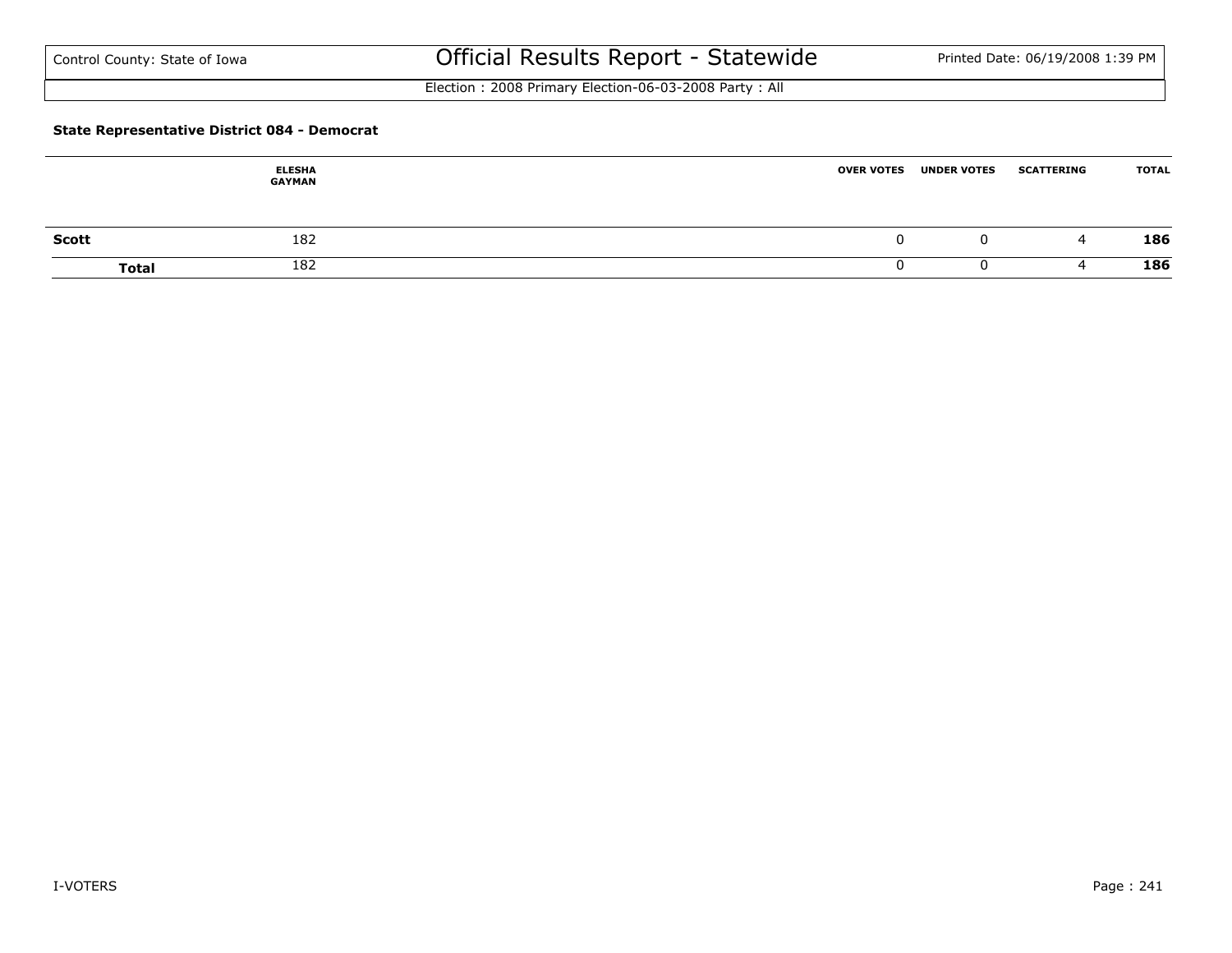Election : 2008 Primary Election-06-03-2008 Party : All

### **State Representative District 084 - Republican**

|       | ROSS C.<br><b>PAUSTIAN</b> | <b>OVER VOTES</b> | <b>UNDER VOTES</b> | <b>SCATTERING</b> | <b>TOTAL</b> |
|-------|----------------------------|-------------------|--------------------|-------------------|--------------|
| Scott | 476                        |                   | U                  | ی                 | 481          |
|       | 476<br><b>Total</b>        |                   | u                  |                   | 481          |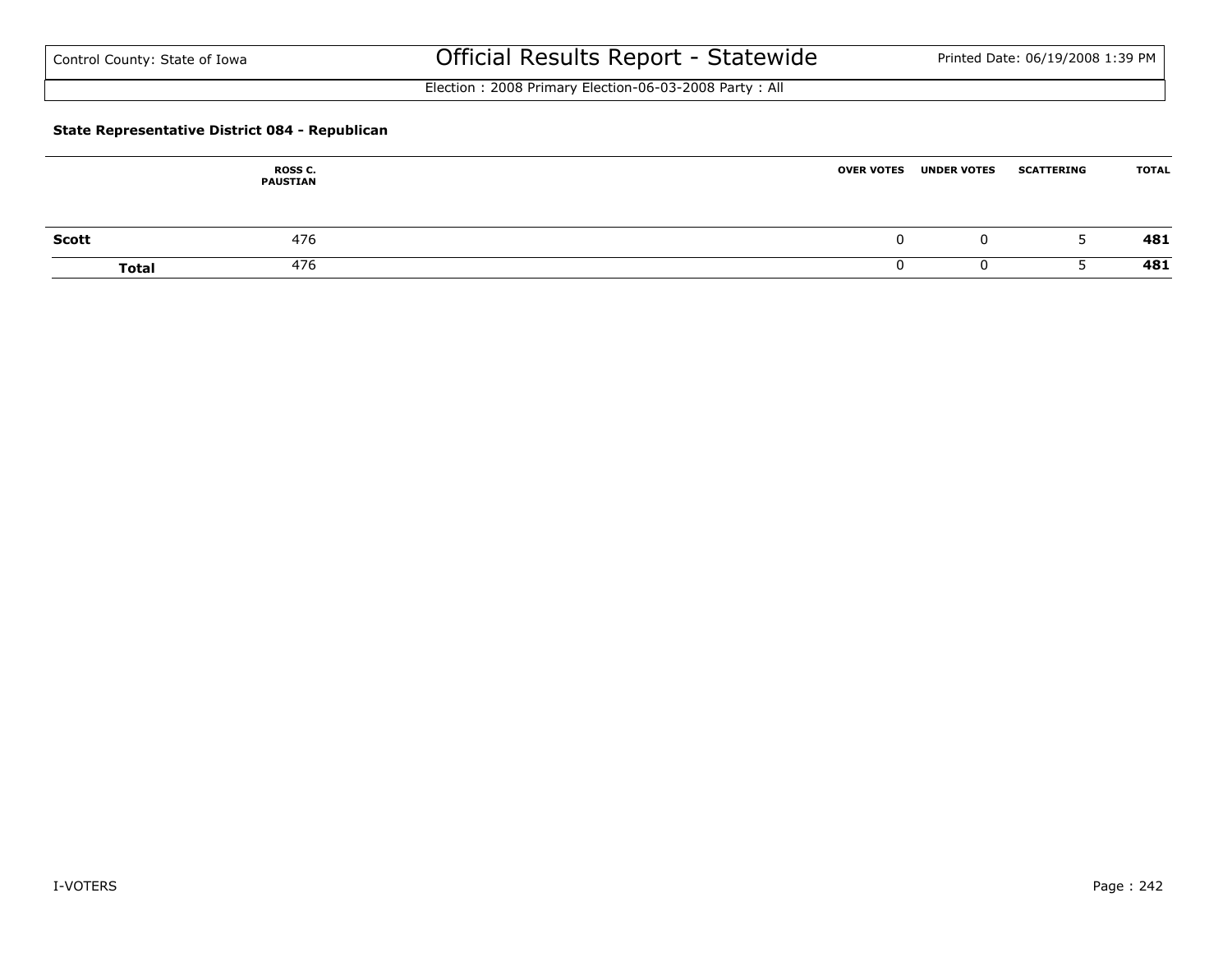| Control County: State of Iowa |  |
|-------------------------------|--|
|-------------------------------|--|

# Official Results Report - Statewide Printed Date: 06/19/2008 1:39 PM

Election : 2008 Primary Election-06-03-2008 Party : All

### **State Representative District 085 - Democrat**

|              | JIM LYKAM    | <b>OVER VOTES UNDER VOTES</b> | <b>SCATTERING</b> | <b>TOTAL</b> |
|--------------|--------------|-------------------------------|-------------------|--------------|
| <b>Scott</b> | 208          | 0                             |                   | 209          |
|              |              |                               |                   |              |
|              | 208<br>Total |                               |                   | 209          |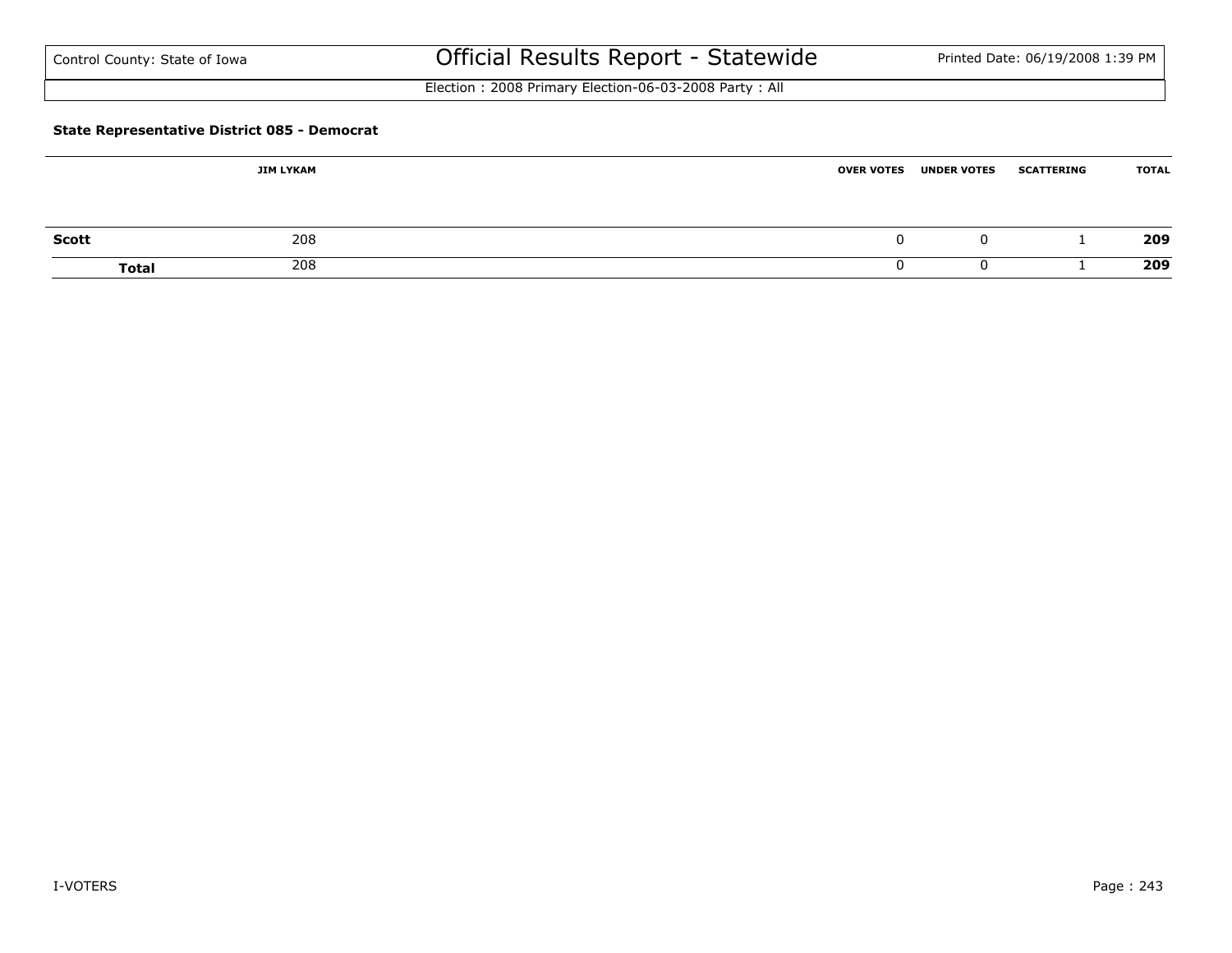Election : 2008 Primary Election-06-03-2008 Party : All

### **State Representative District 085 - Republican**

|       | <b>LINDA</b><br><b>GREENLEE</b> | <b>OVER VOTES</b> | <b>UNDER VOTES</b> | <b>SCATTERING</b> | <b>TOTAL</b> |
|-------|---------------------------------|-------------------|--------------------|-------------------|--------------|
| Scott | 261                             |                   | U                  | ▵                 | 265          |
|       | 261<br><b>Total</b>             |                   | u                  |                   | 265          |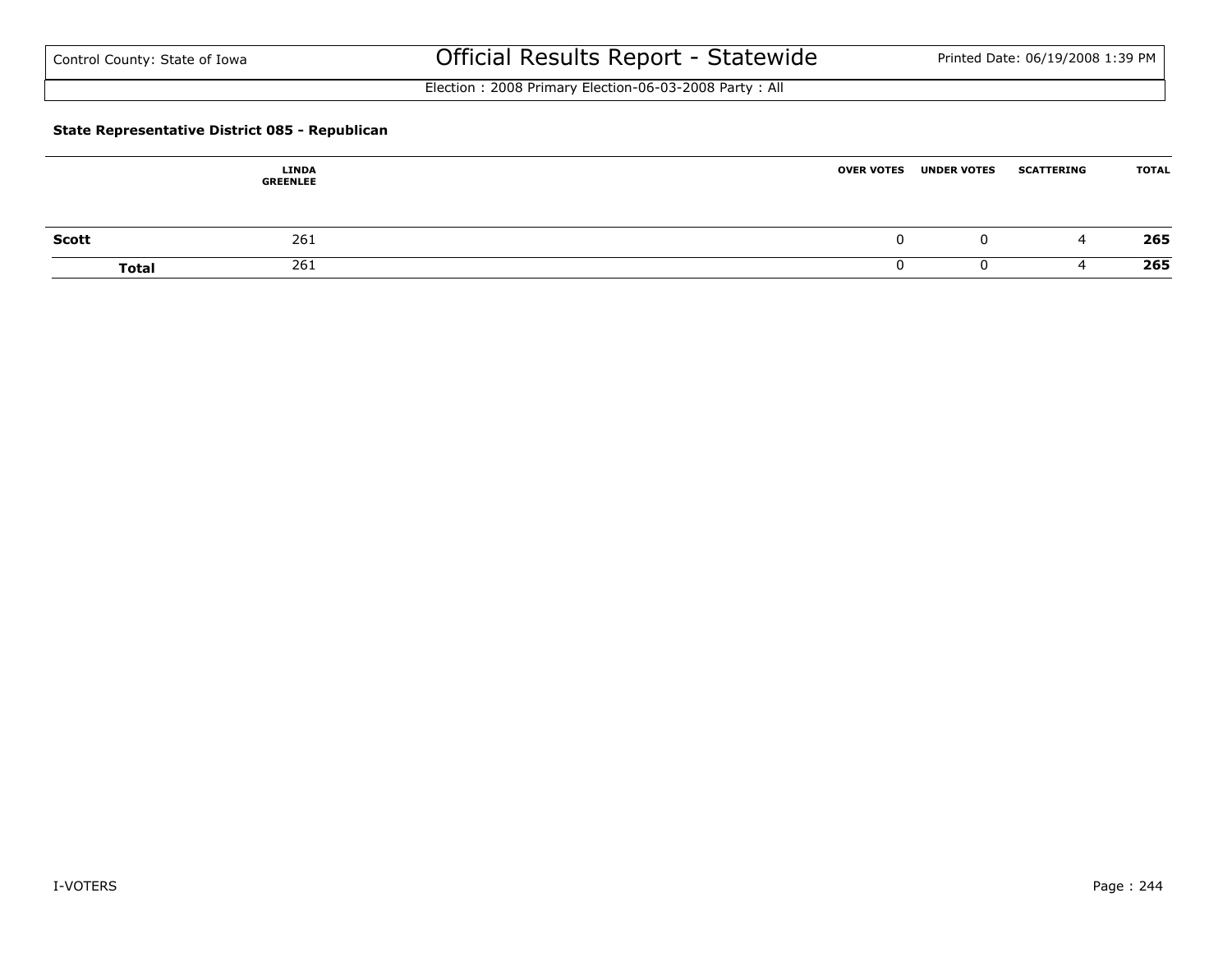Election : 2008 Primary Election-06-03-2008 Party : All

### **State Representative District 086 - Democrat**

|              | CINDY L.<br><b>WINCKLER</b> | <b>OVER VOTES</b> | <b>UNDER VOTES</b> | <b>SCATTERING</b> | <b>TOTAL</b> |
|--------------|-----------------------------|-------------------|--------------------|-------------------|--------------|
| <b>Scott</b> | 170                         |                   | O                  | 4                 | 174          |
|              | 170<br><b>Total</b>         |                   |                    |                   | 174          |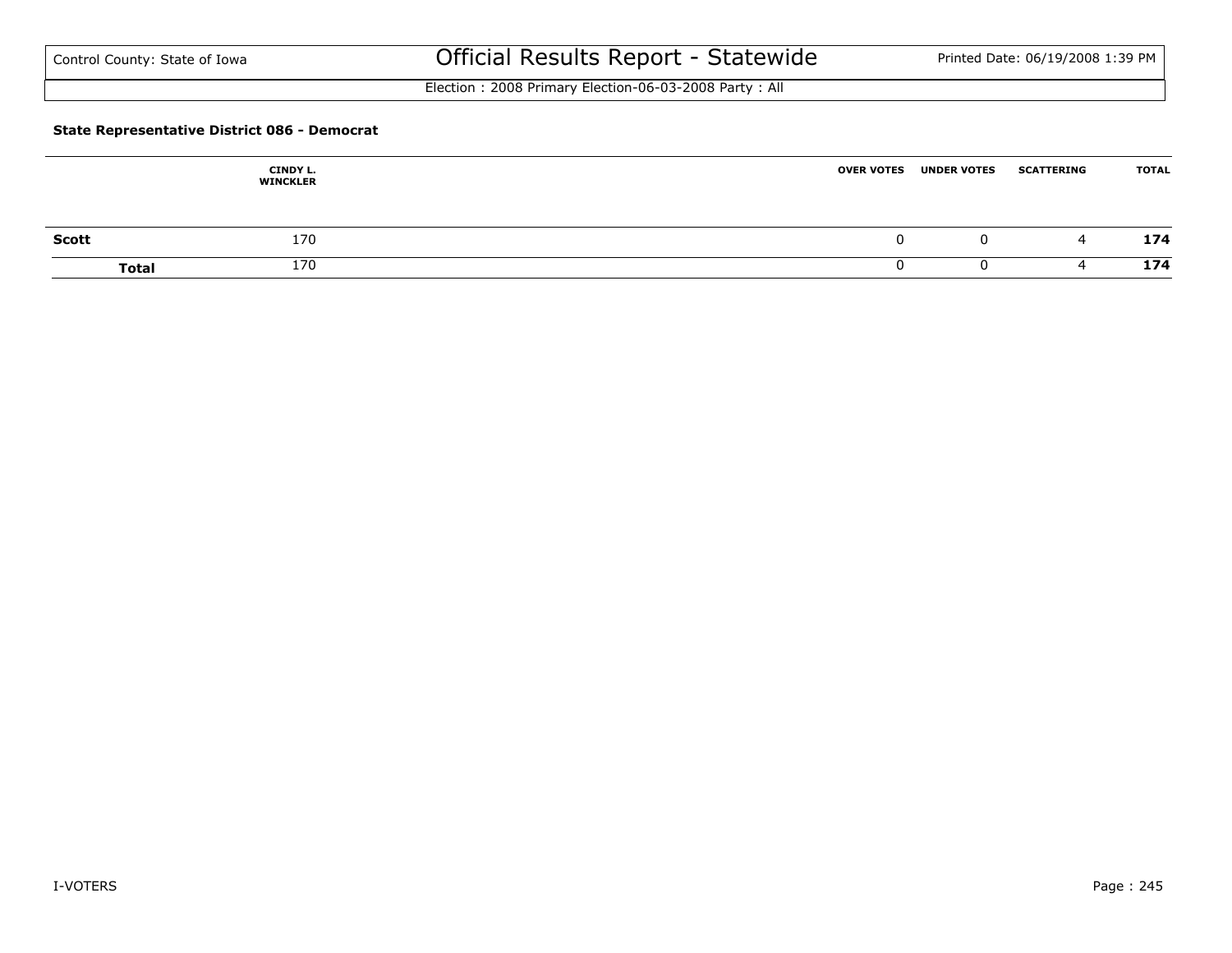Election : 2008 Primary Election-06-03-2008 Party : All

### **State Representative District 086 - Republican**

|              | <b>JOSEPH R.</b><br><b>STURGIS</b> | <b>OVER VOTES</b> | <b>UNDER VOTES</b> | <b>SCATTERING</b> | <b>TOTAL</b> |
|--------------|------------------------------------|-------------------|--------------------|-------------------|--------------|
| <b>Scott</b> | 128                                | л.                |                    |                   | 130          |
| <b>Total</b> | 128                                |                   |                    |                   | 130          |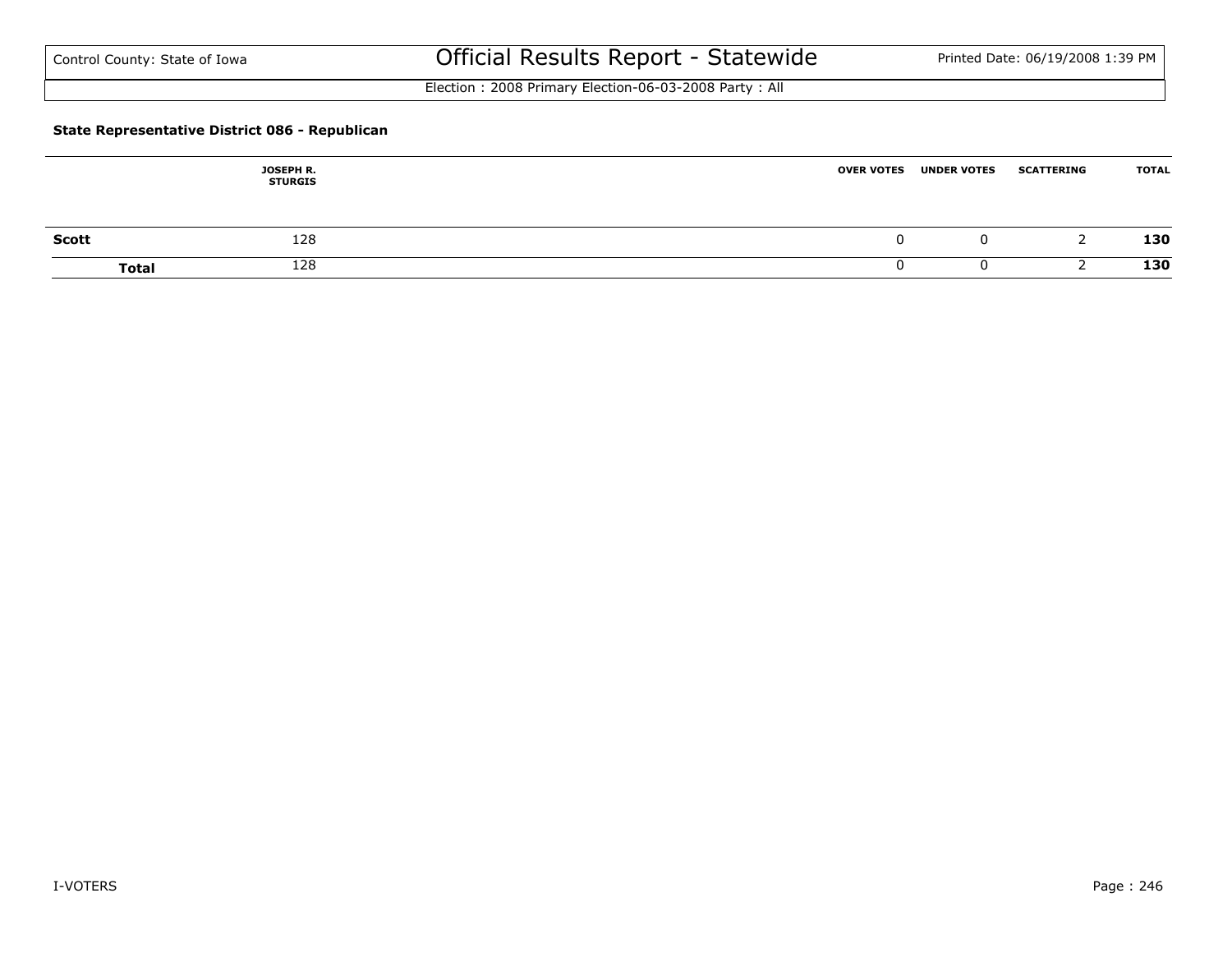Election : 2008 Primary Election-06-03-2008 Party : All

### **State Representative District 087 - Democrat**

|                   | <b>FRANK BEST</b> | <b>OVER VOTES</b> | <b>UNDER VOTES</b> | <b>SCATTERING</b> | <b>TOTAL</b> |
|-------------------|-------------------|-------------------|--------------------|-------------------|--------------|
|                   |                   |                   |                    |                   |              |
| <b>Des Moines</b> | 590               | 0                 | 0                  | 2                 | 592          |
| Louisa            | 102               | $\mathbf{0}$      | 15                 | $\mathbf{0}$      | 117          |
| <b>Muscatine</b>  | 128               | $\mathbf{0}$      | 40                 | $\mathbf{0}$      | 168          |
| <b>Total</b>      | 820               | 0                 | 55                 |                   | 877          |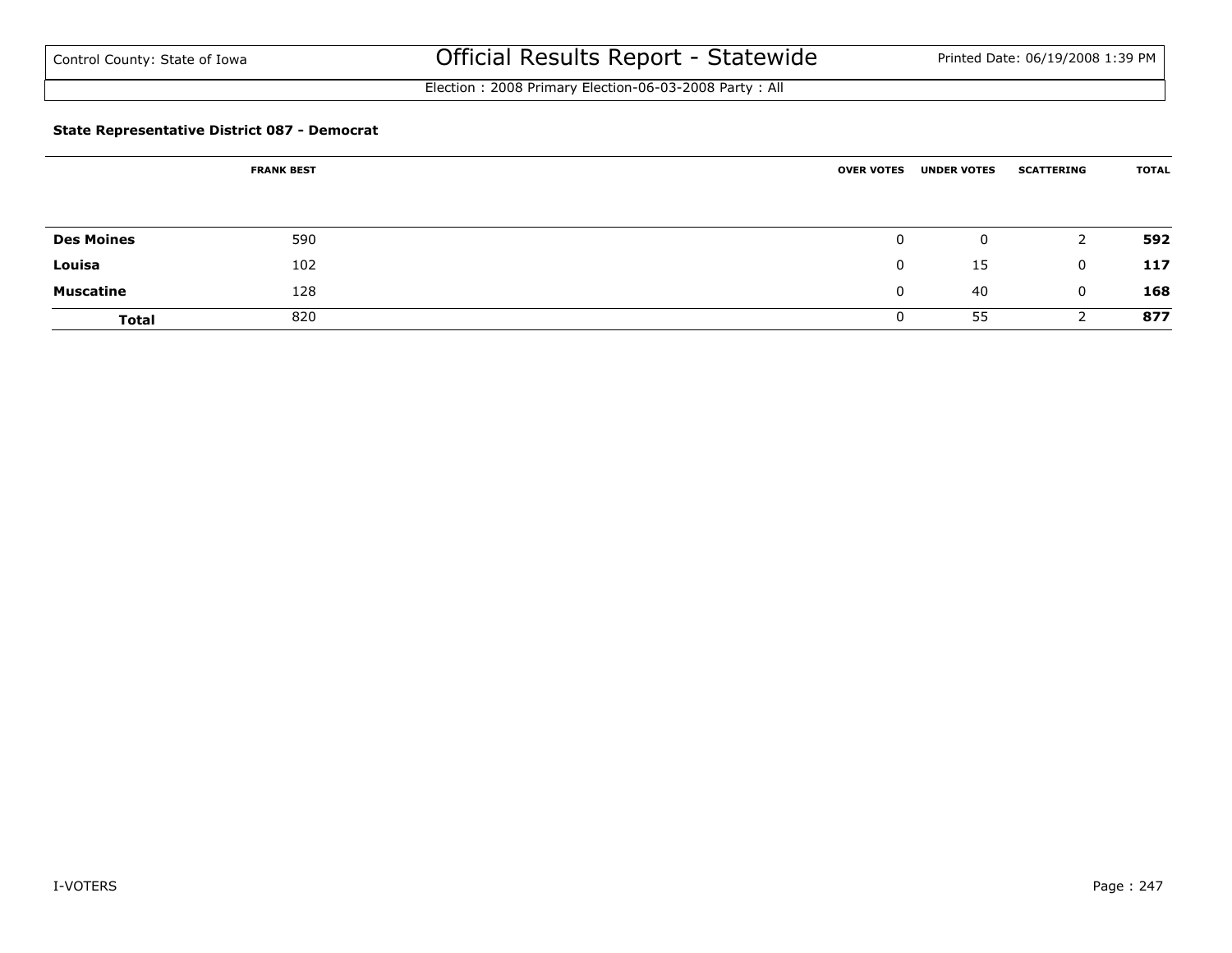Election : 2008 Primary Election-06-03-2008 Party : All

### **State Representative District 087 - Republican**

|                   | <b>THOMAS R.</b><br><b>SANDS</b> | <b>OVER VOTES</b> | <b>UNDER VOTES</b> | <b>SCATTERING</b> | <b>TOTAL</b> |
|-------------------|----------------------------------|-------------------|--------------------|-------------------|--------------|
|                   |                                  |                   |                    |                   |              |
| <b>Des Moines</b> | 198                              | 0                 | 0                  | $\Omega$          | 198          |
| Louisa            | 320                              | 0                 | 14                 |                   | 335          |
| <b>Muscatine</b>  | 146                              | 0                 | 33                 |                   | 180          |
| <b>Total</b>      | 664                              | 0                 | 47                 |                   | 713          |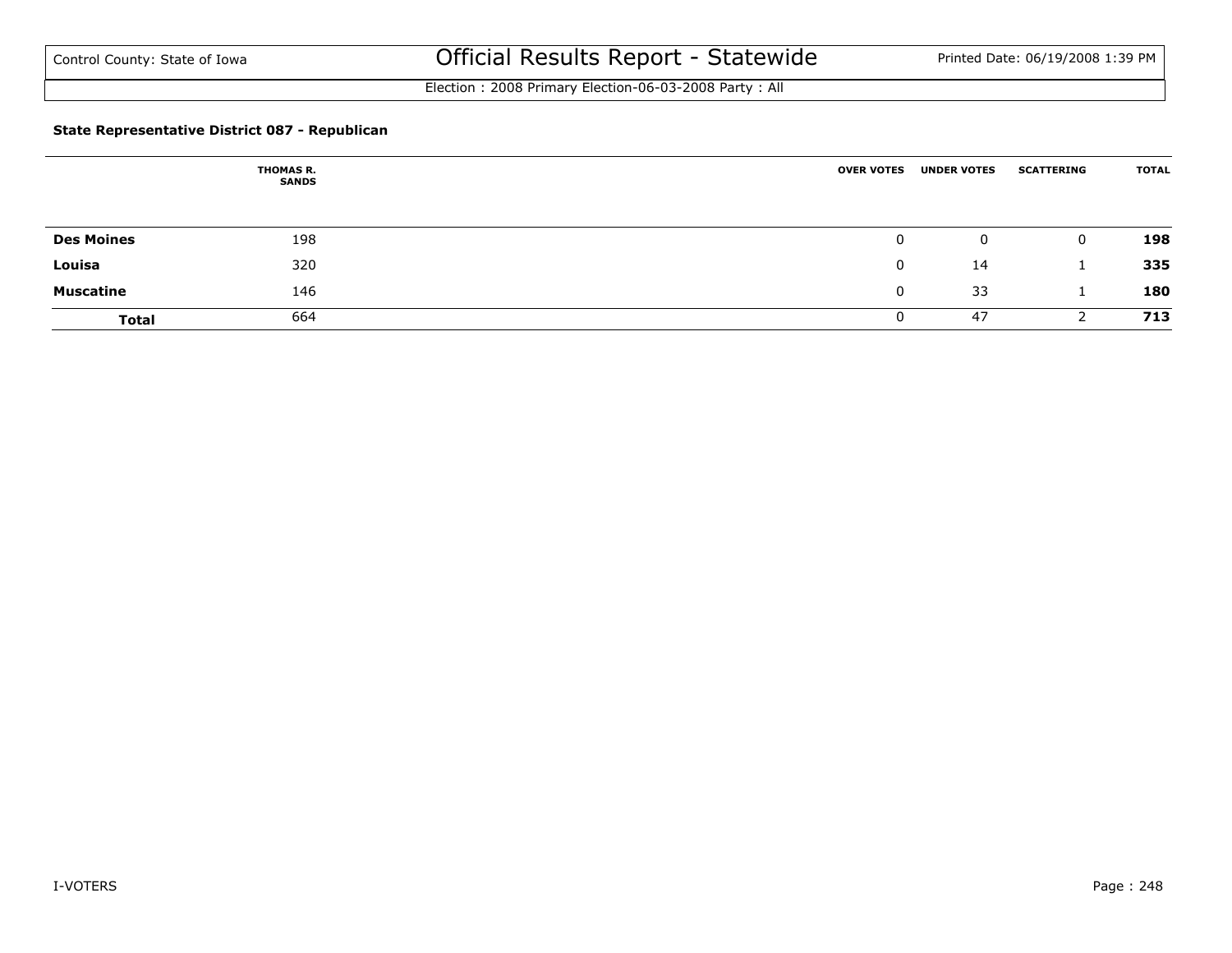Election : 2008 Primary Election-06-03-2008 Party : All

#### **State Representative District 088 - Democrat**

|                   | <b>DENNIS M.</b><br><b>COHOON</b> | <b>OVER VOTES</b> | <b>UNDER VOTES</b> | <b>SCATTERING</b> | <b>TOTAL</b> |
|-------------------|-----------------------------------|-------------------|--------------------|-------------------|--------------|
| <b>Des Moines</b> | 1558                              | u                 |                    | b                 | 1564         |
| <b>Total</b>      | 1558                              |                   |                    |                   | 1564         |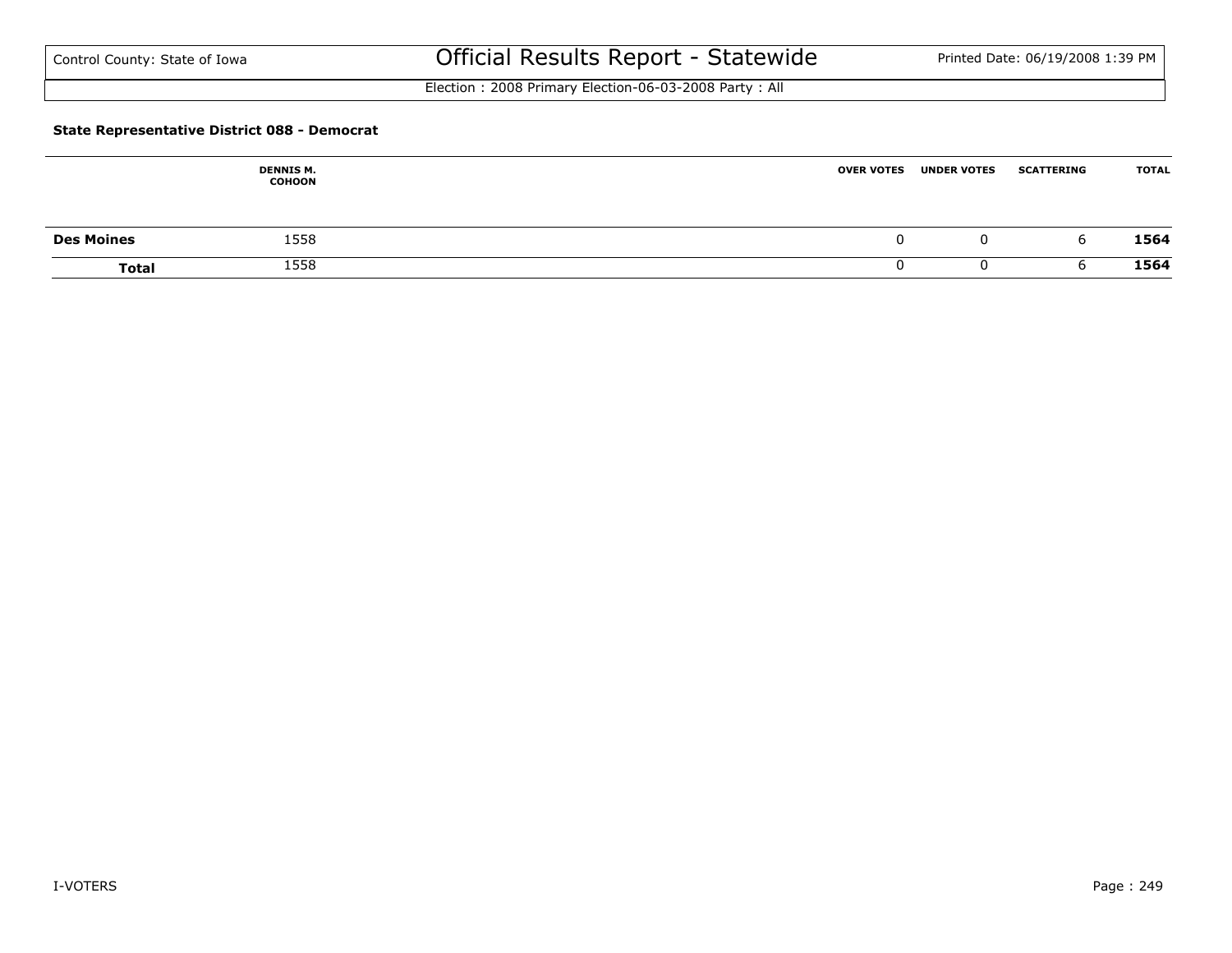| Control County: State of Iowa                  | Official Results Report - Statewide                   |                   |                    | Printed Date: 06/19/2008 1:39 PM |       |  |  |  |  |
|------------------------------------------------|-------------------------------------------------------|-------------------|--------------------|----------------------------------|-------|--|--|--|--|
|                                                | Election: 2008 Primary Election-06-03-2008 Party: All |                   |                    |                                  |       |  |  |  |  |
| State Representative District 088 - Republican |                                                       |                   |                    |                                  |       |  |  |  |  |
|                                                |                                                       | <b>OVER VOTES</b> | <b>UNDER VOTES</b> | <b>SCATTERING</b>                | TOTAL |  |  |  |  |

| <b>Des Moines</b> |  | --        | 15 |
|-------------------|--|-----------|----|
| <b>Total</b>      |  | <b>LJ</b> | 15 |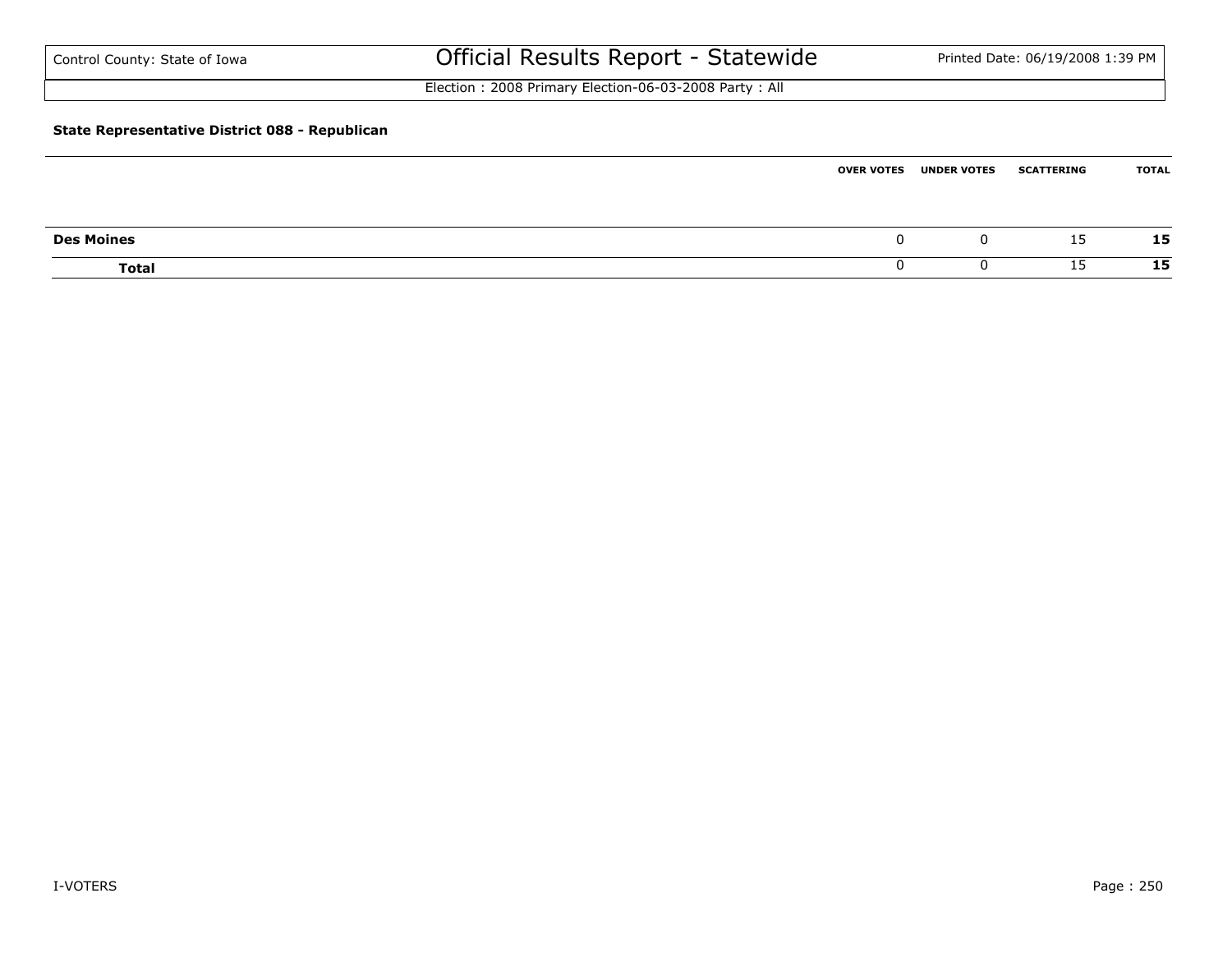Election : 2008 Primary Election-06-03-2008 Party : All

### **State Representative District 089 - Democrat**

|                  | <b>LARRY K</b><br><b>MAREK</b> | <b>OVER VOTES</b> | <b>UNDER VOTES</b> | <b>SCATTERING</b> | <b>TOTAL</b> |
|------------------|--------------------------------|-------------------|--------------------|-------------------|--------------|
|                  |                                |                   |                    |                   |              |
| <b>Jefferson</b> | 56                             | 0                 | 22                 |                   | 79           |
| Johnson          | 175                            | $\Omega$          | 48                 |                   | 224          |
| Washington       | 516                            | 0                 | $\mathbf 0$        | 3                 | 519          |
| <b>Total</b>     | 747                            | U                 | 70                 |                   | 822          |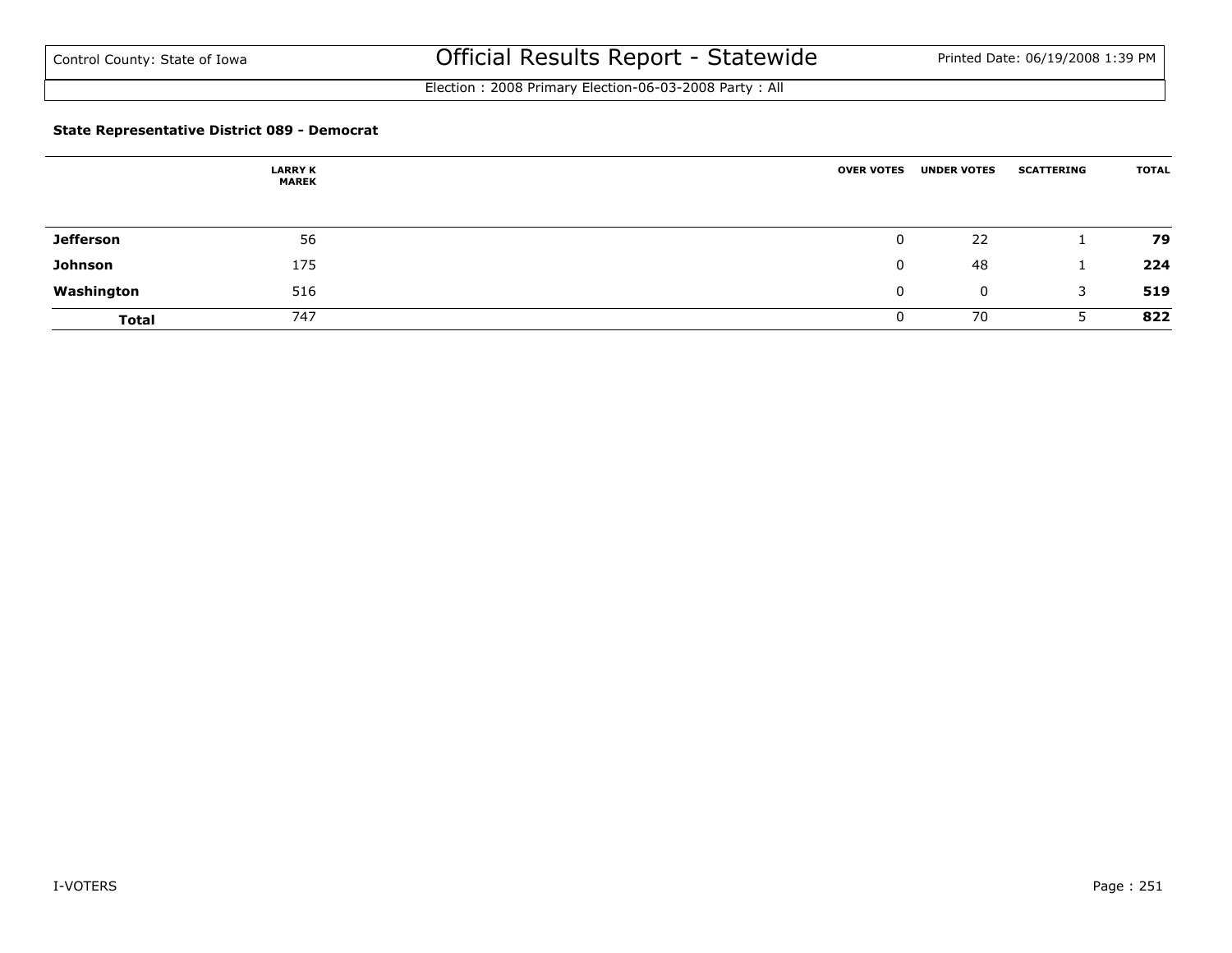Election : 2008 Primary Election-06-03-2008 Party : All

### **State Representative District 089 - Republican**

| <b>JARAD KLEIN</b> |      | <b>OVER VOTES</b> | <b>UNDER VOTES</b> | <b>SCATTERING</b> | <b>TOTAL</b> |
|--------------------|------|-------------------|--------------------|-------------------|--------------|
|                    |      |                   |                    |                   |              |
| <b>Jefferson</b>   | 82   | $\mathbf 0$       | 41                 | 0                 | 123          |
| Johnson            | 91   | 0                 | 27                 |                   | 119          |
| Washington         | 1236 | 0                 | 0                  | $\overline{4}$    | 1240         |
| <b>Total</b>       | 1409 | 0                 | 68                 |                   | 1482         |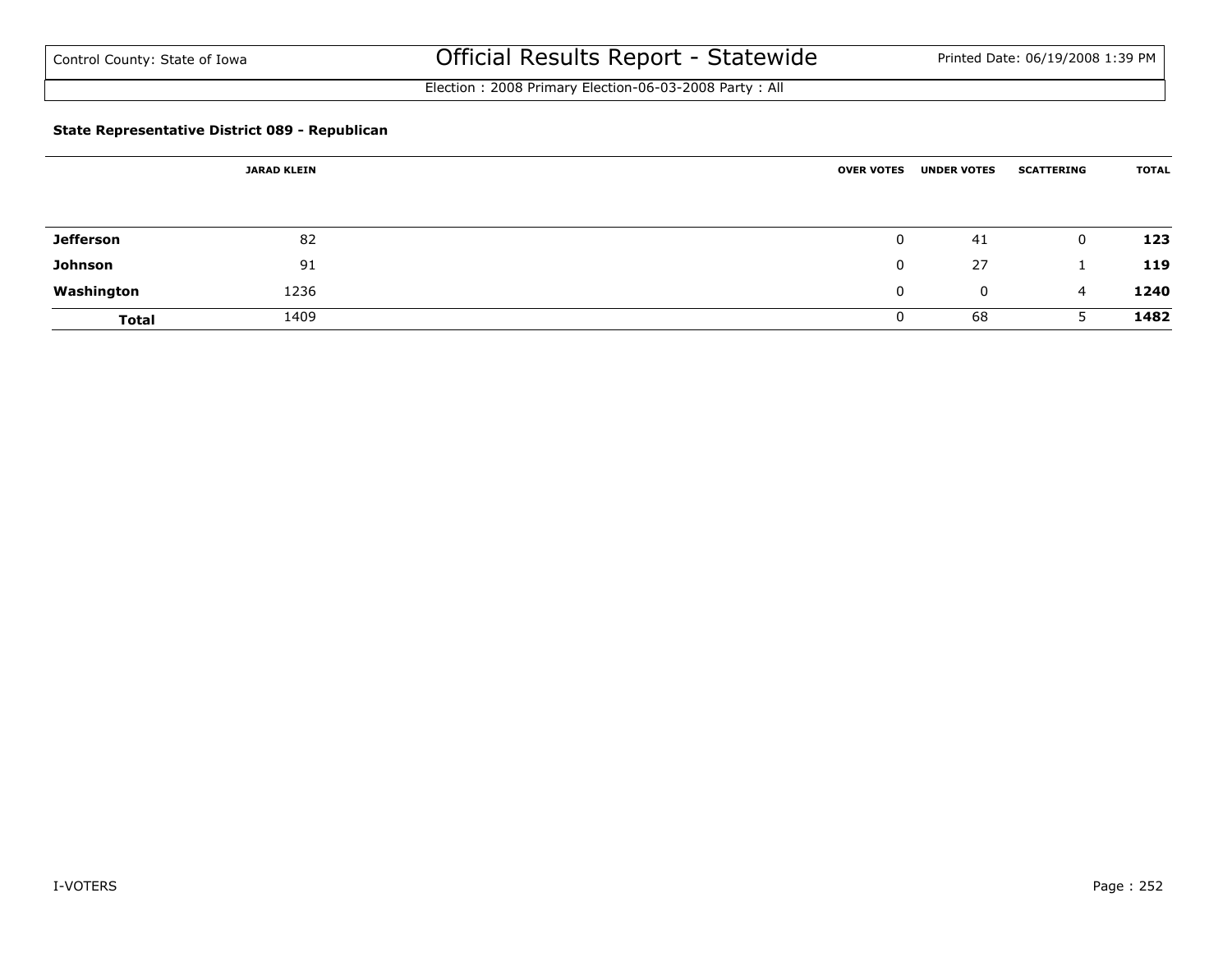Election : 2008 Primary Election-06-03-2008 Party : All

### **State Representative District 090 - Democrat**

|                  | <b>JOHN</b><br><b>WHITAKER</b> | <b>OVER VOTES</b> | <b>UNDER VOTES</b> | <b>SCATTERING</b> | <b>TOTAL</b> |
|------------------|--------------------------------|-------------------|--------------------|-------------------|--------------|
|                  |                                |                   |                    |                   |              |
| <b>Jefferson</b> | 1061                           | 0                 | 282                | 5.                | 1348         |
| <b>Van Buren</b> | 230                            | $\mathbf 0$       | 35                 | $\mathbf{0}$      | 265          |
| Wapello          | 273                            | $\mathbf{0}$      | 77                 | $\mathbf{0}$      | 350          |
| <b>Total</b>     | 1564                           | 0                 | 394                |                   | 1963         |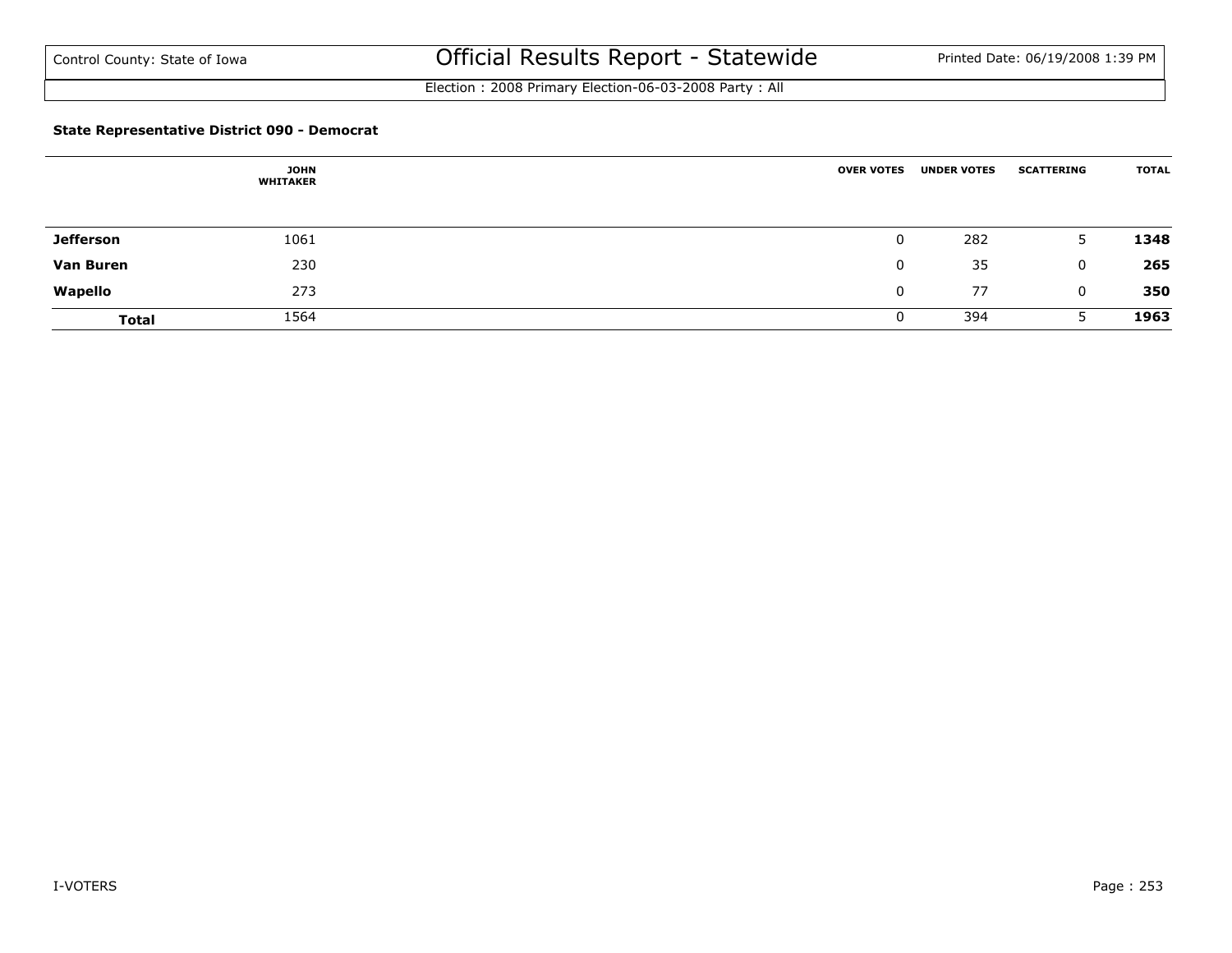Election : 2008 Primary Election-06-03-2008 Party : All

### **State Representative District 090 - Republican**

|                  | <b>OVER VOTES</b> | <b>UNDER VOTES</b> | <b>SCATTERING</b> | <b>TOTAL</b> |
|------------------|-------------------|--------------------|-------------------|--------------|
|                  |                   |                    |                   |              |
| <b>Jefferson</b> | $\mathbf 0$       | 619                | 40                | 659          |
| <b>Van Buren</b> | $\mathbf{0}$      | 47                 | 19                | 66           |
| Wapello          | $\mathbf{0}$      | 164                | 5                 | 169          |
| <b>Total</b>     | 0                 | 830                | 64                | 894          |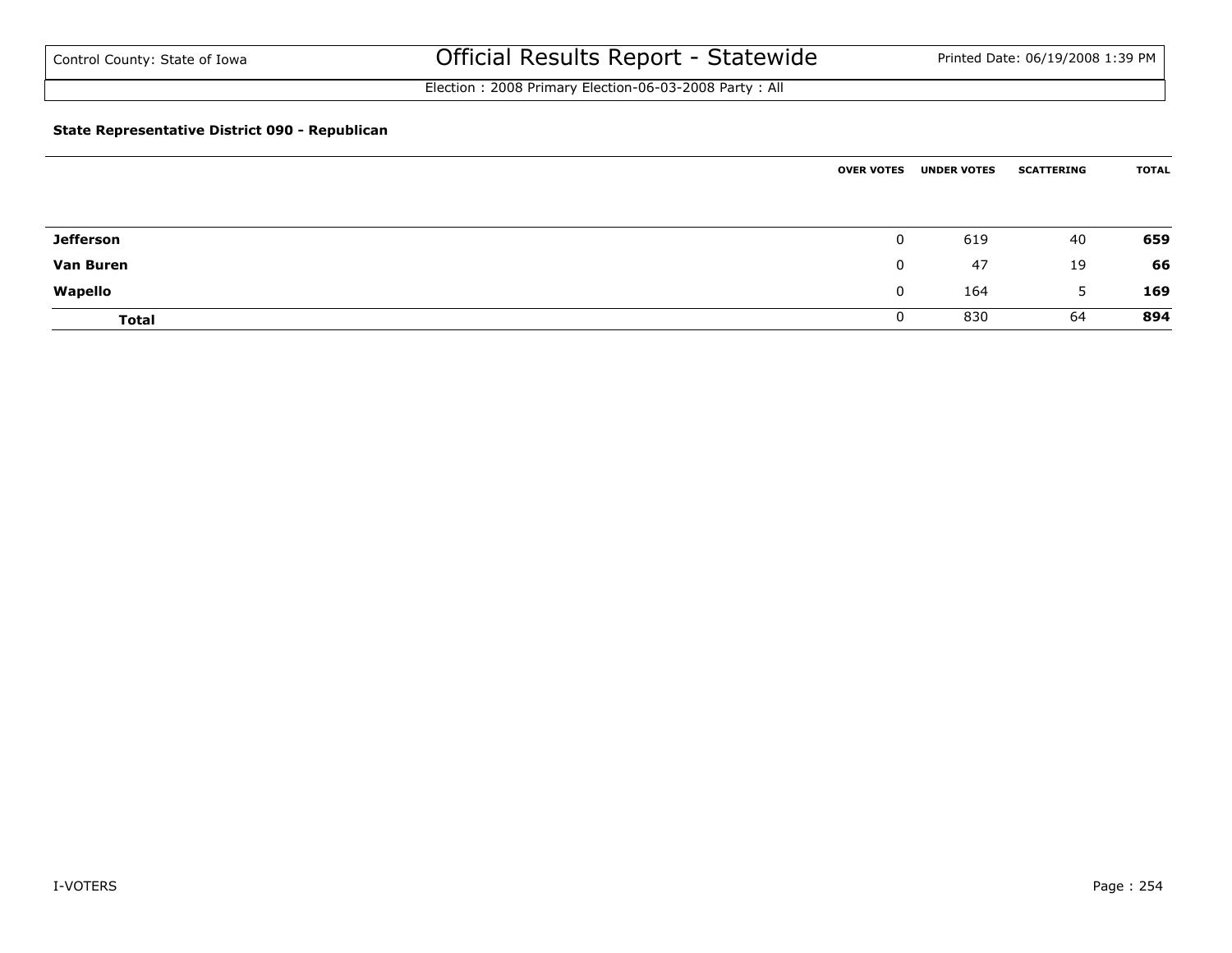Election : 2008 Primary Election-06-03-2008 Party : All

### **State Representative District 091 - Democrat**

|              | <b>RON FEDLER</b> | <b>OVER VOTES</b> | <b>UNDER VOTES</b> | <b>SCATTERING</b> | <b>TOTAL</b> |
|--------------|-------------------|-------------------|--------------------|-------------------|--------------|
|              |                   |                   |                    |                   |              |
| <b>Henry</b> | 259               |                   | 32                 | 4                 | 295          |
| Lee          | 151               |                   | 22                 | 2                 | 175          |
| <b>Total</b> | 410               |                   | 54                 | b                 | 470          |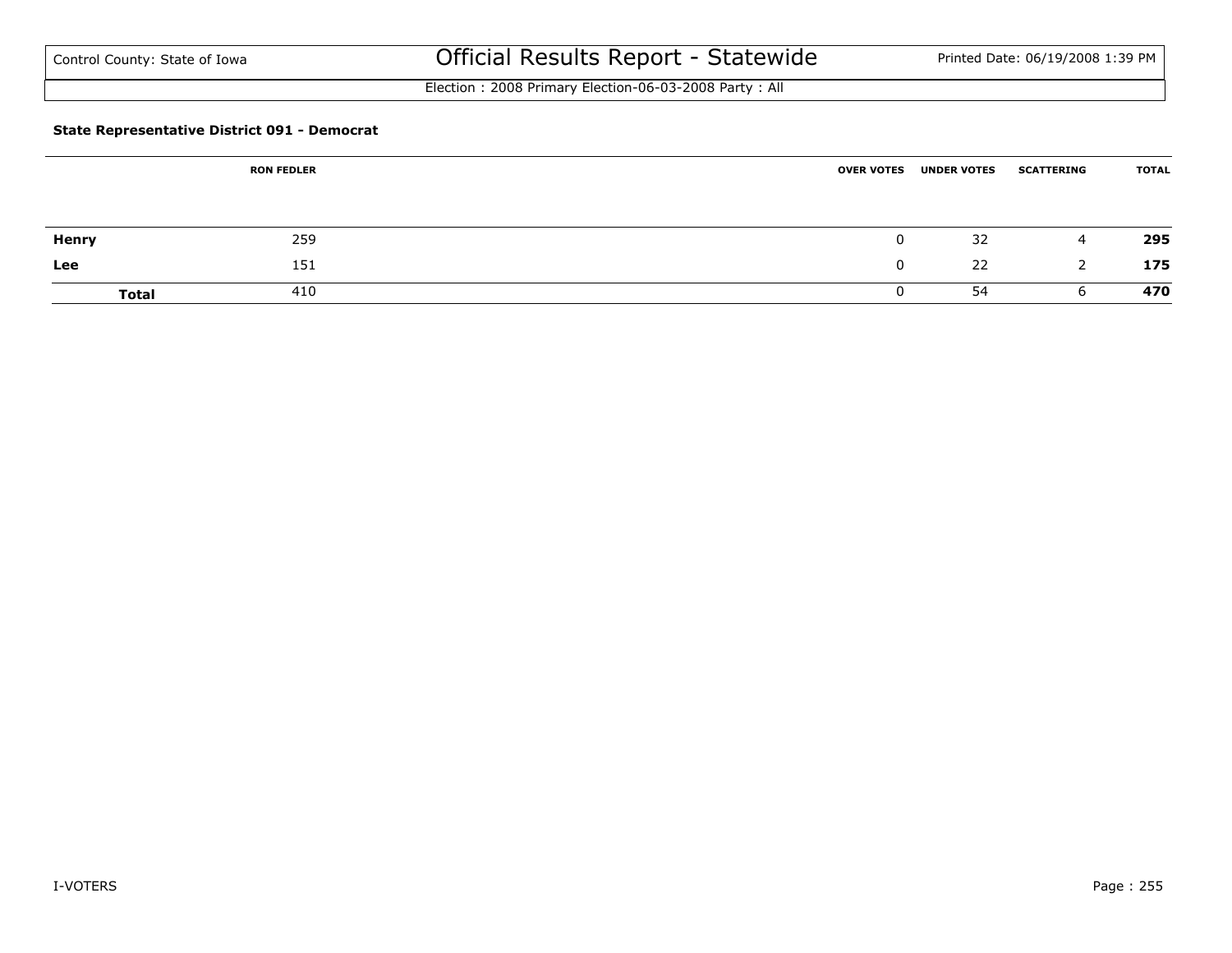Election : 2008 Primary Election-06-03-2008 Party : All

### **State Representative District 091 - Republican**

|              | <b>DAVID</b><br><b>HEATON</b> | <b>OVER VOTES</b> | <b>UNDER VOTES</b> | <b>SCATTERING</b> | <b>TOTAL</b> |
|--------------|-------------------------------|-------------------|--------------------|-------------------|--------------|
| Henry        | 1195                          |                   | 107                | 14                | 1316         |
| Lee          | 121                           |                   | 10                 | $\mathbf 0$       | 131          |
| <b>Total</b> | 1316                          |                   | 117                | 14                | 1447         |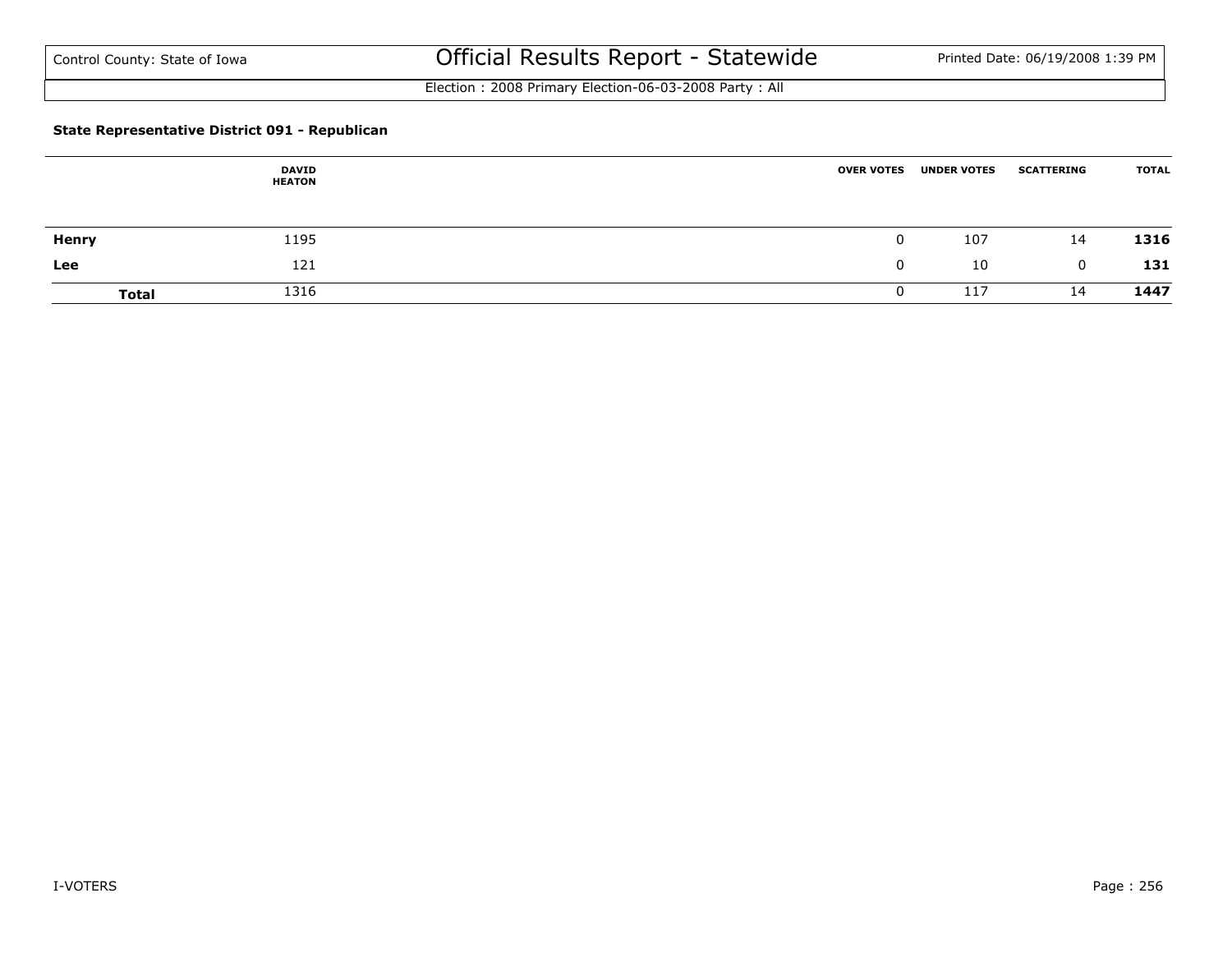Election : 2008 Primary Election-06-03-2008 Party : All

#### **State Representative District 092 - Democrat**

|              | <b>JERRY</b><br><b>KEARNS</b> | <b>RONALD E</b><br><b>PAYNE</b> | <b>TRACY R.</b><br><b>VANCE</b> | <b>OVER VOTES</b> | <b>UNDER VOTES</b> | <b>SCATTERING</b> | <b>TOTAL</b> |
|--------------|-------------------------------|---------------------------------|---------------------------------|-------------------|--------------------|-------------------|--------------|
| Lee          | 1547                          | 353                             | 1115                            | 4                 | -42                |                   | 3064         |
| <b>Total</b> | 1547                          | 353                             | 1115                            |                   | 42                 |                   | 3064         |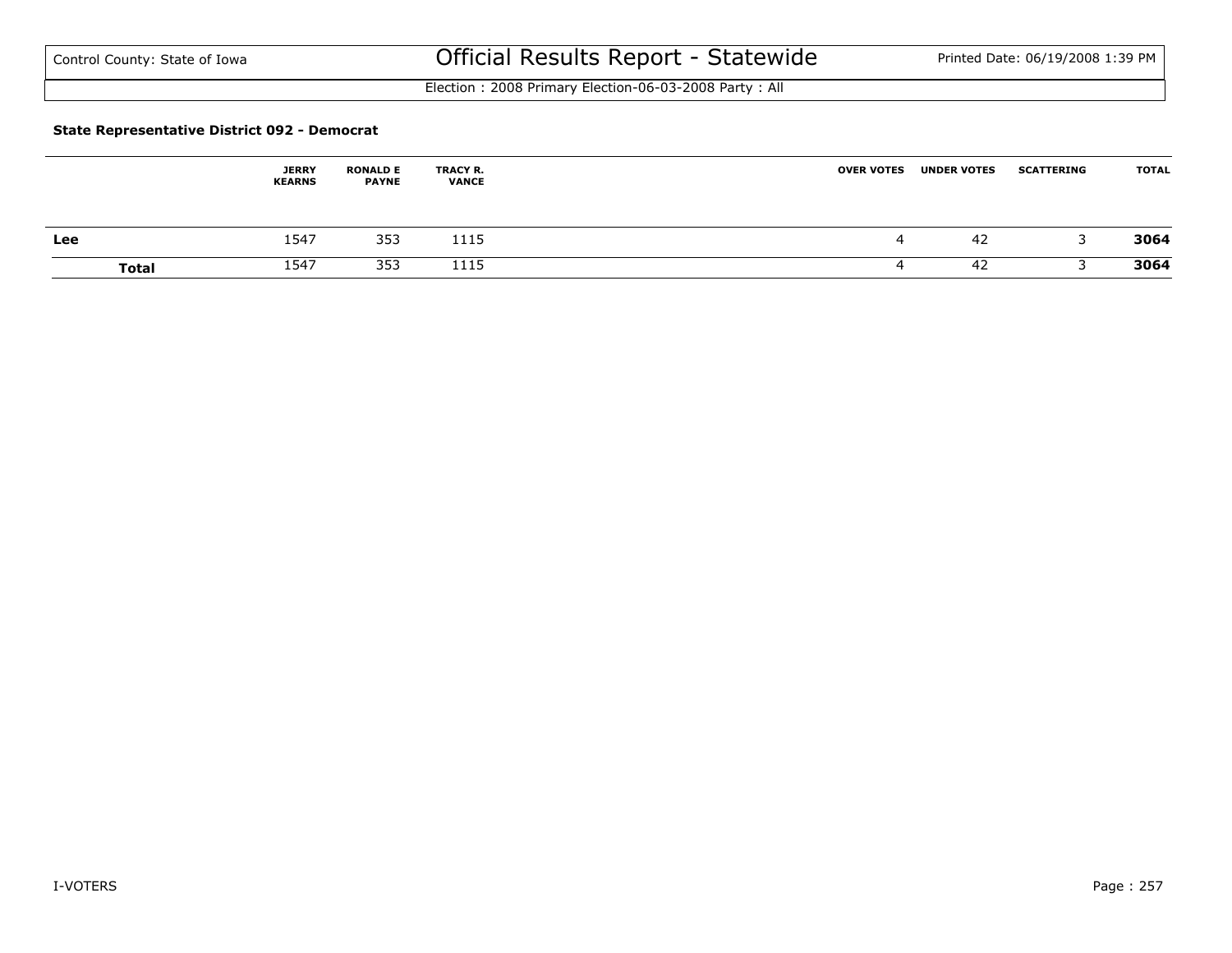Election : 2008 Primary Election-06-03-2008 Party : All

### **State Representative District 092 - Republican**

|     | <b>GARY G.</b><br><b>RAMAKER</b> | <b>OVER VOTES</b> | <b>UNDER VOTES</b> | <b>SCATTERING</b> | <b>TOTAL</b> |
|-----|----------------------------------|-------------------|--------------------|-------------------|--------------|
| Lee | 378                              |                   | 61                 |                   | 444          |
|     | 378<br><b>Total</b>              |                   | -61                |                   | 444          |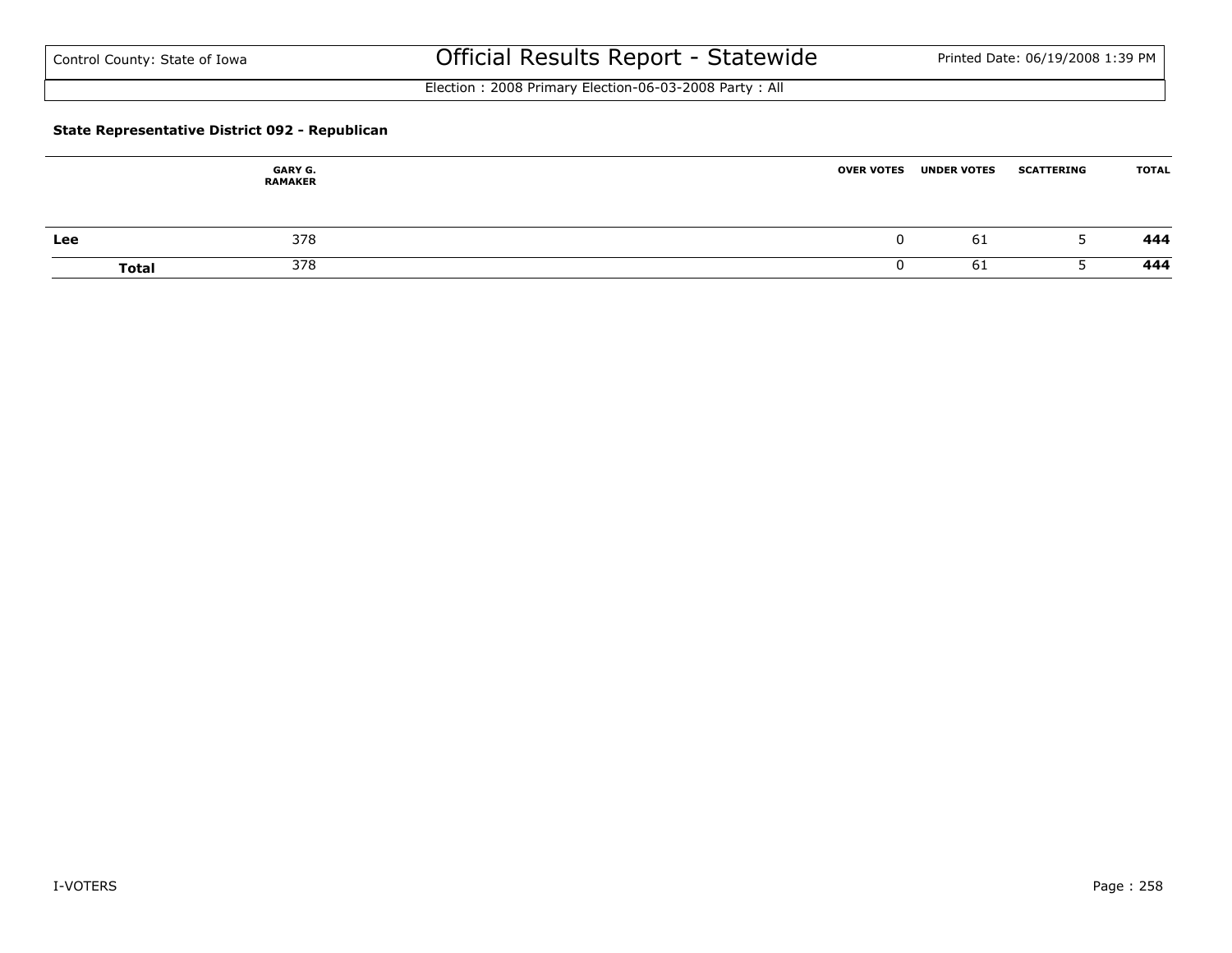Election : 2008 Primary Election-06-03-2008 Party : All

### **State Representative District 093 - Democrat**

|              | <b>MARY</b><br>GASKILL | <b>OVER VOTES</b> | <b>UNDER VOTES</b> | <b>SCATTERING</b> | <b>TOTAL</b> |
|--------------|------------------------|-------------------|--------------------|-------------------|--------------|
| Wapello      | 1395                   |                   | 296                | 22                | 1713         |
| <b>Total</b> | 1395                   |                   | 296                | 22                | 1713         |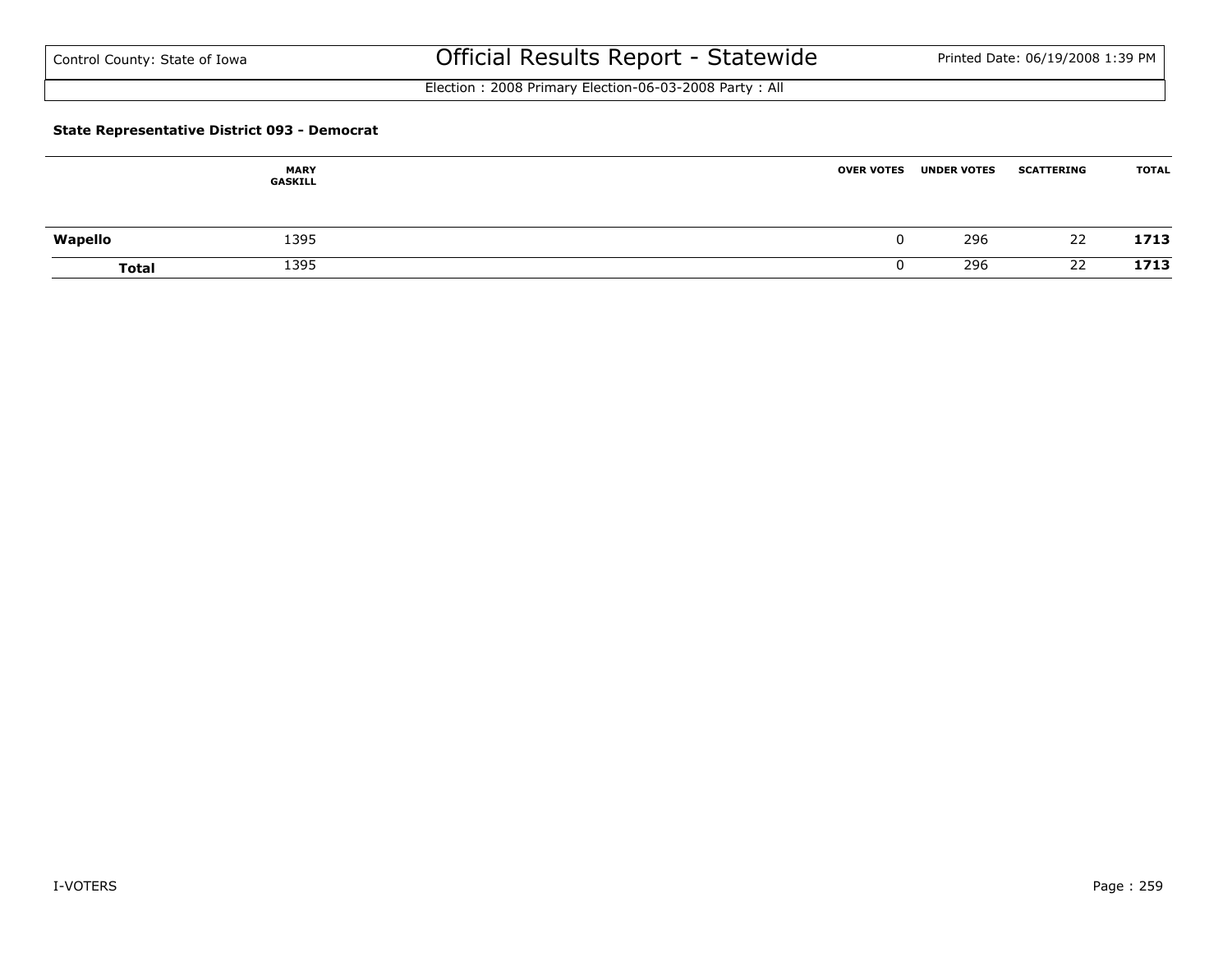| Control County: State of Iowa                  | Official Results Report - Statewide                   | Printed Date: 06/19/2008 1:39 PM |
|------------------------------------------------|-------------------------------------------------------|----------------------------------|
|                                                | Election: 2008 Primary Election-06-03-2008 Party: All |                                  |
| State Representative District 093 - Republican |                                                       |                                  |

|              | <b>OVER VOTES</b> | <b>UNDER VOTES</b> | <b>SCATTERING</b> | <b>TOTAL</b> |
|--------------|-------------------|--------------------|-------------------|--------------|
|              |                   |                    |                   |              |
| Wapello      |                   | 767                | 39                | 806          |
| <b>Total</b> |                   | 767                | 39                | 806          |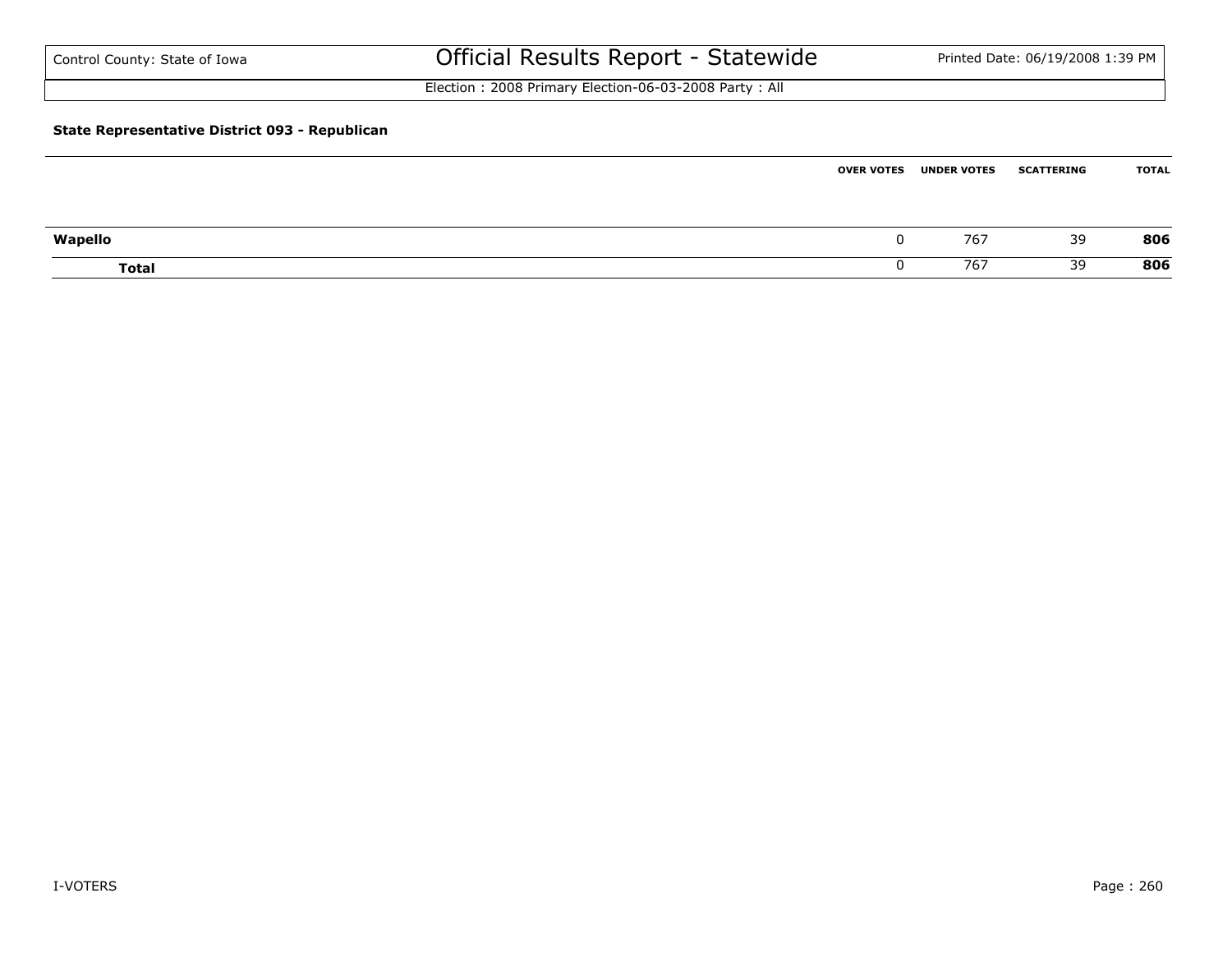Election : 2008 Primary Election-06-03-2008 Party : All

### **State Representative District 094 - Democrat**

|              | <b>KURT SWAIM</b> | <b>OVER VOTES</b> | <b>UNDER VOTES</b> | <b>SCATTERING</b> | <b>TOTAL</b> |
|--------------|-------------------|-------------------|--------------------|-------------------|--------------|
|              |                   |                   |                    |                   |              |
| Appanoose    | 393               | $\mathbf{0}$      | 0                  |                   | 394          |
| <b>Davis</b> | 922               | 0                 | 0                  | 13                | 935          |
| Wayne        | 166               | 0                 | 0                  | 0                 | 166          |
| <b>Total</b> | 1481              | 0                 | 0                  | 14                | 1495         |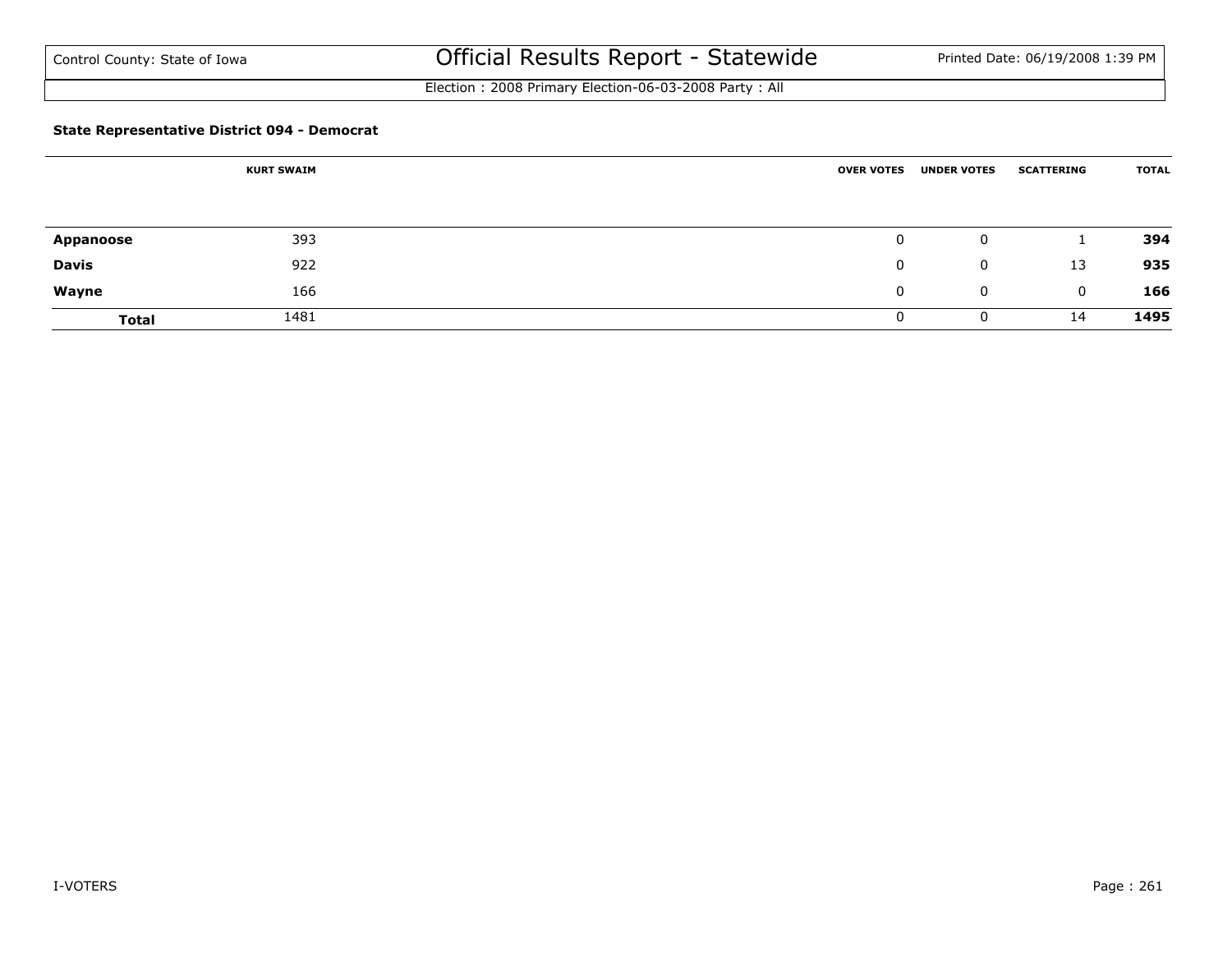Election : 2008 Primary Election-06-03-2008 Party : All

### **State Representative District 094 - Republican**

|                  | <b>JOHN</b><br><b>BRIDGES II</b> | <b>HOWARD E.</b><br><b>HUBBARD</b> | <b>OVER VOTES</b> | <b>UNDER VOTES</b> | <b>SCATTERING</b> | <b>TOTAL</b> |
|------------------|----------------------------------|------------------------------------|-------------------|--------------------|-------------------|--------------|
|                  |                                  |                                    |                   |                    |                   |              |
| <b>Appanoose</b> | 307                              | 281                                | $\mathbf 0$       | 0                  | $\mathbf{0}$      | 588          |
| <b>Davis</b>     | 112                              | 166                                | 0                 | $\mathbf{0}$       | 4                 | 282          |
| Wayne            | 65                               | 73                                 | 0                 | 0                  |                   | 139          |
| <b>Total</b>     | 484                              | 520                                |                   | $\mathbf{0}$       | ר                 | 1009         |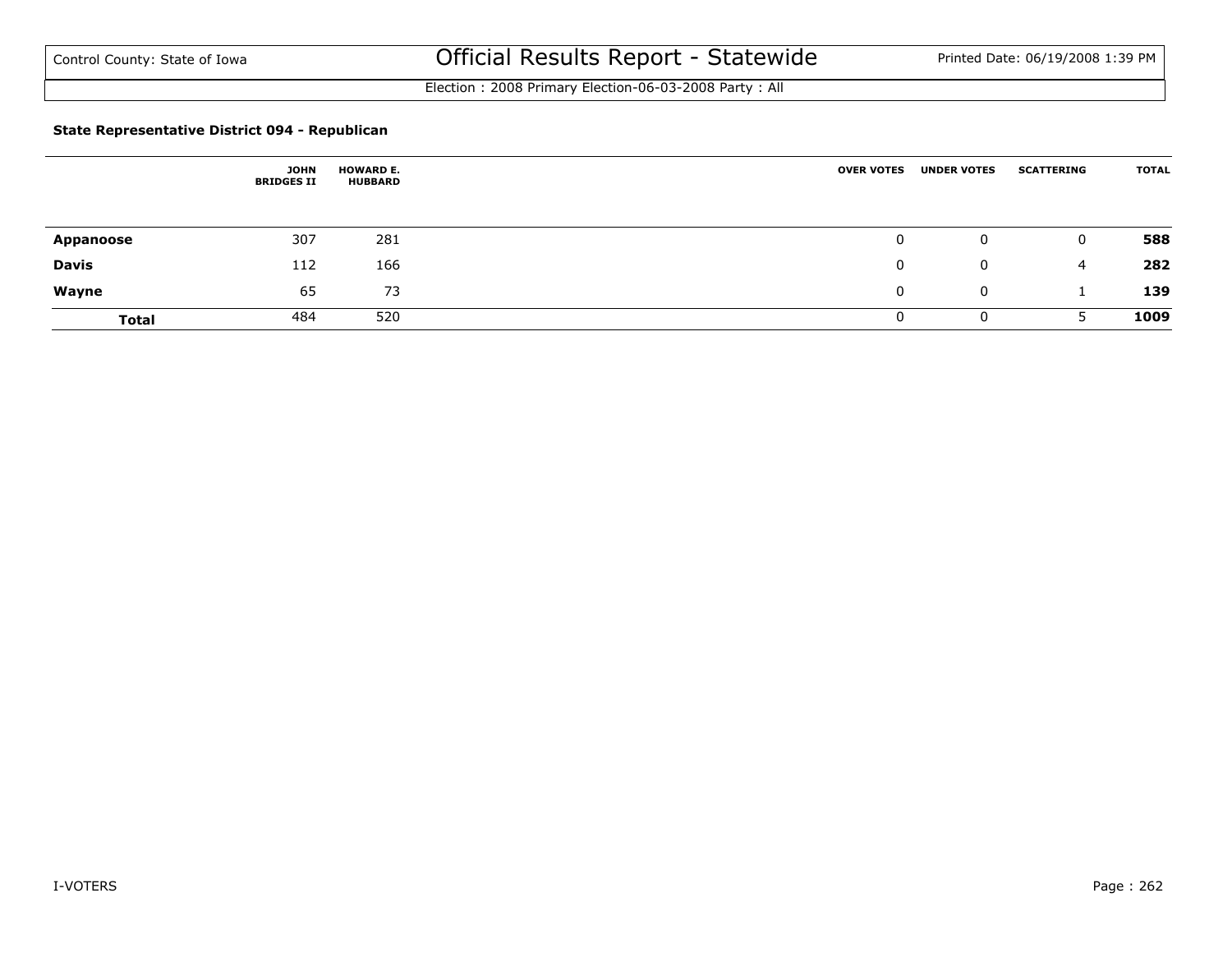Election : 2008 Primary Election-06-03-2008 Party : All

### **State Representative District 095 - Democrat**

|                | <b>MICHAEL J.</b><br><b>REASONER</b> | <b>OVER VOTES</b> | <b>UNDER VOTES</b> | <b>SCATTERING</b> | <b>TOTAL</b> |
|----------------|--------------------------------------|-------------------|--------------------|-------------------|--------------|
|                |                                      |                   |                    |                   |              |
| <b>Clarke</b>  | 573                                  | 0                 | 0                  | 6                 | 579          |
| <b>Decatur</b> | 426                                  | $\mathbf{0}$      | 0                  | $\mathbf{0}$      | 426          |
| <b>Union</b>   | 378                                  | $\mathbf 0$       | 71                 | 2                 | 451          |
| <b>Total</b>   | 1377                                 | U                 | 71                 | 8                 | 1456         |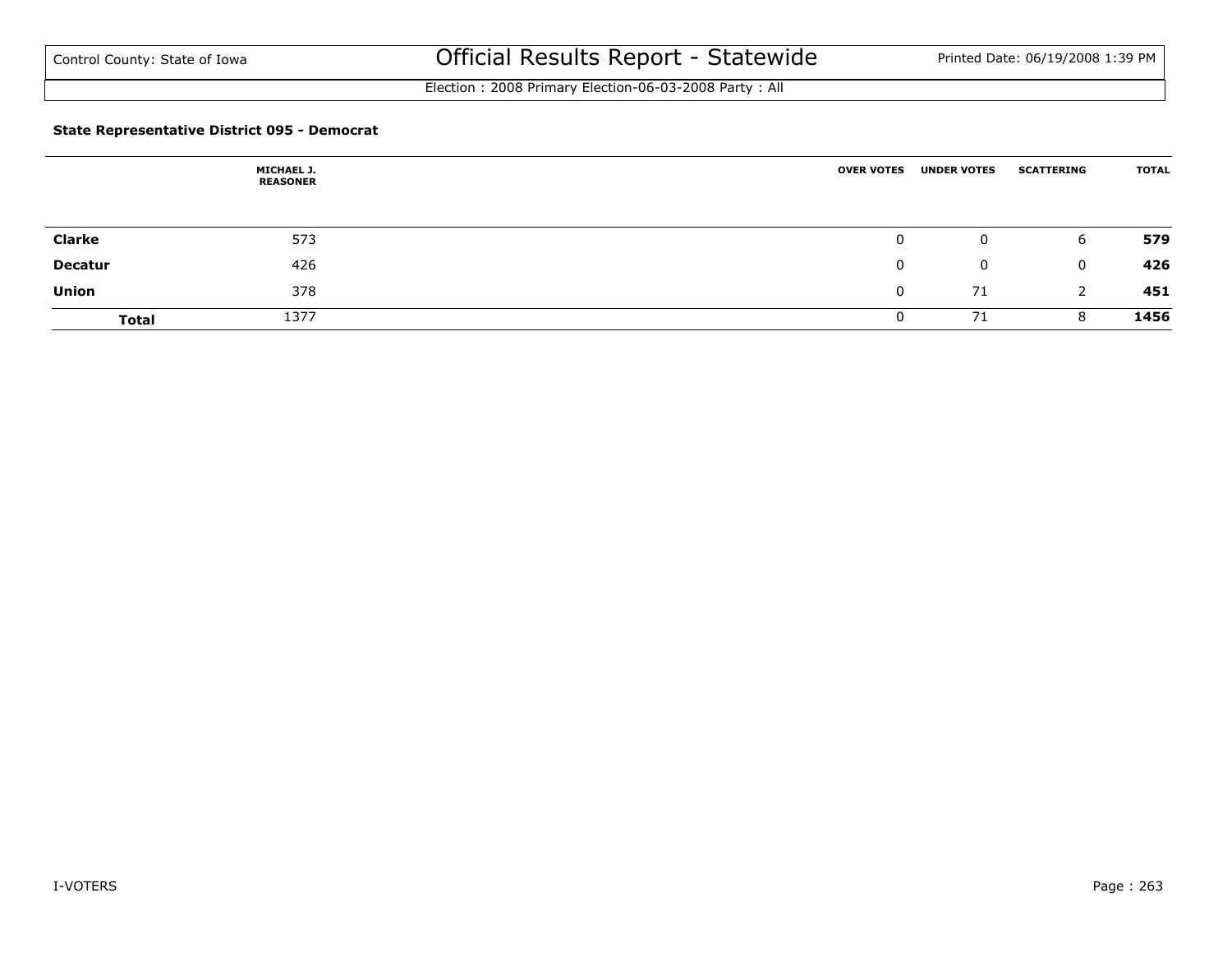Election : 2008 Primary Election-06-03-2008 Party : All

### **State Representative District 095 - Republican**

|               | <b>DOUG SMITH</b> | <b>OVER VOTES</b> | <b>UNDER VOTES</b> | <b>SCATTERING</b> | <b>TOTAL</b> |
|---------------|-------------------|-------------------|--------------------|-------------------|--------------|
|               |                   |                   |                    |                   |              |
| <b>Clarke</b> | 424               | $\mathbf 0$       | 0                  | 0                 | 424          |
| Decatur       | 277               | 0                 | 0                  | 0                 | 277          |
| <b>Union</b>  | 318               | 0                 | 92                 |                   | 411          |
| <b>Total</b>  | 1019              | 0                 | 92                 |                   | 1112         |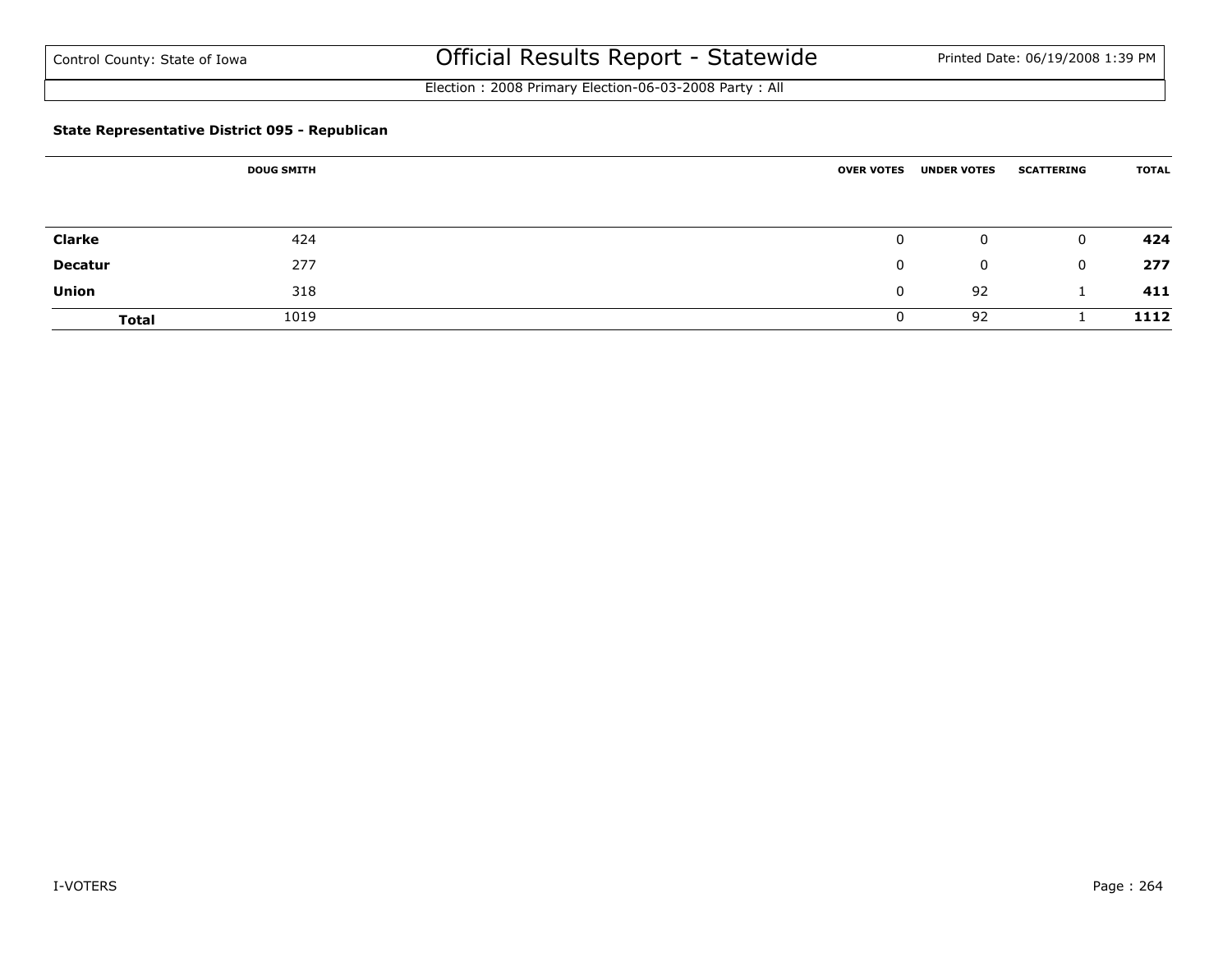Election : 2008 Primary Election-06-03-2008 Party : All

### **State Representative District 096 - Democrat**

|                   | <b>DENNIS R.</b><br><b>COOPER</b> | <b>OVER VOTES</b> | <b>UNDER VOTES</b> | <b>SCATTERING</b> | <b>TOTAL</b> |
|-------------------|-----------------------------------|-------------------|--------------------|-------------------|--------------|
|                   |                                   |                   |                    |                   |              |
| <b>Adams</b>      | 213                               | 0                 | 0                  | $\mathbf 0$       | 213          |
| <b>Montgomery</b> | 190                               | 0                 | 0                  | $\mathbf 0$       | 190          |
| Ringgold          | 448                               | 0                 | 0                  | л.                | 449          |
| <b>Taylor</b>     | 139                               | 0                 | 37                 | $\mathbf 0$       | 176          |
| <b>Union</b>      | 15                                | 0                 | 8                  | $\mathbf 0$       | 23           |
| <b>Total</b>      | 1005                              | 0                 | 45                 |                   | 1051         |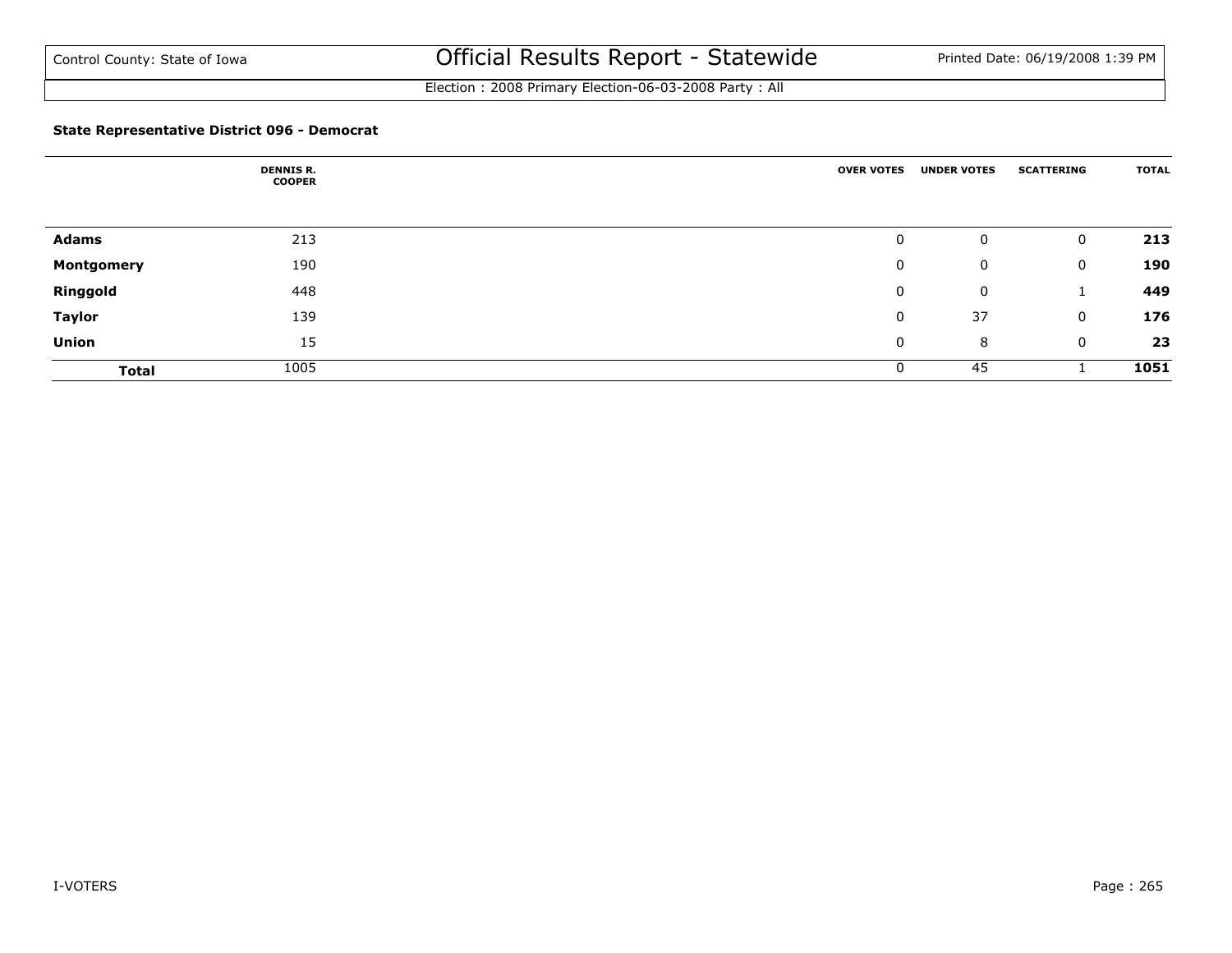Election : 2008 Primary Election-06-03-2008 Party : All

### **State Representative District 096 - Republican**

|               | <b>CECIL</b><br><b>DOLECHECK</b> | <b>OVER VOTES</b> | <b>UNDER VOTES</b> | <b>SCATTERING</b> | <b>TOTAL</b> |
|---------------|----------------------------------|-------------------|--------------------|-------------------|--------------|
|               |                                  |                   |                    |                   |              |
| Adams         | 162                              | 0                 | 0                  |                   | 163          |
| Montgomery    | 1530                             | 0                 | 0                  | 7                 | 1537         |
| Ringgold      | 509                              | 0                 | 0                  | 2                 | 511          |
| <b>Taylor</b> | 232                              | 0                 | 34                 | 2                 | 268          |
| <b>Union</b>  | 48                               | 0                 |                    | $\mathbf 0$       | 49           |
| <b>Total</b>  | 2481                             | 0                 | 35                 | 12                | 2528         |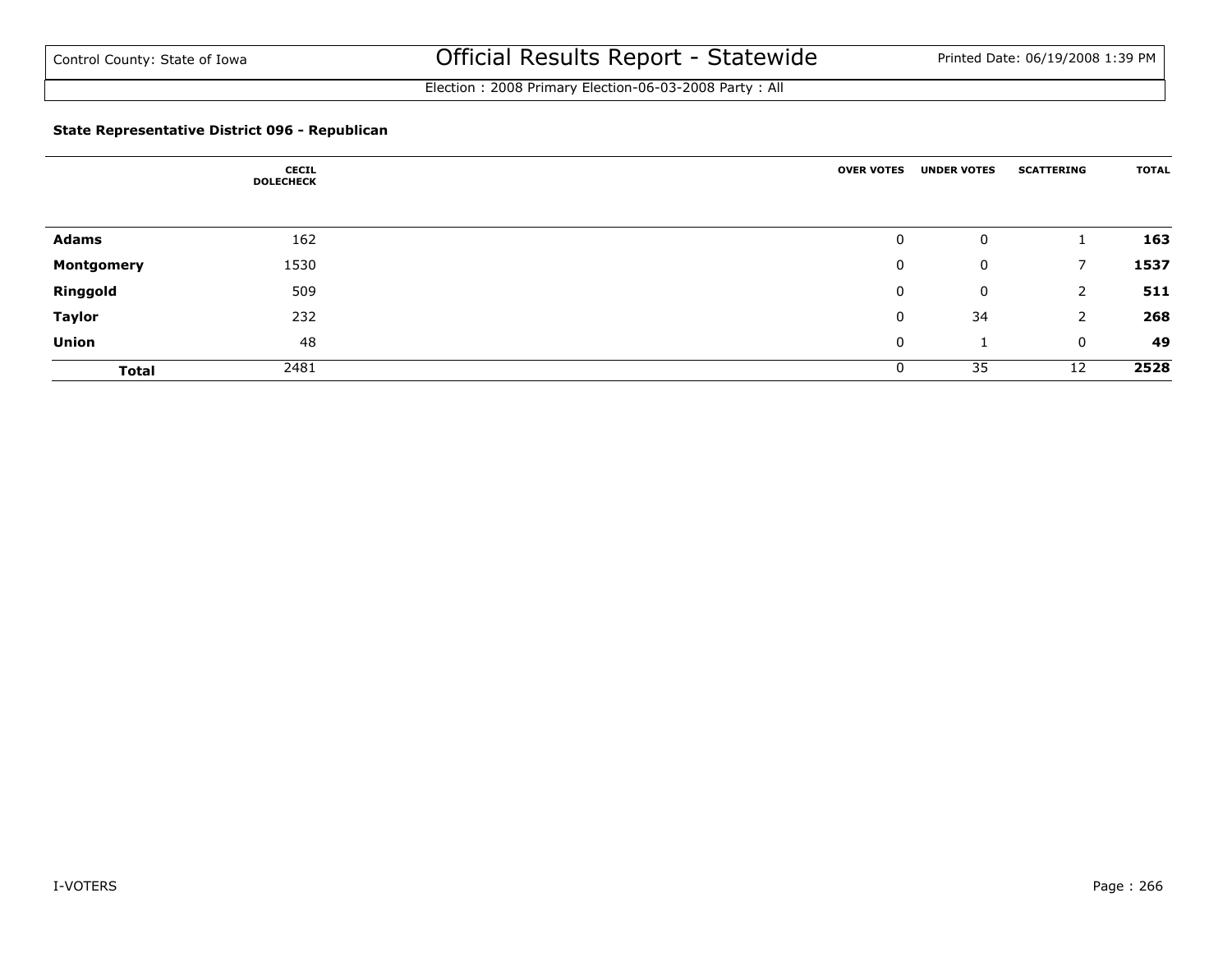Election : 2008 Primary Election-06-03-2008 Party : All

### **State Representative District 097 - Democrat**

|                |              | <b>OVER VOTES UNDER VOTES</b> | <b>SCATTERING</b> | <b>TOTAL</b> |
|----------------|--------------|-------------------------------|-------------------|--------------|
|                |              |                               |                   |              |
| <b>Fremont</b> | $\mathbf{0}$ | 0                             |                   |              |
| Mills          | $\mathbf{0}$ | 0                             | 4                 | -4           |
| Page           | $\mathbf 0$  | 171                           | 18                | 189          |
| <b>Total</b>   | 0            | 171                           | 29                | 200          |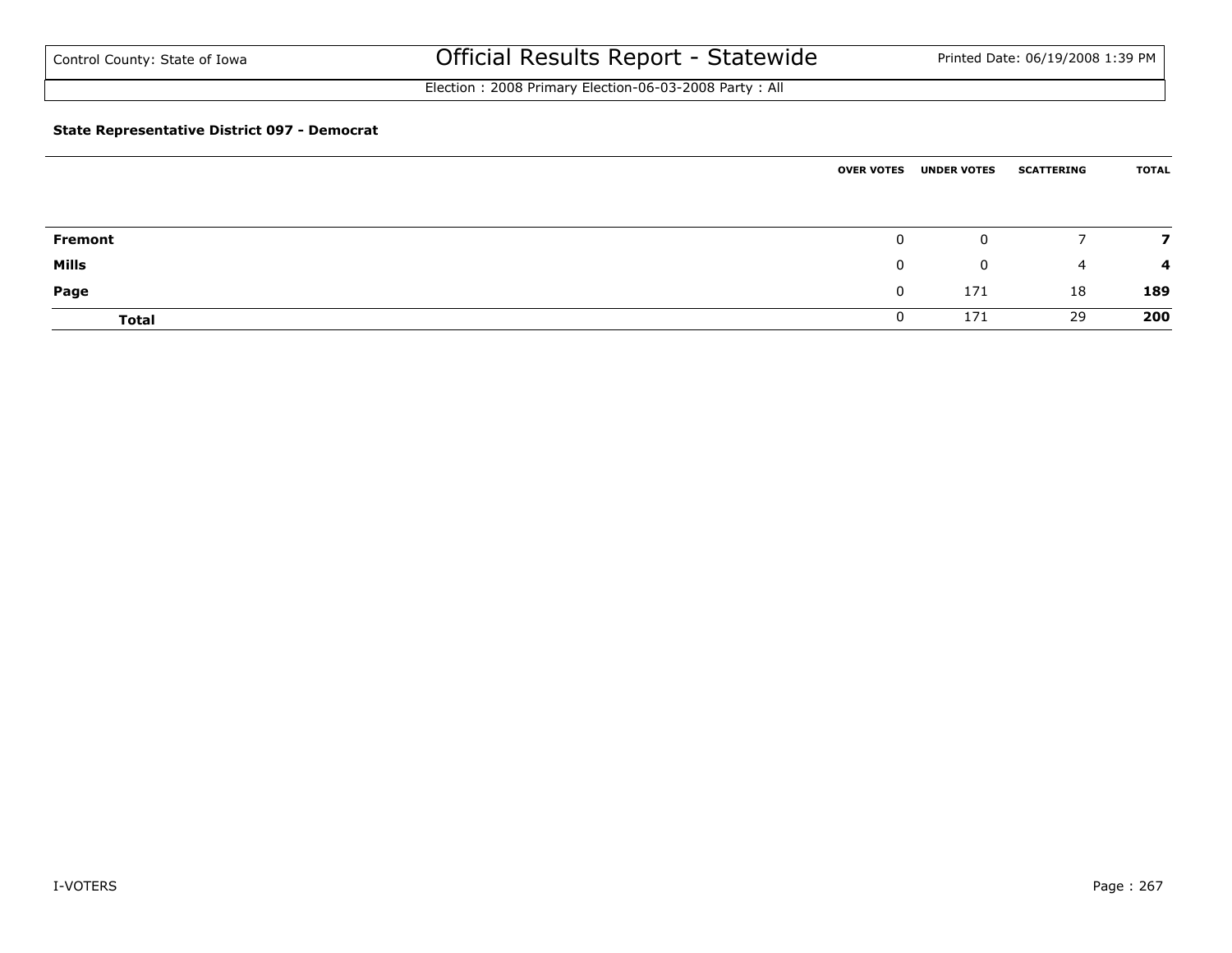Election : 2008 Primary Election-06-03-2008 Party : All

### **State Representative District 097 - Republican**

|              | RICHARD<br><b>ANDERSON</b> | <b>OVER VOTES</b> | <b>UNDER VOTES</b> | <b>SCATTERING</b> | <b>TOTAL</b> |
|--------------|----------------------------|-------------------|--------------------|-------------------|--------------|
|              |                            |                   |                    |                   |              |
| Fremont      | 911                        | 0                 | 0                  | 5.                | 916          |
| <b>Mills</b> | 325                        | 0                 | 0                  | 0                 | 325          |
| Page         | 1443                       |                   | 169                | 4                 | 1617         |
| <b>Total</b> | 2679                       |                   | 169                | 9                 | 2858         |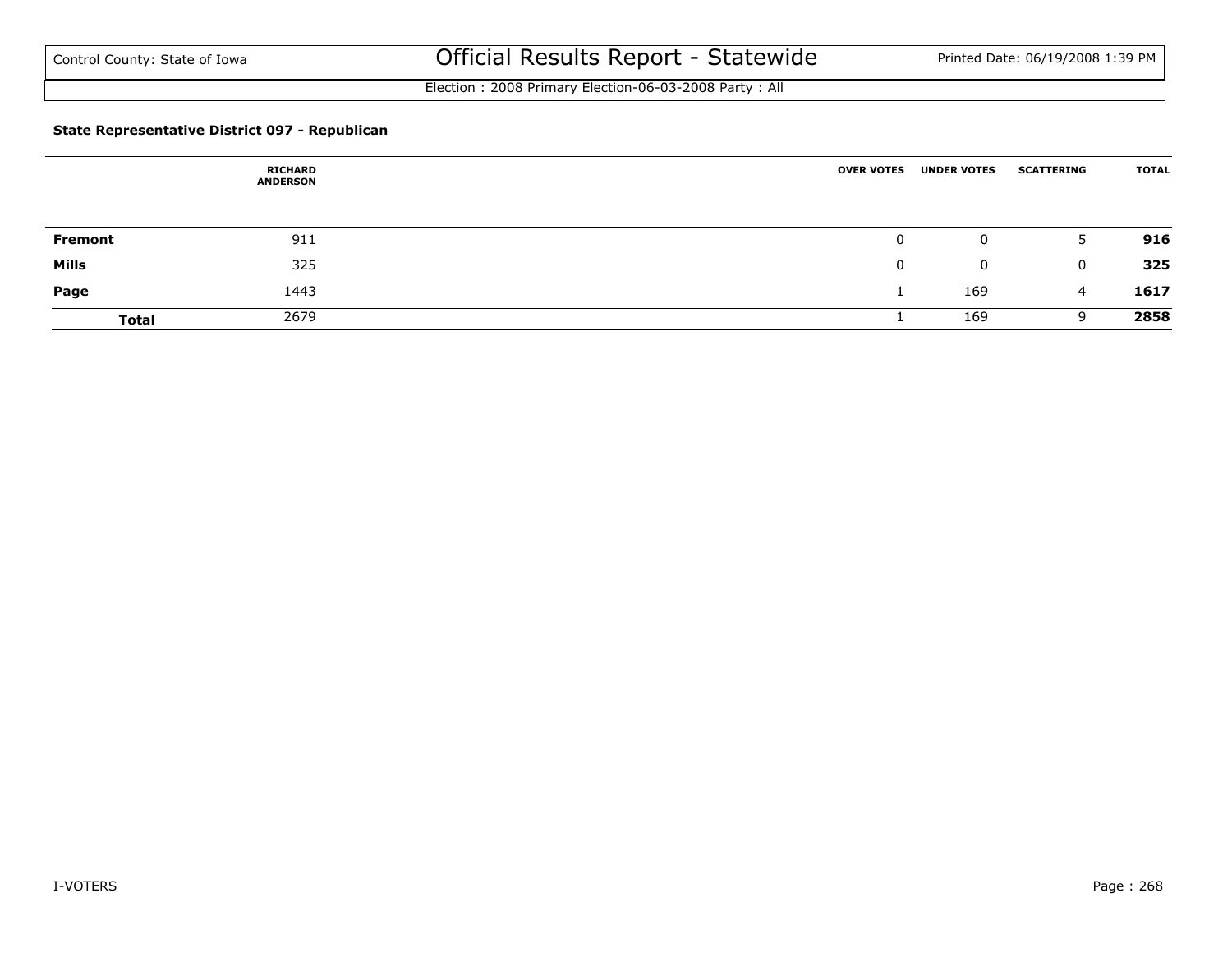Election : 2008 Primary Election-06-03-2008 Party : All

### **State Representative District 098 - Democrat**

|               | <b>OVER VOTES</b> | <b>UNDER VOTES</b> | <b>SCATTERING</b> | <b>TOTAL</b> |
|---------------|-------------------|--------------------|-------------------|--------------|
|               |                   |                    |                   |              |
| Mills         | 0                 | 0                  | 4                 |              |
| Pottawattamie | 0                 | $\mathbf 0$        | q                 | 9            |
| <b>Total</b>  | U                 |                    | 13                | 13           |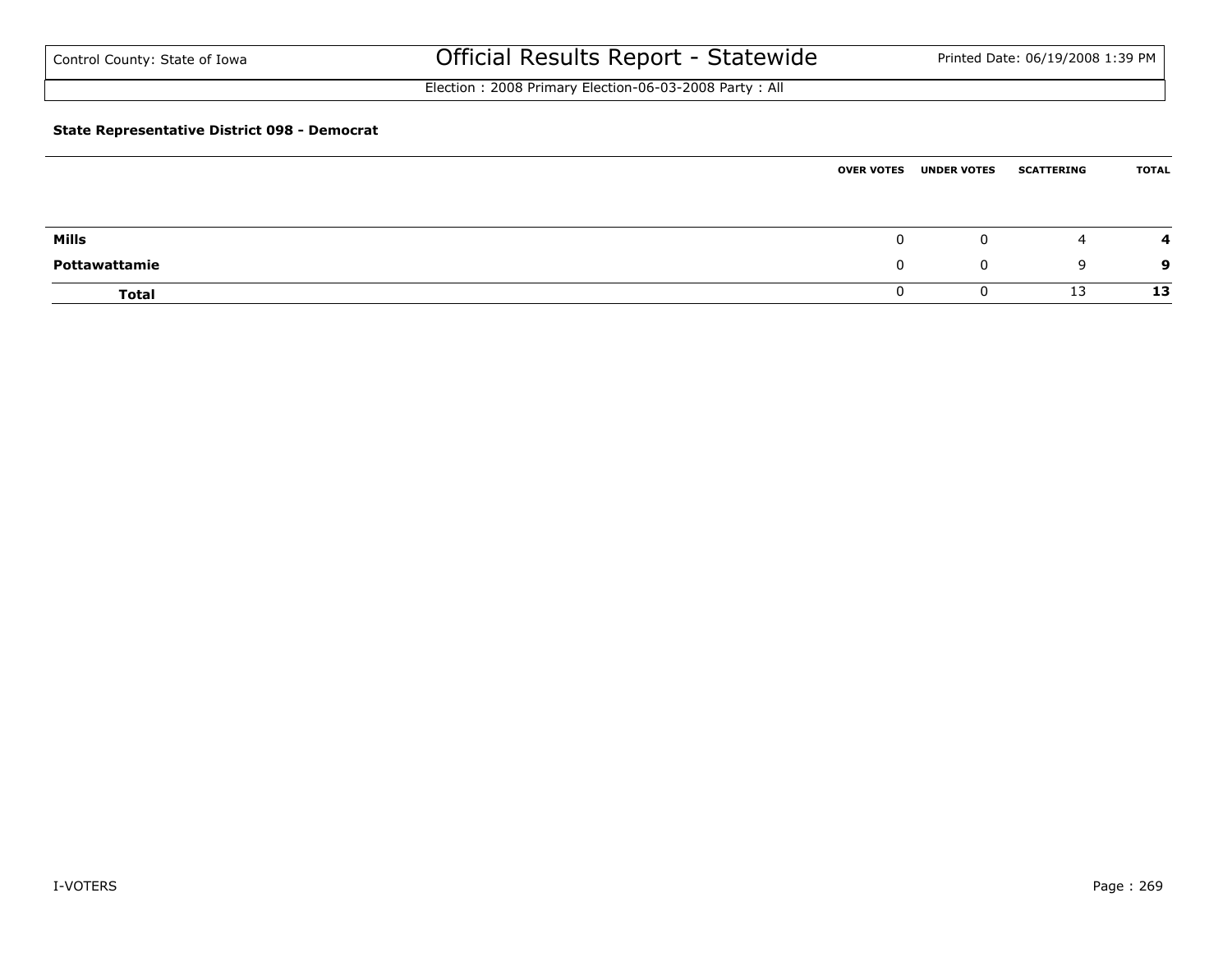Election : 2008 Primary Election-06-03-2008 Party : All

### **State Representative District 098 - Republican**

|               | GREG<br><b>FORRISTALL</b> | <b>OVER VOTES</b> | <b>UNDER VOTES</b> | <b>SCATTERING</b> | <b>TOTAL</b> |
|---------------|---------------------------|-------------------|--------------------|-------------------|--------------|
| Mills         | 650                       |                   | $\mathbf{0}$       | 3                 | 653          |
| Pottawattamie | 616                       |                   | $\mathbf 0$        | 4                 | 620          |
| <b>Total</b>  | 1266                      |                   |                    |                   | 1273         |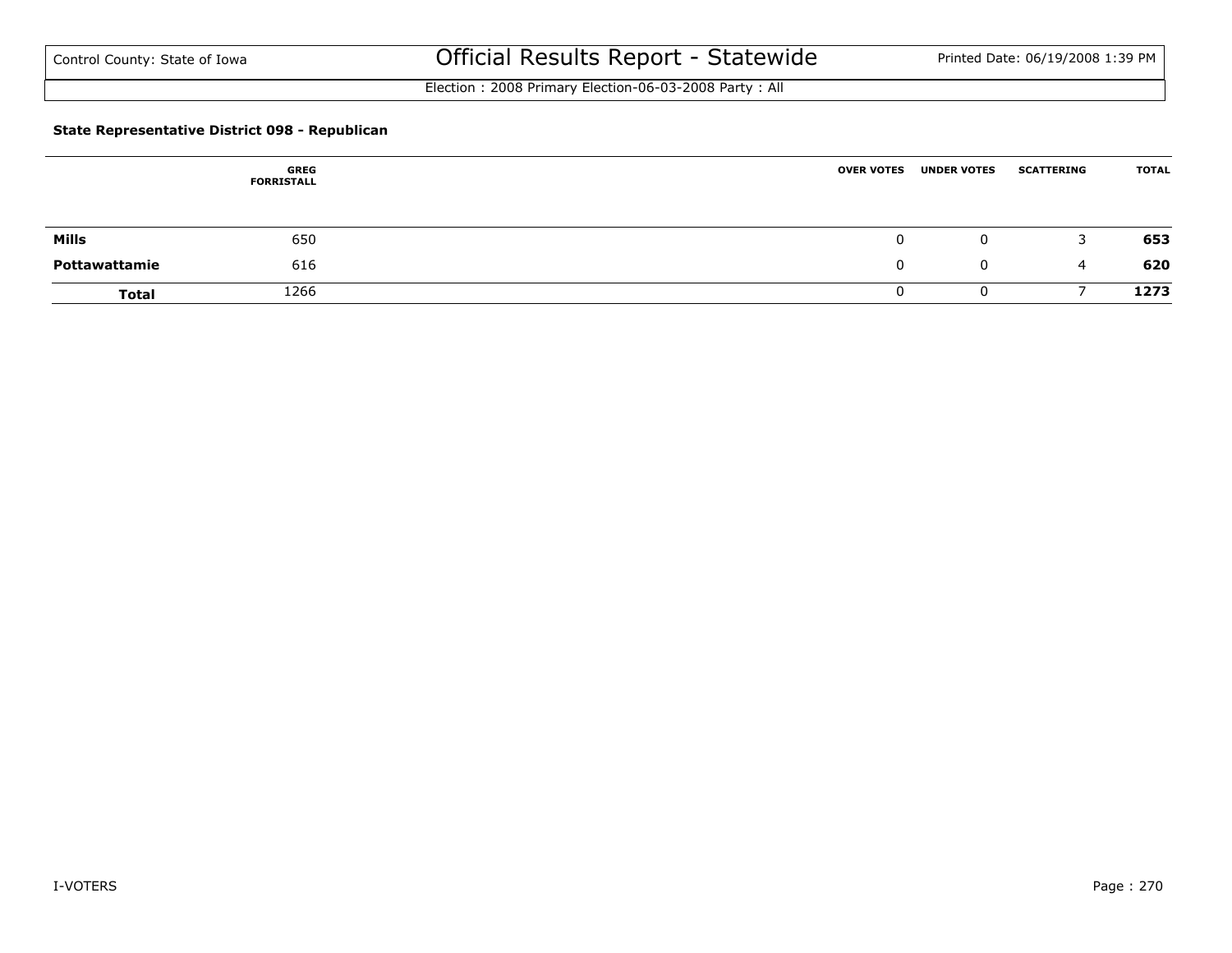| Control County: State of Iowa |  |  |  |  |
|-------------------------------|--|--|--|--|
|-------------------------------|--|--|--|--|

# Official Results Report - Statewide Printed Date: 06/19/2008 1:39 PM

Election : 2008 Primary Election-06-03-2008 Party : All

### **State Representative District 099 - Democrat**

|               | <b>KURT HUBLER</b> | <b>OVER VOTES</b> | <b>UNDER VOTES</b> | <b>SCATTERING</b> | <b>TOTAL</b> |
|---------------|--------------------|-------------------|--------------------|-------------------|--------------|
|               |                    |                   |                    |                   |              |
| Pottawattamie | 186                |                   | U                  |                   | 188          |
| Total         | 186                |                   |                    |                   | 188          |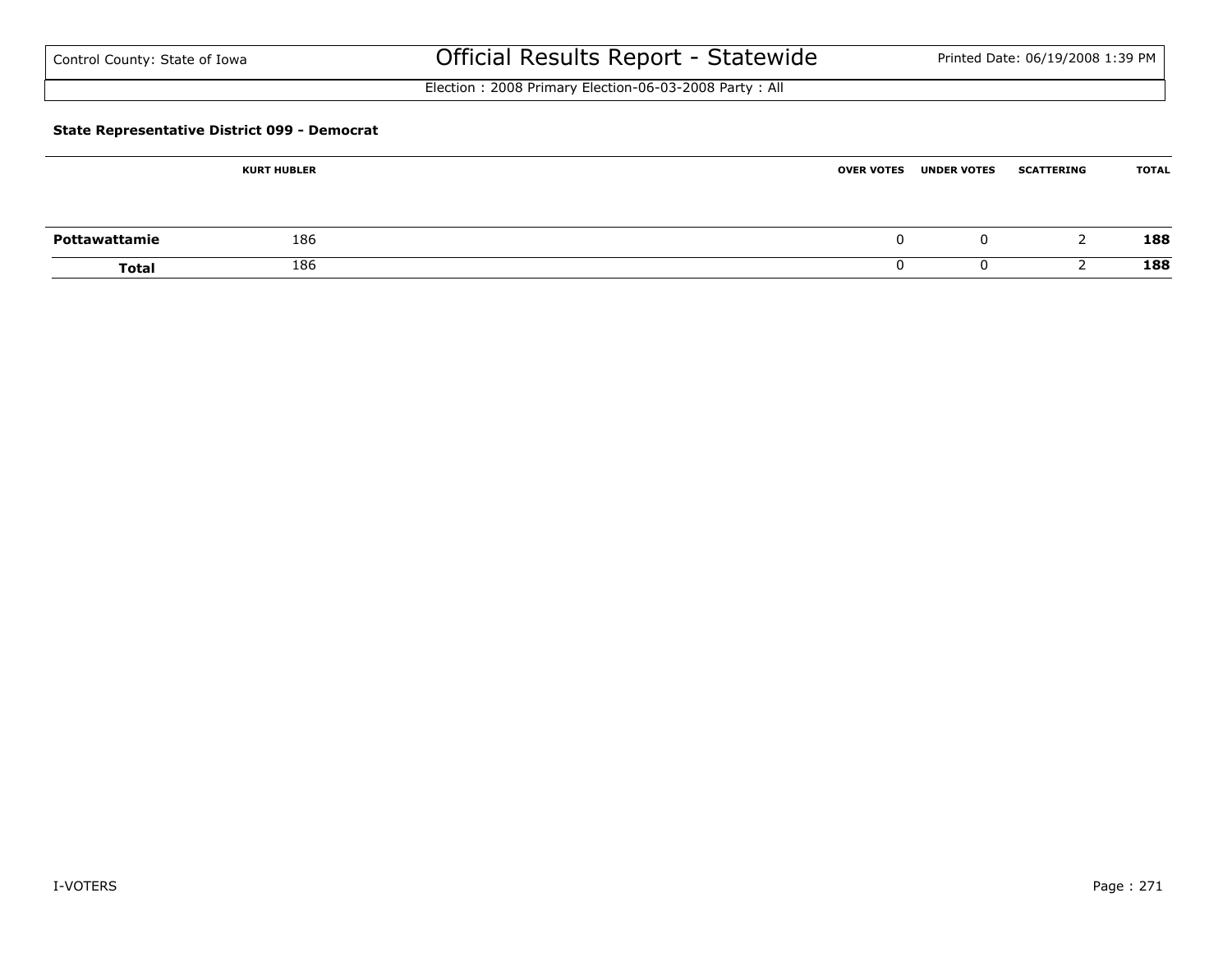Election : 2008 Primary Election-06-03-2008 Party : All

### **State Representative District 099 - Republican**

|               | <b>DOUG</b><br><b>STRUYK</b> | <b>OVER VOTES</b> | <b>UNDER VOTES</b> | <b>SCATTERING</b> | <b>TOTAL</b> |
|---------------|------------------------------|-------------------|--------------------|-------------------|--------------|
| Pottawattamie | 308                          |                   | 0                  |                   | 310          |
| <b>Total</b>  | 308                          |                   | u                  |                   | 310          |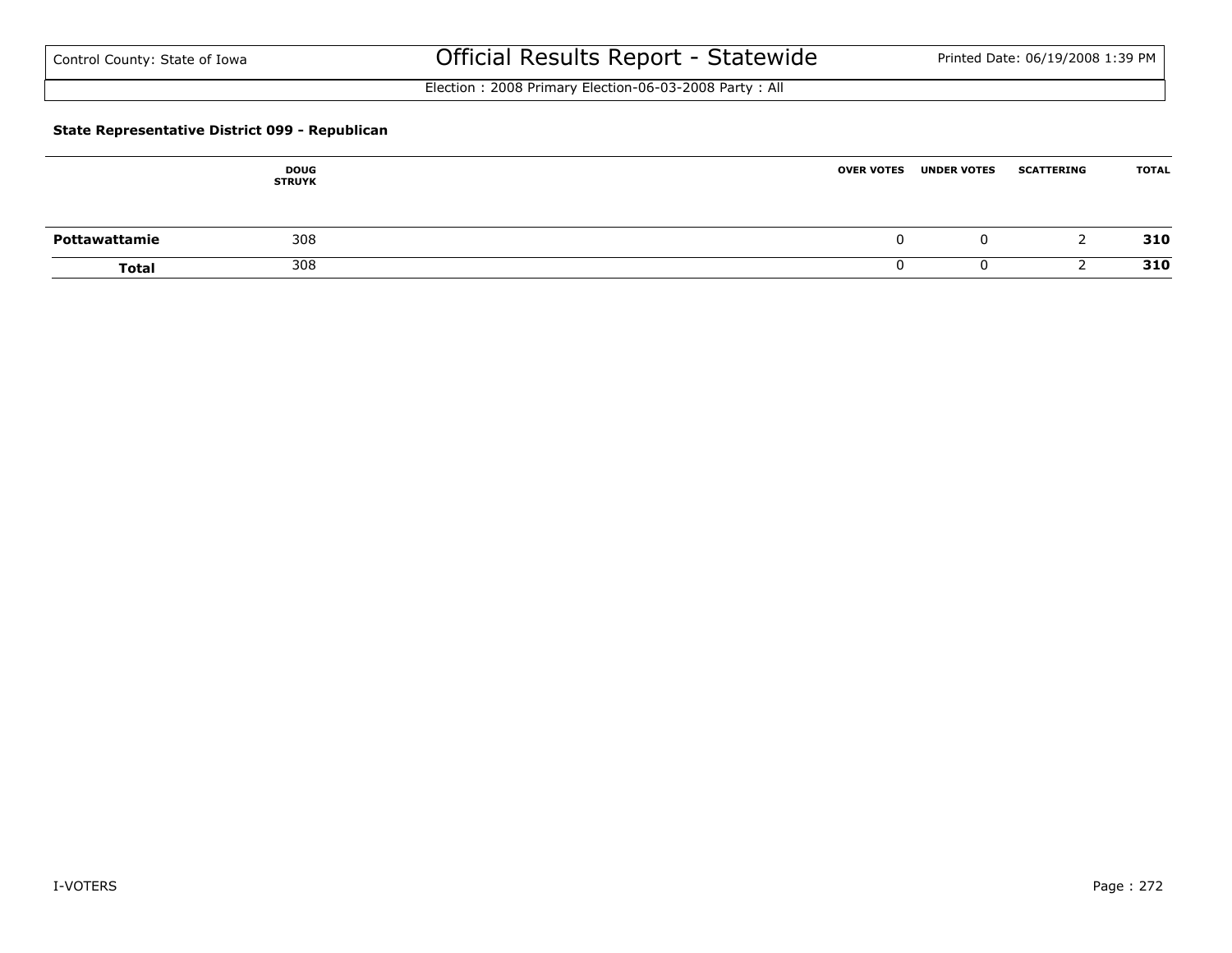Election : 2008 Primary Election-06-03-2008 Party : All

### **State Representative District 100 - Democrat**

|               | <b>PAUL</b><br><b>SHOMSHOR</b> | <b>OVER VOTES</b> | <b>UNDER VOTES</b> | <b>SCATTERING</b> | <b>TOTAL</b> |
|---------------|--------------------------------|-------------------|--------------------|-------------------|--------------|
| Pottawattamie | 163                            |                   | 0                  | 4                 | 167          |
| <b>Total</b>  | 163                            |                   |                    |                   | 167          |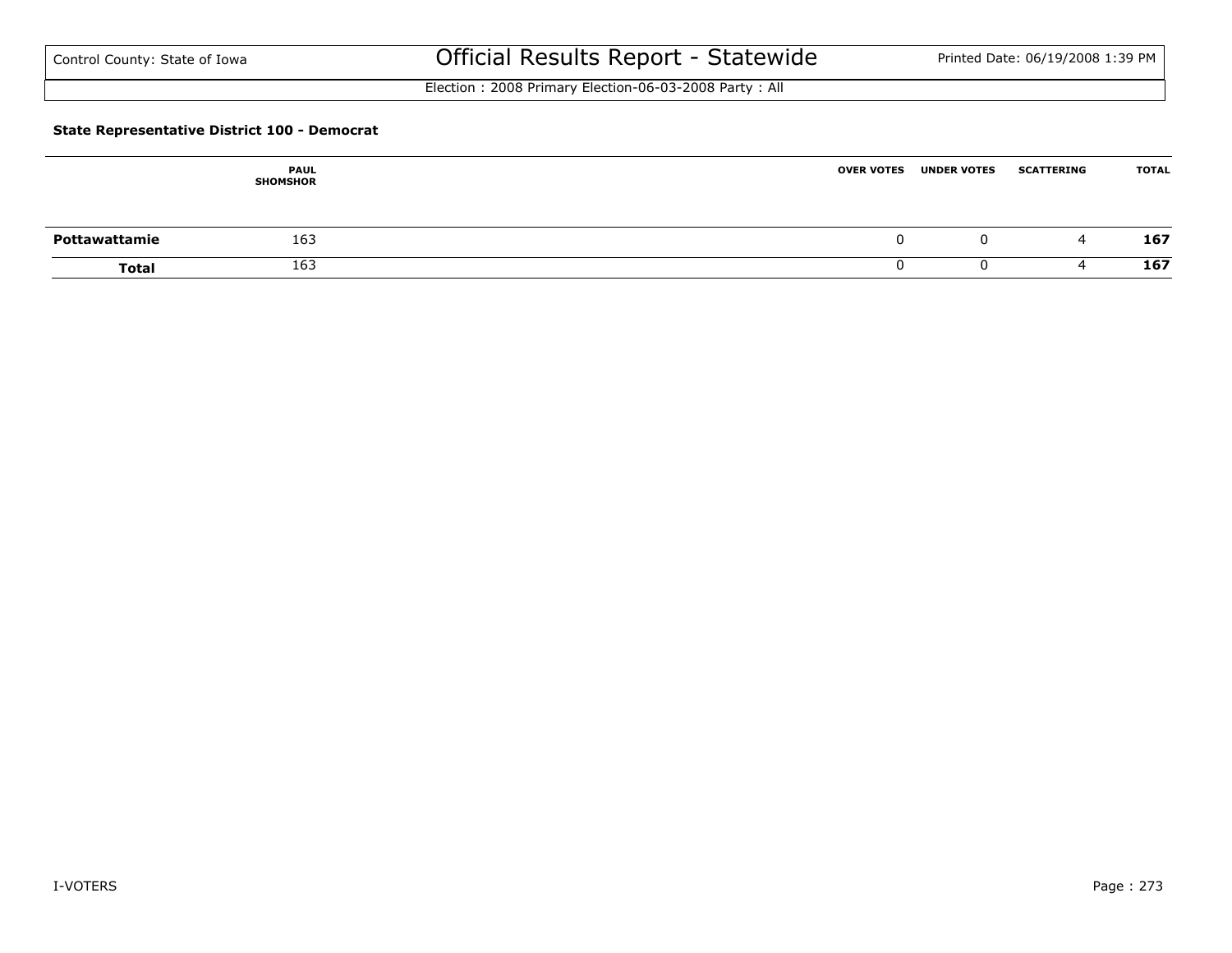Election : 2008 Primary Election-06-03-2008 Party : All

### **State Representative District 100 - Republican**

|               | <b>SCOTT A.</b><br><b>BELT</b> | <b>UNDER VOTES</b><br><b>OVER VOTES</b> | <b>SCATTERING</b> | <b>TOTAL</b> |
|---------------|--------------------------------|-----------------------------------------|-------------------|--------------|
| Pottawattamie | 226                            |                                         |                   | 228          |
| <b>Total</b>  | 226                            |                                         |                   | 228          |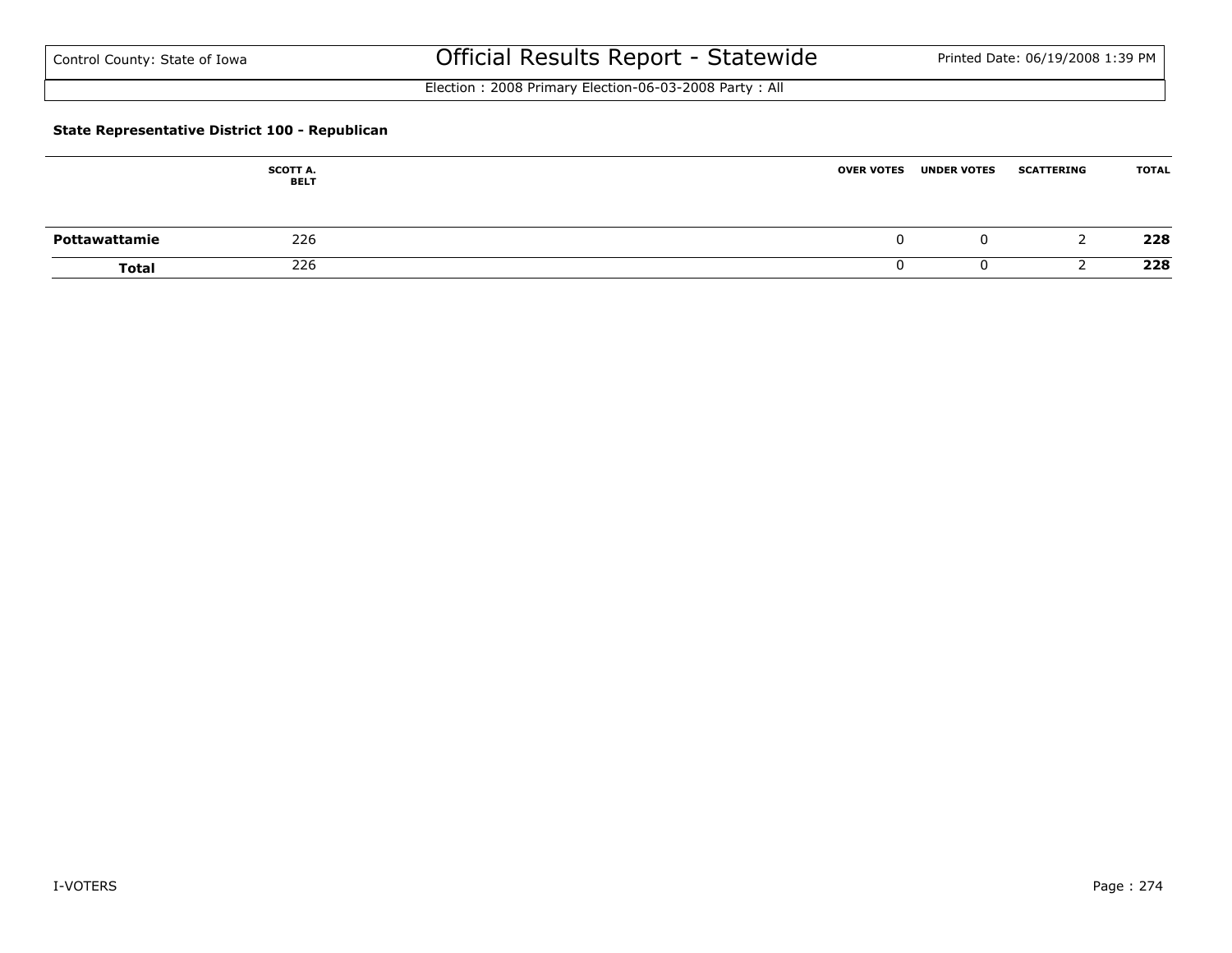| Control County: State of Iowa                             |           | Official Results Report - Statewide                   | Printed Date: 06/19/2008 1:39 PM |
|-----------------------------------------------------------|-----------|-------------------------------------------------------|----------------------------------|
|                                                           |           | Election: 2008 Primary Election-06-03-2008 Party: All |                                  |
| <b>United States Senator - Democrat</b>                   |           |                                                       |                                  |
| TOM HARKIN                                                | 90785     |                                                       |                                  |
| Over Vote                                                 | 12        |                                                       |                                  |
| Under Vote                                                | 8641      |                                                       |                                  |
| Scattering                                                | 1074      |                                                       |                                  |
| <b>Total</b>                                              | 100512    |                                                       |                                  |
| <b>United States Senator - Republican</b>                 |           |                                                       |                                  |
| <b>GEORGE S. EICHHORN</b>                                 | 24390     |                                                       |                                  |
| <b>STEVE RATHJE</b>                                       | 21062     |                                                       |                                  |
| CHRISTOPHER REED                                          | 24964     |                                                       |                                  |
| Over Vote                                                 | 6         |                                                       |                                  |
| <b>Under Vote</b>                                         | 6776      |                                                       |                                  |
| Scattering                                                | 256       |                                                       |                                  |
| <b>Total</b>                                              | 77454     |                                                       |                                  |
| <b>United States Representative District 1 - Democrat</b> |           |                                                       |                                  |
| <b>BRUCE BRALEY</b>                                       | 10596     |                                                       |                                  |
| Over Vote                                                 | 0         |                                                       |                                  |
| Under Vote                                                | 1131      |                                                       |                                  |
| Scattering                                                | 62        |                                                       |                                  |
| <b>Total</b>                                              | 11789     |                                                       |                                  |
| United States Representative District 1 - Republican      |           |                                                       |                                  |
| DAVID HARTSUCH                                            | 8865      |                                                       |                                  |
| Over Vote                                                 | $\pmb{0}$ |                                                       |                                  |
| Under Vote                                                | 1056      |                                                       |                                  |
| Scattering                                                | 59        |                                                       |                                  |
| <b>Total</b>                                              | 9980      |                                                       |                                  |
|                                                           |           |                                                       |                                  |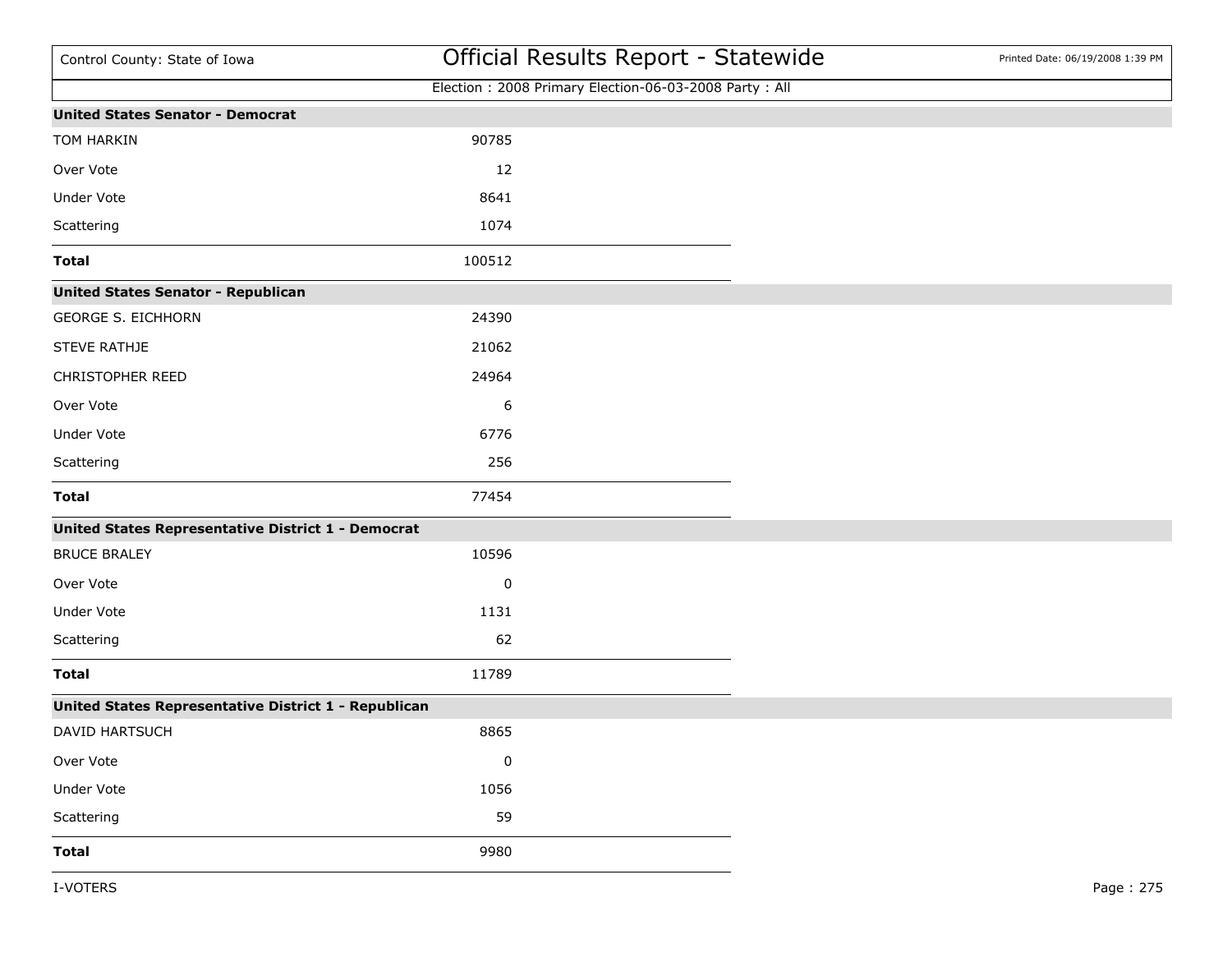| Control County: State of Iowa                             |                | Official Results Report - Statewide                   | Printed Date: 06/19/2008 1:39 PM |
|-----------------------------------------------------------|----------------|-------------------------------------------------------|----------------------------------|
|                                                           |                | Election: 2008 Primary Election-06-03-2008 Party: All |                                  |
| <b>United States Representative District 2 - Democrat</b> |                |                                                       |                                  |
| DAVE LOEBSACK                                             | 21084          |                                                       |                                  |
| Over Vote                                                 | 0              |                                                       |                                  |
| Under Vote                                                | 2059           |                                                       |                                  |
| Scattering                                                | 231            |                                                       |                                  |
| <b>Total</b>                                              | 23374          |                                                       |                                  |
| United States Representative District 2 - Republican      |                |                                                       |                                  |
| LEE HARDER                                                | 2258           |                                                       |                                  |
| MARIANNETTE MILLER-MEEKS                                  | 7372           |                                                       |                                  |
| PETER TEAHEN                                              | 7258           |                                                       |                                  |
| Over Vote                                                 | 9              |                                                       |                                  |
| Under Vote                                                | 682            |                                                       |                                  |
| Scattering                                                | 22             |                                                       |                                  |
| <b>Total</b>                                              | 17601          |                                                       |                                  |
| <b>United States Representative District 3 - Democrat</b> |                |                                                       |                                  |
| LEONARD L. BOSWELL                                        | 20401          |                                                       |                                  |
| <b>ED FALLON</b>                                          | 13035          |                                                       |                                  |
| Over Vote                                                 | $\overline{4}$ |                                                       |                                  |
| Under Vote                                                | 310            |                                                       |                                  |
| Scattering                                                | 37             |                                                       |                                  |
| <b>Total</b>                                              | 33787          |                                                       |                                  |
| United States Representative District 3 - Republican      |                |                                                       |                                  |

KIM SCHMETT 10666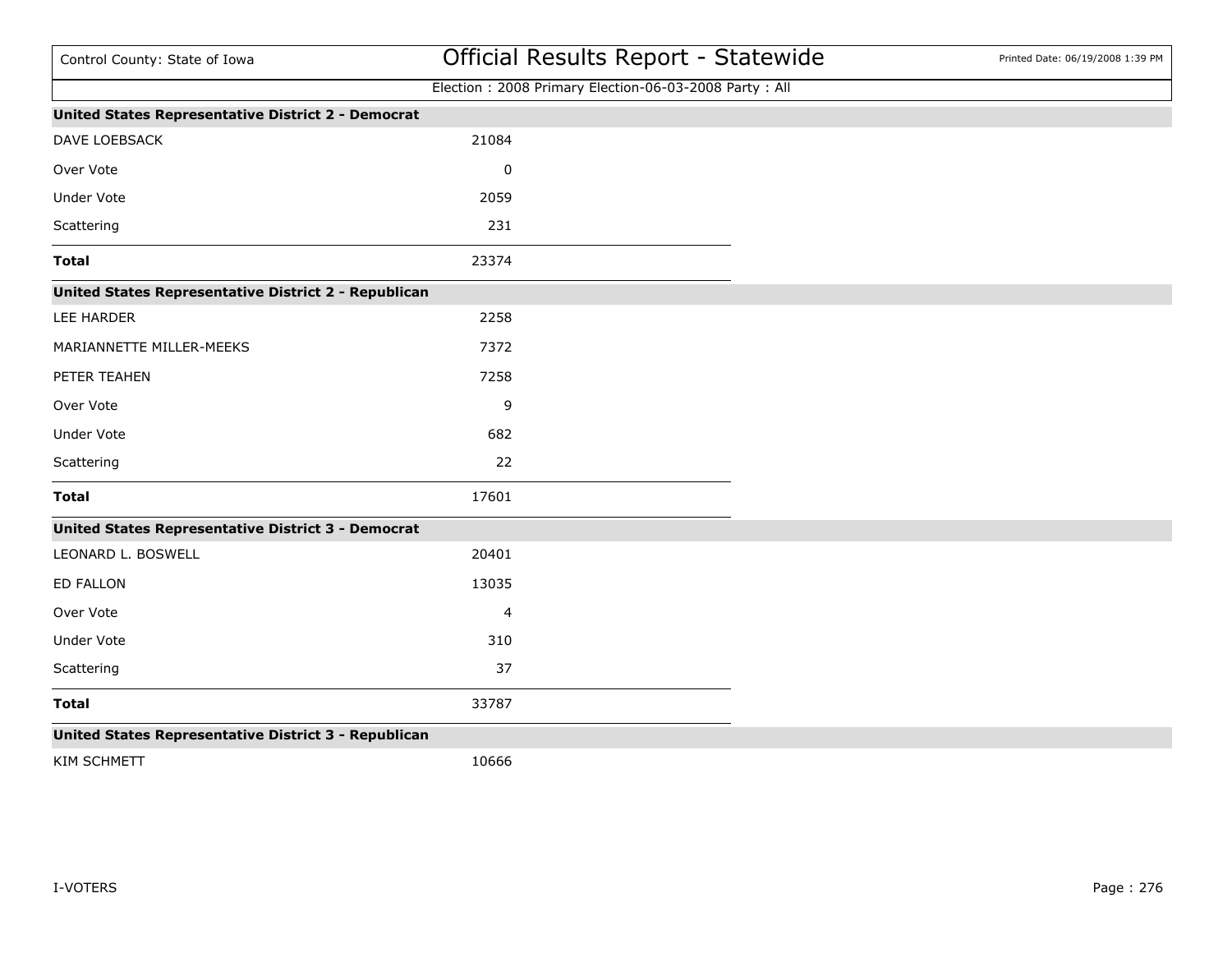| Control County: State of Iowa                             |                                                       | Official Results Report - Statewide | Printed Date: 06/19/2008 1:39 PM |
|-----------------------------------------------------------|-------------------------------------------------------|-------------------------------------|----------------------------------|
|                                                           | Election: 2008 Primary Election-06-03-2008 Party: All |                                     |                                  |
| Over Vote                                                 | $\pmb{0}$                                             |                                     |                                  |
| Under Vote                                                | 3038                                                  |                                     |                                  |
| Scattering                                                | 150                                                   |                                     |                                  |
| <b>Total</b>                                              | 13854                                                 |                                     |                                  |
| United States Representative District 4 - Democrat        |                                                       |                                     |                                  |
| <b>BECKY GREENWALD</b>                                    | 9247                                                  |                                     |                                  |
| <b>KURT MEYER</b>                                         | 5041                                                  |                                     |                                  |
| WILLIAM J. MEYERS                                         | 2086                                                  |                                     |                                  |
| <b>KEVIN MISKELL</b>                                      | 1885                                                  |                                     |                                  |
| Over Vote                                                 | 23                                                    |                                     |                                  |
| Under Vote                                                | 2180                                                  |                                     |                                  |
| Scattering                                                | 36                                                    |                                     |                                  |
| <b>Total</b>                                              | 20498                                                 |                                     |                                  |
| United States Representative District 4 - Republican      |                                                       |                                     |                                  |
| TOM LATHAM                                                | 13144                                                 |                                     |                                  |
| Over Vote                                                 | 0                                                     |                                     |                                  |
| Under Vote                                                | 561                                                   |                                     |                                  |
| Scattering                                                | 47                                                    |                                     |                                  |
| <b>Total</b>                                              | 13752                                                 |                                     |                                  |
| <b>United States Representative District 5 - Democrat</b> |                                                       |                                     |                                  |
| <b>ROB HUBLER</b>                                         | 8052                                                  |                                     |                                  |
| Over Vote                                                 | 0                                                     |                                     |                                  |
| Under Vote                                                | 1787                                                  |                                     |                                  |
| Scattering                                                | 43                                                    |                                     |                                  |
| <b>Total</b>                                              | 9882                                                  |                                     |                                  |
| United States Representative District 5 - Republican      |                                                       |                                     |                                  |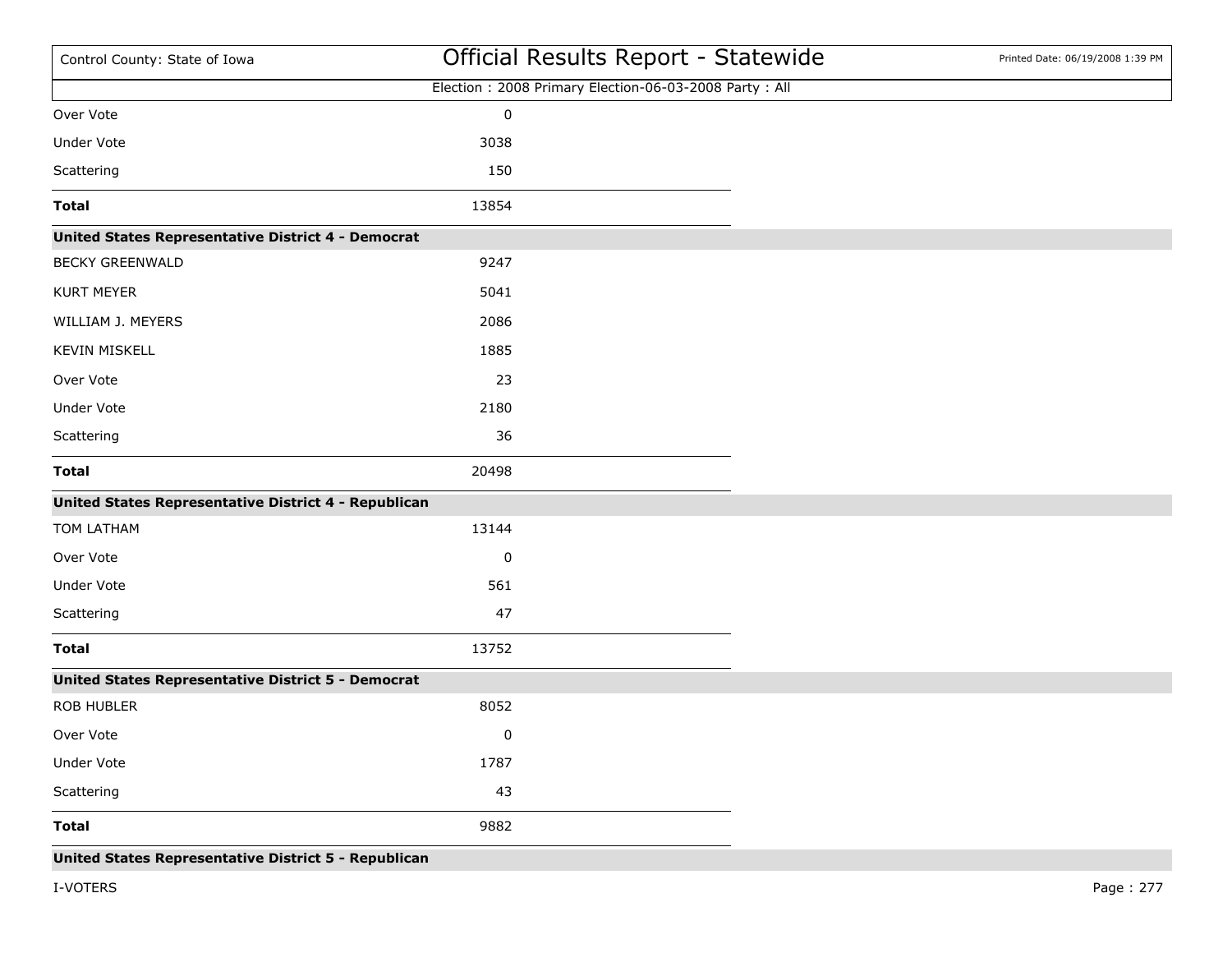| Control County: State of Iowa                        | Official Results Report - Statewide                   | Printed Date: 06/19/2008 1:39 PM |
|------------------------------------------------------|-------------------------------------------------------|----------------------------------|
|                                                      | Election: 2008 Primary Election-06-03-2008 Party: All |                                  |
| United States Representative District 5 - Republican |                                                       |                                  |
| <b>STEVE KING</b>                                    | 22663                                                 |                                  |
| Over Vote                                            | $\mathbf 0$                                           |                                  |
| <b>Under Vote</b>                                    | 1632                                                  |                                  |
| Scattering                                           | 160                                                   |                                  |
| <b>Total</b>                                         | 24455                                                 |                                  |
| <b>State Senator District 02 - Democrat</b>          |                                                       |                                  |
| Over Vote                                            | $\pmb{0}$                                             |                                  |
| <b>Under Vote</b>                                    | 104                                                   |                                  |
| Scattering                                           | 12                                                    |                                  |
| <b>Total</b>                                         | 116                                                   |                                  |
| State Senator District 02 - Republican               |                                                       |                                  |
| RANDY FEENSTRA                                       | 2935                                                  |                                  |
| Over Vote                                            | $\mathbf 0$                                           |                                  |
| <b>Under Vote</b>                                    | 303                                                   |                                  |
| Scattering                                           | 8                                                     |                                  |
| <b>Total</b>                                         | 3246                                                  |                                  |
| <b>State Senator District 04 - Democrat</b>          |                                                       |                                  |
| JOHN P. KIBBIE                                       | 3109                                                  |                                  |
| Over Vote                                            | $\mathbf 0$                                           |                                  |
| <b>Under Vote</b>                                    | 706                                                   |                                  |
| Scattering                                           | 17                                                    |                                  |
| <b>Total</b>                                         | 3832                                                  |                                  |
| <b>State Senator District 04 - Republican</b>        |                                                       |                                  |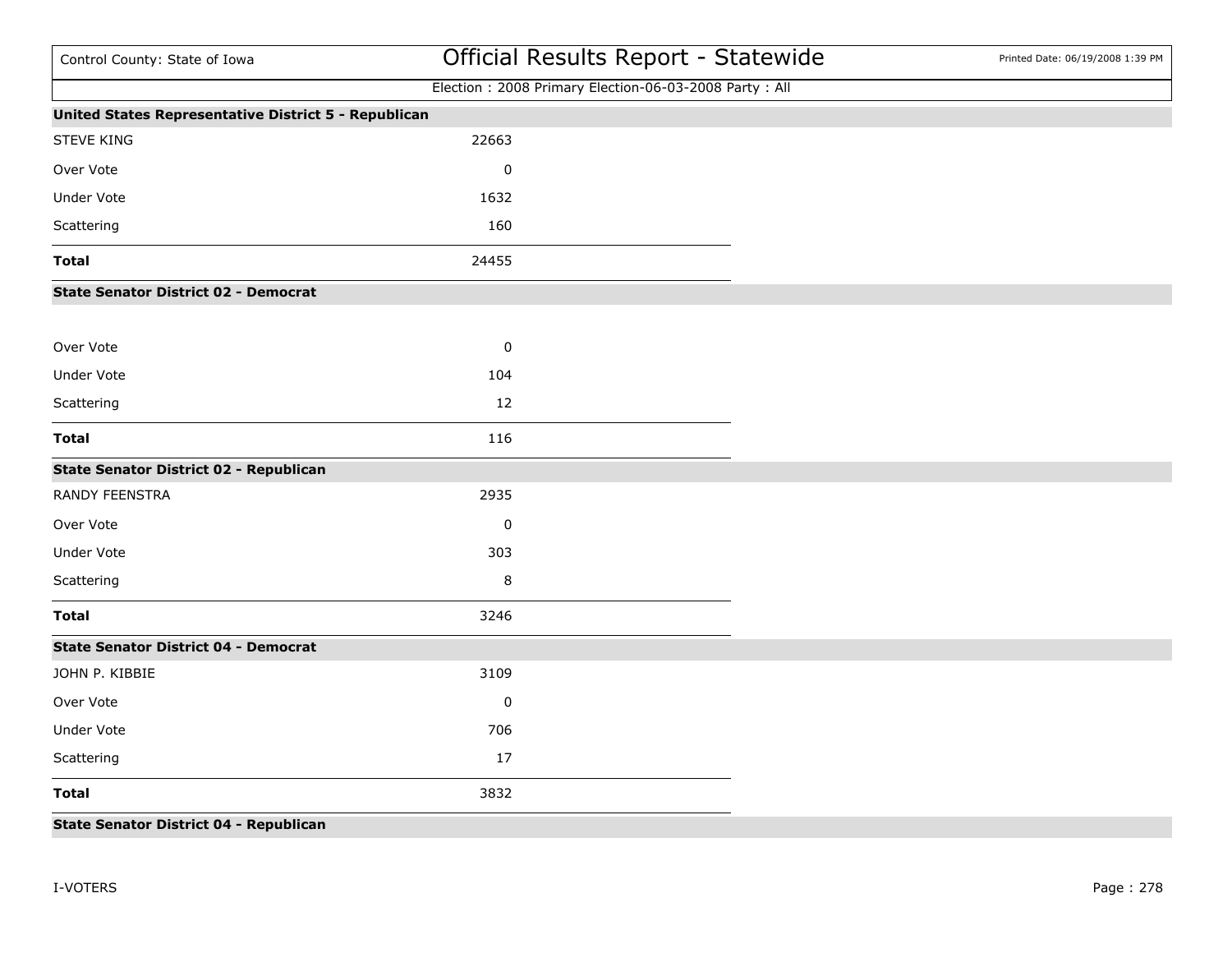| Control County: State of Iowa                 | Official Results Report - Statewide                   | Printed Date: 06/19/2008 1:39 PM |
|-----------------------------------------------|-------------------------------------------------------|----------------------------------|
|                                               | Election: 2008 Primary Election-06-03-2008 Party: All |                                  |
| Over Vote                                     | $\pmb{0}$                                             |                                  |
| <b>Under Vote</b>                             | 957                                                   |                                  |
| Scattering                                    | 26                                                    |                                  |
| <b>Total</b>                                  | 983                                                   |                                  |
| <b>State Senator District 06 - Democrat</b>   |                                                       |                                  |
| DOUG THOMPSON                                 | 1346                                                  |                                  |
| Over Vote                                     | $\pmb{0}$                                             |                                  |
| <b>Under Vote</b>                             | 45                                                    |                                  |
| Scattering                                    | 6                                                     |                                  |
| <b>Total</b>                                  | 1397                                                  |                                  |
| <b>State Senator District 06 - Republican</b> |                                                       |                                  |
| <b>MERLIN BARTZ</b>                           | 2314                                                  |                                  |
| Over Vote                                     | $\pmb{0}$                                             |                                  |
| Under Vote                                    | 13                                                    |                                  |
| Scattering                                    | 4                                                     |                                  |
| <b>Total</b>                                  | 2331                                                  |                                  |
| <b>State Senator District 08 - Democrat</b>   |                                                       |                                  |
| MARY JO WILHELM                               | 2543                                                  |                                  |
| Over Vote                                     | $\pmb{0}$                                             |                                  |
| <b>Under Vote</b>                             | 373                                                   |                                  |
| Scattering                                    | 11                                                    |                                  |
| <b>Total</b>                                  | 2927                                                  |                                  |
| <b>State Senator District 08 - Republican</b> |                                                       |                                  |
| MARK ZIEMAN                                   | 1758                                                  |                                  |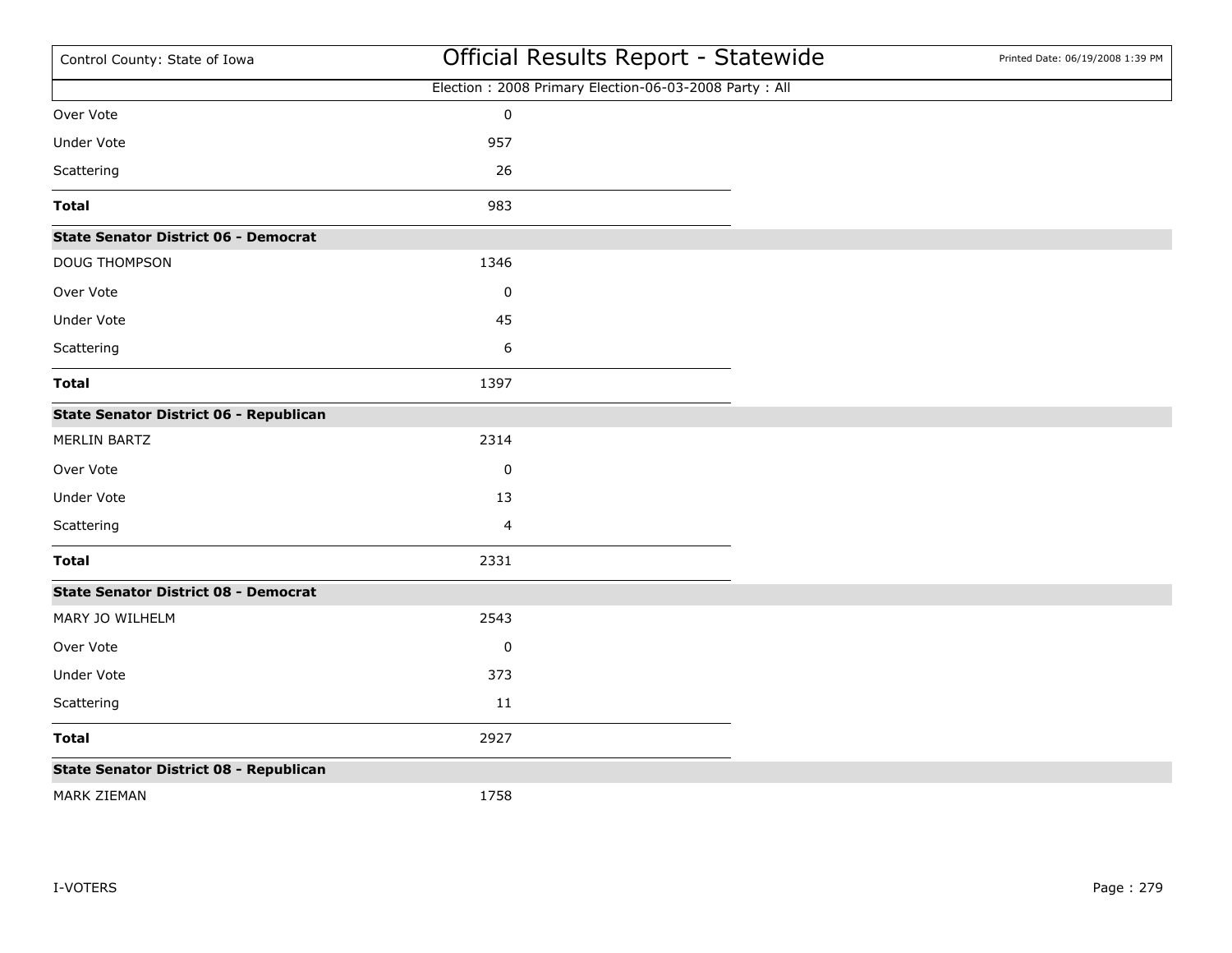| Control County: State of Iowa               | Official Results Report - Statewide                   | Printed Date: 06/19/2008 1:39 PM |
|---------------------------------------------|-------------------------------------------------------|----------------------------------|
|                                             | Election: 2008 Primary Election-06-03-2008 Party: All |                                  |
| Over Vote                                   | $\mathbf 1$                                           |                                  |
| Under Vote                                  | 264                                                   |                                  |
| Scattering                                  | 13                                                    |                                  |
| <b>Total</b>                                | 2036                                                  |                                  |
| <b>State Senator District 10 - Democrat</b> |                                                       |                                  |
| JEFF DANIELSON                              | 772                                                   |                                  |
| Over Vote                                   | 0                                                     |                                  |
| Under Vote                                  | 0                                                     |                                  |
| Scattering                                  | 4                                                     |                                  |
| <b>Total</b>                                | 776                                                   |                                  |
| State Senator District 10 - Republican      |                                                       |                                  |
| <b>WALT ROGERS</b>                          | 1104                                                  |                                  |
| Over Vote                                   | 0                                                     |                                  |
| Under Vote                                  | 0                                                     |                                  |
| Scattering                                  | 3                                                     |                                  |
| <b>Total</b>                                | 1107                                                  |                                  |
| <b>State Senator District 12 - Democrat</b> |                                                       |                                  |
| <b>BRIAN SCHOENJAHN</b>                     | 1267                                                  |                                  |
| Over Vote                                   | $\pmb{0}$                                             |                                  |
| Under Vote                                  | 186                                                   |                                  |
| Scattering                                  | 4                                                     |                                  |
| <b>Total</b>                                | 1457                                                  |                                  |
| State Senator District 12 - Republican      |                                                       |                                  |
| REBECCA WEARMOUTH                           | 1082                                                  |                                  |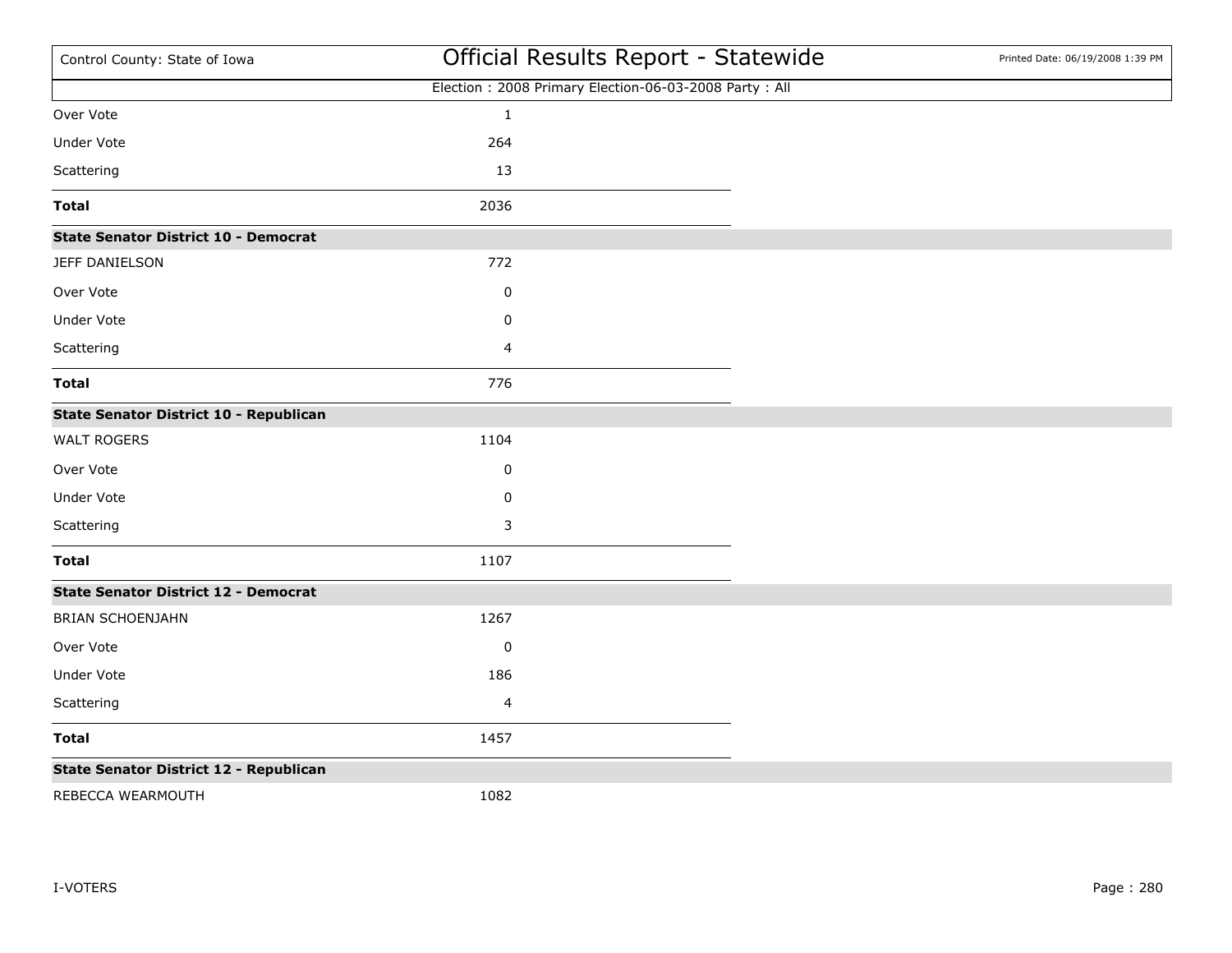| Control County: State of Iowa               |                | Official Results Report - Statewide                   | Printed Date: 06/19/2008 1:39 PM |
|---------------------------------------------|----------------|-------------------------------------------------------|----------------------------------|
|                                             |                | Election: 2008 Primary Election-06-03-2008 Party: All |                                  |
| Over Vote                                   | $\pmb{0}$      |                                                       |                                  |
| Under Vote                                  | 184            |                                                       |                                  |
| Scattering                                  | 5              |                                                       |                                  |
| <b>Total</b>                                | 1271           |                                                       |                                  |
| <b>State Senator District 14 - Democrat</b> |                |                                                       |                                  |
| PAM JOCHUM                                  | 2066           |                                                       |                                  |
| Over Vote                                   | $\pmb{0}$      |                                                       |                                  |
| Under Vote                                  | 323            |                                                       |                                  |
| Scattering                                  | 20             |                                                       |                                  |
| <b>Total</b>                                | 2409           |                                                       |                                  |
| State Senator District 14 - Republican      |                |                                                       |                                  |
| JOHN HULSIZER JR.                           | 326            |                                                       |                                  |
| Over Vote                                   | $\pmb{0}$      |                                                       |                                  |
| <b>Under Vote</b>                           | 63             |                                                       |                                  |
| Scattering                                  | $\overline{2}$ |                                                       |                                  |
| <b>Total</b>                                | 391            |                                                       |                                  |
| <b>State Senator District 16 - Democrat</b> |                |                                                       |                                  |
| TOM HANCOCK                                 | 819            |                                                       |                                  |
| Over Vote                                   | 0              |                                                       |                                  |
| Under Vote                                  | 30             |                                                       |                                  |
| Scattering                                  | 4              |                                                       |                                  |
| <b>Total</b>                                | 853            |                                                       |                                  |
| State Senator District 16 - Republican      |                |                                                       |                                  |
| <b>GARY LEE CULVER</b>                      | 188            |                                                       |                                  |
| DAVE MCLAUGHLIN                             | 1247           |                                                       |                                  |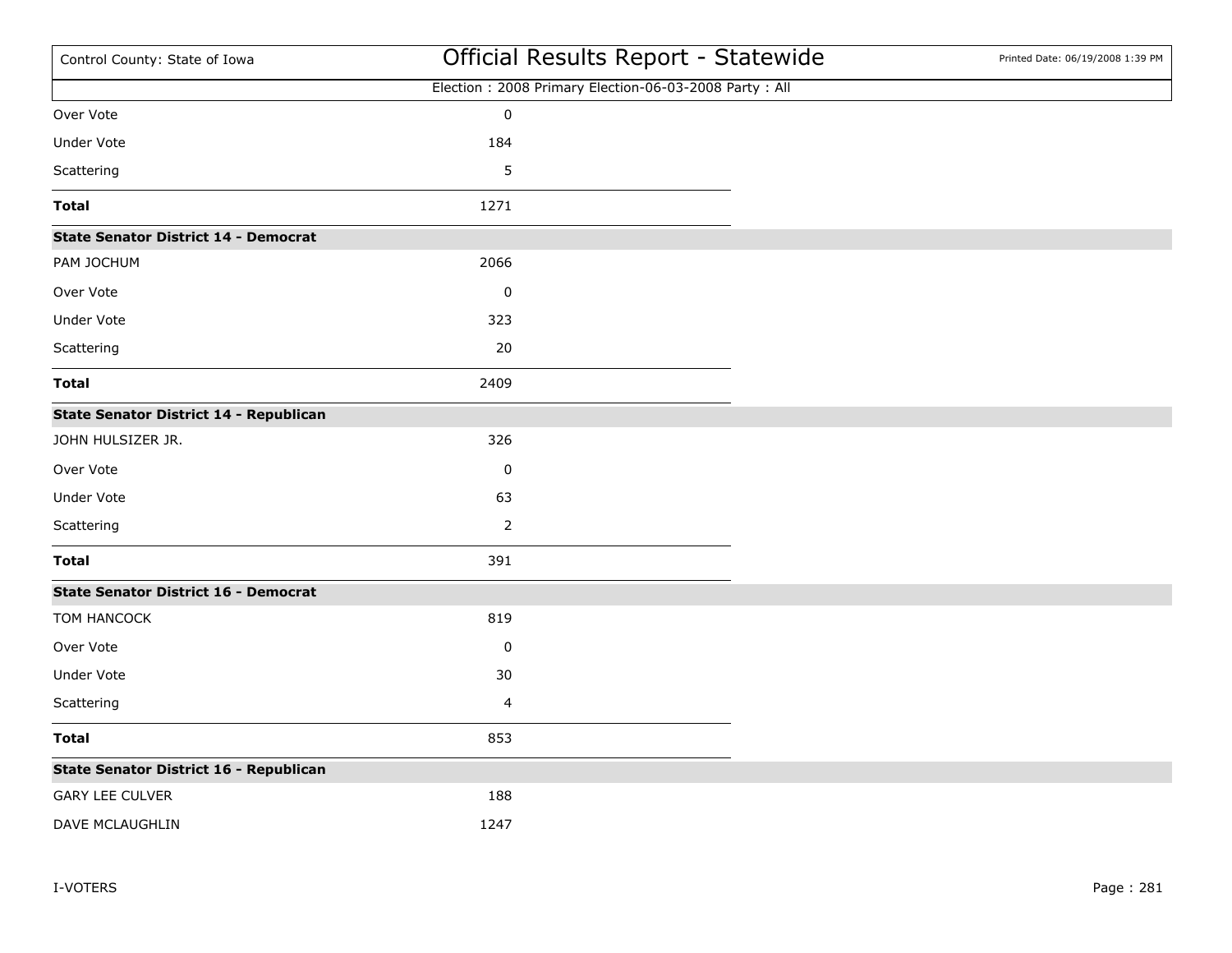| Control County: State of Iowa                 | Official Results Report - Statewide                   | Printed Date: 06/19/2008 1:39 PM |
|-----------------------------------------------|-------------------------------------------------------|----------------------------------|
|                                               | Election: 2008 Primary Election-06-03-2008 Party: All |                                  |
| Over Vote                                     | $\pmb{0}$                                             |                                  |
| Under Vote                                    | 14                                                    |                                  |
| Scattering                                    | $\mathbf{1}$                                          |                                  |
| <b>Total</b>                                  | 1450                                                  |                                  |
| <b>State Senator District 18 - Democrat</b>   |                                                       |                                  |
| SWATI A. DANDEKAR                             | 2001                                                  |                                  |
| Over Vote                                     | 0                                                     |                                  |
| Under Vote                                    | 0                                                     |                                  |
| Scattering                                    | 21                                                    |                                  |
| <b>Total</b>                                  | 2022                                                  |                                  |
| State Senator District 18 - Republican        |                                                       |                                  |
| JOE CHILDERS                                  | 1667                                                  |                                  |
| <b>KARLA SIBERT</b>                           | 648                                                   |                                  |
| Over Vote                                     | 0                                                     |                                  |
| Under Vote                                    | 0                                                     |                                  |
| Scattering                                    | 5                                                     |                                  |
| <b>Total</b>                                  | 2320                                                  |                                  |
| <b>State Senator District 20 - Democrat</b>   |                                                       |                                  |
| RANDY L. BRADEN                               | 1410                                                  |                                  |
| Over Vote                                     | $\pmb{0}$                                             |                                  |
| Under Vote                                    | 343                                                   |                                  |
| Scattering                                    | 15                                                    |                                  |
| <b>Total</b>                                  | 1768                                                  |                                  |
| <b>State Senator District 20 - Republican</b> |                                                       |                                  |
| TIM L. KAPUCIAN                               | 1206                                                  |                                  |
| RICHARD VANDER MEY                            | 704                                                   |                                  |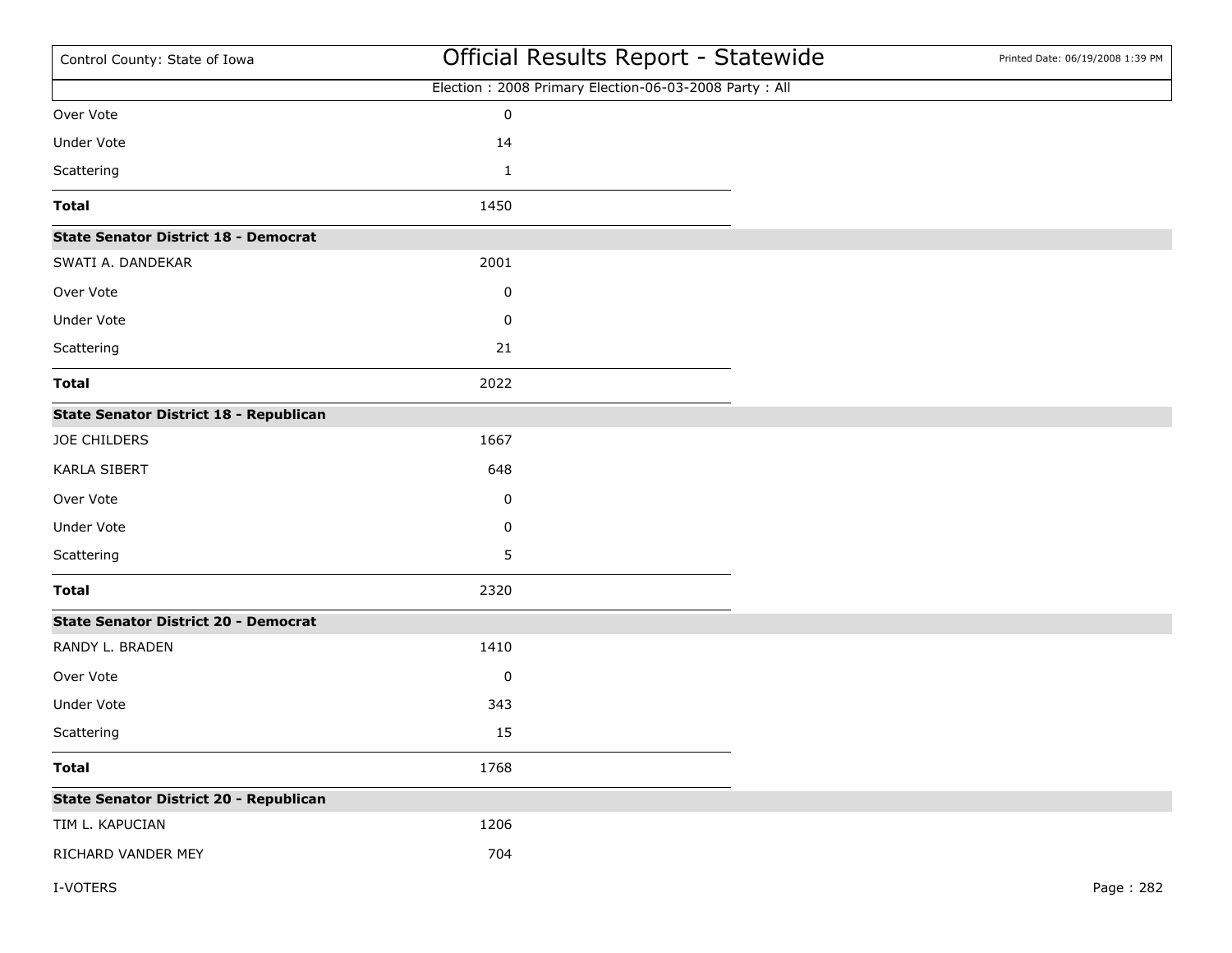| Control County: State of Iowa                 | Official Results Report - Statewide                   | Printed Date: 06/19/2008 1:39 PM |
|-----------------------------------------------|-------------------------------------------------------|----------------------------------|
|                                               | Election: 2008 Primary Election-06-03-2008 Party: All |                                  |
| Over Vote                                     | $\pmb{0}$                                             |                                  |
| <b>Under Vote</b>                             | 195                                                   |                                  |
| Scattering                                    | $\overline{\mathbf{4}}$                               |                                  |
| <b>Total</b>                                  | 2109                                                  |                                  |
| <b>State Senator District 22 - Democrat</b>   |                                                       |                                  |
| STEVE SODDERS                                 | 876                                                   |                                  |
| Over Vote                                     | $\mathbf{1}$                                          |                                  |
| Under Vote                                    | 136                                                   |                                  |
| Scattering                                    | $\overline{2}$                                        |                                  |
| <b>Total</b>                                  | 1015                                                  |                                  |
| State Senator District 22 - Republican        |                                                       |                                  |
| JARRET P. HEIL                                | 925                                                   |                                  |
| Over Vote                                     | $\mathbf{1}$                                          |                                  |
| Under Vote                                    | 113                                                   |                                  |
| Scattering                                    | 8                                                     |                                  |
| <b>Total</b>                                  | 1047                                                  |                                  |
| <b>State Senator District 24 - Democrat</b>   |                                                       |                                  |
| ALBERT SORENSEN                               | 1756                                                  |                                  |
| Over Vote                                     | $\mathbf{1}$                                          |                                  |
| Under Vote                                    | 201                                                   |                                  |
| Scattering                                    | 13                                                    |                                  |
| <b>Total</b>                                  | 1971                                                  |                                  |
| <b>State Senator District 24 - Republican</b> |                                                       |                                  |
| <b>JERRY BEHN</b>                             | 933                                                   |                                  |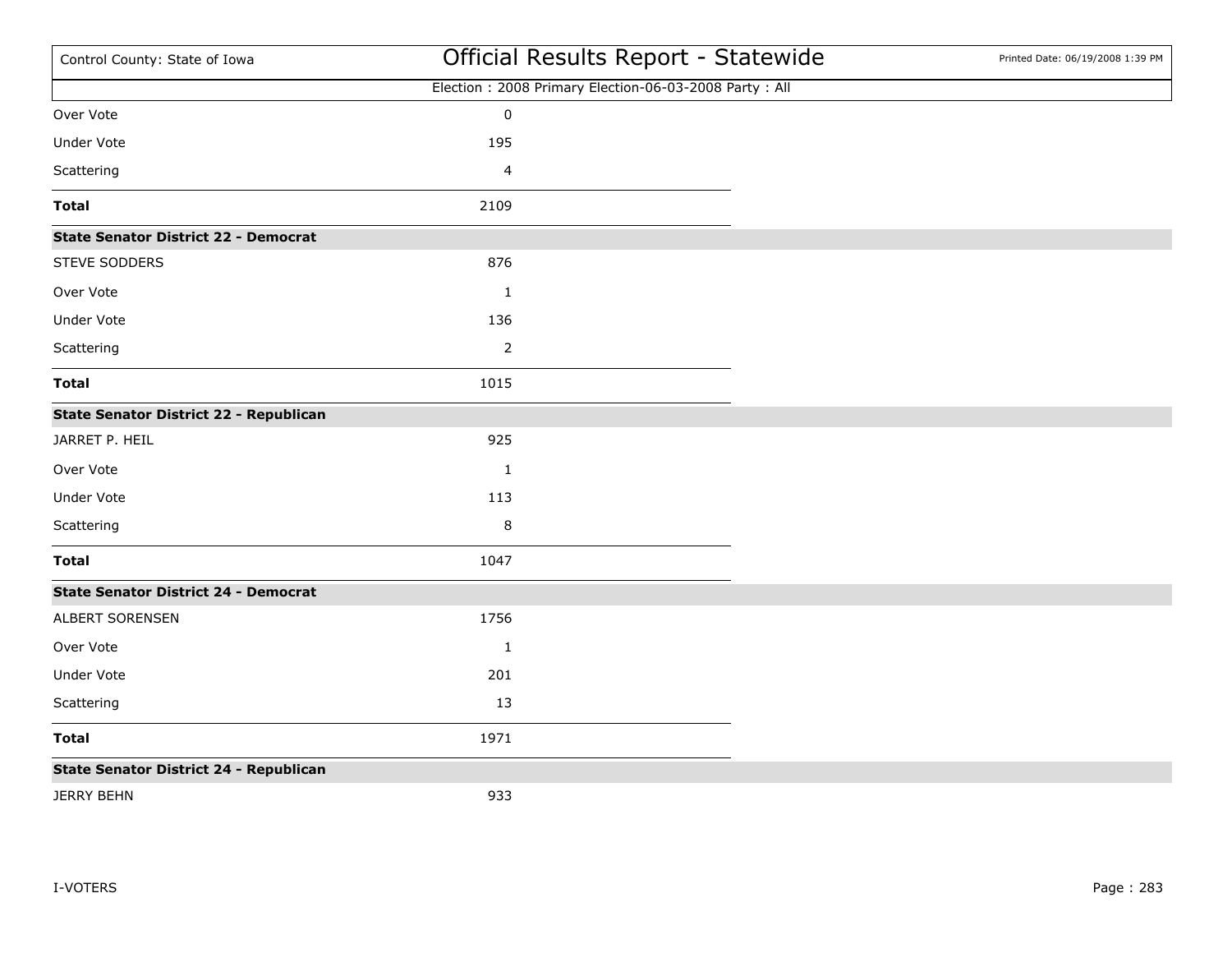| Control County: State of Iowa               | Official Results Report - Statewide                   | Printed Date: 06/19/2008 1:39 PM |
|---------------------------------------------|-------------------------------------------------------|----------------------------------|
|                                             | Election: 2008 Primary Election-06-03-2008 Party: All |                                  |
| Over Vote                                   | $\mathbf 0$                                           |                                  |
| <b>Under Vote</b>                           | 71                                                    |                                  |
| Scattering                                  | 6                                                     |                                  |
| <b>Total</b>                                | 1010                                                  |                                  |
| State Senator District 26 - Republican      |                                                       |                                  |
| STEVE KETTERING                             | 1258                                                  |                                  |
| Over Vote                                   | $\pmb{0}$                                             |                                  |
| Under Vote                                  | 94                                                    |                                  |
| Scattering                                  | 3                                                     |                                  |
| <b>Total</b>                                | 1355                                                  |                                  |
| State Senator District 28 - Republican      |                                                       |                                  |
| JAMES A. SEYMOUR                            | 2110                                                  |                                  |
| Over Vote                                   | $\pmb{0}$                                             |                                  |
| Under Vote                                  | 337                                                   |                                  |
| Scattering                                  | $\overline{7}$                                        |                                  |
| <b>Total</b>                                | 2454                                                  |                                  |
| <b>State Senator District 30 - Democrat</b> |                                                       |                                  |
|                                             |                                                       |                                  |
| Over Vote                                   | $\pmb{0}$                                             |                                  |
| Under Vote                                  | 2874                                                  |                                  |
| Scattering                                  | 131                                                   |                                  |
| <b>Total</b>                                | 3005                                                  |                                  |
| State Senator District 30 - Republican      |                                                       |                                  |
| PAT WARD                                    | 1331                                                  |                                  |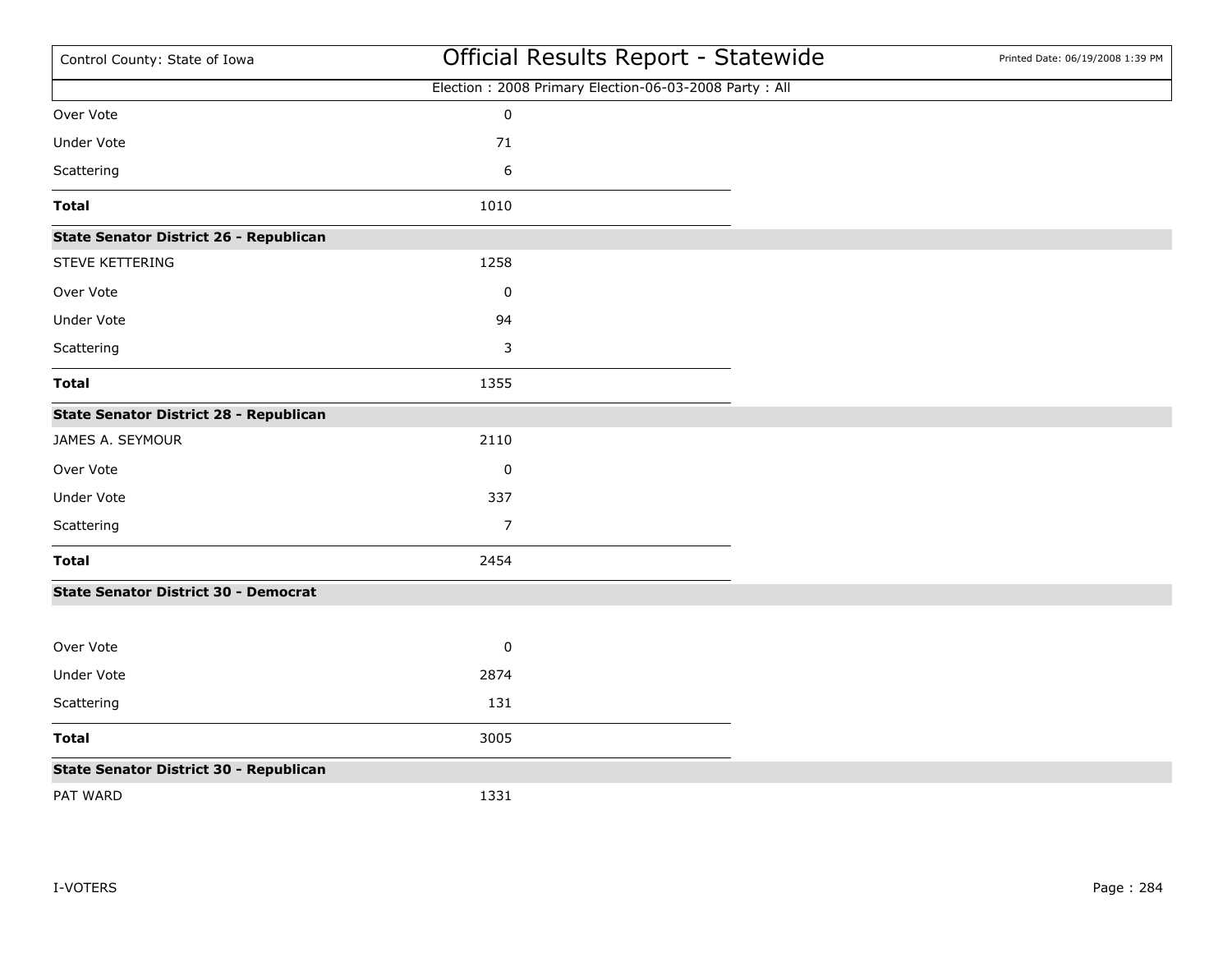| Control County: State of Iowa               | Official Results Report - Statewide                   | Printed Date: 06/19/2008 1:39 PM |
|---------------------------------------------|-------------------------------------------------------|----------------------------------|
|                                             | Election: 2008 Primary Election-06-03-2008 Party: All |                                  |
| Over Vote                                   | $\pmb{0}$                                             |                                  |
| Under Vote                                  | 362                                                   |                                  |
| Scattering                                  | 25                                                    |                                  |
| <b>Total</b>                                | 1718                                                  |                                  |
| <b>State Senator District 32 - Democrat</b> |                                                       |                                  |
| Over Vote                                   | $\pmb{0}$                                             |                                  |
| <b>Under Vote</b>                           | 3529                                                  |                                  |
| Scattering                                  | 179                                                   |                                  |
| <b>Total</b>                                | 3708                                                  |                                  |
| State Senator District 32 - Republican      |                                                       |                                  |
| <b>BRAD ZAUN</b>                            | 924                                                   |                                  |
| Over Vote                                   | $\mathbf 0$                                           |                                  |
| <b>Under Vote</b>                           | 88                                                    |                                  |
| Scattering                                  | 12                                                    |                                  |
| <b>Total</b>                                | 1024                                                  |                                  |
| <b>State Senator District 34 - Democrat</b> |                                                       |                                  |
| DICK L. DEARDEN                             | 2252                                                  |                                  |
| Over Vote                                   | $\pmb{0}$                                             |                                  |
| Under Vote                                  | 2287                                                  |                                  |
| Scattering                                  | 35                                                    |                                  |
| <b>Total</b>                                | 4574                                                  |                                  |
| State Senator District 34 - Republican      |                                                       |                                  |
| SCOTT STROSAHL                              | 504                                                   |                                  |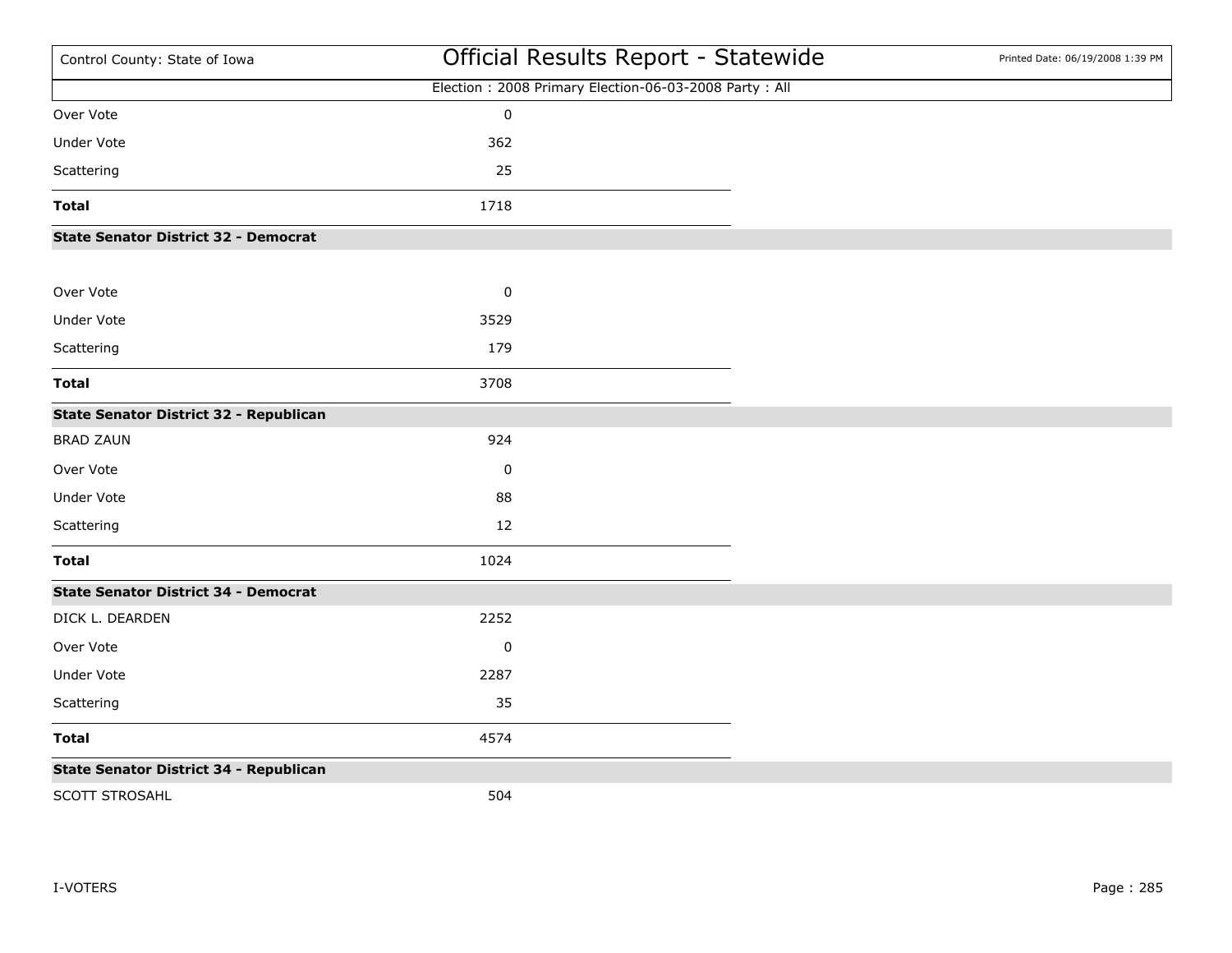| Control County: State of Iowa               | Official Results Report - Statewide                   | Printed Date: 06/19/2008 1:39 PM |
|---------------------------------------------|-------------------------------------------------------|----------------------------------|
|                                             | Election: 2008 Primary Election-06-03-2008 Party: All |                                  |
| Over Vote                                   | $\pmb{0}$                                             |                                  |
| <b>Under Vote</b>                           | 107                                                   |                                  |
| Scattering                                  | $\overline{2}$                                        |                                  |
| <b>Total</b>                                | 613                                                   |                                  |
| <b>State Senator District 36 - Democrat</b> |                                                       |                                  |
| Over Vote                                   | $\pmb{0}$                                             |                                  |
| <b>Under Vote</b>                           | 1810                                                  |                                  |
| Scattering                                  | 31                                                    |                                  |
| <b>Total</b>                                | 1841                                                  |                                  |
| State Senator District 36 - Republican      |                                                       |                                  |
| PAUL MCKINLEY                               | 2003                                                  |                                  |
| Over Vote                                   | $\mathbf{1}$                                          |                                  |
| <b>Under Vote</b>                           | 412                                                   |                                  |
| Scattering                                  | 5                                                     |                                  |
| <b>Total</b>                                | 2421                                                  |                                  |
| <b>State Senator District 38 - Democrat</b> |                                                       |                                  |
| THOMAS J RIELLY                             | 2955                                                  |                                  |
| Over Vote                                   | $\pmb{0}$                                             |                                  |
| Under Vote                                  | 59                                                    |                                  |
| Scattering                                  | 10                                                    |                                  |
| <b>Total</b>                                | 3024                                                  |                                  |
| State Senator District 38 - Republican      |                                                       |                                  |
| MICHAEL C. HADLEY                           | 987                                                   |                                  |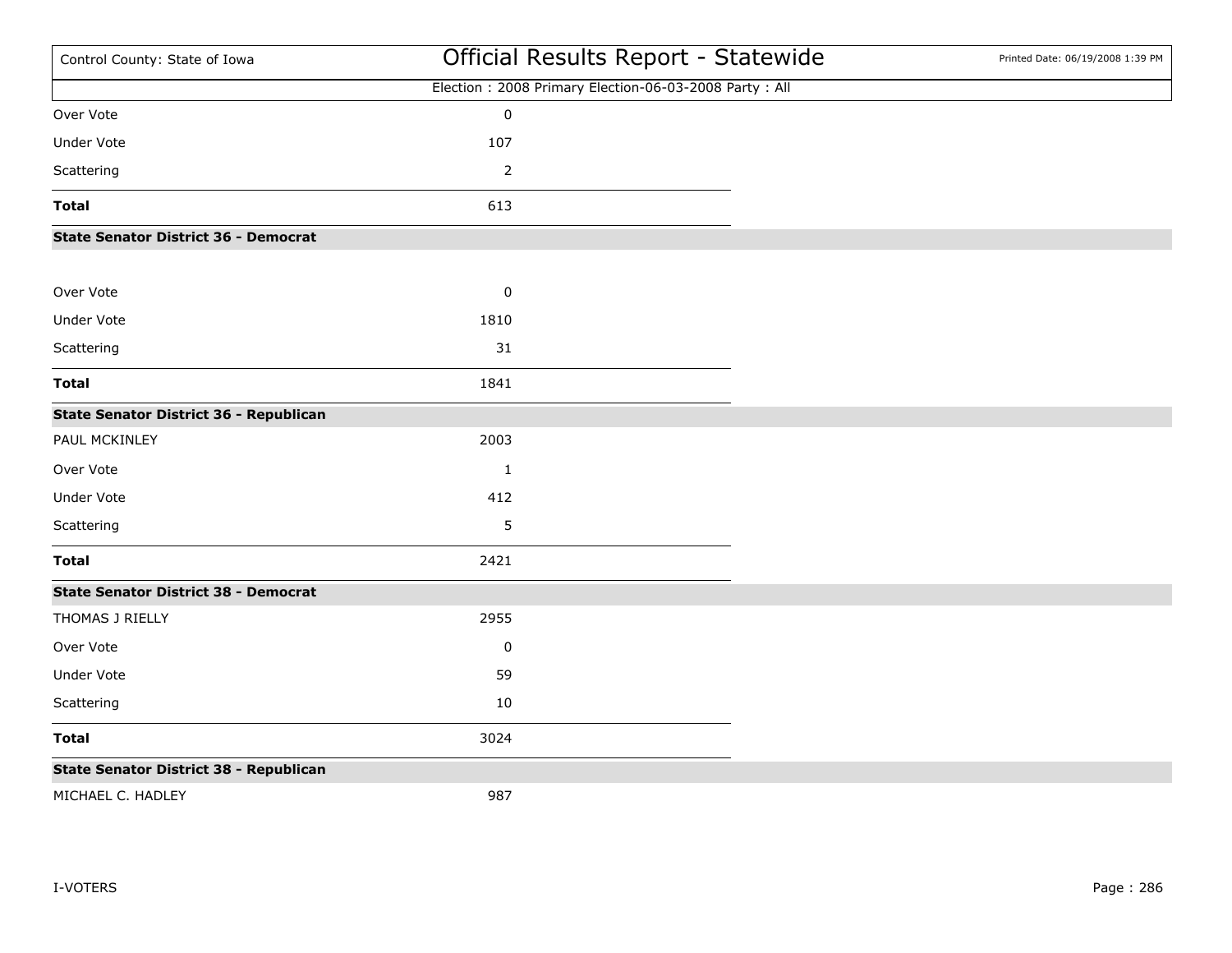| Control County: State of Iowa               |              | Official Results Report - Statewide                   | Printed Date: 06/19/2008 1:39 PM |
|---------------------------------------------|--------------|-------------------------------------------------------|----------------------------------|
|                                             |              | Election: 2008 Primary Election-06-03-2008 Party: All |                                  |
| Over Vote                                   | $\pmb{0}$    |                                                       |                                  |
| Under Vote                                  | 50           |                                                       |                                  |
| Scattering                                  | 3            |                                                       |                                  |
| <b>Total</b>                                | 1040         |                                                       |                                  |
| <b>State Senator District 40 - Democrat</b> |              |                                                       |                                  |
| <b>SHARON SAVAGE</b>                        | 811          |                                                       |                                  |
| Over Vote                                   | $\pmb{0}$    |                                                       |                                  |
| Under Vote                                  | 151          |                                                       |                                  |
| Scattering                                  | 5            |                                                       |                                  |
| <b>Total</b>                                | 967          |                                                       |                                  |
| State Senator District 40 - Republican      |              |                                                       |                                  |
| JAMES F. HAHN                               | 1779         |                                                       |                                  |
| Over Vote                                   | $\pmb{0}$    |                                                       |                                  |
| <b>Under Vote</b>                           | 240          |                                                       |                                  |
| Scattering                                  | 15           |                                                       |                                  |
| <b>Total</b>                                | 2034         |                                                       |                                  |
| <b>State Senator District 42 - Democrat</b> |              |                                                       |                                  |
| FRANK B. WOOD                               | 1035         |                                                       |                                  |
| Over Vote                                   | $\mathbf{1}$ |                                                       |                                  |
| Under Vote                                  | 262          |                                                       |                                  |
| Scattering                                  | 15           |                                                       |                                  |
| <b>Total</b>                                | 1313         |                                                       |                                  |
| State Senator District 42 - Republican      |              |                                                       |                                  |
| THOMAS A. BLACK                             | 149          |                                                       |                                  |
| SHAWN HAMERLINCK                            | 1019         |                                                       |                                  |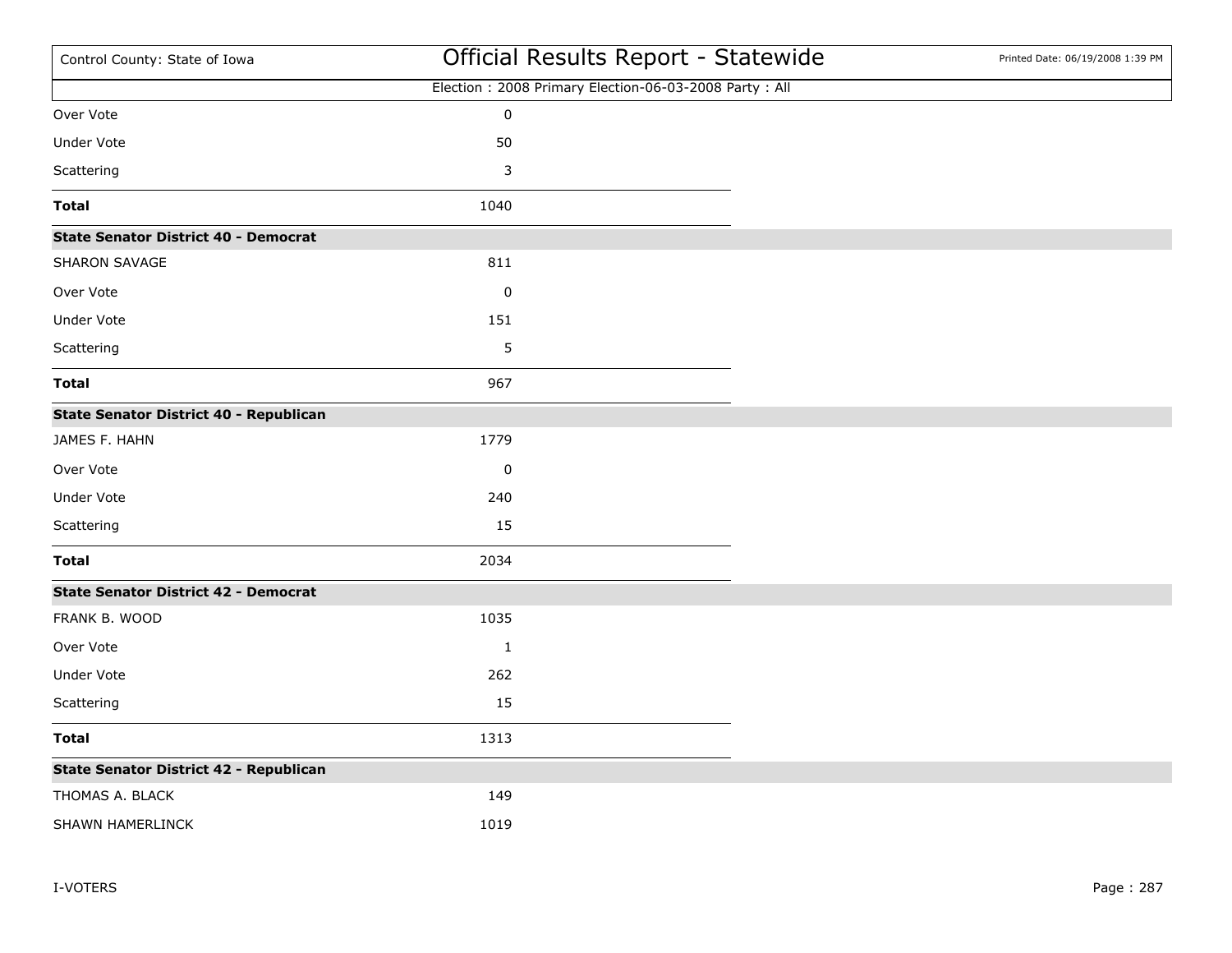| Control County: State of Iowa               | Official Results Report - Statewide                   | Printed Date: 06/19/2008 1:39 PM |
|---------------------------------------------|-------------------------------------------------------|----------------------------------|
|                                             | Election: 2008 Primary Election-06-03-2008 Party: All |                                  |
| Over Vote                                   | $\mathbf 0$                                           |                                  |
| <b>Under Vote</b>                           | 50                                                    |                                  |
| Scattering                                  | 3                                                     |                                  |
| <b>Total</b>                                | 1221                                                  |                                  |
| <b>State Senator District 44 - Democrat</b> |                                                       |                                  |
| THOMAS G. COURTNEY                          | 2485                                                  |                                  |
| Over Vote                                   | $\pmb{0}$                                             |                                  |
| <b>Under Vote</b>                           | 56                                                    |                                  |
| Scattering                                  | 14                                                    |                                  |
| <b>Total</b>                                | 2555                                                  |                                  |
| State Senator District 44 - Republican      |                                                       |                                  |
| DAVID KERR                                  | 900                                                   |                                  |
| Over Vote                                   | $\pmb{0}$                                             |                                  |
| Under Vote                                  | 79                                                    |                                  |
| Scattering                                  | 3                                                     |                                  |
| <b>Total</b>                                | 982                                                   |                                  |
| <b>State Senator District 46 - Democrat</b> |                                                       |                                  |
| EUGENE FRAISE                               | 2970                                                  |                                  |
| Over Vote                                   | $\mathbf{1}$                                          |                                  |
| Under Vote                                  | 538                                                   |                                  |
| Scattering                                  | 25                                                    |                                  |
| <b>Total</b>                                | 3534                                                  |                                  |
| State Senator District 46 - Republican      |                                                       |                                  |
| DOUG P. ABOLT                               | 1538                                                  |                                  |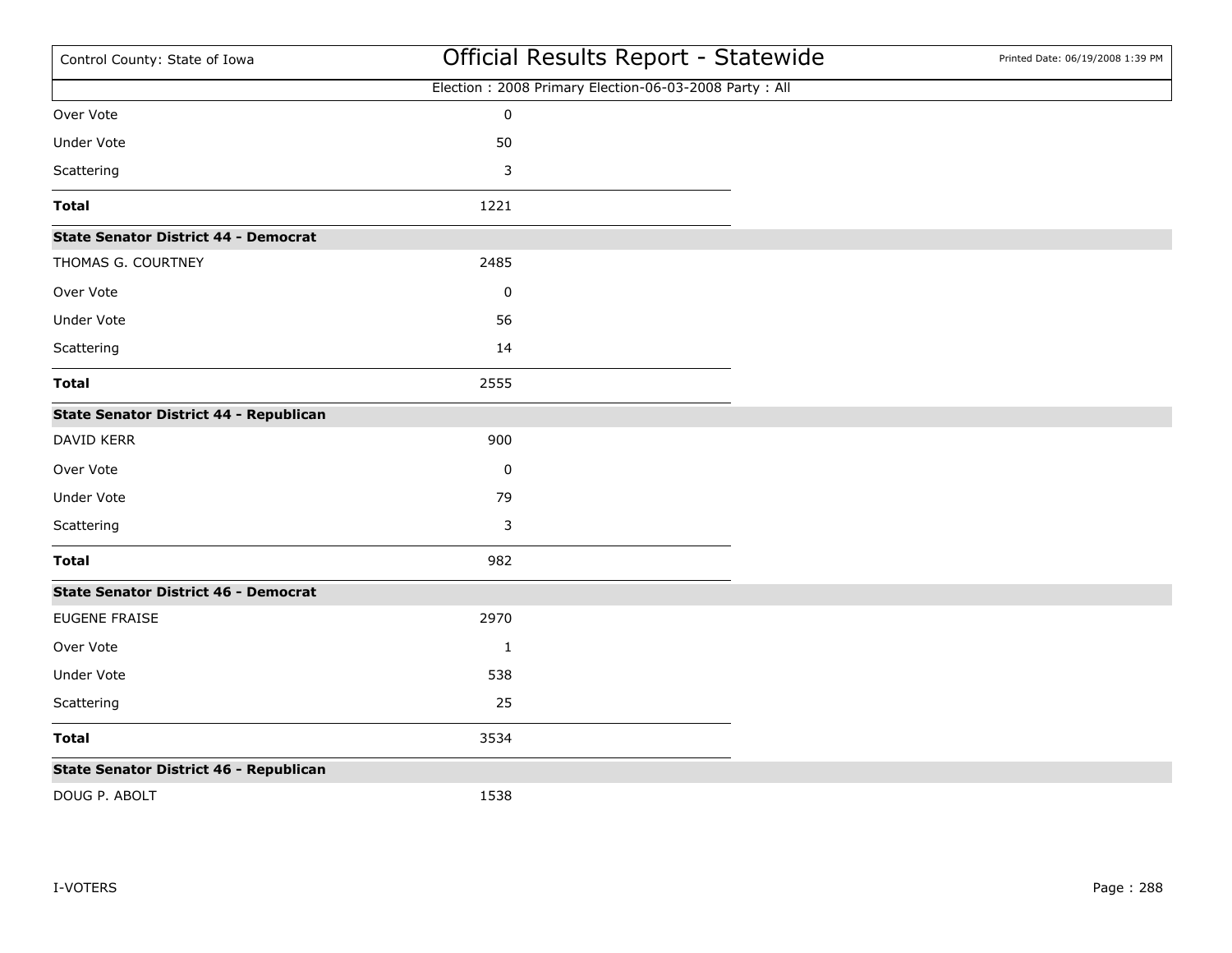| Control County: State of Iowa                 | Official Results Report - Statewide                   | Printed Date: 06/19/2008 1:39 PM |
|-----------------------------------------------|-------------------------------------------------------|----------------------------------|
|                                               | Election: 2008 Primary Election-06-03-2008 Party: All |                                  |
| Over Vote                                     | $\pmb{0}$                                             |                                  |
| Under Vote                                    | 348                                                   |                                  |
| Scattering                                    | 5                                                     |                                  |
| <b>Total</b>                                  | 1891                                                  |                                  |
| <b>State Senator District 48 - Democrat</b>   |                                                       |                                  |
| MATTHEW BROWN                                 | 622                                                   |                                  |
| <b>RUTH SMITH</b>                             | 1241                                                  |                                  |
| KEVIN L. WYNN                                 | 927                                                   |                                  |
| Over Vote                                     | $\pmb{0}$                                             |                                  |
| Under Vote                                    | 40                                                    |                                  |
| Scattering                                    | $\overline{\mathbf{4}}$                               |                                  |
| <b>Total</b>                                  | 2834                                                  |                                  |
| <b>State Senator District 48 - Republican</b> |                                                       |                                  |
| <b>JIM PARKER</b>                             | 1539                                                  |                                  |
| <b>KIM REYNOLDS</b>                           | 2487                                                  |                                  |
| Over Vote                                     | 0                                                     |                                  |
| Under Vote                                    | 43                                                    |                                  |
| Scattering                                    | 6                                                     |                                  |
| <b>Total</b>                                  | 4075                                                  |                                  |
| <b>State Senator District 50 - Democrat</b>   |                                                       |                                  |
| MICHAEL E. GRONSTAL                           | 360                                                   |                                  |
| Over Vote                                     | 0                                                     |                                  |
| Under Vote                                    | $\pmb{0}$                                             |                                  |
| Scattering                                    | 10                                                    |                                  |
| <b>Total</b>                                  | 370                                                   |                                  |
| State Senator District 50 - Republican        |                                                       |                                  |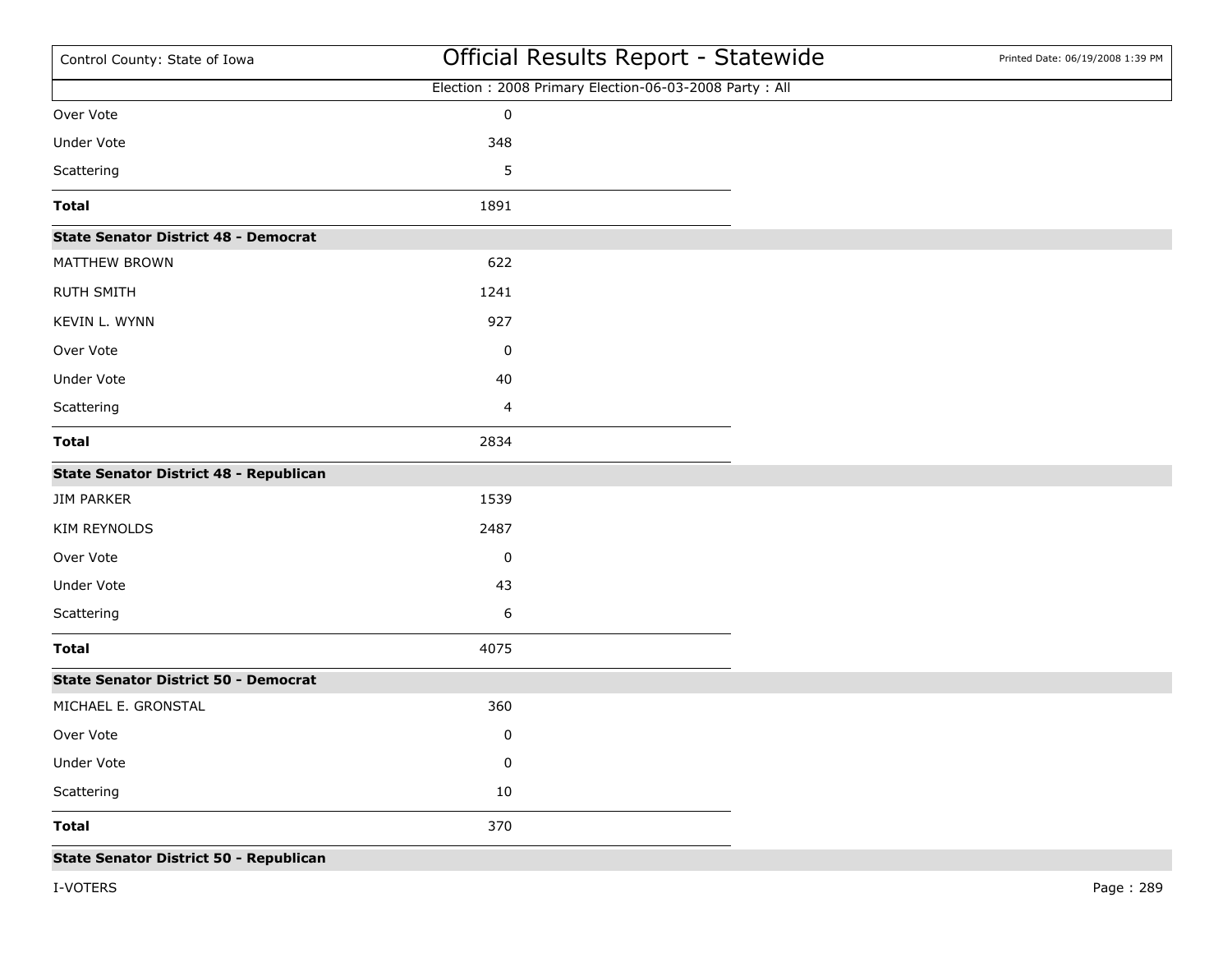| Control County: State of Iowa                       |              | Official Results Report - Statewide                   | Printed Date: 06/19/2008 1:39 PM |
|-----------------------------------------------------|--------------|-------------------------------------------------------|----------------------------------|
|                                                     |              | Election: 2008 Primary Election-06-03-2008 Party: All |                                  |
| State Senator District 50 - Republican              |              |                                                       |                                  |
| MARK A. BRANDENBURG                                 | 533          |                                                       |                                  |
| Over Vote                                           | 0            |                                                       |                                  |
| Under Vote                                          | 0            |                                                       |                                  |
| Scattering                                          | 4            |                                                       |                                  |
| <b>Total</b>                                        | 537          |                                                       |                                  |
| <b>State Representative District 001 - Democrat</b> |              |                                                       |                                  |
| WESLEY WHITEAD                                      | 135          |                                                       |                                  |
| Over Vote                                           | 0            |                                                       |                                  |
| Under Vote                                          | 16           |                                                       |                                  |
| Scattering                                          | $\mathbf{1}$ |                                                       |                                  |
| <b>Total</b>                                        | 152          |                                                       |                                  |
| State Representative District 001 - Republican      |              |                                                       |                                  |
| <b>JEREMY TAYLOR</b>                                | 264          |                                                       |                                  |
| Over Vote                                           | 0            |                                                       |                                  |
| Under Vote                                          | 53           |                                                       |                                  |
| Scattering                                          | $\pmb{0}$    |                                                       |                                  |
| <b>Total</b>                                        | 317          |                                                       |                                  |
| <b>State Representative District 002 - Democrat</b> |              |                                                       |                                  |
| ROGER F. WENDT                                      | 89           |                                                       |                                  |
| Over Vote                                           | 0            |                                                       |                                  |
| Under Vote                                          | 8            |                                                       |                                  |
| Scattering                                          | $\mathbf 1$  |                                                       |                                  |
| <b>Total</b>                                        | 98           |                                                       |                                  |
| State Representative District 002 - Republican      |              |                                                       |                                  |
| RICK BERTRAND                                       | 159          |                                                       |                                  |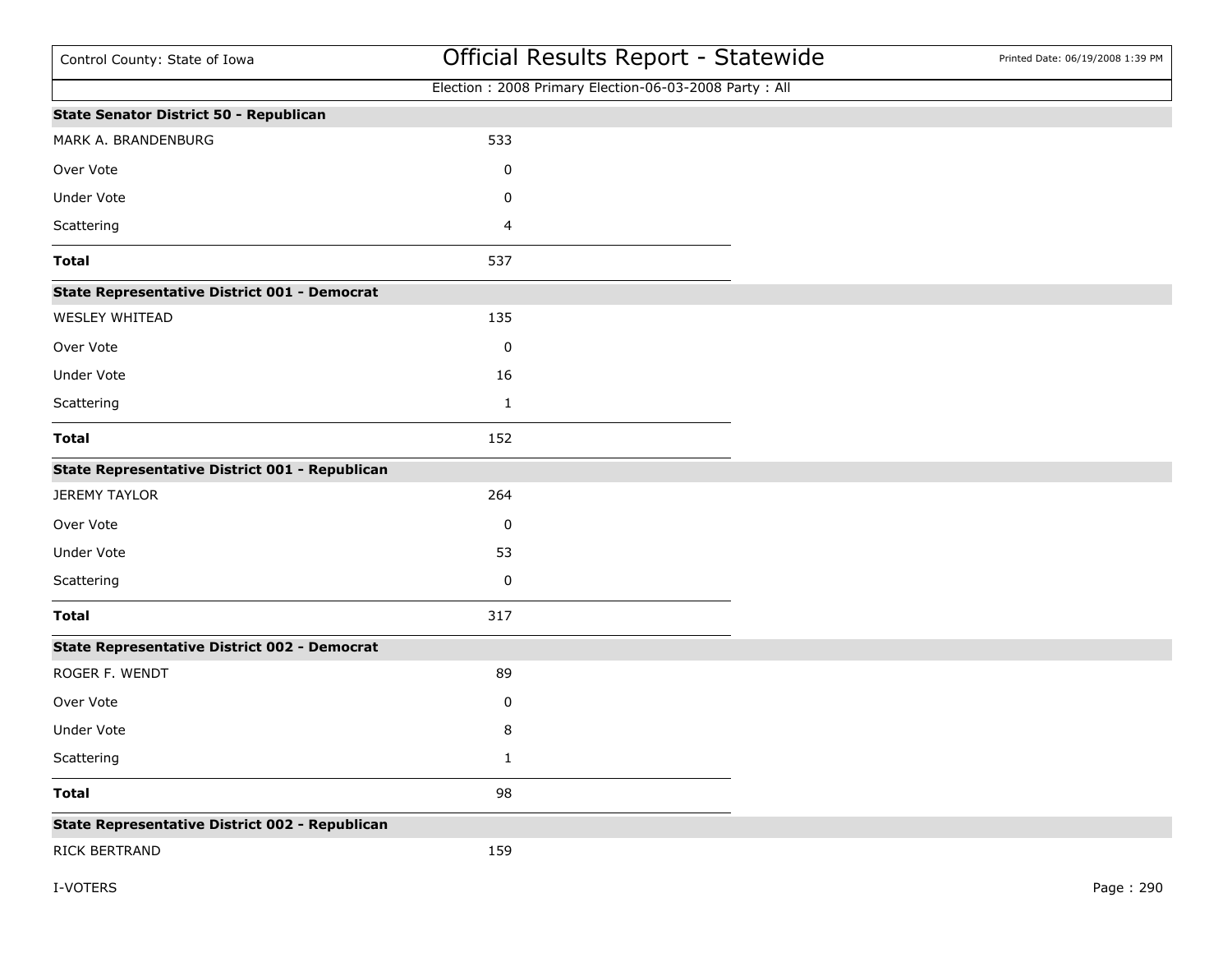| Control County: State of Iowa                       | Official Results Report - Statewide                   | Printed Date: 06/19/2008 1:39 PM |
|-----------------------------------------------------|-------------------------------------------------------|----------------------------------|
|                                                     | Election: 2008 Primary Election-06-03-2008 Party: All |                                  |
| Over Vote                                           | $\mathbf 0$                                           |                                  |
| Under Vote                                          | 32                                                    |                                  |
| Scattering                                          | $\mathbf 2$                                           |                                  |
| <b>Total</b>                                        | 193                                                   |                                  |
| <b>State Representative District 003 - Democrat</b> |                                                       |                                  |
| T.J. TEMPLETON                                      | 128                                                   |                                  |
| Over Vote                                           | 0                                                     |                                  |
| Under Vote                                          | 0                                                     |                                  |
| Scattering                                          | 0                                                     |                                  |
| <b>Total</b>                                        | 128                                                   |                                  |
| State Representative District 003 - Republican      |                                                       |                                  |
| CHUCK SODERBERG                                     | 948                                                   |                                  |
| Over Vote                                           | 0                                                     |                                  |
| Under Vote                                          | 0                                                     |                                  |
| Scattering                                          | $\mathbf{1}$                                          |                                  |
| <b>Total</b>                                        | 949                                                   |                                  |
| <b>State Representative District 004 - Democrat</b> |                                                       |                                  |
| JAMES VAN BRUGGEN                                   | 136                                                   |                                  |
| Over Vote                                           | 0                                                     |                                  |
| Under Vote                                          | 21                                                    |                                  |
| Scattering                                          | $\pmb{0}$                                             |                                  |
| <b>Total</b>                                        | 157                                                   |                                  |
| State Representative District 004 - Republican      |                                                       |                                  |
| <b>DWAYNE ALONS</b>                                 | 2103                                                  |                                  |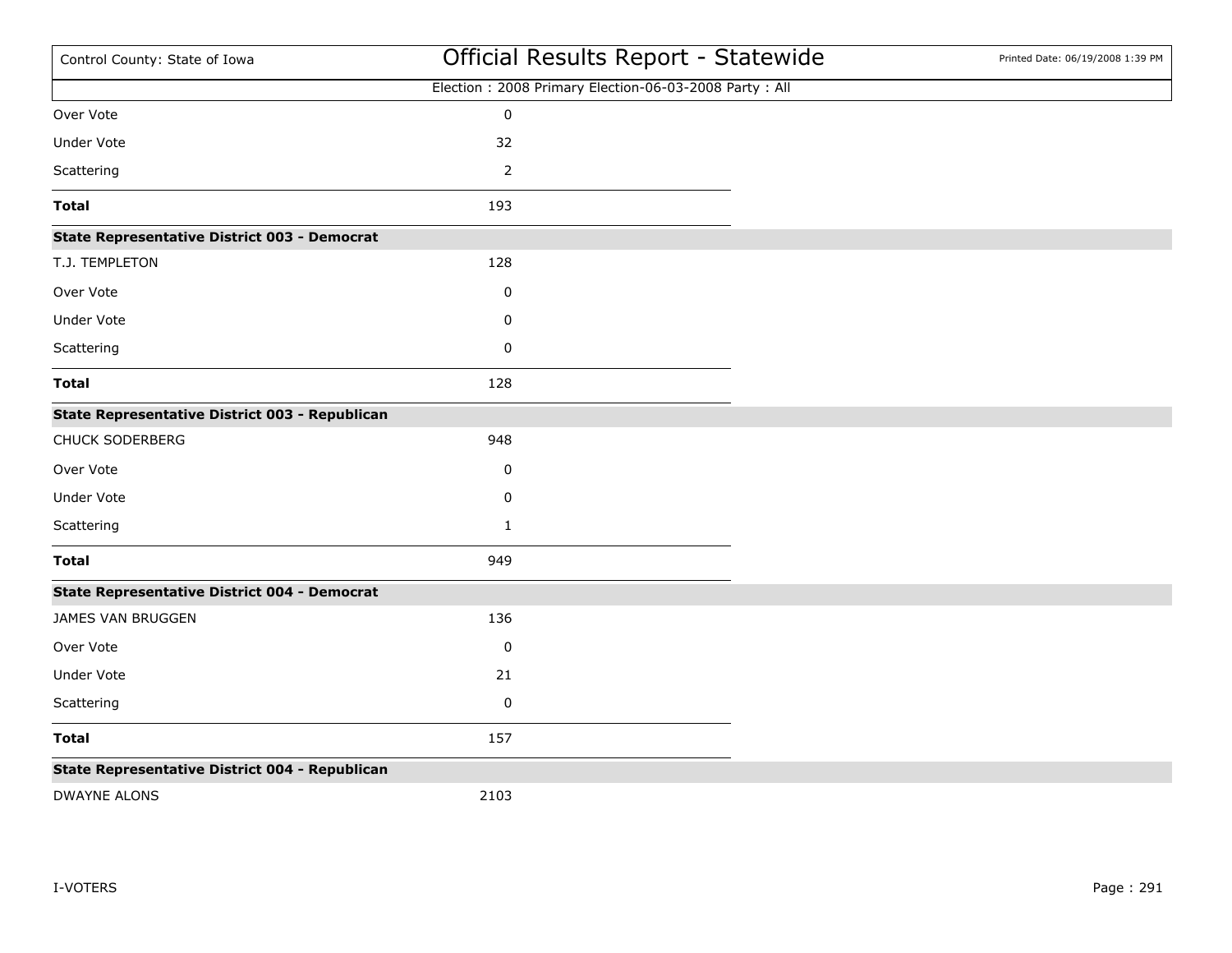| Control County: State of Iowa                       | Official Results Report - Statewide                   | Printed Date: 06/19/2008 1:39 PM |
|-----------------------------------------------------|-------------------------------------------------------|----------------------------------|
|                                                     | Election: 2008 Primary Election-06-03-2008 Party: All |                                  |
| Over Vote                                           | $\mathbf 0$                                           |                                  |
| <b>Under Vote</b>                                   | 252                                                   |                                  |
| Scattering                                          | 6                                                     |                                  |
| <b>Total</b>                                        | 2361                                                  |                                  |
| <b>State Representative District 005 - Democrat</b> |                                                       |                                  |
| Over Vote                                           | $\mathbf 0$                                           |                                  |
| <b>Under Vote</b>                                   | 107                                                   |                                  |
| Scattering                                          | $\overline{7}$                                        |                                  |
| <b>Total</b>                                        | 114                                                   |                                  |
| State Representative District 005 - Republican      |                                                       |                                  |
| ROYD E. CHAMBERS                                    | 2089                                                  |                                  |
| Over Vote                                           | 0                                                     |                                  |
| Under Vote                                          | 230                                                   |                                  |
| Scattering                                          | 5                                                     |                                  |
| <b>Total</b>                                        | 2324                                                  |                                  |
| <b>State Representative District 006 - Democrat</b> |                                                       |                                  |
|                                                     |                                                       |                                  |
| Over Vote                                           | $\pmb{0}$                                             |                                  |
| Under Vote                                          | 164                                                   |                                  |
| Scattering                                          | 12                                                    |                                  |
| <b>Total</b>                                        | 176                                                   |                                  |
| State Representative District 006 - Republican      |                                                       |                                  |
| MIKE MAY                                            | 1081                                                  |                                  |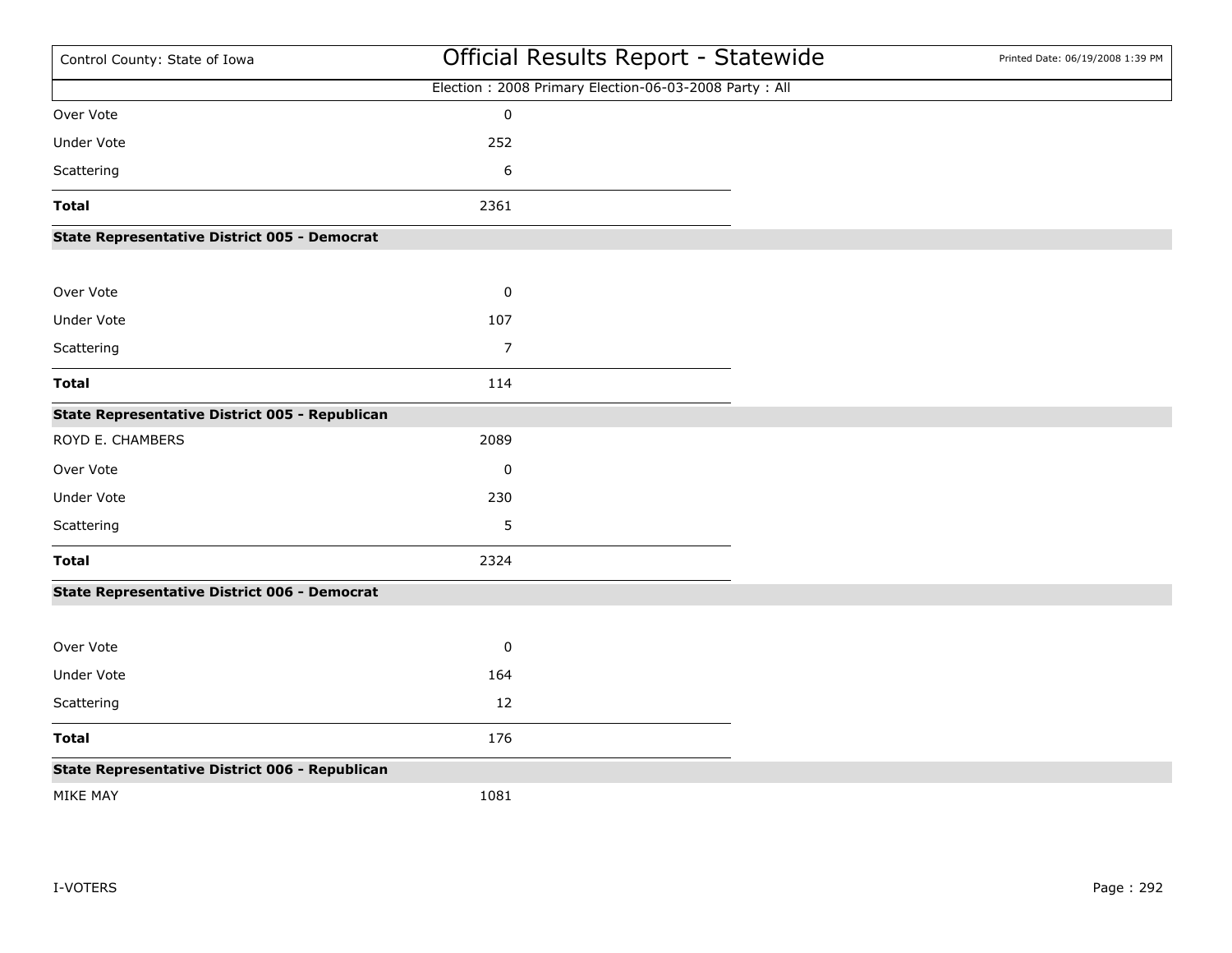| Control County: State of Iowa                       | Official Results Report - Statewide                   | Printed Date: 06/19/2008 1:39 PM |
|-----------------------------------------------------|-------------------------------------------------------|----------------------------------|
|                                                     | Election: 2008 Primary Election-06-03-2008 Party: All |                                  |
| Over Vote                                           | $\pmb{0}$                                             |                                  |
| <b>Under Vote</b>                                   | 117                                                   |                                  |
| Scattering                                          | 5                                                     |                                  |
| <b>Total</b>                                        | 1203                                                  |                                  |
| <b>State Representative District 007 - Democrat</b> |                                                       |                                  |
| MARCELLA R. FREVERT                                 | 2109                                                  |                                  |
| Over Vote                                           | $\pmb{0}$                                             |                                  |
| <b>Under Vote</b>                                   | 515                                                   |                                  |
| Scattering                                          | $\overline{7}$                                        |                                  |
| <b>Total</b>                                        | 2631                                                  |                                  |
| State Representative District 007 - Republican      |                                                       |                                  |
| <b>DEBRA SATERN</b>                                 | 461                                                   |                                  |
| Over Vote                                           | $\pmb{0}$                                             |                                  |
| Under Vote                                          | 139                                                   |                                  |
| Scattering                                          | 0                                                     |                                  |
| <b>Total</b>                                        | 600                                                   |                                  |
| <b>State Representative District 008 - Democrat</b> |                                                       |                                  |
| DOLORES M. MERTZ                                    | 1025                                                  |                                  |
| Over Vote                                           | 0                                                     |                                  |
| Under Vote                                          | 178                                                   |                                  |
| Scattering                                          | 5                                                     |                                  |
| <b>Total</b>                                        | 1208                                                  |                                  |
| State Representative District 008 - Republican      |                                                       |                                  |
| STEPHEN RICHARDS                                    | 510                                                   |                                  |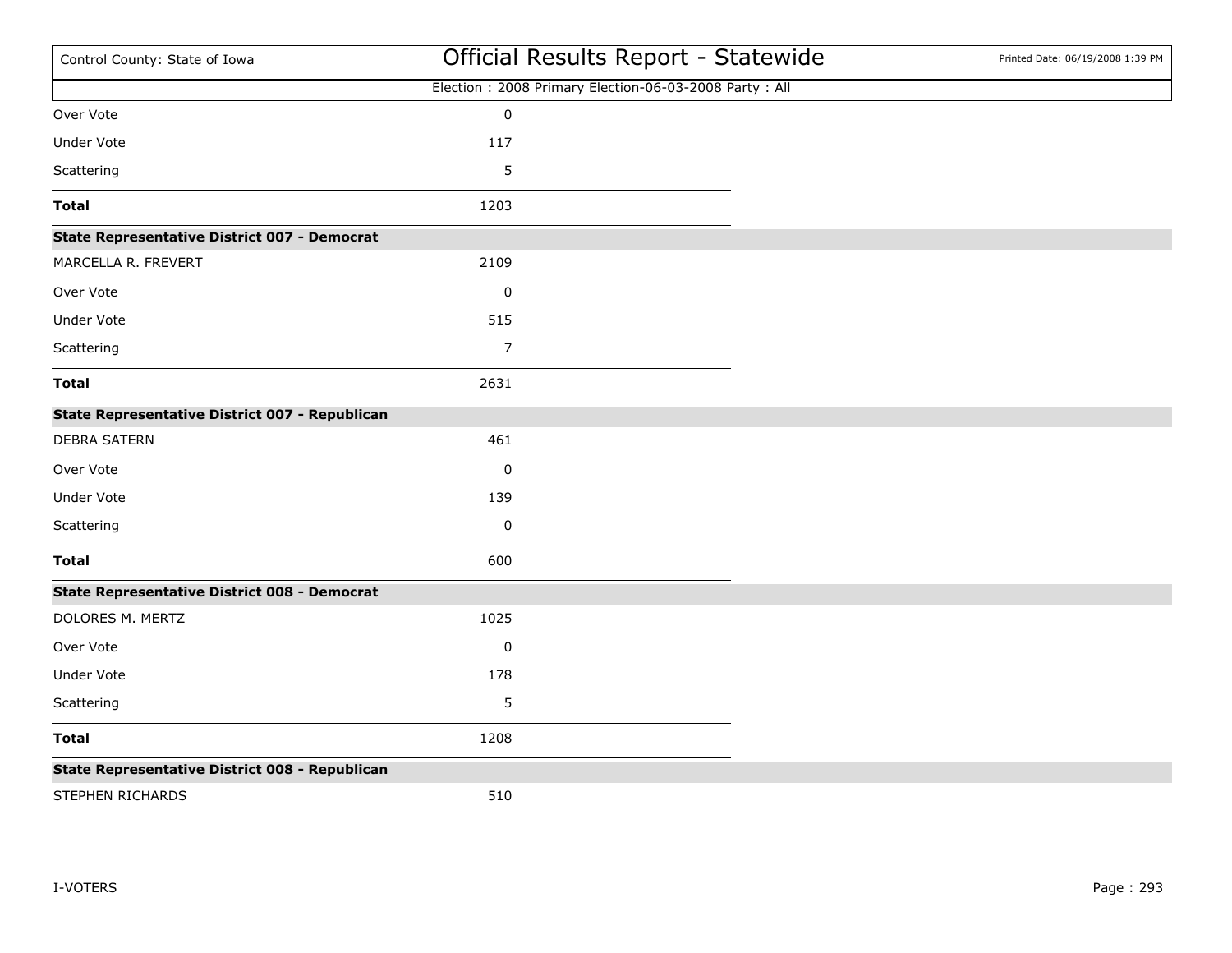| Control County: State of Iowa                       | Official Results Report - Statewide                   | Printed Date: 06/19/2008 1:39 PM |
|-----------------------------------------------------|-------------------------------------------------------|----------------------------------|
|                                                     | Election: 2008 Primary Election-06-03-2008 Party: All |                                  |
| Over Vote                                           | $\pmb{0}$                                             |                                  |
| Under Vote                                          | 87                                                    |                                  |
| Scattering                                          | 2                                                     |                                  |
| <b>Total</b>                                        | 599                                                   |                                  |
| <b>State Representative District 009 - Democrat</b> |                                                       |                                  |
| MCKINLEY BAILEY                                     | 714                                                   |                                  |
| Over Vote                                           | 0                                                     |                                  |
| Under Vote                                          | 28                                                    |                                  |
| Scattering                                          | 3                                                     |                                  |
| <b>Total</b>                                        | 745                                                   |                                  |
| State Representative District 009 - Republican      |                                                       |                                  |
| JAMIE JOHNSON                                       | 911                                                   |                                  |
| Over Vote                                           | 0                                                     |                                  |
| Under Vote                                          | 64                                                    |                                  |
| Scattering                                          | 5                                                     |                                  |
| <b>Total</b>                                        | 980                                                   |                                  |
| <b>State Representative District 010 - Democrat</b> |                                                       |                                  |
| JOSH EATON                                          | 221                                                   |                                  |
| SAMUEL JUHL                                         | 91                                                    |                                  |
| SUSAN R. RADKE                                      | 358                                                   |                                  |
| Over Vote                                           | $\pmb{0}$                                             |                                  |
| Under Vote                                          | $\overline{2}$                                        |                                  |
| Scattering                                          | $\pmb{0}$                                             |                                  |
| <b>Total</b>                                        | 672                                                   |                                  |
| State Representative District 010 - Republican      |                                                       |                                  |
| DAVE DEYOE                                          | 510                                                   |                                  |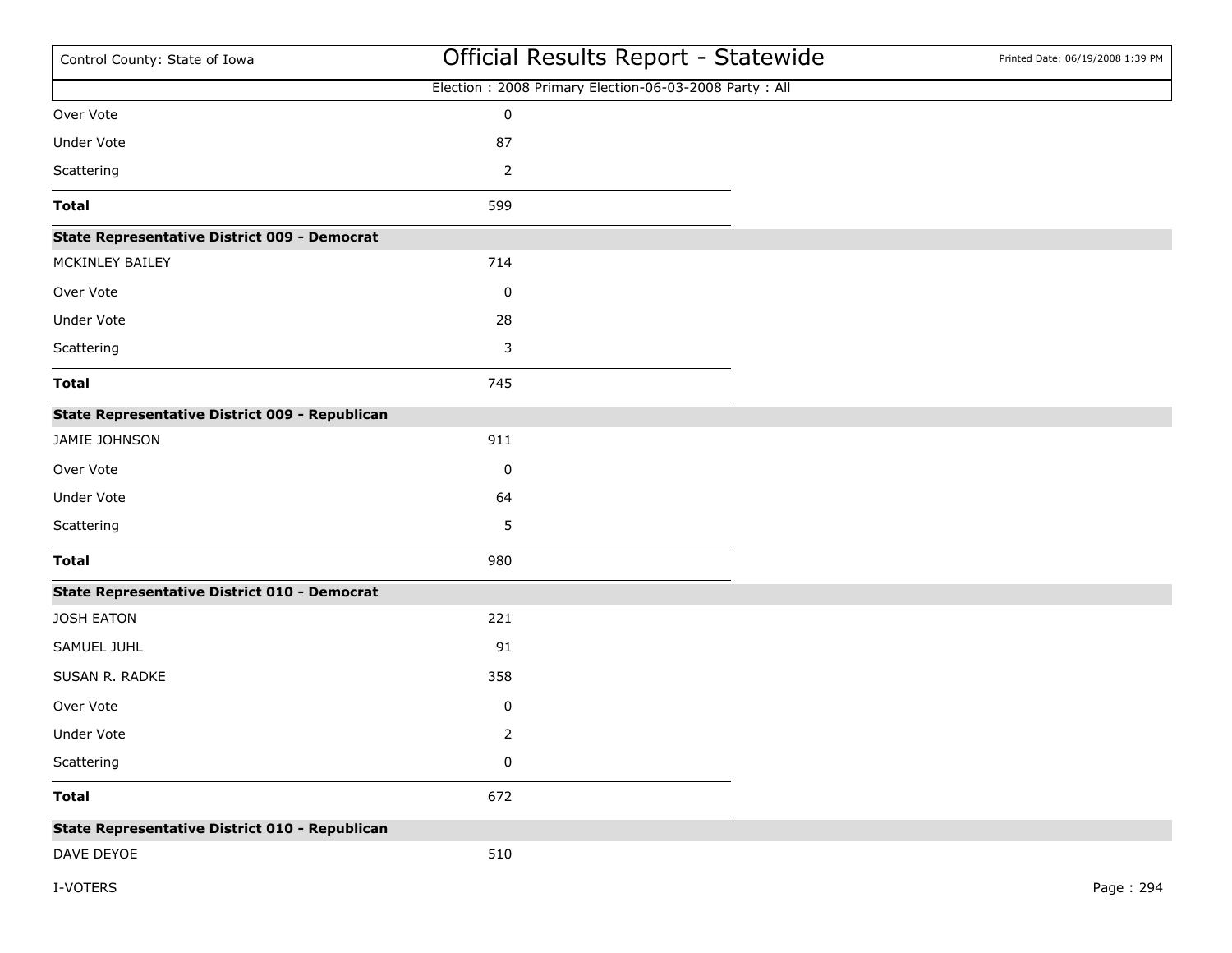| Control County: State of Iowa                       | Official Results Report - Statewide                   | Printed Date: 06/19/2008 1:39 PM |
|-----------------------------------------------------|-------------------------------------------------------|----------------------------------|
|                                                     | Election: 2008 Primary Election-06-03-2008 Party: All |                                  |
| Over Vote                                           | $\pmb{0}$                                             |                                  |
| Under Vote                                          | 6                                                     |                                  |
| Scattering                                          | 2                                                     |                                  |
| <b>Total</b>                                        | 518                                                   |                                  |
| <b>State Representative District 011 - Democrat</b> |                                                       |                                  |
| ANN MARIE FAIRCHILD                                 | 857                                                   |                                  |
| Over Vote                                           | 0                                                     |                                  |
| Under Vote                                          | 0                                                     |                                  |
| Scattering                                          | 4                                                     |                                  |
| <b>Total</b>                                        | 861                                                   |                                  |
| State Representative District 011 - Republican      |                                                       |                                  |
| HENRY V. RAYHONS                                    | 1714                                                  |                                  |
| Over Vote                                           | 0                                                     |                                  |
| Under Vote                                          | 0                                                     |                                  |
| Scattering                                          | 6                                                     |                                  |
| <b>Total</b>                                        | 1720                                                  |                                  |
| <b>State Representative District 012 - Democrat</b> |                                                       |                                  |
| RANDALL RAINER                                      | 444                                                   |                                  |
| Over Vote                                           | 0                                                     |                                  |
| Under Vote                                          | 57                                                    |                                  |
| Scattering                                          | $\pmb{0}$                                             |                                  |
| <b>Total</b>                                        | 501                                                   |                                  |
| State Representative District 012 - Republican      |                                                       |                                  |
| LINDA UPMEYER                                       | 624                                                   |                                  |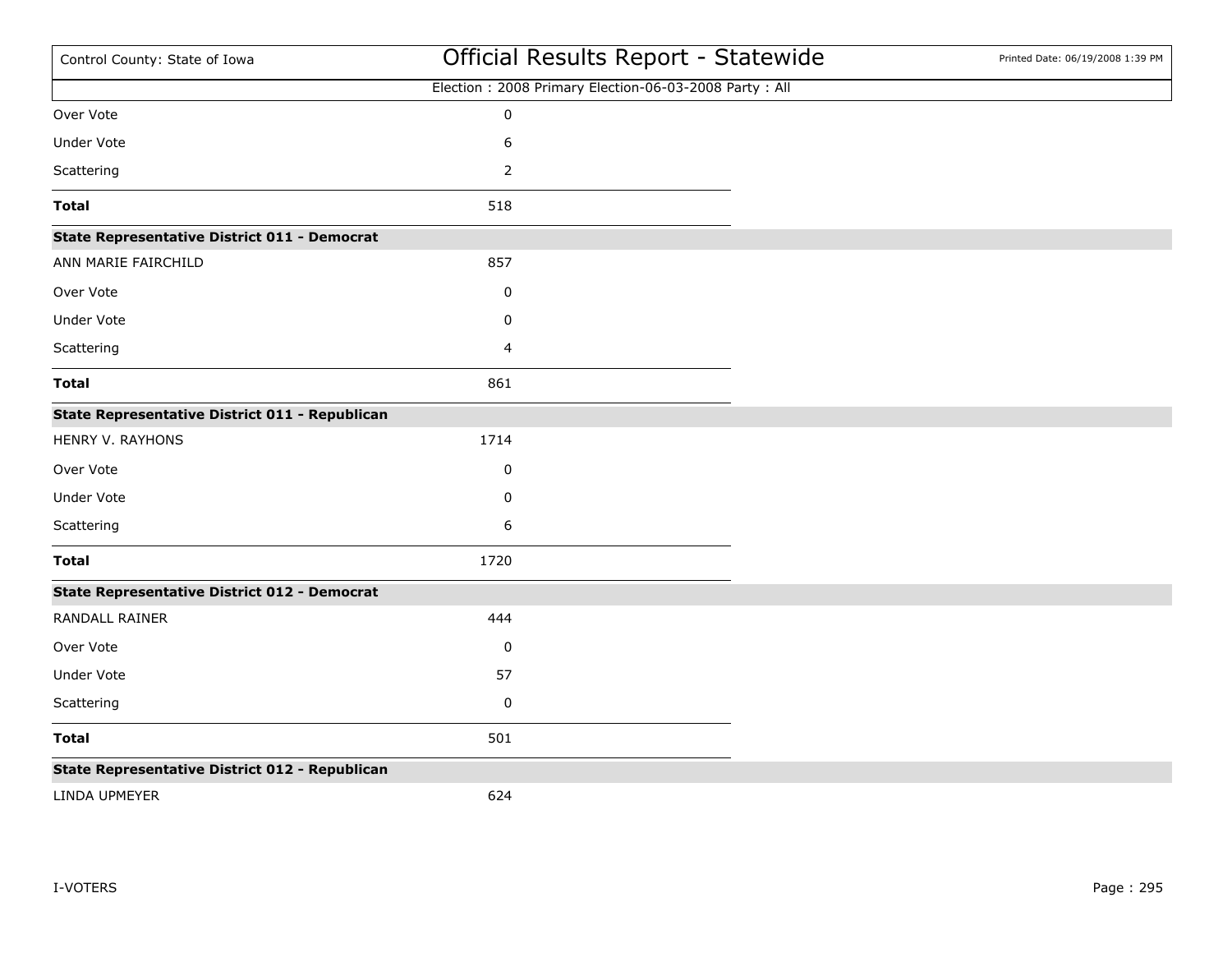| Control County: State of Iowa                       | Official Results Report - Statewide                   | Printed Date: 06/19/2008 1:39 PM |
|-----------------------------------------------------|-------------------------------------------------------|----------------------------------|
|                                                     | Election: 2008 Primary Election-06-03-2008 Party: All |                                  |
| Over Vote                                           | $\pmb{0}$                                             |                                  |
| Under Vote                                          | 15                                                    |                                  |
| Scattering                                          | $\overline{2}$                                        |                                  |
| <b>Total</b>                                        | 641                                                   |                                  |
| <b>State Representative District 013 - Democrat</b> |                                                       |                                  |
| LIONEL J. FOSTER, SR.                               | 177                                                   |                                  |
| TEXAS W. NEWMAN                                     | 101                                                   |                                  |
| SHARON STECKMAN                                     | 1092                                                  |                                  |
| Over Vote                                           | $\mathbf{1}$                                          |                                  |
| Under Vote                                          | 17                                                    |                                  |
| Scattering                                          | $\overline{2}$                                        |                                  |
| <b>Total</b>                                        | 1390                                                  |                                  |
| State Representative District 013 - Republican      |                                                       |                                  |
| SCOTT TORNQUIST                                     | 325                                                   |                                  |
| Over Vote                                           | 0                                                     |                                  |
| Under Vote                                          | 41                                                    |                                  |
| Scattering                                          | 10                                                    |                                  |
| <b>Total</b>                                        | 376                                                   |                                  |
| <b>State Representative District 014 - Democrat</b> |                                                       |                                  |
| MARK A. KUHN                                        | 623                                                   |                                  |
| Over Vote                                           | $\pmb{0}$                                             |                                  |
| Under Vote                                          | 17                                                    |                                  |
| Scattering                                          | $\mathbf{1}$                                          |                                  |
| <b>Total</b>                                        | 641                                                   |                                  |
| State Representative District 014 - Republican      |                                                       |                                  |
| <b>JEFF MOSIMAN</b>                                 | 584                                                   |                                  |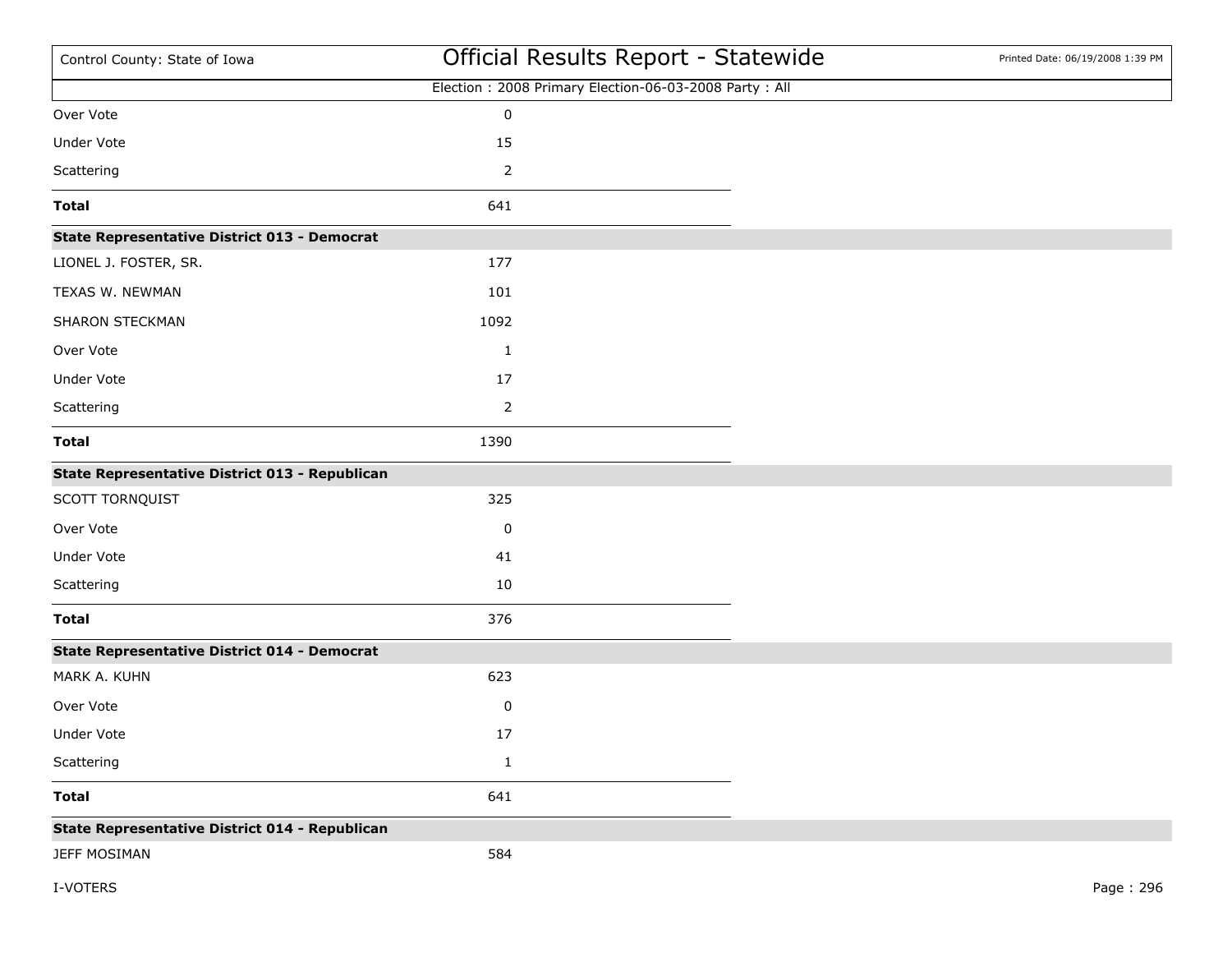| Control County: State of Iowa                       | Official Results Report - Statewide                   | Printed Date: 06/19/2008 1:39 PM |
|-----------------------------------------------------|-------------------------------------------------------|----------------------------------|
|                                                     | Election: 2008 Primary Election-06-03-2008 Party: All |                                  |
| Over Vote                                           | $\pmb{0}$                                             |                                  |
| Under Vote                                          | 26                                                    |                                  |
| Scattering                                          | 0                                                     |                                  |
| <b>Total</b>                                        | 610                                                   |                                  |
| <b>State Representative District 015 - Democrat</b> |                                                       |                                  |
| BRIAN J. QUIRK                                      | 1508                                                  |                                  |
| Over Vote                                           | 0                                                     |                                  |
| Under Vote                                          | 9                                                     |                                  |
| Scattering                                          | 3                                                     |                                  |
| <b>Total</b>                                        | 1520                                                  |                                  |
| State Representative District 015 - Republican      |                                                       |                                  |
|                                                     |                                                       |                                  |
| Over Vote                                           | 0                                                     |                                  |
| Under Vote                                          | 194                                                   |                                  |
| Scattering                                          | 15                                                    |                                  |
| <b>Total</b>                                        | 209                                                   |                                  |
| <b>State Representative District 016 - Democrat</b> |                                                       |                                  |
| JOHN BEARD                                          | 877                                                   |                                  |
| LENNIE BURKE                                        | 468                                                   |                                  |
| JOHN FRANZEN                                        | 145                                                   |                                  |
| THOMAS HANSEN                                       | 108                                                   |                                  |
| Over Vote                                           | 0                                                     |                                  |
| Under Vote                                          | 30                                                    |                                  |
| Scattering                                          | $\overline{2}$                                        |                                  |
| <b>Total</b>                                        | 1630                                                  |                                  |
| State Representative District 016 - Republican      |                                                       |                                  |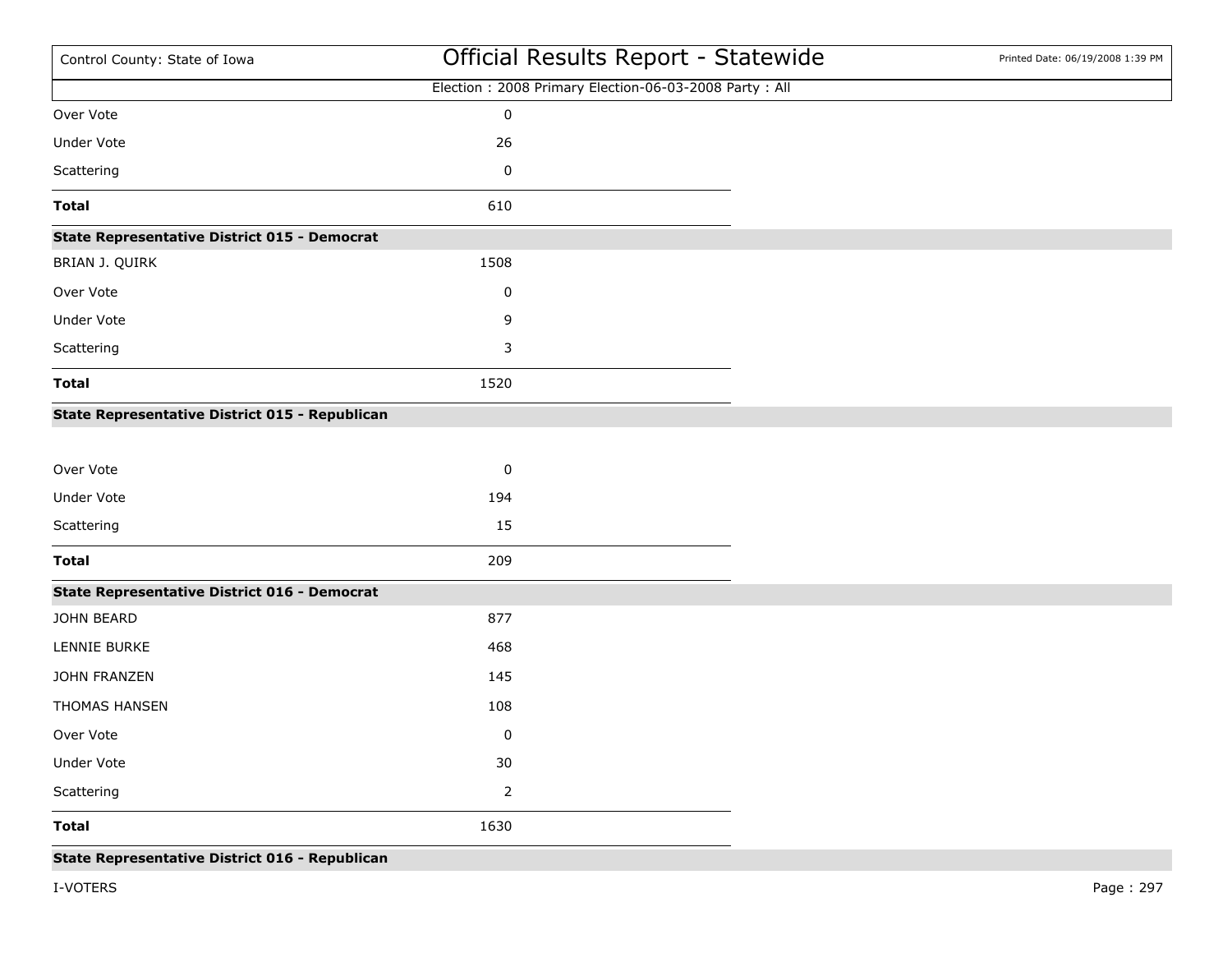| Control County: State of Iowa                       | Official Results Report - Statewide                   | Printed Date: 06/19/2008 1:39 PM |
|-----------------------------------------------------|-------------------------------------------------------|----------------------------------|
|                                                     | Election: 2008 Primary Election-06-03-2008 Party: All |                                  |
| State Representative District 016 - Republican      |                                                       |                                  |
| RANDY SCHISSEL                                      | 1085                                                  |                                  |
| Over Vote                                           | $\pmb{0}$                                             |                                  |
| Under Vote                                          | 216                                                   |                                  |
| Scattering                                          | 4                                                     |                                  |
| <b>Total</b>                                        | 1305                                                  |                                  |
| <b>State Representative District 017 - Democrat</b> |                                                       |                                  |
| CAYLA BARESEL                                       | 345                                                   |                                  |
| Over Vote                                           | $\pmb{0}$                                             |                                  |
| Under Vote                                          | 78                                                    |                                  |
| Scattering                                          | 5                                                     |                                  |
| <b>Total</b>                                        | 428                                                   |                                  |
| State Representative District 017 - Republican      |                                                       |                                  |
| PAT GRASSLEY                                        | 1532                                                  |                                  |
| Over Vote                                           | 0                                                     |                                  |
| Under Vote                                          | 124                                                   |                                  |
| Scattering                                          | 11                                                    |                                  |
| <b>Total</b>                                        | 1667                                                  |                                  |
| <b>State Representative District 018 - Democrat</b> |                                                       |                                  |
| ANDREW WENTHE                                       | 654                                                   |                                  |
| Over Vote                                           | $\pmb{0}$                                             |                                  |
| Under Vote                                          | 30                                                    |                                  |
| Scattering                                          | $\overline{2}$                                        |                                  |
| <b>Total</b>                                        | 686                                                   |                                  |
| State Representative District 018 - Republican      |                                                       |                                  |
| AUSTIN LORENZEN                                     | 750                                                   |                                  |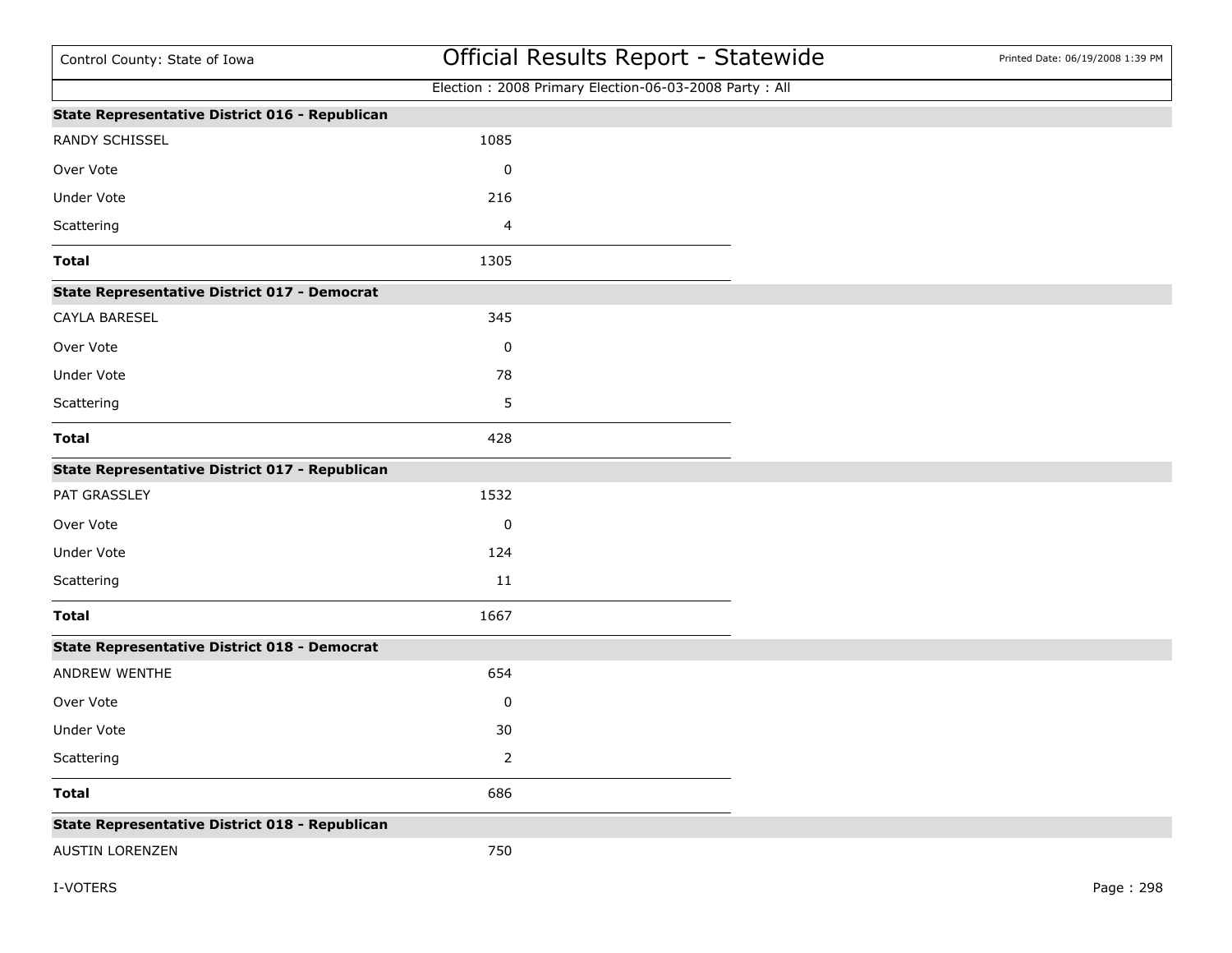| Control County: State of Iowa                       | Official Results Report - Statewide                   | Printed Date: 06/19/2008 1:39 PM |
|-----------------------------------------------------|-------------------------------------------------------|----------------------------------|
|                                                     | Election: 2008 Primary Election-06-03-2008 Party: All |                                  |
| Over Vote                                           | $\pmb{0}$                                             |                                  |
| Under Vote                                          | 95                                                    |                                  |
| Scattering                                          | $\mathbf 2$                                           |                                  |
| <b>Total</b>                                        | 847                                                   |                                  |
| <b>State Representative District 019 - Democrat</b> |                                                       |                                  |
| <b>BOB KRESSIG</b>                                  | 308                                                   |                                  |
| Over Vote                                           | 0                                                     |                                  |
| Under Vote                                          | 0                                                     |                                  |
| Scattering                                          | 4                                                     |                                  |
| <b>Total</b>                                        | 312                                                   |                                  |
| State Representative District 019 - Republican      |                                                       |                                  |
| CARLIN HAGEMAN                                      | 481                                                   |                                  |
| MARSHALL SHOEMAKER                                  | 139                                                   |                                  |
| Over Vote                                           | 0                                                     |                                  |
| Under Vote                                          | $\pmb{0}$                                             |                                  |
| Scattering                                          | 0                                                     |                                  |
| <b>Total</b>                                        | 620                                                   |                                  |
| <b>State Representative District 020 - Democrat</b> |                                                       |                                  |
| DORIS J. KELLEY                                     | 406                                                   |                                  |
| Over Vote                                           | 0                                                     |                                  |
| Under Vote                                          | 0                                                     |                                  |
| Scattering                                          |                                                       |                                  |
| <b>Total</b>                                        | 408                                                   |                                  |
| tetive Bistrict 000 Benubli<br>$ -$                 |                                                       |                                  |

**State Representative District 020 - Republican**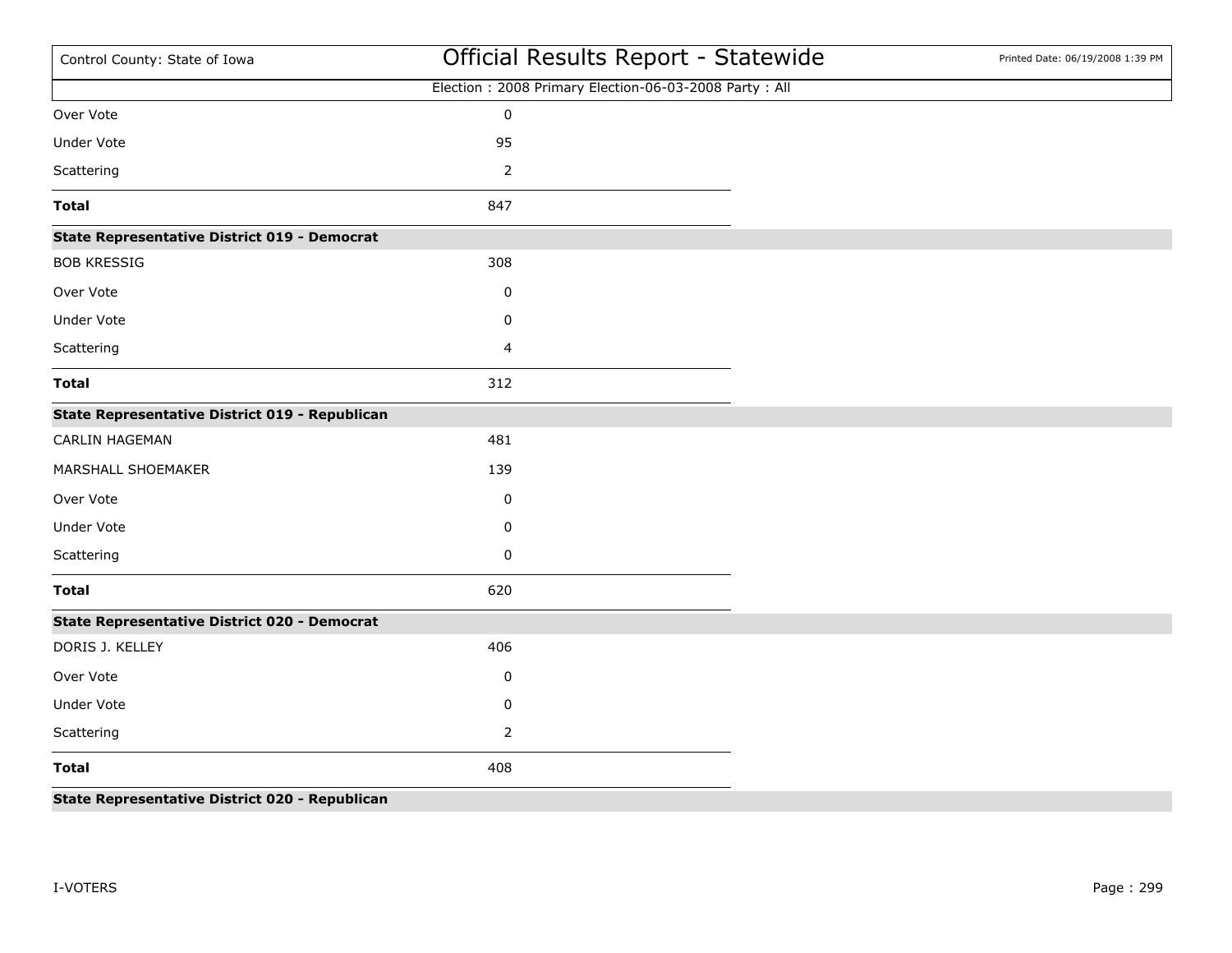| Control County: State of Iowa                       | Official Results Report - Statewide                   | Printed Date: 06/19/2008 1:39 PM |
|-----------------------------------------------------|-------------------------------------------------------|----------------------------------|
|                                                     | Election: 2008 Primary Election-06-03-2008 Party: All |                                  |
| Over Vote                                           | $\mathbf 0$                                           |                                  |
| <b>Under Vote</b>                                   | $\mathsf 0$                                           |                                  |
| Scattering                                          | 12                                                    |                                  |
| <b>Total</b>                                        | 12                                                    |                                  |
| <b>State Representative District 021 - Democrat</b> |                                                       |                                  |
| <b>KERRY BURT</b>                                   | 365                                                   |                                  |
| Over Vote                                           | $\pmb{0}$                                             |                                  |
| Under Vote                                          | 0                                                     |                                  |
| Scattering                                          | $\mathbf{1}$                                          |                                  |
| <b>Total</b>                                        | 366                                                   |                                  |
| State Representative District 021 - Republican      |                                                       |                                  |
| TAMI WIENCEK                                        | 487                                                   |                                  |
| Over Vote                                           | 0                                                     |                                  |
| Under Vote                                          | 0                                                     |                                  |
| Scattering                                          | 8                                                     |                                  |
| <b>Total</b>                                        | 495                                                   |                                  |
| <b>State Representative District 022 - Democrat</b> |                                                       |                                  |
| DEBORAH L. BERRY                                    | 801                                                   |                                  |
| <b>DON SHATZER</b>                                  | 300                                                   |                                  |
| Over Vote                                           | 0                                                     |                                  |
| Under Vote                                          | 0                                                     |                                  |
| Scattering                                          | 0                                                     |                                  |
| <b>Total</b>                                        | 1101                                                  |                                  |
|                                                     |                                                       |                                  |

**State Representative District 022 - Republican**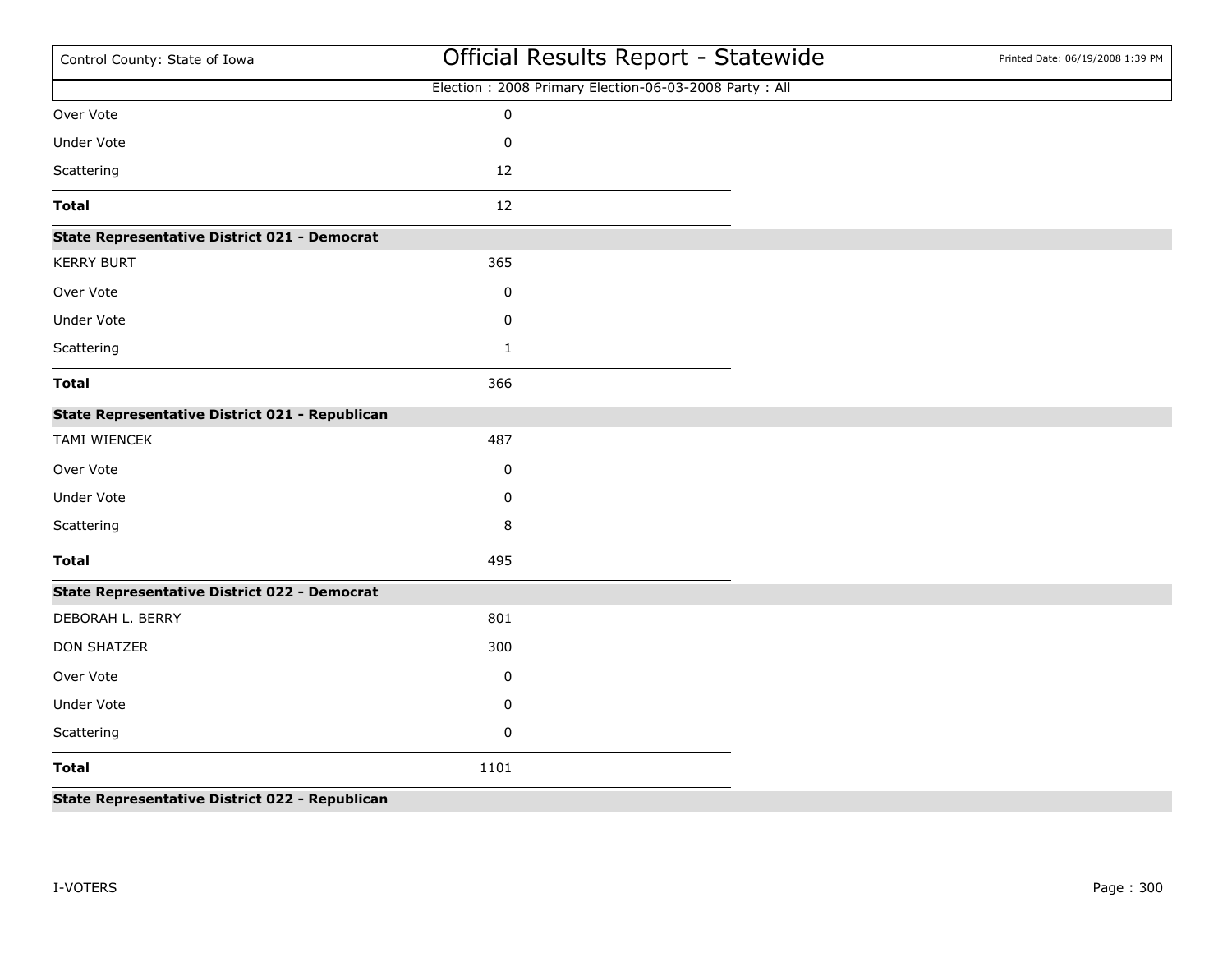| Control County: State of Iowa                       | Official Results Report - Statewide                   | Printed Date: 06/19/2008 1:39 PM |
|-----------------------------------------------------|-------------------------------------------------------|----------------------------------|
|                                                     | Election: 2008 Primary Election-06-03-2008 Party: All |                                  |
| Over Vote                                           | $\pmb{0}$                                             |                                  |
| Under Vote                                          | 0                                                     |                                  |
| Scattering                                          | 17                                                    |                                  |
| <b>Total</b>                                        | 17                                                    |                                  |
| <b>State Representative District 023 - Democrat</b> |                                                       |                                  |
| <b>GENE FICKEN</b>                                  | 512                                                   |                                  |
| Over Vote                                           | 0                                                     |                                  |
| <b>Under Vote</b>                                   | 48                                                    |                                  |
| Scattering                                          | $\mathbf{1}$                                          |                                  |
| <b>Total</b>                                        | 561                                                   |                                  |
| State Representative District 023 - Republican      |                                                       |                                  |
| DAN RASMUSSEN                                       | 393                                                   |                                  |
| Over Vote                                           | $\pmb{0}$                                             |                                  |
| <b>Under Vote</b>                                   | 22                                                    |                                  |
| Scattering                                          | $\pmb{0}$                                             |                                  |
| <b>Total</b>                                        | 415                                                   |                                  |
| <b>State Representative District 024 - Democrat</b> |                                                       |                                  |
| ROGER THOMAS                                        | 775                                                   |                                  |
| Over Vote                                           | 0                                                     |                                  |
| Under Vote                                          | 95                                                    |                                  |
| Scattering                                          | $\overline{2}$                                        |                                  |
| <b>Total</b>                                        | 872                                                   |                                  |
| <b>State Representative District 025 - Democrat</b> |                                                       |                                  |
| TOM SCHUELLER                                       | 481                                                   |                                  |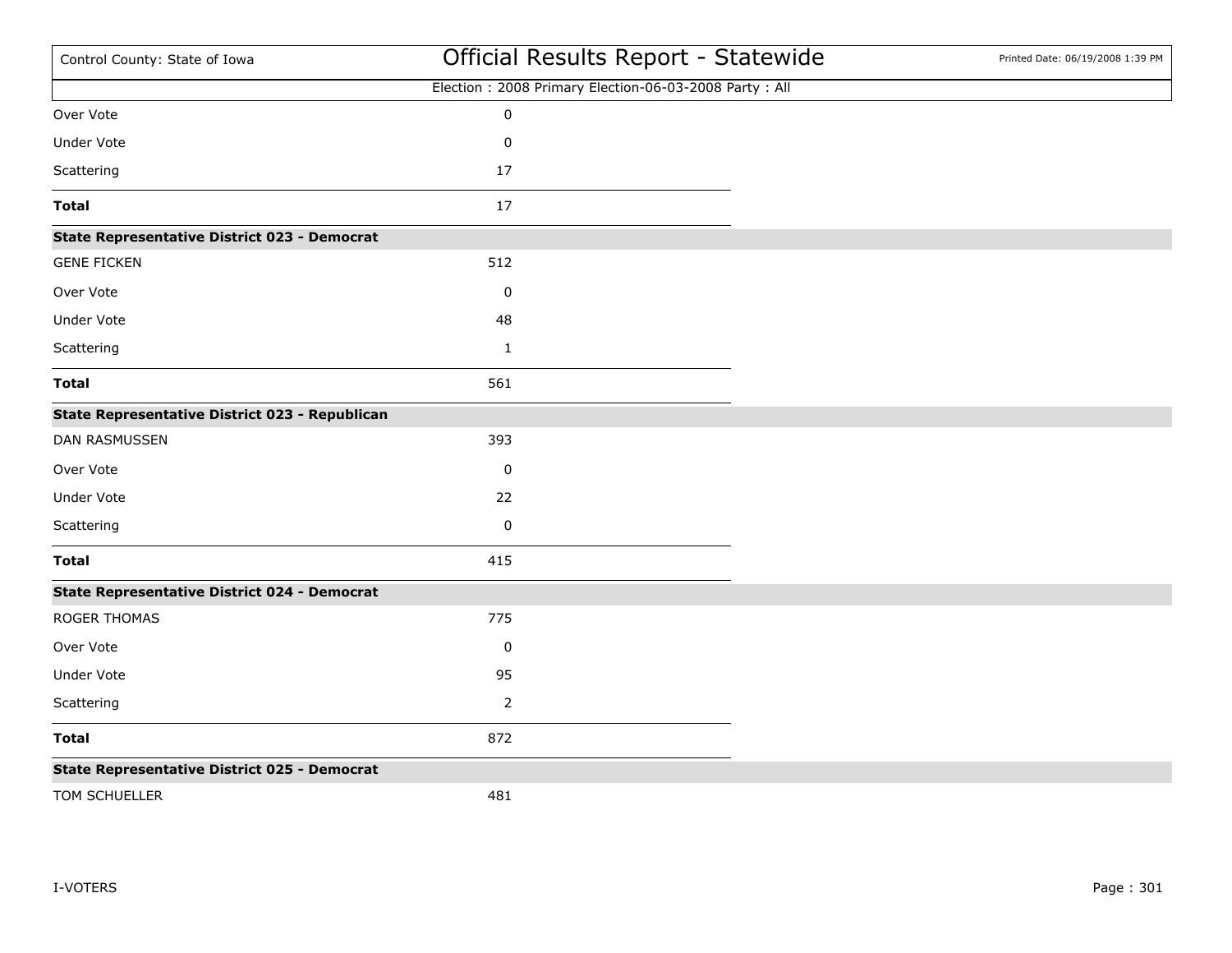| Control County: State of Iowa                       | Official Results Report - Statewide                   | Printed Date: 06/19/2008 1:39 PM |
|-----------------------------------------------------|-------------------------------------------------------|----------------------------------|
|                                                     | Election: 2008 Primary Election-06-03-2008 Party: All |                                  |
| Over Vote                                           | $\pmb{0}$                                             |                                  |
| Under Vote                                          | 81                                                    |                                  |
| Scattering                                          | 5                                                     |                                  |
| <b>Total</b>                                        | 567                                                   |                                  |
| <b>State Representative District 026 - Democrat</b> |                                                       |                                  |
| POLLY BUKTA                                         | 902                                                   |                                  |
| Over Vote                                           | 0                                                     |                                  |
| Under Vote                                          | 208                                                   |                                  |
| Scattering                                          | 31                                                    |                                  |
| <b>Total</b>                                        | 1141                                                  |                                  |
| State Representative District 026 - Republican      |                                                       |                                  |
|                                                     |                                                       |                                  |
| Over Vote                                           | 0                                                     |                                  |
| Under Vote                                          | 347                                                   |                                  |
| Scattering                                          | 26                                                    |                                  |
| <b>Total</b>                                        | 373                                                   |                                  |
| <b>State Representative District 027 - Democrat</b> |                                                       |                                  |
| FRANCIS GIUNTA                                      | 775                                                   |                                  |
| <b>CHARLES ISENHART</b>                             | 955                                                   |                                  |
| ADAM J. MENNIG                                      | 122                                                   |                                  |
| Over Vote                                           | $\pmb{0}$                                             |                                  |
| Under Vote                                          | 24                                                    |                                  |
| Scattering                                          | $\pmb{0}$                                             |                                  |
| <b>Total</b>                                        | 1876                                                  |                                  |
| State Representative District 027 - Republican      |                                                       |                                  |
| LOU OSWALD                                          | 194                                                   |                                  |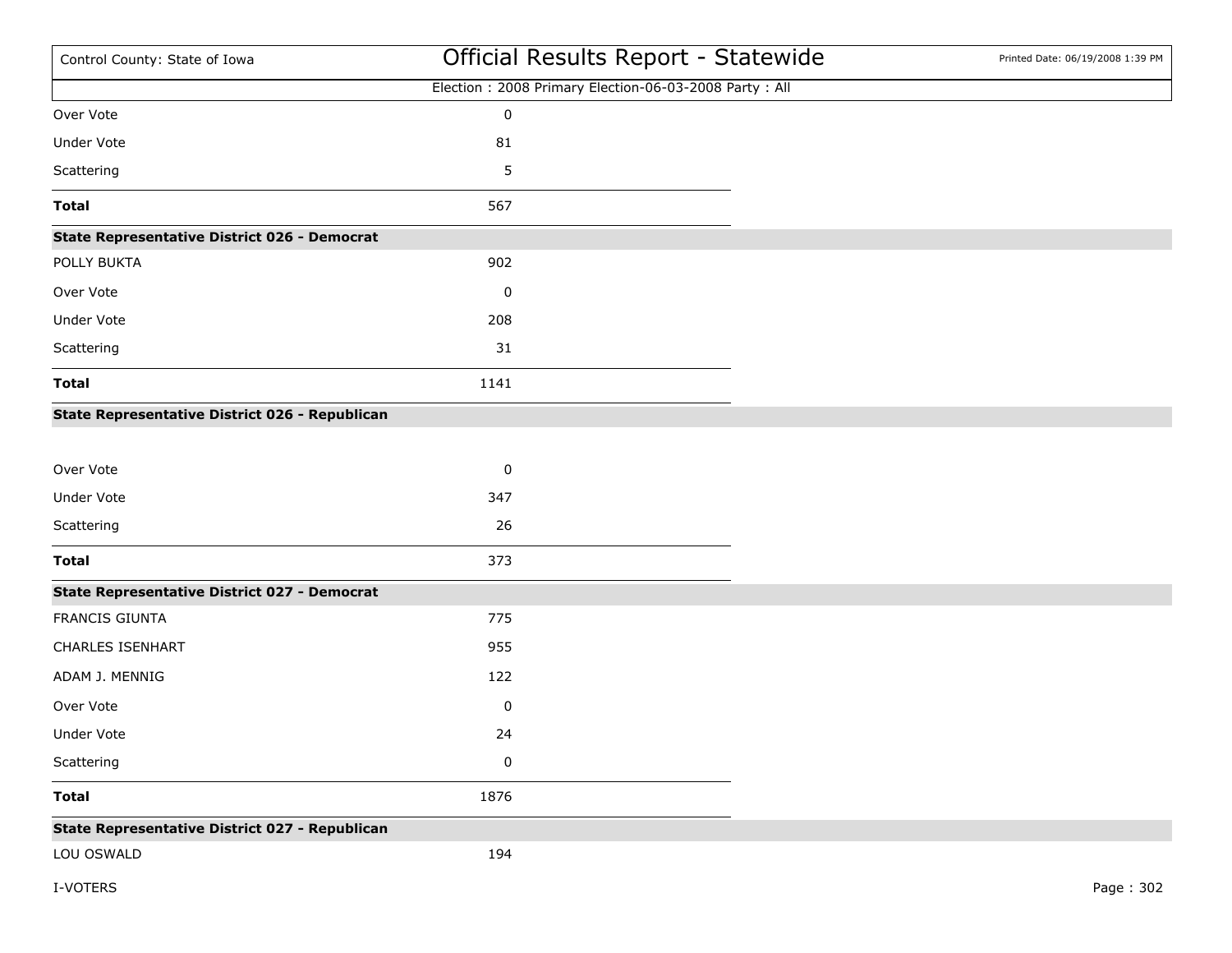| Control County: State of Iowa                       | Official Results Report - Statewide                   | Printed Date: 06/19/2008 1:39 PM |
|-----------------------------------------------------|-------------------------------------------------------|----------------------------------|
|                                                     | Election: 2008 Primary Election-06-03-2008 Party: All |                                  |
| Over Vote                                           | $\pmb{0}$                                             |                                  |
| <b>Under Vote</b>                                   | 46                                                    |                                  |
| Scattering                                          | $\mathbf 1$                                           |                                  |
| <b>Total</b>                                        | 241                                                   |                                  |
| <b>State Representative District 028 - Democrat</b> |                                                       |                                  |
| PAT MURPHY                                          | 458                                                   |                                  |
| Over Vote                                           | 0                                                     |                                  |
| <b>Under Vote</b>                                   | 92                                                    |                                  |
| Scattering                                          | 14                                                    |                                  |
| <b>Total</b>                                        | 564                                                   |                                  |
| State Representative District 028 - Republican      |                                                       |                                  |
| DARREN D. WHITE                                     | 119                                                   |                                  |
| Over Vote                                           | $\pmb{0}$                                             |                                  |
| Under Vote                                          | 26                                                    |                                  |
| Scattering                                          | 5                                                     |                                  |
| <b>Total</b>                                        | 150                                                   |                                  |
| <b>State Representative District 029 - Democrat</b> |                                                       |                                  |
| NATE WILLEMS                                        | 1045                                                  |                                  |
| Over Vote                                           | 0                                                     |                                  |
| Under Vote                                          | 180                                                   |                                  |
| Scattering                                          | 15                                                    |                                  |
| <b>Total</b>                                        | 1240                                                  |                                  |
| State Representative District 029 - Republican      |                                                       |                                  |
| <b>EMMA NEMECEK</b>                                 | 661                                                   |                                  |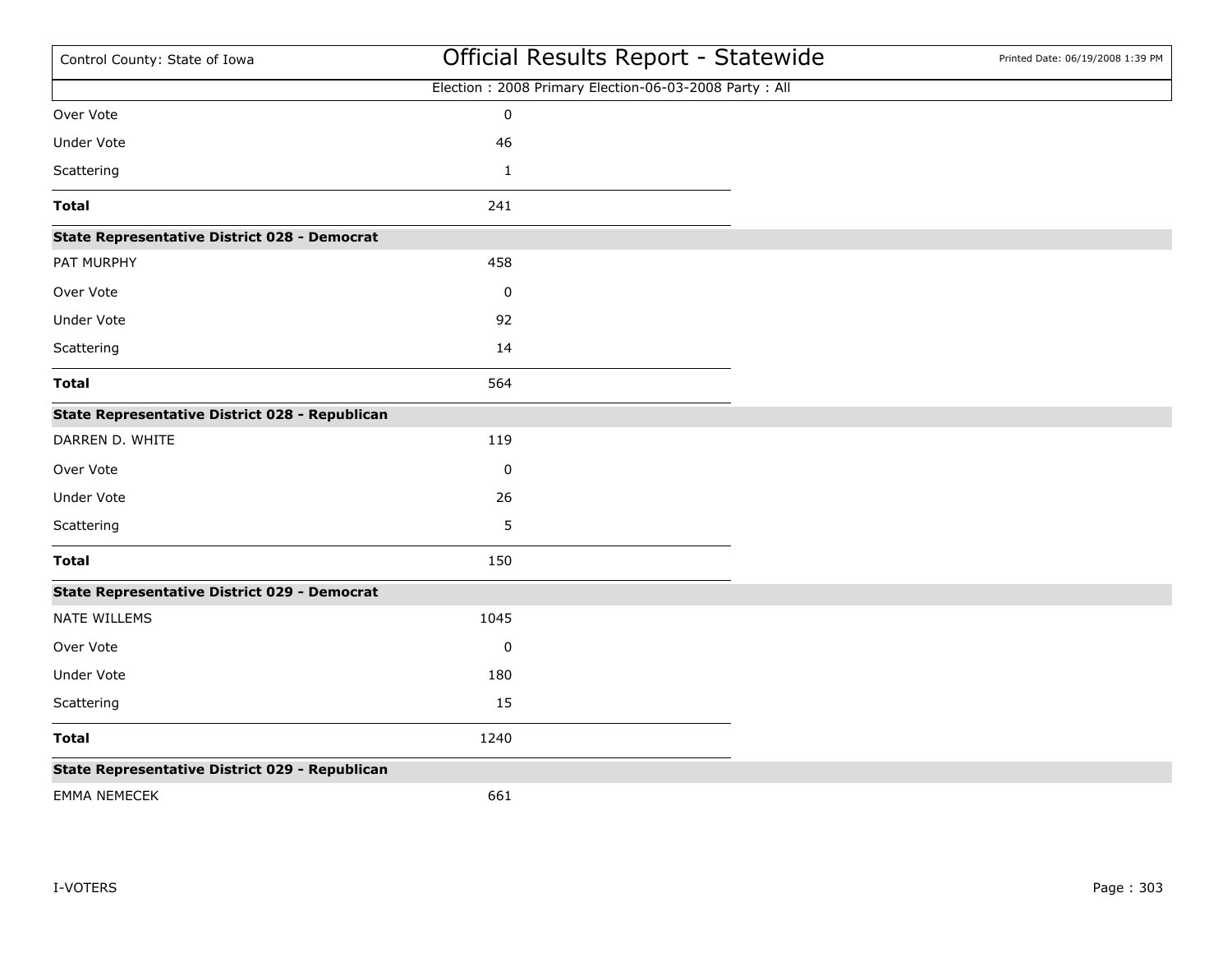| Control County: State of Iowa                       | Official Results Report - Statewide                   | Printed Date: 06/19/2008 1:39 PM |
|-----------------------------------------------------|-------------------------------------------------------|----------------------------------|
|                                                     | Election: 2008 Primary Election-06-03-2008 Party: All |                                  |
| Over Vote                                           | $\pmb{0}$                                             |                                  |
| Under Vote                                          | 41                                                    |                                  |
| Scattering                                          | 4                                                     |                                  |
| <b>Total</b>                                        | 706                                                   |                                  |
| <b>State Representative District 030 - Democrat</b> |                                                       |                                  |
| DAVE JACOBY                                         | 600                                                   |                                  |
| Over Vote                                           | 0                                                     |                                  |
| <b>Under Vote</b>                                   | 78                                                    |                                  |
| Scattering                                          | 8                                                     |                                  |
| <b>Total</b>                                        | 686                                                   |                                  |
| State Representative District 030 - Republican      |                                                       |                                  |
| Over Vote                                           | $\pmb{0}$                                             |                                  |
| Under Vote                                          | 470                                                   |                                  |
| Scattering                                          | 15                                                    |                                  |
| <b>Total</b>                                        | 485                                                   |                                  |
| State Representative District 031 - Democrat        |                                                       |                                  |
| RAY ZIRKELBACH                                      | 589                                                   |                                  |
| Over Vote                                           | 0                                                     |                                  |
| Under Vote                                          | 18                                                    |                                  |
| Scattering                                          | $\overline{2}$                                        |                                  |
| <b>Total</b>                                        | 609                                                   |                                  |
| State Representative District 031 - Republican      |                                                       |                                  |
| <b>DENA HIMES</b>                                   | 634                                                   |                                  |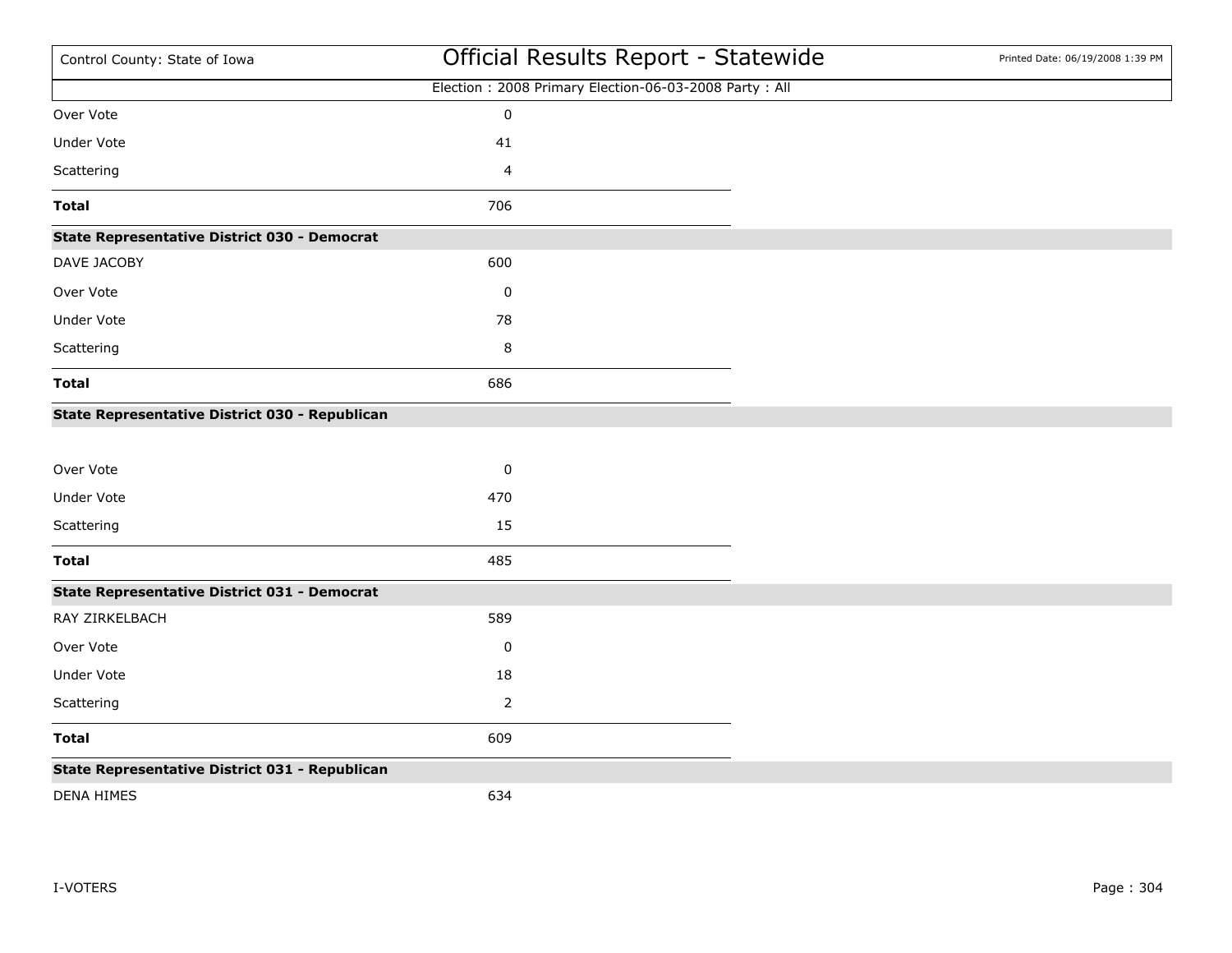| Control County: State of Iowa                         | Official Results Report - Statewide                   | Printed Date: 06/19/2008 1:39 PM |
|-------------------------------------------------------|-------------------------------------------------------|----------------------------------|
|                                                       | Election: 2008 Primary Election-06-03-2008 Party: All |                                  |
| Over Vote                                             | $\pmb{0}$                                             |                                  |
| <b>Under Vote</b>                                     | 33                                                    |                                  |
| Scattering                                            | 3                                                     |                                  |
| <b>Total</b>                                          | 670                                                   |                                  |
| <b>State Representative District 032 - Democrat</b>   |                                                       |                                  |
| TOM AVENARIUS                                         | 239                                                   |                                  |
| Over Vote                                             | $\pmb{0}$                                             |                                  |
| <b>Under Vote</b>                                     | 31                                                    |                                  |
| Scattering                                            | $\mathbf{1}$                                          |                                  |
| <b>Total</b>                                          | 271                                                   |                                  |
| <b>State Representative District 032 - Republican</b> |                                                       |                                  |
| STEVEN F. LUKAN                                       | 783                                                   |                                  |
| Over Vote                                             | $\pmb{0}$                                             |                                  |
| <b>Under Vote</b>                                     | 10                                                    |                                  |
| Scattering                                            | $\mathbf{1}$                                          |                                  |
| <b>Total</b>                                          | 794                                                   |                                  |
| <b>State Representative District 033 - Democrat</b>   |                                                       |                                  |
| <b>DICK TAYLOR</b>                                    | 807                                                   |                                  |
| Over Vote                                             | 0                                                     |                                  |
| Under Vote                                            | 0                                                     |                                  |
| Scattering                                            | 7                                                     |                                  |
| <b>Total</b>                                          | 814                                                   |                                  |
| State Representative District 033 - Republican        |                                                       |                                  |
| KATHY POTTS                                           | 328                                                   |                                  |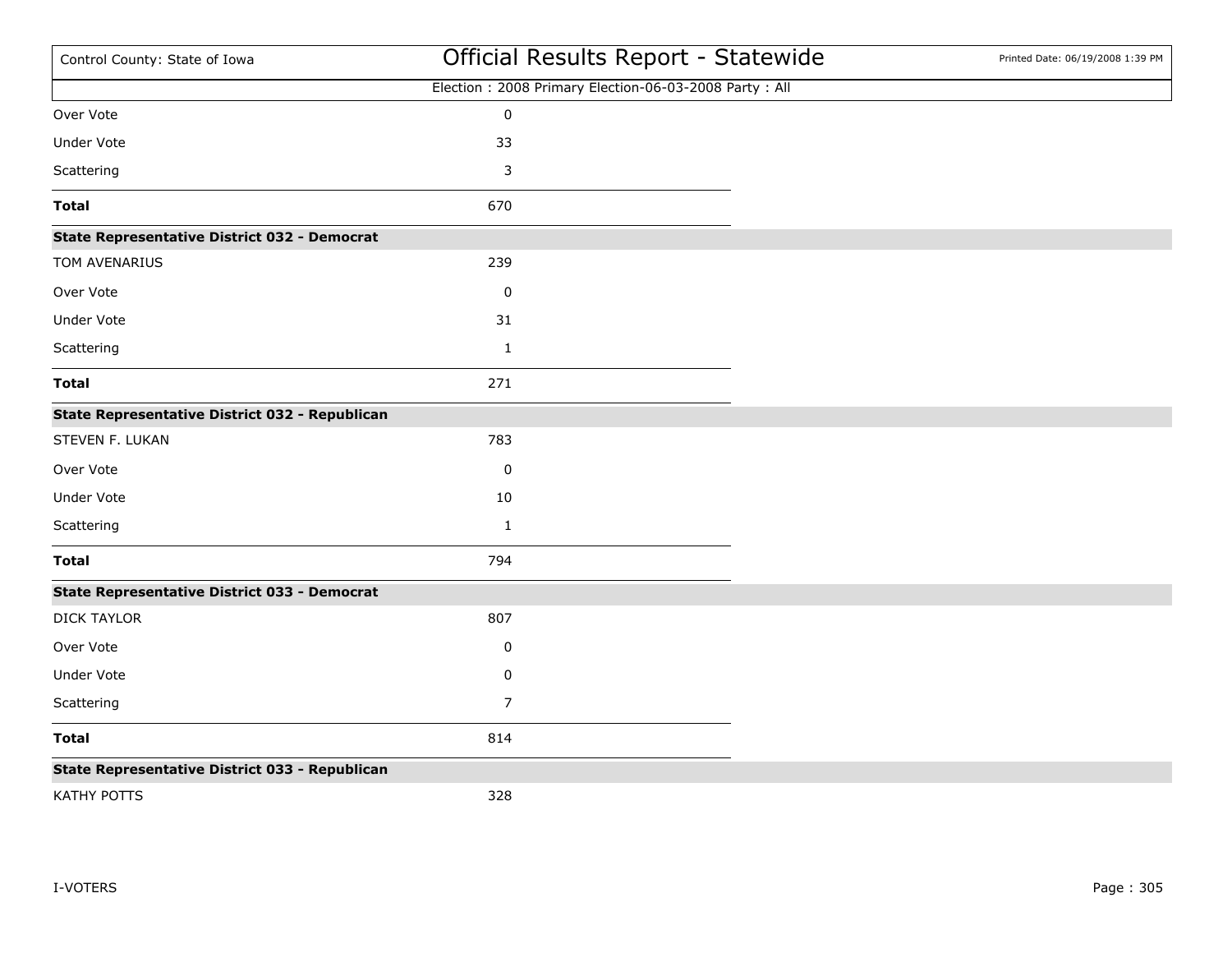| Control County: State of Iowa                         | Official Results Report - Statewide                   | Printed Date: 06/19/2008 1:39 PM |
|-------------------------------------------------------|-------------------------------------------------------|----------------------------------|
|                                                       | Election: 2008 Primary Election-06-03-2008 Party: All |                                  |
| Over Vote                                             | $\pmb{0}$                                             |                                  |
| <b>Under Vote</b>                                     | 0                                                     |                                  |
| Scattering                                            | 3                                                     |                                  |
| <b>Total</b>                                          | 331                                                   |                                  |
| <b>State Representative District 034 - Democrat</b>   |                                                       |                                  |
| <b>TODD TAYLOR</b>                                    | 1062                                                  |                                  |
| Over Vote                                             | 0                                                     |                                  |
| Under Vote                                            | 0                                                     |                                  |
| Scattering                                            | 16                                                    |                                  |
| <b>Total</b>                                          | 1078                                                  |                                  |
| <b>State Representative District 034 - Republican</b> |                                                       |                                  |
| Over Vote                                             | $\pmb{0}$                                             |                                  |
| Under Vote                                            | 0                                                     |                                  |
| Scattering                                            | 35                                                    |                                  |
| <b>Total</b>                                          | 35                                                    |                                  |
| <b>State Representative District 035 - Democrat</b>   |                                                       |                                  |
| MIKE ROBINSON                                         | 1068                                                  |                                  |
| Over Vote                                             | 0                                                     |                                  |
| Under Vote                                            | $\pmb{0}$                                             |                                  |
| Scattering                                            | 8                                                     |                                  |
| <b>Total</b>                                          | 1076                                                  |                                  |
| State Representative District 035 - Republican        |                                                       |                                  |
| <b>KRAIG PAULSEN</b>                                  | 1200                                                  |                                  |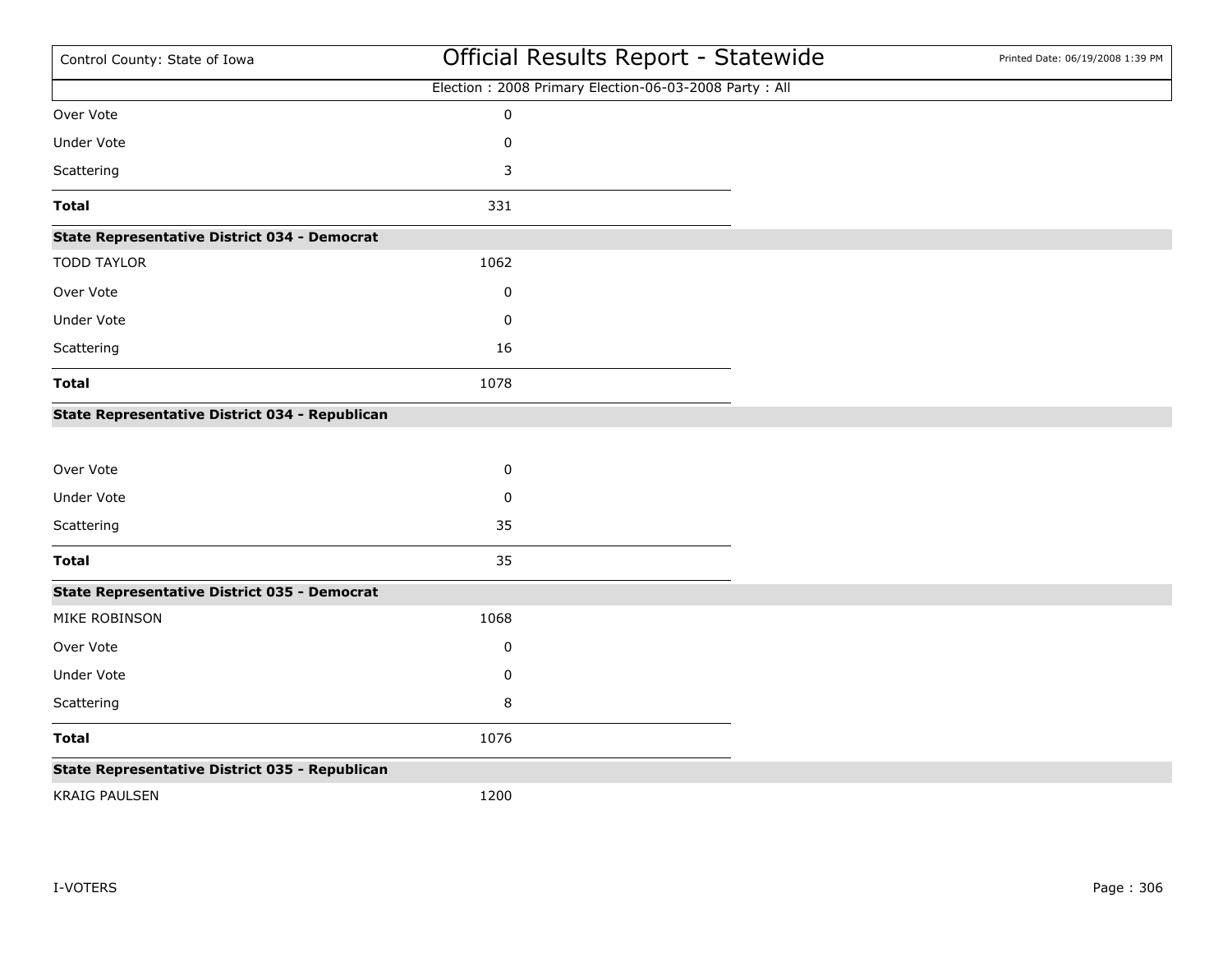| Control County: State of Iowa                       | Official Results Report - Statewide                   | Printed Date: 06/19/2008 1:39 PM |
|-----------------------------------------------------|-------------------------------------------------------|----------------------------------|
|                                                     | Election: 2008 Primary Election-06-03-2008 Party: All |                                  |
| Over Vote                                           | $\pmb{0}$                                             |                                  |
| Under Vote                                          | $\pmb{0}$                                             |                                  |
| Scattering                                          | 5                                                     |                                  |
| <b>Total</b>                                        | 1205                                                  |                                  |
| <b>State Representative District 036 - Democrat</b> |                                                       |                                  |
| <b>GRETCHEN LAWYER</b>                              | 843                                                   |                                  |
| Over Vote                                           | 0                                                     |                                  |
| Under Vote                                          | 0                                                     |                                  |
| Scattering                                          | $\overline{7}$                                        |                                  |
| <b>Total</b>                                        | 850                                                   |                                  |
| State Representative District 036 - Republican      |                                                       |                                  |
| <b>NICK WAGNER</b>                                  | 1046                                                  |                                  |
| Over Vote                                           | 0                                                     |                                  |
| <b>Under Vote</b>                                   | 0                                                     |                                  |
| Scattering                                          | 3                                                     |                                  |
| <b>Total</b>                                        | 1049                                                  |                                  |
| <b>State Representative District 037 - Democrat</b> |                                                       |                                  |
| <b>ART STAED</b>                                    | 931                                                   |                                  |
| Over Vote                                           | 0                                                     |                                  |
| Under Vote                                          | 0                                                     |                                  |
| Scattering                                          | 9                                                     |                                  |
| <b>Total</b>                                        | 940                                                   |                                  |
| State Representative District 037 - Republican      |                                                       |                                  |

RENEE SCHULTE 1008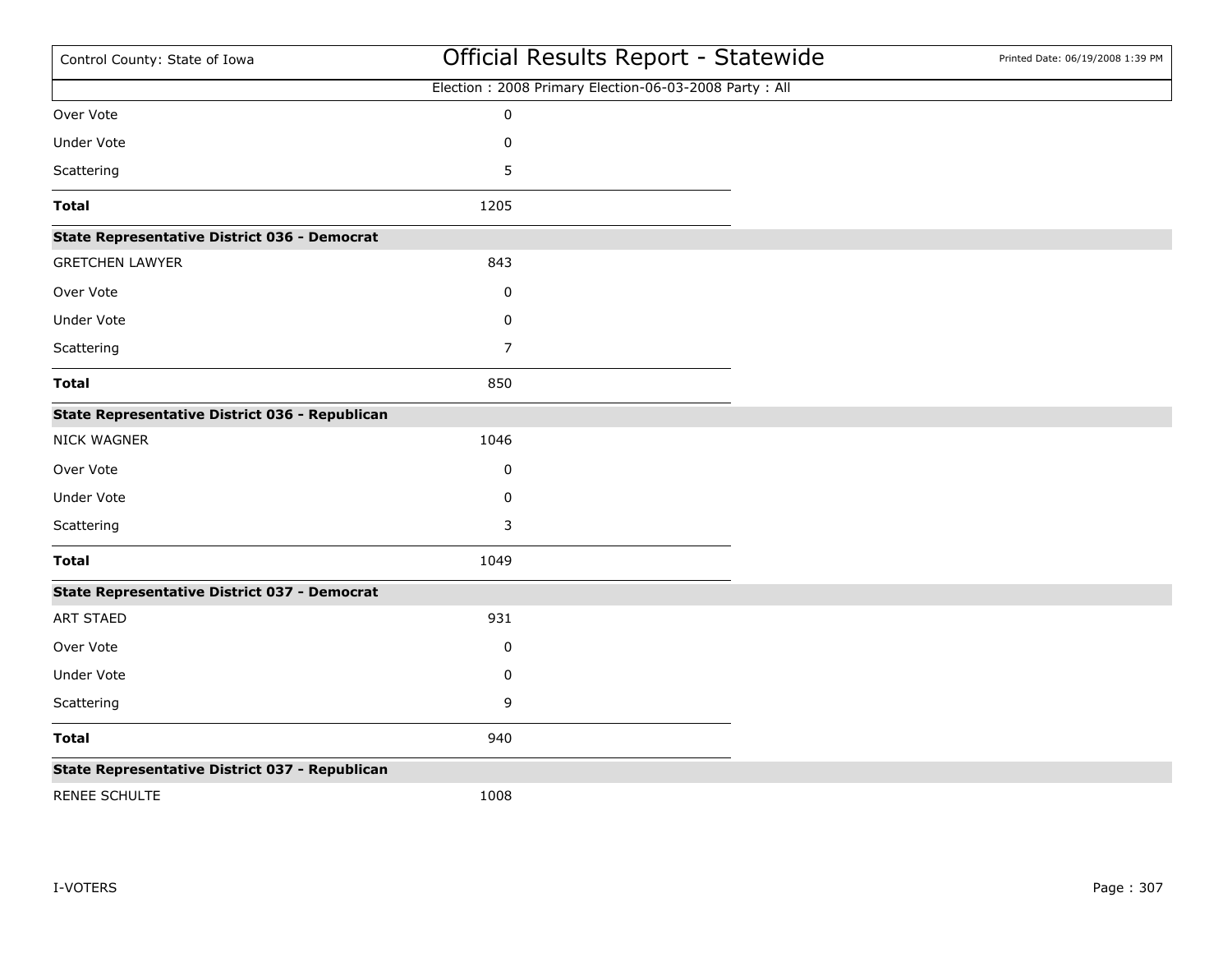| Control County: State of Iowa                       | Official Results Report - Statewide                   | Printed Date: 06/19/2008 1:39 PM |
|-----------------------------------------------------|-------------------------------------------------------|----------------------------------|
|                                                     | Election: 2008 Primary Election-06-03-2008 Party: All |                                  |
| Over Vote                                           | $\pmb{0}$                                             |                                  |
| Under Vote                                          | 0                                                     |                                  |
| Scattering                                          | 8                                                     |                                  |
| <b>Total</b>                                        | 1016                                                  |                                  |
| <b>State Representative District 038 - Democrat</b> |                                                       |                                  |
| TYLER OLSON                                         | 1388                                                  |                                  |
| Over Vote                                           | 0                                                     |                                  |
| Under Vote                                          | 0                                                     |                                  |
| Scattering                                          | 14                                                    |                                  |
| <b>Total</b>                                        | 1402                                                  |                                  |
| State Representative District 038 - Republican      |                                                       |                                  |
| PAUL PELLETIER                                      | 638                                                   |                                  |
| Over Vote                                           | 0                                                     |                                  |
| Under Vote                                          | 0                                                     |                                  |
| Scattering                                          | 8                                                     |                                  |
| <b>Total</b>                                        | 646                                                   |                                  |
| <b>State Representative District 039 - Democrat</b> |                                                       |                                  |
| <b>TERRY HERTLE</b>                                 | 744                                                   |                                  |
| Over Vote                                           | 0                                                     |                                  |
| Under Vote                                          | 91                                                    |                                  |
| Scattering                                          | 8                                                     |                                  |
| <b>Total</b>                                        | 843                                                   |                                  |
| State Representative District 039 - Republican      |                                                       |                                  |
| DAWN PETTENGILL                                     | 700                                                   |                                  |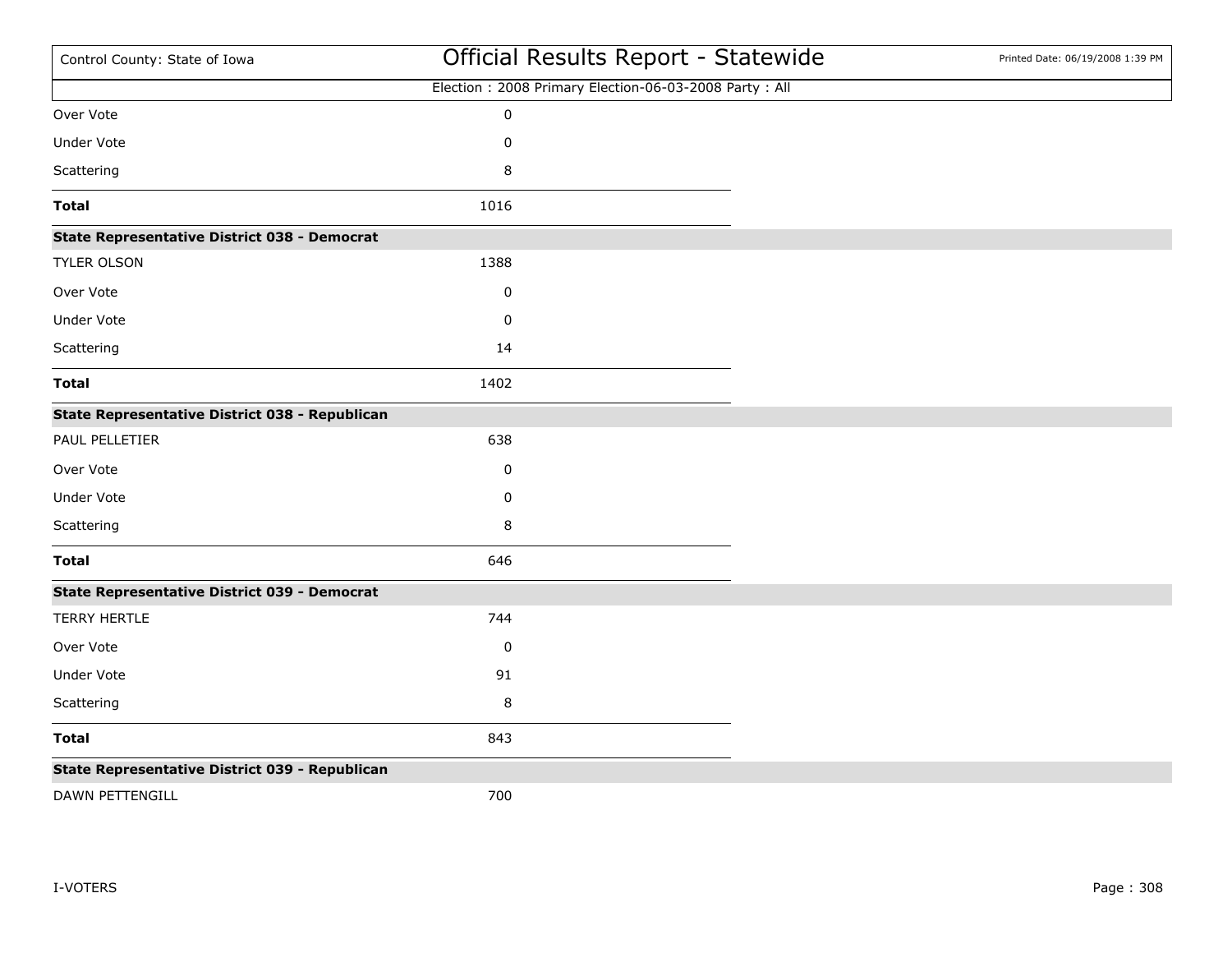| Control County: State of Iowa                       |             | Official Results Report - Statewide                   | Printed Date: 06/19/2008 1:39 PM |
|-----------------------------------------------------|-------------|-------------------------------------------------------|----------------------------------|
|                                                     |             | Election: 2008 Primary Election-06-03-2008 Party: All |                                  |
| Over Vote                                           | $\pmb{0}$   |                                                       |                                  |
| <b>Under Vote</b>                                   | 61          |                                                       |                                  |
| Scattering                                          | 5           |                                                       |                                  |
| <b>Total</b>                                        | 766         |                                                       |                                  |
| <b>State Representative District 040 - Democrat</b> |             |                                                       |                                  |
| CHRIS BEARDEN                                       | 773         |                                                       |                                  |
| Over Vote                                           | $\pmb{0}$   |                                                       |                                  |
| <b>Under Vote</b>                                   | 155         |                                                       |                                  |
| Scattering                                          | $\pmb{0}$   |                                                       |                                  |
| <b>Total</b>                                        | 928         |                                                       |                                  |
| State Representative District 040 - Republican      |             |                                                       |                                  |
| LANCE HORBACH                                       | 1179        |                                                       |                                  |
| Over Vote                                           | $\mathbf 0$ |                                                       |                                  |
| Under Vote                                          | 156         |                                                       |                                  |
| Scattering                                          | 10          |                                                       |                                  |
| <b>Total</b>                                        | 1345        |                                                       |                                  |
| <b>State Representative District 041 - Democrat</b> |             |                                                       |                                  |
| PAUL BELL                                           | 2117        |                                                       |                                  |
| Over Vote                                           | $\pmb{0}$   |                                                       |                                  |
| <b>Under Vote</b>                                   | 299         |                                                       |                                  |
| Scattering                                          | 31          |                                                       |                                  |
| <b>Total</b>                                        | 2447        |                                                       |                                  |
| State Representative District 041 - Republican      |             |                                                       |                                  |
| SUSAN SCHMIDT                                       | 166         |                                                       |                                  |
| ADAM VANDALL                                        | 360         |                                                       |                                  |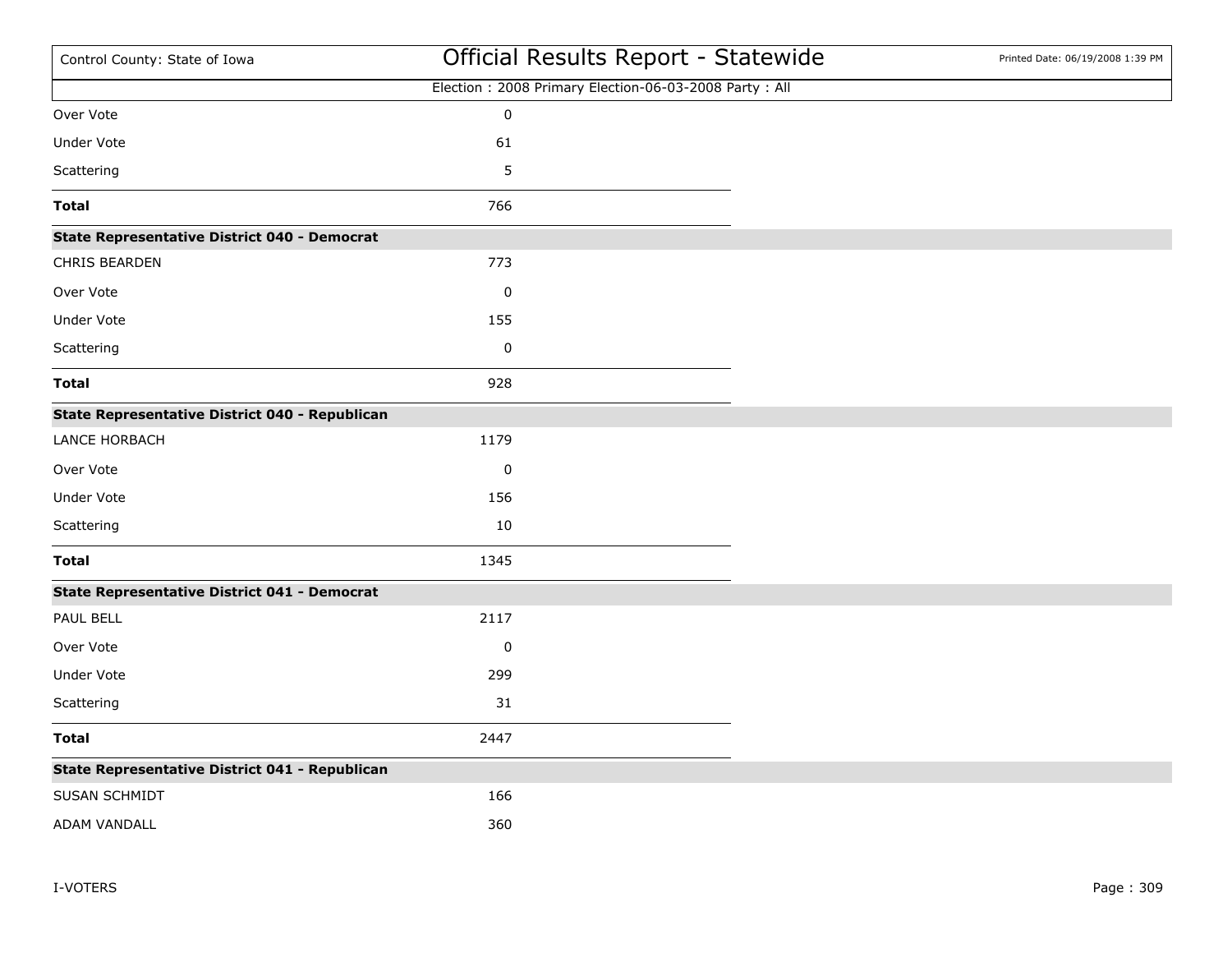| Control County: State of Iowa                       | Official Results Report - Statewide                   | Printed Date: 06/19/2008 1:39 PM |
|-----------------------------------------------------|-------------------------------------------------------|----------------------------------|
|                                                     | Election: 2008 Primary Election-06-03-2008 Party: All |                                  |
| Over Vote                                           | $\pmb{0}$                                             |                                  |
| Under Vote                                          | 43                                                    |                                  |
| Scattering                                          | $\mathbf{1}$                                          |                                  |
| <b>Total</b>                                        | 570                                                   |                                  |
| <b>State Representative District 042 - Democrat</b> |                                                       |                                  |
| MATT BALLARD                                        | 873                                                   |                                  |
| <b>GERI HUSER</b>                                   | 1336                                                  |                                  |
| Over Vote                                           | $\mathbf 0$                                           |                                  |
| <b>Under Vote</b>                                   | 28                                                    |                                  |
| Scattering                                          | $\overline{2}$                                        |                                  |
| <b>Total</b>                                        | 2239                                                  |                                  |
| State Representative District 042 - Republican      |                                                       |                                  |
|                                                     |                                                       |                                  |
| Over Vote                                           | $\pmb{0}$                                             |                                  |
| Under Vote                                          | 427                                                   |                                  |
| Scattering                                          | 36                                                    |                                  |
| <b>Total</b>                                        | 463                                                   |                                  |
| <b>State Representative District 043 - Democrat</b> |                                                       |                                  |
| <b>MARK SMITH</b>                                   | 452                                                   |                                  |
| Over Vote                                           | $\pmb{0}$                                             |                                  |
| Under Vote                                          | 33                                                    |                                  |
| Scattering                                          | 3                                                     |                                  |
| <b>Total</b>                                        | 488                                                   |                                  |
| State Representative District 043 - Republican      |                                                       |                                  |
| JANE JECH                                           | 430                                                   |                                  |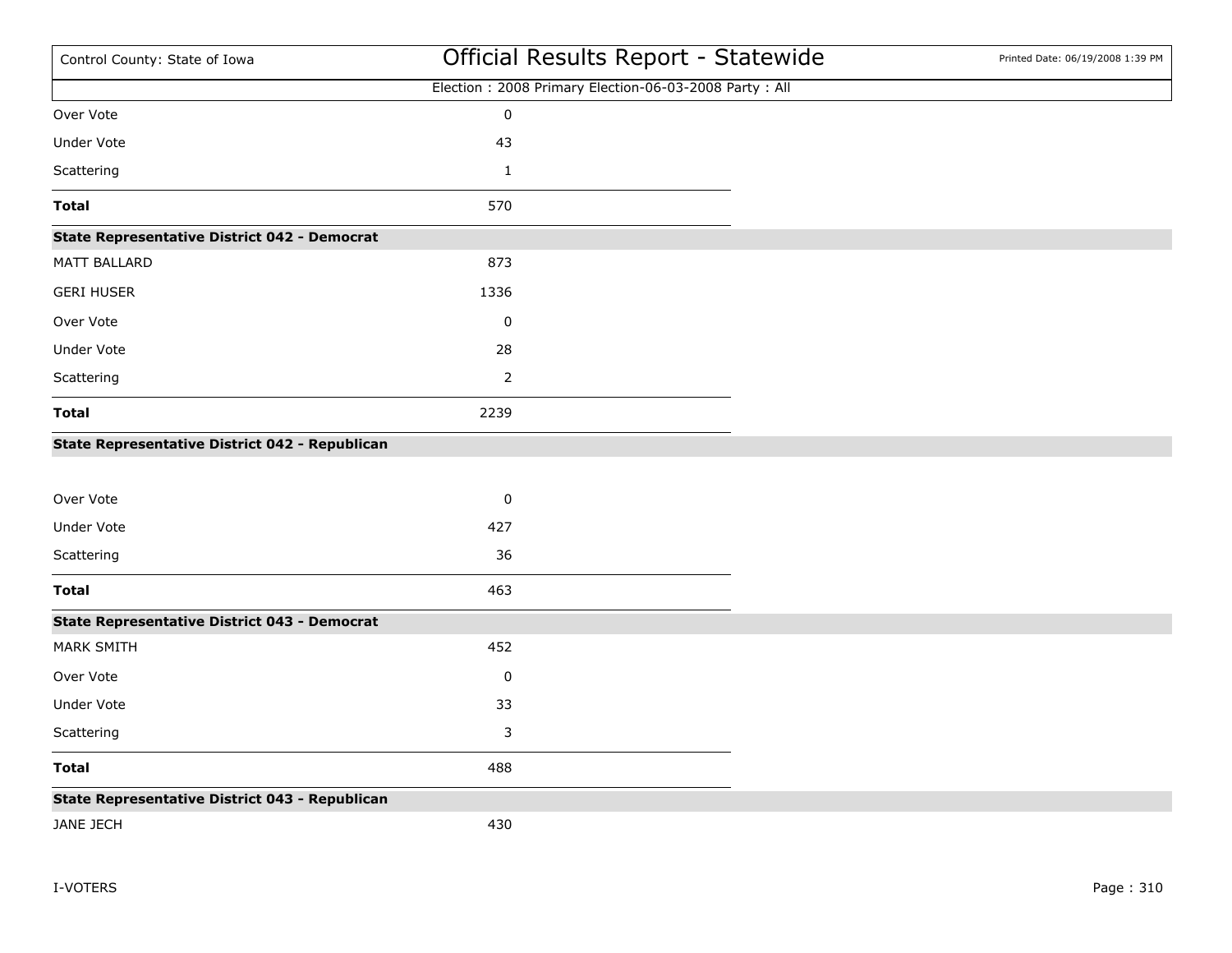| Control County: State of Iowa                       | Official Results Report - Statewide                   | Printed Date: 06/19/2008 1:39 PM |
|-----------------------------------------------------|-------------------------------------------------------|----------------------------------|
|                                                     | Election: 2008 Primary Election-06-03-2008 Party: All |                                  |
| Over Vote                                           | $\pmb{0}$                                             |                                  |
| <b>Under Vote</b>                                   | 46                                                    |                                  |
| Scattering                                          |                                                       |                                  |
| <b>Total</b>                                        | 478                                                   |                                  |
| <b>State Representative District 044 - Democrat</b> |                                                       |                                  |
| TIM HOY                                             | 460                                                   |                                  |
| Over Vote                                           | 0                                                     |                                  |
| <b>Under Vote</b>                                   | 65                                                    |                                  |
| Scattering                                          | $\mathbf 1$                                           |                                  |
| <b>Total</b>                                        | 526                                                   |                                  |
| State Representative District 044 - Republican      |                                                       |                                  |
| ANNETTE SWEENEY                                     | 505                                                   |                                  |
| Over Vote                                           | 0                                                     |                                  |
| Under Vote                                          | 60                                                    |                                  |
| Scattering                                          | 4                                                     |                                  |
| <b>Total</b>                                        | 569                                                   |                                  |
| <b>State Representative District 045 - Democrat</b> |                                                       |                                  |
| BETH WESSEL-KROESCHELL                              | 502                                                   |                                  |
| Over Vote                                           | 0                                                     |                                  |
| Under Vote                                          | $\pmb{0}$                                             |                                  |
| Scattering                                          | 5                                                     |                                  |
| <b>Total</b>                                        | 507                                                   |                                  |
| State Representative District 045 - Republican      |                                                       |                                  |
| <b>RYAN RHODES</b>                                  | 154                                                   |                                  |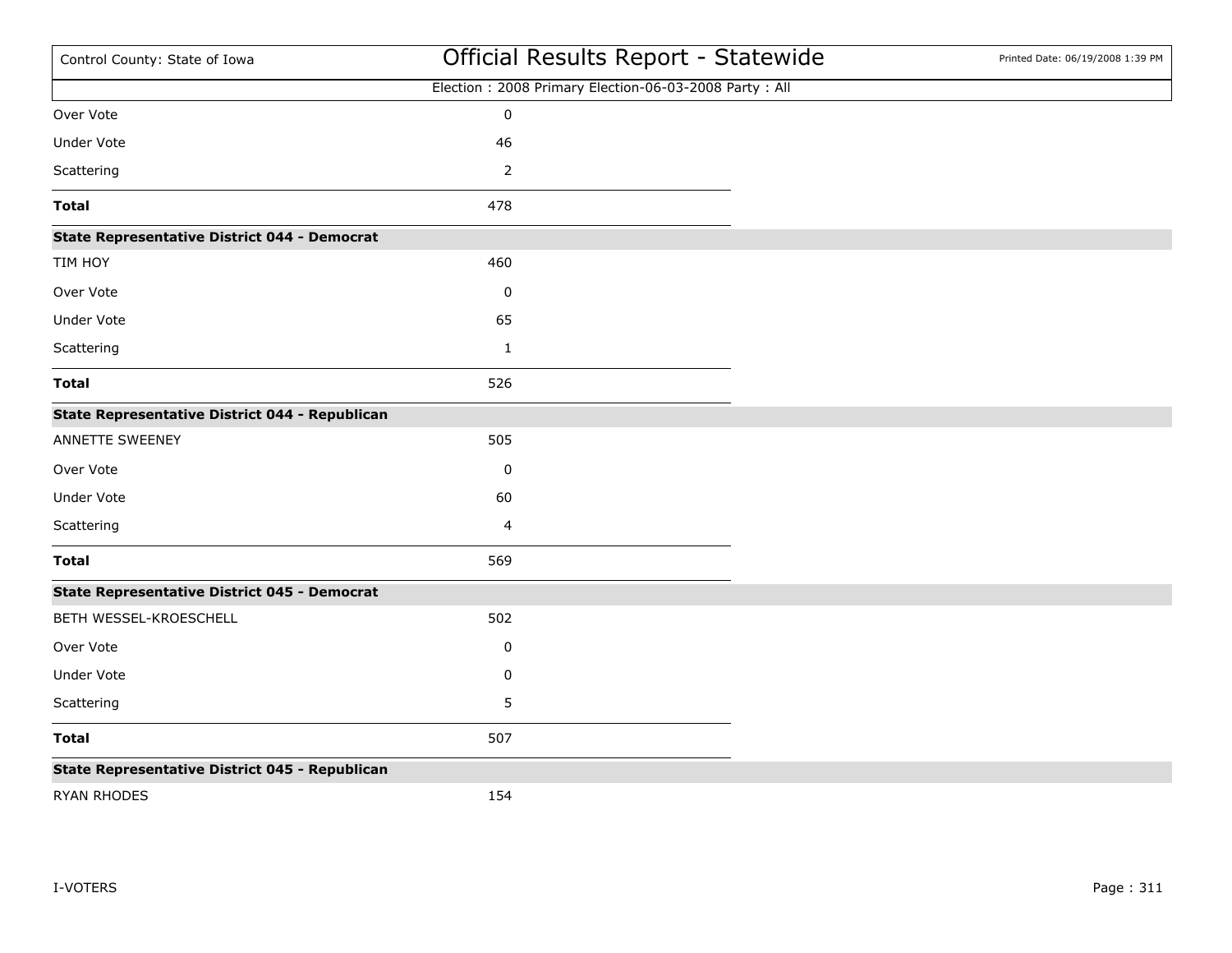| Control County: State of Iowa                       | Official Results Report - Statewide                   | Printed Date: 06/19/2008 1:39 PM |
|-----------------------------------------------------|-------------------------------------------------------|----------------------------------|
|                                                     | Election: 2008 Primary Election-06-03-2008 Party: All |                                  |
| Over Vote                                           | $\pmb{0}$                                             |                                  |
| Under Vote                                          | 0                                                     |                                  |
| Scattering                                          | 2                                                     |                                  |
| <b>Total</b>                                        | 156                                                   |                                  |
| <b>State Representative District 046 - Democrat</b> |                                                       |                                  |
| LISA HEDDENS                                        | 1181                                                  |                                  |
| Over Vote                                           | 0                                                     |                                  |
| <b>Under Vote</b>                                   | 0                                                     |                                  |
| Scattering                                          | $\overline{7}$                                        |                                  |
| <b>Total</b>                                        | 1188                                                  |                                  |
| State Representative District 046 - Republican      |                                                       |                                  |
| Over Vote                                           | $\pmb{0}$                                             |                                  |
| Under Vote                                          | 0                                                     |                                  |
| Scattering                                          | 17                                                    |                                  |
| <b>Total</b>                                        | 17                                                    |                                  |
| <b>State Representative District 047 - Democrat</b> |                                                       |                                  |
| <b>SUSAN TEMERE</b>                                 | 627                                                   |                                  |
| Over Vote                                           | 0                                                     |                                  |
| Under Vote                                          | 163                                                   |                                  |
| Scattering                                          | 6                                                     |                                  |
| <b>Total</b>                                        | 796                                                   |                                  |
| State Representative District 047 - Republican      |                                                       |                                  |
| <b>RALPH WATTS</b>                                  | 450                                                   |                                  |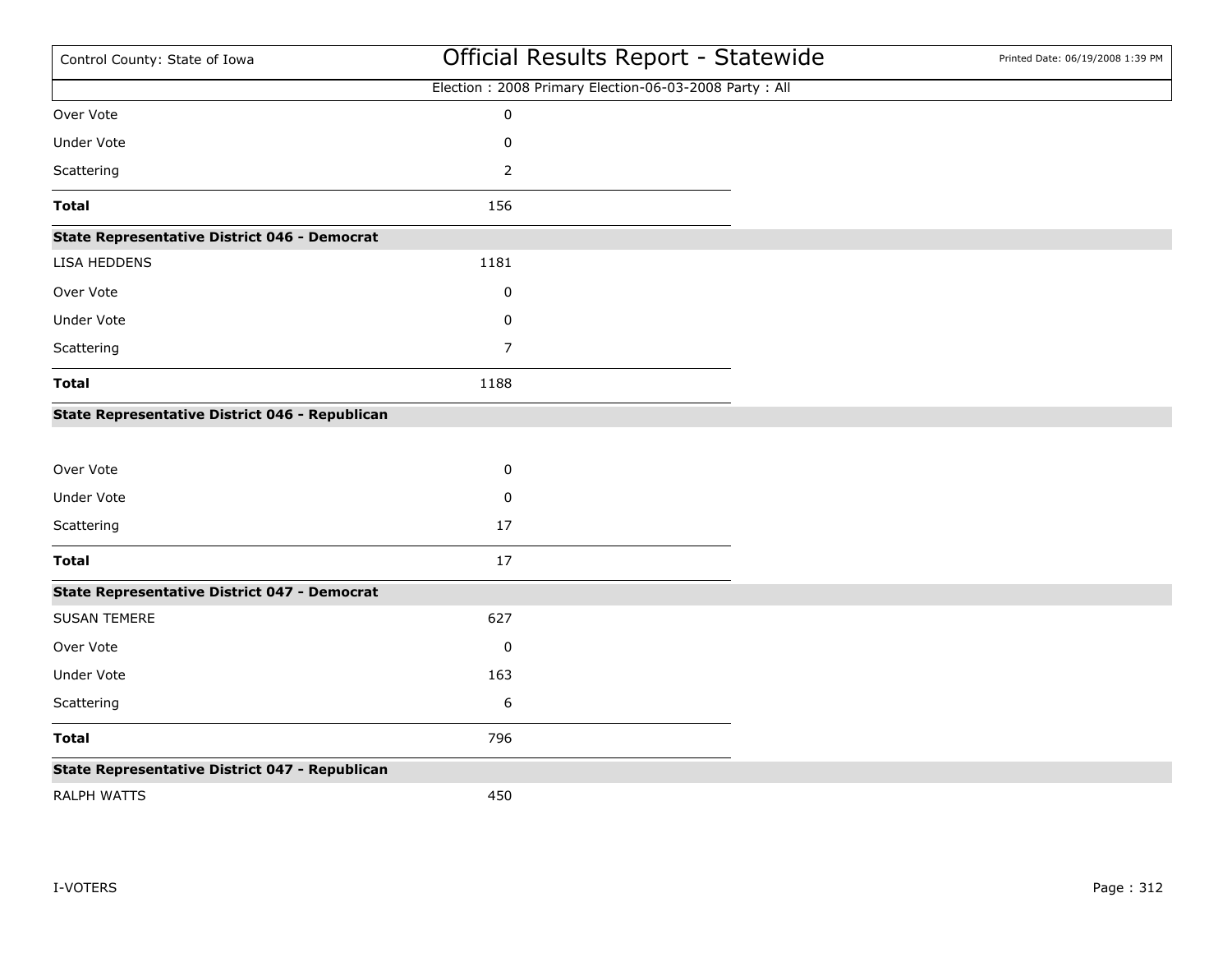| Control County: State of Iowa                       | Official Results Report - Statewide                   | Printed Date: 06/19/2008 1:39 PM |
|-----------------------------------------------------|-------------------------------------------------------|----------------------------------|
|                                                     | Election: 2008 Primary Election-06-03-2008 Party: All |                                  |
| Over Vote                                           | $\mathbf 0$                                           |                                  |
| <b>Under Vote</b>                                   | 66                                                    |                                  |
| Scattering                                          | 6                                                     |                                  |
| <b>Total</b>                                        | 522                                                   |                                  |
| <b>State Representative District 048 - Democrat</b> |                                                       |                                  |
| DONOVAN OLSON                                       | 1211                                                  |                                  |
| Over Vote                                           | $\mathbf 0$                                           |                                  |
| <b>Under Vote</b>                                   | 28                                                    |                                  |
| Scattering                                          | 10                                                    |                                  |
| <b>Total</b>                                        | 1249                                                  |                                  |
| State Representative District 048 - Republican      |                                                       |                                  |
|                                                     |                                                       |                                  |
| Over Vote                                           | $\mathbf 0$                                           |                                  |
| <b>Under Vote</b>                                   | 90                                                    |                                  |
| Scattering                                          | 24                                                    |                                  |
| <b>Total</b>                                        | 114                                                   |                                  |
| <b>State Representative District 049 - Democrat</b> |                                                       |                                  |
| <b>HELEN MILLER</b>                                 | 975                                                   |                                  |
| Over Vote                                           | $\pmb{0}$                                             |                                  |
| <b>Under Vote</b>                                   | 159                                                   |                                  |
| Scattering                                          | 8                                                     |                                  |
| <b>Total</b>                                        | 1142                                                  |                                  |
| State Representative District 049 - Republican      |                                                       |                                  |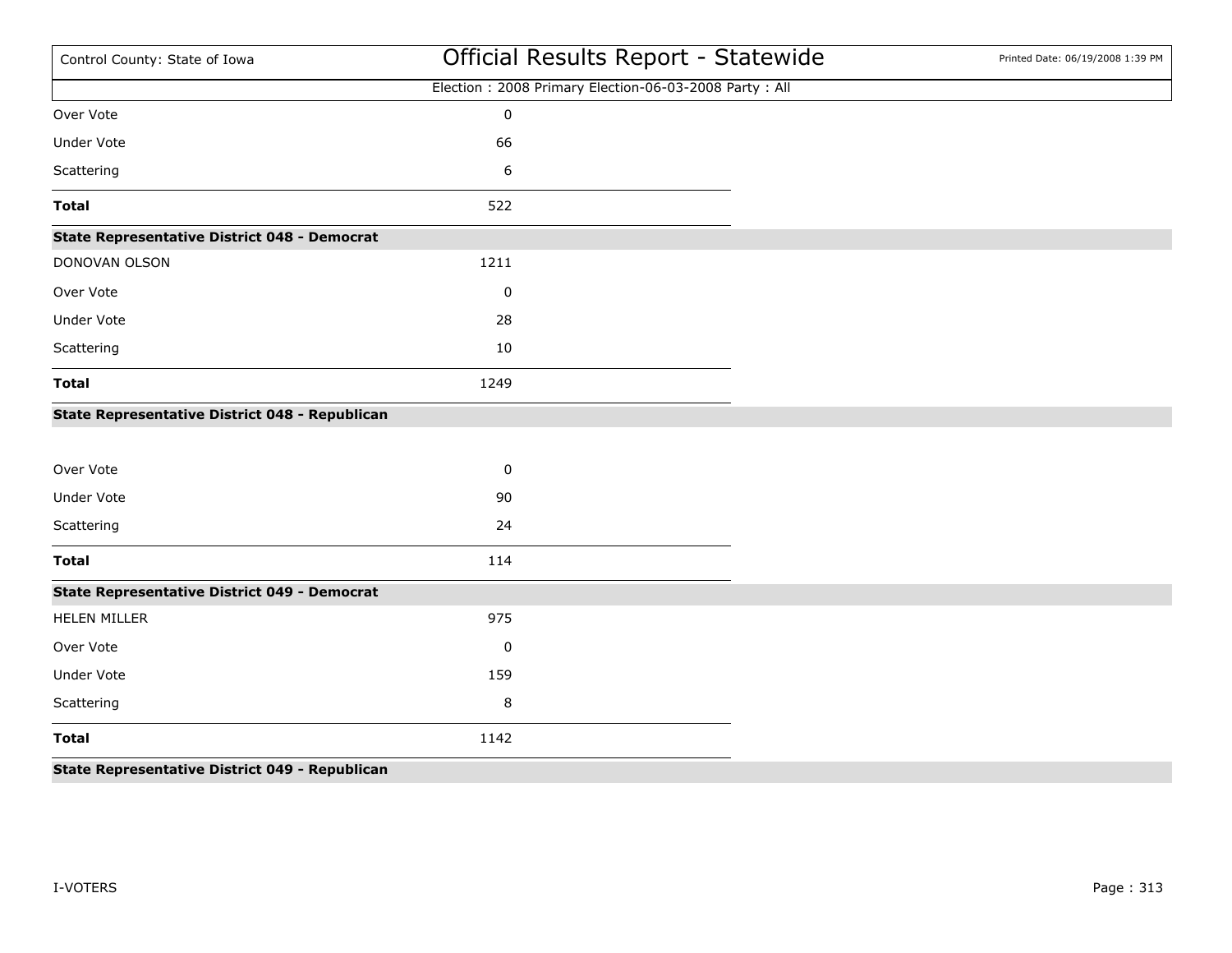| Control County: State of Iowa                       | Official Results Report - Statewide                   | Printed Date: 06/19/2008 1:39 PM |
|-----------------------------------------------------|-------------------------------------------------------|----------------------------------|
|                                                     | Election: 2008 Primary Election-06-03-2008 Party: All |                                  |
| Over Vote                                           | $\pmb{0}$                                             |                                  |
| <b>Under Vote</b>                                   | 475                                                   |                                  |
| Scattering                                          | 13                                                    |                                  |
| <b>Total</b>                                        | 488                                                   |                                  |
| <b>State Representative District 050 - Democrat</b> |                                                       |                                  |
| <b>KRISTIN ROBERTS</b>                              | 671                                                   |                                  |
| Over Vote                                           | $\pmb{0}$                                             |                                  |
| <b>Under Vote</b>                                   | 104                                                   |                                  |
| Scattering                                          | 3                                                     |                                  |
| <b>Total</b>                                        | 778                                                   |                                  |
| State Representative District 050 - Republican      |                                                       |                                  |
| DAVID A. TJEPKES                                    | 1358                                                  |                                  |
| Over Vote                                           | 0                                                     |                                  |
| Under Vote                                          | 26                                                    |                                  |
| Scattering                                          | 4                                                     |                                  |
| <b>Total</b>                                        | 1388                                                  |                                  |
| State Representative District 051 - Republican      |                                                       |                                  |
| <b>ROD ROBERTS</b>                                  | 527                                                   |                                  |
| Over Vote                                           | 0                                                     |                                  |
| Under Vote                                          | 87                                                    |                                  |
| Scattering                                          | 5                                                     |                                  |
| <b>Total</b>                                        | 619                                                   |                                  |
| <b>State Representative District 052 - Democrat</b> |                                                       |                                  |
| RUSSELL P. CAMERER                                  | 198                                                   |                                  |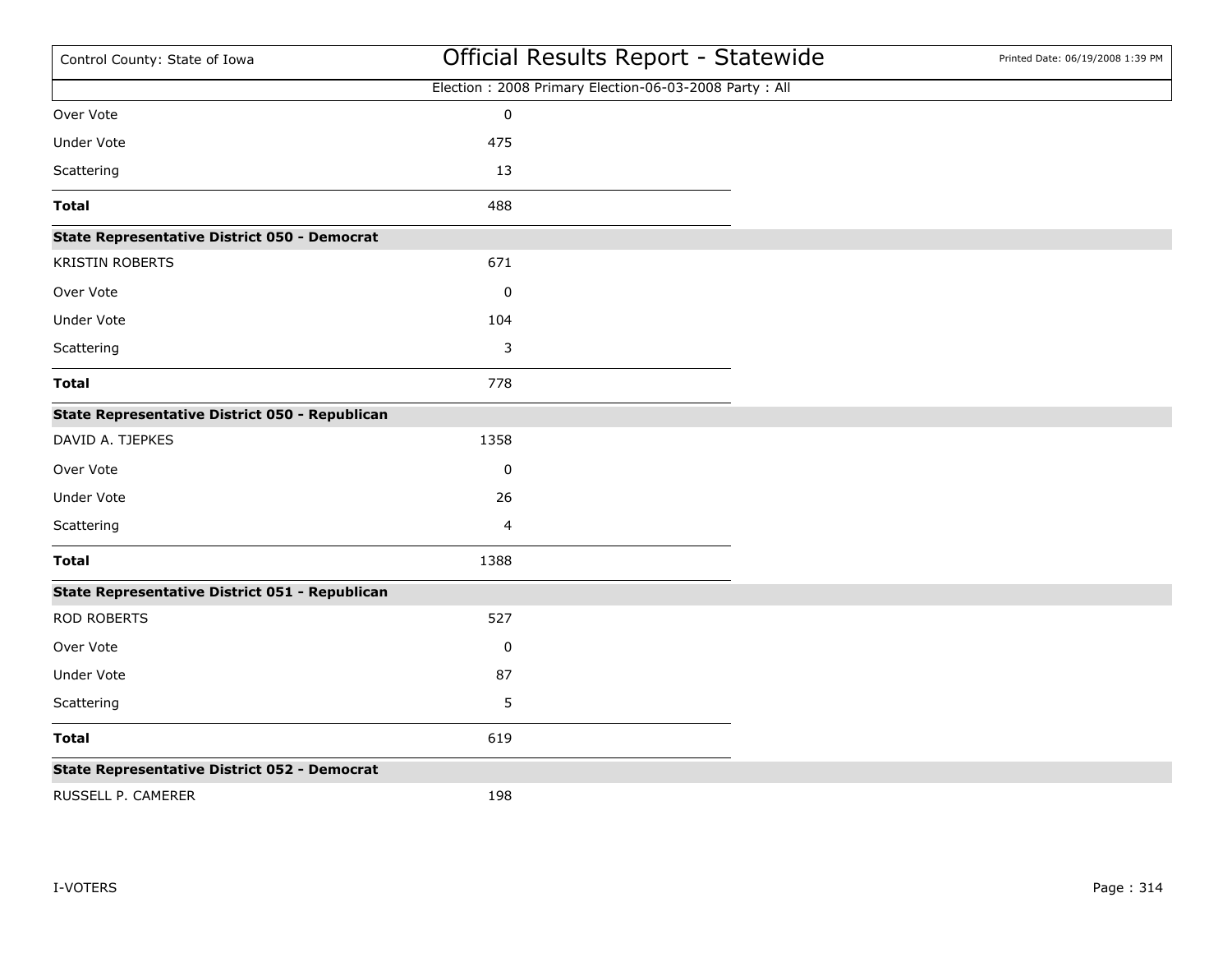| Control County: State of Iowa                         | Official Results Report - Statewide                   | Printed Date: 06/19/2008 1:39 PM |
|-------------------------------------------------------|-------------------------------------------------------|----------------------------------|
|                                                       | Election: 2008 Primary Election-06-03-2008 Party: All |                                  |
| Over Vote                                             | $\pmb{0}$                                             |                                  |
| Under Vote                                            | $\mathbf 0$                                           |                                  |
| Scattering                                            | $\mathbf{1}$                                          |                                  |
| <b>Total</b>                                          | 199                                                   |                                  |
| <b>State Representative District 052 - Republican</b> |                                                       |                                  |
| <b>GARY WORTHAN</b>                                   | 734                                                   |                                  |
| Over Vote                                             | 0                                                     |                                  |
| Under Vote                                            | 0                                                     |                                  |
| Scattering                                            | 2                                                     |                                  |
| <b>Total</b>                                          | 736                                                   |                                  |
| <b>State Representative District 053 - Democrat</b>   |                                                       |                                  |
| LORI SOKOLOWSKI                                       | 435                                                   |                                  |
| Over Vote                                             | 0                                                     |                                  |
| Under Vote                                            | 12                                                    |                                  |
| Scattering                                            | 5                                                     |                                  |
| <b>Total</b>                                          | 452                                                   |                                  |
| State Representative District 053 - Republican        |                                                       |                                  |
| <b>DAN HUSEMAN</b>                                    | 936                                                   |                                  |
| Over Vote                                             | 0                                                     |                                  |
| Under Vote                                            | 28                                                    |                                  |
| Scattering                                            | 2                                                     |                                  |
| <b>Total</b>                                          | 966                                                   |                                  |
| <b>State Representative District 054 - Democrat</b>   |                                                       |                                  |
| CARLOS VENABLE-RIDLEY                                 | 81                                                    |                                  |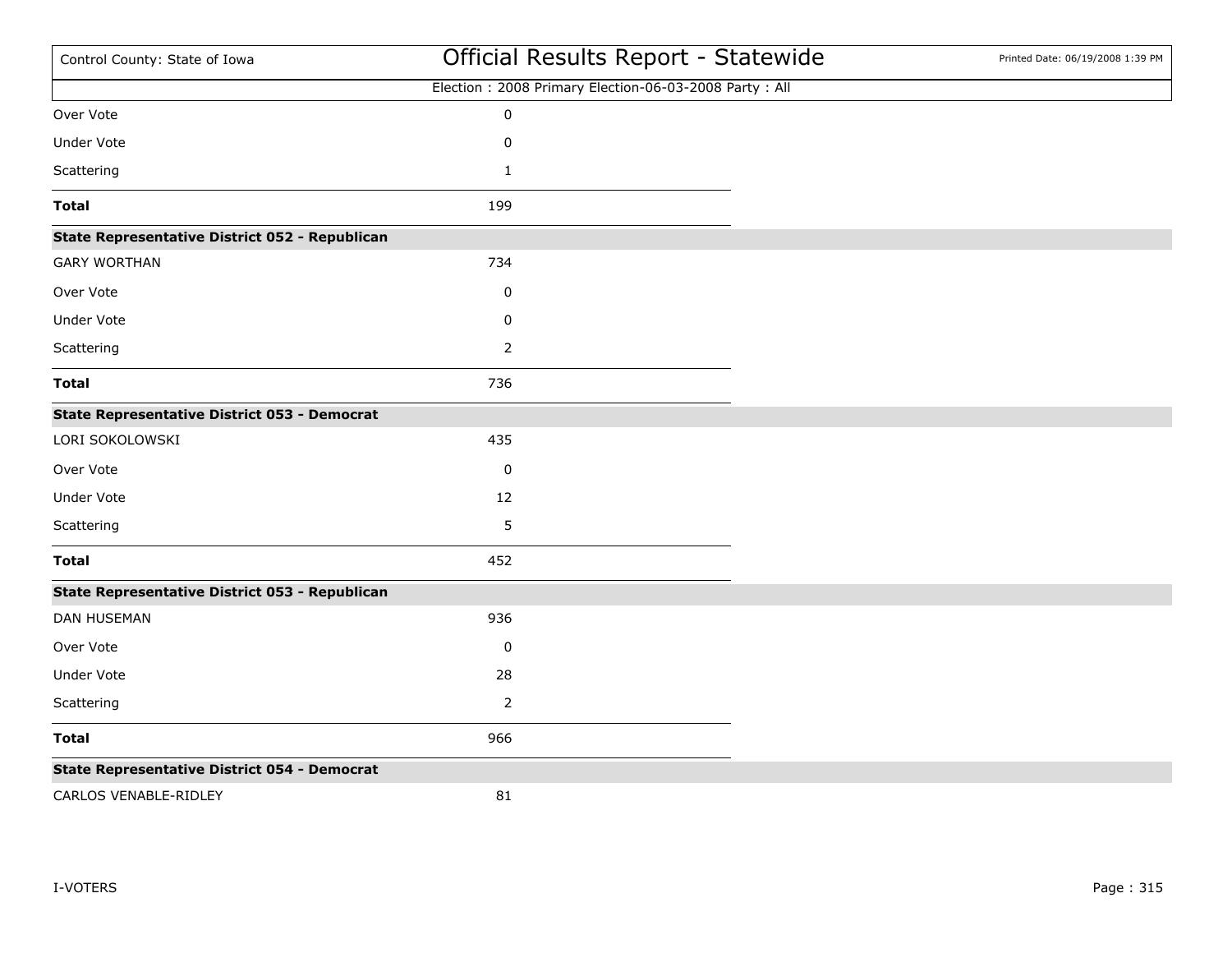| Control County: State of Iowa                       | Official Results Report - Statewide                   | Printed Date: 06/19/2008 1:39 PM |
|-----------------------------------------------------|-------------------------------------------------------|----------------------------------|
|                                                     | Election: 2008 Primary Election-06-03-2008 Party: All |                                  |
| Over Vote                                           | $\pmb{0}$                                             |                                  |
| Under Vote                                          | 18                                                    |                                  |
| Scattering                                          | $\pmb{0}$                                             |                                  |
| <b>Total</b>                                        | 99                                                    |                                  |
| State Representative District 054 - Republican      |                                                       |                                  |
| CHRISTOPHER RANTS                                   | 235                                                   |                                  |
| Over Vote                                           | $\pmb{0}$                                             |                                  |
| Under Vote                                          | 23                                                    |                                  |
| Scattering                                          | $\mathbf 2$                                           |                                  |
| <b>Total</b>                                        | 260                                                   |                                  |
| State Representative District 055 - Republican      |                                                       |                                  |
| DON C. FRIEDRICHSEN                                 | 844                                                   |                                  |
| <b>JASON SCHULTZ</b>                                | 1207                                                  |                                  |
| Over Vote                                           | 0                                                     |                                  |
| Under Vote                                          | 36                                                    |                                  |
| Scattering                                          | $\pmb{0}$                                             |                                  |
| <b>Total</b>                                        | 2087                                                  |                                  |
| <b>State Representative District 056 - Democrat</b> |                                                       |                                  |
| <b>JAN CREASMAN</b>                                 | 1015                                                  |                                  |
| Over Vote                                           | 0                                                     |                                  |
| Under Vote                                          | 0                                                     |                                  |
| Scattering                                          | 10                                                    |                                  |
| <b>Total</b>                                        | 1025                                                  |                                  |
| State Representative District 056 - Republican      |                                                       |                                  |
| MATT WINDSCHITL                                     | 556                                                   |                                  |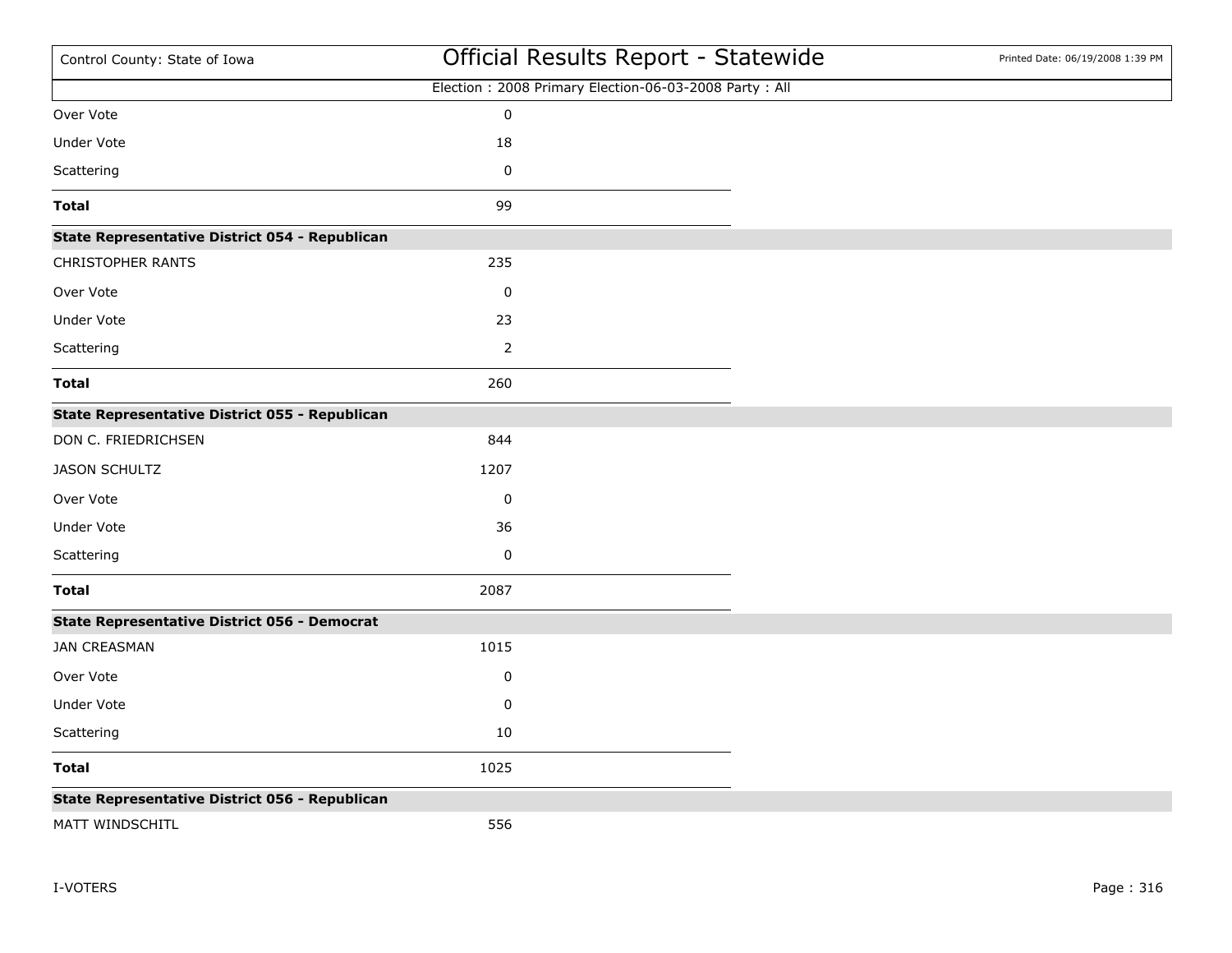| Control County: State of Iowa                       | Official Results Report - Statewide                   | Printed Date: 06/19/2008 1:39 PM |
|-----------------------------------------------------|-------------------------------------------------------|----------------------------------|
|                                                     | Election: 2008 Primary Election-06-03-2008 Party: All |                                  |
| Over Vote                                           | $\pmb{0}$                                             |                                  |
| <b>Under Vote</b>                                   | 0                                                     |                                  |
| Scattering                                          | 3                                                     |                                  |
| <b>Total</b>                                        | 559                                                   |                                  |
| <b>State Representative District 057 - Democrat</b> |                                                       |                                  |
| <b>RON ROSMANN</b>                                  | 663                                                   |                                  |
| Over Vote                                           | 0                                                     |                                  |
| <b>Under Vote</b>                                   | 130                                                   |                                  |
| Scattering                                          | 3                                                     |                                  |
| <b>Total</b>                                        | 796                                                   |                                  |
| State Representative District 057 - Republican      |                                                       |                                  |
| <b>JACK DRAKE</b>                                   | 2310                                                  |                                  |
| Over Vote                                           | $\pmb{0}$                                             |                                  |
| Under Vote                                          | 47                                                    |                                  |
| Scattering                                          | 13                                                    |                                  |
| <b>Total</b>                                        | 2370                                                  |                                  |
| <b>State Representative District 058 - Democrat</b> |                                                       |                                  |
| CHRISTOPHER NELSON                                  | 644                                                   |                                  |
| Over Vote                                           | 0                                                     |                                  |
| Under Vote                                          | 137                                                   |                                  |
| Scattering                                          | $\boldsymbol{7}$                                      |                                  |
| <b>Total</b>                                        | 788                                                   |                                  |
| State Representative District 058 - Republican      |                                                       |                                  |
| <b>CLEL BAUDLER</b>                                 | 1413                                                  |                                  |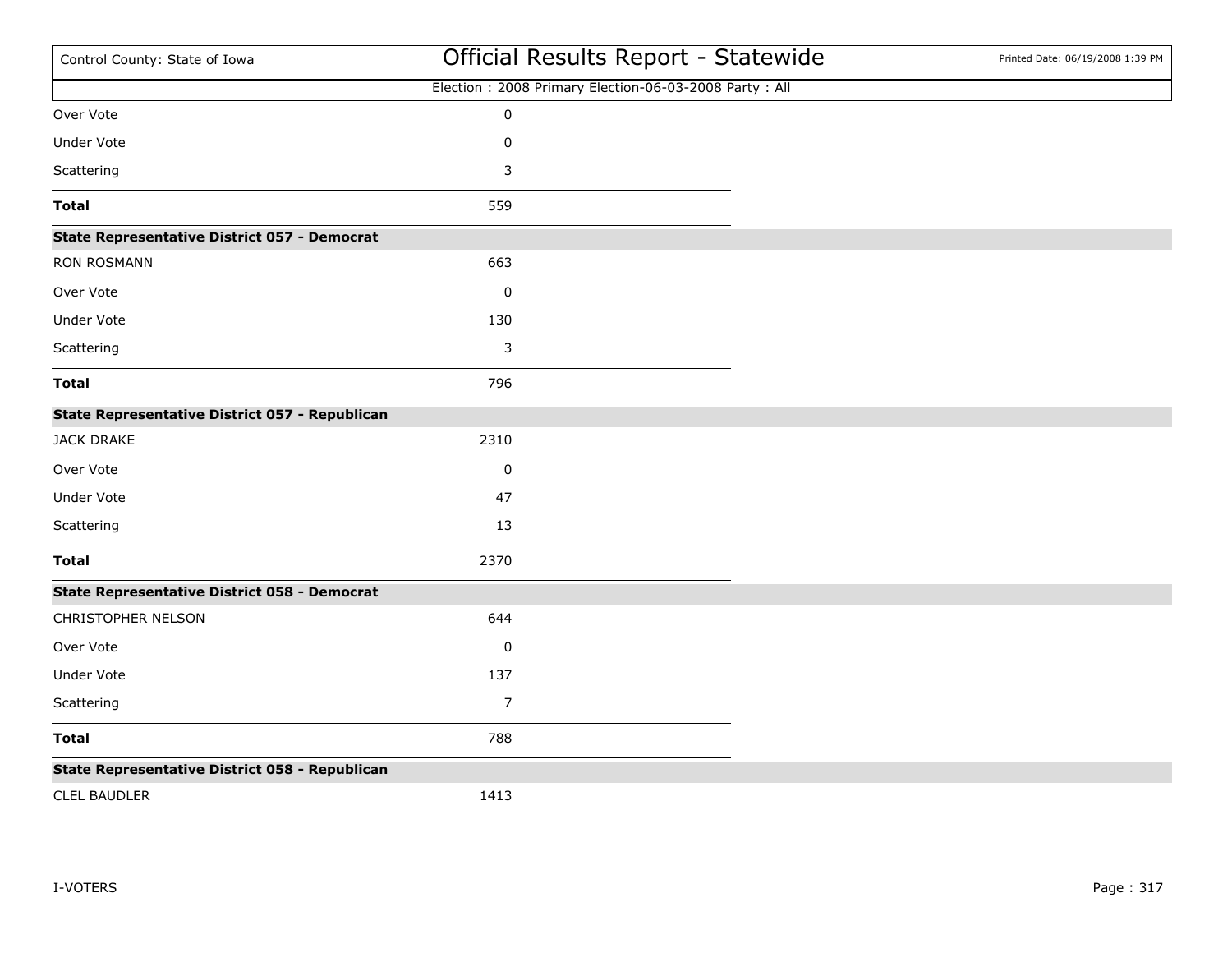| Control County: State of Iowa                       | Official Results Report - Statewide                   | Printed Date: 06/19/2008 1:39 PM |
|-----------------------------------------------------|-------------------------------------------------------|----------------------------------|
|                                                     | Election: 2008 Primary Election-06-03-2008 Party: All |                                  |
| Over Vote                                           | $\pmb{0}$                                             |                                  |
| Under Vote                                          | 165                                                   |                                  |
| Scattering                                          | 15                                                    |                                  |
| <b>Total</b>                                        | 1593                                                  |                                  |
| <b>State Representative District 059 - Democrat</b> |                                                       |                                  |
| <b>MARK MATEL</b>                                   | 324                                                   |                                  |
| <b>JERRY SULLIVAN</b>                               | 1204                                                  |                                  |
| Over Vote                                           | $\pmb{0}$                                             |                                  |
| Under Vote                                          | 290                                                   |                                  |
| Scattering                                          | 5                                                     |                                  |
| <b>Total</b>                                        | 1823                                                  |                                  |
| State Representative District 059 - Republican      |                                                       |                                  |
| <b>CHRIS HAGENOW</b>                                | 734                                                   |                                  |
| <b>SUSAN MURPHY</b>                                 | 536                                                   |                                  |
| Over Vote                                           | 0                                                     |                                  |
| Under Vote                                          | 4                                                     |                                  |
| Scattering                                          | $\mathbf{1}$                                          |                                  |
| <b>Total</b>                                        | 1275                                                  |                                  |
| <b>State Representative District 060 - Democrat</b> |                                                       |                                  |
| ALAN R. KOSLOW                                      | 813                                                   |                                  |
| Over Vote                                           | $\pmb{0}$                                             |                                  |
| Under Vote                                          | 350                                                   |                                  |
| Scattering                                          | 19                                                    |                                  |
| <b>Total</b>                                        | 1182                                                  |                                  |
| State Representative District 060 - Republican      |                                                       |                                  |
| PETER COWNIE                                        | 367                                                   |                                  |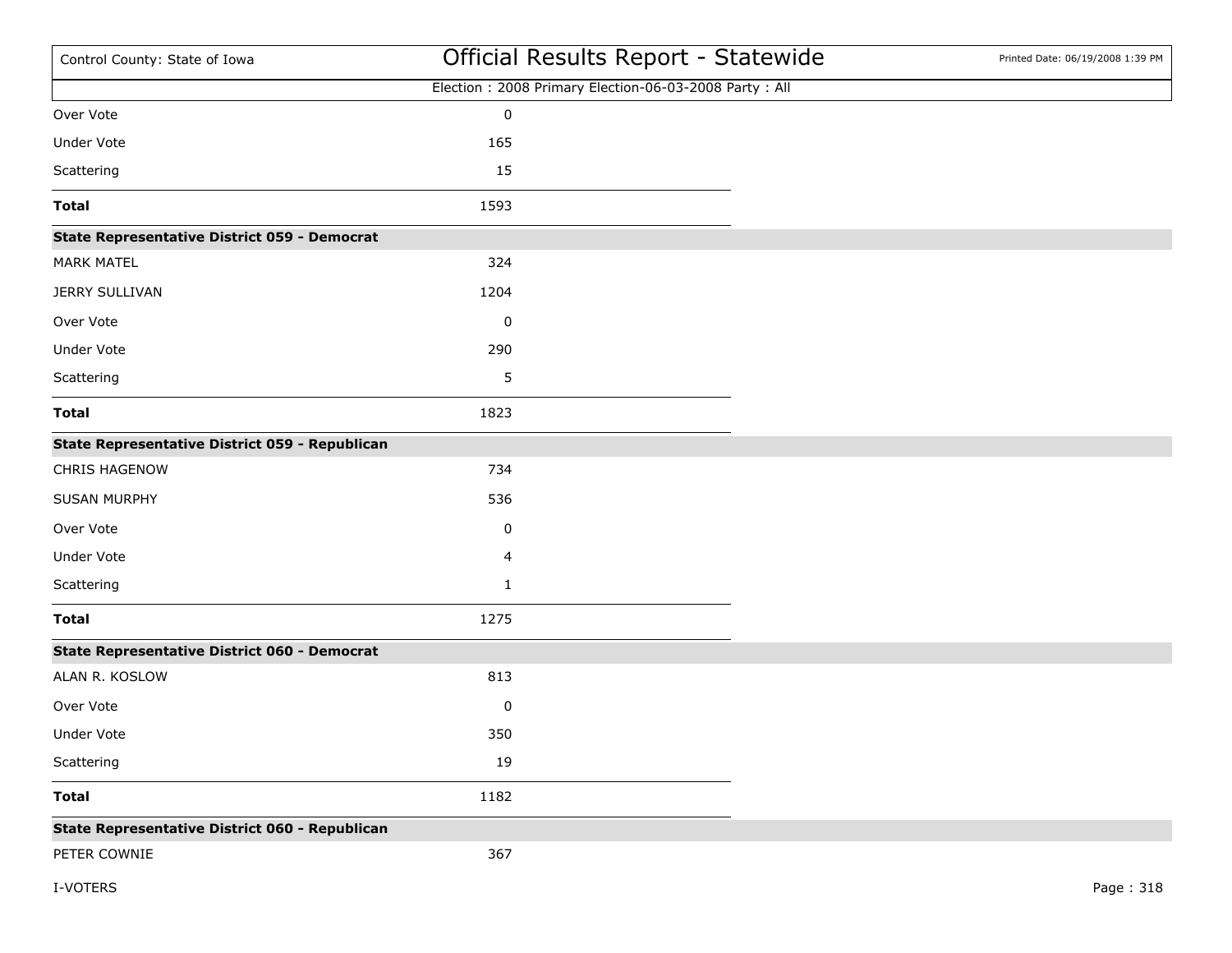| Control County: State of Iowa                       | Official Results Report - Statewide                   | Printed Date: 06/19/2008 1:39 PM |
|-----------------------------------------------------|-------------------------------------------------------|----------------------------------|
|                                                     | Election: 2008 Primary Election-06-03-2008 Party: All |                                  |
| Over Vote                                           | $\pmb{0}$                                             |                                  |
| Under Vote                                          | 69                                                    |                                  |
| Scattering                                          | 7                                                     |                                  |
| <b>Total</b>                                        | 443                                                   |                                  |
| <b>State Representative District 061 - Democrat</b> |                                                       |                                  |
| <b>JO OLDSON</b>                                    | 2442                                                  |                                  |
| Over Vote                                           | $\mathbf 0$                                           |                                  |
| <b>Under Vote</b>                                   | 651                                                   |                                  |
| Scattering                                          | 51                                                    |                                  |
| <b>Total</b>                                        | 3144                                                  |                                  |
| State Representative District 061 - Republican      |                                                       |                                  |
| <b>ERIC KOHLSDORF</b>                               | 399                                                   |                                  |
| Over Vote                                           | 0                                                     |                                  |
| Under Vote                                          | 73                                                    |                                  |
| Scattering                                          | 4                                                     |                                  |
| <b>Total</b>                                        | 476                                                   |                                  |
| <b>State Representative District 062 - Democrat</b> |                                                       |                                  |
| <b>BRUCE HUNTER</b>                                 | 1085                                                  |                                  |
| Over Vote                                           | $\pmb{0}$                                             |                                  |
| <b>Under Vote</b>                                   | 356                                                   |                                  |
| Scattering                                          | 14                                                    |                                  |
| <b>Total</b>                                        | 1455                                                  |                                  |
| State Representative District 062 - Republican      |                                                       |                                  |
| CHRIS SANGER                                        | 182                                                   |                                  |
| JEREMY L WALTERS                                    | 82                                                    |                                  |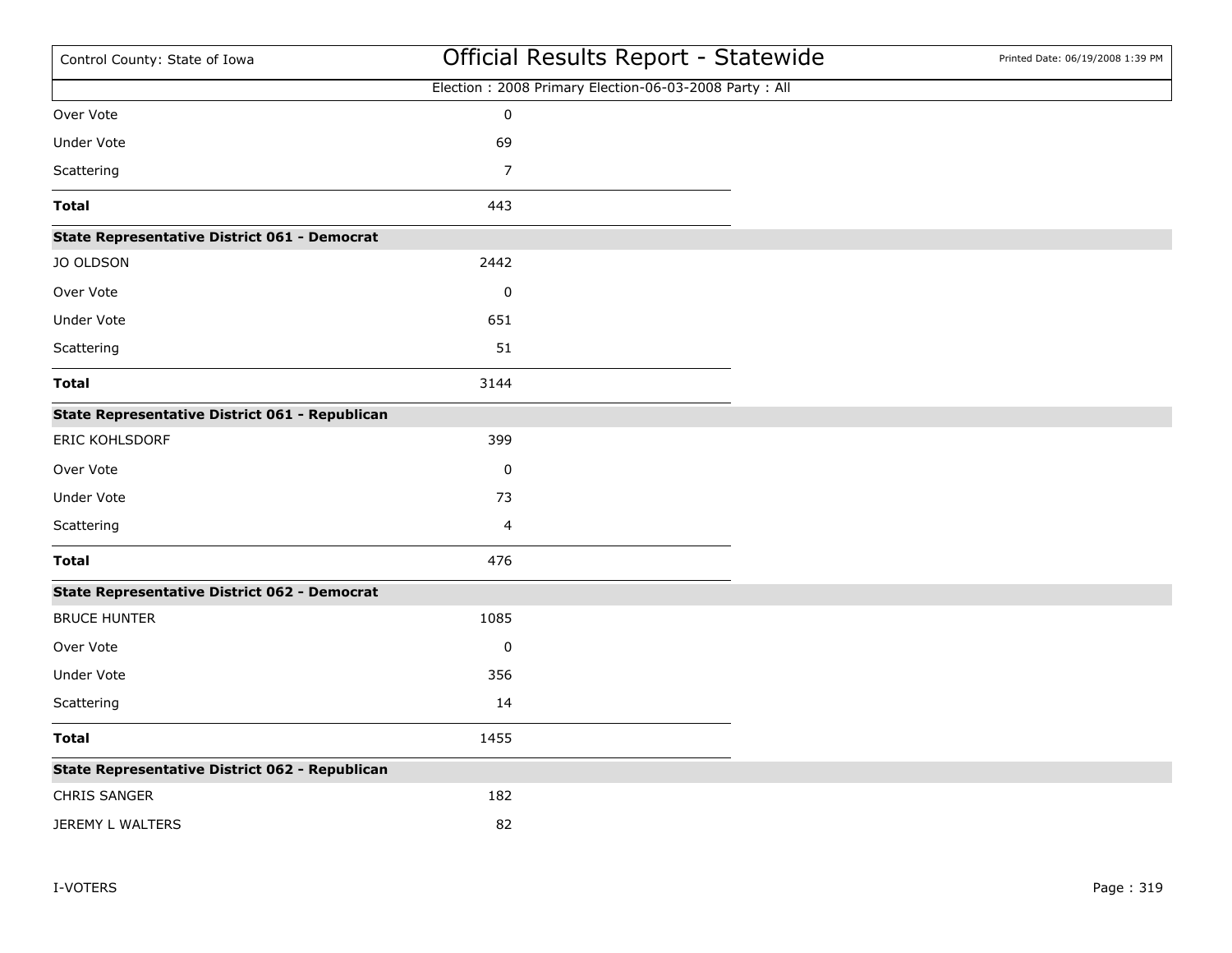| Control County: State of Iowa                       | Official Results Report - Statewide                   | Printed Date: 06/19/2008 1:39 PM |
|-----------------------------------------------------|-------------------------------------------------------|----------------------------------|
|                                                     | Election: 2008 Primary Election-06-03-2008 Party: All |                                  |
| Over Vote                                           | $\pmb{0}$                                             |                                  |
| <b>Under Vote</b>                                   | 25                                                    |                                  |
| Scattering                                          | 6                                                     |                                  |
| <b>Total</b>                                        | 295                                                   |                                  |
| State Representative District 063 - Democrat        |                                                       |                                  |
| Over Vote                                           | $\pmb{0}$                                             |                                  |
| <b>Under Vote</b>                                   | 1389                                                  |                                  |
| Scattering                                          | 46                                                    |                                  |
| <b>Total</b>                                        | 1435                                                  |                                  |
| State Representative District 063 - Republican      |                                                       |                                  |
| SCOTT RAECKER                                       | 482                                                   |                                  |
| Over Vote                                           | $\pmb{0}$                                             |                                  |
| Under Vote                                          | 74                                                    |                                  |
| Scattering                                          | 8                                                     |                                  |
| <b>Total</b>                                        | 564                                                   |                                  |
| <b>State Representative District 064 - Democrat</b> |                                                       |                                  |
| JANET PETERSEN                                      | 1794                                                  |                                  |
| Over Vote                                           | $\mathbf 0$                                           |                                  |
| Under Vote                                          | 448                                                   |                                  |
| Scattering                                          | 31                                                    |                                  |
| <b>Total</b>                                        | 2273                                                  |                                  |
| State Representative District 064 - Republican      |                                                       |                                  |
| <b>STEVE SVEJDA</b>                                 | 373                                                   |                                  |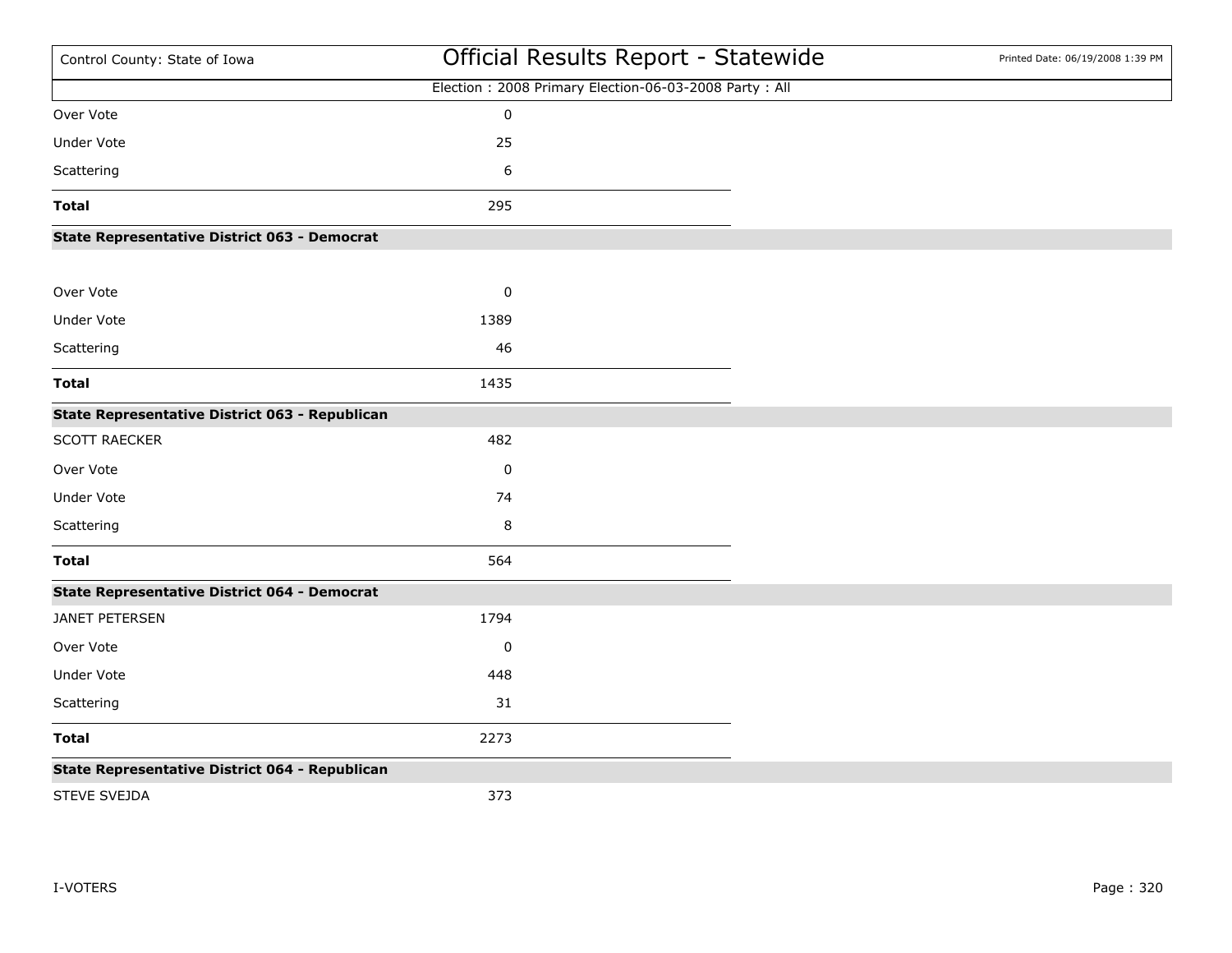| Control County: State of Iowa                       | Official Results Report - Statewide                   | Printed Date: 06/19/2008 1:39 PM |
|-----------------------------------------------------|-------------------------------------------------------|----------------------------------|
|                                                     | Election: 2008 Primary Election-06-03-2008 Party: All |                                  |
| Over Vote                                           | $\pmb{0}$                                             |                                  |
| Under Vote                                          | 83                                                    |                                  |
| Scattering                                          | $\overline{4}$                                        |                                  |
| <b>Total</b>                                        | 460                                                   |                                  |
| <b>State Representative District 065 - Democrat</b> |                                                       |                                  |
| WAYNE W. FORD                                       | 929                                                   |                                  |
| <b>CHARLES HOFFMAN</b>                              | 115                                                   |                                  |
| TYLER REEDY                                         | 662                                                   |                                  |
| Over Vote                                           | $\mathbf{1}$                                          |                                  |
| <b>Under Vote</b>                                   | 107                                                   |                                  |
| Scattering                                          | $\boldsymbol{6}$                                      |                                  |
| <b>Total</b>                                        | 1820                                                  |                                  |
| State Representative District 065 - Republican      |                                                       |                                  |
| DAVID BARNETT                                       | 198                                                   |                                  |
| Over Vote                                           | 0                                                     |                                  |
| Under Vote                                          | 37                                                    |                                  |
| Scattering                                          | 3                                                     |                                  |
| <b>Total</b>                                        | 238                                                   |                                  |
| <b>State Representative District 066 - Democrat</b> |                                                       |                                  |
| AKO ABDUL-SAMAD                                     | 974                                                   |                                  |
| Over Vote                                           | 0                                                     |                                  |
| <b>Under Vote</b>                                   | 368                                                   |                                  |
| Scattering                                          | 56                                                    |                                  |
| <b>Total</b>                                        | 1398                                                  |                                  |
| State Representative District 066 - Republican      |                                                       |                                  |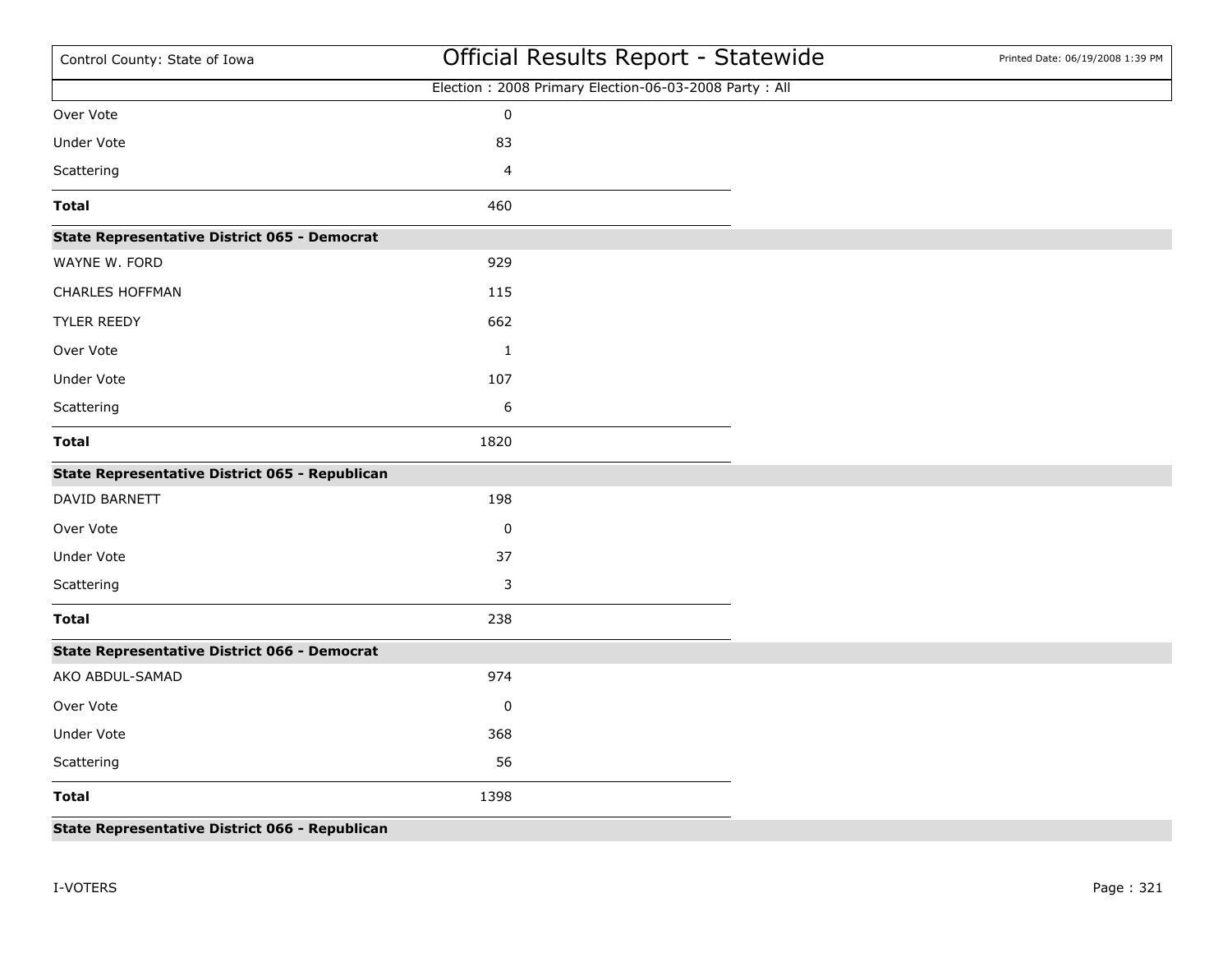| Control County: State of Iowa                       | Official Results Report - Statewide                   | Printed Date: 06/19/2008 1:39 PM |
|-----------------------------------------------------|-------------------------------------------------------|----------------------------------|
|                                                     | Election: 2008 Primary Election-06-03-2008 Party: All |                                  |
| Over Vote                                           | $\pmb{0}$                                             |                                  |
| <b>Under Vote</b>                                   | 110                                                   |                                  |
| Scattering                                          | 19                                                    |                                  |
| <b>Total</b>                                        | 129                                                   |                                  |
| <b>State Representative District 067 - Democrat</b> |                                                       |                                  |
| <b>KEVIN MCCARTHY</b>                               | 1096                                                  |                                  |
| Over Vote                                           | 0                                                     |                                  |
| <b>Under Vote</b>                                   | 259                                                   |                                  |
| Scattering                                          | 26                                                    |                                  |
| <b>Total</b>                                        | 1381                                                  |                                  |
| State Representative District 067 - Republican      |                                                       |                                  |
| <b>LARRY DISNEY</b>                                 | 241                                                   |                                  |
| Over Vote                                           | 0                                                     |                                  |
| Under Vote                                          | 37                                                    |                                  |
| Scattering                                          | $\mathbf{1}$                                          |                                  |
| <b>Total</b>                                        | 279                                                   |                                  |
| <b>State Representative District 068 - Democrat</b> |                                                       |                                  |
| RICK L. OLSON                                       | 1175                                                  |                                  |
| Over Vote                                           | 0                                                     |                                  |
| Under Vote                                          | 277                                                   |                                  |
| Scattering                                          | 27                                                    |                                  |
| <b>Total</b>                                        | 1479                                                  |                                  |
| Ctate Denvesentative District 060 Denublican        |                                                       |                                  |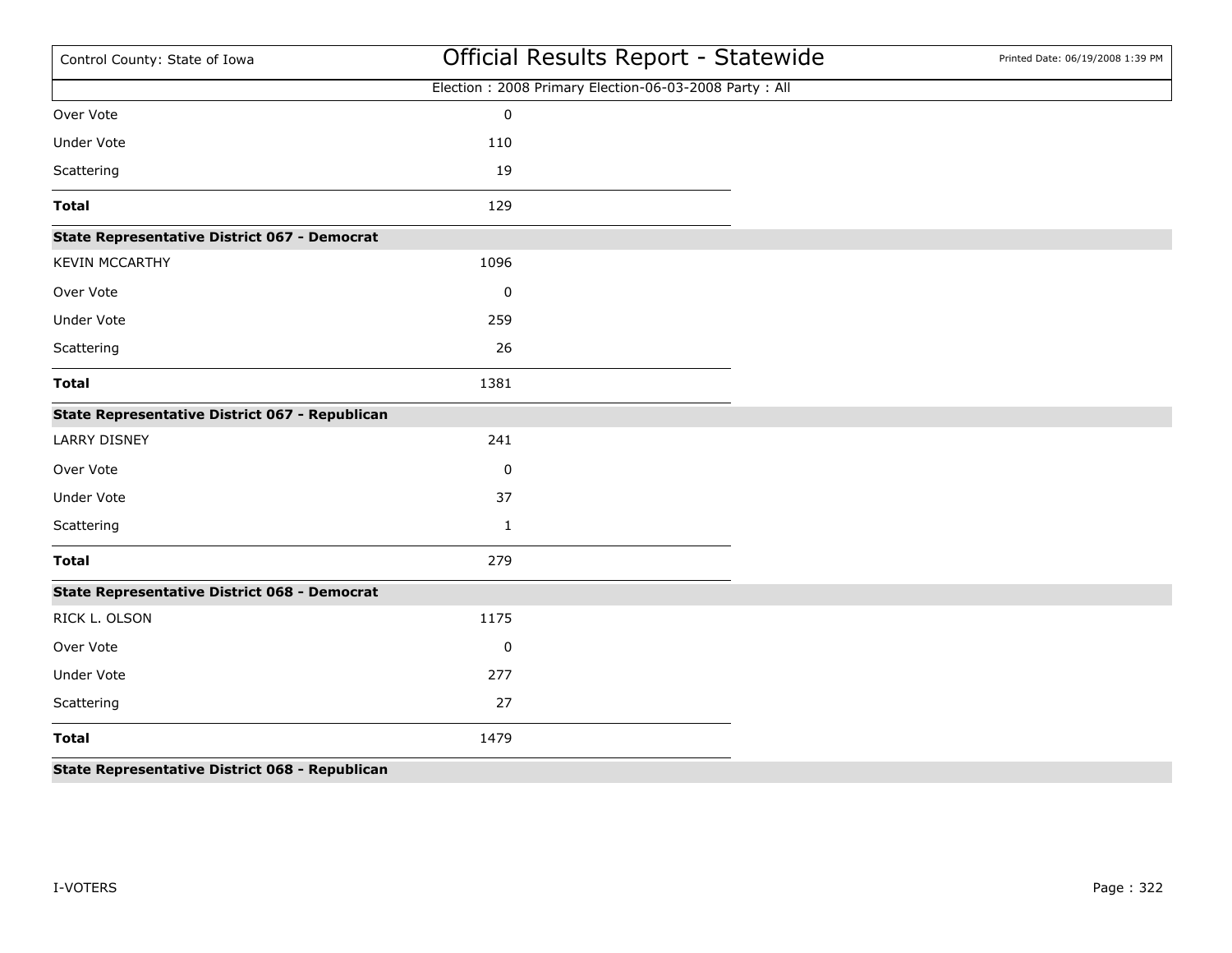| Control County: State of Iowa                       | Official Results Report - Statewide                   | Printed Date: 06/19/2008 1:39 PM |
|-----------------------------------------------------|-------------------------------------------------------|----------------------------------|
|                                                     | Election: 2008 Primary Election-06-03-2008 Party: All |                                  |
| Over Vote                                           | $\pmb{0}$                                             |                                  |
| Under Vote                                          | 310                                                   |                                  |
| Scattering                                          | 24                                                    |                                  |
| <b>Total</b>                                        | 334                                                   |                                  |
| <b>State Representative District 069 - Democrat</b> |                                                       |                                  |
| Over Vote                                           | $\pmb{0}$                                             |                                  |
| Under Vote                                          | 1528                                                  |                                  |
| Scattering                                          | 85                                                    |                                  |
| <b>Total</b>                                        | 1613                                                  |                                  |
| State Representative District 069 - Republican      |                                                       |                                  |
| ERIK HELLAND                                        | 1187                                                  |                                  |
| AL LORENZEN                                         | 440                                                   |                                  |
| Over Vote                                           | 0                                                     |                                  |
| Under Vote                                          | 12                                                    |                                  |
| Scattering                                          | 3                                                     |                                  |
| <b>Total</b>                                        | 1642                                                  |                                  |
| <b>State Representative District 070 - Democrat</b> |                                                       |                                  |
| MATT PFALTZGRAF                                     | 1239                                                  |                                  |
| Over Vote                                           | $\pmb{0}$                                             |                                  |
| Under Vote                                          | 280                                                   |                                  |
| Scattering                                          | 13                                                    |                                  |
| <b>Total</b>                                        | 1532                                                  |                                  |
| State Representative District 070 - Republican      |                                                       |                                  |
| KEVIN KOESTER                                       | 879                                                   |                                  |
| JEFF A. WRIGHT                                      | 324                                                   |                                  |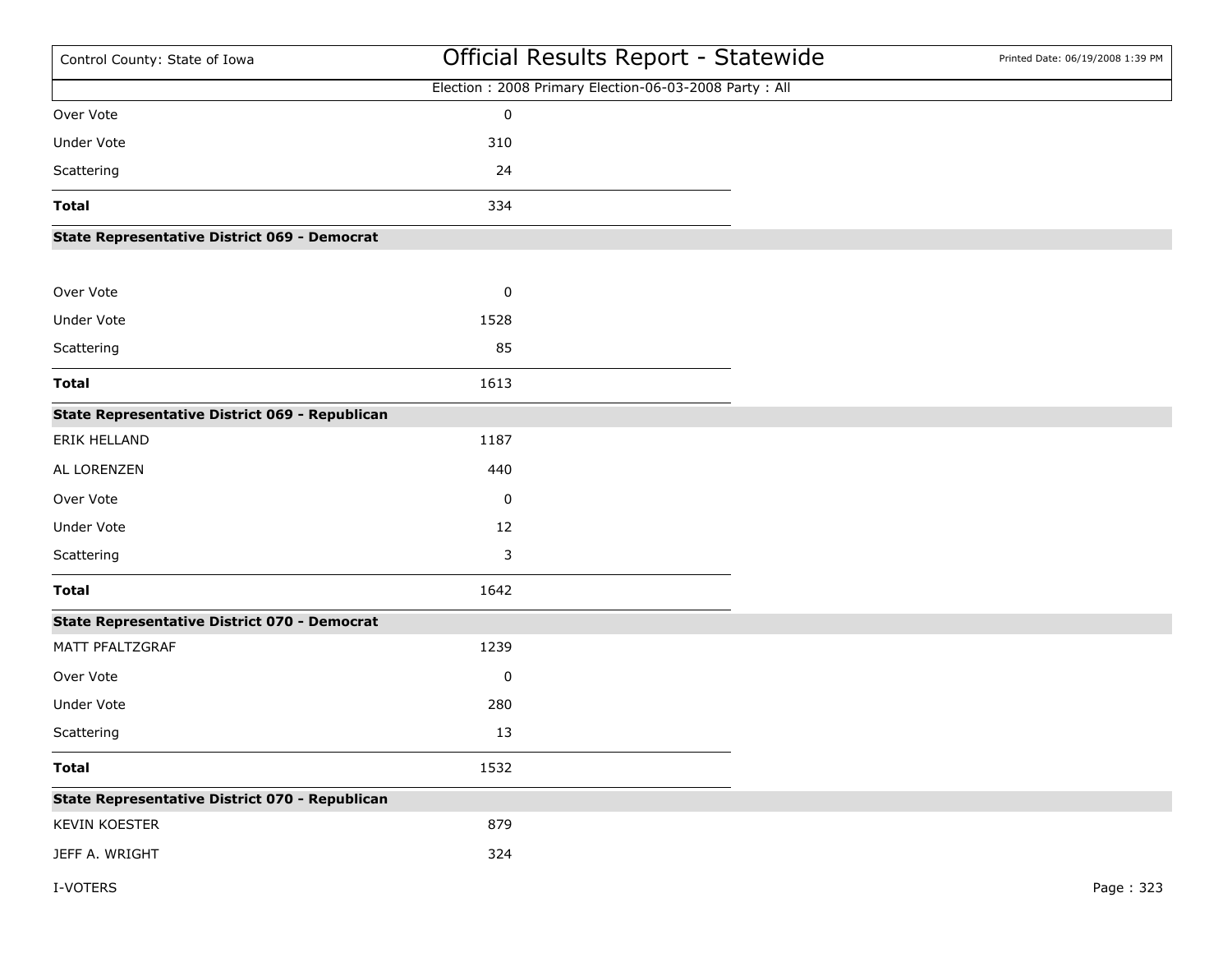| Control County: State of Iowa                       | Official Results Report - Statewide                   | Printed Date: 06/19/2008 1:39 PM |
|-----------------------------------------------------|-------------------------------------------------------|----------------------------------|
|                                                     | Election: 2008 Primary Election-06-03-2008 Party: All |                                  |
| Over Vote                                           | $\pmb{0}$                                             |                                  |
| Under Vote                                          | 8                                                     |                                  |
| Scattering                                          | $\mathbf 1$                                           |                                  |
| <b>Total</b>                                        | 1212                                                  |                                  |
| <b>State Representative District 071 - Democrat</b> |                                                       |                                  |
| PAT VANZANTE                                        | 988                                                   |                                  |
| Over Vote                                           | 0                                                     |                                  |
| <b>Under Vote</b>                                   | 356                                                   |                                  |
| Scattering                                          | 3                                                     |                                  |
| <b>Total</b>                                        | 1347                                                  |                                  |
| State Representative District 071 - Republican      |                                                       |                                  |
| MARC HELD                                           | 410                                                   |                                  |
| JIM VAN ENGELENHOVEN                                | 1074                                                  |                                  |
| Over Vote                                           | $\pmb{0}$                                             |                                  |
| <b>Under Vote</b>                                   | 90                                                    |                                  |
| Scattering                                          | $\mathbf 2$                                           |                                  |
| <b>Total</b>                                        | 1576                                                  |                                  |
| <b>State Representative District 072 - Democrat</b> |                                                       |                                  |
| JAMES DEMICHELIS JR.                                | 1112                                                  |                                  |
| Over Vote                                           | 0                                                     |                                  |
| Under Vote                                          | 194                                                   |                                  |
| Scattering                                          | 6                                                     |                                  |
| <b>Total</b>                                        | 1312                                                  |                                  |
| State Representative District 072 - Republican      |                                                       |                                  |
| RICHARD D. ARNOLD                                   | 763                                                   |                                  |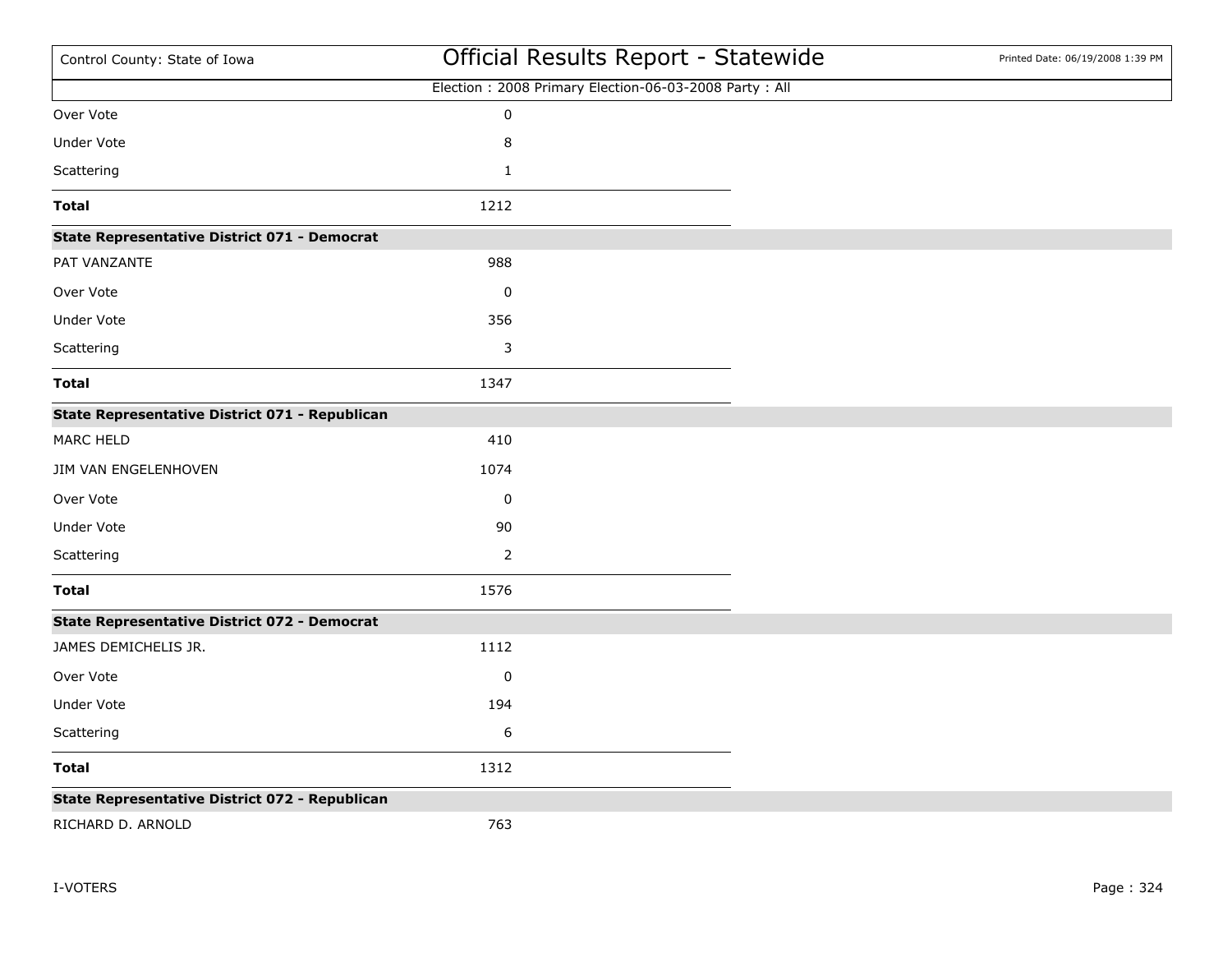| Control County: State of Iowa                       | Official Results Report - Statewide                   | Printed Date: 06/19/2008 1:39 PM |
|-----------------------------------------------------|-------------------------------------------------------|----------------------------------|
|                                                     | Election: 2008 Primary Election-06-03-2008 Party: All |                                  |
| Over Vote                                           | $\pmb{0}$                                             |                                  |
| Under Vote                                          | 84                                                    |                                  |
| Scattering                                          | $\mathbf{1}$                                          |                                  |
| <b>Total</b>                                        | 848                                                   |                                  |
| State Representative District 073 - Democrat        |                                                       |                                  |
| MAXINE R. BUSSANMAS                                 | 1171                                                  |                                  |
| Over Vote                                           | 0                                                     |                                  |
| Under Vote                                          | 249                                                   |                                  |
| Scattering                                          | 14                                                    |                                  |
| <b>Total</b>                                        | 1434                                                  |                                  |
| State Representative District 073 - Republican      |                                                       |                                  |
| JODI TYMESON                                        | 638                                                   |                                  |
| Over Vote                                           | 0                                                     |                                  |
| Under Vote                                          | 20                                                    |                                  |
| Scattering                                          | $\mathbf{1}$                                          |                                  |
| <b>Total</b>                                        | 659                                                   |                                  |
| <b>State Representative District 074 - Democrat</b> |                                                       |                                  |
| MARK DAVITT                                         | 598                                                   |                                  |
| Over Vote                                           | 0                                                     |                                  |
| Under Vote                                          | $\pmb{0}$                                             |                                  |
| Scattering                                          | $\mathbf{1}$                                          |                                  |
| <b>Total</b>                                        | 599                                                   |                                  |
| State Representative District 074 - Republican      |                                                       |                                  |
| <b>KENT SORENSON</b>                                | 284                                                   |                                  |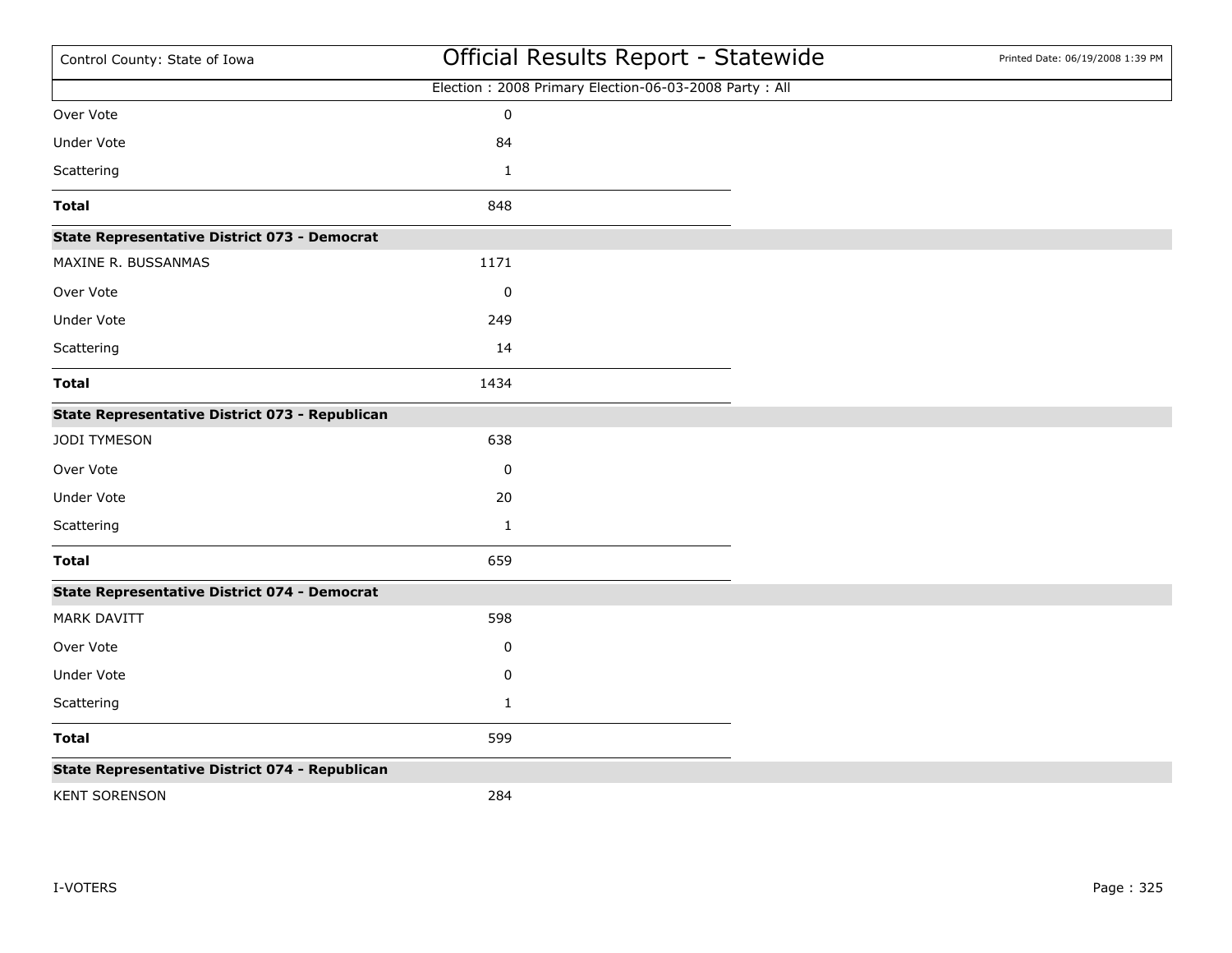| Control County: State of Iowa                       | Official Results Report - Statewide                   | Printed Date: 06/19/2008 1:39 PM |
|-----------------------------------------------------|-------------------------------------------------------|----------------------------------|
|                                                     | Election: 2008 Primary Election-06-03-2008 Party: All |                                  |
| Over Vote                                           | $\pmb{0}$                                             |                                  |
| <b>Under Vote</b>                                   | 0                                                     |                                  |
| Scattering                                          | $\mathbf{1}$                                          |                                  |
| <b>Total</b>                                        | 285                                                   |                                  |
| <b>State Representative District 075 - Democrat</b> |                                                       |                                  |
| ERIC J. PALMER                                      | 1136                                                  |                                  |
| Over Vote                                           | 0                                                     |                                  |
| Under Vote                                          | 31                                                    |                                  |
| Scattering                                          | 6                                                     |                                  |
| <b>Total</b>                                        | 1173                                                  |                                  |
| State Representative District 075 - Republican      |                                                       |                                  |
| <b>DANNY CARROLL</b>                                | 470                                                   |                                  |
| Over Vote                                           | 0                                                     |                                  |
| <b>Under Vote</b>                                   | 21                                                    |                                  |
| Scattering                                          | $\mathbf{1}$                                          |                                  |
| <b>Total</b>                                        | 492                                                   |                                  |
| <b>State Representative District 076 - Democrat</b> |                                                       |                                  |
| JIM VAN SCOYOC                                      | 1536                                                  |                                  |
| Over Vote                                           | 0                                                     |                                  |
| Under Vote                                          | $11\,$                                                |                                  |
| Scattering                                          | 10                                                    |                                  |
| <b>Total</b>                                        | 1557                                                  |                                  |
| State Representative District 076 - Republican      |                                                       |                                  |
| BETTY R. DEBOEF                                     | 593                                                   |                                  |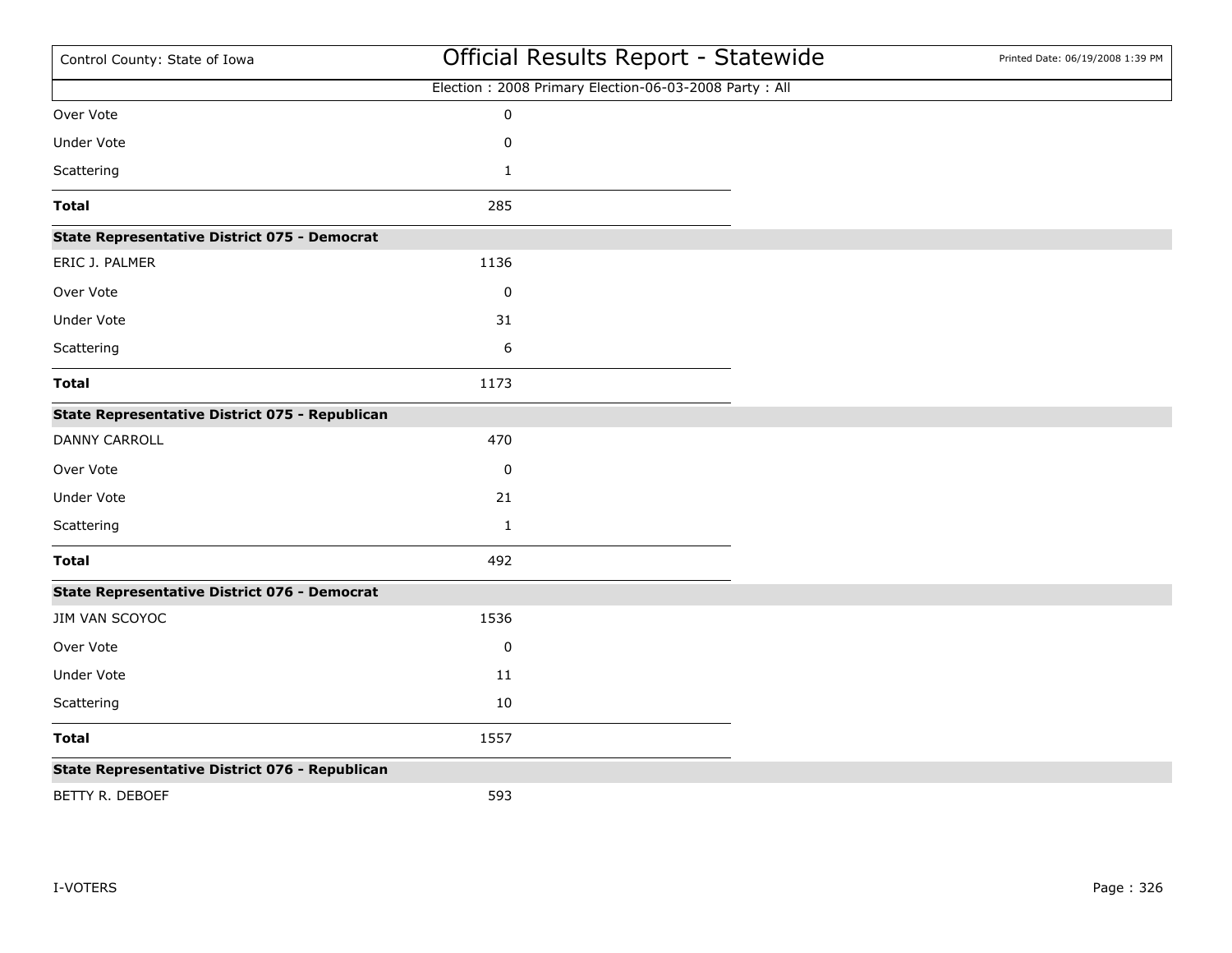| Control County: State of Iowa                       | Official Results Report - Statewide                   | Printed Date: 06/19/2008 1:39 PM |
|-----------------------------------------------------|-------------------------------------------------------|----------------------------------|
|                                                     | Election: 2008 Primary Election-06-03-2008 Party: All |                                  |
| Over Vote                                           | $\pmb{0}$                                             |                                  |
| <b>Under Vote</b>                                   | 4                                                     |                                  |
| Scattering                                          | $\overline{2}$                                        |                                  |
| <b>Total</b>                                        | 599                                                   |                                  |
| <b>State Representative District 077 - Democrat</b> |                                                       |                                  |
| <b>MARY MASCHER</b>                                 | 526                                                   |                                  |
| Over Vote                                           | 0                                                     |                                  |
| <b>Under Vote</b>                                   | 67                                                    |                                  |
| Scattering                                          | 8                                                     |                                  |
| <b>Total</b>                                        | 601                                                   |                                  |
| State Representative District 077 - Republican      |                                                       |                                  |
|                                                     |                                                       |                                  |
| Over Vote                                           | $\pmb{0}$                                             |                                  |
| <b>Under Vote</b>                                   | 191                                                   |                                  |
| Scattering                                          | 9                                                     |                                  |
| <b>Total</b>                                        | 200                                                   |                                  |
| <b>State Representative District 078 - Democrat</b> |                                                       |                                  |
| VICKI LENSING                                       | 1293                                                  |                                  |
| Over Vote                                           | $\pmb{0}$                                             |                                  |
| <b>Under Vote</b>                                   | 182                                                   |                                  |
| Scattering                                          | 24                                                    |                                  |
| <b>Total</b>                                        | 1499                                                  |                                  |
| State Representative District 078 - Republican      |                                                       |                                  |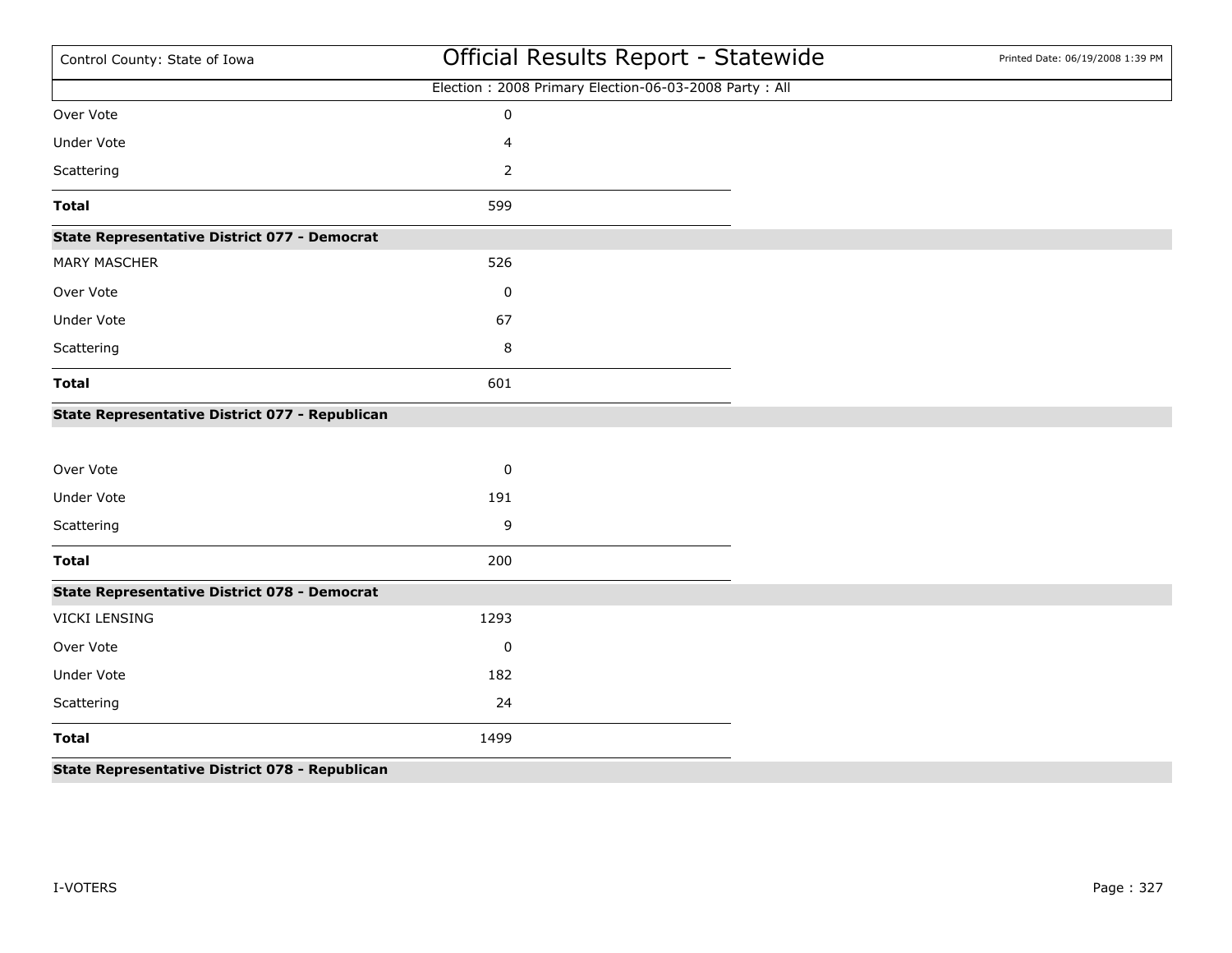| Control County: State of Iowa                       | Official Results Report - Statewide                   | Printed Date: 06/19/2008 1:39 PM |
|-----------------------------------------------------|-------------------------------------------------------|----------------------------------|
|                                                     | Election: 2008 Primary Election-06-03-2008 Party: All |                                  |
| Over Vote                                           | $\pmb{0}$                                             |                                  |
| <b>Under Vote</b>                                   | 389                                                   |                                  |
| Scattering                                          | 14                                                    |                                  |
| <b>Total</b>                                        | 403                                                   |                                  |
| <b>State Representative District 079 - Democrat</b> |                                                       |                                  |
| REBECCA SPEARS                                      | 392                                                   |                                  |
| Over Vote                                           | 0                                                     |                                  |
| Under Vote                                          | 74                                                    |                                  |
| Scattering                                          | $\overline{7}$                                        |                                  |
| <b>Total</b>                                        | 473                                                   |                                  |
| State Representative District 079 - Republican      |                                                       |                                  |
| <b>JEFF KAUFMANN</b>                                | 852                                                   |                                  |
| Over Vote                                           | $\pmb{0}$                                             |                                  |
| Under Vote                                          | 34                                                    |                                  |
| Scattering                                          | 5                                                     |                                  |
| <b>Total</b>                                        | 891                                                   |                                  |
| <b>State Representative District 080 - Democrat</b> |                                                       |                                  |
| NATHAN K REICHERT                                   | 410                                                   |                                  |
| Over Vote                                           | 0                                                     |                                  |
| Under Vote                                          | 68                                                    |                                  |
| Scattering                                          | 6                                                     |                                  |
| <b>Total</b>                                        | 484                                                   |                                  |
| State Representative District 080 - Republican      |                                                       |                                  |
| ROBERT E. HOWARD                                    | 945                                                   |                                  |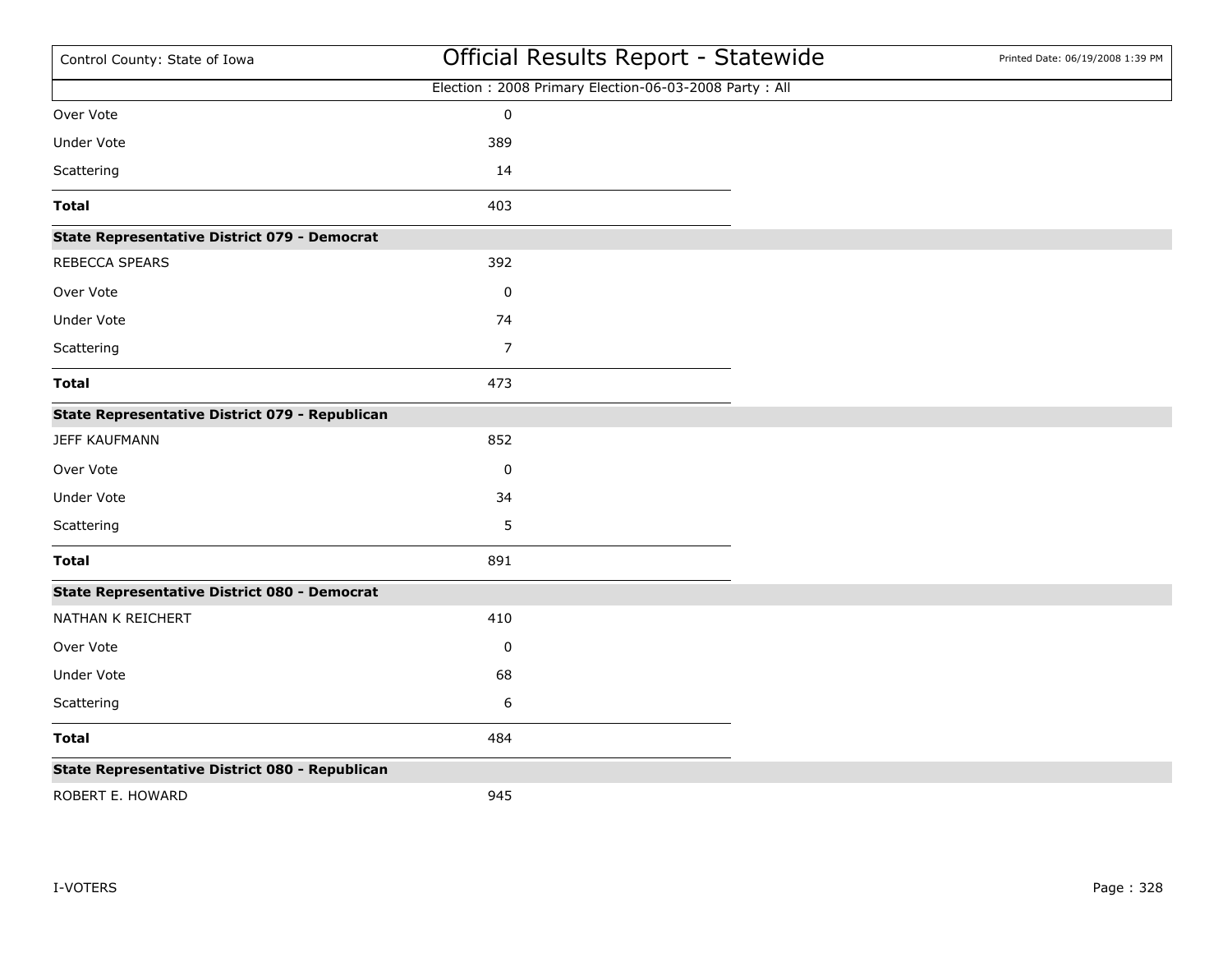| Control County: State of Iowa                       | Official Results Report - Statewide                   | Printed Date: 06/19/2008 1:39 PM |
|-----------------------------------------------------|-------------------------------------------------------|----------------------------------|
|                                                     | Election: 2008 Primary Election-06-03-2008 Party: All |                                  |
| Over Vote                                           | $\pmb{0}$                                             |                                  |
| <b>Under Vote</b>                                   | 236                                                   |                                  |
| Scattering                                          | 12                                                    |                                  |
| <b>Total</b>                                        | 1193                                                  |                                  |
| <b>State Representative District 081 - Democrat</b> |                                                       |                                  |
| PHYLLIS THEDE                                       | 198                                                   |                                  |
| Over Vote                                           | $\pmb{0}$                                             |                                  |
| Under Vote                                          | 0                                                     |                                  |
| Scattering                                          | 3                                                     |                                  |
| <b>Total</b>                                        | 201                                                   |                                  |
| State Representative District 081 - Republican      |                                                       |                                  |
| JAMIE VAN FOSSEN                                    | 312                                                   |                                  |
| Over Vote                                           | 0                                                     |                                  |
| Under Vote                                          | 0                                                     |                                  |
| Scattering                                          | 5                                                     |                                  |
| <b>Total</b>                                        | 317                                                   |                                  |
| <b>State Representative District 082 - Democrat</b> |                                                       |                                  |
|                                                     |                                                       |                                  |
| Over Vote                                           | $\pmb{0}$                                             |                                  |
| Under Vote                                          | 0                                                     |                                  |
| Scattering                                          | 13                                                    |                                  |
| <b>Total</b>                                        | 13                                                    |                                  |
| State Representative District 082 - Republican      |                                                       |                                  |
| LINDA J. MILLER                                     | 318                                                   |                                  |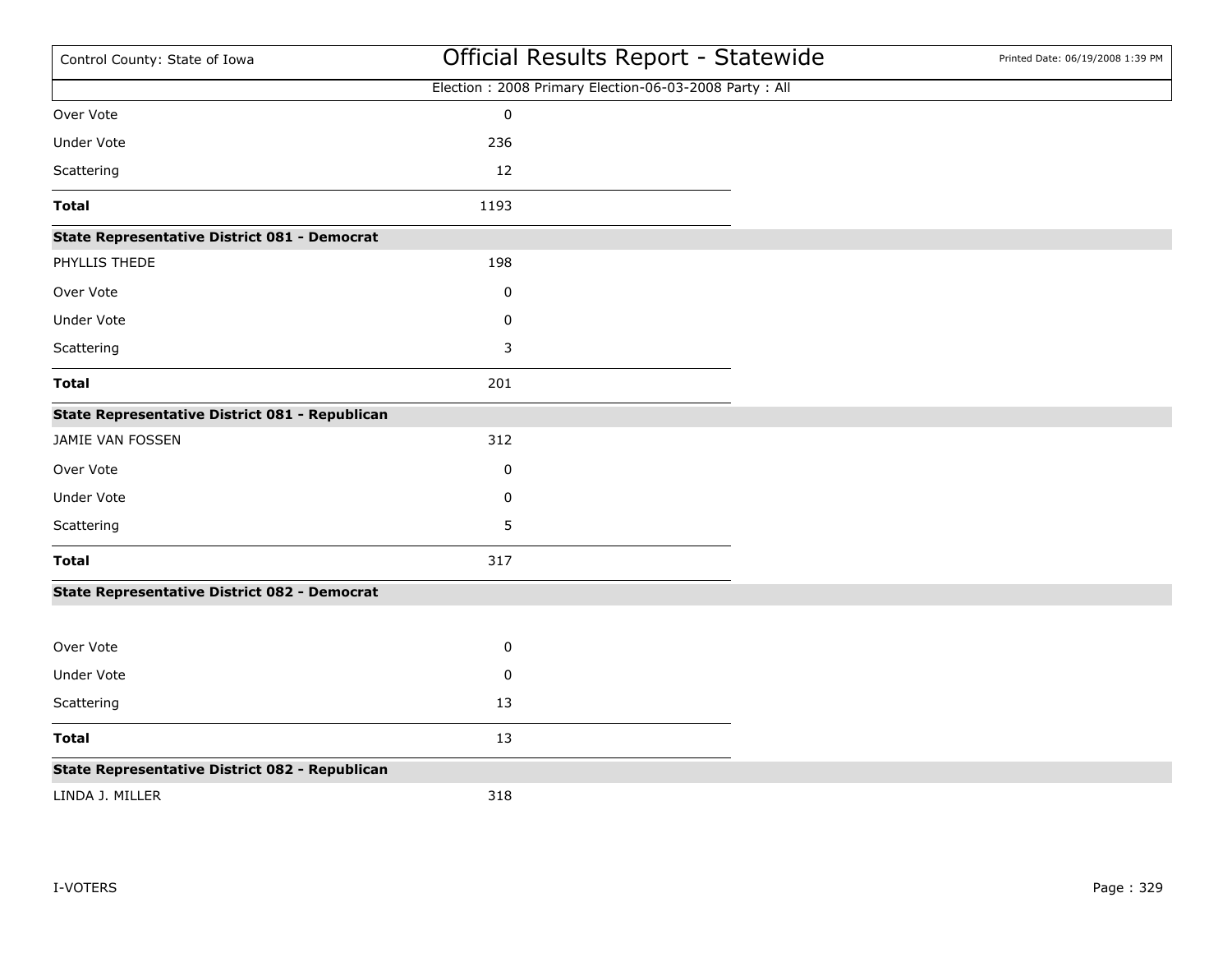| Control County: State of Iowa                       | Official Results Report - Statewide                   | Printed Date: 06/19/2008 1:39 PM |
|-----------------------------------------------------|-------------------------------------------------------|----------------------------------|
|                                                     | Election: 2008 Primary Election-06-03-2008 Party: All |                                  |
| Over Vote                                           | $\pmb{0}$                                             |                                  |
| <b>Under Vote</b>                                   | $\pmb{0}$                                             |                                  |
| Scattering                                          | $11\,$                                                |                                  |
| <b>Total</b>                                        | 329                                                   |                                  |
| State Representative District 083 - Democrat        |                                                       |                                  |
| Over Vote                                           | $\pmb{0}$                                             |                                  |
| <b>Under Vote</b>                                   | 1035                                                  |                                  |
| Scattering                                          | 39                                                    |                                  |
| <b>Total</b>                                        | 1074                                                  |                                  |
| State Representative District 083 - Republican      |                                                       |                                  |
| STEVEN N. OLSON                                     | 623                                                   |                                  |
| Over Vote                                           | 0                                                     |                                  |
| Under Vote                                          | 36                                                    |                                  |
| Scattering                                          | $\mathbf 1$                                           |                                  |
| <b>Total</b>                                        | 660                                                   |                                  |
| <b>State Representative District 084 - Democrat</b> |                                                       |                                  |
| ELESHA GAYMAN                                       | 182                                                   |                                  |
| Over Vote                                           | 0                                                     |                                  |
| Under Vote                                          | $\pmb{0}$                                             |                                  |
| Scattering                                          | 4                                                     |                                  |
| <b>Total</b>                                        | 186                                                   |                                  |
| State Representative District 084 - Republican      |                                                       |                                  |
| ROSS C. PAUSTIAN                                    | 476                                                   |                                  |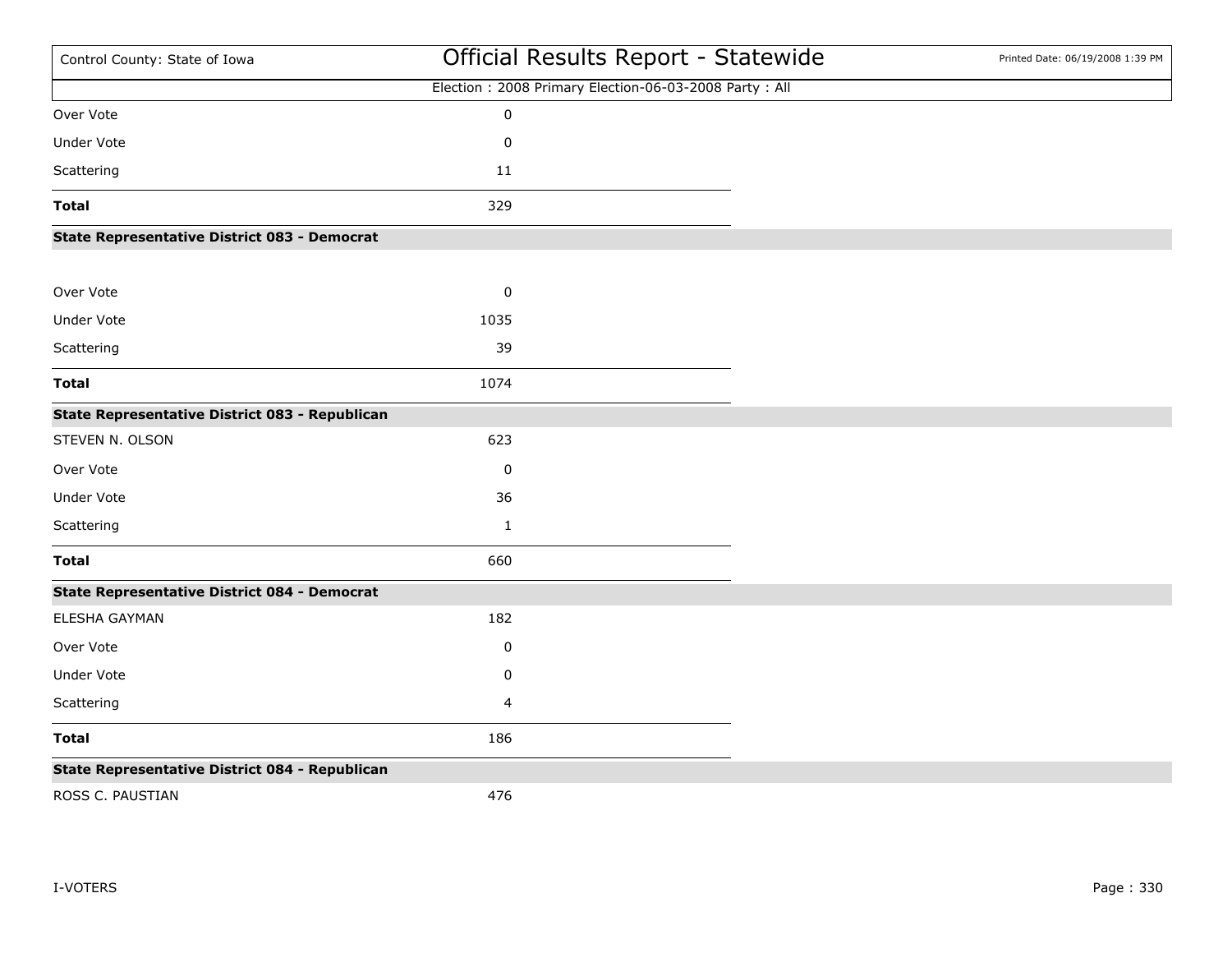| Control County: State of Iowa                       | Official Results Report - Statewide                   | Printed Date: 06/19/2008 1:39 PM |
|-----------------------------------------------------|-------------------------------------------------------|----------------------------------|
|                                                     | Election: 2008 Primary Election-06-03-2008 Party: All |                                  |
| Over Vote                                           | $\pmb{0}$                                             |                                  |
| <b>Under Vote</b>                                   | $\pmb{0}$                                             |                                  |
| Scattering                                          | 5                                                     |                                  |
| <b>Total</b>                                        | 481                                                   |                                  |
| <b>State Representative District 085 - Democrat</b> |                                                       |                                  |
| <b>JIM LYKAM</b>                                    | 208                                                   |                                  |
| Over Vote                                           | 0                                                     |                                  |
| <b>Under Vote</b>                                   | 0                                                     |                                  |
| Scattering                                          | $\mathbf{1}$                                          |                                  |
| <b>Total</b>                                        | 209                                                   |                                  |
| State Representative District 085 - Republican      |                                                       |                                  |
| LINDA GREENLEE                                      | 261                                                   |                                  |
| Over Vote                                           | 0                                                     |                                  |
| Under Vote                                          | 0                                                     |                                  |
| Scattering                                          | 4                                                     |                                  |
| <b>Total</b>                                        | 265                                                   |                                  |
| State Representative District 086 - Democrat        |                                                       |                                  |
| CINDY L. WINCKLER                                   | 170                                                   |                                  |
| Over Vote                                           | 0                                                     |                                  |
| <b>Under Vote</b>                                   | $\pmb{0}$                                             |                                  |
| Scattering                                          | 4                                                     |                                  |
| <b>Total</b>                                        | 174                                                   |                                  |
| State Representative District 086 - Republican      |                                                       |                                  |
| JOSEPH R. STURGIS                                   | 128                                                   |                                  |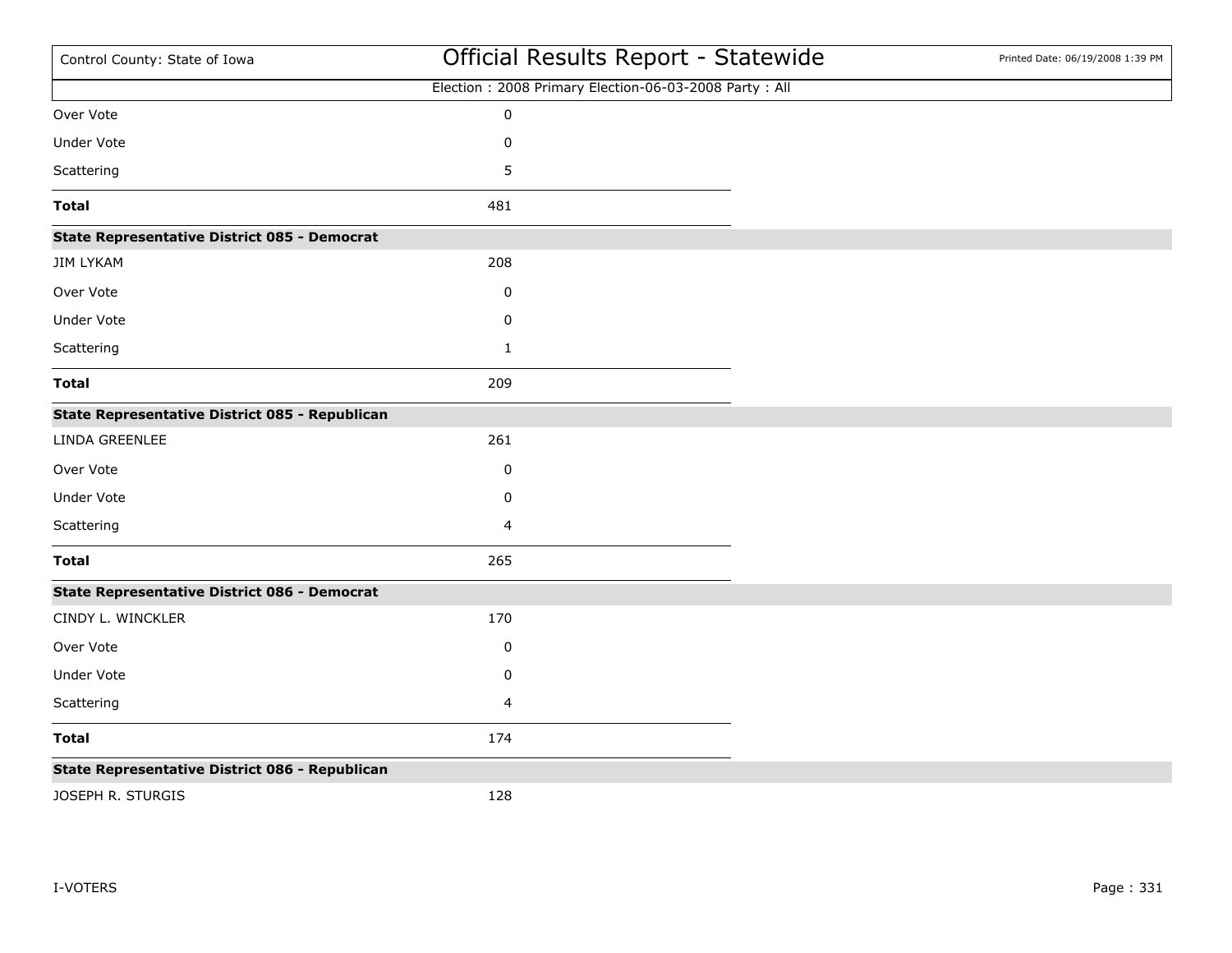| State Representative District 088 - Republican      |                                                       |                                  |
|-----------------------------------------------------|-------------------------------------------------------|----------------------------------|
| <b>Total</b>                                        | 1564                                                  |                                  |
| Scattering                                          | 6                                                     |                                  |
| <b>Under Vote</b>                                   | 0                                                     |                                  |
| Over Vote                                           | 0                                                     |                                  |
| DENNIS M. COHOON                                    | 1558                                                  |                                  |
| <b>State Representative District 088 - Democrat</b> |                                                       |                                  |
| <b>Total</b>                                        | 713                                                   |                                  |
| Scattering                                          | 2                                                     |                                  |
| <b>Under Vote</b>                                   | 47                                                    |                                  |
| Over Vote                                           | 0                                                     |                                  |
| THOMAS R. SANDS                                     | 664                                                   |                                  |
| State Representative District 087 - Republican      |                                                       |                                  |
| <b>Total</b>                                        | 877                                                   |                                  |
| Scattering                                          | $\overline{2}$                                        |                                  |
| <b>Under Vote</b>                                   | 55                                                    |                                  |
| Over Vote                                           | 0                                                     |                                  |
| <b>FRANK BEST</b>                                   | 820                                                   |                                  |
| <b>State Representative District 087 - Democrat</b> |                                                       |                                  |
| <b>Total</b>                                        | 130                                                   |                                  |
| Scattering                                          | $\overline{2}$                                        |                                  |
| <b>Under Vote</b>                                   | $\pmb{0}$                                             |                                  |
| Over Vote                                           | $\pmb{0}$                                             |                                  |
|                                                     | Election: 2008 Primary Election-06-03-2008 Party: All |                                  |
| Control County: State of Iowa                       | Official Results Report - Statewide                   | Printed Date: 06/19/2008 1:39 PM |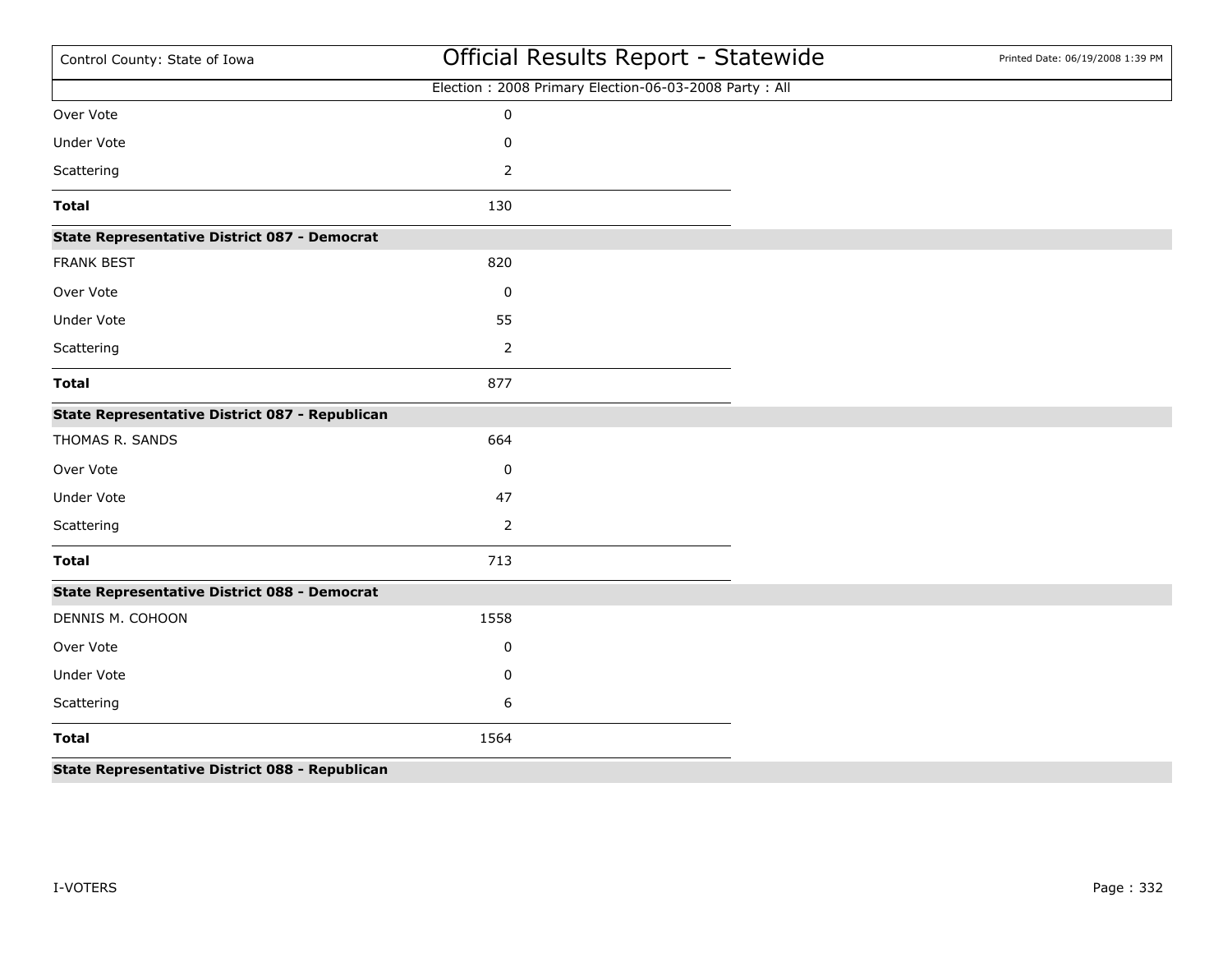| Control County: State of Iowa                       | Official Results Report - Statewide                   | Printed Date: 06/19/2008 1:39 PM |
|-----------------------------------------------------|-------------------------------------------------------|----------------------------------|
|                                                     | Election: 2008 Primary Election-06-03-2008 Party: All |                                  |
| Over Vote                                           | $\pmb{0}$                                             |                                  |
| <b>Under Vote</b>                                   | $\mathsf 0$                                           |                                  |
| Scattering                                          | 15                                                    |                                  |
| <b>Total</b>                                        | 15                                                    |                                  |
| <b>State Representative District 089 - Democrat</b> |                                                       |                                  |
| <b>LARRY K MAREK</b>                                | 747                                                   |                                  |
| Over Vote                                           | 0                                                     |                                  |
| <b>Under Vote</b>                                   | 70                                                    |                                  |
| Scattering                                          | 5                                                     |                                  |
| <b>Total</b>                                        | 822                                                   |                                  |
| State Representative District 089 - Republican      |                                                       |                                  |
| JARAD KLEIN                                         | 1409                                                  |                                  |
| Over Vote                                           | 0                                                     |                                  |
| Under Vote                                          | 68                                                    |                                  |
| Scattering                                          | 5                                                     |                                  |
| <b>Total</b>                                        | 1482                                                  |                                  |
| <b>State Representative District 090 - Democrat</b> |                                                       |                                  |
| JOHN WHITAKER                                       | 1564                                                  |                                  |
| Over Vote                                           | 0                                                     |                                  |
| <b>Under Vote</b>                                   | 394                                                   |                                  |
| Scattering                                          | 5                                                     |                                  |
| <b>Total</b>                                        | 1963                                                  |                                  |
| State Representative District 090 - Republican      |                                                       |                                  |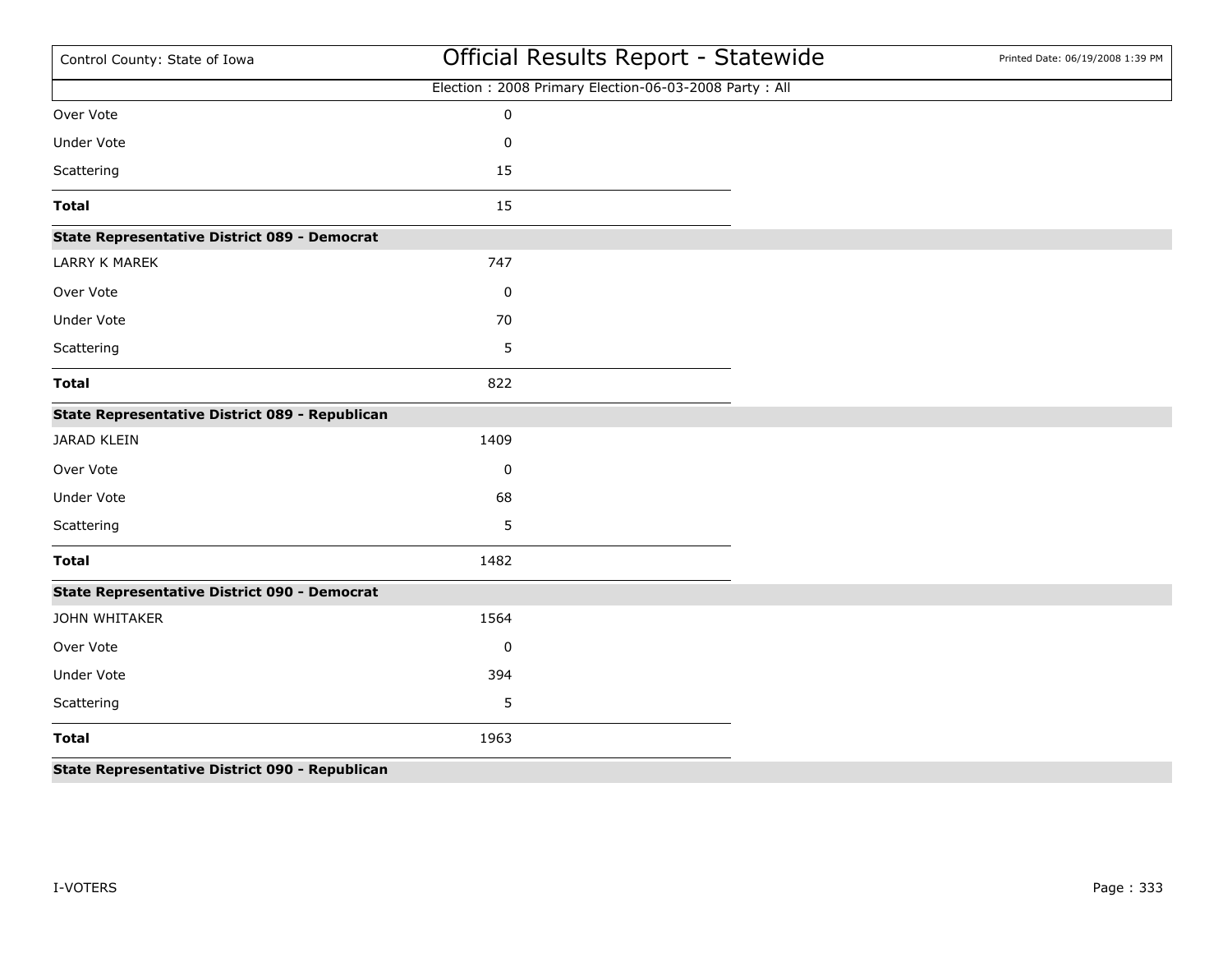| Control County: State of Iowa                       |           | Official Results Report - Statewide                   | Printed Date: 06/19/2008 1:39 PM |
|-----------------------------------------------------|-----------|-------------------------------------------------------|----------------------------------|
|                                                     |           | Election: 2008 Primary Election-06-03-2008 Party: All |                                  |
| Over Vote                                           | $\pmb{0}$ |                                                       |                                  |
| Under Vote                                          | 830       |                                                       |                                  |
| Scattering                                          | 64        |                                                       |                                  |
| <b>Total</b>                                        | 894       |                                                       |                                  |
| <b>State Representative District 091 - Democrat</b> |           |                                                       |                                  |
| RON FEDLER                                          | 410       |                                                       |                                  |
| Over Vote                                           | 0         |                                                       |                                  |
| Under Vote                                          | 54        |                                                       |                                  |
| Scattering                                          | 6         |                                                       |                                  |
| <b>Total</b>                                        | 470       |                                                       |                                  |
| State Representative District 091 - Republican      |           |                                                       |                                  |
| DAVID HEATON                                        | 1316      |                                                       |                                  |
| Over Vote                                           | $\pmb{0}$ |                                                       |                                  |
| Under Vote                                          | 117       |                                                       |                                  |
| Scattering                                          | 14        |                                                       |                                  |
| <b>Total</b>                                        | 1447      |                                                       |                                  |
| <b>State Representative District 092 - Democrat</b> |           |                                                       |                                  |
| <b>JERRY KEARNS</b>                                 | 1547      |                                                       |                                  |
| RONALD E PAYNE                                      | 353       |                                                       |                                  |
| TRACY R. VANCE                                      | 1115      |                                                       |                                  |
| Over Vote                                           | 4         |                                                       |                                  |
| Under Vote                                          | 42        |                                                       |                                  |
| Scattering                                          | 3         |                                                       |                                  |
| <b>Total</b>                                        | 3064      |                                                       |                                  |
| State Representative District 092 - Republican      |           |                                                       |                                  |
| <b>GARY G. RAMAKER</b>                              | 378       |                                                       |                                  |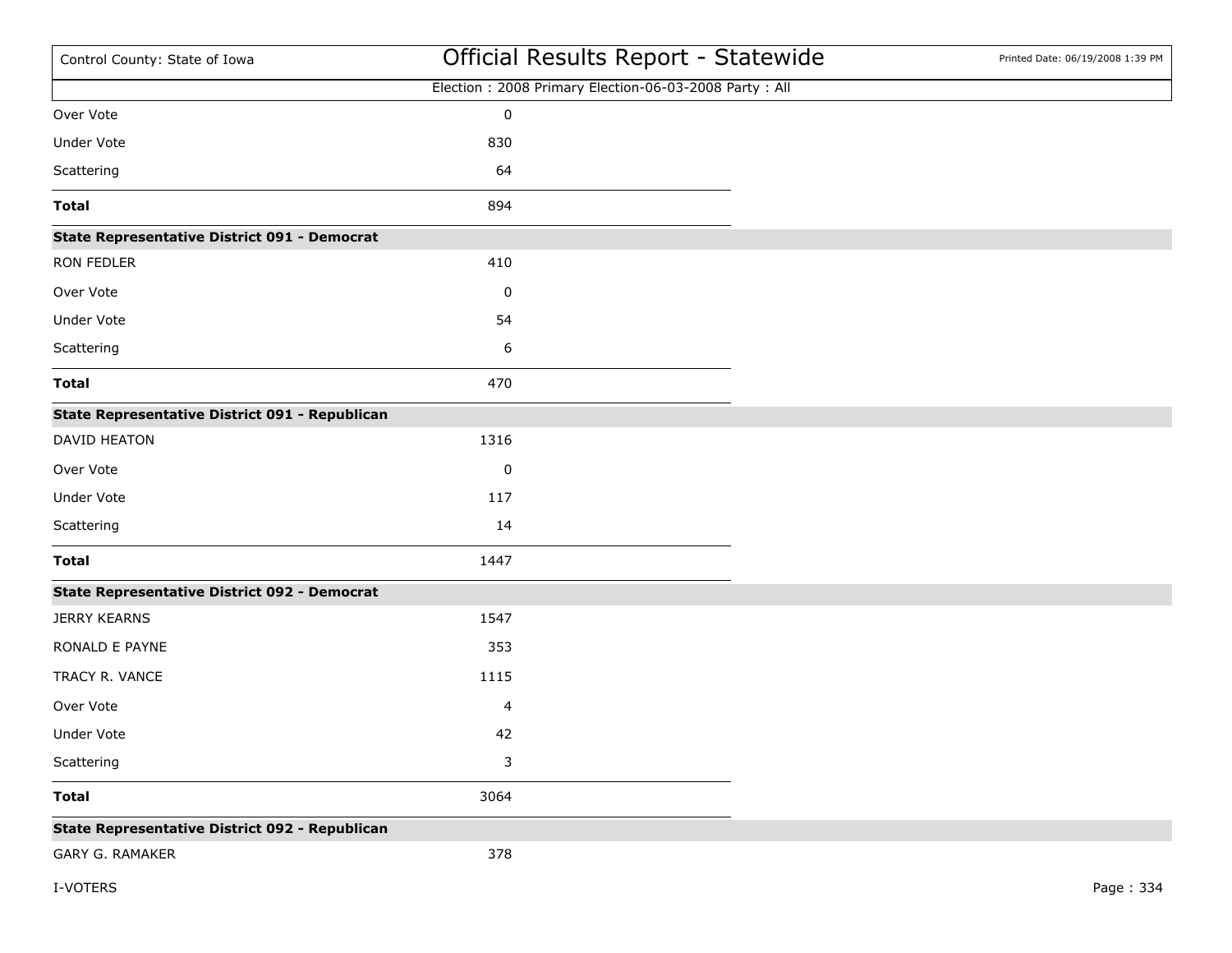| Control County: State of Iowa                       | Official Results Report - Statewide                   | Printed Date: 06/19/2008 1:39 PM |
|-----------------------------------------------------|-------------------------------------------------------|----------------------------------|
|                                                     | Election: 2008 Primary Election-06-03-2008 Party: All |                                  |
| Over Vote                                           | $\pmb{0}$                                             |                                  |
| Under Vote                                          | 61                                                    |                                  |
| Scattering                                          | 5                                                     |                                  |
| <b>Total</b>                                        | 444                                                   |                                  |
| <b>State Representative District 093 - Democrat</b> |                                                       |                                  |
| <b>MARY GASKILL</b>                                 | 1395                                                  |                                  |
| Over Vote                                           | $\pmb{0}$                                             |                                  |
| <b>Under Vote</b>                                   | 296                                                   |                                  |
| Scattering                                          | 22                                                    |                                  |
| <b>Total</b>                                        | 1713                                                  |                                  |
| State Representative District 093 - Republican      |                                                       |                                  |
|                                                     |                                                       |                                  |
| Over Vote                                           | $\pmb{0}$                                             |                                  |
| Under Vote                                          | 767                                                   |                                  |
| Scattering                                          | 39                                                    |                                  |
| <b>Total</b>                                        | 806                                                   |                                  |
| <b>State Representative District 094 - Democrat</b> |                                                       |                                  |
| <b>KURT SWAIM</b>                                   | 1481                                                  |                                  |
| Over Vote                                           | $\pmb{0}$                                             |                                  |
| Under Vote                                          | $\pmb{0}$                                             |                                  |
| Scattering                                          | 14                                                    |                                  |
| <b>Total</b>                                        | 1495                                                  |                                  |
| State Representative District 094 - Republican      |                                                       |                                  |
| JOHN BRIDGES II                                     | 484                                                   |                                  |
| HOWARD E. HUBBARD                                   | 520                                                   |                                  |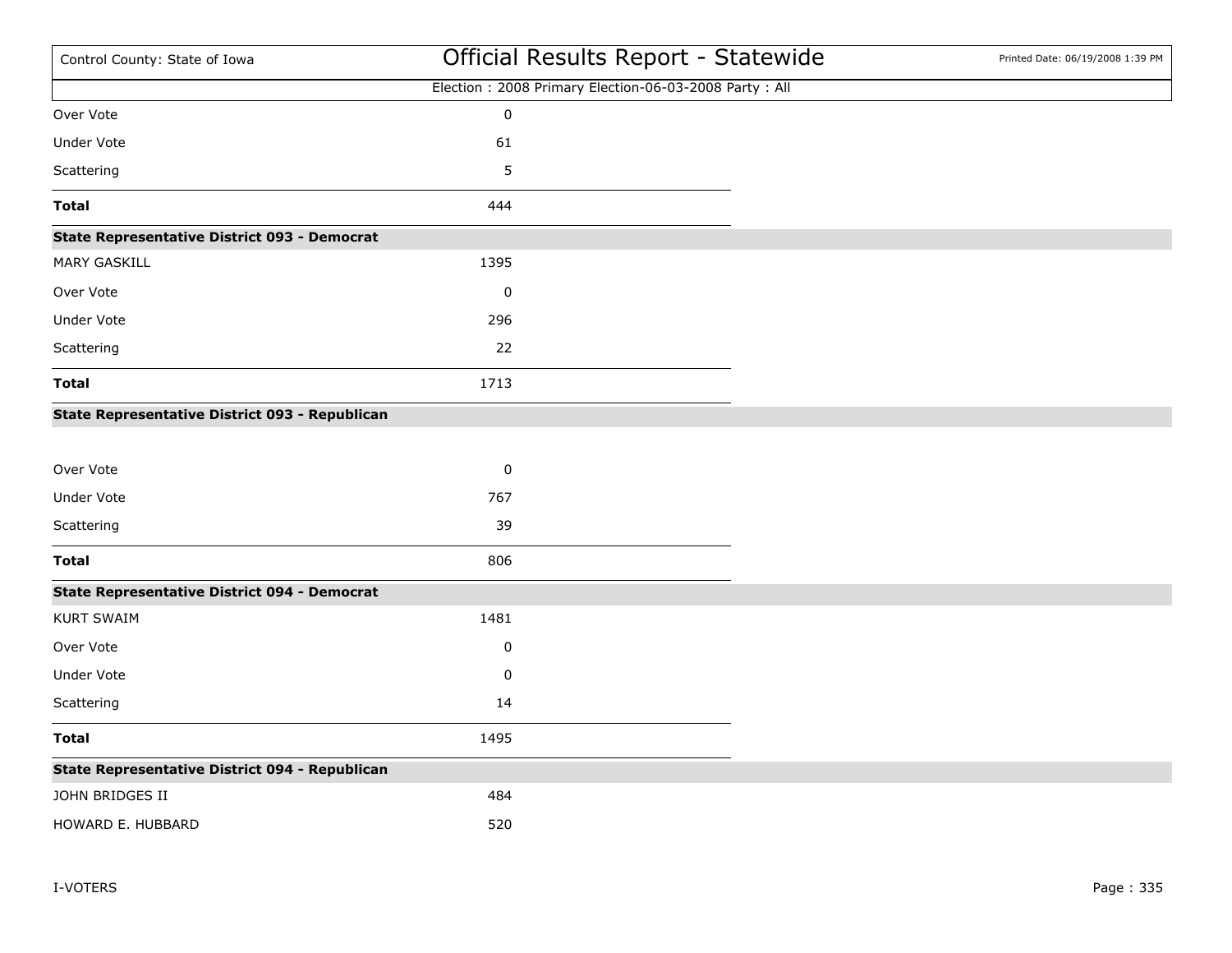| Control County: State of Iowa                       | Official Results Report - Statewide                   | Printed Date: 06/19/2008 1:39 PM |
|-----------------------------------------------------|-------------------------------------------------------|----------------------------------|
|                                                     | Election: 2008 Primary Election-06-03-2008 Party: All |                                  |
| Over Vote                                           | $\pmb{0}$                                             |                                  |
| <b>Under Vote</b>                                   | 0                                                     |                                  |
| Scattering                                          | 5                                                     |                                  |
| <b>Total</b>                                        | 1009                                                  |                                  |
| <b>State Representative District 095 - Democrat</b> |                                                       |                                  |
| MICHAEL J. REASONER                                 | 1377                                                  |                                  |
| Over Vote                                           | $\pmb{0}$                                             |                                  |
| Under Vote                                          | 71                                                    |                                  |
| Scattering                                          | 8                                                     |                                  |
| <b>Total</b>                                        | 1456                                                  |                                  |
| State Representative District 095 - Republican      |                                                       |                                  |
| DOUG SMITH                                          | 1019                                                  |                                  |
| Over Vote                                           | $\pmb{0}$                                             |                                  |
| Under Vote                                          | 92                                                    |                                  |
| Scattering                                          | $\mathbf{1}$                                          |                                  |
| <b>Total</b>                                        | 1112                                                  |                                  |
| <b>State Representative District 096 - Democrat</b> |                                                       |                                  |
| DENNIS R. COOPER                                    | 1005                                                  |                                  |
| Over Vote                                           | 0                                                     |                                  |
| Under Vote                                          | 45                                                    |                                  |
| Scattering                                          | $\mathbf 1$                                           |                                  |
| <b>Total</b>                                        | 1051                                                  |                                  |
| State Representative District 096 - Republican      |                                                       |                                  |
| <b>CECIL DOLECHECK</b>                              | 2481                                                  |                                  |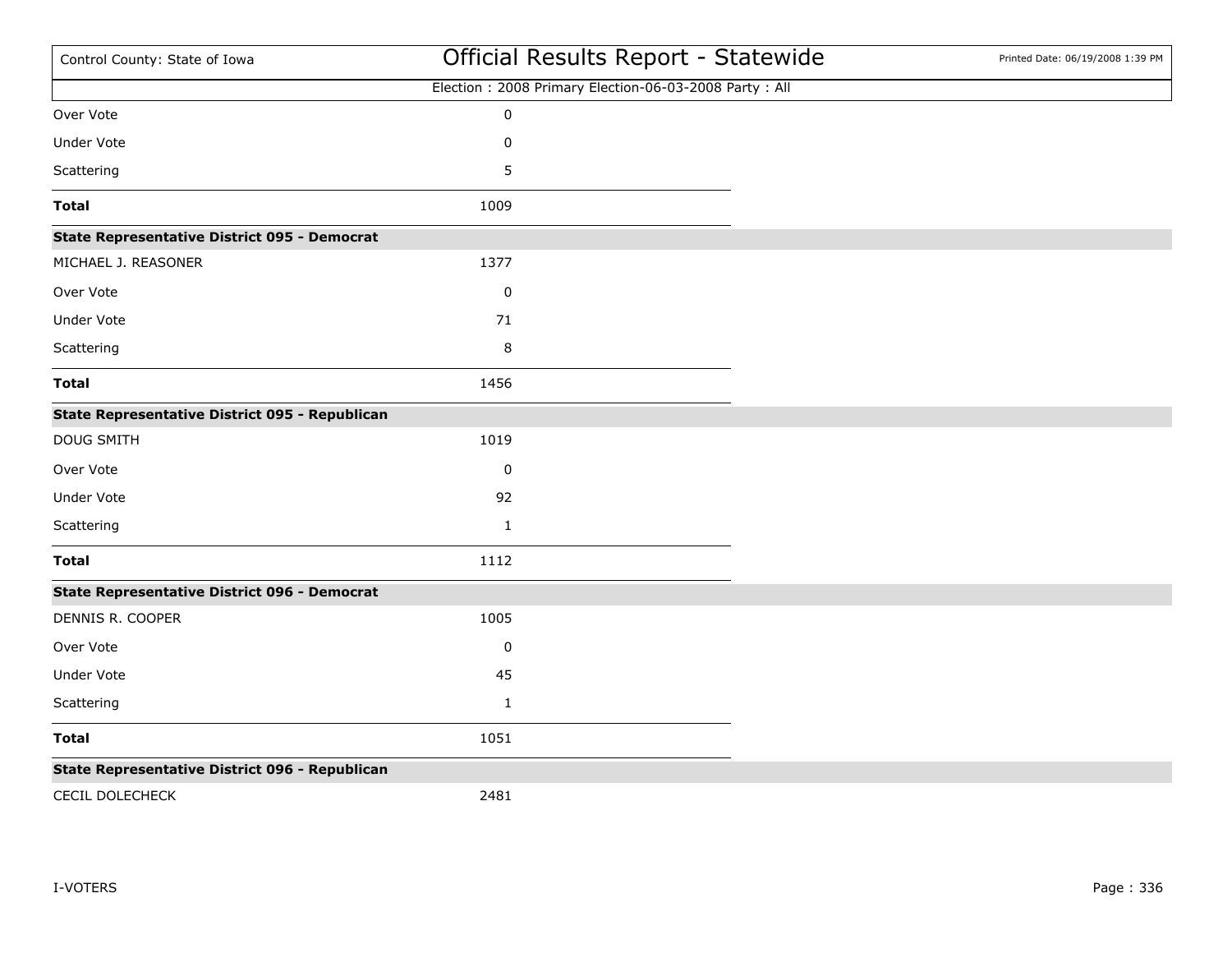| Control County: State of Iowa                       | Official Results Report - Statewide                   | Printed Date: 06/19/2008 1:39 PM |
|-----------------------------------------------------|-------------------------------------------------------|----------------------------------|
|                                                     | Election: 2008 Primary Election-06-03-2008 Party: All |                                  |
| Over Vote                                           | $\pmb{0}$                                             |                                  |
| <b>Under Vote</b>                                   | 35                                                    |                                  |
| Scattering                                          | 12                                                    |                                  |
| <b>Total</b>                                        | 2528                                                  |                                  |
| <b>State Representative District 097 - Democrat</b> |                                                       |                                  |
| Over Vote                                           | $\pmb{0}$                                             |                                  |
| Under Vote                                          | 171                                                   |                                  |
| Scattering                                          | 29                                                    |                                  |
| <b>Total</b>                                        | 200                                                   |                                  |
| State Representative District 097 - Republican      |                                                       |                                  |
| RICHARD ANDERSON                                    | 2679                                                  |                                  |
| Over Vote                                           | $\mathbf{1}$                                          |                                  |
| Under Vote                                          | 169                                                   |                                  |
| Scattering                                          | 9                                                     |                                  |
| <b>Total</b>                                        | 2858                                                  |                                  |
| <b>State Representative District 098 - Democrat</b> |                                                       |                                  |
| Over Vote                                           | 0                                                     |                                  |
| Under Vote                                          | 0                                                     |                                  |
| Scattering                                          | 13                                                    |                                  |
|                                                     |                                                       |                                  |
| <b>Total</b>                                        | 13                                                    |                                  |
| State Representative District 098 - Republican      |                                                       |                                  |
| <b>GREG FORRISTALL</b>                              | 1266                                                  |                                  |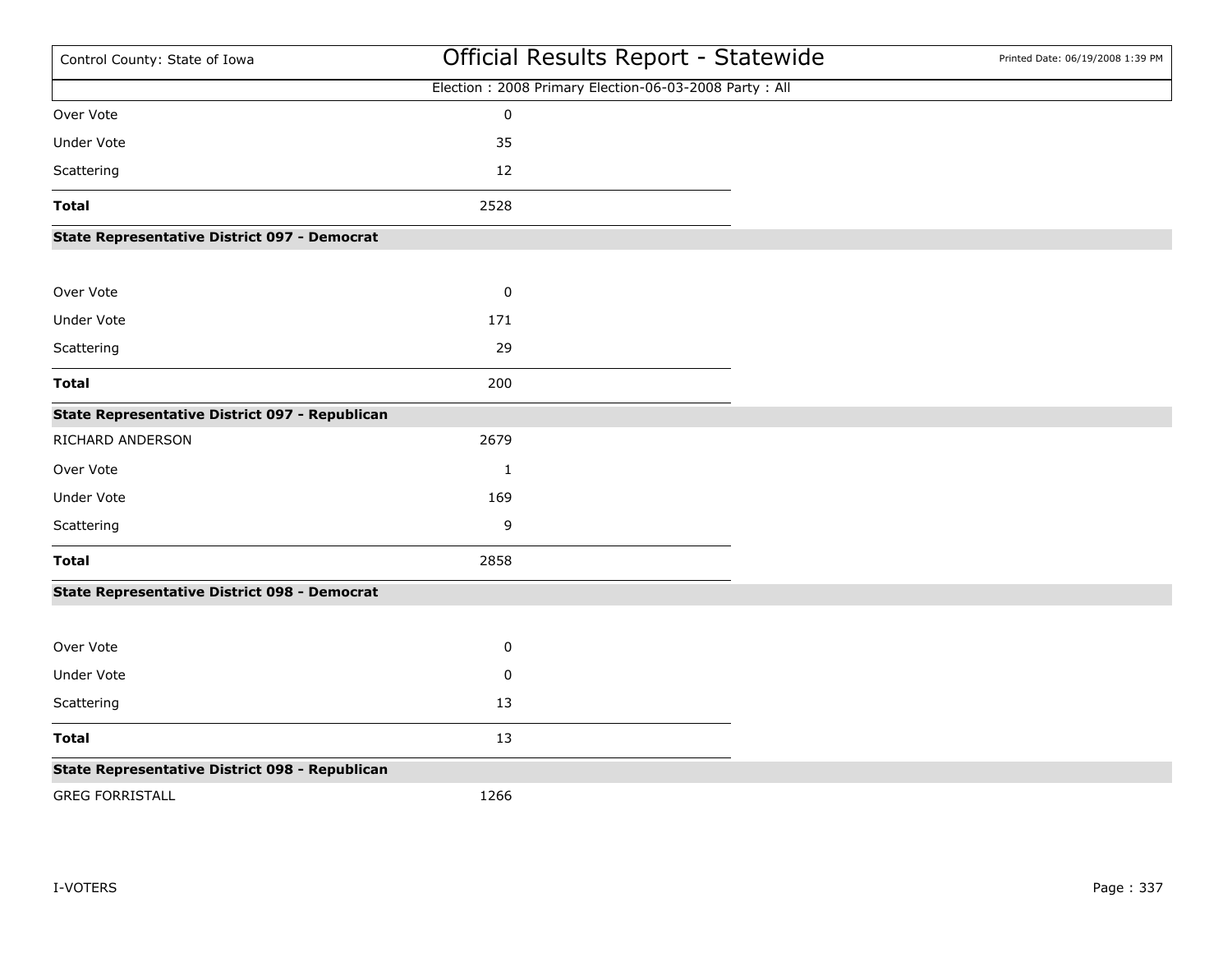| Control County: State of Iowa                       | Official Results Report - Statewide                   | Printed Date: 06/19/2008 1:39 PM |
|-----------------------------------------------------|-------------------------------------------------------|----------------------------------|
|                                                     | Election: 2008 Primary Election-06-03-2008 Party: All |                                  |
| Over Vote                                           | $\pmb{0}$                                             |                                  |
| <b>Under Vote</b>                                   | $\pmb{0}$                                             |                                  |
| Scattering                                          | $\overline{7}$                                        |                                  |
| <b>Total</b>                                        | 1273                                                  |                                  |
| <b>State Representative District 099 - Democrat</b> |                                                       |                                  |
| <b>KURT HUBLER</b>                                  | 186                                                   |                                  |
| Over Vote                                           | 0                                                     |                                  |
| <b>Under Vote</b>                                   | 0                                                     |                                  |
| Scattering                                          | $\overline{2}$                                        |                                  |
| <b>Total</b>                                        | 188                                                   |                                  |
| State Representative District 099 - Republican      |                                                       |                                  |
| <b>DOUG STRUYK</b>                                  | 308                                                   |                                  |
| Over Vote                                           | 0                                                     |                                  |
| Under Vote                                          | 0                                                     |                                  |
| Scattering                                          | $\overline{2}$                                        |                                  |
| <b>Total</b>                                        | 310                                                   |                                  |
| <b>State Representative District 100 - Democrat</b> |                                                       |                                  |
| PAUL SHOMSHOR                                       | 163                                                   |                                  |
| Over Vote                                           | 0                                                     |                                  |
| <b>Under Vote</b>                                   | $\pmb{0}$                                             |                                  |
| Scattering                                          | 4                                                     |                                  |
| <b>Total</b>                                        | 167                                                   |                                  |
| State Representative District 100 - Republican      |                                                       |                                  |
| SCOTT A. BELT                                       | 226                                                   |                                  |